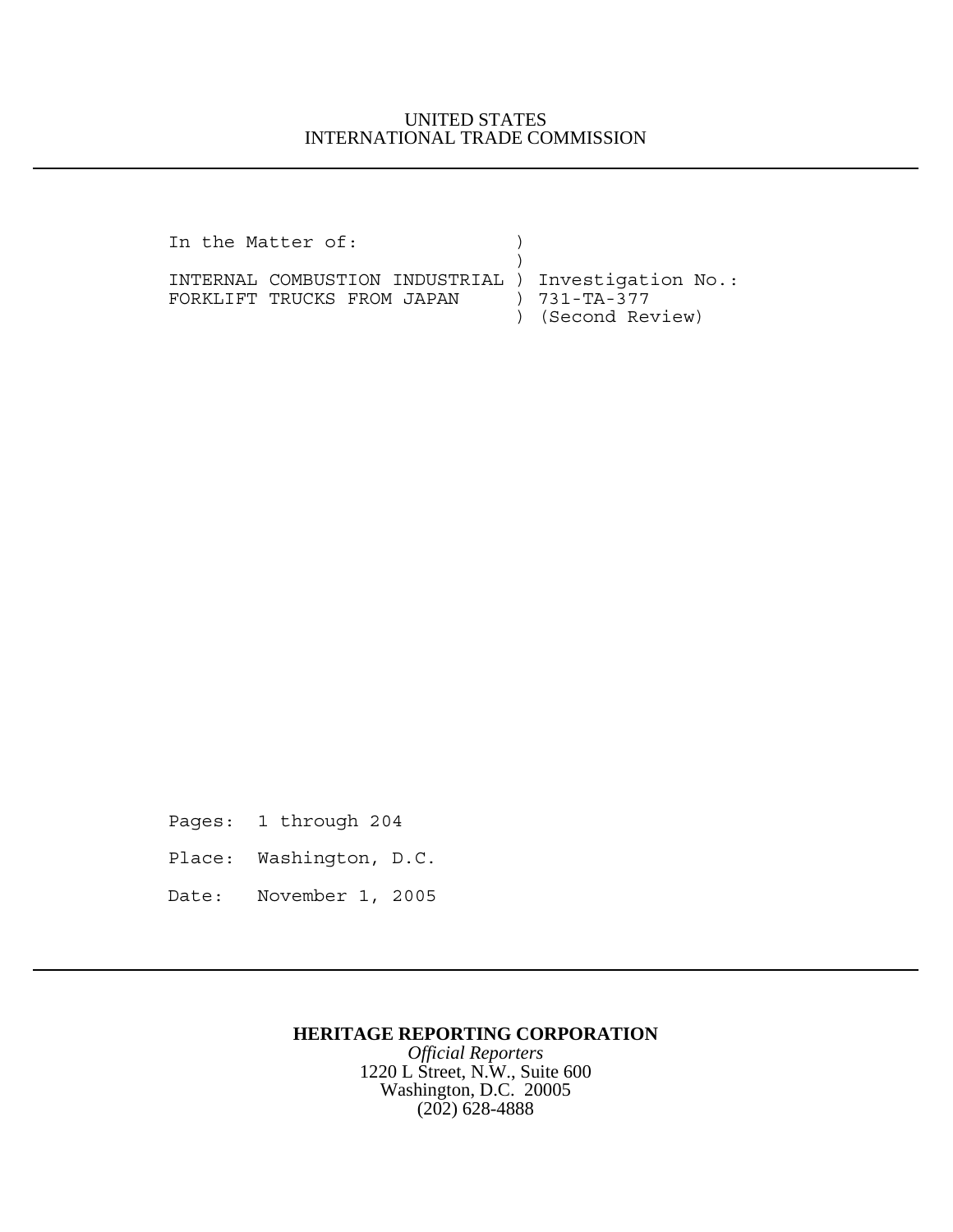THE UNITED STATES INTERNATIONAL TRADE COMMISSION

In the Matter of:  $)$  $)$ INTERNAL COMBUSTION INDUSTRIAL ) Investigation No.: FORKLIFT TRUCKS FROM JAPAN ) 731-TA-377 ) (Second Review) Tuesday, November 1, 2005 Room 101 U.S. International Trade Commission 500 E Street, SW Washington, D.C.

The hearing commenced, pursuant to notice, at 9:30 a.m., before the Commissioners of the United States International Trade Commission, the Honorable STEPHEN KOPLAN, Chairman, presiding.

APPEARANCES:

On behalf of the International Trade Commission:

Commissioners:

STEPHEN KOPLAN, CHAIRMAN (presiding) DEANNA TANNER OKUN, VICE CHAIRMAN JENNIFER A. HILLMAN, COMMISSIONER CHARLOTTE R. LANE, COMMISSIONER DANIEL R. PEARSON, COMMISSIONER SHARA L. ARANOFF, COMMISSIONER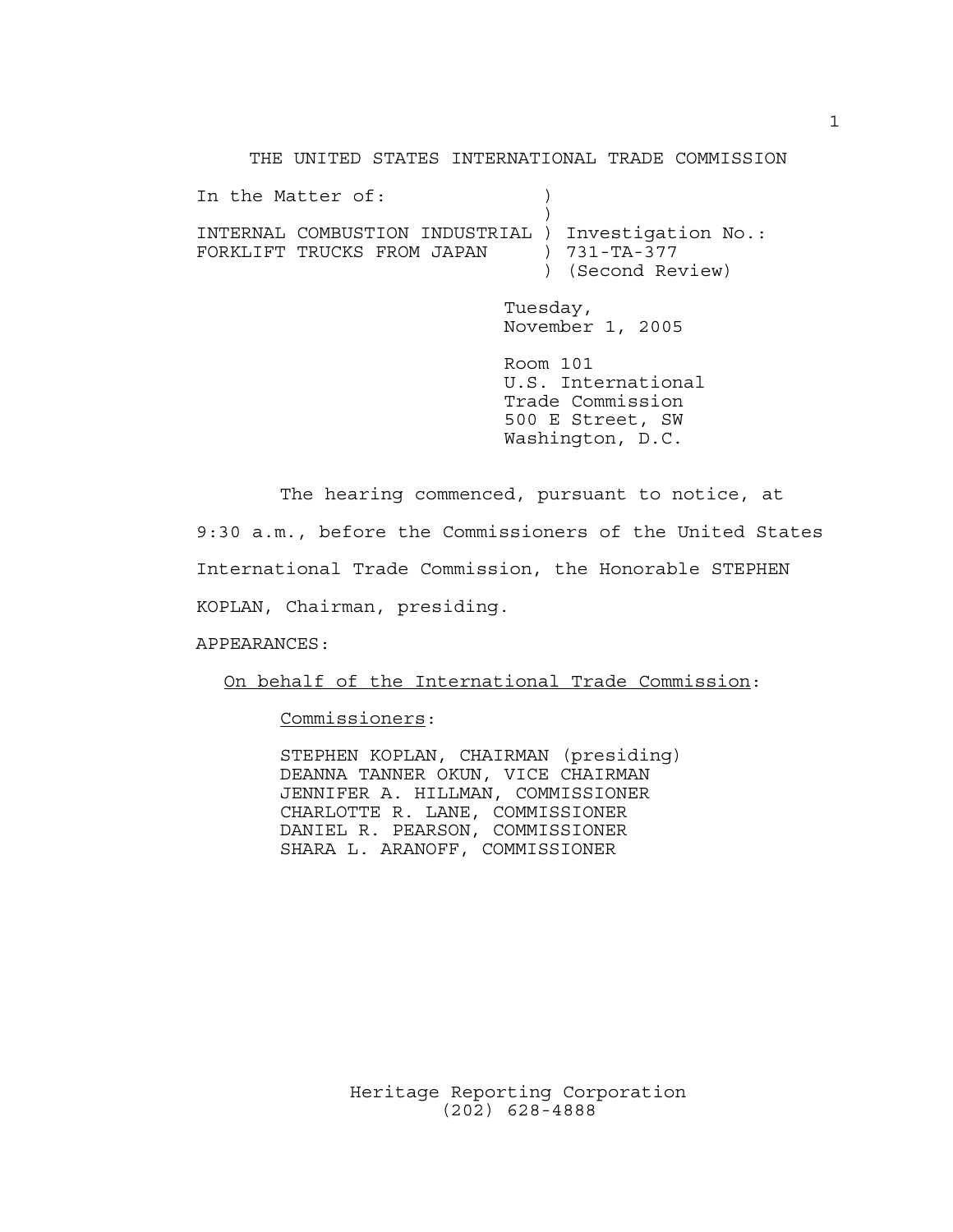APPEARANCES (continued):

Staff:

MARILYN R. ABBOTT, SECRETARY TO THE COMMISSION SHARON BELLAMY, HEARINGS AND MEETINGS ASSISTANT

CYNTHIA TRAINOR, INVESTIGATOR KATE LINTON, INDUSTRY ANALYST GARY BENEDICK, ECONOMIST CHAND MEHTA, ACCOUNTANT/AUDITOR DAVID GOLDFINE, ATTORNEY DOUGLAS CORKRAN, SUPERVISORY INVESTIGATOR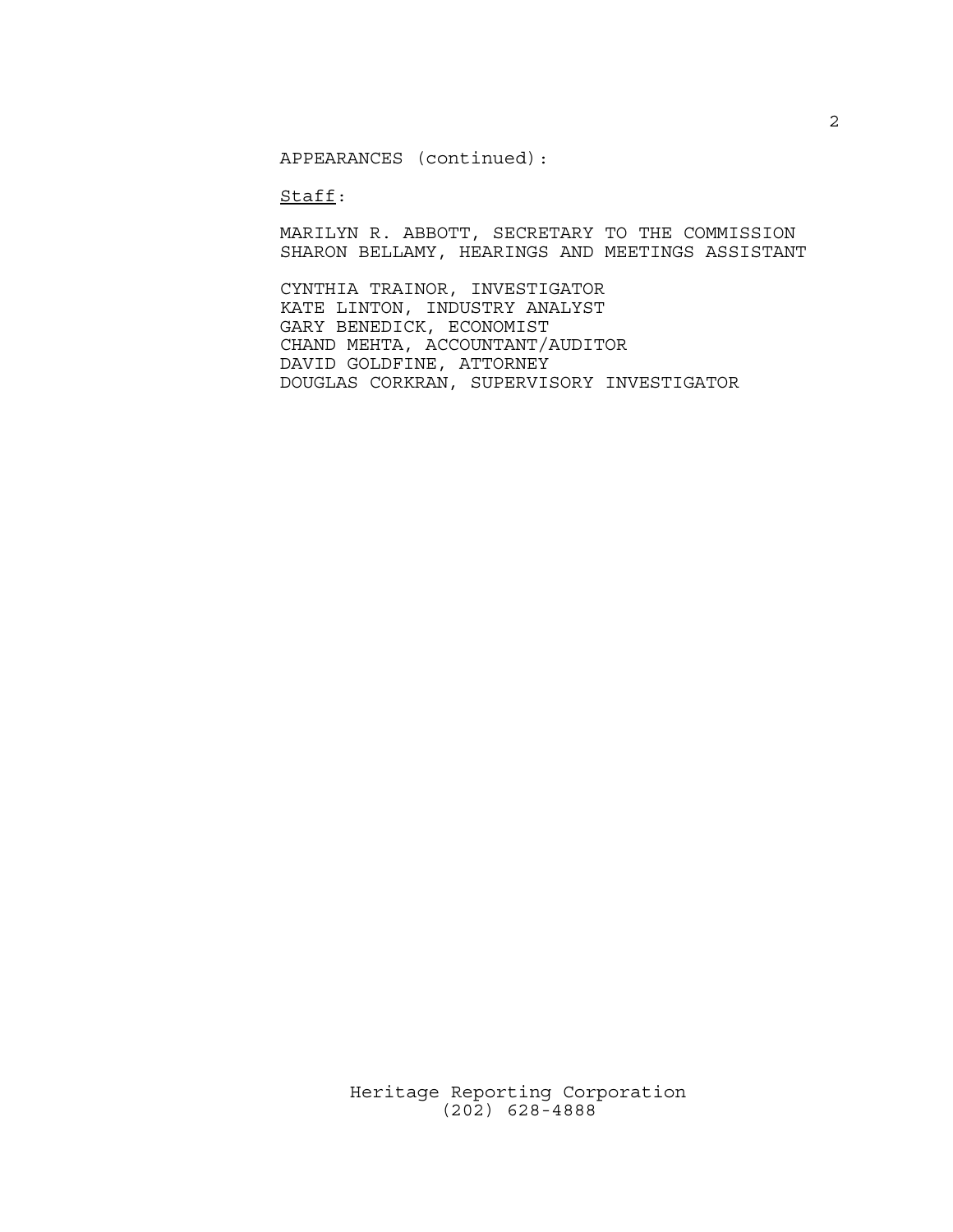APPEARANCES (continued):

In Support of the Continuation of the Antidumping Duty Order:

On behalf of NACCO Materials Handling Group, Inc.:

REGINALD R. EKLUND, President and Chief Executive Officer, NACCO Materials Handling Group, Inc. GREGORY J. DAWE, Vice President, Manufacturing, NACCO Materials Handling Group, Inc. COLIN WILSON, Chief Operating Officer, NACCO Materials Handling Group, Inc. JON C. TAYLOR, Director, Corporate Strategy and Planning, NACCO Materials Handling Group, Inc. BRAD HUDGENS, Economist, Georgetown Economic Services, LLC

Of Counsel:

PAUL C. ROSENTHAL, Esquire MARY T. STALEY, Esquire GRACE W. KIM, Esquire Collier Shannon Scott, PLLC Washington, D.C.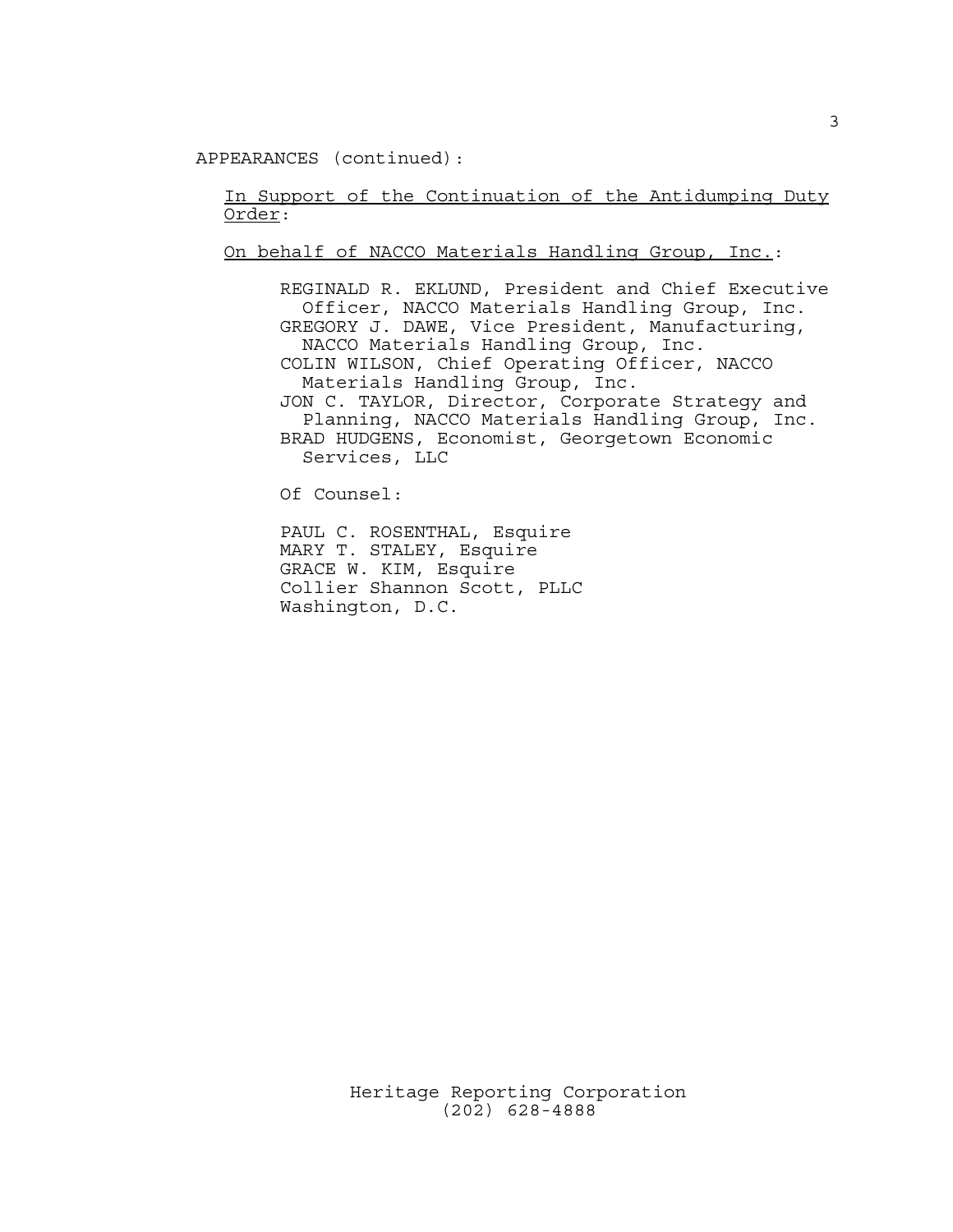## $\underline{\texttt{I}} \underline{\texttt{N}} \underline{\texttt{D}} \underline{\texttt{E}} \underline{\texttt{X}}$

| OPENING REMARKS OF PAUL C. ROSENTHAL<br>(Collier Shannon Scott, PLLC)                                              | 7    |
|--------------------------------------------------------------------------------------------------------------------|------|
| TESTIMONY OF REGINALD R. EKLUND, President and<br>Chief Executive Officer, NACCO Materials<br>Handling Group, Inc. | 14   |
| TESTIMONY OF GREGORY J. DAWE, Vice President,<br>Manufacturing, NACCO Materials Handling Group, Inc.               | 2.2. |
| TESTIMONY OF COLIN WILSON, Chief Operating Officer,<br>NACCO Materials Handling Group, Inc.                        | 34   |
| TESTIMONY OF JON C. TAYLOR, Director, Corporate<br>Strategy and Planning, NACCO Materials Handling<br>Group, Inc.  | 46   |
| CLOSING REMARKS OF PAUL C. ROSENTHAL<br>(Collier Shannon Scott, PLLC)                                              | 199  |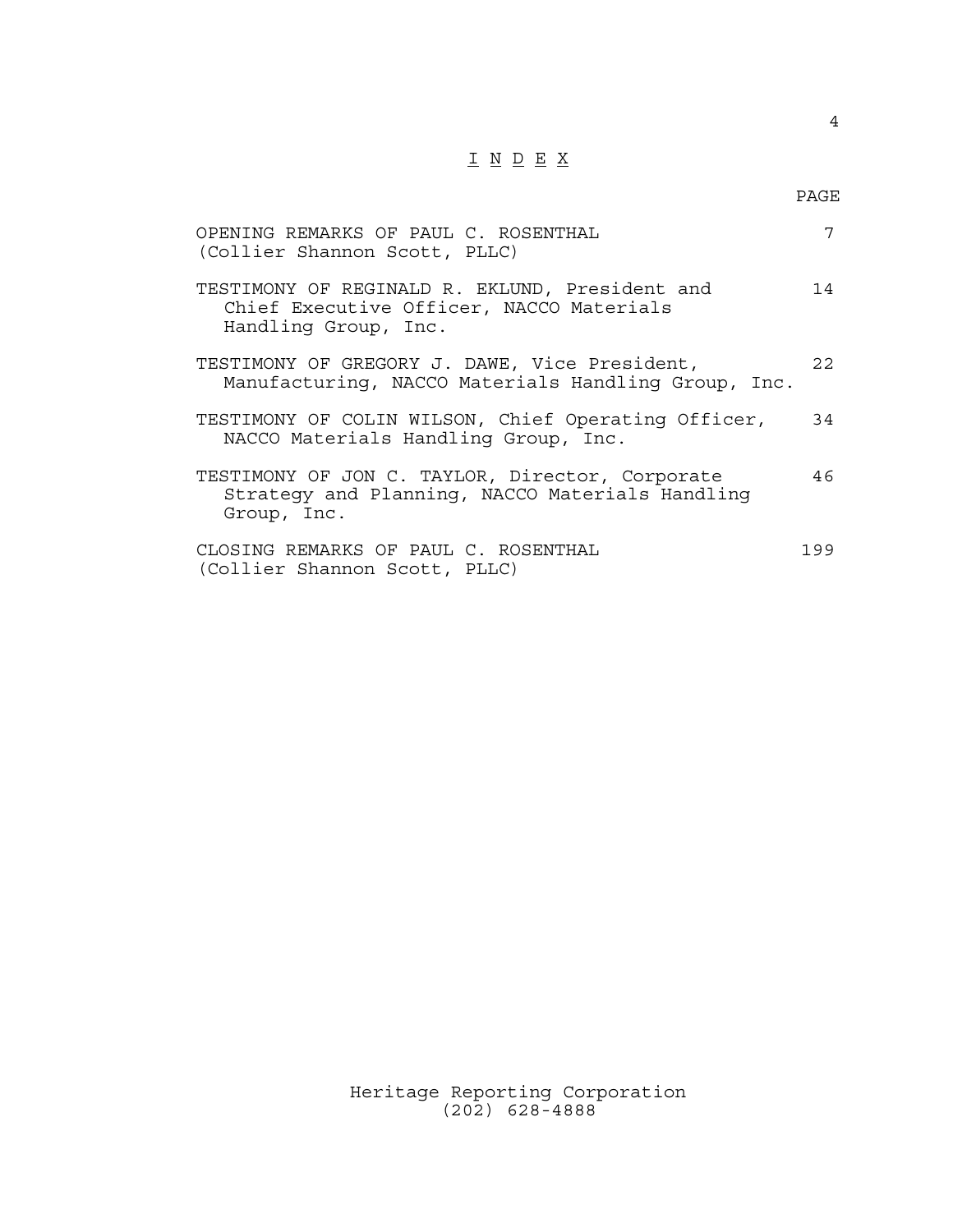| $\mathbf 1$    | $\underline{P} \underline{R} \underline{O} \underline{C} \underline{E} \underline{E} \underline{D} \underline{I} \underline{N} \underline{G} \underline{S}$ |
|----------------|-------------------------------------------------------------------------------------------------------------------------------------------------------------|
| $\overline{a}$ | (9:30 a.m.)                                                                                                                                                 |
| 3              | CHAIRMAN KOPLAN: Good morning. On behalf                                                                                                                    |
| 4              | of the U.S. International Trade Commission, I welcome                                                                                                       |
| 5              | you to this hearing on Investigation No. 731-TA-377                                                                                                         |
| 6              | (Second Review) involving Internal Combustion                                                                                                               |
| 7              | Industrial Forklift Trucks from Japan.                                                                                                                      |
| 8              | The purpose of this five-year review                                                                                                                        |
| 9              | investigation is to determine whether revocation of                                                                                                         |
| 10             | the antidumping duty orders on internal combustion                                                                                                          |
| 11             | industrial forklift trucks from Japan would be likely                                                                                                       |
| 12             | to lead to continuation or recurrence of material                                                                                                           |
| 13             | injury to an industry in the United States within a                                                                                                         |
| 14             | reasonably foreseeable time.                                                                                                                                |
| 15             | Notice of investigation for this hearing,                                                                                                                   |
| 16             | list of witnesses, and transcript order forms are                                                                                                           |
| 17             | available at the secretary's desk.                                                                                                                          |
| 18             | I understand the parties are aware of the                                                                                                                   |
| 19             | time allocations. Any questions regarding the time                                                                                                          |
| 20             | allocations should be directed to the secretary. As                                                                                                         |
| 21             | all written material will be entered in full into the                                                                                                       |
| 22             | record, it need not be read to us at this time.<br>The                                                                                                      |
| 23             | witnesses are reminded to give any prepared testimony                                                                                                       |
| 24             | to the secretary. Do not place testimony directly on                                                                                                        |
| 25             | the public distribution table.                                                                                                                              |
|                |                                                                                                                                                             |

Heritage Reporting Corporation (202) 628-4888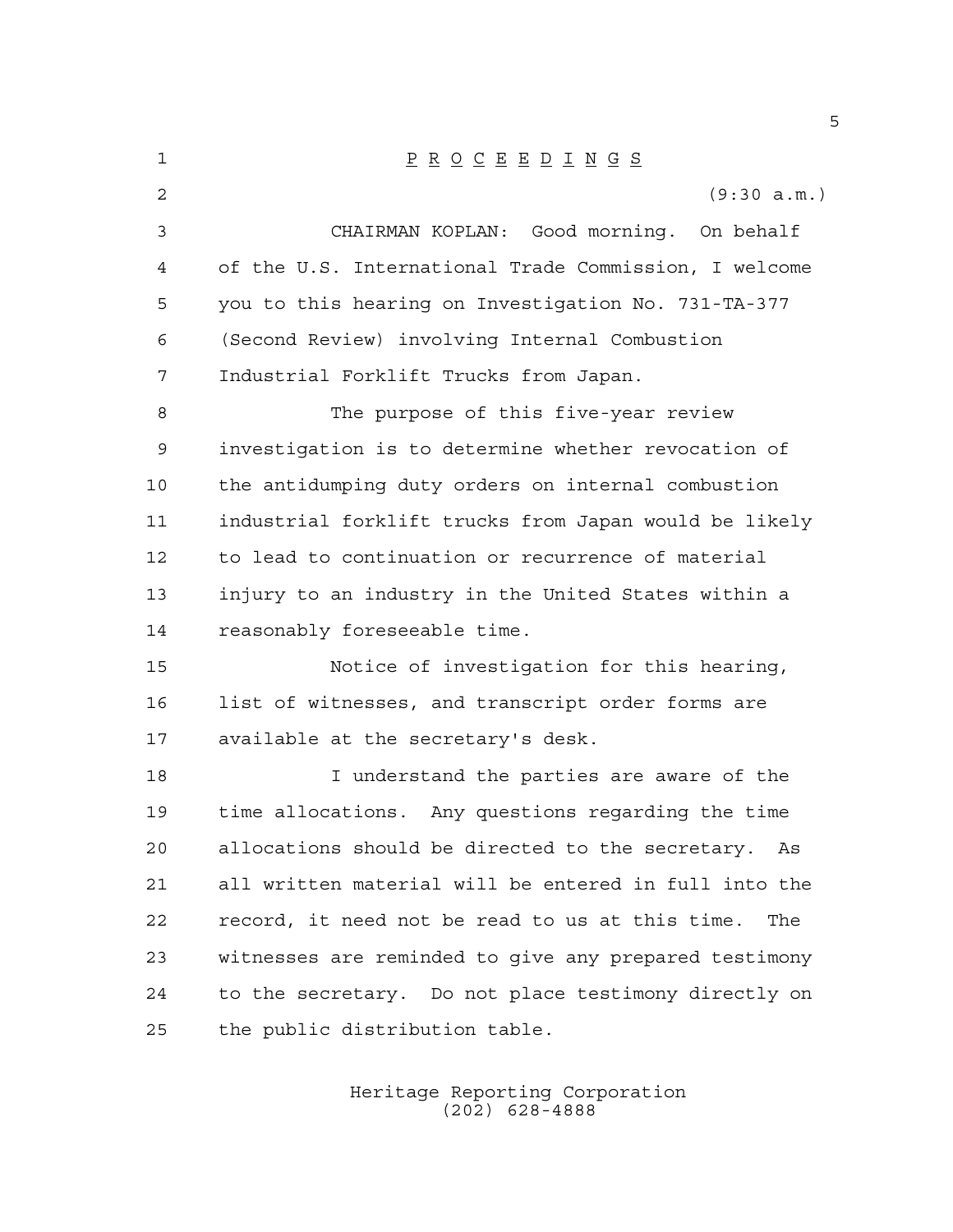All witnesses must be sworn in by the secretary before presenting testimony.

 Finally, if you will be submitting documents that contain information you wish classified as business confidential, your request should comply with Commission Rule 201.6.

 Madam Secretary, are there any preliminary matters?

MS. ABBOTT: No, Mr. Chairman.

 CHAIRMAN KOPLAN: I have one preliminary matter. I understand that we have as guests today a group of students from American University who are attending this morning's hearing and that they are part of A.U.'s Washington Semester program. As I understand it, they are upper-level graduates from seven different countries, and the course that they are taking is international business and trade, and their professor is Dr. Virginia Cutchen. Welcome to Dr. Cutchen and the students. I'll be calling you for questions after we are finished with the panel. Good to have you here.

 Madam Secretary, let us proceed with the opening remarks.

 MS. ABBOTT: Opening remarks in support of continuation of orders will be by Paul C. Rosenthal,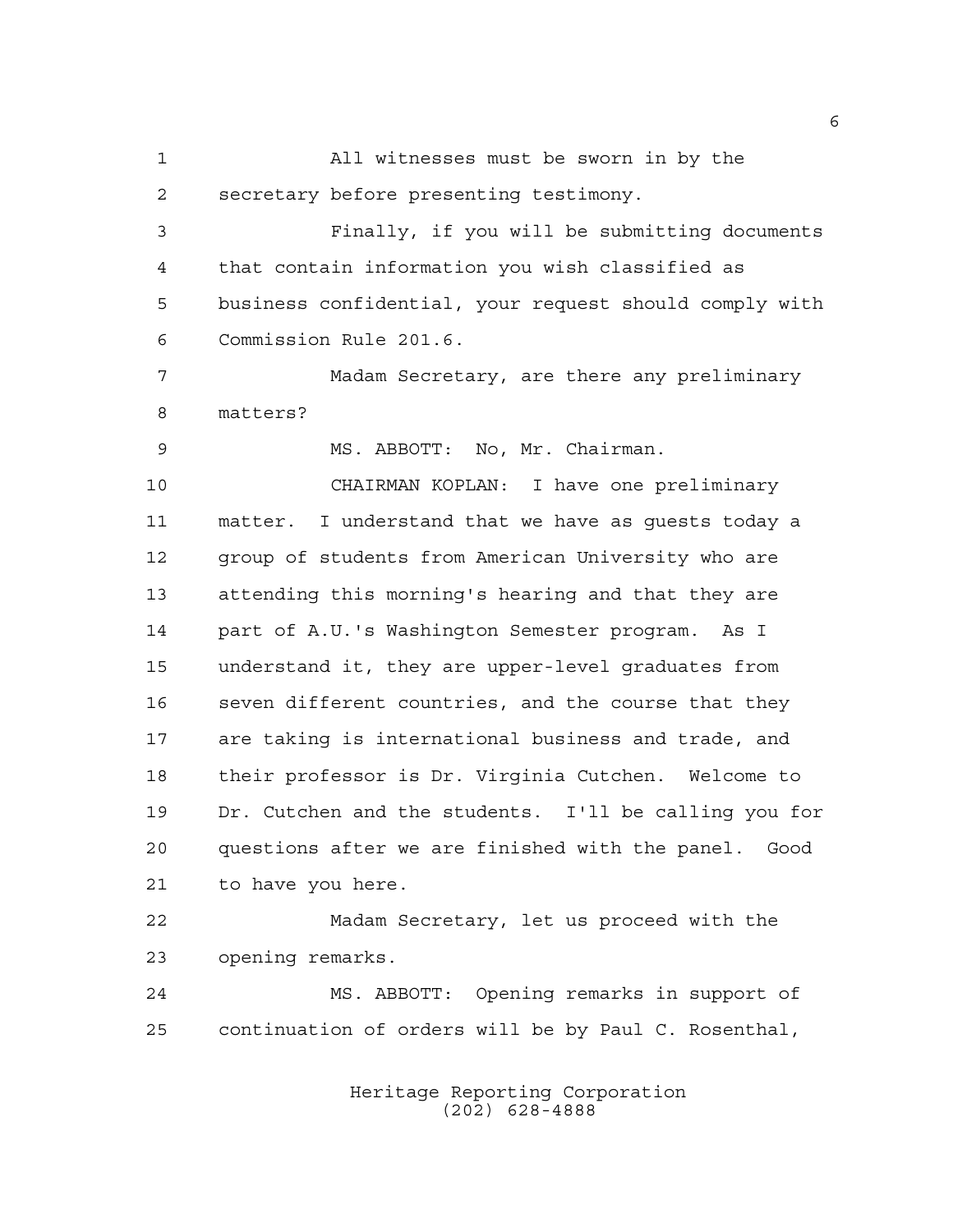Collier Shannon Scott.

 OPENING REMARKS BY PAUL C. ROSENTHAL MR. ROSENTHAL: Good morning, Mr. Chairman, members of the Commission. CHAIRMAN KOPLAN: Good morning. MR. ROSENTHAL: We are all familiar with the biblical story of Joseph, who, after having been betrayed by his brothers, journeyed to Egypt and became a trusted adviser to the pharaoh. Under Joseph's guidance, Egypt prospered. The pharaoh was so grateful to Joseph that he invited Joseph's family to Egypt. In fact, Joseph was a hero. 13 As generations passed, however, the memory and glory of Joseph was forgotten. Later pharaohs did not remember the bountiful conditions fostered by Joseph. They enslaved Joseph's people because they knew not Joseph. 18 I won't recount the rest of the story. I assume you're familiar with it. But 2,500 years and ten commandments later, we are here not to talk about biblical text but about the forklift truck industry and forklift truck dumping. I start, though, with a quote about Joseph not because I have exhausted my store of movie analogies or rock music excerpts or to suggest that dumping orders should last for 2,500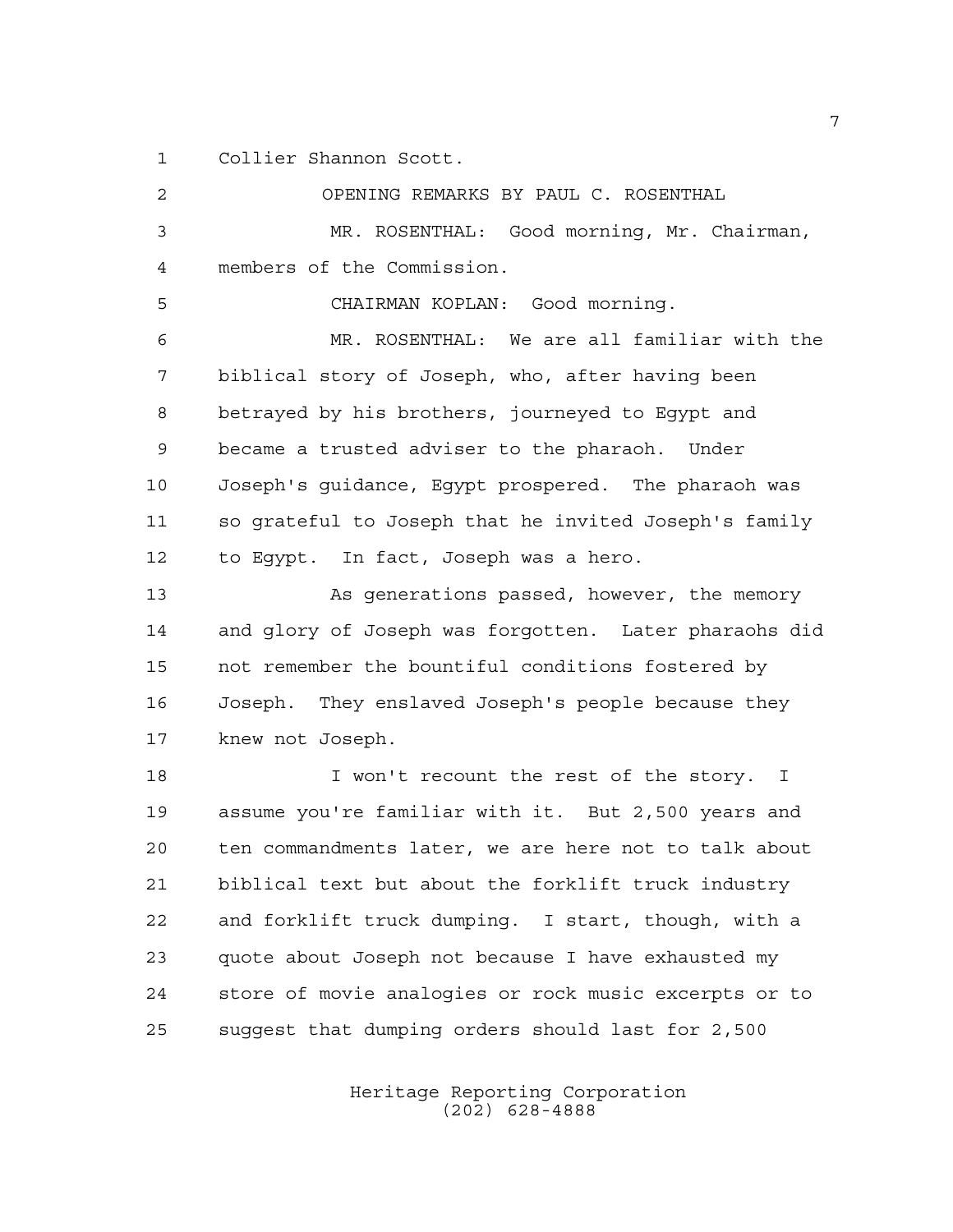years. Rather, the quote is instructive because it reminds us how the passage of time can obscure important fundamental facts and events.

 In this case, it's easy to look at the forklift truck industry and think that the current condition is how it has always been and always will be, but if you don't remember, or you don't understand, what the forklift truck industry looked like before the antidumping order was imposed, you will not be able to anticipate how the industry would change if the antidumping order were revoked.

 Prior to the imposition of the antidumping order, the following conditions existed. Imports from Japan accounted for about one-half of apparent U.S. consumption. There was a consistent pattern of underselling by imports from Japan. There was a significant number of sales lost to those imports. The domestic producers were experiencing increasing losses. In fact, several U.S. truck manufacturers went out of business, -- Allis-Chalmers, White, and Pettibone, to name just three -- and two of the largest domestic producers at the time, Caterpillar and Clark, announced that they were going to abandon their U.S. production and begin importing from Korea in order to compete with the Japanese imports.

> Heritage Reporting Corporation (202) 628-4888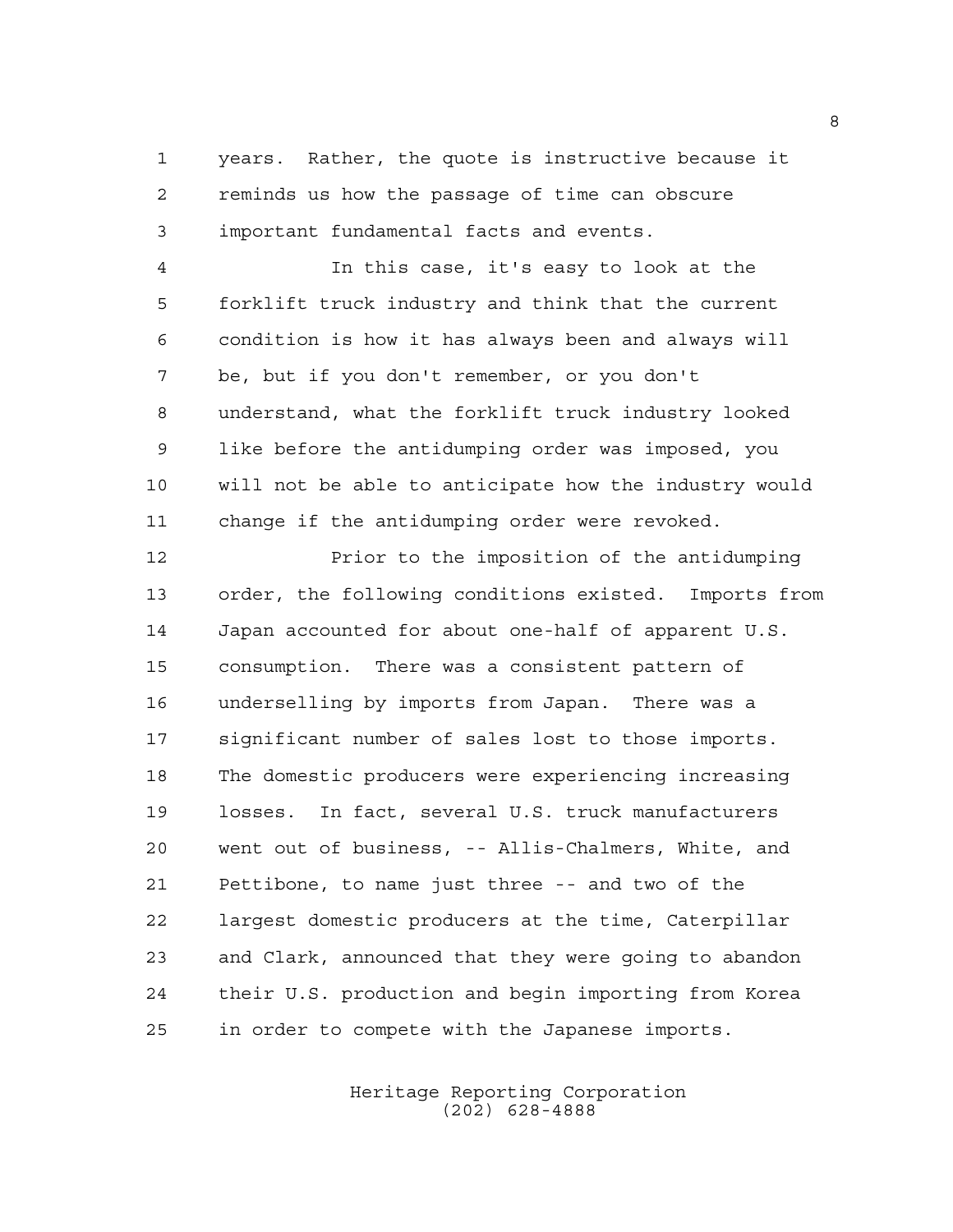Hyster, the last remaining U.S. producer, was hemorrhaging read ink.

 Now, interestingly enough, when the dumping case was filed, at the staff conference, the following quote was provided. Here it is: "If Japanese producers were to significantly raise their prices, it would be tantamount to a decision to exit from the United States market. They could not market their product in the United States if they significant raised their prices."

 So a decision to defend the 50-percent market share, which is what the Japanese imports had achieved by that point, is the opposite of a decision to get out of the market because, as the quote says, there is really no halfway measure; it's either 50 percent or nothing.

17 As this quote made clear, the industry was highly price sensitive, and if the Japanese forklift truck manufacturers raised their prices, they would lose market share. Apart from the obvious truth of that statement, what is remarkable about the testimony is that it came from a witness for the Respondents, a well-respected economist who still appears before the Commission, John Riley. Oh, by the way, Mr. Riley was not invited back to the final hearing by his clients,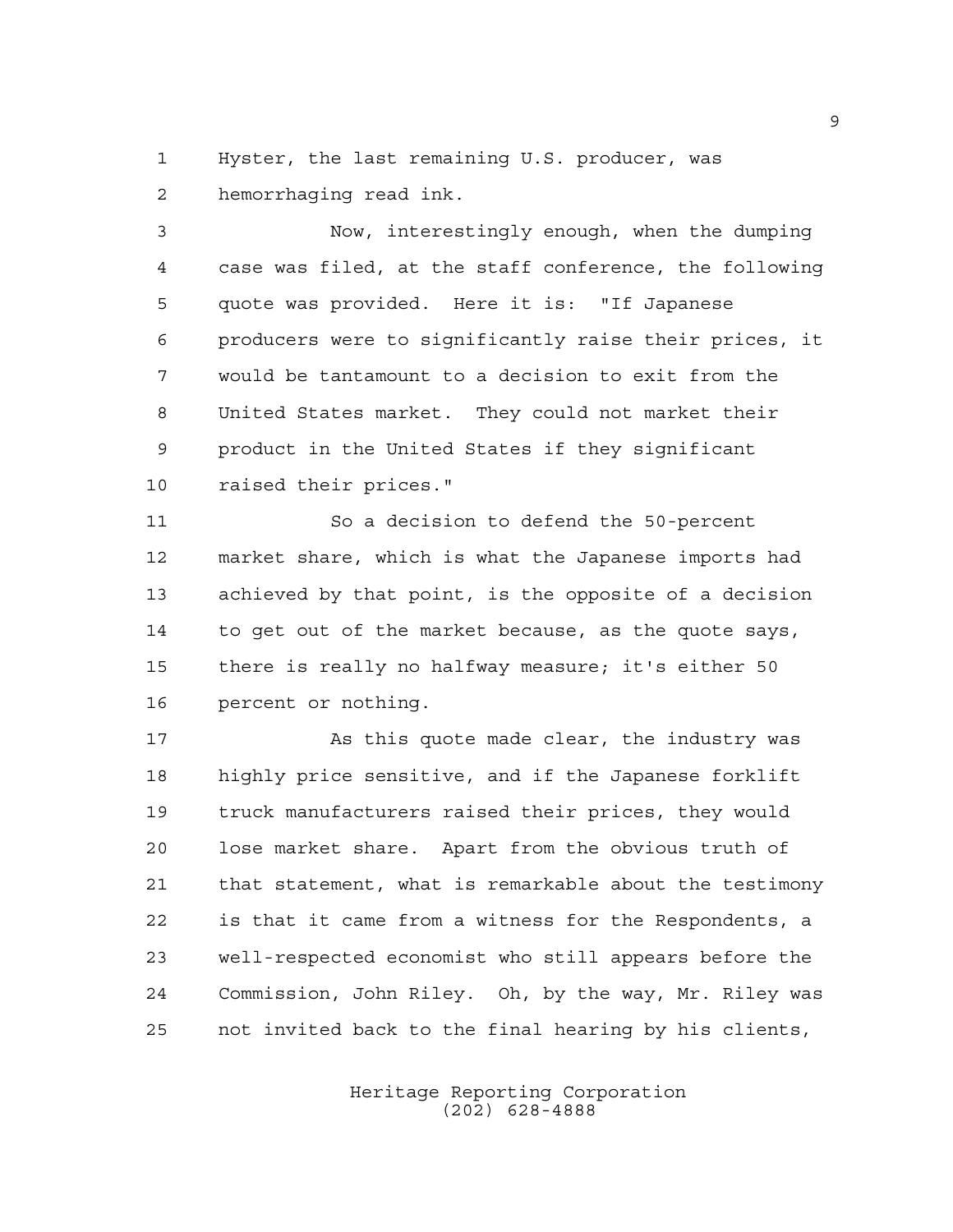not a great surprise.

| 2              | The Commission, as you know, made a                     |
|----------------|---------------------------------------------------------|
| $\mathfrak{Z}$ | unanimous affirmative determination. To avoid the       |
| 4              | antidumping duties ranging up to 50 percent, however,   |
| 5              | all of the Japanese forklift truck manufacturers        |
| 6              | established assembly operations in the U.S. Imports     |
| 7              | from Japan since then have essentially dried up.<br>The |
| 8              | Japanese transplants now supply their customers from    |
| 9              | the U.S. assembly operations.                           |
| 10             | So 17 years after the imposition of the                 |
| 11             | antidumping order, one sees Japanese transplants with   |
| 12             | investments in the United States and virtually no       |
| 13             | imports. Why, then, can't the antidumping order be      |
| 14             | revoked? This Commission's hearing is about that very   |
| 15             | question, and I'll stop my introductory remarks now,    |
| 16             | and when we pick up, we will begin to answer that       |
| 17             | question. Thank you.                                    |
| 18             | CHAIRMAN KOPLAN:<br>Thank you, Mr. Rosenthal.           |
| 19             | Madam Secretary?                                        |
| 20             | MS. ABBOTT: Mr. Chairman, the first panel               |
| 21             | in support of the continuation of antidumping duty      |
| 22             | order has been seated, and all witnesses have been      |
| 23             | sworn.                                                  |
| 24             | CHAIRMAN KOPLAN: Thank you. You may                     |
| 25             | proceed.                                                |
|                |                                                         |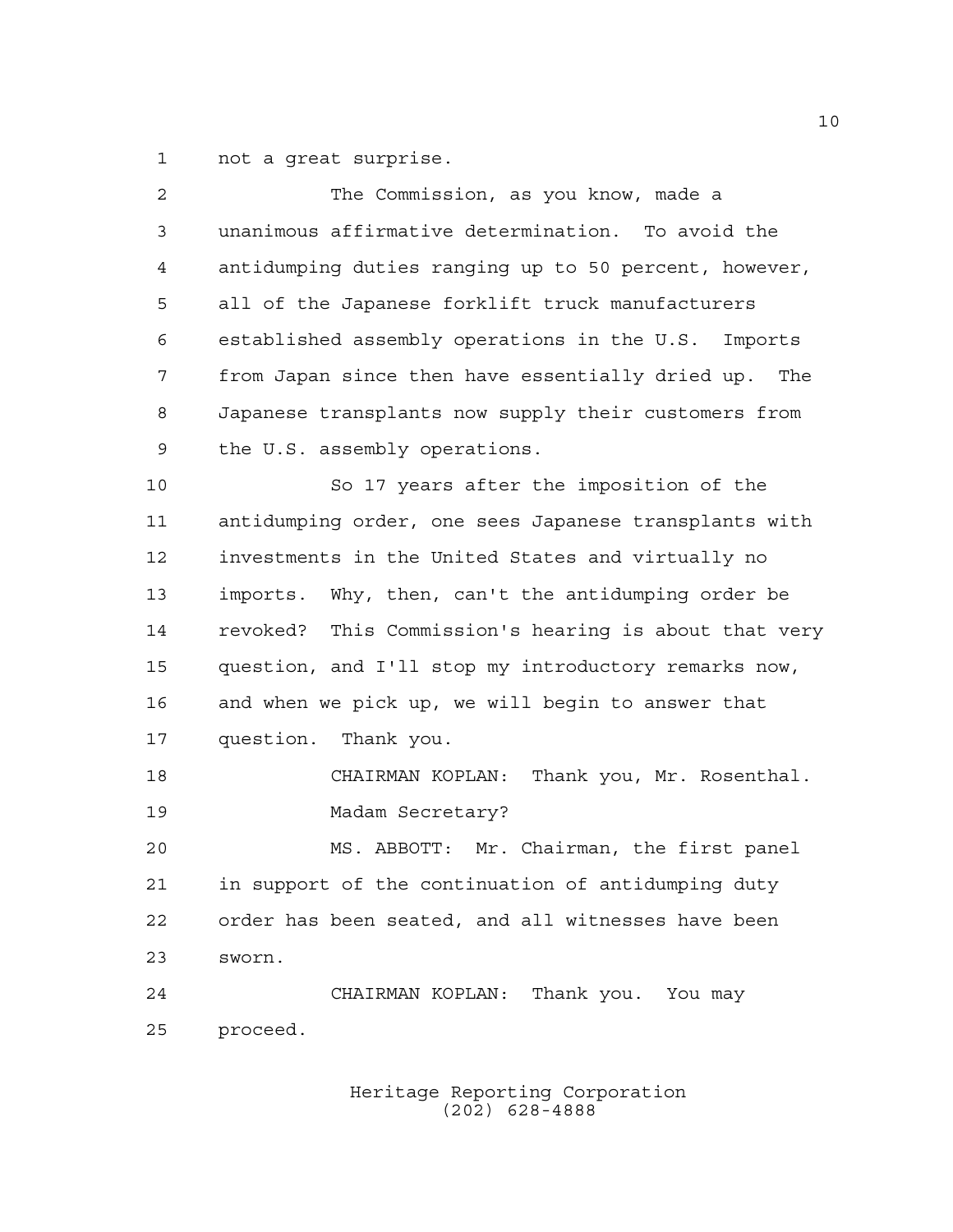MR. ROSENTHAL: To begin with that answer, I'll refer you to a more recent quote. NFC, or Nissan Forklift Corporation, due to price pressures, moved production of the pneumatic lift in 2004 to one of its underutilized overseas facilities. These forklifts now have the advantage of being brought into the U.S. with a duty rate of free. Nissan Forklift continues to evaluate production at the Illinois plant and is forced to consider moving an additional 15 percent of its production overseas. NFC may have to consider moving the entire plant overseas to underutilized locations in Spain and other locations as well.

 So what's the context of this quote? Who wrote it? Is Mr. Riley back on the case? No. As you know better from reading our prehearing brief, this quote is actually from the Nissan Company's 2005 application for a foreign trade subzone. Actually, it was filed in April of this year. In its application, and as reflected in the quote you just saw, Nissan essentially makes the following admissions: (1) the forklift truck industry continues to be extremely price sensitive; (2) due to the price sensitivity and the cost of doing business in the U.S., Nissan has already moved some production of forklifts from the U.S. to another country; and (3) in order to achieve

> Heritage Reporting Corporation (202) 628-4888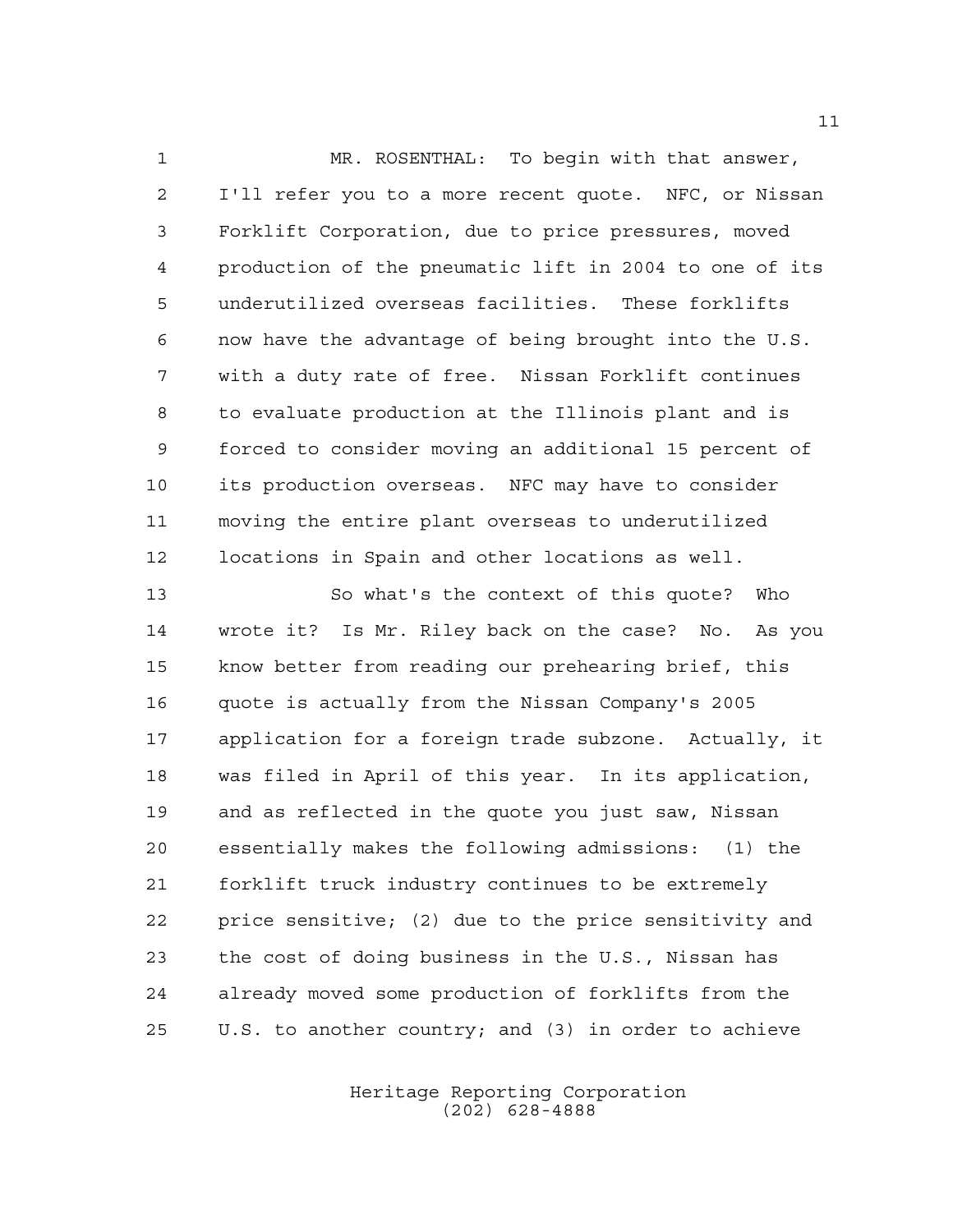1 just a few percentage points in duty savings, Nissan would consider moving more of its U.S. production of forklifts to an offshore location.

 Those are pretty damning admissions, coming in the face of a sunset review. If Nissan is willing to move production from the U.S. to obtain a relatively small amount of cost savings, it certainly would repatriate all or most of its U.S. production to Japan where it has substantial unused capacity. To be sure, the Japanese industry is not monolithic. That point, we want to make sure you understand.

 The testimony you'll hear this morning will be very, very clear. If the antidumping order is revoked, all of the Japanese transplants will not immediately abandon their investments and begin shipping their forklifts from Japan, but three of the five Japanese transplants are likely to do just that, and the other two are likely to rationalize their production by repatriating particular lines or models of forklifts to Japan. The result will be a significant volume of imports from Japan that would be unshackled by the pricing discipline imposed by the antidumping order. Many U.S. jobs and the substantial investments by NACCO Materials Handling Group, which you read about in the questionnaire response and in

> Heritage Reporting Corporation (202) 628-4888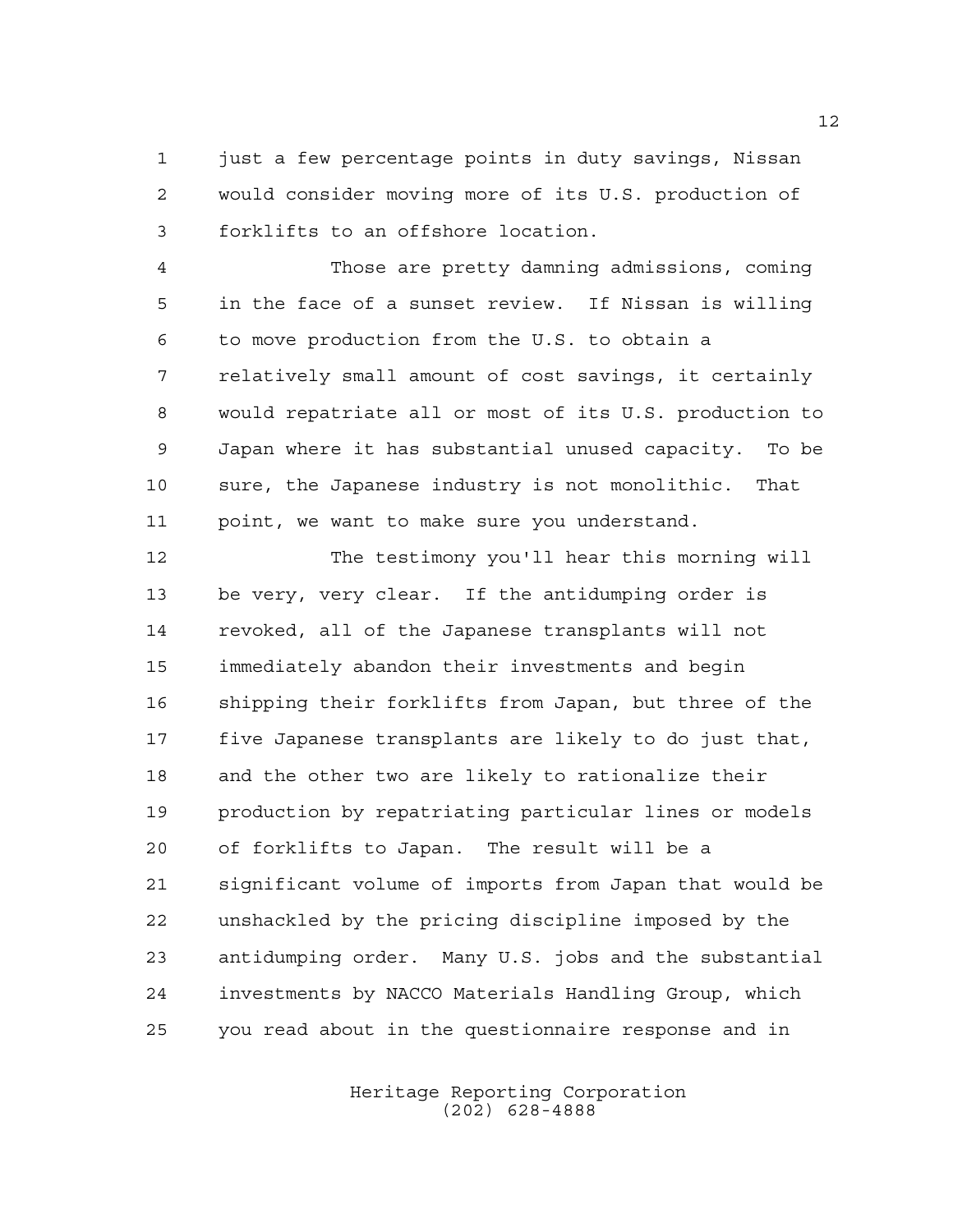the prehearing brief, would be endangered. The domestic industry would certainly suffer a recurrence of material injury.

 Now, this morning, we are fortunate to have an impressive lineup of NACCO management today to discuss with you how important it is to maintain the order on forklift trucks from Japan. Our first witness will be Mr. Reginald Eklund, who is NACCO Materials Handling Group's CEO. Mr. Eklund will 10 provide you with an overview of the U.S. market and the current condition of the domestic industry, and he'll explain how important it is to maintain this antidumping order.

14 Next to testify will be Mr. Greg Dawe, who is the vice president of manufacturing for NACCO Materials Handling Group. Mr. Dawe will discuss the changes in manufacturing and technology since the first sunset review and those changes that are pertinent to this Commission's like product determination.

 Colin Wilson, the chief operating officer of NACCO, will then testify about how the revocation of the order would result in the Japanese producers repatriating all or some of their production to Japan, which would then have disastrous consequences for the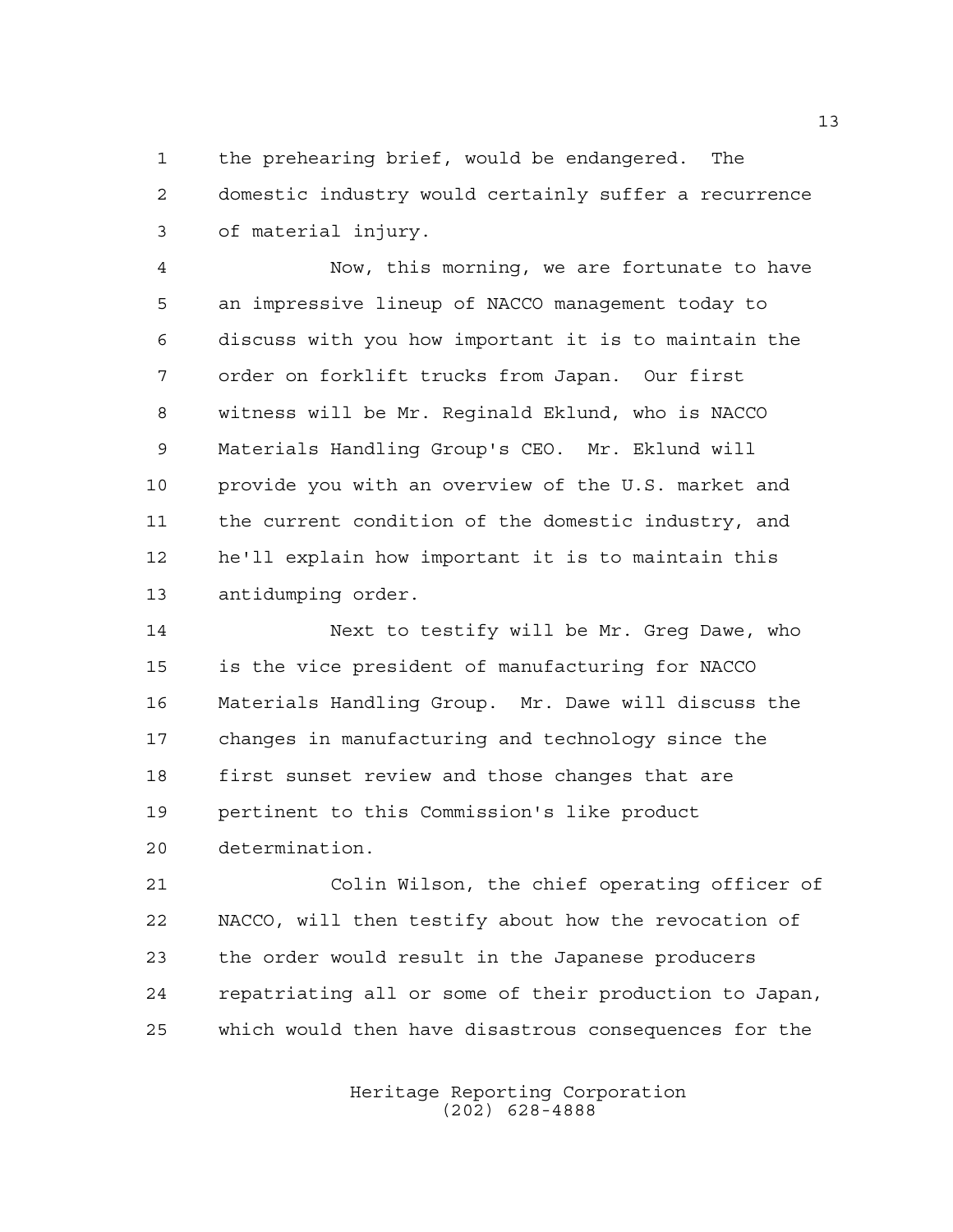domestic industry.

| $\overline{2}$ | And our last witness will be Jon Taylor, the          |
|----------------|-------------------------------------------------------|
| 3              | director of corporate strategy and planning, who will |
| 4              | testify about how prices would be affected if the     |
| 5              | order were revoked.                                   |
| 6              | Finally, if we have time, I will conclude             |
| 7              | with a few comments about some of the legal issues in |
| 8              | this proceeding. With that, I'll turn to Mr. Eklund.  |
| 9              | MR. EKLUND: Good morning. My name is Reg              |
| 10             | Eklund, and I'm president and chief executive officer |
| 11             | of NACCO Materials Handling Group. I've held this     |
| 12             | position for over 10 years, and I have been in the    |
| 13             | business of producing forklift trucks for over 30     |
| 14             | years.                                                |
| 15             | CHAIRMAN KOPLAN: If you could move that               |
| 16             | microphone a bit closer to you, it will be picked up. |
| 17             | MR. EKLUND: How is this?                              |
| 18             | CHAIRMAN KOPLAN: That is better.                      |
| 19             | MR. EKLUND: Okay. Thank you.                          |
| 20             | I appreciate the opportunity to speak to you          |
| 21             | about this issue that's vitally important to my       |
| 22             | company. Our company currently employs over 3,000     |
| 23             | people in the United States and over 7,000 worldwide. |
| 24             | Total assets employed in our IC forklift truck        |
| 25             | operations in the United States are valued at more    |
|                |                                                       |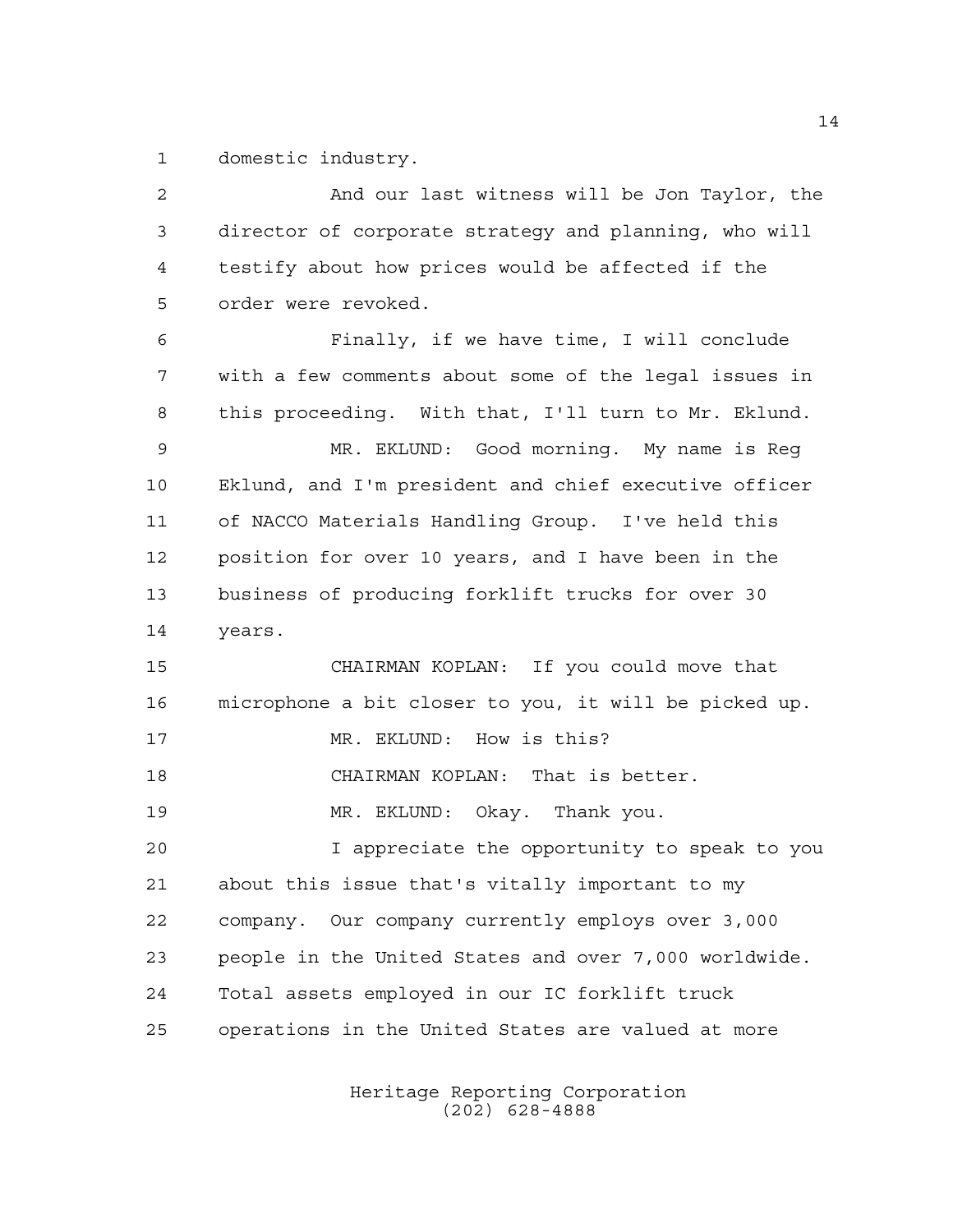than \$350 million. We continue to produce forklift trucks in the United States not only because the antidumping order was in place in 1987 but also because the order was continued in 2000 and is still in place today. In fact, we at NACCO strongly believe that the order is just as important today as it was in 1987.

 This morning, you will hear several of us discuss the \$138 million expenditure that we have recently made on our new, one-through-eight-ton, IC product line. Needless to say, we are very proud of our new range of products; it's absolutely state of the art. Your staff saw the result of some of this investment at our plant in Berea, Kentucky. I want to extend the invitation to all of you or any of you who would like to come and see our Berea plant or are other facilities in Sulligent, Alabama; Greenville, North Carolina; or our headquarters and development center in Portland, Oregon. There is really no doubt in my mind that these operations would be significantly smaller today if the order had not remained in place.

 Beginning in 2001, coinciding with the last five-year review, we embarked on this multimillion-dollar effort to completely renew our IC forklift

> Heritage Reporting Corporation (202) 628-4888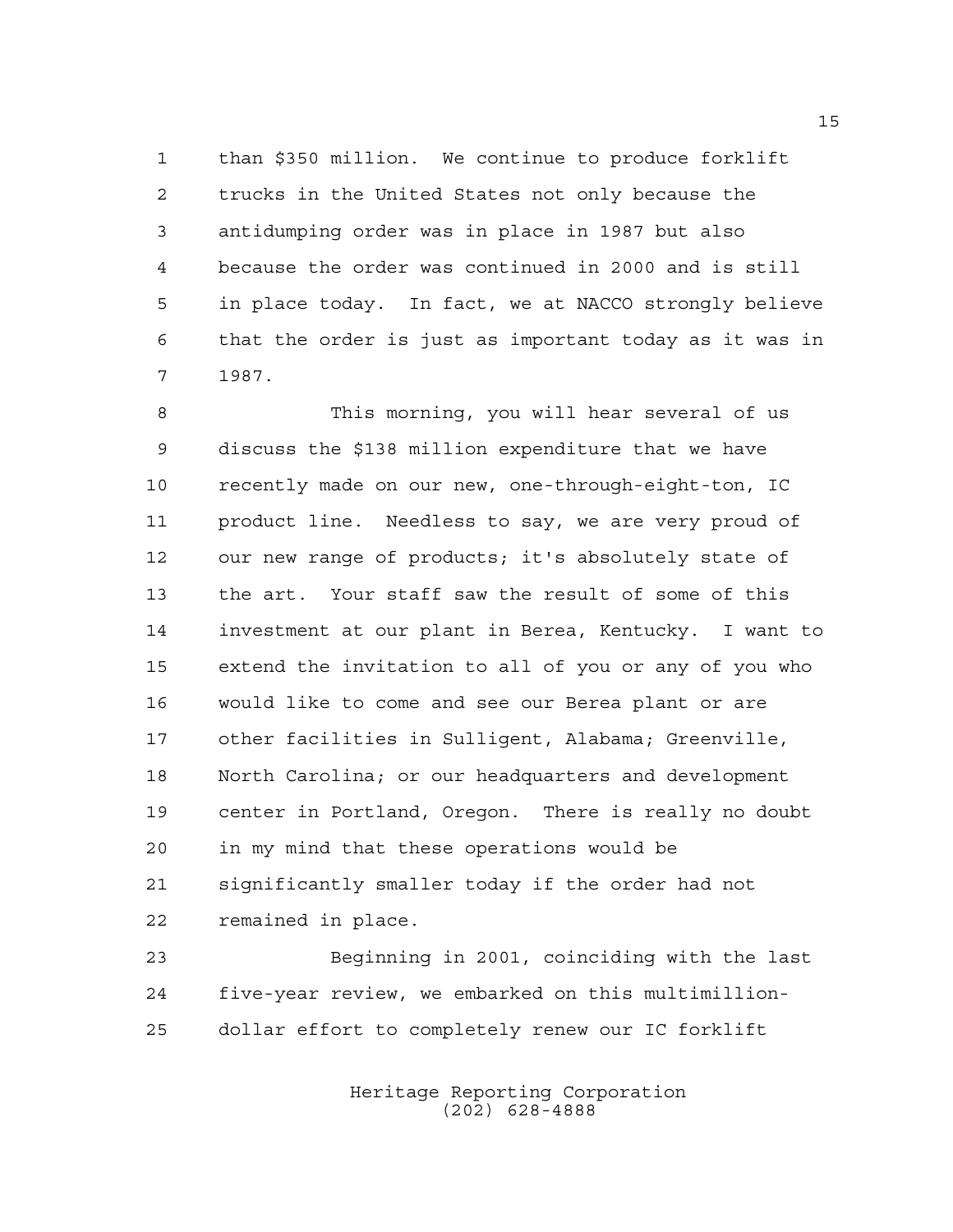product line. This massive effort began at the very early stages with customer research and engineering and design followed by completely retooling our manufacturing infrastructure. This project, as I indicated, contained more than \$130 million of investments.

 The engineering and design effort deeply engaged the U.S. supply base and today provide a wide range of sophisticated components for this new product line. The result is a forklift truck that, as I said earlier, is state of the art. It's safer, more user friendly, both in terms of pure mechanics of the truck, the software that's incorporated into it. It has application flexibility, service dynamics. This major overhaul of our operation was absolutely essential for our continued success as a U.S. forklift manufacturer.

 Given the presence of many world-class producers in our industry, we cannot afford to be complacent. We are constantly striving to improve our products and our services while, at the same time, reducing our costs and enhancing our affectivity. But all of these investments would be undermined if the antidumping order was not in place.

To understand why I'm so adamant about the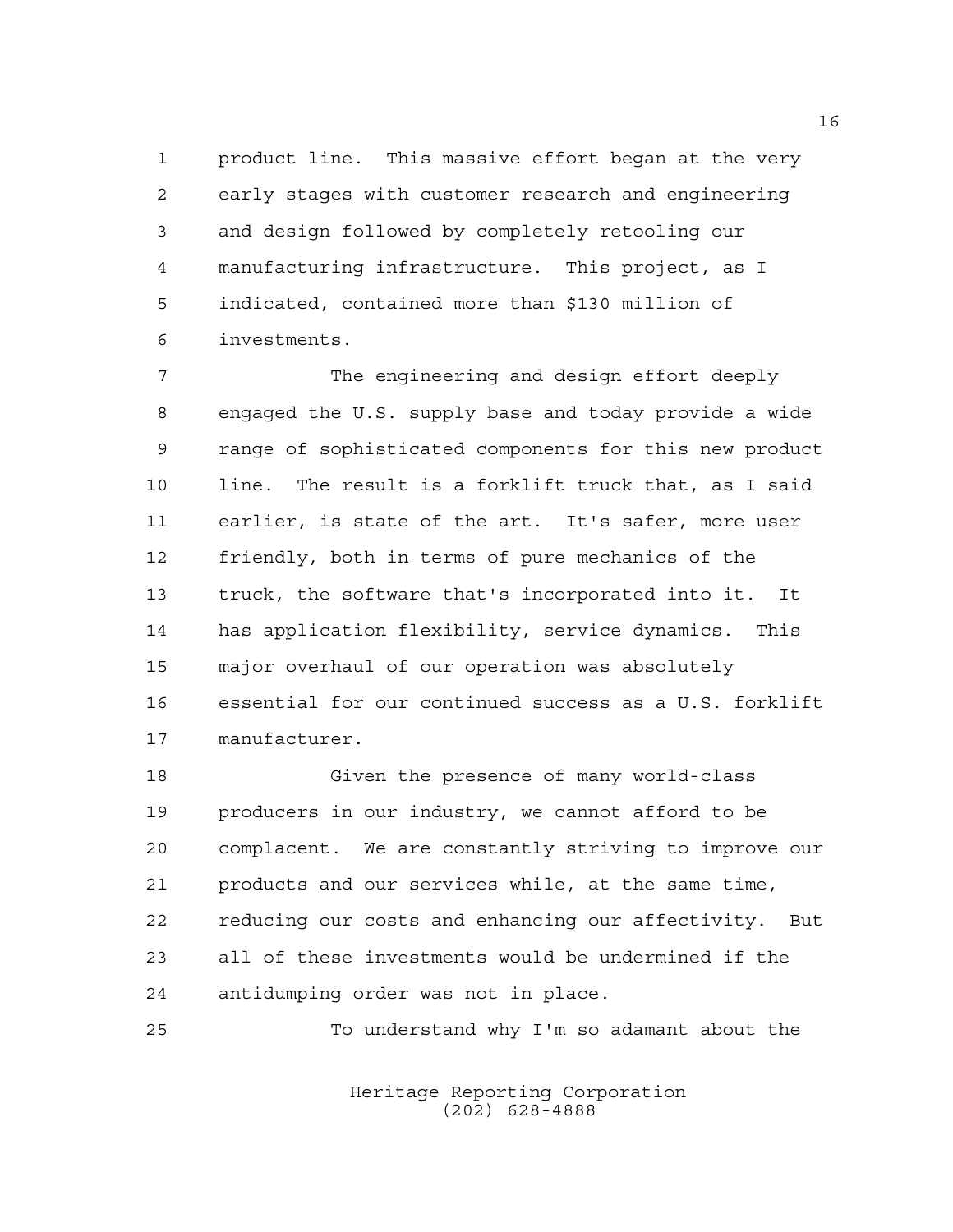importance of the dumping order, I think it is helpful to have an historical perspective to reinforce the points Mr. Rosenthal made just a moment ago. Before the antidumping order was put in place, it was clear to everyone in this industry that the single objective of Japanese producers was to obtain market share at any cost, and they succeeded. They succeeded in capturing the lion's share of the U.S. market by importing good-quality forklift trucks, sold at prices that substantially undercut the U.S. producers' prices.

**In fact, based on the antidumping**  investigation and subsequent administrative reviews conducted by the Commerce Department, the Japanese producers' prices were so low that they were selling their own trucks at prices that were substantially below their full cost in Japan.

 Not surprisingly, this high volume of dumped imports had a very harmful effect on U.S. forklift truck producers. By the time the petition was filed, the Japanese producers had succeeded in capturing nearly half of the U.S. forklift market, and most U.S. forklift producers had gone out of business. Companies, as Mr. Rosenthal indicated, such as Allis-Chalmers, Pettibone, and White, were simply not able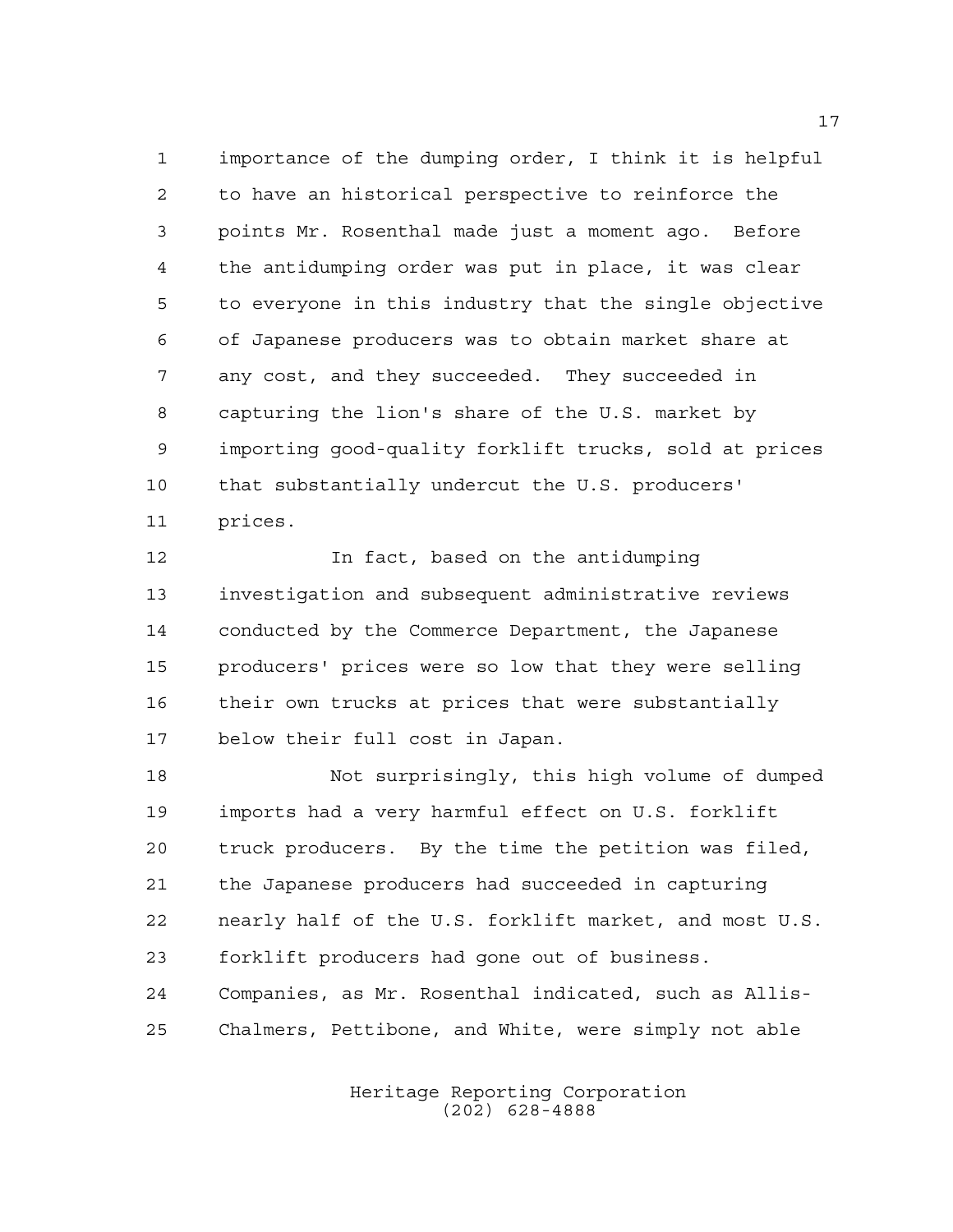to compete against the dumped Japanese forklift trucks. Other companies, like Clark, Caterpillar, had moved offshore to Korea to try to compete.

 At the time of the original antidumping duty investigation, I was with Yale Materials Handling Corporation. Yale had stopped producing IC trucks in the United States. I applauded Hyster's decision to file an antidumping petition, having experienced firsthand the decline of the U.S. forklift truck industry. Hyster and Yale, too, were on the verge of going out of business, but they managed to escape this fate because of the antidumping case. With the imposition of the order, Hyster and Yale have been able to stay in business and then eventually merged to form NACCO in 1998.

 Today, we are the last U.S. forklift truck company producing IC products in the segment under review. I want to emphasize that since the imposition of the antidumping order, the market share of the Japanese-brand trucks has not changed substantially. According to NACCO's analysis of the public trade data, the Japanese-brand trucks still account for about half of the U.S. market, about the same as in 1987. But what is important, the difference between then and now, that difference is the antidumping

> Heritage Reporting Corporation (202) 628-4888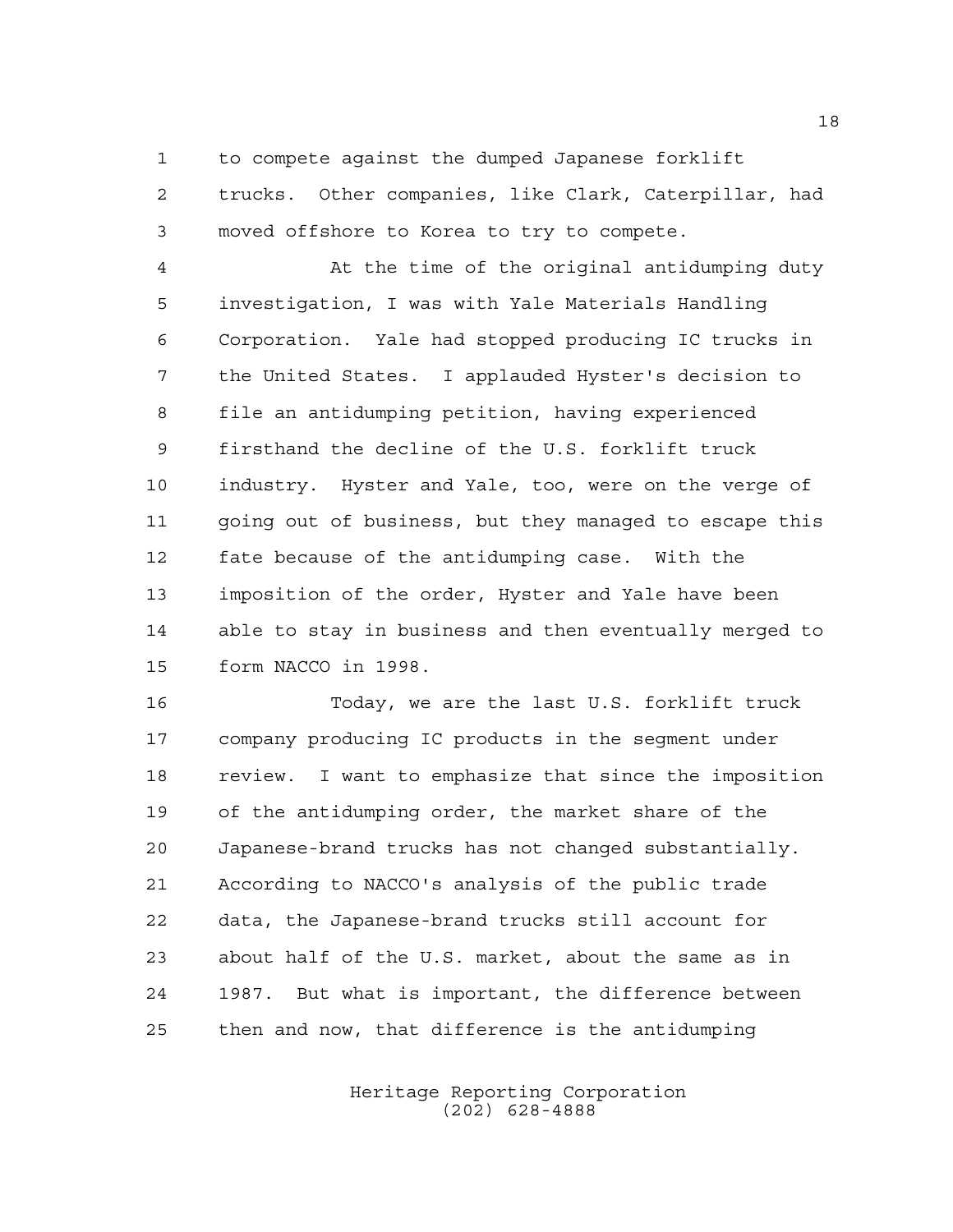order. Japanese producers are no longer able to dump their trucks in the United States, and NACCO has been able to compete on level terms.

 As I described earlier, we have not only continued in this business, but we have remained a very active participant, continually investing in our people and investing in our plants and adapting our products to market conditions. We have always maintained that we are able to compete when competition is fair, but we would not be able to complete with products that are dumped in the marketplace.

 As I understand this review process, the Commission will review the impact of the order and will continue this order as long as it is necessary to prevent injury from reoccurring or continuing. In this case, I think that the data that the Commission has gathered speaks for itself. The same Japanese producers that were dumping their products into the United States in 1987 are the same Japanese producers that have moved assembly operations here.

 Some of these producers have made large investments than others, but each and every one of these companies has maintained a base of operations in Japan. Their principal headquarters remain Japan.

> Heritage Reporting Corporation (202) 628-4888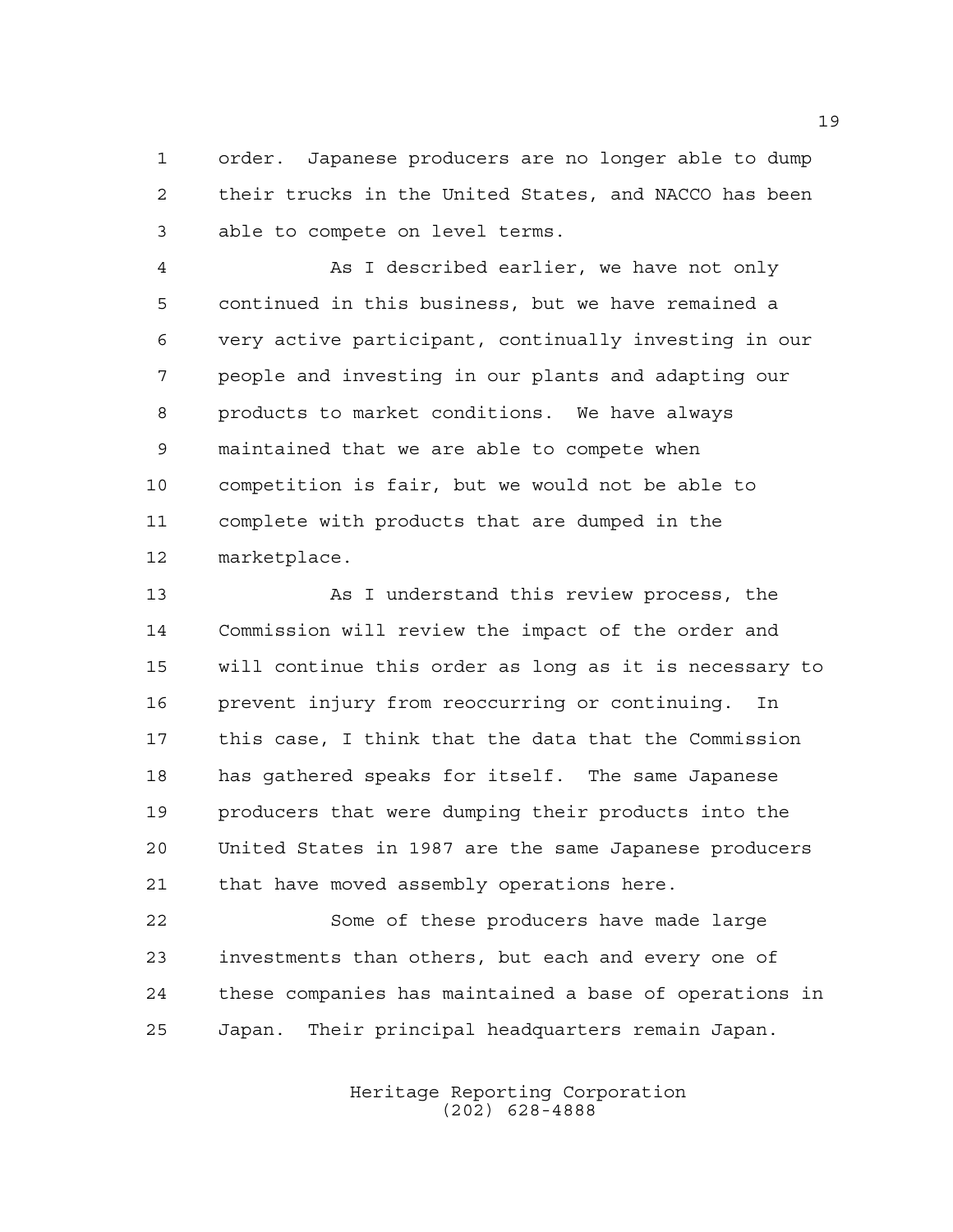The principal research and development operations remain in Japan. The core components are manufactured in Japan, and, most importantly, each Japanese facility has substantially unused capacity.

 As Mr. Wilson will describe to you in more detail, we believe that each of the Japanese producers would react differently to the order being revoked. Companies with limited investments in the United States would shutter their assembly operations, leaving some depot operations here that would be involved in distribution. Other companies would likely rationalize production, returning some product lines to Japan and also supplementing U.S. production from mainstream product lines from time to time.

 In either case, however, we believe that unfair trading practices continue. In this respect, market conditions have not changed. The industry 18 remains highly price sensitive and highly competitive, and the Japanese producers have continued to be the price leaders. The principal check on the downward pricing spiral, which began in the mid-1980's, was the dumping order, and the order continues to remain effective today.

 So to return to where I started, we began our latest modernization efforts in 2001, and that

> Heritage Reporting Corporation (202) 628-4888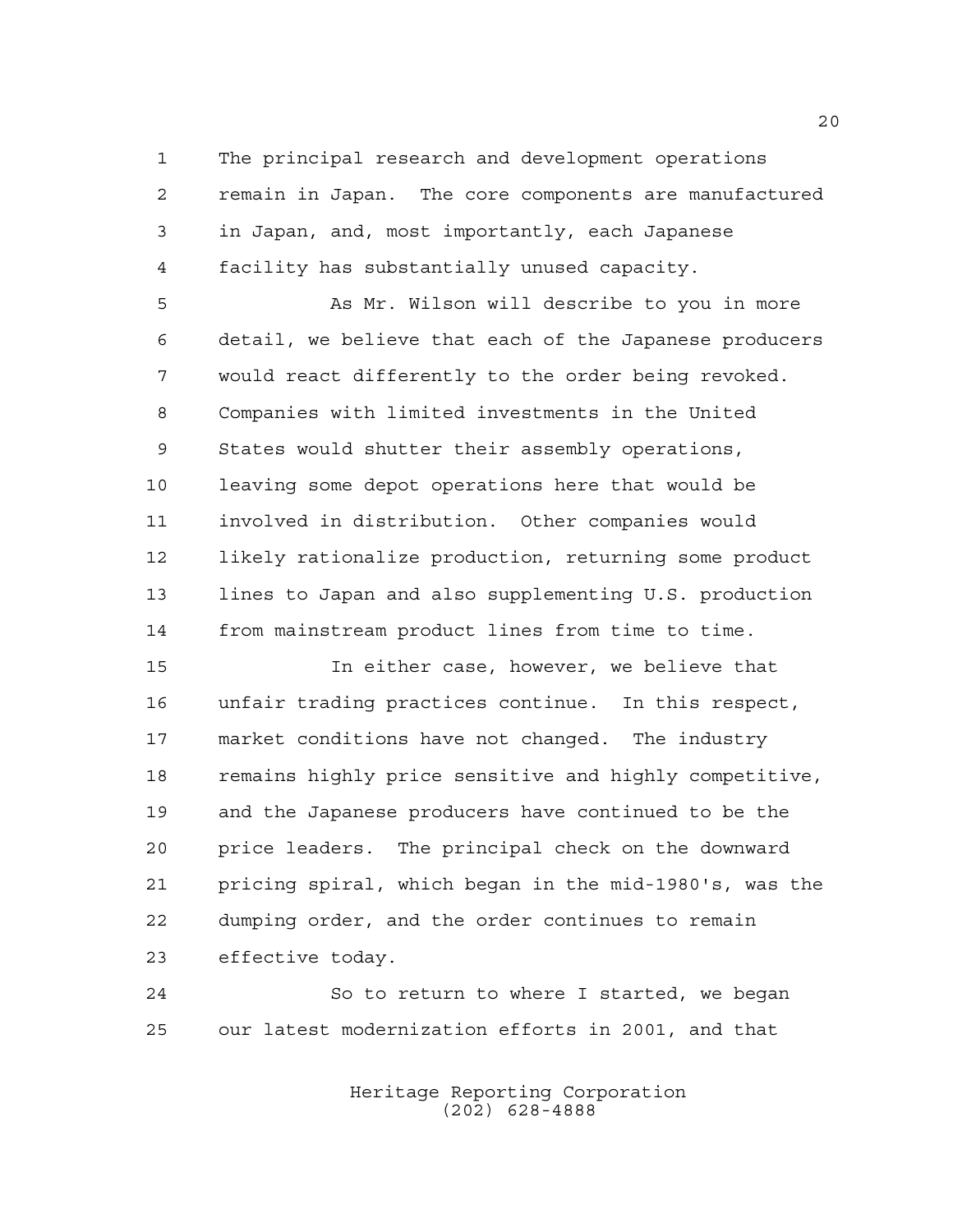date is important for this proceeding as well because it postdates the Commission's first review for the antidumping. I do know that we would have never undertaken this major innovation if the order had been revoked at that time. If conditions had returned to the way they were in the mid-1980's, we would simply have been unable to undertake these critical investments we began in 2001 and are successfully completing now.

 So revocation of the order in 2000 would have prevented us from having the capital to make this investment.

 If the order remains in place, we intend to continue producing lift trucks in the United States. We also intend to make future investments and continue to be innovative and competitive as well. If, however, the antidumping order is revoked, the structure of the U.S. industry, including my company, NACCO, will undergo fundamental change, a change that could eventually result in the end of U.S. production of IC forklift trucks. Indeed, this threat is why I am here today. I urge you not to let it happen. I appreciate the opportunity to appear before you today, and I'll be happy to answer any of your questions.

> Heritage Reporting Corporation (202) 628-4888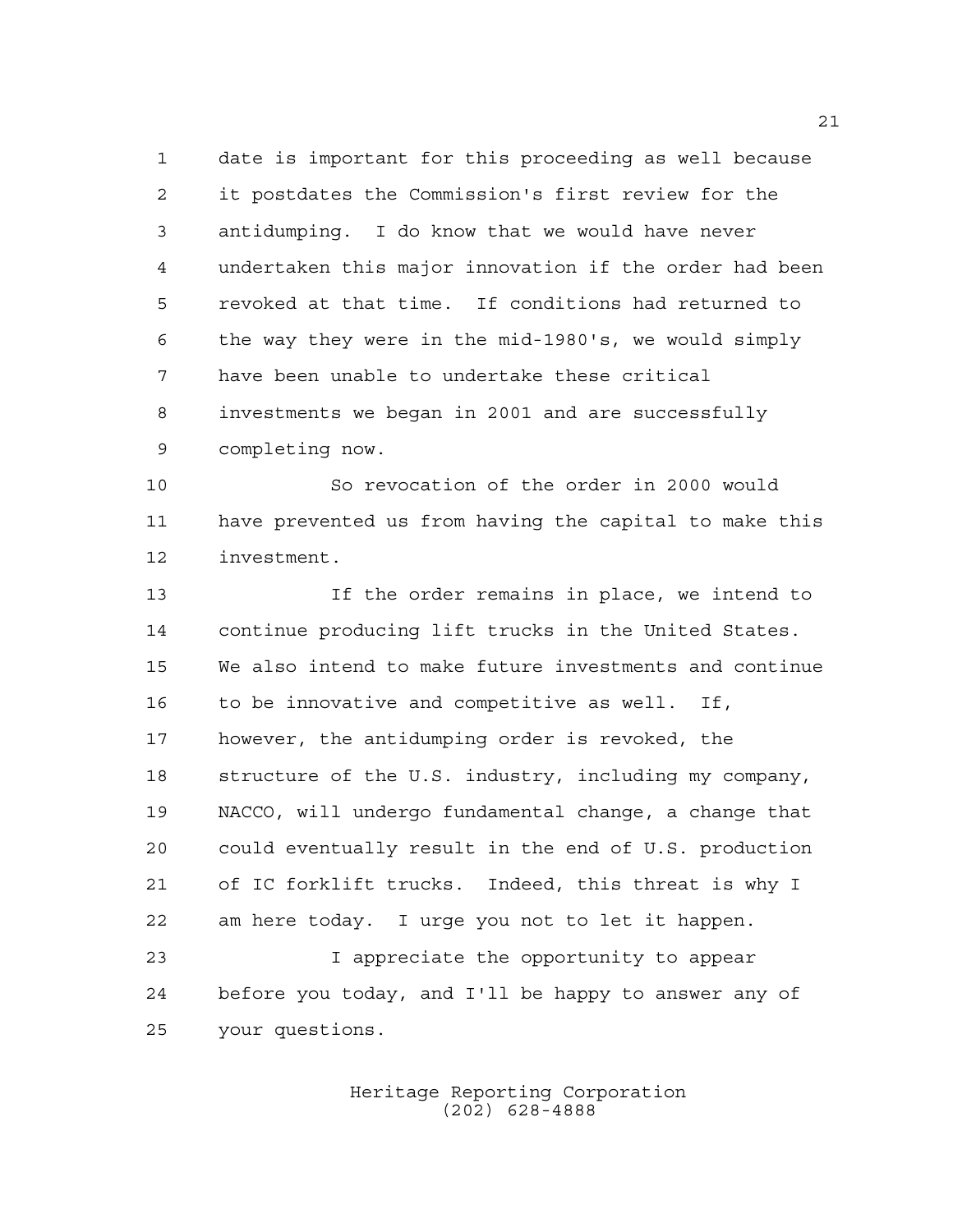1 MR. ROSENTHAL: Mr. Dawe? MR. DAWE: Good morning. My name is Greg Dawe, and I'm vice president of manufacturing for NACCO's North American operations, with responsibility for plants in Berea, Kentucky; Greenville, North Carolina; Sulligent, Alabama; and Ramos Arizpe, Mexico. I have held this position for 12 years, and I have been in the lift truck business for over 20 years. The main focus of my testimony today will be to discuss our new one-to-eight-ton forklift manufacturing processes in Berea, Kentucky; our highly tooled, component manufacturing operation in Sulligent, Alabama; and our famed production operations in Ramos Arizpe, Mexico. In this review, we are asking the Commission to reconsider the way in which it defines a U.S.- produced forklift truck. In the original investigation and in the review five years ago, a U.S.-produced truck was defined as a forklift truck with a frame made in the United States. Based on the way we used to make frames, this definition made sense at the time. However, now that we look at our operations today, we recognize that the frame production no longer is the epicenter of the truck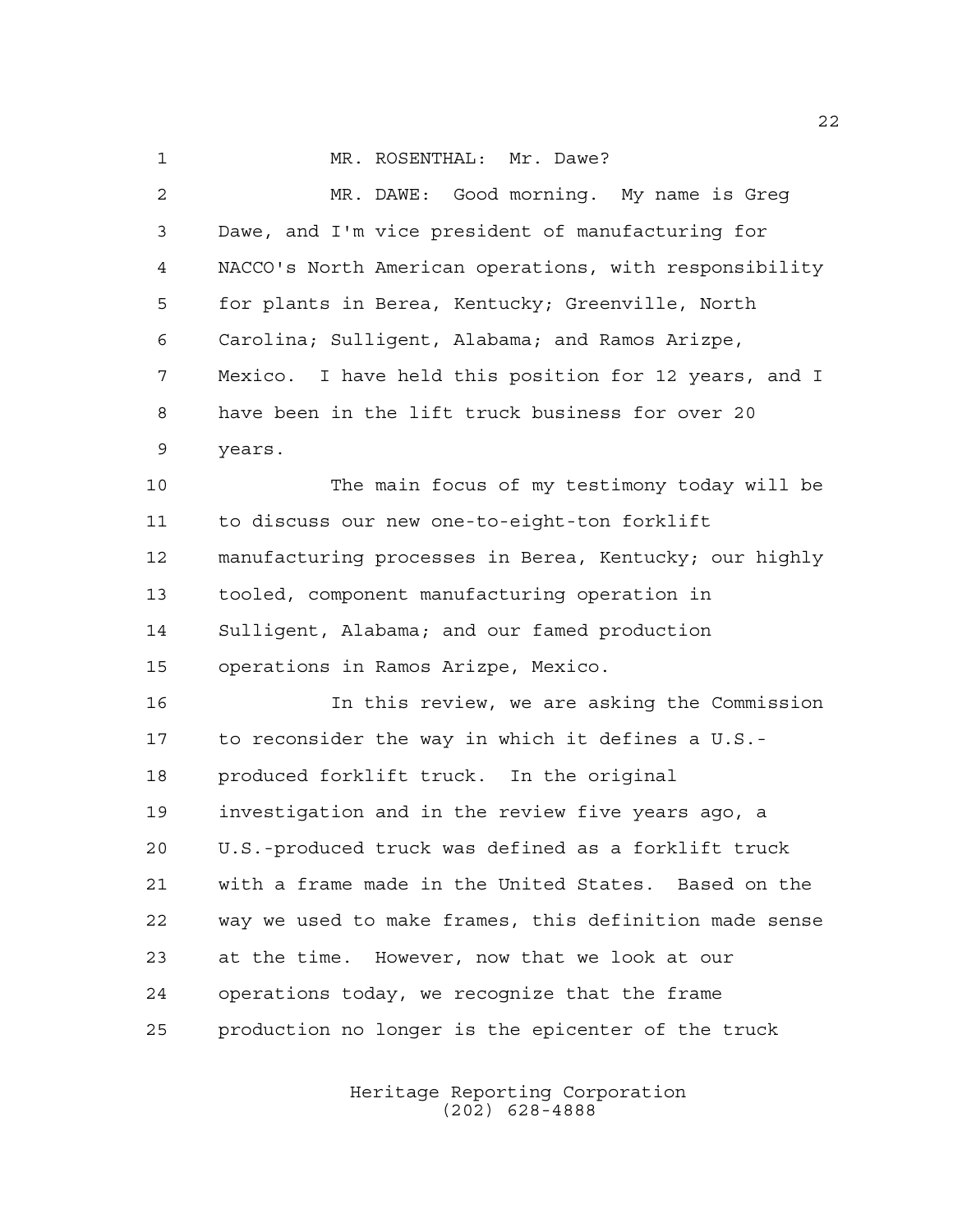manufacturing operation. Therefore, most of our labor and capital investment is now concentrated in the assembly operations for our forklift truck.

 Today, manufacturing operations and NACCO's operations, in particular, are significantly different than during the time of the original investigation. To explain this, I will later review pictures of our Berea, Kentucky, assembly operation that will allow us to walk through these production processes. I have also slides depicting the very significant investment we have made in our Sulligent, Alabama, facility. During the past four years, we have invested \$51 million to improve the performance and the competitiveness of our U.S. manufacturing plants.

 We have significantly expanded our operations in Berea, Kentucky; Sulligent, Alabama; and Greenville, North Carolina, which has allowed us to rationalize our operations and phase out the Danville, Illinois, and the Lenore, North Carolina, plants while maintaining equal or greater capacity throughput in manufacturing.

 Today, all of our one-to-eight-ton, internal combustion forklift trucks are made in Berea, and our electric-powered forklift trucks are made in Greenville, North Carolina. Most of our major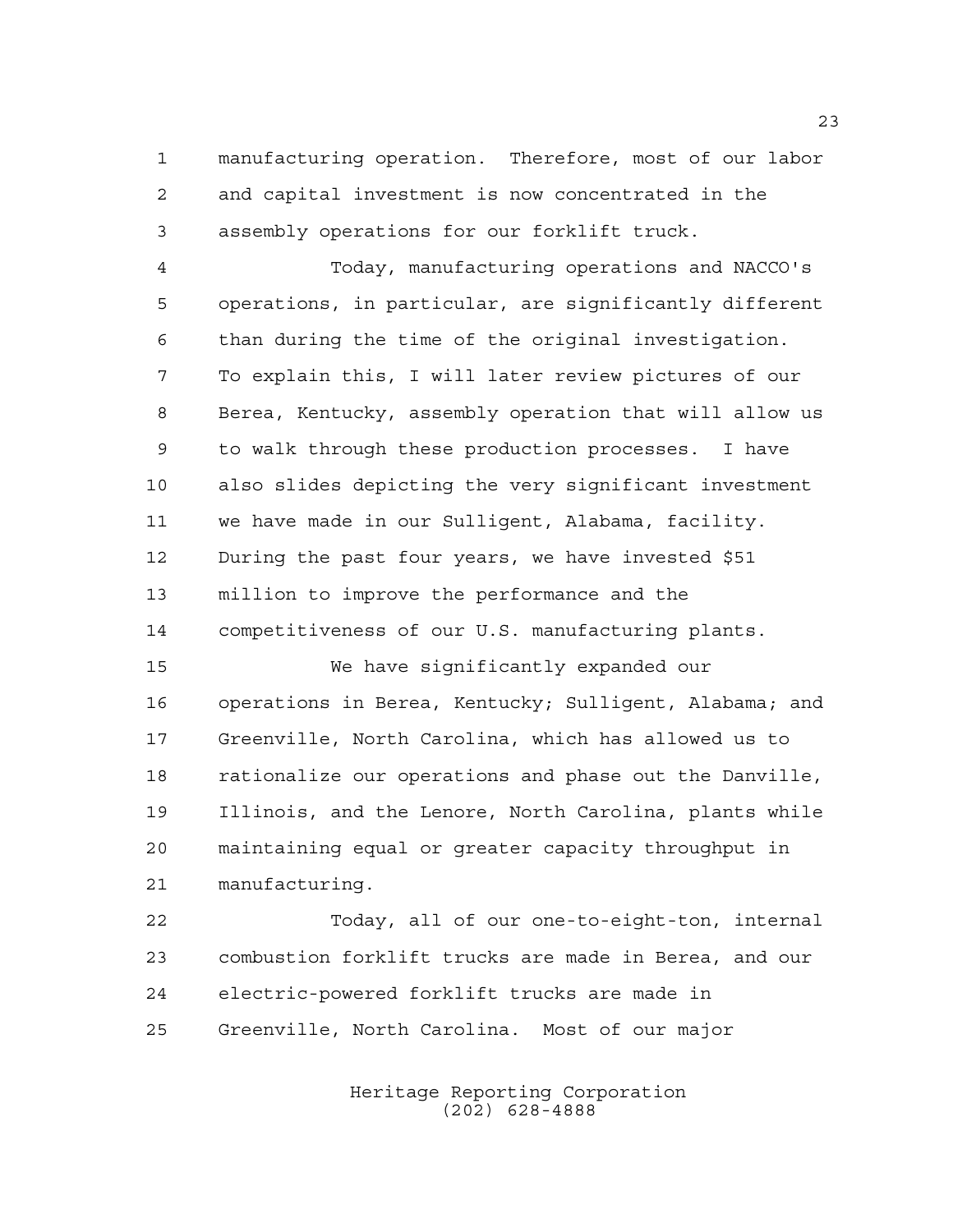components, including transmissions, drive axles, steer axles, hydraulic cylinders, and mass components, are produced in Sulligent, Alabama. In addition, we have very significant research and development that went into the design of our new internal combustion product line that was completely undertaken in our Portland, Oregon, research and development facility.

 Now, I would like to call your attention to the Berea, Kentucky, plant. When I talk about the expansion we have made, this outlines the expansion that we did in 2001. We doubled the size of the Berea, Kentucky, operation as a part of our focus of maintaining a commitment to our assembly operations within the U.S. This facility encompasses over half a million square feet of manufacturing space and is located on a site of over 52 acres. In Berea, we employ 600 direct production workers that are directly engaged in the manufacturing of internal combustion forklift trucks, with a total site employment of more than 1,000 people.

 Now, I would like to review the production process in Berea that begins with our fabrication operations. In this area, we produce all of our mast assemblies, which is the movable mechanism on the front of the truck that lifts and lowers loads. We

> Heritage Reporting Corporation (202) 628-4888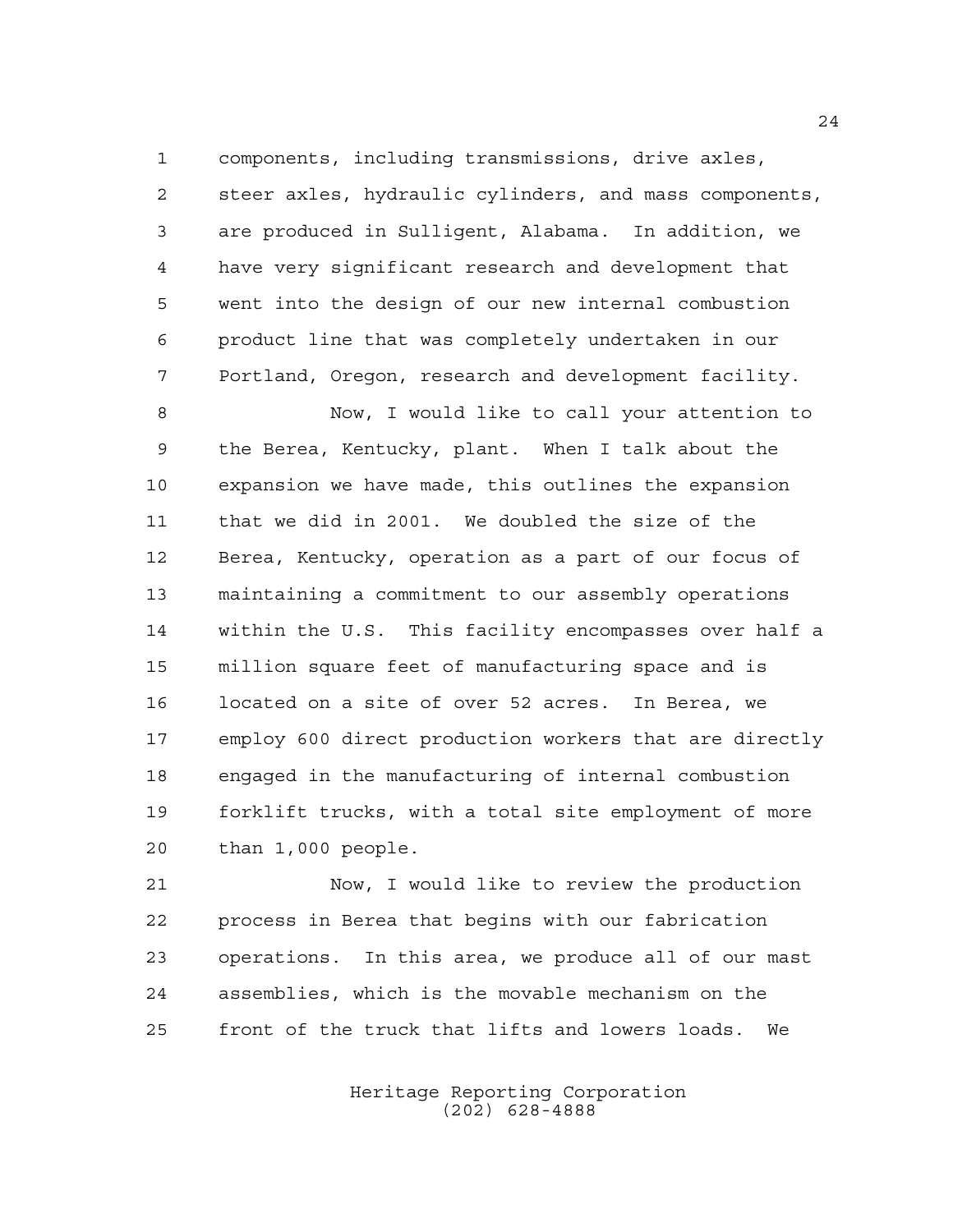then go into our assembly operations, which I'll show you in greater detail.

 This is our entirely new assembly process we have created for the new, one-to-eight-ton design, and then we flow the product out into our area for shipment. We have our stores on site where we bring in material on a daily basis, and then we Kanban that to our assembly lines. So, again, we have a very complete, vertically integrated, manufacturing process within Berea, Kentucky, with the frames being produced in Mexico and brought in on a daily basis.

 We have three new assembly lines for the one-to-eight-ton area, and we are using advanced technology, such as automated guided vehicles, to begin the assembly process. This is an example of what we are in production with in terms of our AGV system. This is the frame as it begins in our initial assembly process. Again, the basic frame comes from Mexico, delivered on a daily basis.

 As we go through the process, this, again, is the start of our assembly line where we have the frame coming out of the paint and shot-blast area in Berea, loaded onto the AGV.

 This is our new assembly line, which is a mixed-model build process where we build both Hyster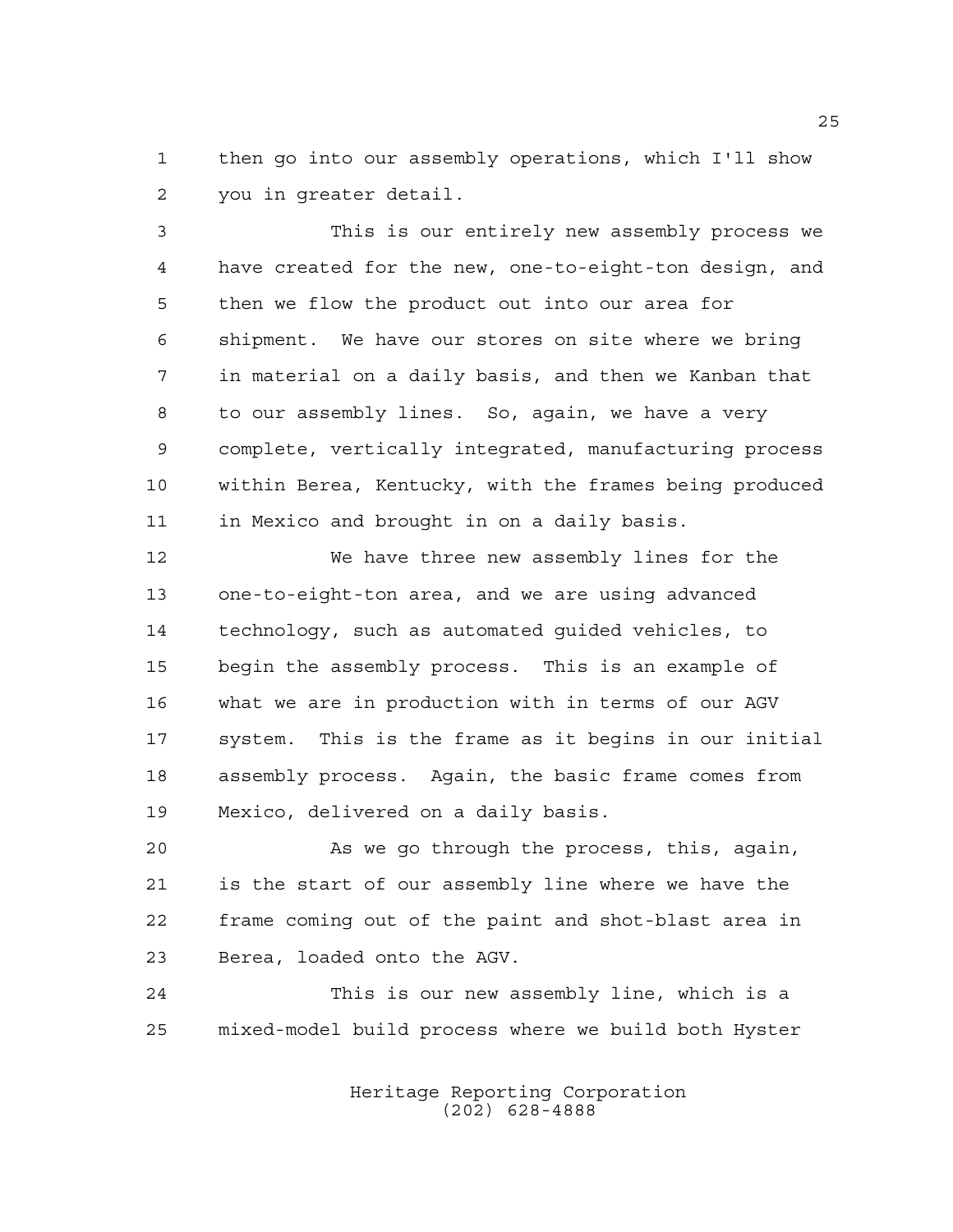and Yale trucks, different capacities, all on the same line, sold to order to meet specific customer specifications. We have our Kanban process set up on the right in this area that we directly feed right to the assembly line.

 The operators control their Kanban process and also have new stations, such as the next slide, which allows us to have mechanical handling of components such as, in this case, it's a part of our overhead guard cover, the C hood that fits onto the truck. We have hydraulic lifts to allow the operators to very easily and safely place that onto the truck and do it in a very high-quality manner.

 We have put in a computerized system on our assembly process, with stations at each of the assembly lines, that allows the operator to access the specific serial number of the truck they are building, and it brings up on this screen quality checks and verifications that are tied directly to that particular product that allows them to go through a total quality check and verification process.

 Here is another example of the touch screens that we have that allow us to build much higher quality and reliability into our production processes and improve the quality of the product that goes to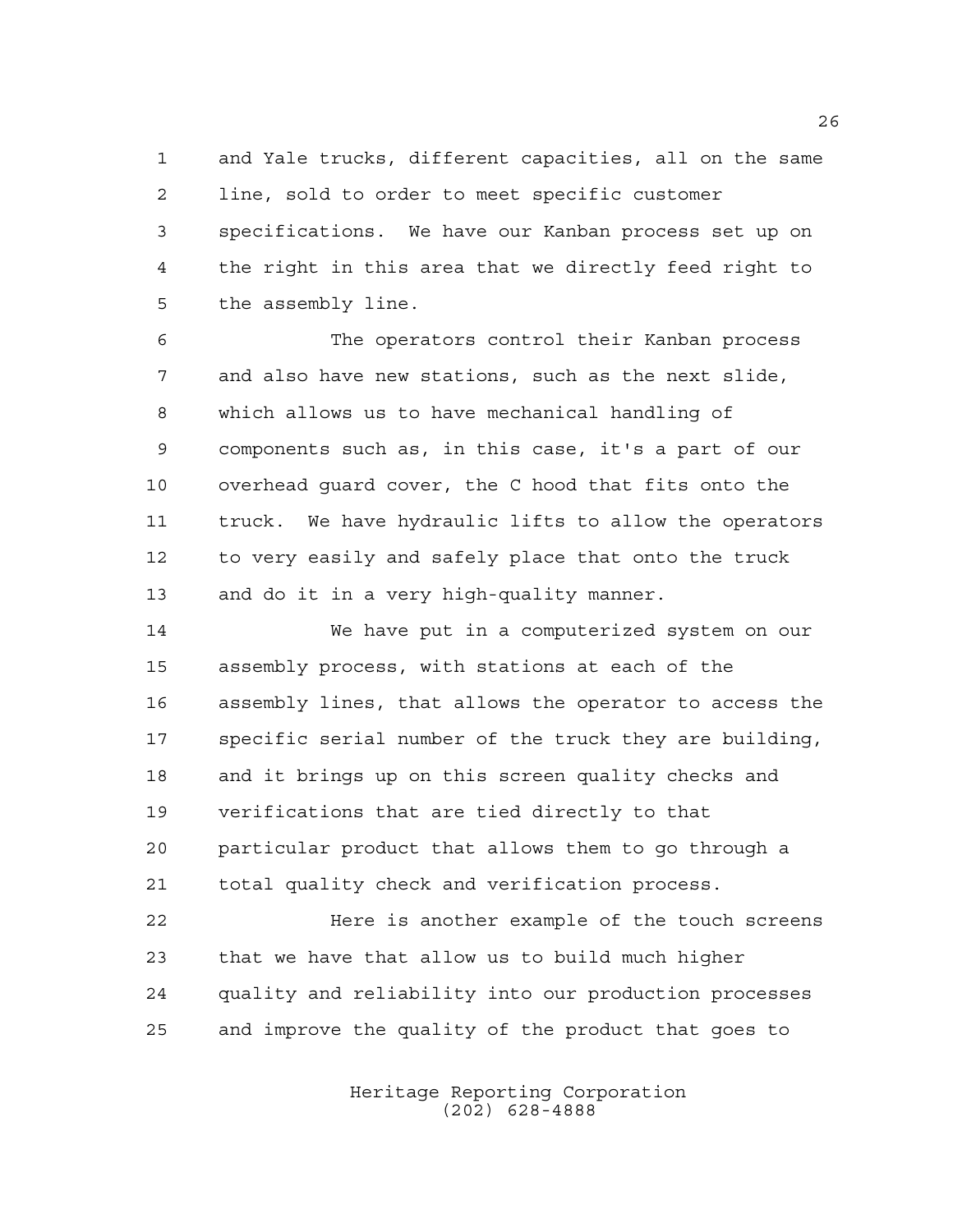our dealers and customers. We have created special handling systems for all of our tools so that everything has its place, and this, again, is a part of the total development process that we have done in Berea associated with the introduction of our new, one-to-eight-ton ICE product.

 As you can see, we have a significant amount of value added that goes into our assembly processes within Berea. In addition to these operations, we also produce the mast, or front-end portion, of the truck completely in Berea. We have two separate mast assembly lines, one for our one-to-three-and-a-half- ton product and the other assembly line for mast for product up to eight-ton lift capacity. We produce over 1,400 different styles of masts within our operation in Berea. Again, we match the mast assembly directly to the assembly line process so we're sequencing these to meet the customer order.

 Today, mast production is very similar to what frame production used to be many years ago. Most of our mast operations are performed with manual weld- in assembly. The investment in labor and equipment to produce the masts in Berea constitutes a major portion of our Berea operation in terms of capital employed as well as the number of employees involved in that

> Heritage Reporting Corporation (202) 628-4888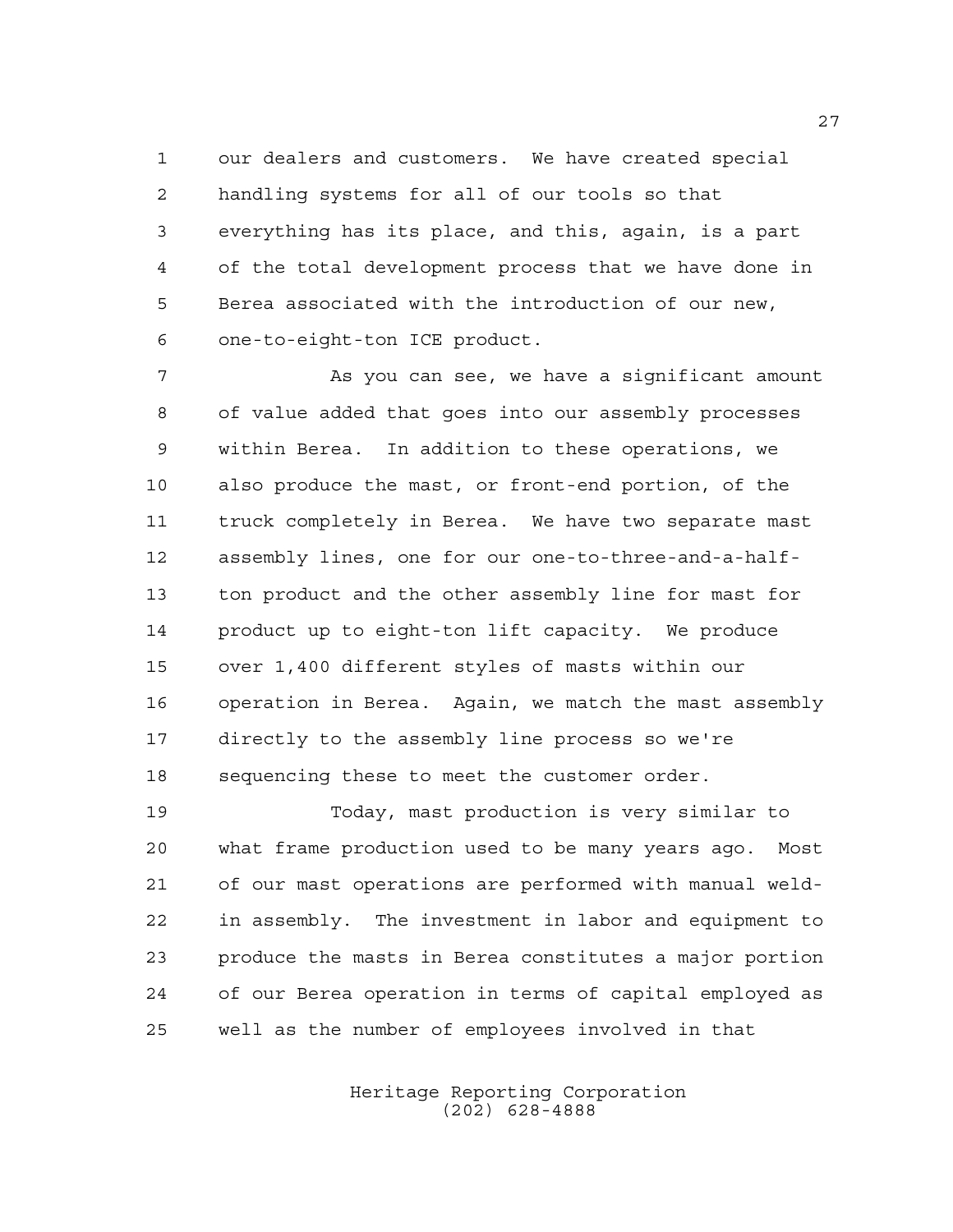operation.

| 2              | At the end of our process, we have a full              |
|----------------|--------------------------------------------------------|
| 3              | line of Hyster and Yale Class 4, cushion-tire product, |
| $\overline{4}$ | and Class 5, pneumatic-tire product, from one- to      |
| 5              | eight-ton lift capacity. Again, we sell these with     |
| 6              | both cushion or pneumatic tires, and we use a variety  |
| 7              | of engines, including gasoline, diesel, and LPG.       |
| 8              | At this point, I would like to clarify a               |
| $\mathsf 9$    | statement that was made in our brief on page 40. This  |
| 10             | was referencing the prehearing staff report at page I- |
| 11             | 31. Our brief and the staff report note that our new   |
| 12             | design involved production of the 4,000-pound,         |
| 13             | cushion-tire product line. This is the first model     |
| 14             | that is being changed with our new design. All of the  |
| 15             | models are being redesigned, and we will produce this  |
| 16             | full range of the new, one-to-eight-ton lift truck,    |
| 17             | internal combustion product line in Berea, both        |
| $18\,$         | cushion tired and pneumatic tired.                     |
| 19             | Now, I would like to show you examples of              |
| 20             | the finished product. This is our Class 1, four-to-    |
| $2\,1$         | 6,000-pound counterbalance. This is a product that     |
| 22             | was made in Berea.                                     |
| 23             | This is our new, Class 4, cushion-tired,               |
| 24             | four-to-7,000-pound product.                           |
| 25             | This is the new, Class 4, seven-to-12,000-             |
|                |                                                        |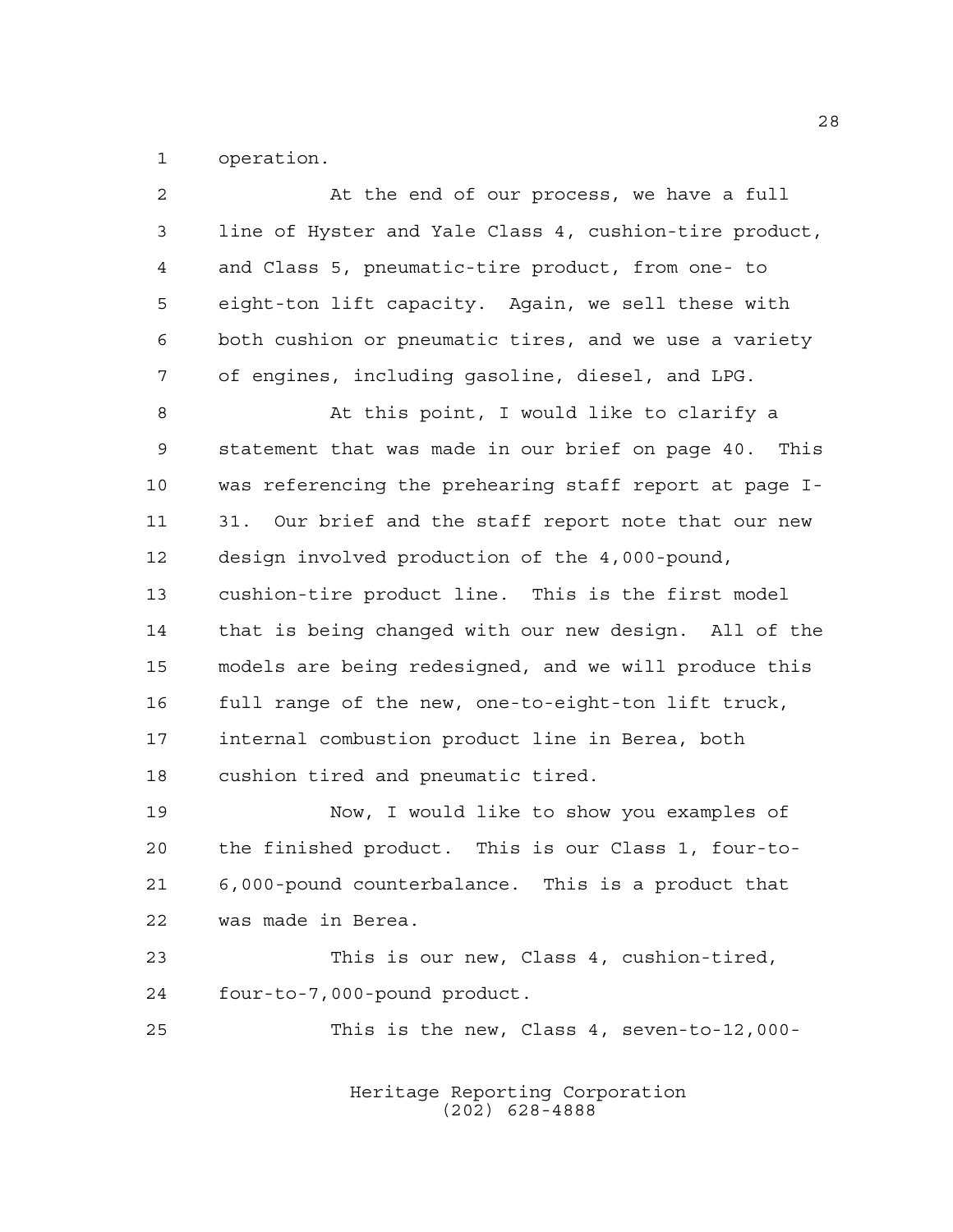pound ICE cushion for Hyster.

| $\overline{a}$ | This is the Class 5, which is a pneumatic-            |
|----------------|-------------------------------------------------------|
| 3              | tired product, seven to 12,000 pounds.                |
| 4              | This is the Class 4, 13,000-to-15,500-pound,          |
| 5              | cushion-tired ICE product.                            |
| 6              | This is the equivalent Class 5, pneumatic-            |
| 7              | tired product.                                        |
| 8              | This full range will be launched in Berea             |
| 9              | within the next 18 months as a part of our overall    |
| 10             | plan to revamp our one-to-eight-ton ICE.              |
| 11             | Now, I would like to shift our attention to           |
| 12             | our Sulligent, Alabama, plant. This facility          |
| 13             | encompasses 300,000 square feet and employs over 500  |
| 14             | people. As I mentioned earlier, most of our highly    |
| 15             | machined components are made in Sulligent, including  |
| 16             | transmissions, drive axles, steer axles, hydraulic    |
| 17             | cylinders, and mast components. These slides depict   |
| 18             | our transmission assembly line, and it shows the      |
| 19             | significant investment we have in assembling our      |
| 20             | transmissions and drive axles in Sulligent, Alabama.  |
| 21             | We have a significant number of CNC                   |
| 22             | computer, numerically controlled machining centers    |
| 23             | within our operation that manufacture and machine     |
| 24             | housings, gears, and other highly complex components, |
| 25             | and these are just a few examples of these machining  |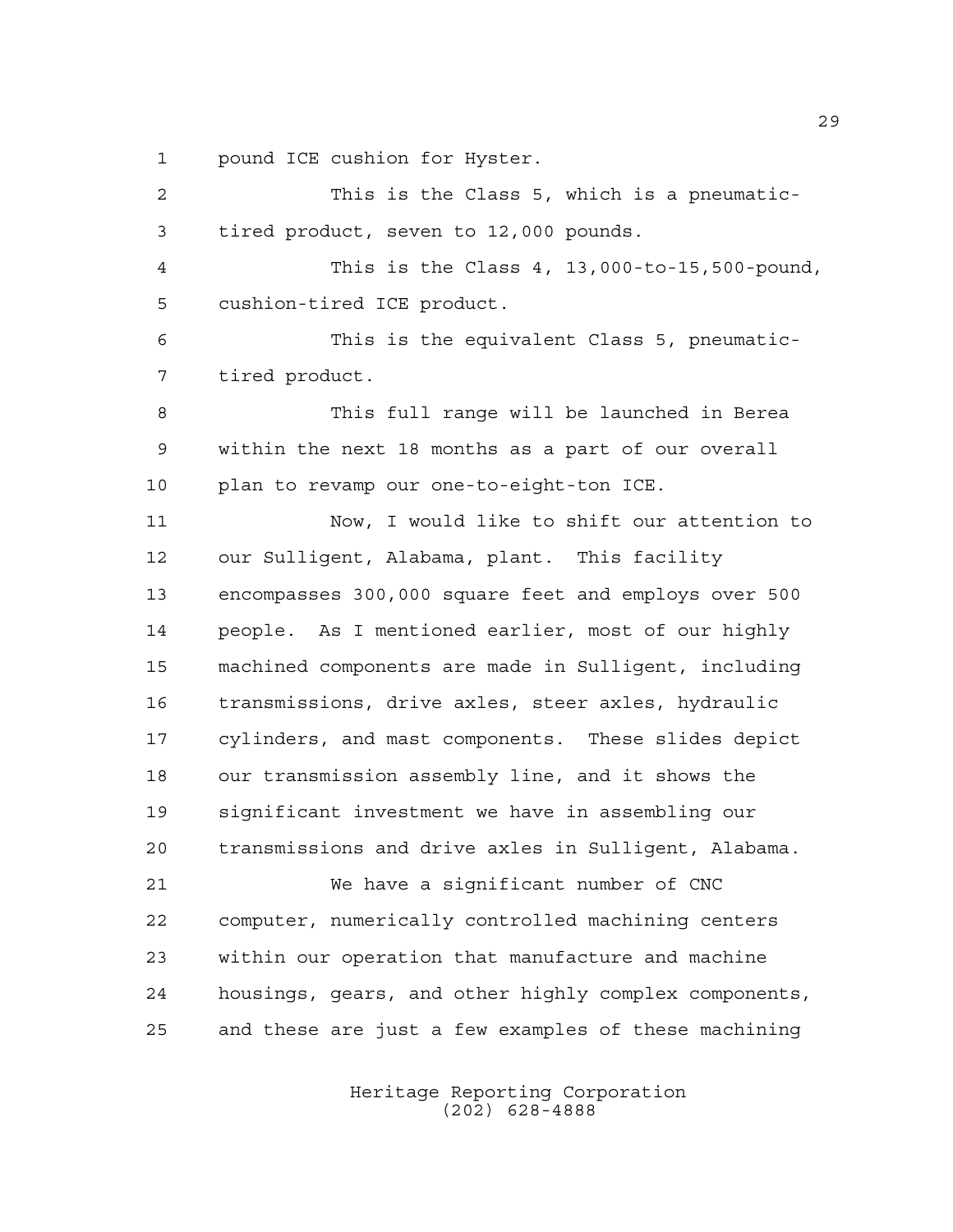centers.

 This is a manufacturing line which shows a bank of machining centers, again, producing various components that are used within transmissions and drive axles. This is another view of another row of these machines. We have recently implemented some state-of- the-art, automated material supply systems to help improve the delivery of our components to our various machining centers. We have seven heat-treat furnaces that are used specifically in the area of gear and shaft manufacturing. This is another view of our all-new, transmission assembly line for the new, one to five and a half ton. This shows the significant investment we're making in quality. We 100-percent test all of our transmissions at load and at temperature. This is an example of air testing that we perform on all of our hydraulic cylinders. This is a new gravimetric lab that's a part of our hydraulic cleanliness initiative to improve the hydraulic cleanliness of our systems, both in transmissions, drive axles, and cylinders. This is another view of the inside of the lab where we have very special equipment.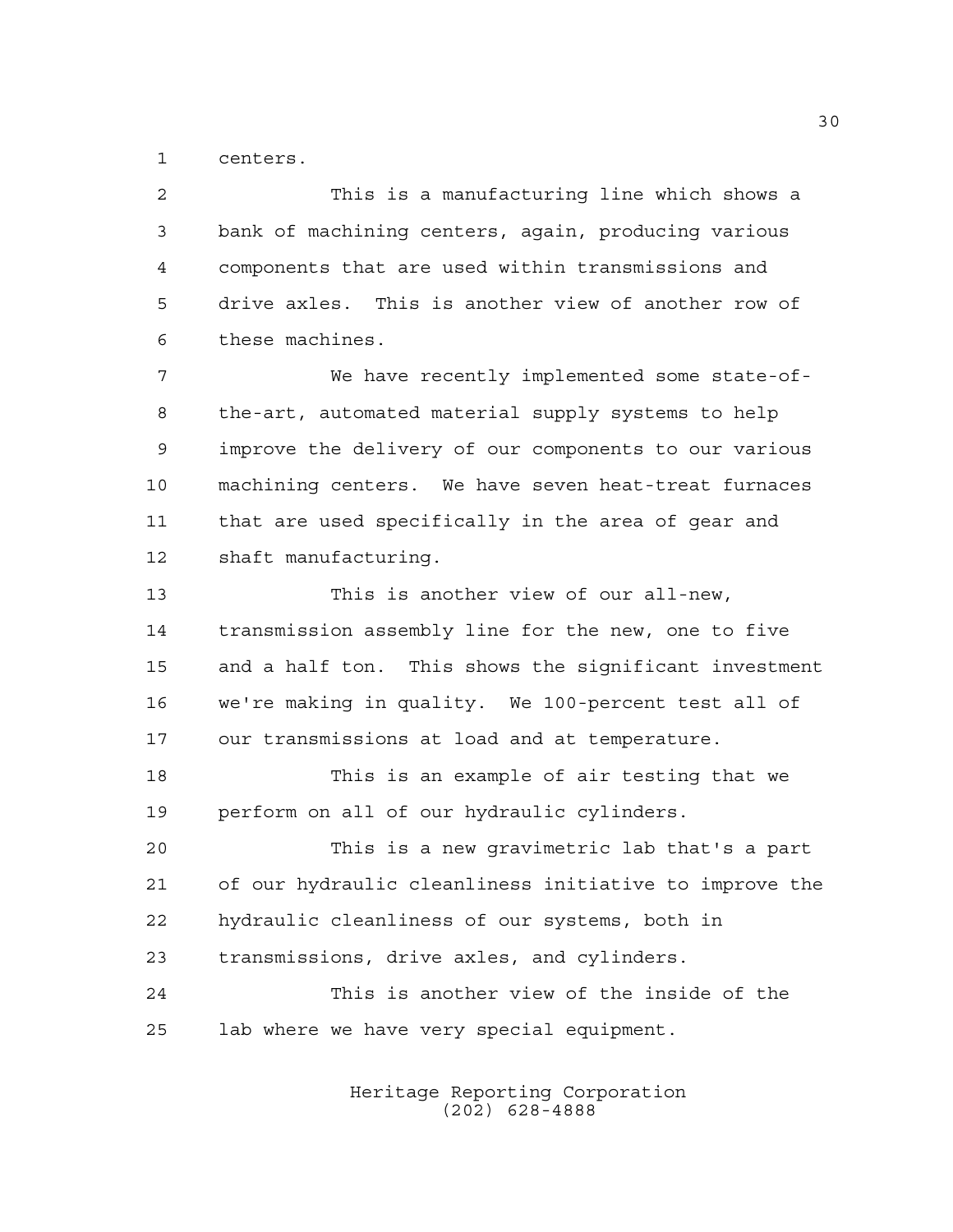This is a gear analysis checking machine that we use in the setup of gear manufacturing processes.

 This is a dimensional analysis machine we, again, use to measure castings, forgings, and so on to ensure high quality and precision in all of our operations.

 This is our metallurgical lab where we do our analysis of incoming material, as well as machine components.

 We have an operator certification program dedicated in Sulligent that allows us to ensure we have the right type of tools and equipment and instructions for people, and we have a lot of involvement of our management team working with people directly on the shop floor to ensure safety, quality, and high performance.

18 As you can see, the Sulligent plant represents a very substantial portion of NACCO's capital investment in our internal combustion product line. In addition to these two facilities, our plant in Greenville, North Carolina, manufactures electric trucks. Some of our Americas Division administrative staff, including myself, are located in Greenville. We also have a significant investment, primarily in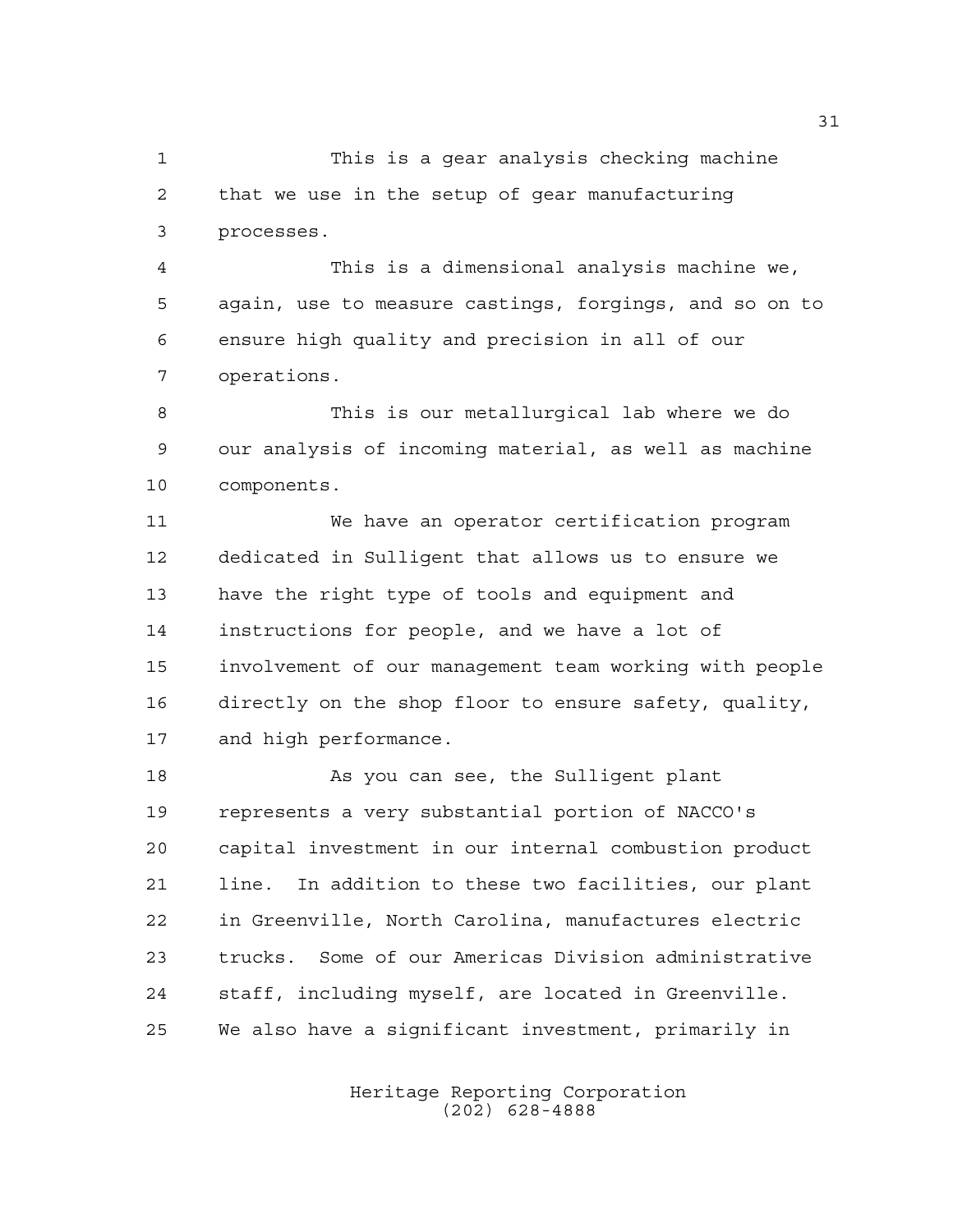terms of staff, at our research and development operations located in Portland, Oregon. This is also the site of our corporate headquarters. We have over 130 design and development engineers in Portland who have been very instrumental in our latest manufacturing restructuring efforts. Our facility in Portland covers over 100,000 square feet and is situated on 78 acres.

 In addition to these operations, we fabricate frames and other weldments in our Mexico facility. This facility is about 175 square feet and employs 300 production workers, with a total site employment of approximately 350 people. The operations in Mexico use robotics and laser technology to perform the principal welding and cutting operations. This facility fabricates frames for both our internal combustion and our electric truck product lines. The basic, unpainted frame is shipped from Mexico to either Berea or Greenville to begin the process of manufacturing a complete lift truck.

 As you can see from this presentation, the main location of our internal combustion assembly processes and production operations is Berea, Kentucky. While years ago, production would have centered around where the frame was produced, frame

> Heritage Reporting Corporation (202) 628-4888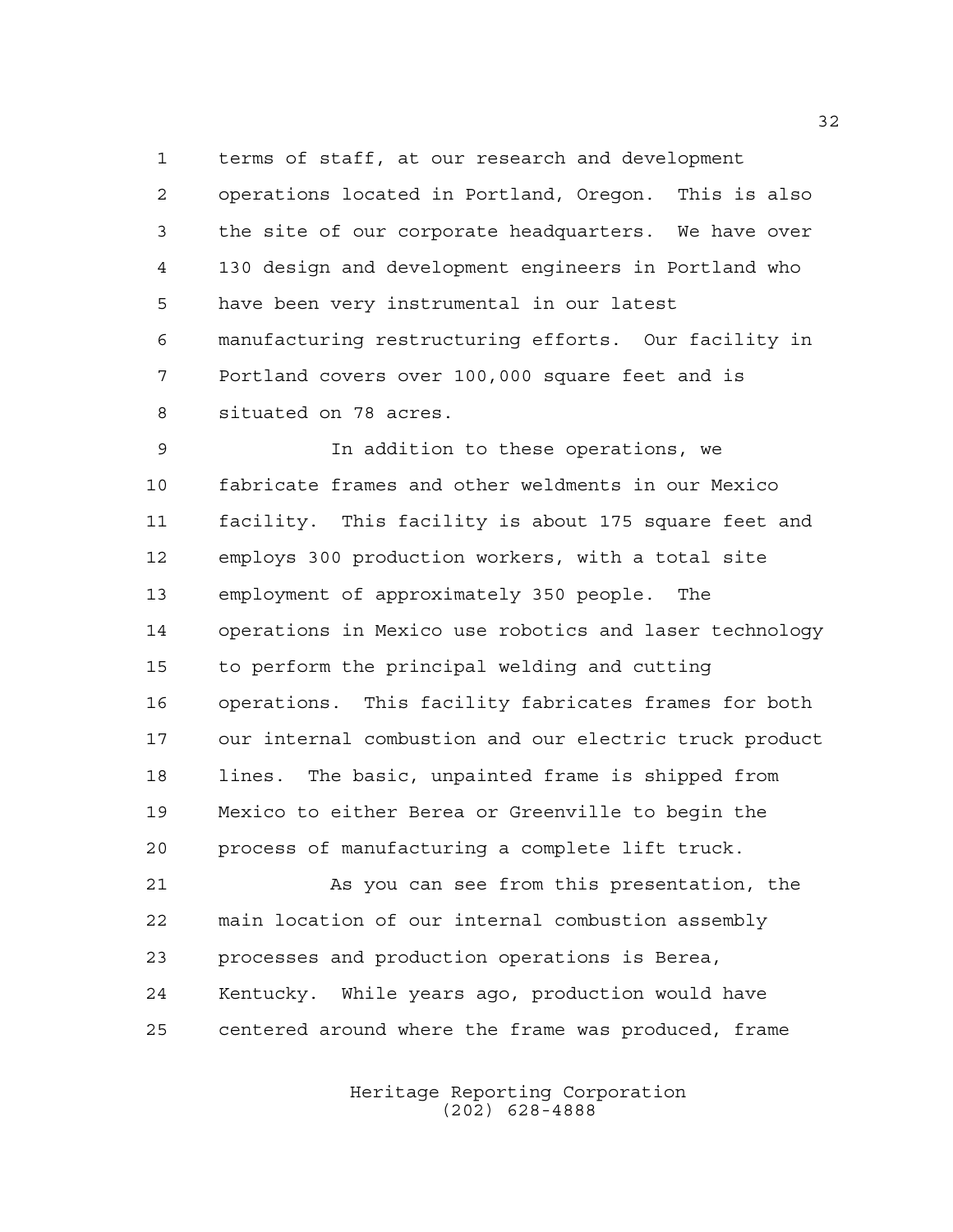production now has become highly automated and no longer represents the epicenter of our production operations. The principal manufacturing operations now center around mast fabrication and the major truck assembly processes that I have reviewed with you today.

 Additionally, our major capital investments for internal combustion forklift trucks are in Berea, Kentucky, and Sulligent, Alabama, with our largest production workforce located in Berea. We know the trucks we make in Berea, which have an overwhelming portion of them produced using domestic content, are U.S.-produced trucks.

 On a personal note, during the 1984-to-1993 period, I worked at my former employer, Clark Material Handling Company, in Lexington, Kentucky. As you know, Clark made the decision to move nearly all of their internal combustion lift truck manufacturing to Korea due to the very aggressive pricing behavior employed by the Japanese competition. Clark's action was not successful. Their market share today is less than 5 percent, compared to over a 40 percent market share they enjoyed in the U.S. prior to the unfair trade practices exhibited by the Japanese competitors. In 1993, I took the advantage of joining NACCO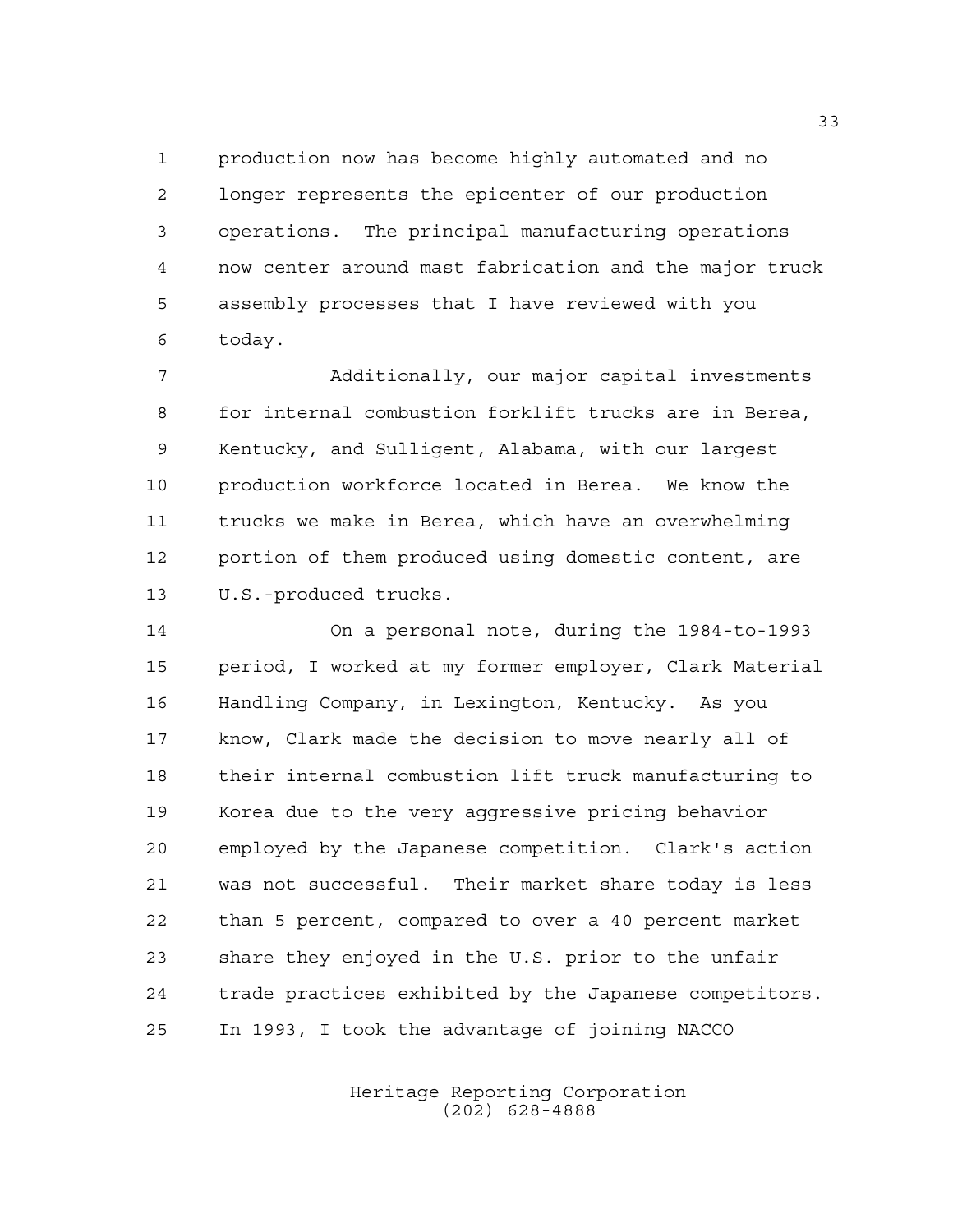Materials Handling Group. I did this primarily due to NACCO's commitment to maintain a significant manufacturing presence in the U.S. I appreciate the opportunity to appear before you today and would be pleased to answer any questions you may have. Thank you. MR. ROSENTHAL: Mr. Wilson? MR. WILSON: Good morning. My name is Colin Wilson, and I am the chief operating officer for NACCO Materials Handling Group. I have held this position only since October 2005, but before this, I was present of the Americas for NACCO Materials Handling Group, responsible for all operations in North and South America. I've been in the forklift truck business for 18 years, since 1987, and have worked in 16 the United States for more than 10 years. I am here today to testify about what the implications would be to the U.S. market if the antidumping order on forklift trucks were to be revoked. Since the Japanese producers have transferred assembly operations to the United States, you might ask, why do we care? Why does NACCO Materials Handling Group care about the antidumping order on IC forklift trucks from Japan remaining in place? The answer is simple: We firmly believe that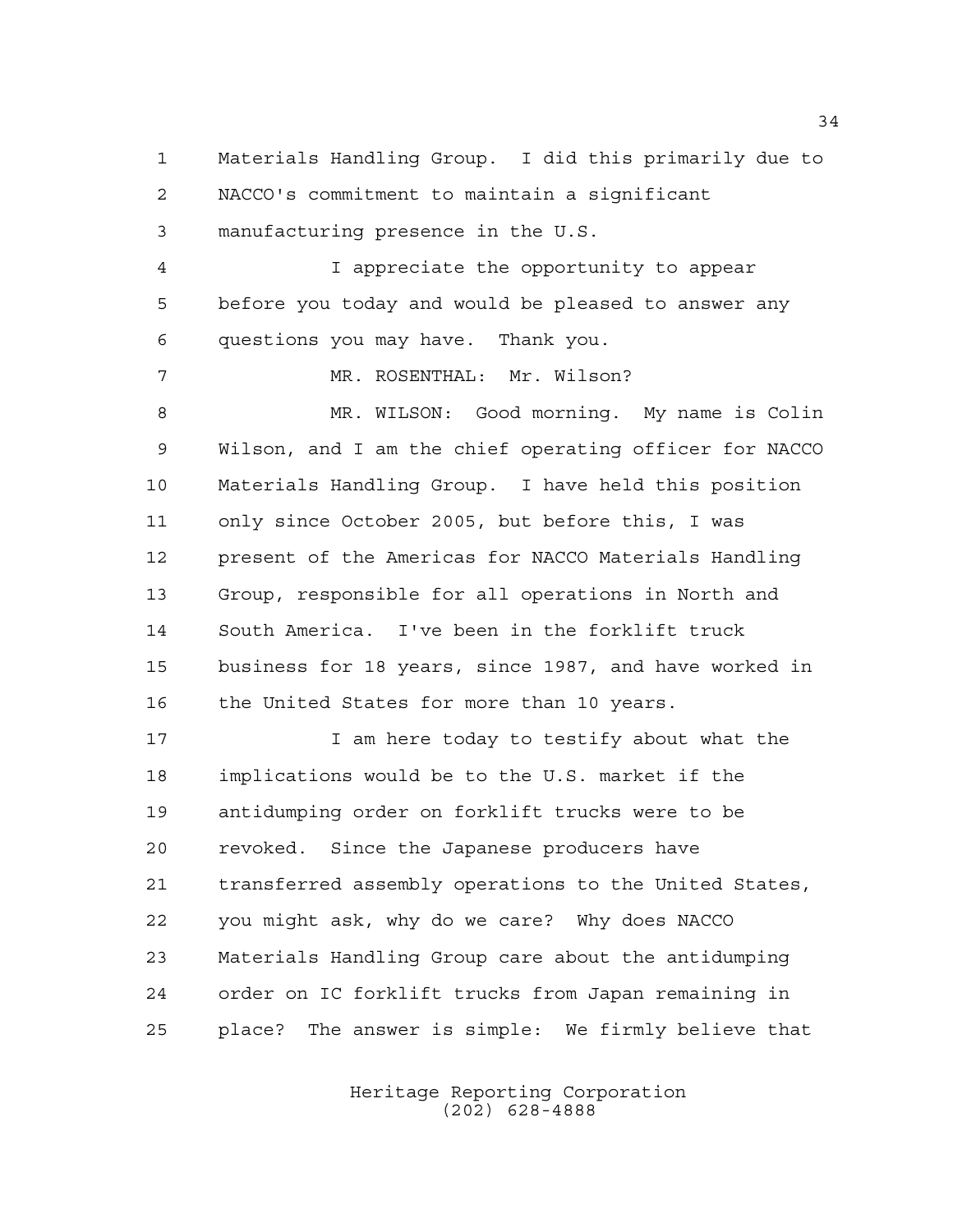the Japanese producers would transfer some or all of their U.S. assembly operations back to Japan and resume dumping IC forklifts into the U.S. market in very short order.

 The likely surge of low-priced imports from Japan would return the U.S. market to conditions that existed prior to the imposition of this order. By that, I mean significant price underselling and financial deterioration that would threaten the future of NACCO's forklift operations certainly in North America.

 I recognize that there may be a natural inclination to believe that since the Japanese have transferred their operations here to the United States, that is, since they have already made their investment in the United States, that they would be quite likely to stay here and would rather do that than to repatriate, even if the order were to be revoked.

 We strongly disagree with this contention. For the reasons I will discuss, the Japanese producers would likely consolidate their operations to achieve better efficiencies in their manufacturing facilities if the order were to be revoked. The Japanese producers would shut down or restructure some or all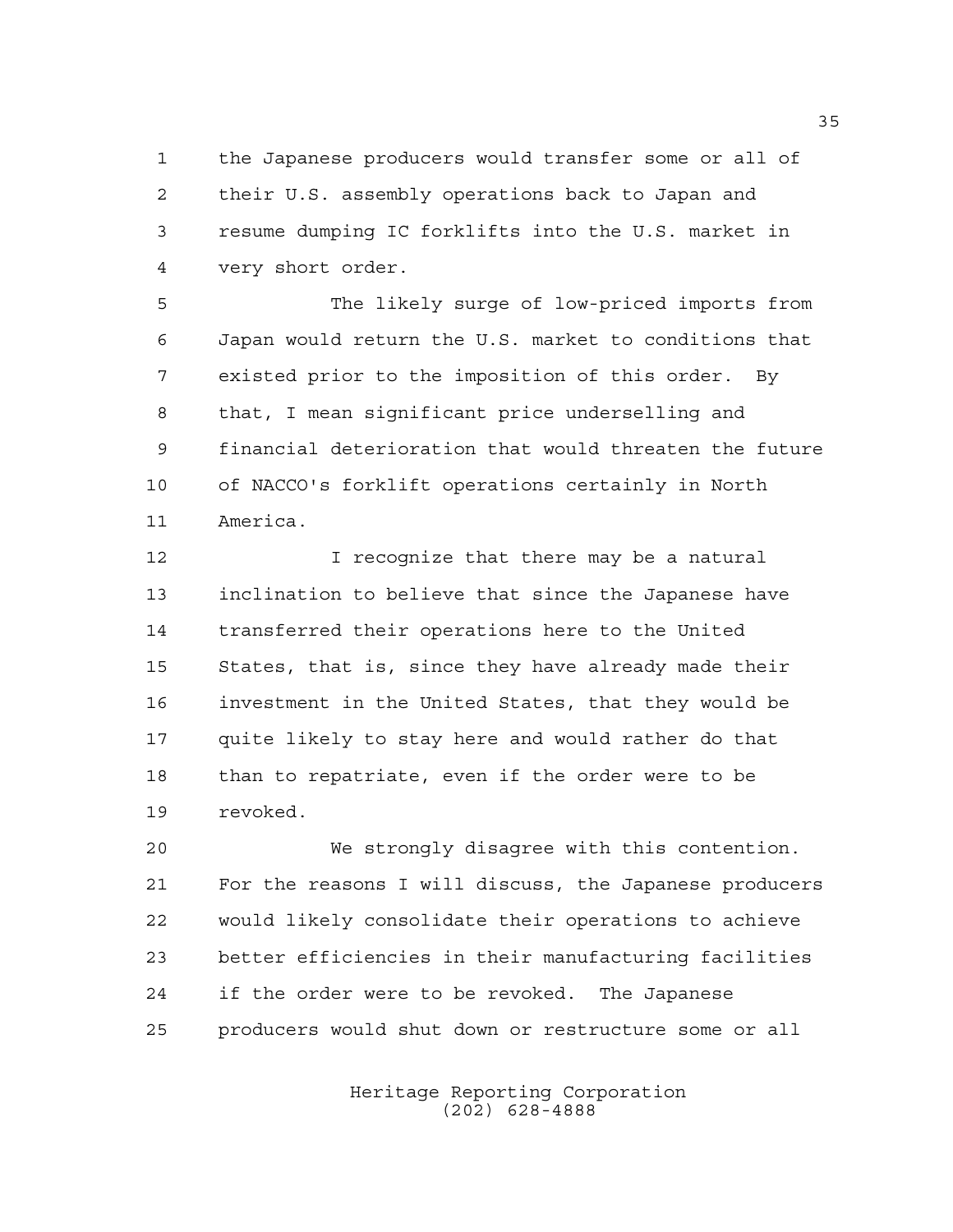of their assembly operations in the United States and repatriate those operations to Japan. They would do this so they can fully utilize excess capacity we know they have and can prove that they have in Japan and thereby improve production efficiencies in their Japanese IC forklift operations.

 I would like to make several points in this regard. First, it is our understanding that the assembly operations of the Japanese countries in the United States are operating at low or nonexistent profit margins, even though these operations only carry incremental overhead expense. It is important to remember that these assembly operations were established to avoid making antidumping deposits, not for the purpose of reducing manufacturing costs.

 If the requirement for antidumping duties were to be revoked, it is very likely that the Japanese producers would reevaluate these manufacturing decisions and make changes based on improving production efficiency and providing increased employment in Japan.

 Repatriation back to Japan would bring about significant economic benefits to the Japanese producers because they could consolidate their operations, reduce manufacturing costs, thereby

> Heritage Reporting Corporation (202) 628-4888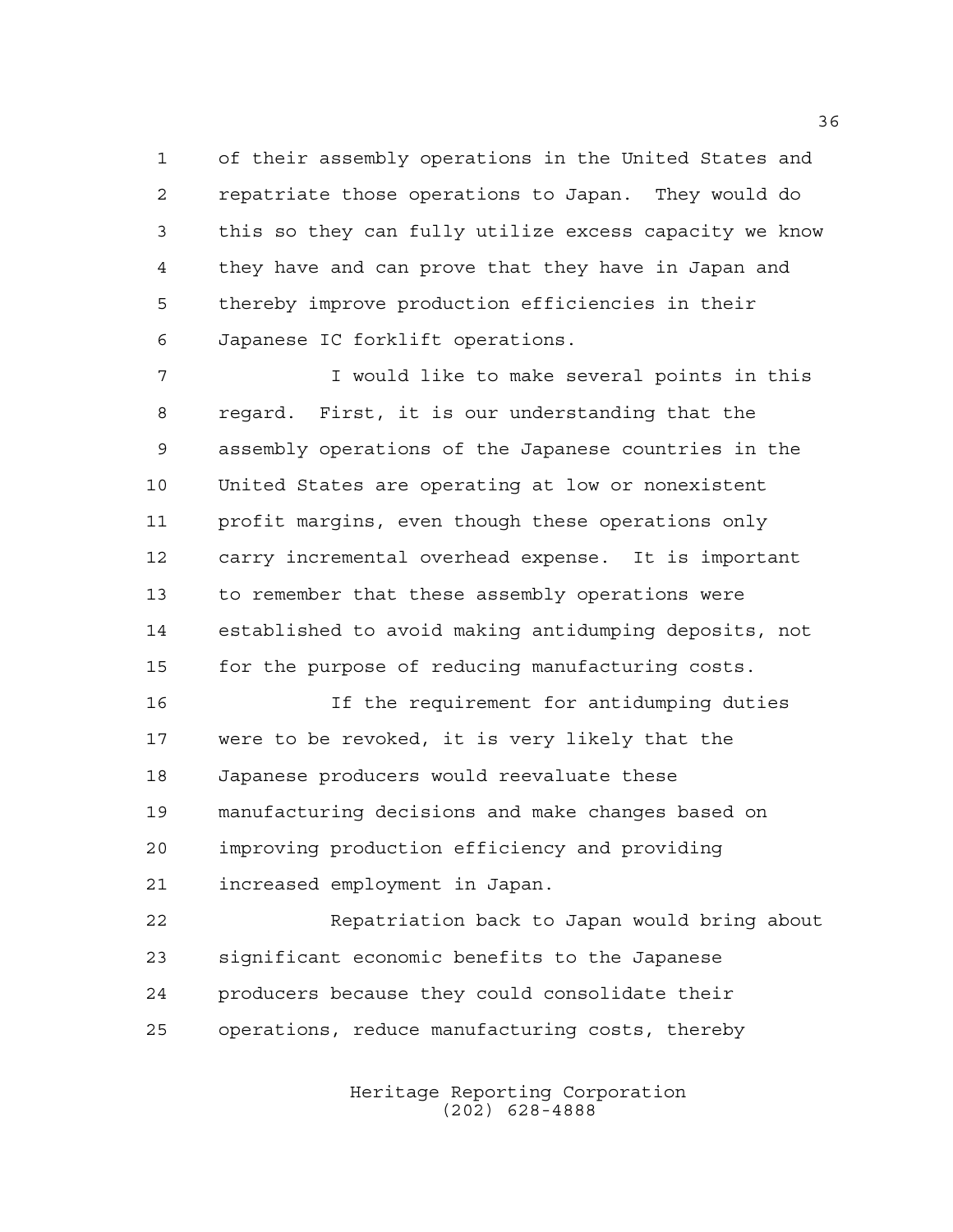improving their financial situation and protect the most likely increased employment in Japan. Companies that are making losses or operating at near-break-even levels here in the United States by operating overlapping facilities, could improve their financial position by eliminating duplicative operations.

 We believe that the Japanese producers would take those steps so as to improve their economic position.

 Second, the Japanese producers have existing capacity in Japan to move their U.S. assembly operations back to that country with minimal investment. So this is not a situation in which a foreign producer moved its investment from its home market to the United States. Instead, the Japanese producers have continued production operations in both markets, duplicating, not replacing, their assembly operations.

 NACCO's own analysis, using statistics compiled by the Japan Industrial Vehicle Association, or JIVA for short, shows that the Japanese IC forklift truck industry operated at about 74 percent capacity utilization in the year 2004. This low capacity- utilization rate is primarily as a result of the Japanese producers not being able to find other export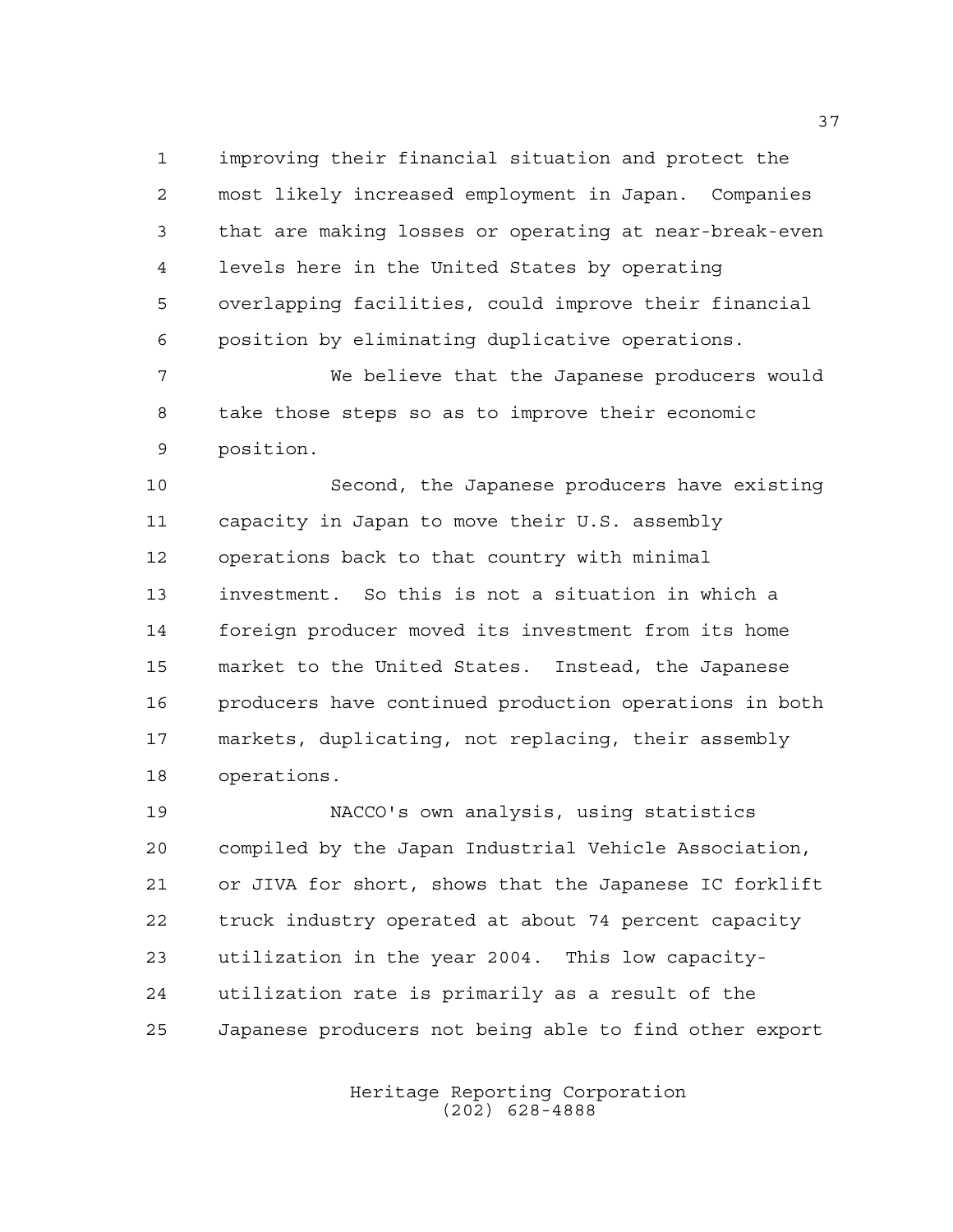markets that would fully use the production capacity that had been previously devoted to the U.S. market.

 Based on 74 percent capacity utilization, the Japanese producers have sufficient capacity in Japan to supply their U.S. subsidiaries with the substantial share of their current level of U.S. shipments without adding capacity in Japan. Furthermore, we believe that with very minimum expense, Japanese manufacturers could remove production bottlenecks and increase their domestic capacity.

 Additionally, many of the components used in the assembly of forklifts in the United States by the Japanese producers are still sourced from Japan.

 Third, the investments that the Japanese companies have made in the United States are not so substantial or so significant so as to prohibit repatriation of some or all of their product lines. First, the Japanese producers operate their U.S. facilities with minimal overhead costs. We believe that none of the Japanese companies have established regular corporate headquarters operations in the United States, nor have they established significant research and development operations here in the United States. Instead, they have maintained all important

> Heritage Reporting Corporation (202) 628-4888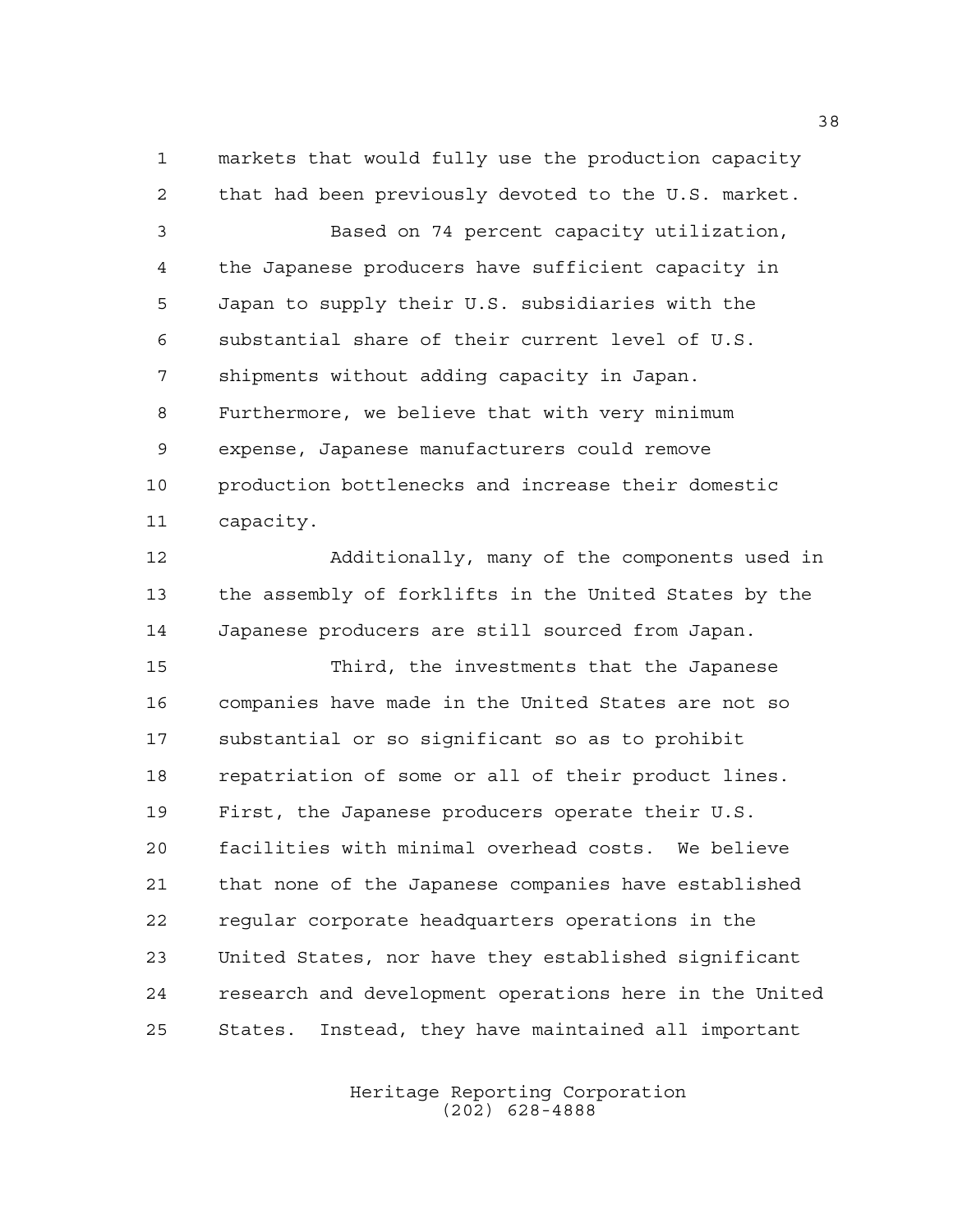management functions in Japan.

 Additionally, a major portion of the Japanese producers' capital investments remain in Japan and were not transferred to the United States. In particular, most of the high-value components used to make forklift trucks are still manufactured in Japan. These include components such as transmissions, steer axles, drive axles, hydraulic cylinders. These are very product-specific components that are specifically designed and engineered to be used in their forklift trucks. The facilities used to manufacture these highly tooled components require extensive investment in equipment and labor. The manufacture of these specialized components requires greater oversight by engineers and management, so the manufacture of these products requires not only more capital investment but also more investment in people in terms of expertise and training.

 The nature of the investment by the Japanese parents in the United States contrasts directly with the investments made by NACCO Materials Handling Group. As Mr. Dawe just described earlier, NACCO produces these same highly tooled components at its factory in Sulligent, Alabama. NACCO has made very significant investments in this facility over the past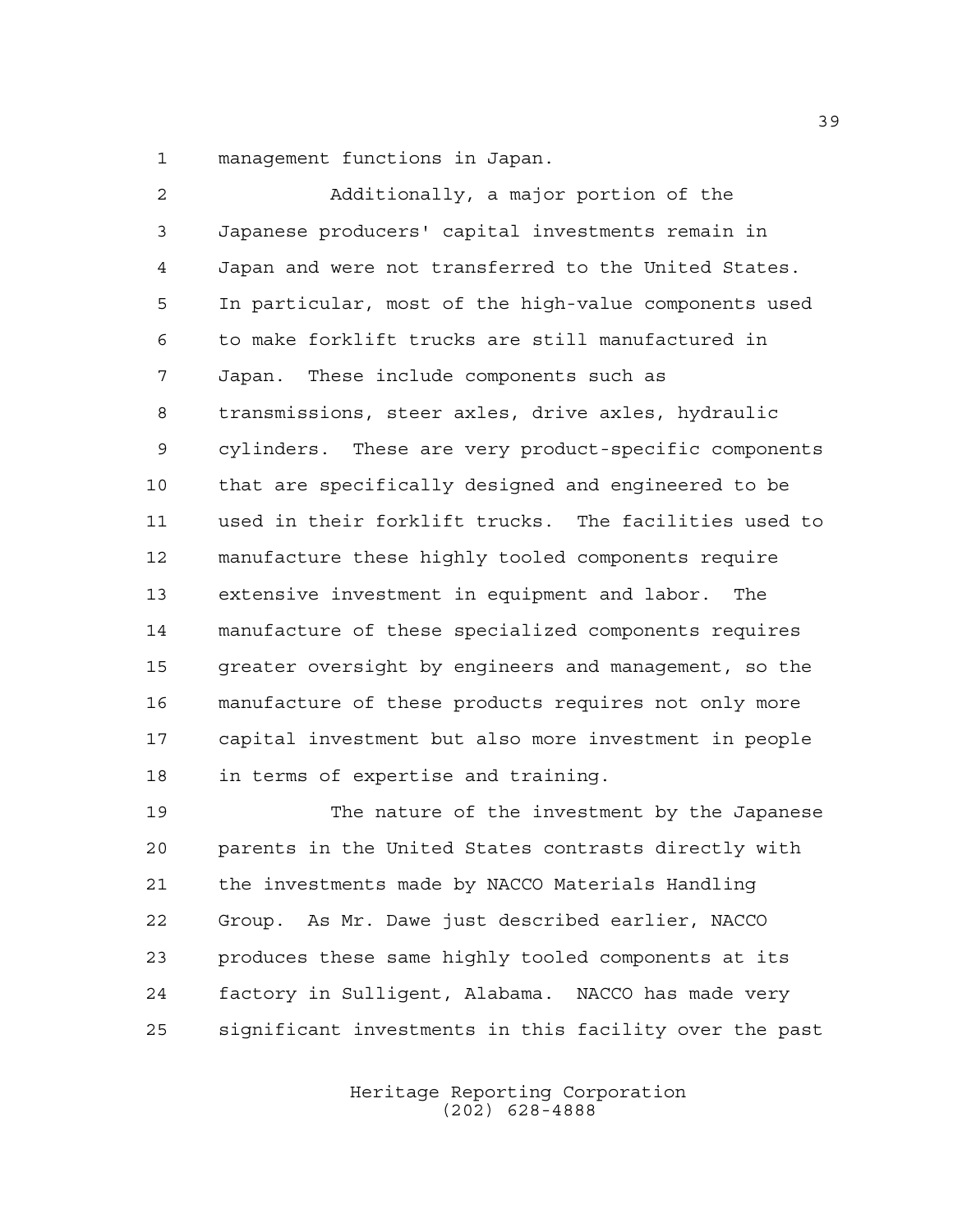five years. The Japanese producers have not made comparable investments in the United States.

 As this makes clear, repatriation by the Japanese would require no disinvestment of these types of operations; there is nothing to disinvest.

 Along these same lines, it is also important to consider the types of components that the Japanese do source in the United States. These typically include more common, less-specialized components, such as counterweights -- that's the big weight that goes on the back of the lift truck; tires, batteries, and seats. These products are typically sourced from a wide variety of outside suppliers. Most are now located in the United States, but these products could also be sourced from many other countries, particularly Japan.

 So repatriation of a completed truck would, again, require no significant disinvestment with respect to these components.

 As I also noted earlier, research and development is a major ongoing expense in the forklift industry because each model series of a product needs to be updated about every five to seven years in order to remain competitive in the marketplace. As Mr. Dawe indicated earlier, NACCO maintains a 77-acre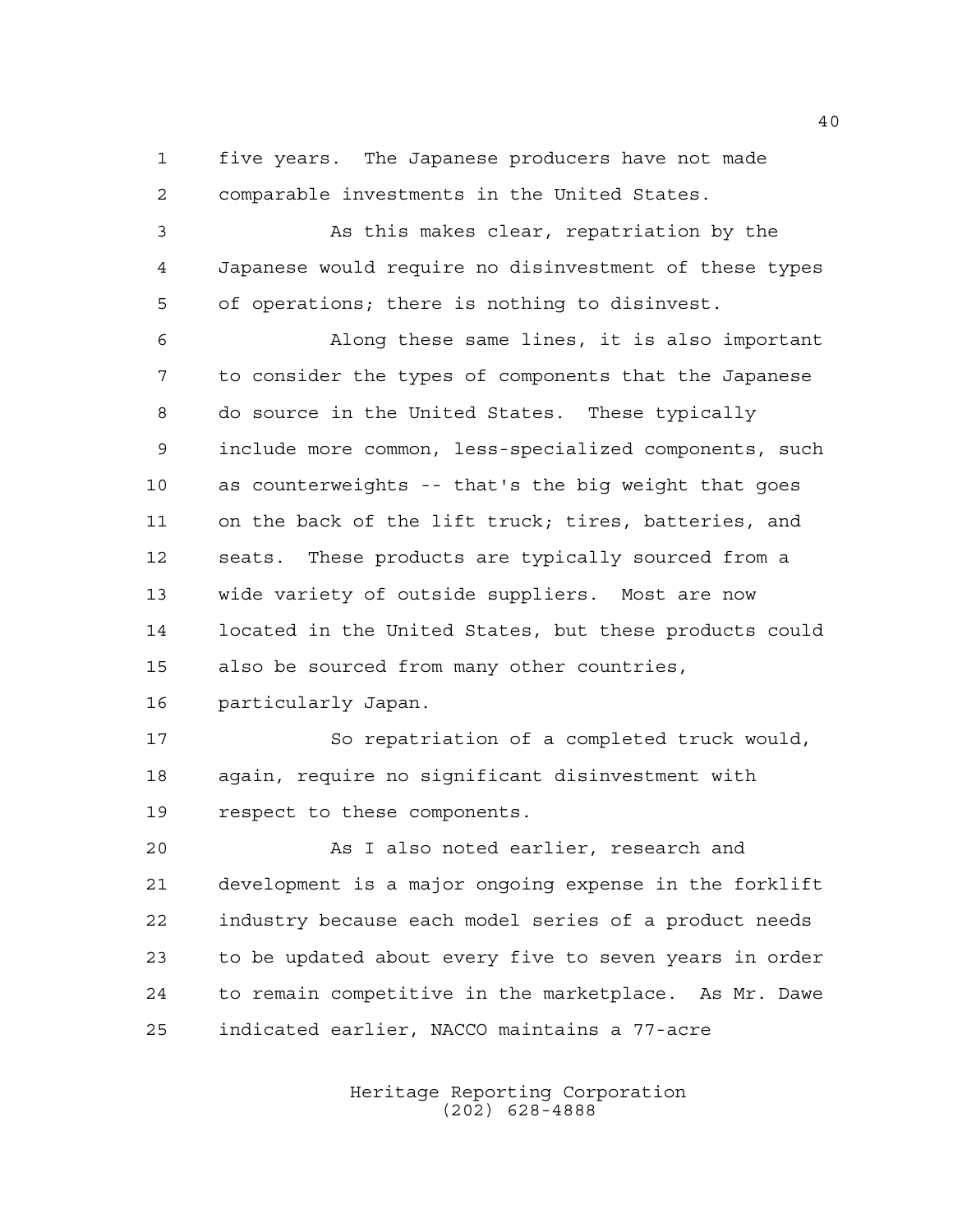development center in Portland, Oregon, which conducts research and development for principally the subject goods.

 There are 150 highly skilled employees at this site who are dedicated to the design and testing of new models to replace or upgrade the comparable products that are currently produced. They also design and test components that are to be produced in NACCO facilities or to be purchased from vendors that may be used across a number of models.

 For the Japanese assemblers, all research and development is performed in Japan. Also, in considering the type of investment that has been made by the Japanese producers in the United States, it is important to distinguish between investment in manufacturing and investment in warehouse and distribution operations. We are confident the Japanese producers would not engage in any disinvestment of their distribution and warehouse markets. They want to remain in this market; therefore, there will be the requirement to import trucks, to warehouse those trucks, and to distribute those trucks to dealers and to customers. The United States is one of the world's

largest markets. These investments would certainly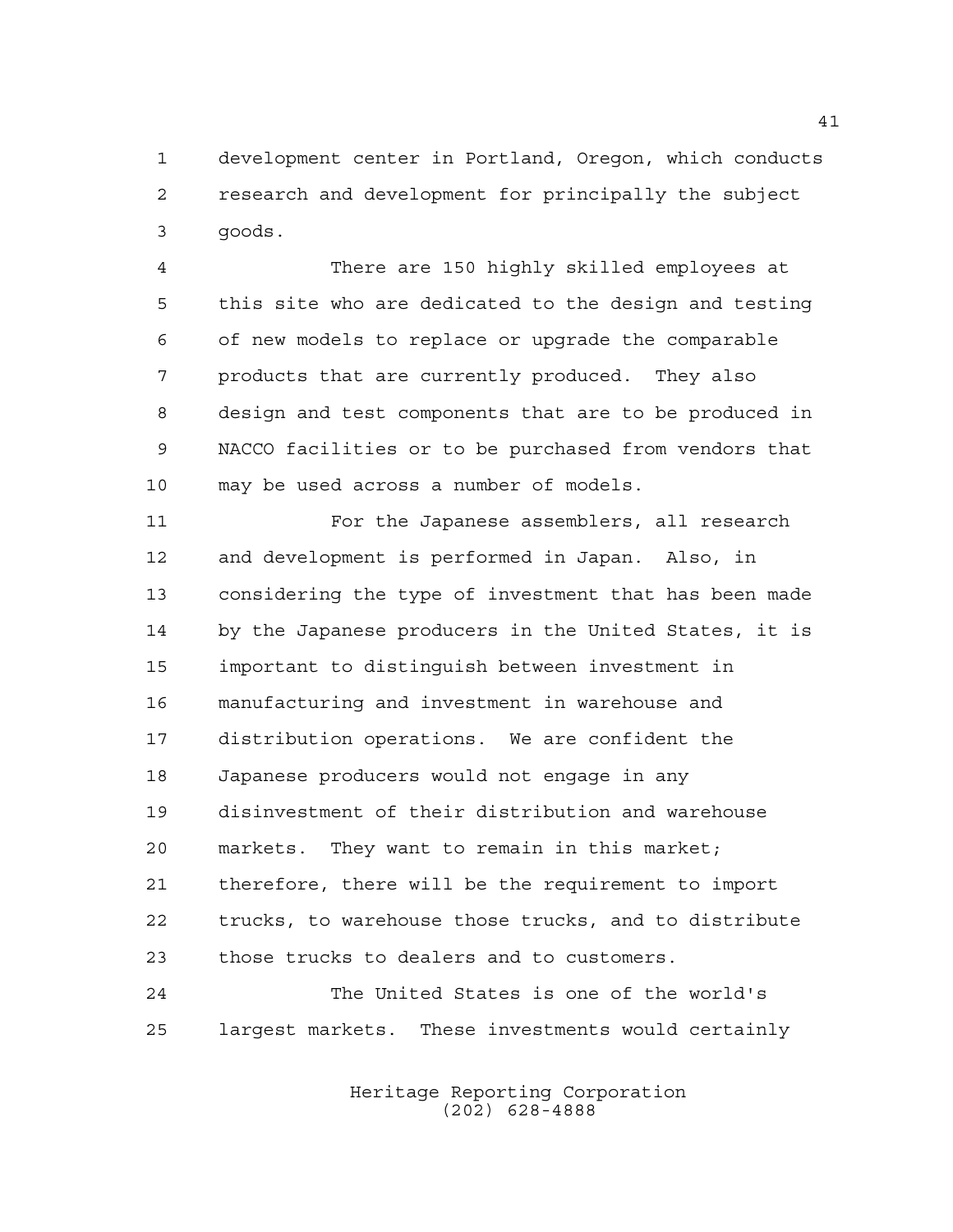remain in the United States to allow the Japanese producers to market their products that they import from Japan.

 To summarize my point on repatriation, even though Japanese producers transferred a portion of their assembly of the subject goods to the United States, they have maintained the management, the research and development function, much of their supply base, and much of the high-value component reproduction in Japan. With significant unused capacity already present in Japan, Japanese producers could easily repatriate the assembly function back to that country if the antidumping order were to be revoked.

 As the Commission is aware, there are five Japanese producers that maintain assembly positions in the United States: Kamatsu, Mitsubishi, Nissan, TCM, and Toyota. The degree to which these producers would repatriate their forklift operations back to Japan if the order were to be revoked would likely depend on the level of investments these producers have made in this country. Kamatsu, Nissan, and TCM have made minimal investment here. We believe that revocation of the order would encourage these producers to shutter their assembly operations here and return

> Heritage Reporting Corporation (202) 628-4888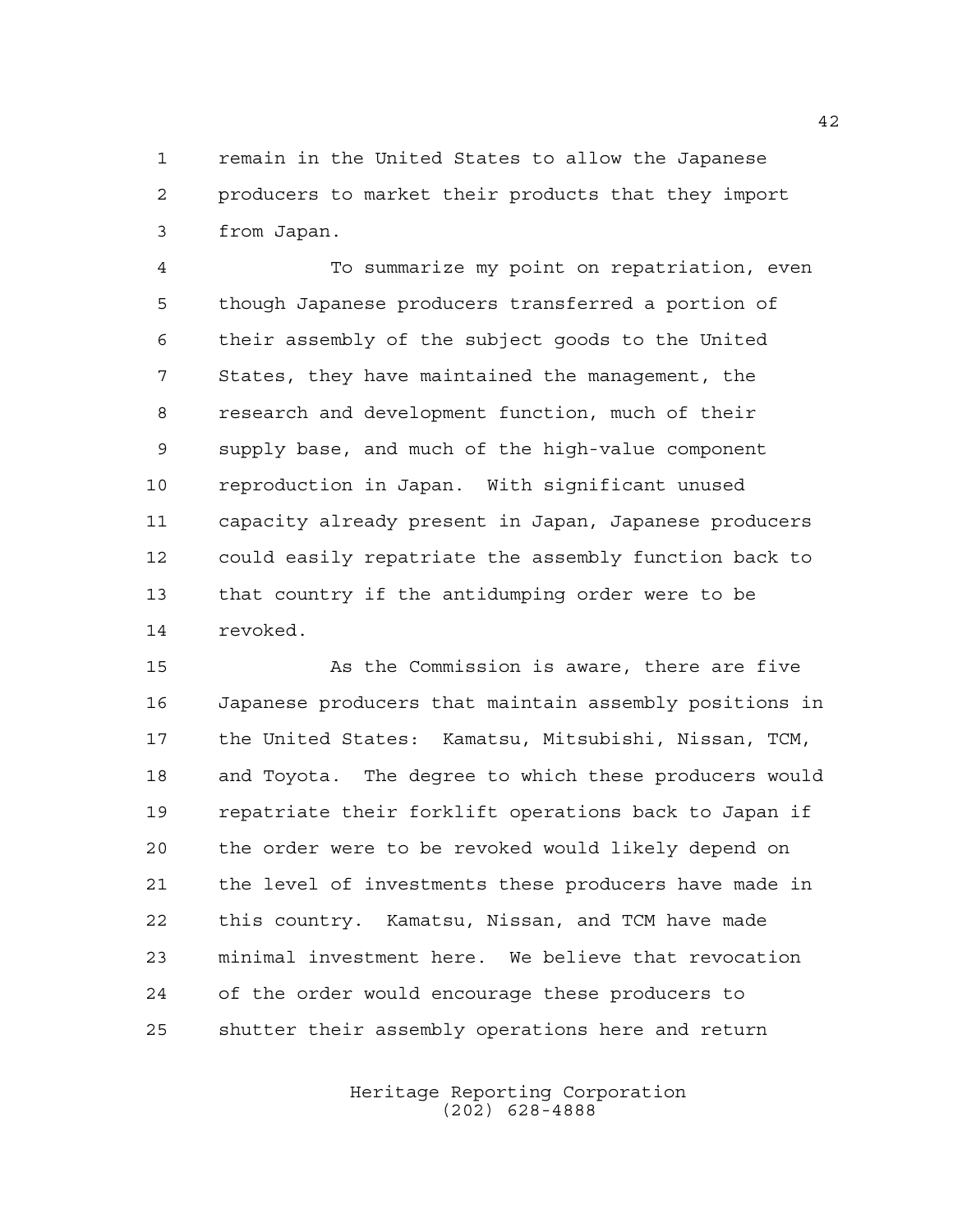their production to Japan.

 We estimate that repatriation for these products would commence in less than one year. Indeed, as we've already heard, Nissan has already begun to rationalize their production and to move out of the United States. In a recent foreign trade subzone application, Nissan indicated that it has moved some of its forklift production offshore and is contemplating further rationalization by moving production of an additional model offshore in order to become more competitive.

 All three of these producers are likely to move their production back to Japan to create cost efficiencies in production and component resourcing, increase capacity utilization and employment levels of the Japanese parent, and provide a pricing advantage in the U.S., which is an already very competitive market.

 The other two producers, Toyota and Mitsubishi, have made more substantial investments in the United States, and they made these investments after the order was imposed. Although it is unlikely that these producers would rationalize all production back to Japan, it is likely that they would rationalize specific product lines if the order were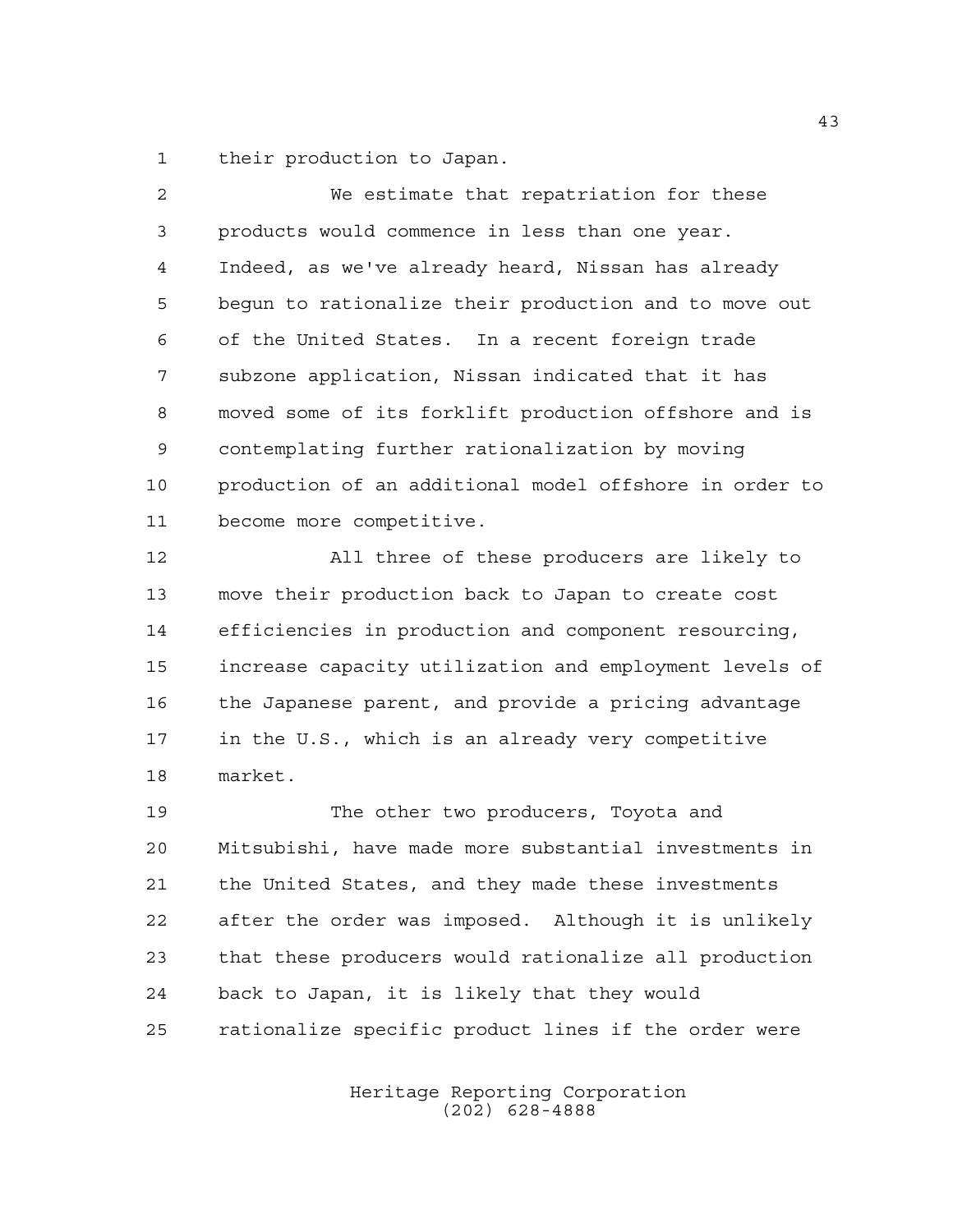to be revoked.

| 2  | Toyota and Mitsubishi also produce electric            |
|----|--------------------------------------------------------|
| 3  | forklift trucks in the United States and thus would    |
| 4  | have the ability to rationalize production so that all |
| 5  | similar and generally smaller lifting capacity         |
| 6  | electric and IC cushion products could be produced in  |
| 7  | the United States while the pneumatic products,        |
| 8  | especially of the high-capacity trucks that are        |
| 9  | generally not also made as electric trucks, would be   |
| 10 | shifted back to Japan.                                 |
| 11 | Revocation of the order would likely result            |
| 12 | in a substantially greater portion of electric         |
| 13 | production in the United States that would allow       |
| 14 | Toyota and Mitsubishi to use their production          |
| 15 | facilities in the U.S. more efficiently and            |
| 16 | consolidate the production of all pneumatic IC trucks  |
| 17 | to Japan.                                              |
| 18 | In addition, Toyota and Mitsubishi could               |
| 19 | supplement high-volume sales in the U.S. with orders   |
| 20 | from their Japanese parent, even if not all product    |
| 21 | lines were repatriated. In other words, overall        |
| 22 | capacity to produce one particular model line could be |
| 23 | increased because a producer could supplement large    |

low prices; that is, the Japanese producers could

orders with excess production from Japan imported at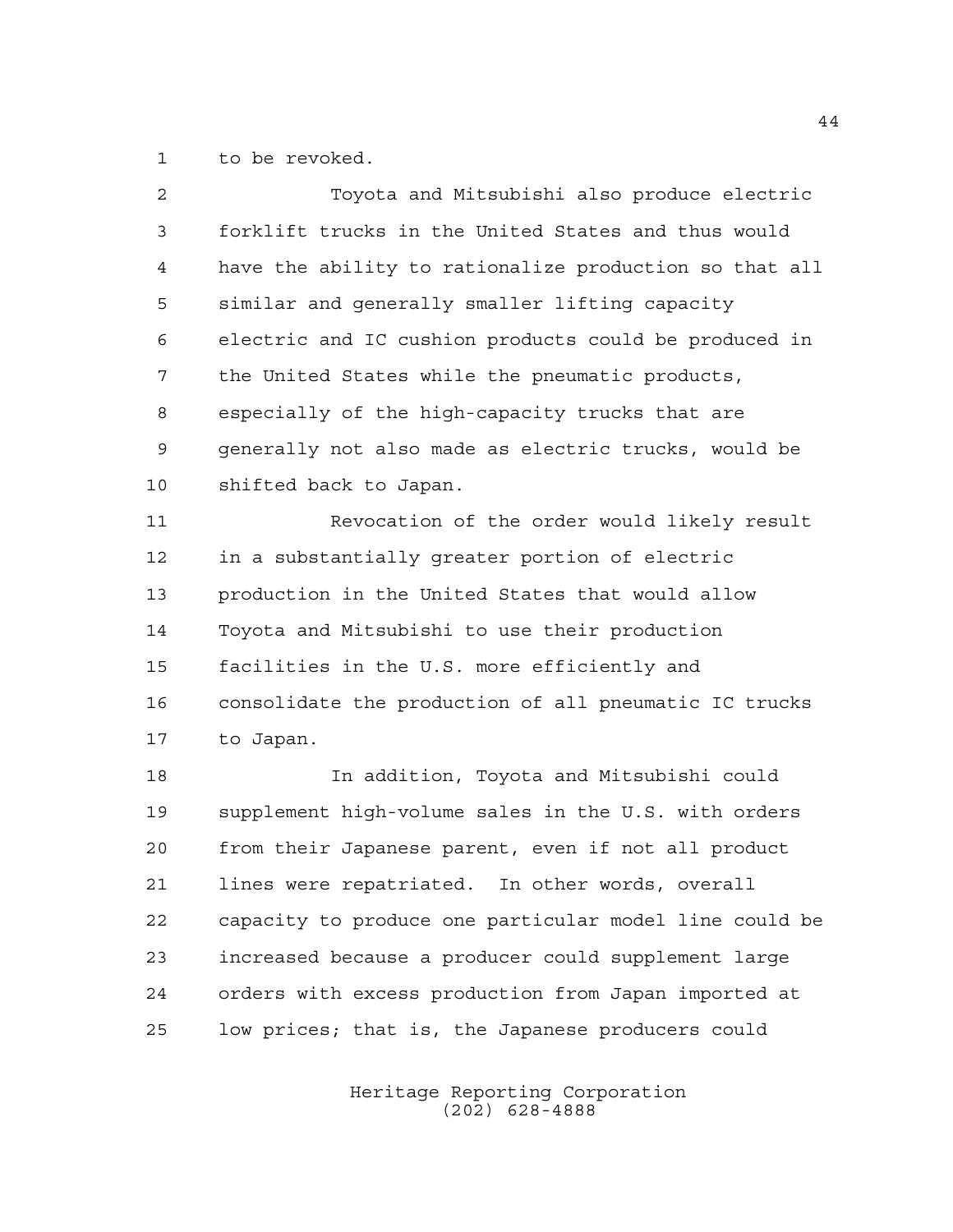achieve substantial benefits from the revocation of the duties, even with minimal repatriation. Consequently, Toyota and Mitsubishi would have many strong incentives to resume shipments of certain

 product lines from Japan if the order were to be revoked.

 For all Japanese producers, repatriation of some or all of their product lines would allow them to fully utilize their otherwise unused production capacity in Japan and consolidate operations in Japan to lower overall costs. By rationalizing production, these producers can obtain significant economies of scale. The repatriation would be accompanied by a significant surge in imports.

 Given the history of significant price underselling and the high dumping margins of the Japanese producers, these increased imports would certainly enter the United States at dumped prices. We see this happening elsewhere in the world. This surge of lower-priced imports would return the U.S. forklift market to conditions that existed prior to the imposition of the order.

 Our company, having experienced the impact of these unfairly traded imports once before, well remembers the hardships suffered at the hands of

> Heritage Reporting Corporation (202) 628-4888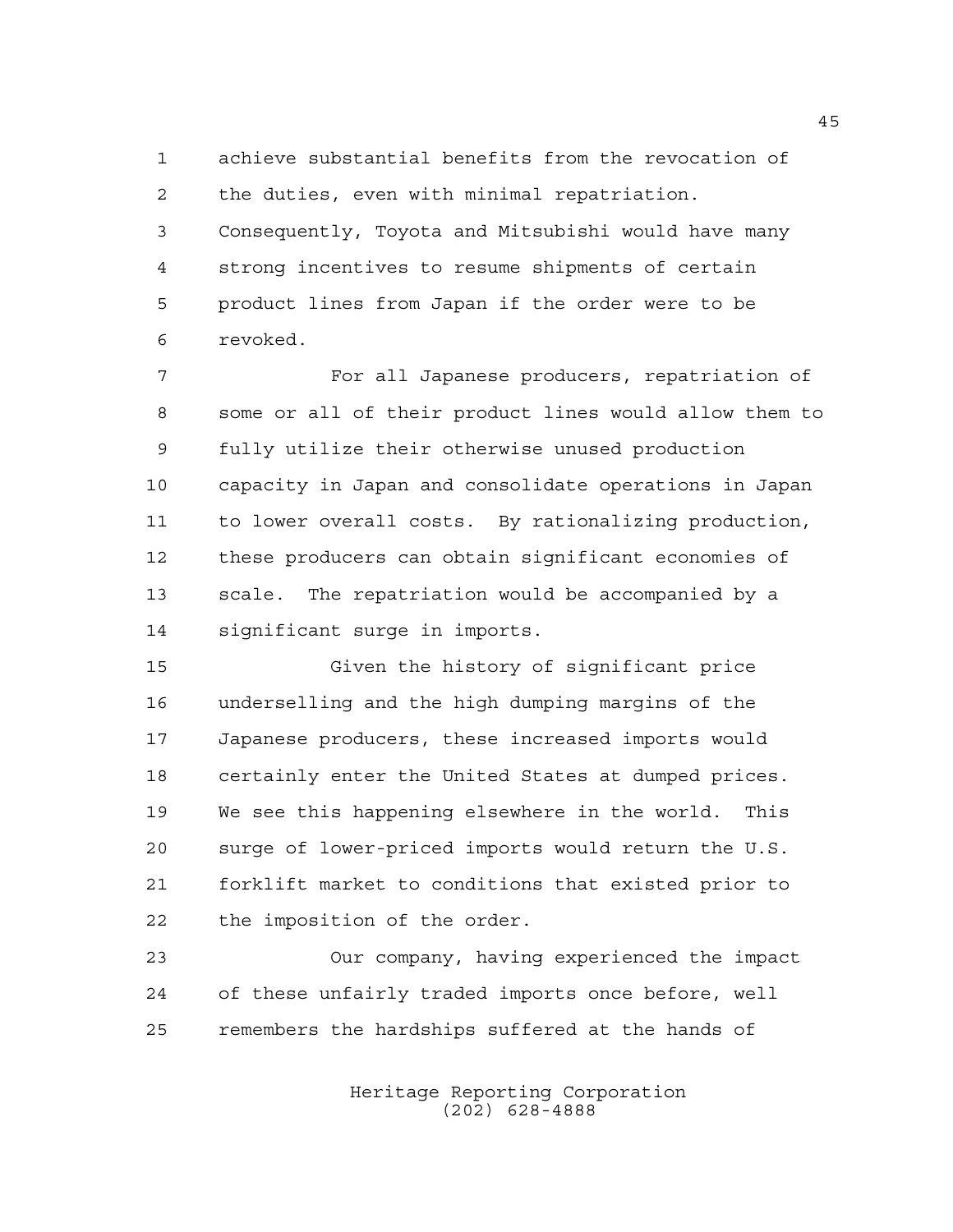unfairly traded imports from Japan, and we recognize that the ability to remain in business in the United States depends on the continuation of this antidumping order.

 Thank you for your time. I would be happy to answer any questions you may have.

7 MR. ROSENTHAL: Mr. Taylor?

 MR. TAYLOR: Good morning. My name is Jon Taylor, and I'm the director of corporate strategy and planning for NACCO Materials Handling Group. I have been in this position since November of 2001 and have been in the forklift business since 1990.

 We agree with Nissan that the U.S. forklift market is an extremely price-competitive market. Forklift trucks are often used in industries and applications which make purchasing decisions primarily based upon price. The majority of our sales are through our independent dealer network, with an increasing percentage sold directly to national accounts. In both types of sales, the Japanese-owned producers have placed substantial price pressures on NACCO to lower our prices to levels where little or no profits have been realized.

 Pricing trends in this market have generally remained flat, except for the past year when the

> Heritage Reporting Corporation (202) 628-4888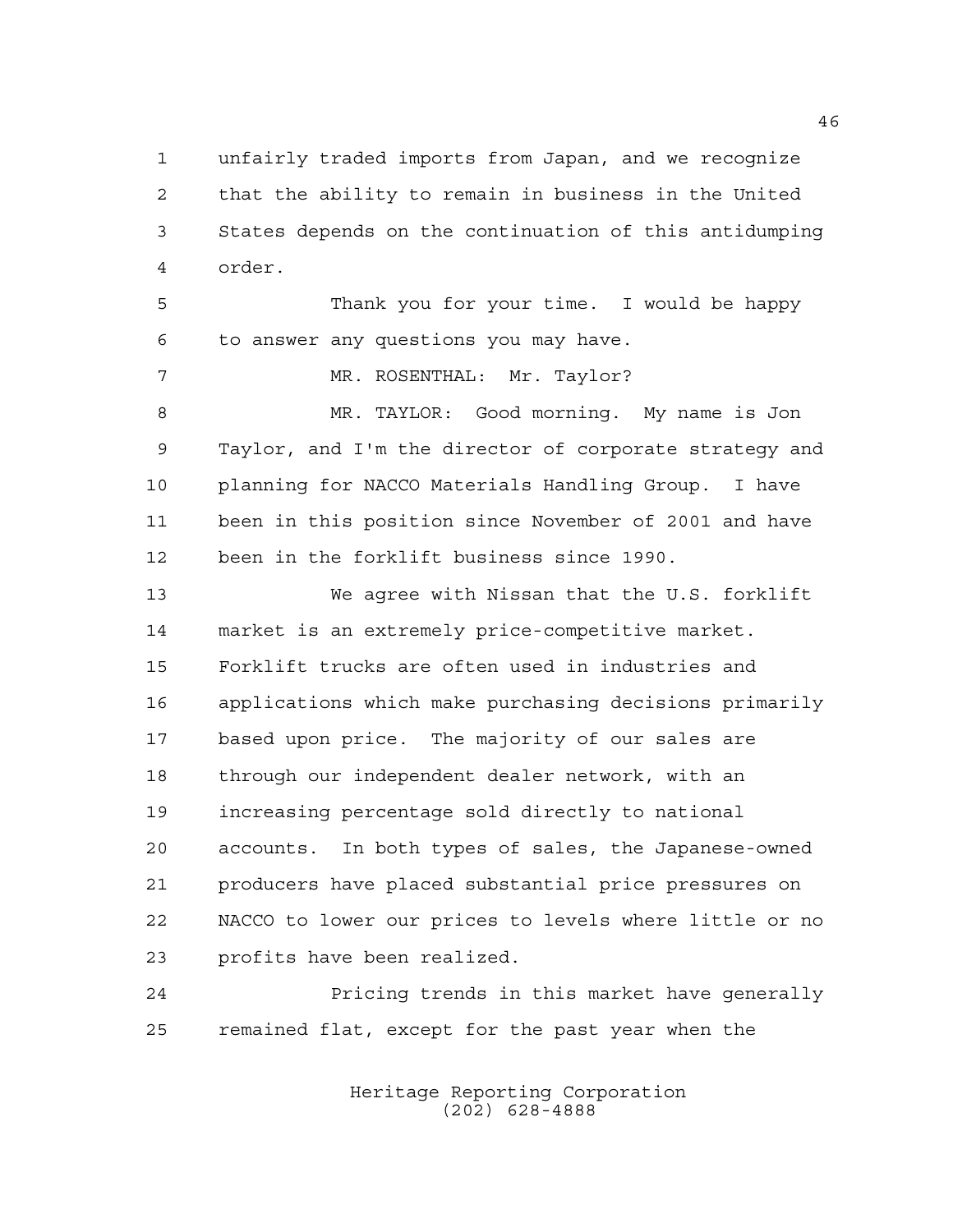industry incurred very significant cost increases due to price increases of steel, rubber, and other raw materials. Despite these unprecedented cost increases, we have not seen commensurate price increases from our Japanese-owned competitors. Our Japanese-owned competitors continue to undersell us in the U.S. market in order to gain market share. We believe this indicates that there has been no change in the behavior of Japanese manufacturers to accept sales at low or unprofitable prices to achieve market share increases.

 If the order were to be revoked, we would expect to return to the conditions that existed prior to the imposition of the order when there was significant downward pressure on prices and steady erosion of domestic producers' market share.

 As you have heard, we believe that these Japanese-owned producers would repatriate some or all of their operations back to Japan and resume dumping. This would have a significant adverse impact on the pricing of forklifts here in the United States. Our profits would decline and cause us to reduce production, scale back our investment in research and development, terminate employment, and eventually close down facilities.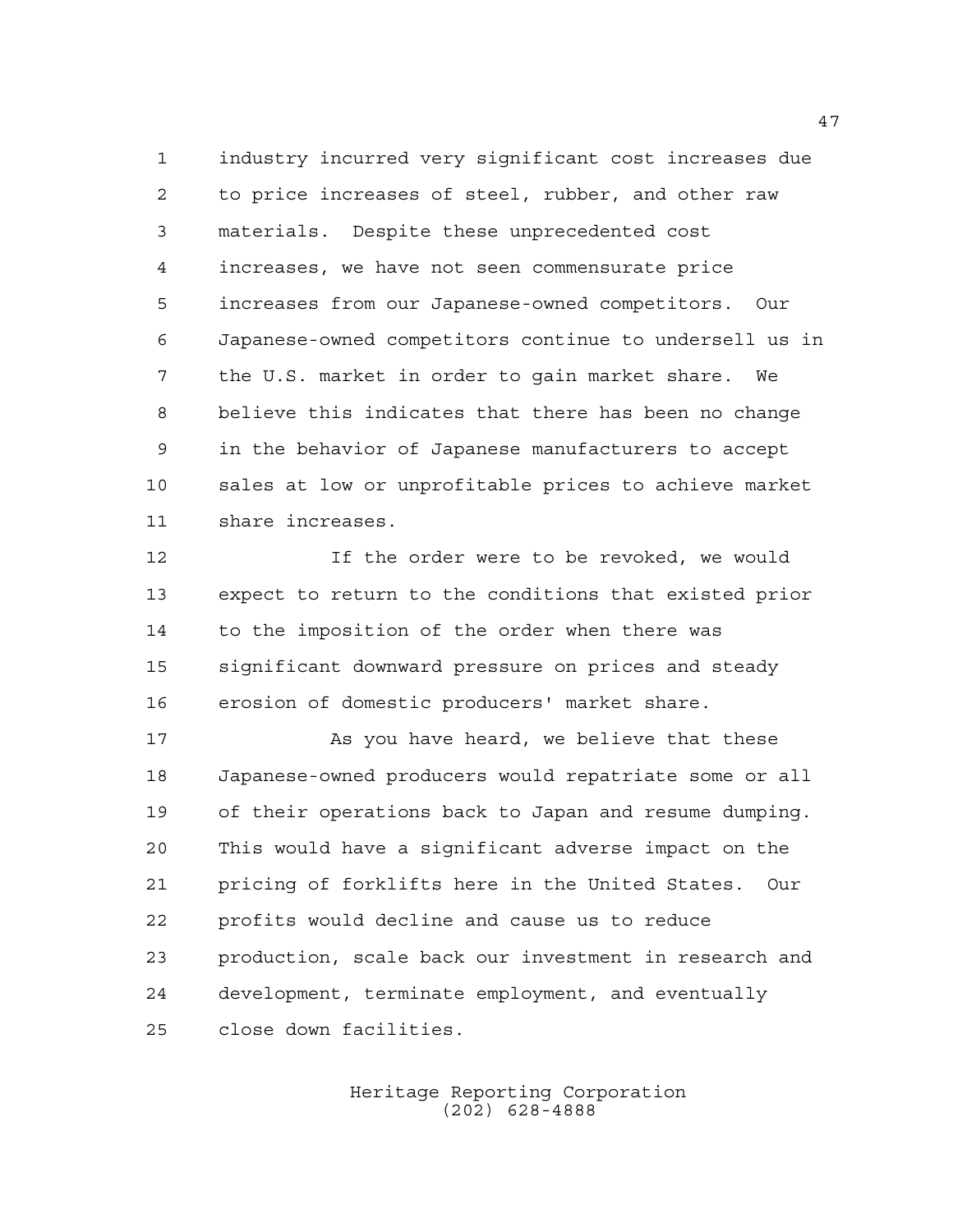1 A good barometer of what would occur in the U.S. market if the order were to be revoked is the South American market. The Japanese producers currently sell in South America at prices that are significantly below those in their home market or the United States. For example, Toyota's price for the 8,000-pound, pneumatic forklift truck in Argentina is estimated to be around \$25,500, while for the same time period, the same truck sells for around \$31,500 in Japan. In Chile, we believe Toyota sells their 4,000-pound, IC, pneumatic trucks for around \$12,600 while in their home market they sell an equivalent truck for \$16,600.

 Through this aggressive pricing, the Japanese producers have been able to obtain significant market share in South America. We believe the Japanese producers account for 48 percent of the South American market in 2004, compared to 45 percent in 1999. They have achieved this market share by aggressively underselling other competitors.

 Publicly available importation records in Chile from June of this year indicate that the smaller Japanese producers import their products at prices as much as 11 percent below Hyster's import prices. We also find the pricing practices of our Japanese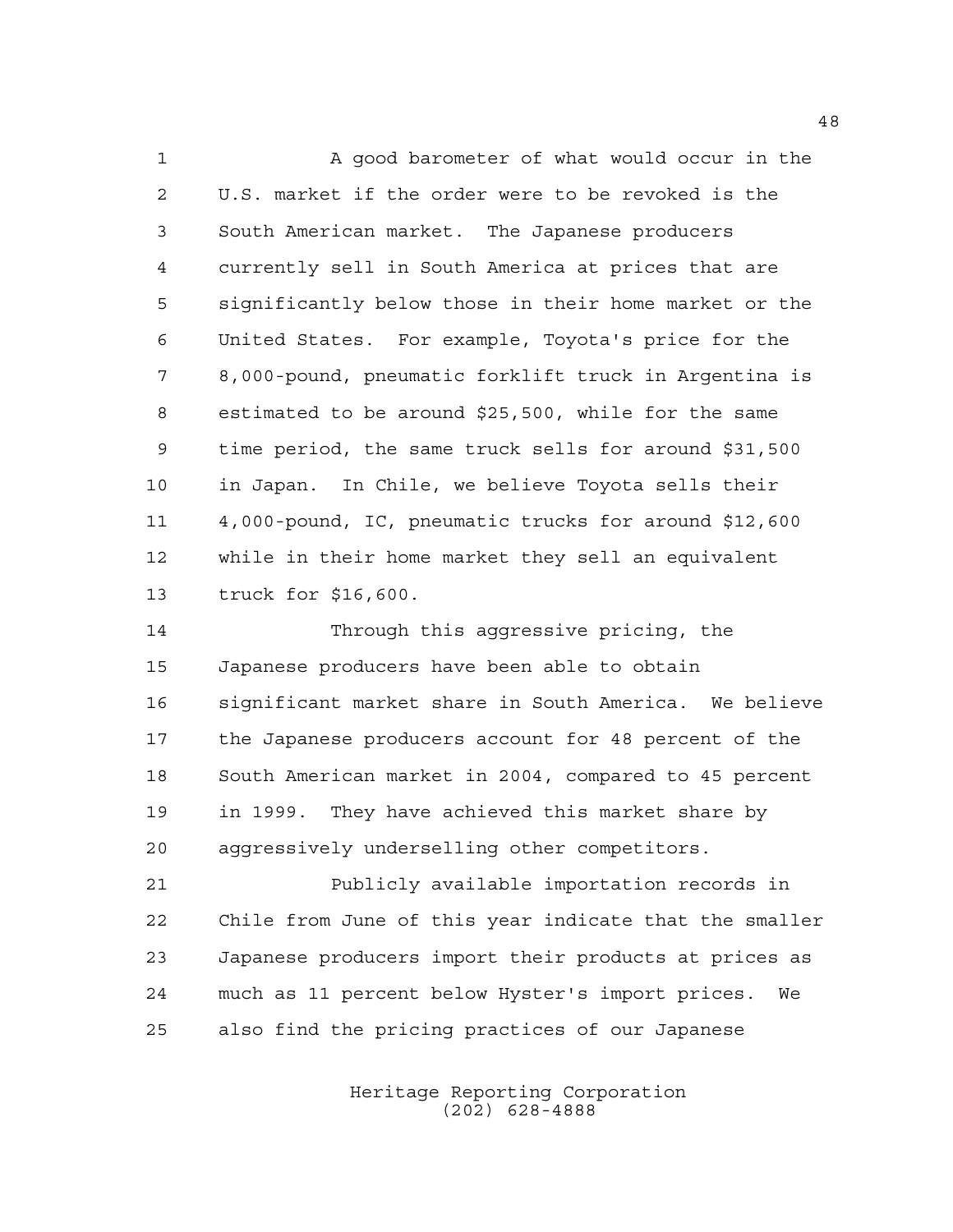competitors to be very aggressive in Asian markets. In Thailand, this August, Nissan's 5,000-pound IC trucks were quoted at less than \$17,000 delivered, including freight and duty. This compares to their current street price in Japan of almost \$19,500. These aggressive pricing practices would apply to the U.S. market if the order were to be revoked. The Japanese producers are able to sell at such low prices in South America and Asia because many manufacturers use these markets to absorb excess production capacity in Japan.

 We believe the Japanese producers have not changed their pricing behavior; they have simply changed their production operations as a result of the antidumping order. The antidumping order, therefore, remains critical to ensure that pricing discipline continues.

 Although I used South America as an example of what the Japanese producers would do if the order is revoked, the U.S. market is still the most attractive market in the world. In addition to being the largest market, prices in the United States are generally higher than in other markets.

 Demand for forklift trucks is highly cyclical and tends to track trends in the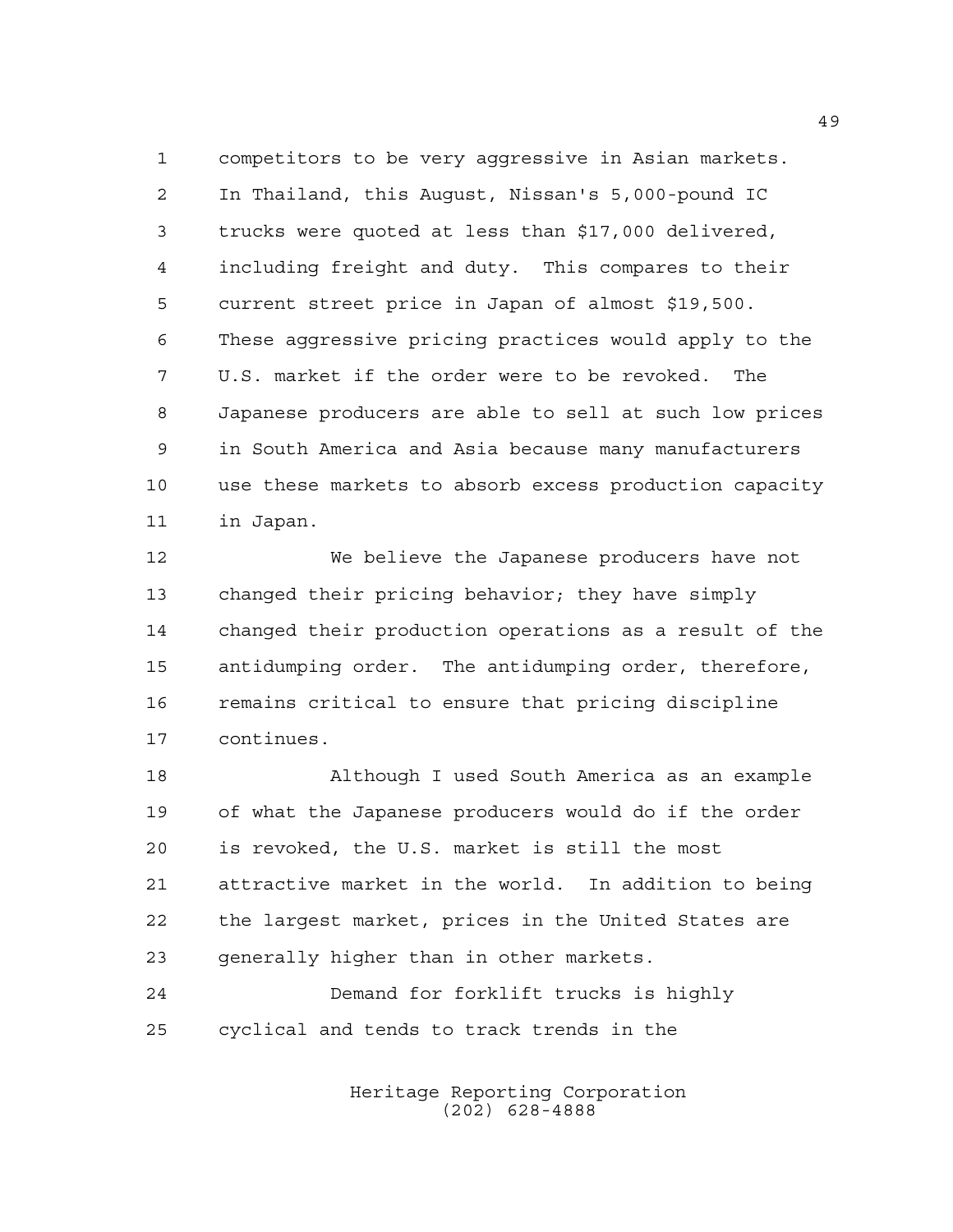manufacturing sector. The economic recovery in the manufacturing segment has led to strong growth in the industry over the past year and a half. Although there has been an increase in demand, price increases have not risen commensurate with the increase in raw material costs, and, therefore, we are still experiencing a significant cost-price squeeze. We are extremely vulnerable to the resurgence of unfairly priced forklifts from Japan that would result from the revocation of the existing order.

 The recurrence of dumped imports would have a negative impact on NACCO. Our survival is dependent on not only considering our costs of production but also on our ability to fund research and development programs necessary to maintain a competitive product line. Consequently, a break-even return cannot be considered adequate to sustain future product development and production. We simply cannot sustain any decline from current pricing levels. We would not have the financial resources to support our investment in research and development over the long term if the Japanese-owned producers were able to resume dumping and repatriate some or all of their production back to Japan.

We, therefore, urge the Commission to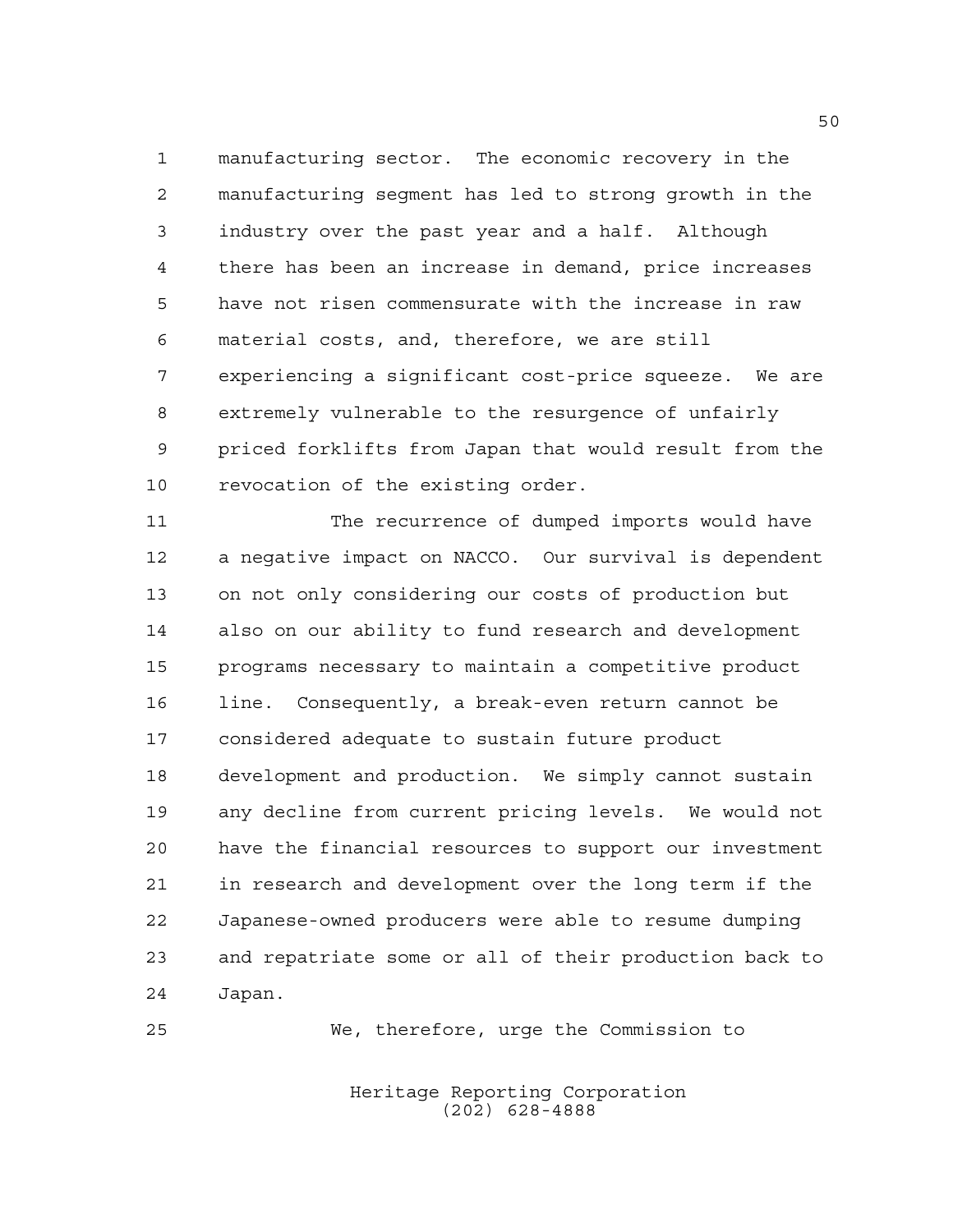maintain the dumping order on forklifts from Japan to ensure that the Japanese producers trade at fair prices in the U.S. market. Thank you.

 MR. ROSENTHAL: In the minute or two remaining in our time, I just want to briefly highlight two legal issues of concern in this proceeding. The first has to do with like product, and the second one has to do with adverse inferences.

 The first, the like product issue, you've seen outlined in our brief. As you know, the Commission has the authority to change the like product definition in a sunset review if you find that the circumstances warrant it. As we have explained in our testimony this morning and in our brief, the conditions have changed with respect to the technology and, as Mr. Dawe refers to, the shift in the epicenter of production. It has shifted away from the frame to other parts of the forklift truck. So we urge the Commission to revisit the like product definition and eliminate that phrase in the like product definition that refers to frame production in the U.S. As I said, the facts justify it. The technological changes have fully supported our argument, and we urge you to adopt it.

The second issue I want to briefly touch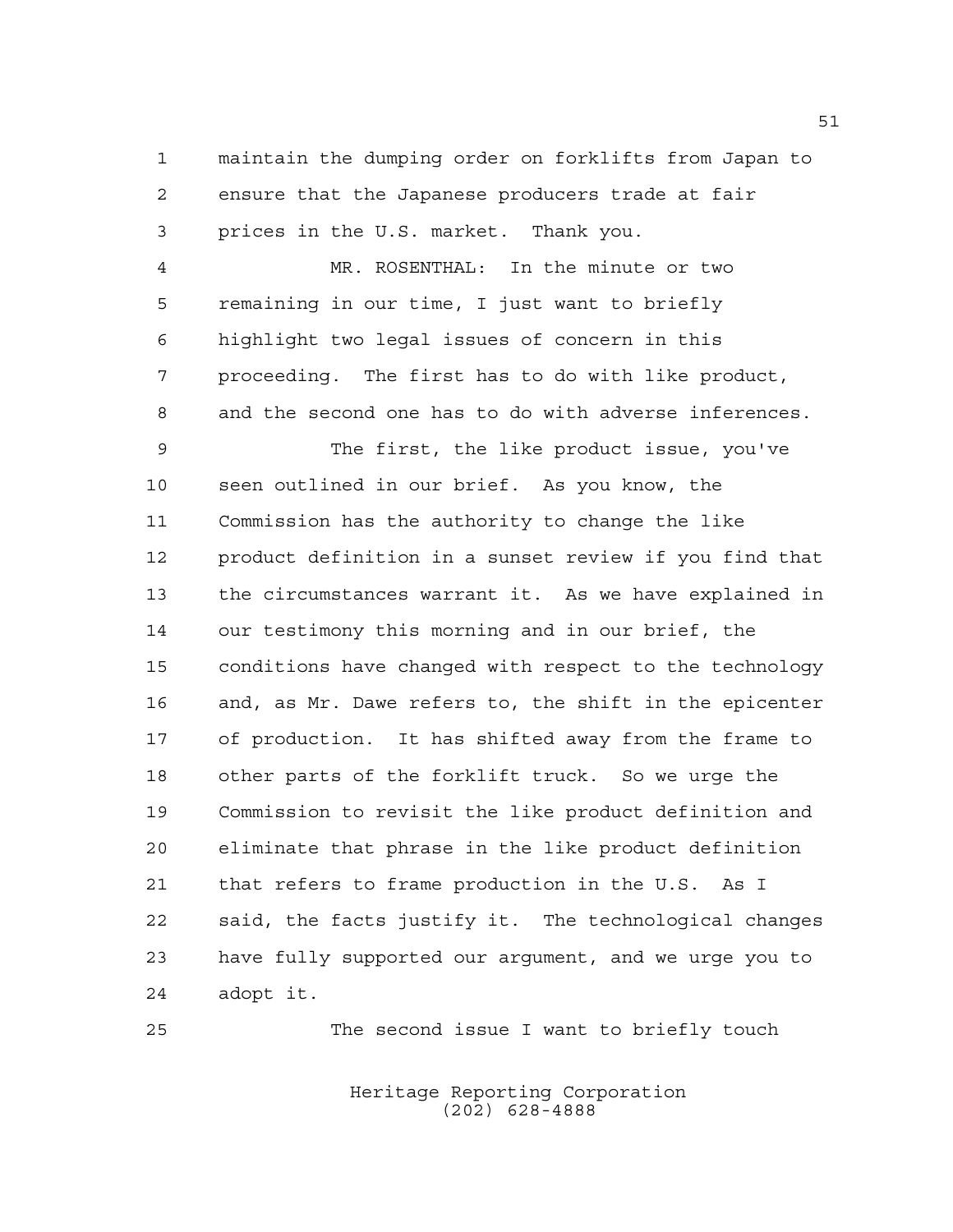upon has to do with adverse inferences. We recognize that the Commission has the prerogative to have a full review any time you want to, even when the Japanese producers do not decide to contest the case, but one of the things that you do have the authority to do, and we urge you to exercise that authority, is to make adverse inferences when the Respondents in this case, or the would-be Respondents, do not supply information that you need to make your determination.

 Now, you've sent questionnaires to several of the Japanese producers, and they have not responded, and others who have responded have not responded fully. What you have is a lack of response on critical areas concerning capacity utilization and pricing and intentions from several of those Japanese producers. So whatever you think about conducting a full review in this case, what I submit is that you must make an adverse inference with respect to those issues with respect to the Japanese producers.

 I refer you to the Court of Appeals Federal Circuit decision in Matsushita, a 1984 decision, in which, interestingly enough, our firm was involved, and the Japanese producers of color televisions had asked for a changed-circumstance review under 751(b) of the statute. Their lawyer showed up at the hearing

> Heritage Reporting Corporation (202) 628-4888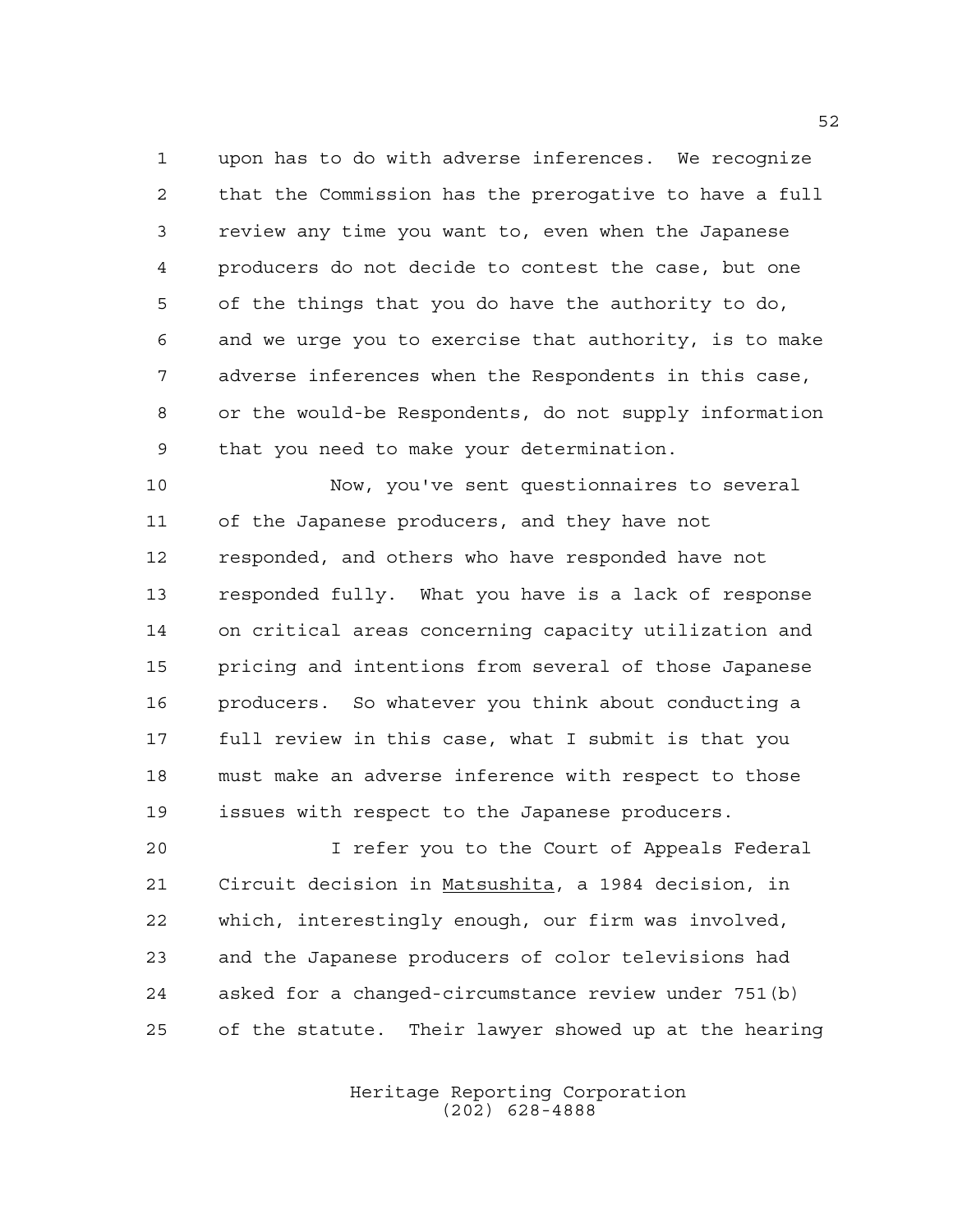and said all sorts of nice things about how the Japanese would never ever dump again in the United States market. The Commission said, You know what? I would like to get some more information directly from your clients. I would like to actually see some data that would support those arguments. That was never forthcoming.

 So the Commission made an adverse inference in that case, and when the Court of International Trade overturned the Commission's decision, you appealed that to the CFC. The federal circuit said, You know what? The Commission is right. If the Japanese are going to come here and say, we're not going to behave badly if revocation takes place, you have the right to ask for information to back up that claim. If it's not forthcoming, you can make an adverse inference. We urge you to do that in this case here.

 Thank you. We are happy to answer questions. I just want to add that, in addition to the witnesses you've heard this morning, my colleagues, Mary Staley and Grace Kim from Collier Shannon and Brad Hudgens from Georgetown Economic Services are also available to answer your questions. Thanks.

> Heritage Reporting Corporation (202) 628-4888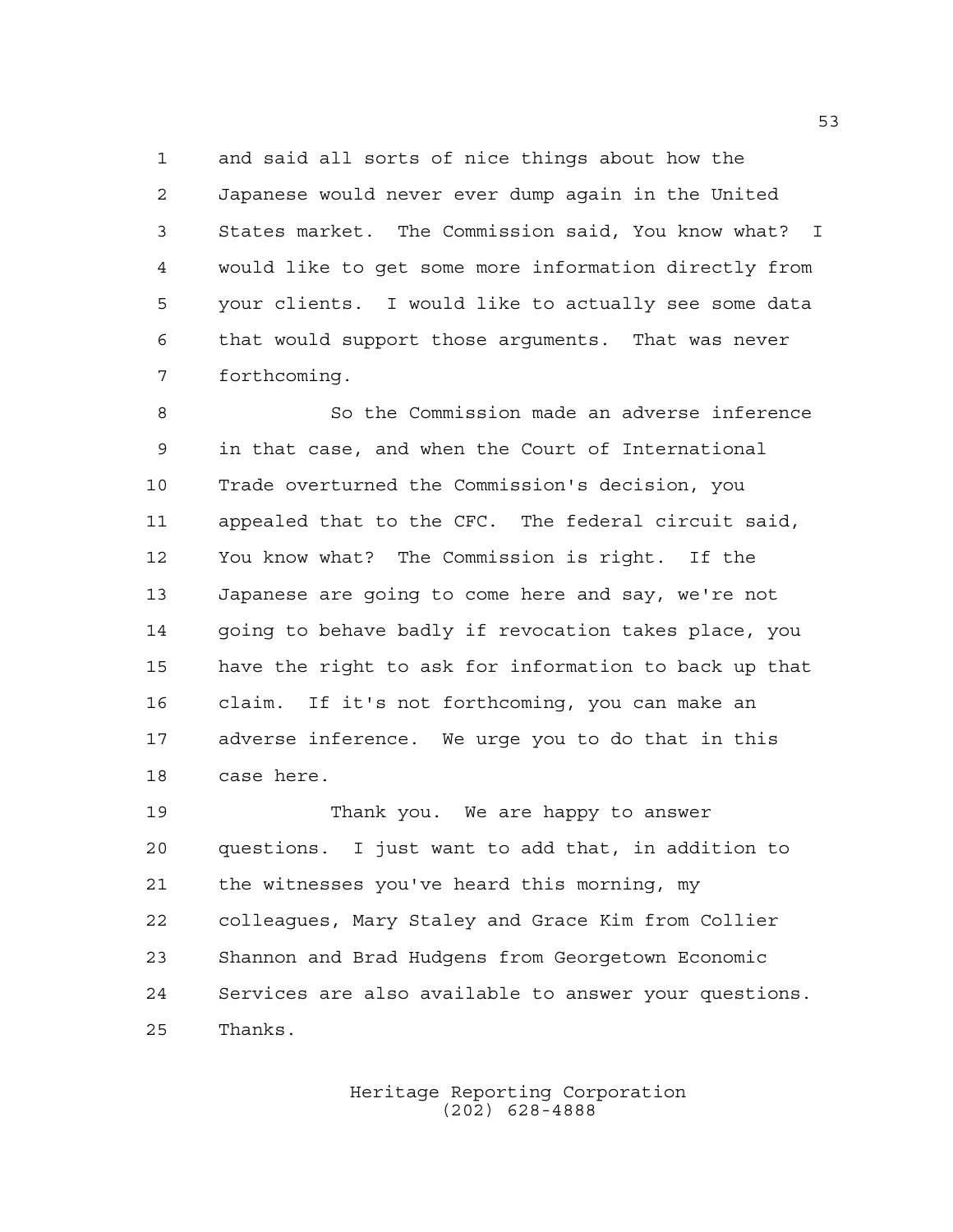CHAIRMAN KOPLAN: Thank you, and thanks to the panel for its direct presentation. We will begin the questioning with Commissioner Pearson.

 COMMISSIONER PEARSON: Thank you, Mr. Chairman. Greetings to the panel. Greetings also to the students who are with us. Let me just comment that in most hearings we have two sides represented. This hearing is somewhat different in that we have only parties supporting continuation of the antidumping order. Those parties that might be expected to support revocation of the order have chosen not to come. The down side is that you won't get to hear both sides. The up side is that this hearing might be a little shorter than it otherwise would be, so you might not have to be here for quite as long.

 Mr. Rosenthal, I was caught a bit off guard by this material on the desk with the reference to the pharaoh who knew not Joseph. Initially, I thought that you had showed up for the wrong hearing because I was reminded, as I thought about it, that when the sons of Jacob were preparing to make their second trip to Egypt to buy more food, Jacob told them -- they couldn't figure out how to deal with this cantankerous Egyptian official who had given them so much of a hard

> Heritage Reporting Corporation (202) 628-4888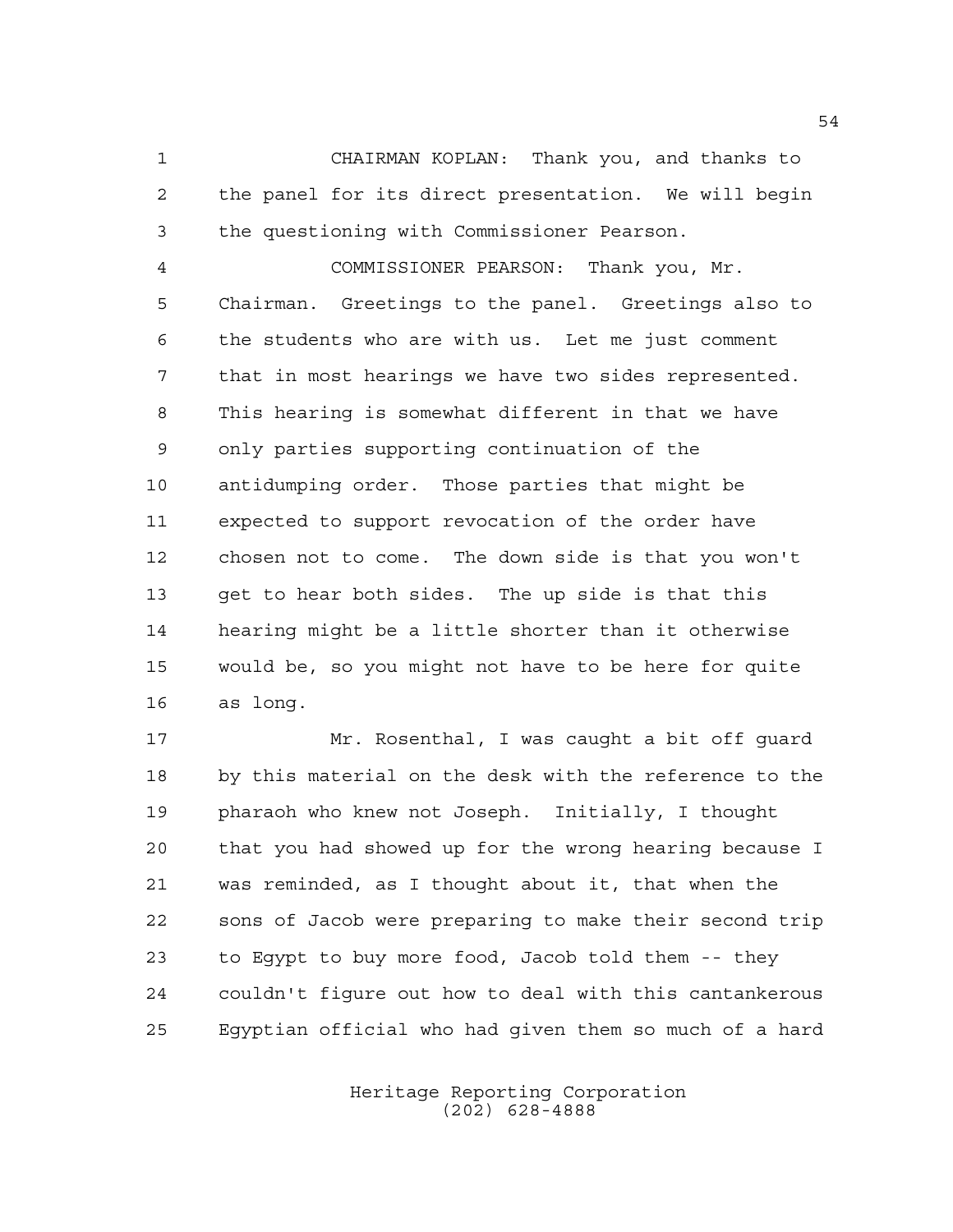time on the first trip, and, of course, this official wanted them to bring their brother, Benjamin, with them on the second trip.

 Dad really wasn't keen on that, and so in order to try to deal with this Egyptian official, Jacob suggests, What you really ought to do is take some of the produce of the land, the fine things of the land, down there. So they took with them, as I recall, some myrrh, some balm of Gildead, and pistachios.

 So I look at this, and I think, you know, this was the perfect lead-in for the pistachio hearing that we had just a few weeks ago.

 The other thought that I had was, you know, if the Hebrews had only been able to provide the Egyptians with some good forklifts, the pharaoh might have been more willing to let them go. Enough of those musings.

 I'm one of the new pharaohs, and so I haven't been through this stuff before, so I will leave some of the heavy lifting to my colleagues, and I'll, instead, ask this question: At least two of the firms of Japanese origin are related to companies that manufacture automobiles in the United States. Certainly, Toyota and Nissan would be in that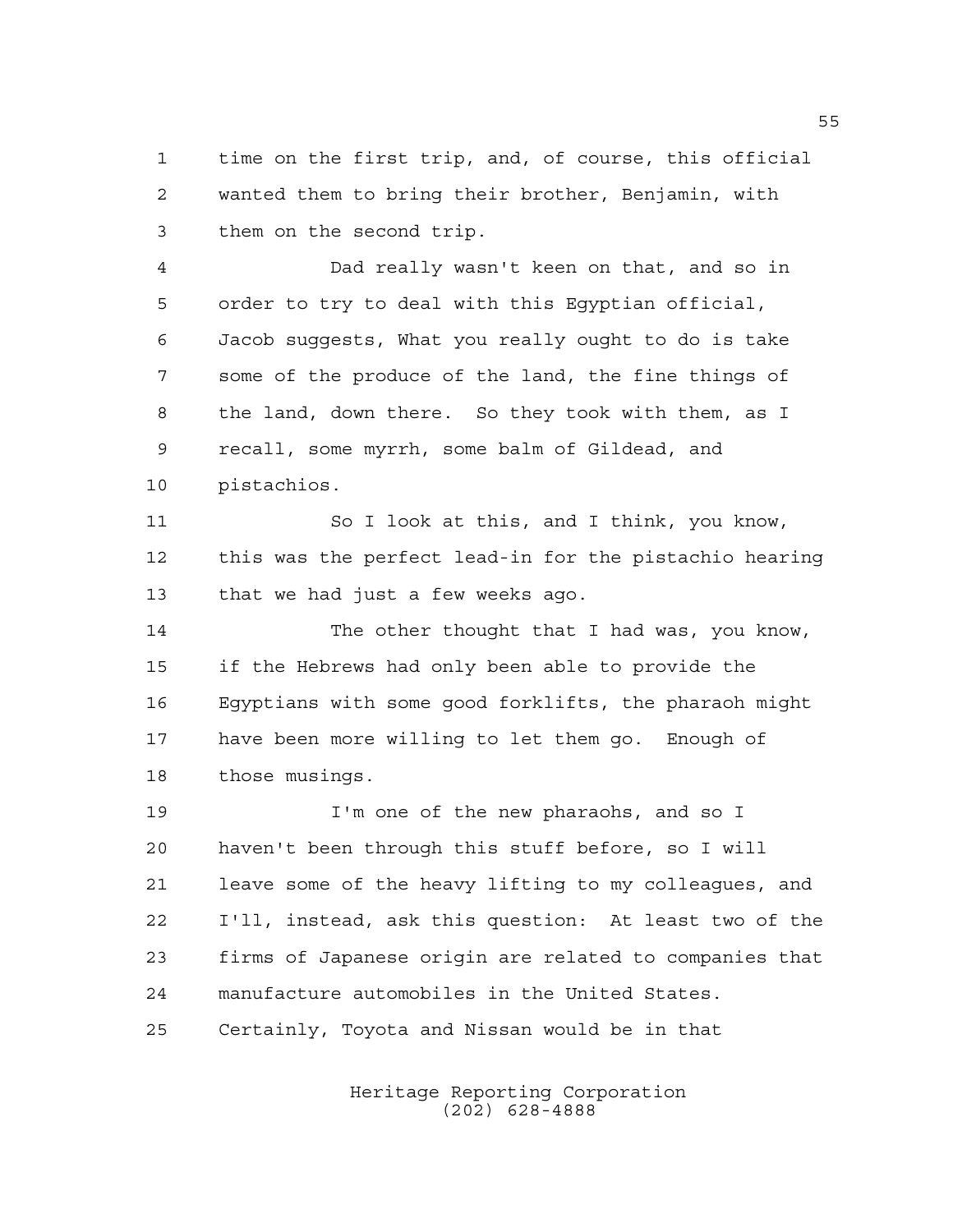category.

| $\overline{2}$ | To the best of my knowledge, those                          |
|----------------|-------------------------------------------------------------|
| 3              | automobile operations were set up with no inducement        |
| $\overline{4}$ | from an antidumping order to cause them to come to          |
| 5              | this market. They did it because they saw some value        |
| 6              | in manufacturing here. Why is the situation different       |
| 7              | in forklifts? Are there no advantages to                    |
| 8              | manufacturing forklifts in the United States?               |
| $\mathsf 9$    | MR. EKLUND: I think, oftentimes, the lift                   |
| 10             | truck business is compared to the automotive business,      |
| 11             | and it's quite different. For one, the range of             |
| 12             | product in terms of being clustered in a small price        |
| 13             | circle is quite different. In automobiles, you have a       |
| 14             | whole range from a $$12,000$ Neon to a $$50,000$ BMW.<br>In |
| 15             | forklift trucks, the pricing box is relatively small,       |
| 16             | and so we're dealing with margins and shares that we        |
| 17             | measure in tenths of a percent. And then, probably          |
| $18\,$         | more importantly, since the industry is not comparable      |
| 19             | in terms of size, the economies of scale are quite          |
| 20             | different, and so you can get very significant              |
| 21             | economies of scale from a singular location, where          |
| 22             | with automobiles, there is no way that a single plant       |
| 23             | could produce product for the global market.                |
| 24             | So automobiles, certainly they can get                      |
| 25             | economy of scale, Toyota and Nissan, in their               |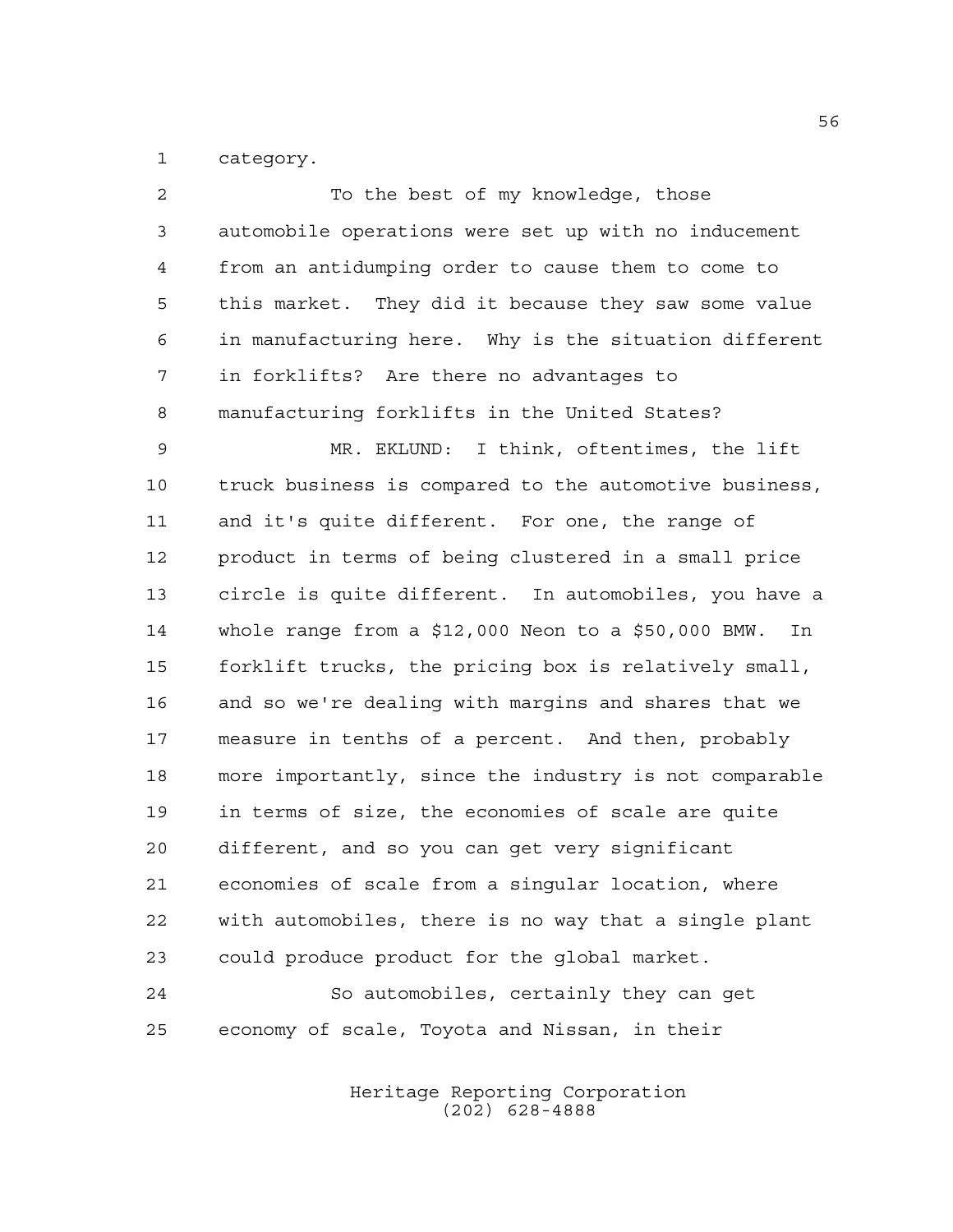facilities here. They can't get that scale in a product where the volumes are as small as forklift trucks.

 COMMISSIONER PEARSON: Any other comments on that issue?

 I can certainly see why the Japanese manufacturers shifted forklift production and assembly to the United States in response to the antidumping order. They obviously wanted to be a part of this market, and if they were going to play here, they had to come here, so they have done it in spades. Yet it's not clear to me that cone they have invested here and are serving the domestic market, which I understand is the largest market for forklifts in the world, why they would pull out -- I understand your testimony was that they wouldn't all pull out, but To the extent that there might be some rationalization of their production, is that necessarily a bad thing, and is it different than what NACCO is doing in terms of balancing its production globally of forklifts and of certain parts of forklifts? If you could comment on that, please.

 MR. EKLUND: As Mr. Wilson indicated, there are three lesser players where --

CHAIRMAN KOPLAN: You need to stay with your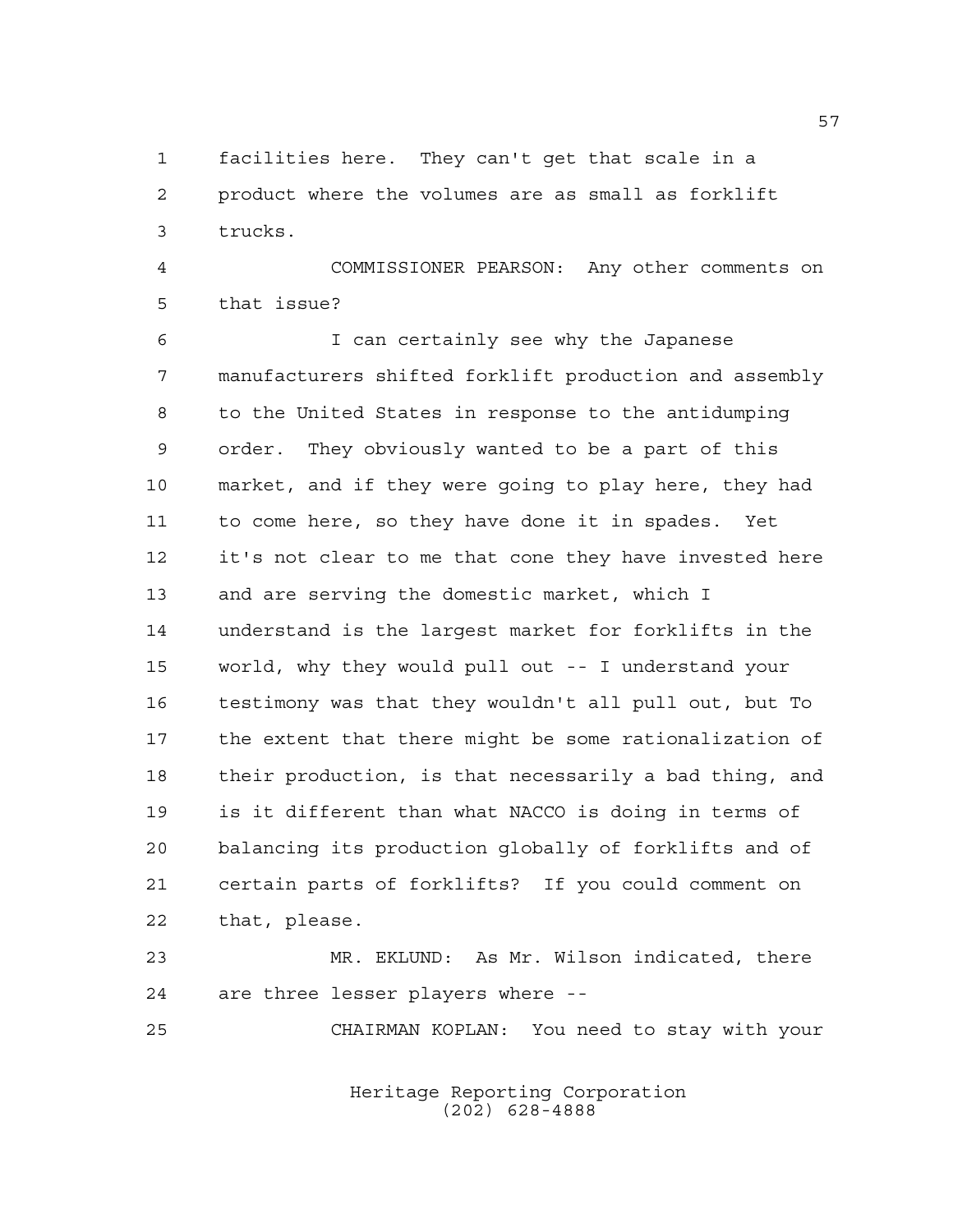microphone.

| $\overline{2}$ | MR. EKLUND: Closer?                                    |
|----------------|--------------------------------------------------------|
| 3              | CHAIRMAN KOPLAN: Yes.                                  |
| $\overline{4}$ | MR. EKLUND: Okay. As Mr. Wilson indicated,             |
| 5              | there are the three lesser players: TCM, Nissan, and   |
| 6              | Kamatsu. I think there is just a very high             |
| 7              | probability that they will consolidate their           |
| 8              | operations to their singular, underutilized plants in  |
| 9              | Japan, and yet Mitsubishi and Toyota -- Mitsubishi,    |
| 10             | the jury is out there. Their investment is greater     |
| 11             | than the other three, but they are not vertically      |
| 12             | integrated in any great way. And then Toyota.          |
| 13             | Certainly, Toyota and Mitsubishi will consolidate      |
| 14             | their product lines to streamline their production     |
| 15             | facilities so they will have selected models that they |
| 16             | are producing in Japan and selected models here, and   |
| 17             | then, as Colin indicated, it will also give them       |
| 18             | incremental capacity to take on significant orders and |
| 19             | big deals. They will have that flexibility.            |
| 20             | I think the basic difference here is the               |
| 21             | issue of dumping, and it will give them the            |
| 22             | opportunity to sell under market, using their Japanese |
| 23             | capacity and profit base to undersell the market here. |
| 24             | So that's really the uniqueness of the situation.      |
| 25             | Why would they do that? Well, population is            |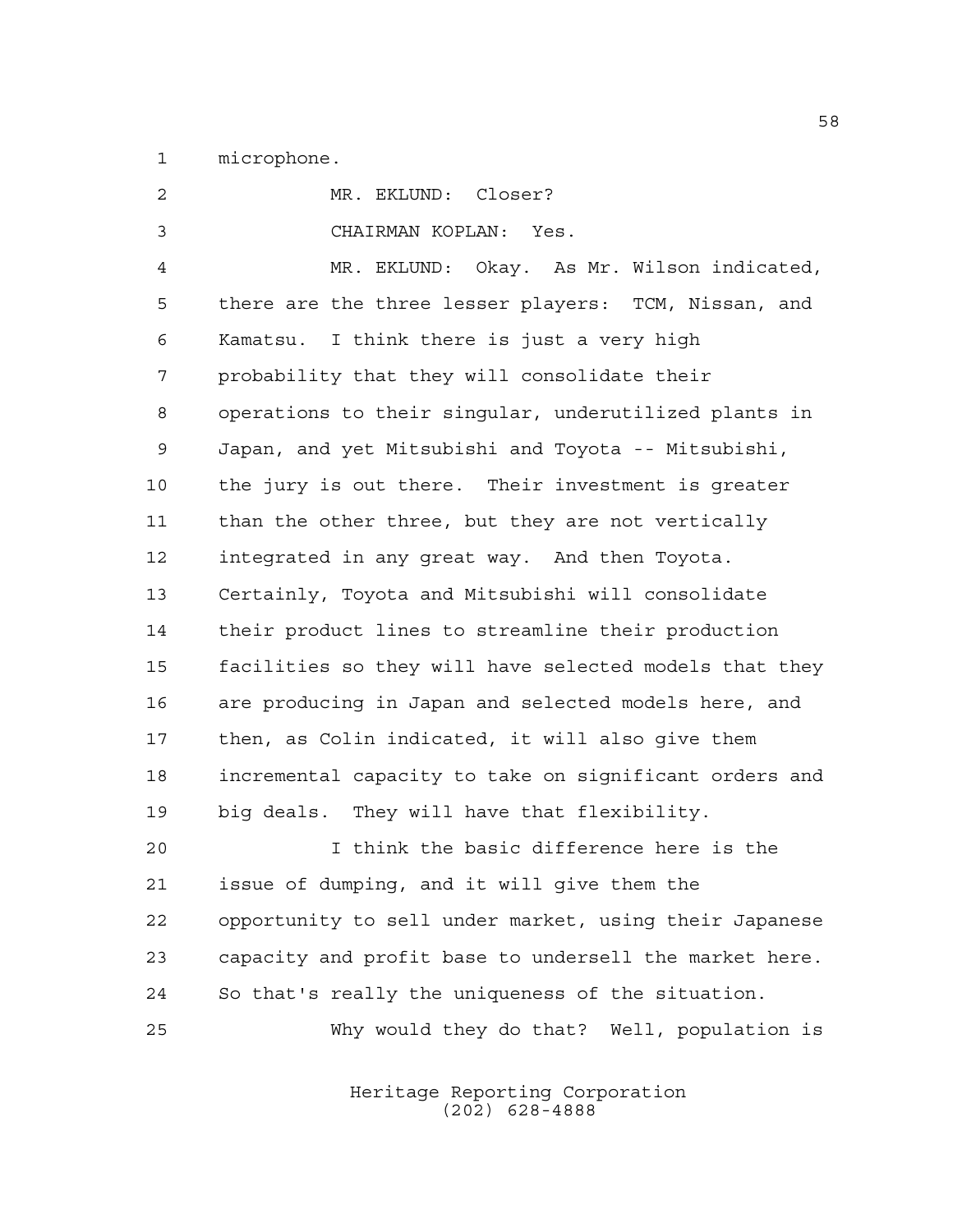very important because it drives the parts business, which is important. Population, the number of machines that you have in the marketplace, the margin structure on the parts side is much greater than -- it's the razor and blade situation, so they want to drive their population up. They have demonstrated this type of behavior in other areas of the world, and with one of the producers, Toyota, they have publicly declared that they have aspirations to have a third of the global market, and they are managed by someone in the Toyota family who has aspirations for himself that are being driven or calibrated through his success in running the lift truck market.

 So they have -- let me put it this way -- become much more disorderly since he has taken control of the business. That's kind of a long answer to your question.

 MR. WILSON: I would also like to add, as Mr. Eklund said, we really look at the Japanese as two tiers. We have the upper tier with Mitsubishi and with Toyota, and we have what we call the second tier with TCM, Kamatsu, and Nissan. We have absolutely no question that TCM, Kamatsu, and Nissan will repatriate. Nissan can't wait to get out of the United States, as the free trade zone application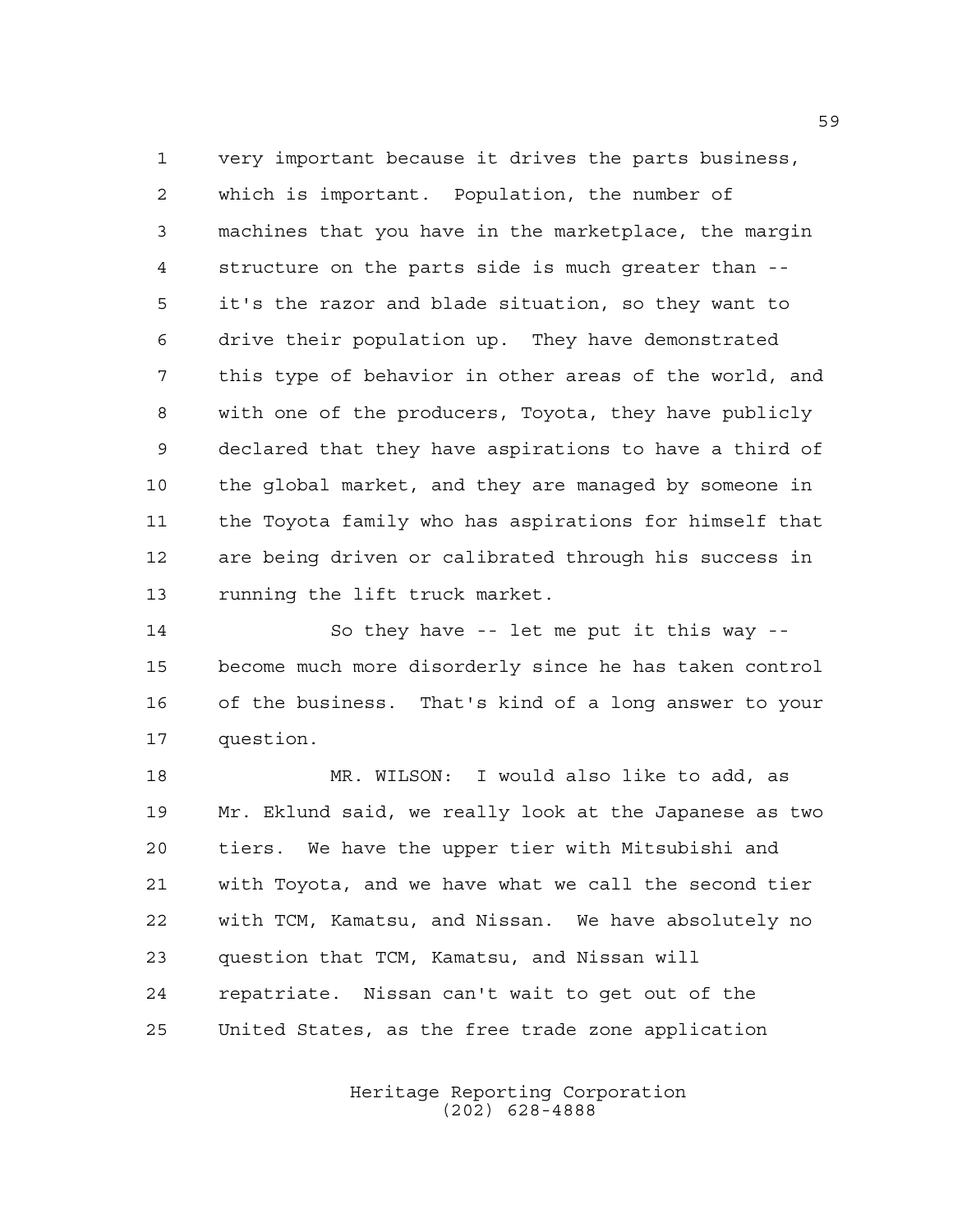states. Once they move their production back to Japan, Toyota and Mitsubishi won't have any choice but to do the same thing because as the lesser Japanese import products at low prices, which we expect them to do, Toyota and Mitsubishi would be uncompetitive in this market, so they would have to follow suit.

 COMMISSIONER PEARSON: My light has changed. Thank you for the responses. I'm not sure that you've completely yet answered the question of how what these other firms would do is different than what NACCO has been doing in trying to have a global presence and rationalization or production, so perhaps we'll go back to that. Thank you.

 CHAIRMAN KOPLAN: Thank you, Commissioner. I would just say, as you respond to questions, if you would reidentify yourselves for the record, it's easier for the reporter, particularly the people in the second row.

Commissioner Aranoff?

 COMMISSIONER ARANOFF: Thank you. I want to say good morning to the panel and thank you for being here with us this morning. I agree with Commissioner Pearson that we haven't quite gotten the answer to some of his questions yet, so I'm going to continue pursuing that line of questioning.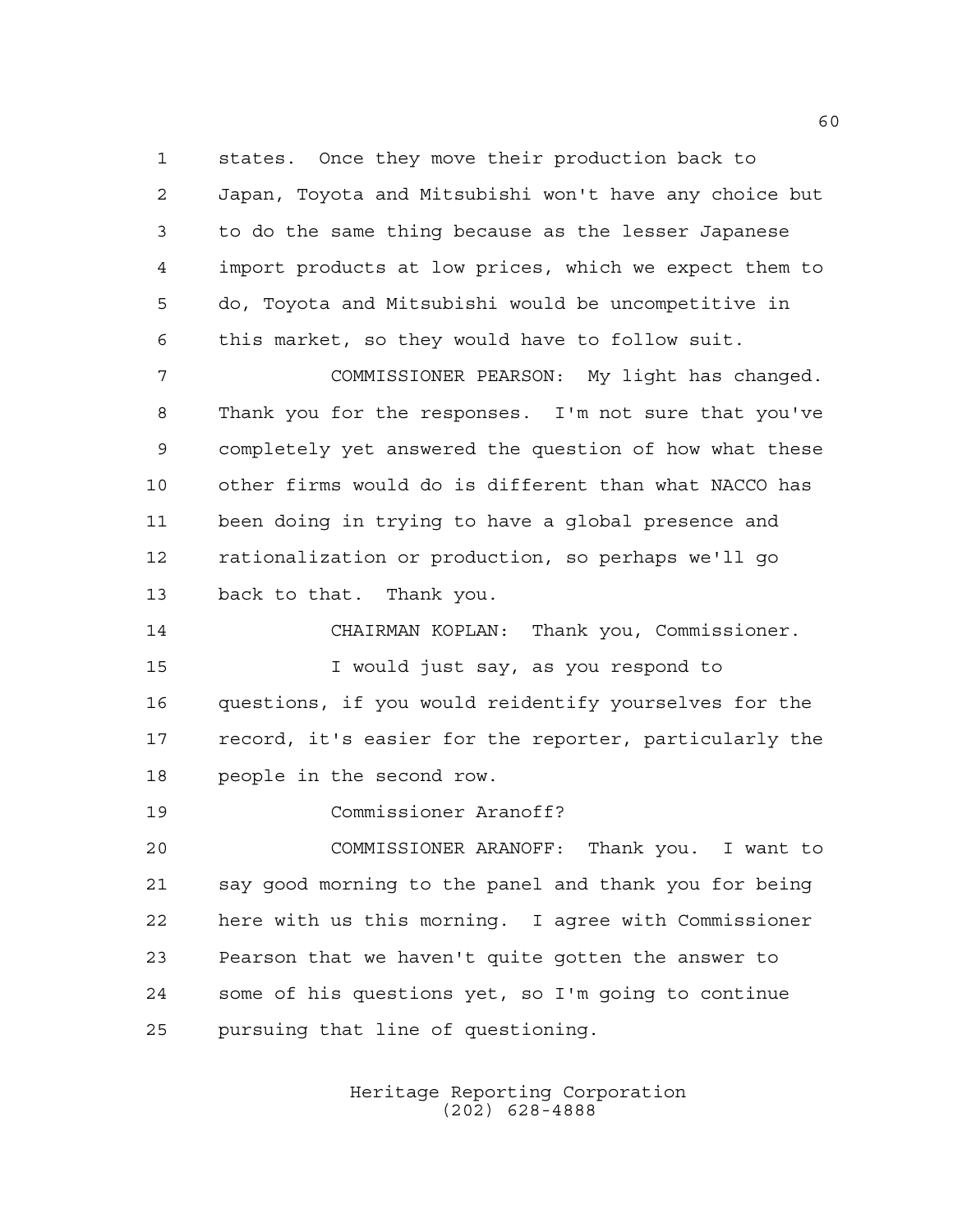One of the points that you were making, Mr. Eklund, was that because of the economies of scale in this industry, it doesn't make that much sense to assemble in multiple locations, and yet what we see here is essentially, although not as big as the auto industry, a global industry where the large players are, in fact, assembling product in sort of the big three usual places: in Europe, in Asia, and in North America. And you certainly make a compelling argument that some of the Japanese-brand companies set up shop in the U.S. because of the antidumping order, but most of the large players have also set up shop in Europe where it's my understanding that there are no trade remedies in effect.

 How do you respond to that? Why are they sticking in Europe? In fact, in Nissan's FTZ application, they do say, to the extent that they are considering rationalizing and leaving the U.S., they talk about a plant in Europe, not in Japan.

 MR. EKLUND: I think that's a very good question, and I'm sorry I didn't fully answer it the first time.

 When you look at our manufacturing structure, we have really focused on a manufacturer, or at least assembly and market-of-sales strategy. So

> Heritage Reporting Corporation (202) 628-4888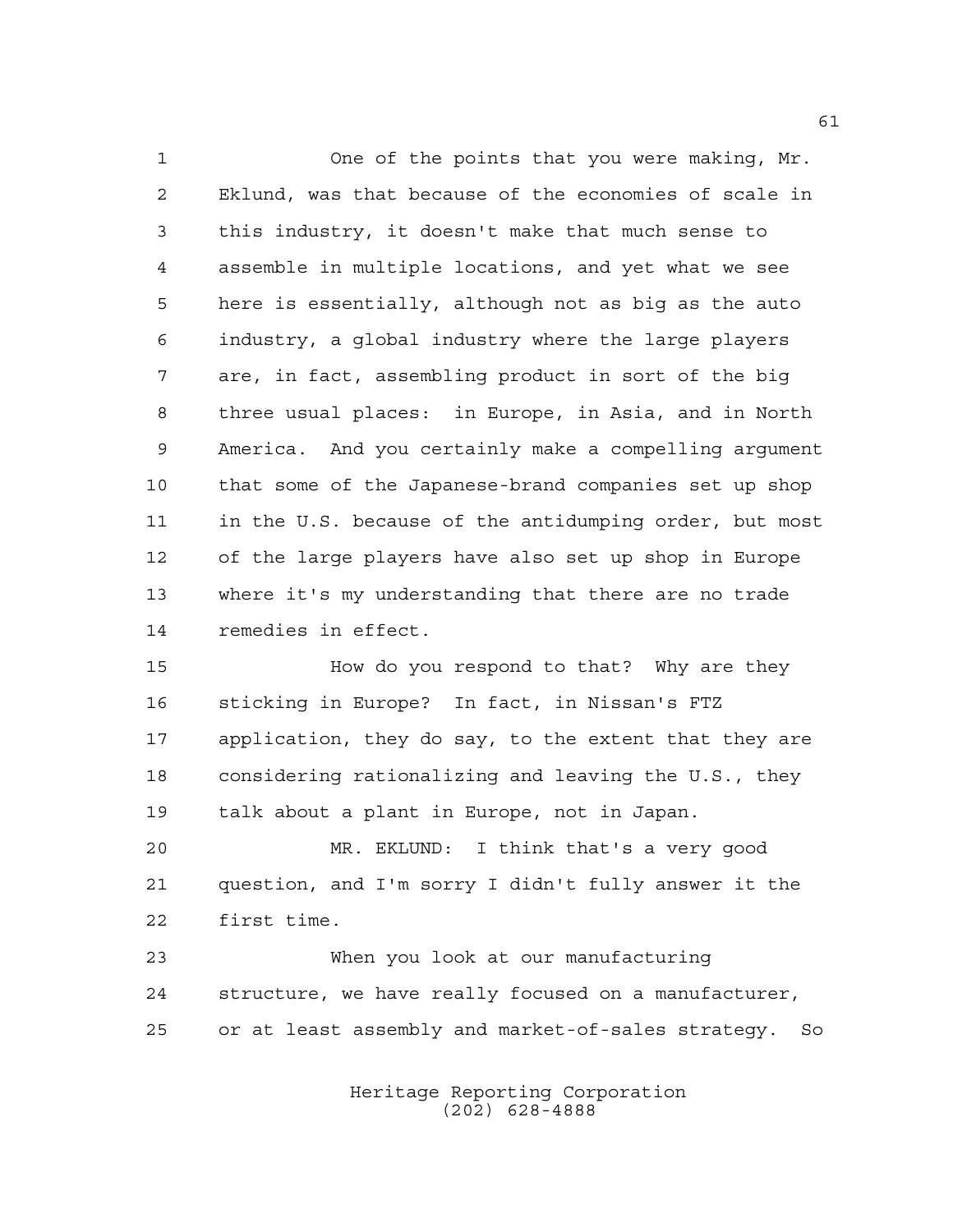we have facilities that are sprinkled around the world. We have one facility in northern Ireland that produces for the global market. Other than that, the production is really primarily home market focused.

 What is unique about the Japanese approach? Well, for one, their facilities around the world are really tied basically back to their home operations in Japan. That's the central feeder unit as far as design, highly tooled components, and they are really exporting the basic elements of the machines from that location.

 The only two manufacturers of any substance in Europe are Toyota, which has a facility in France, and Nissan, which has a facility in Spain. I'm not really that familiar with the Toyota facility. I am familiar with the Nissan facility, and it produces a very unique machine that has special design characteristics for the European market, and that's really why they have that singular operation.

 MR. ROSENTHAL: Commissioner Aranoff, I just wanted to respond to two things real quickly. First, if the Nissan foreign trade subzone application had said, we're going to move our production back to Japan, it would have been denied outright. So I assume they were represented by counsel when they

> Heritage Reporting Corporation (202) 628-4888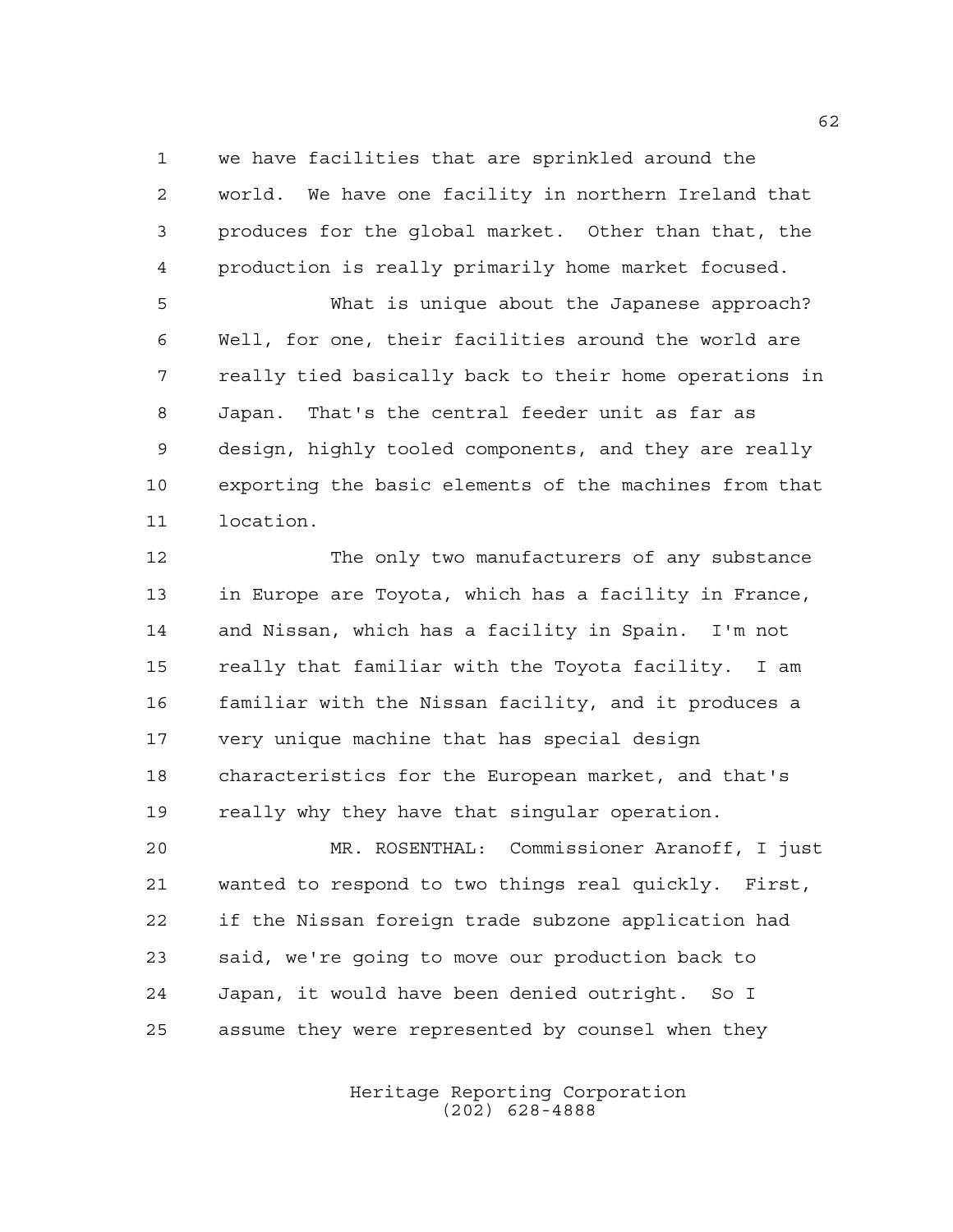filed that application and that they weren't

 delusional enough to say, we're going to repatriate our production back to Japan, especially when a sunset review was being contemplated.

 That all said, left to their 'druthers, there is no question, given their excess capacity in Japan and their better cost structure there, they would move there, not to Spain, and Spain wasn't a definite destination; they said it was an option.

 Second, and I want to go back to this response, both yours and Commissioner Pearson's, there is nothing wrong with rationalizing production around the world, as Hyster and NACCO have done. If the Japanese want to do that, they are perfectly free to do that.

 The problem that we have here with the repatriation and the rationalization we've described is that it would be accompanied by dumping, which the Commerce Department has determined is going to happen, and even if you didn't have the Commerce Department determination, in the sunset review, you can listen to the testimony of Mr. Taylor, who said that essentially the Japanese have been dumping from their Japanese base in South America and Thailand. So if there were not a dumping order, we would say, do what NACCO has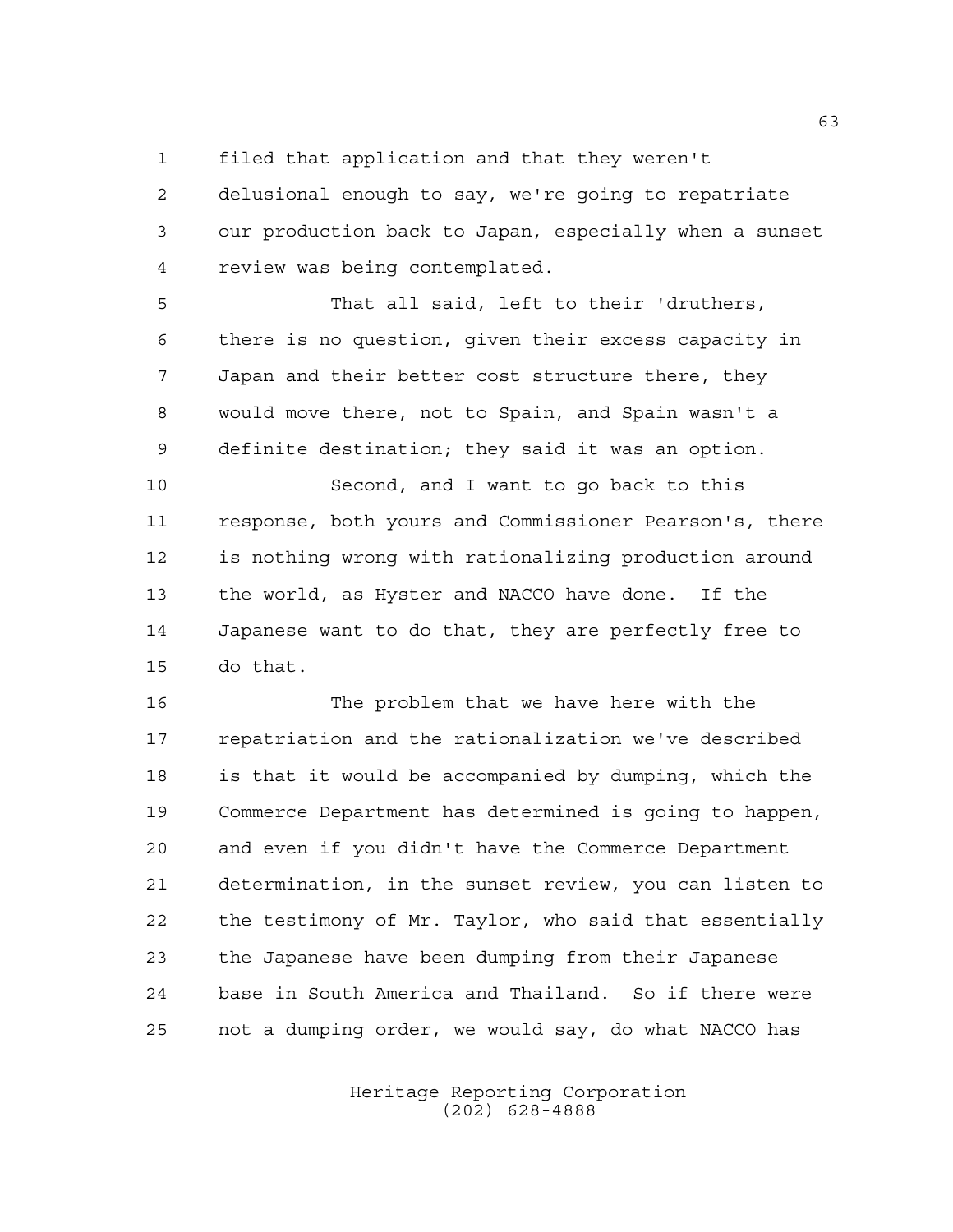done, do what others have done. Find the best place, most low-cost location, to manufacture your product and export it. The problem is, that will be Japan for those three lesser companies for all of their lines, and for some of their lines, Toyota and Mitsubishi, and that will cause a recurrence of injury here in the U.S. market.

 COMMISSIONER ARANOFF: I appreciate that answer, and it makes me want to follow up on one thing. There was some discussion -- I can't recall if that was Mr. Wilson -- it was Mr. Taylor. You were talking about these low-priced sales in South American markets by some of the Japanese producers. Do you know whether those products were produced in their Japanese facilities or in their North American facilities?

 MR. TAYLOR: We believe they were produced in their Japanese facilities.

 COMMISSIONER ARANOFF: Okay. I know that there was some indication in our staff report that some of the Japanese-brand companies that are assembling in the U.S. are selling product within the Americas, outside the United States.

 MR. TAYLOR: Now, I can't say for certain that every one of them is from their Japanese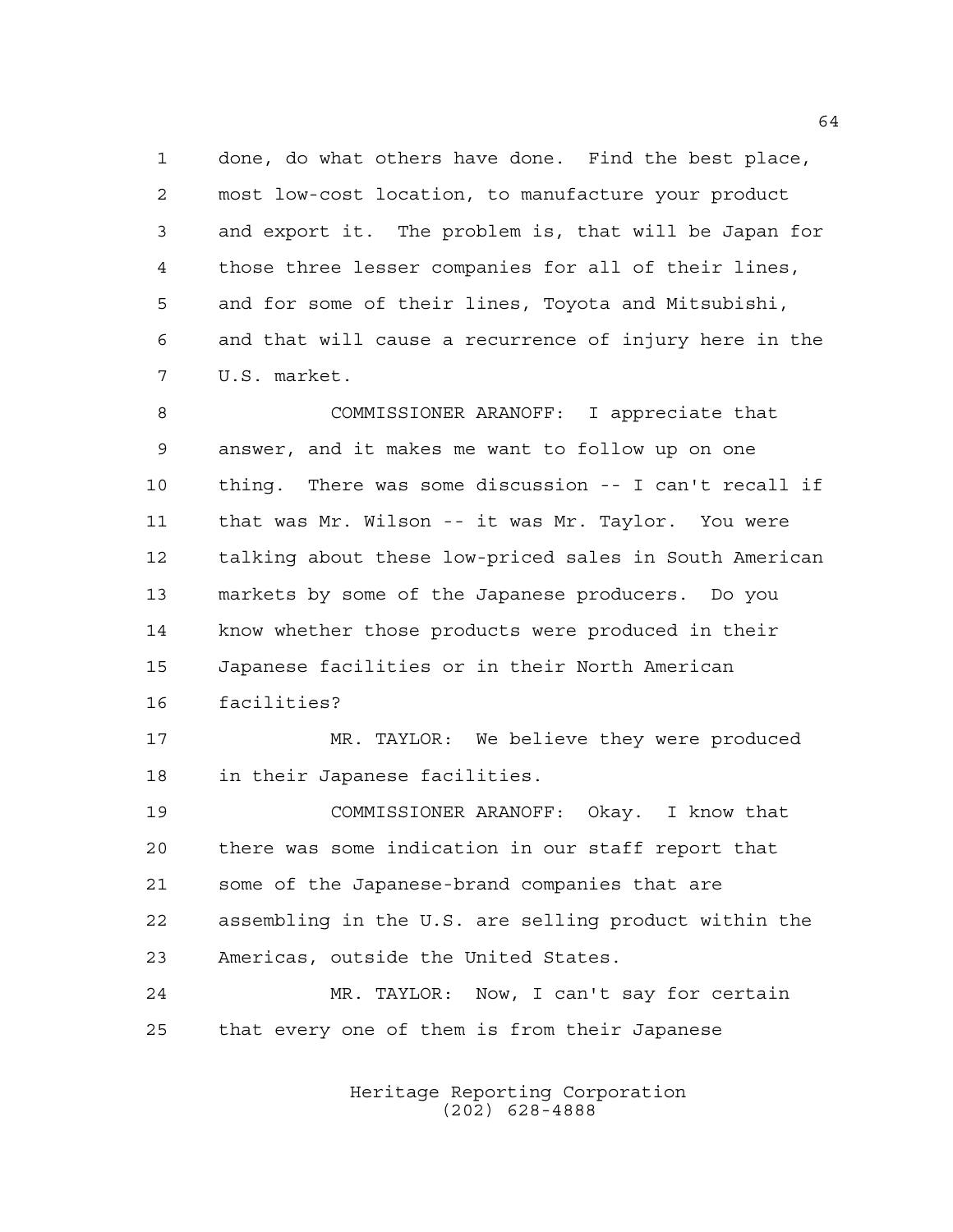facility. What we have found is that for the subject trucks, the IC trucks, which is a global product, and it's unique in the industry in that the IC trucks are global -- they are the same, more or less, across the world -- when those products are sold into South America or other third-party countries, they are primarily sourcing them out of Japan. The other products, the electric product, warehouse product; they may very well be sourcing those out of the United States, just as we do. We source our electric product and warehouse products out of our U.S. factories into South America and into Asia, and I think they would do a similar thing.

 Two other points I wanted to make which I just touched upon was the global nature of the subject product is one of the very reasons that we believe they would repatriate back to Japan. Unlike the rest of the forklift truck market, the IC products are very global in nature. The specifications are pretty similar regardless of where they are sold. Therefore, it makes a lot of sense to consolidate that into one production facility and get all of the economies of scale. The rest of the product line, electric trucks and warehouse trucks, are unique to each of the three major markets; therefore, they can't get that economy

> Heritage Reporting Corporation (202) 628-4888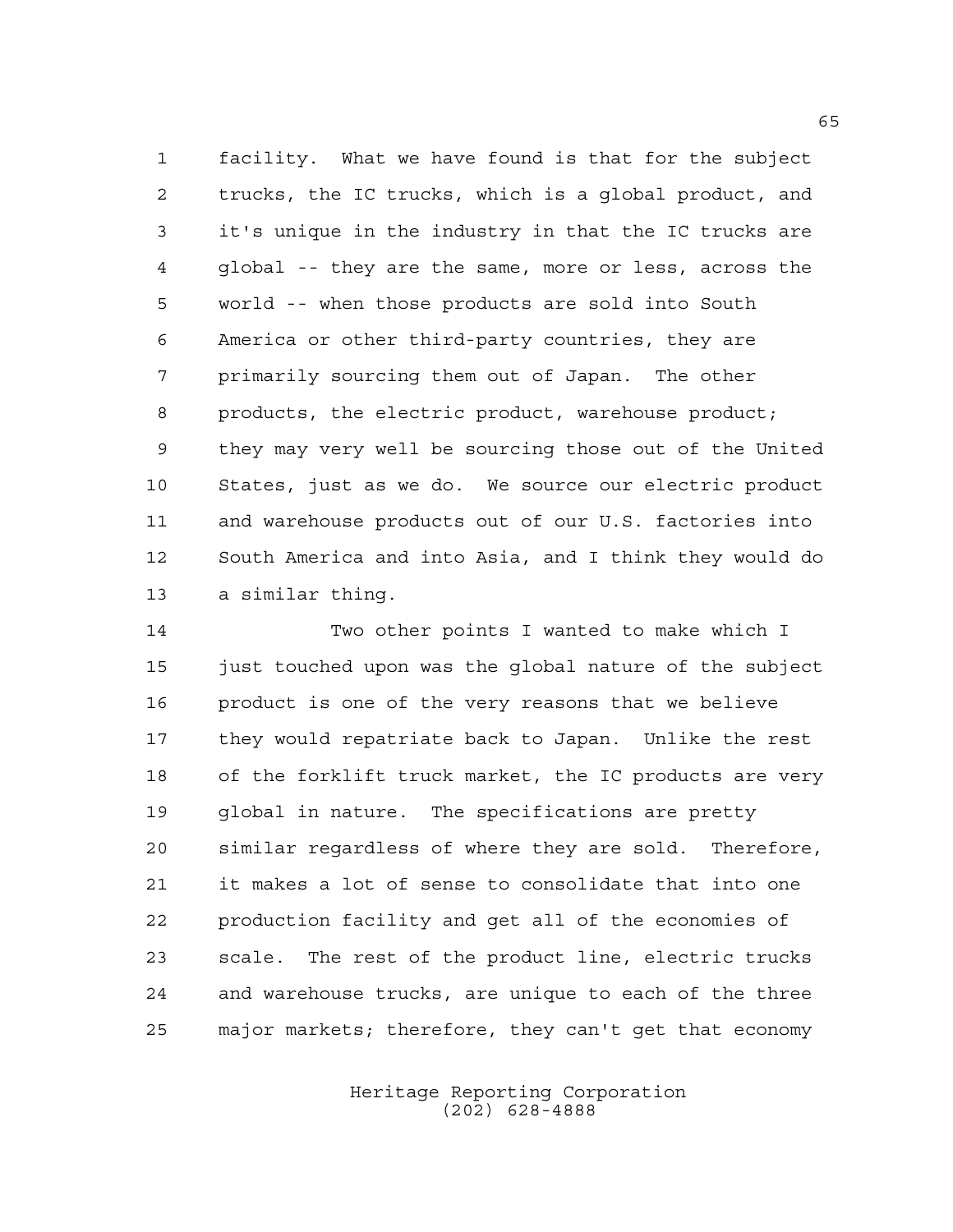of scale by taking it back into Japan because they would have to produce three different models in the Japanese factories.

 So it makes sense to us that the global product, they would bring back to Japan; and the nonglobal products, they would continue to produce in the United States.

 Another reason that we will be repatriation would happen is that they would actually have a financial incentive to do it because today they pay duties, as indicated in the Nissan foreign trade zone application, pay duties on importation of components that they bring in to finish the trucks in the United States. If they bring that in as a completed truck, they pay zero duties, so they would, in fact, reduce their costs just by eliminating those duties and bringing it back to Japan as a completed truck and importing into the United States.

 Those two reasons alone lead us to believe that there are very strong financial incentives for them to repatriate.

 COMMISSIONER ARANOFF: Okay. Thank you very much for that. Let me turn to another aspect of this. Mr. Dawe, does your company -- you make most of your own components, you've indicated. Do you sell

> Heritage Reporting Corporation (202) 628-4888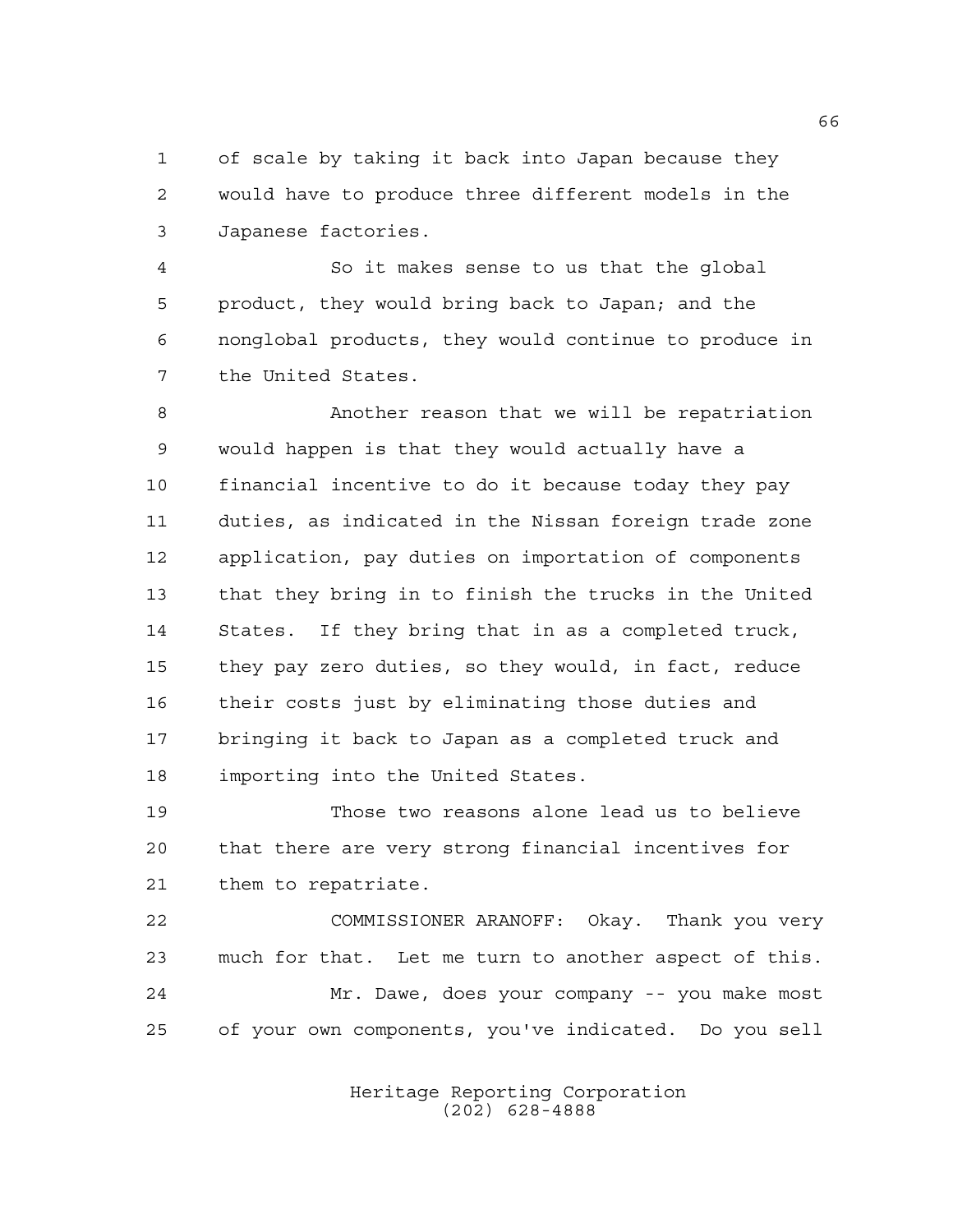components to other domestic producers?

 MR. DAWE: No, we do not. All of the components that we manufacture within our operations are used within our products.

 COMMISSIONER ARANOFF: Okay. Then maybe Mr. Dawe or Mr. Wilson, you've indicated that domestic producers other than your own company generally purchase their components, that they don't manufacture them here in the United States. What components, to the best of your knowledge, and how many of these various companies -- I know it's going to differ -- buying domestically versus importing, either from their parent company in Japan or elsewhere?

 MR. DAWE: Well, let me address from our perspective within NACCO Materials Handling. We do analysis of what we call "core" and "noncore" components. We do not manufacture every single component that goes within our lift trucks. We buy a lot of castings because we do not own foundries. So we will buy a lot of castings from domestic U.S. producers, as well as global producers, if our domestic capabilities do not exist in terms of price competitiveness, in terms of quality, in terms of capability, and so on.

So we go through that core and noncore, and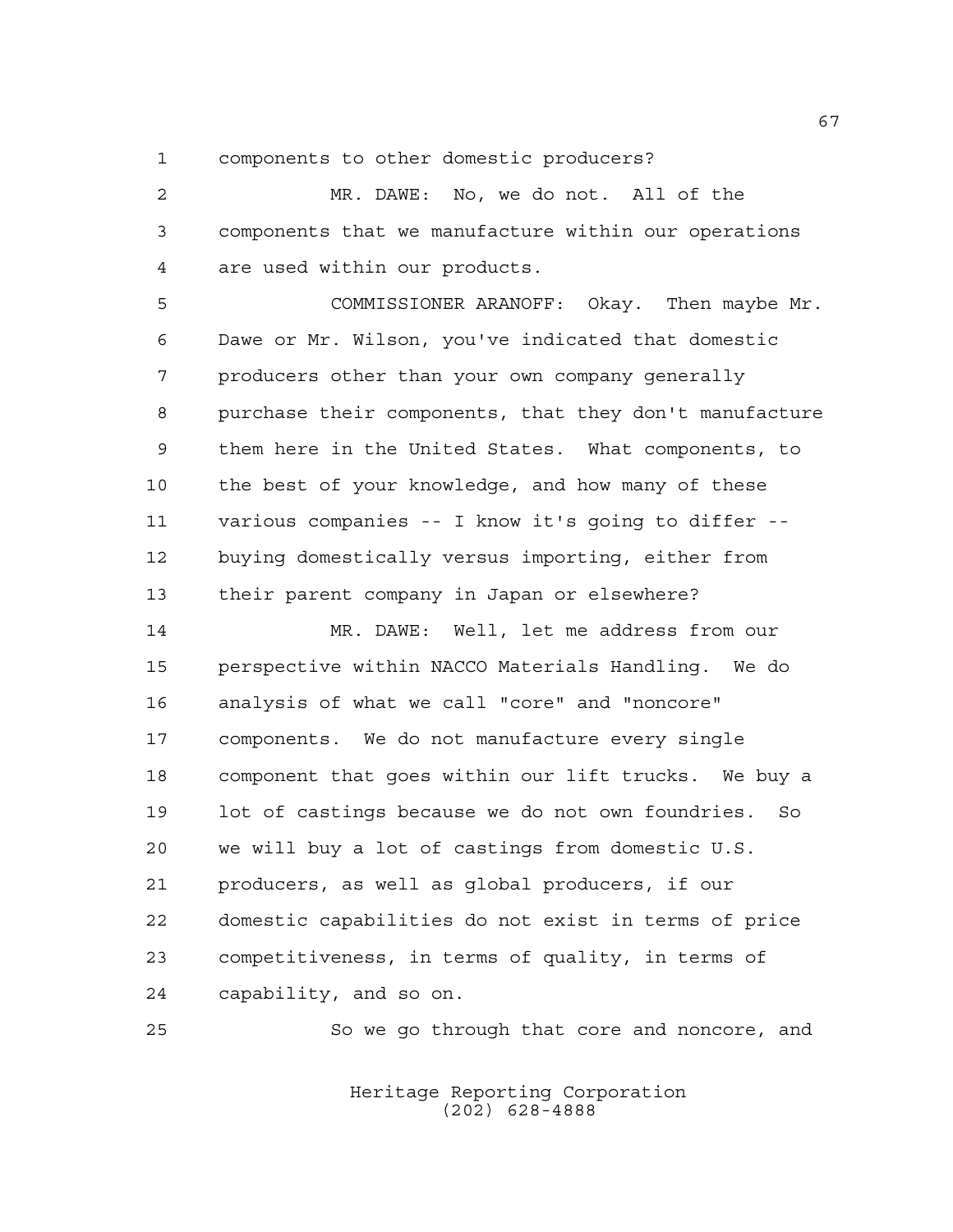we'll decide, as a company, where we need to invest our resources to manufacture. For example, we manufacture a lot of our gears that go into our transmissions and drive axles. There are certain gears -- for example, you get into clutch packs and differentials -- that we will purchase those from other suppliers because that is their particular area of expertise, not only in manufacturing but in design and development.

 So we will try to leverage with our suppliers what their capabilities are with our capabilities, and as I've described, we believe where our core competencies are really reside in the area of some of the key driveline components -- transmissions, drive axles, hydraulic lift cylinders -- and the significant amount of value added that goes into assembling the forklift truck in today's environment.

 COMMISSIONER ARANOFF: Okay. Thanks. There is, obviously, more to your answer, but my time is up, so I'll have to come back to this question. Thank you.

 CHAIRMAN KOPLAN: Thank you, Commissioner. Thank you to the witnesses for their answers to our questions thus far.

I want to just start by observing -- Mr.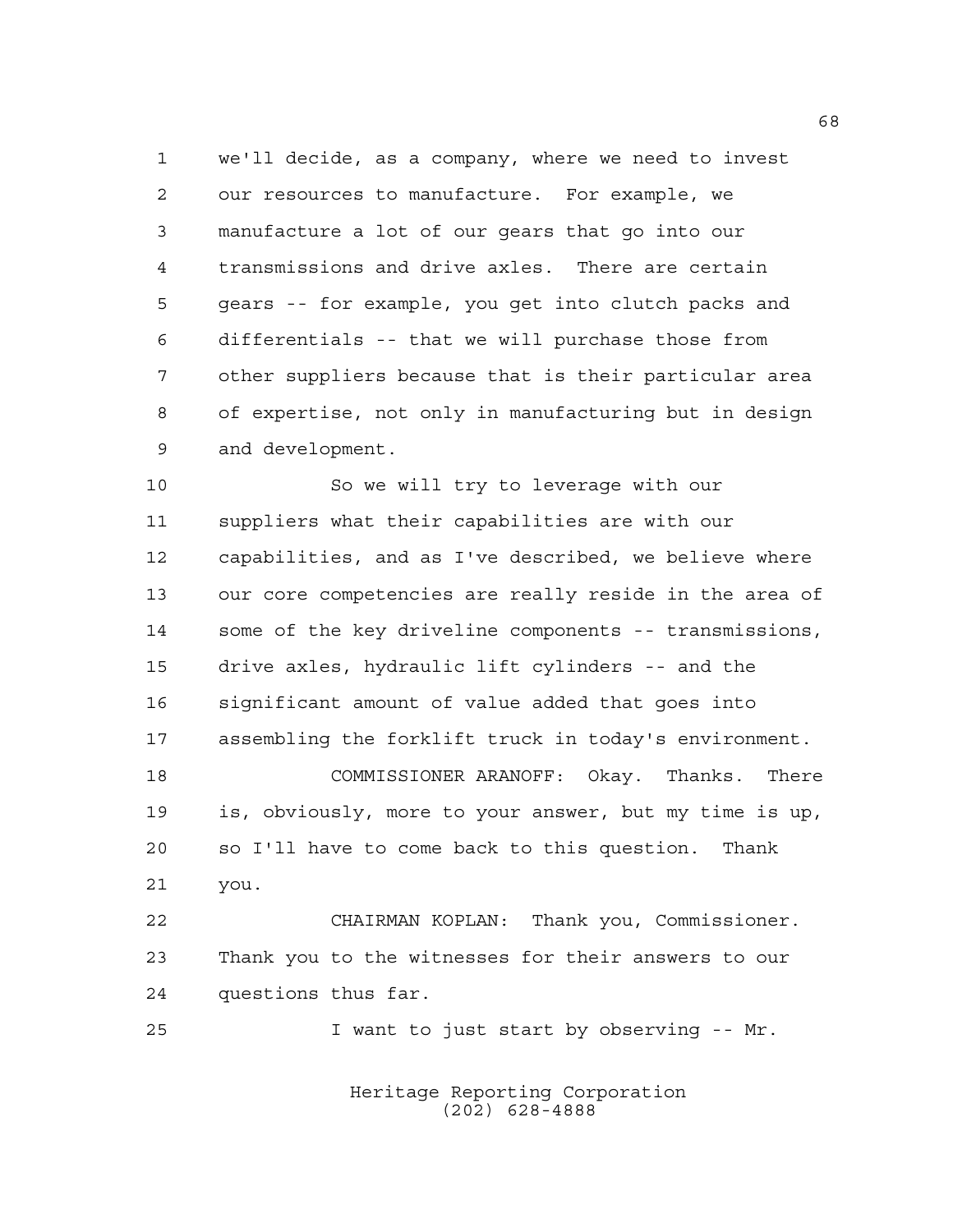Rosenthal, I appreciate, this morning, that you have taken the wraps off some of your brackets because, for example, on page 7 of your brief, you bracket the word "Mexico," you bracket the words "Mexican frame," which makes it a little difficult to try and frame some questions, so to speak. But I see, this morning, you are speaking freely, and the witnesses are speaking freely, about the operation in Mexico, so I don't have to be as careful, obviously.

 Now, let me stay with you, if I could. In your prehearing brief at page 8, you argue that, and I quote, "the underlying reasons for relying on the location of the frame production for establishing the domestic like product during the original investigation in the first review are no longer valid." This morning, you've talked about technological changes that have taken place.

 If NACCO's frame operations still had the United States as their main locus, would you still argue that I should redefine the domestic like product? I ask that because, in the first review, the Commission stated, at page 8 of our views, and I quote: "While there having some changes to the frame production process and the minimal levels of domestic value added by domestic producers of forklift trucks

> Heritage Reporting Corporation (202) 628-4888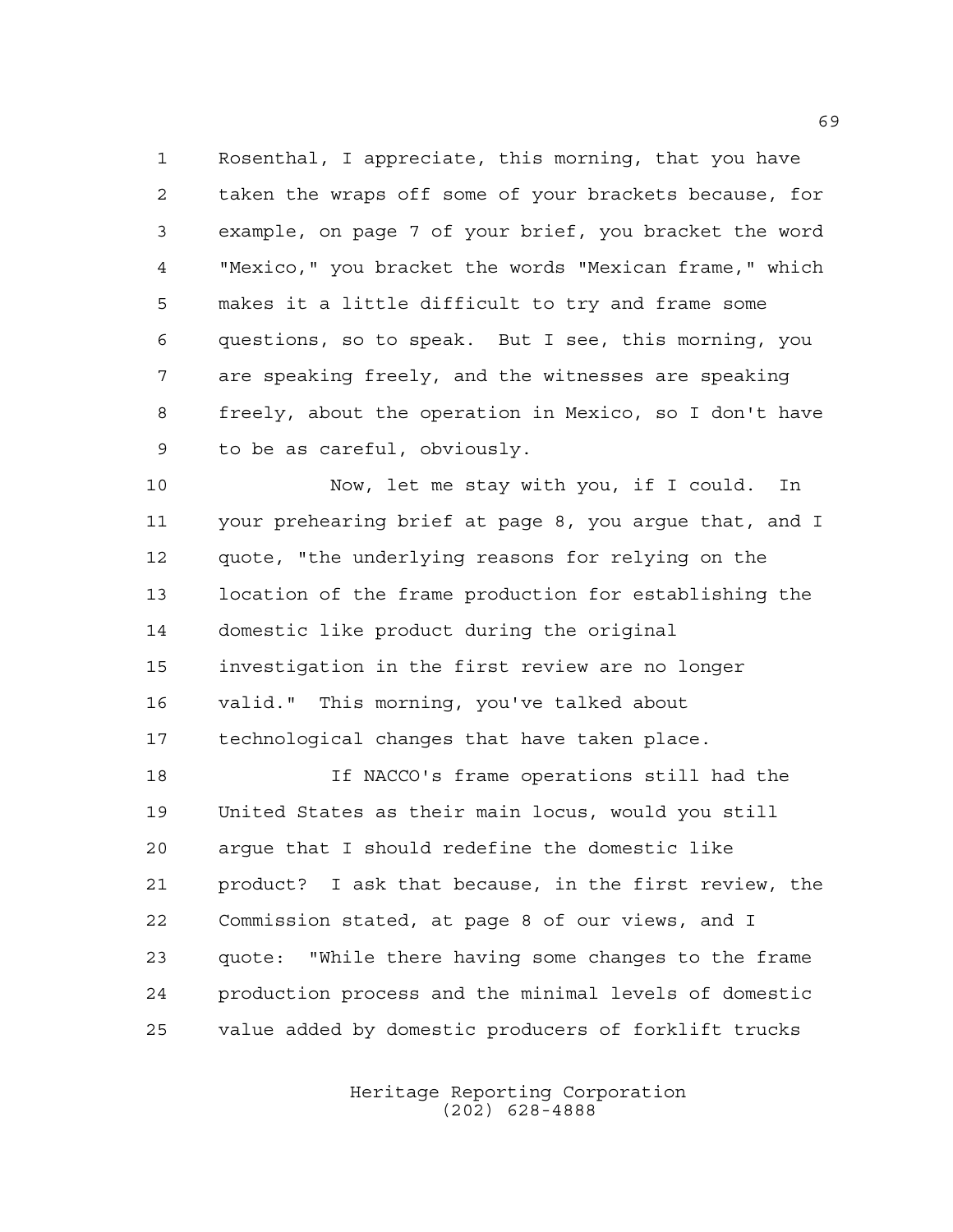since the original investigation," we then went on and concluded by stating that we didn't find a reason to revisit our original determination of like product. So, at this point, I'm still not convinced that I should be revisiting this. If you hadn't moved to Mexico, and it was still being done here, would this be an issue today? MR. ROSENTHAL: I think it would be. First of all, there is still frame production by NACCO in the United States. CHAIRMAN KOPLAN: There is what? MR. ROSENTHAL: NACCO still produces frames in the United States, so it's not -- CHAIRMAN KOPLAN: But the bulk is elsewhere. MR. ROSENTHAL: The bulk has moved elsewhere. CHAIRMAN KOPLAN: Right. MR. ROSENTHAL: What is important is that even since the last sunset review, the pace of change has accelerated, and you heard Mr. Eklund describe how, beginning really in 2001, the entire manufacturing, design, production of their one-to- eight-ton-capacity forklift truck has been completely revamped. So the technological changes that you cite in the first sunset review have simply accelerated.

> Heritage Reporting Corporation (202) 628-4888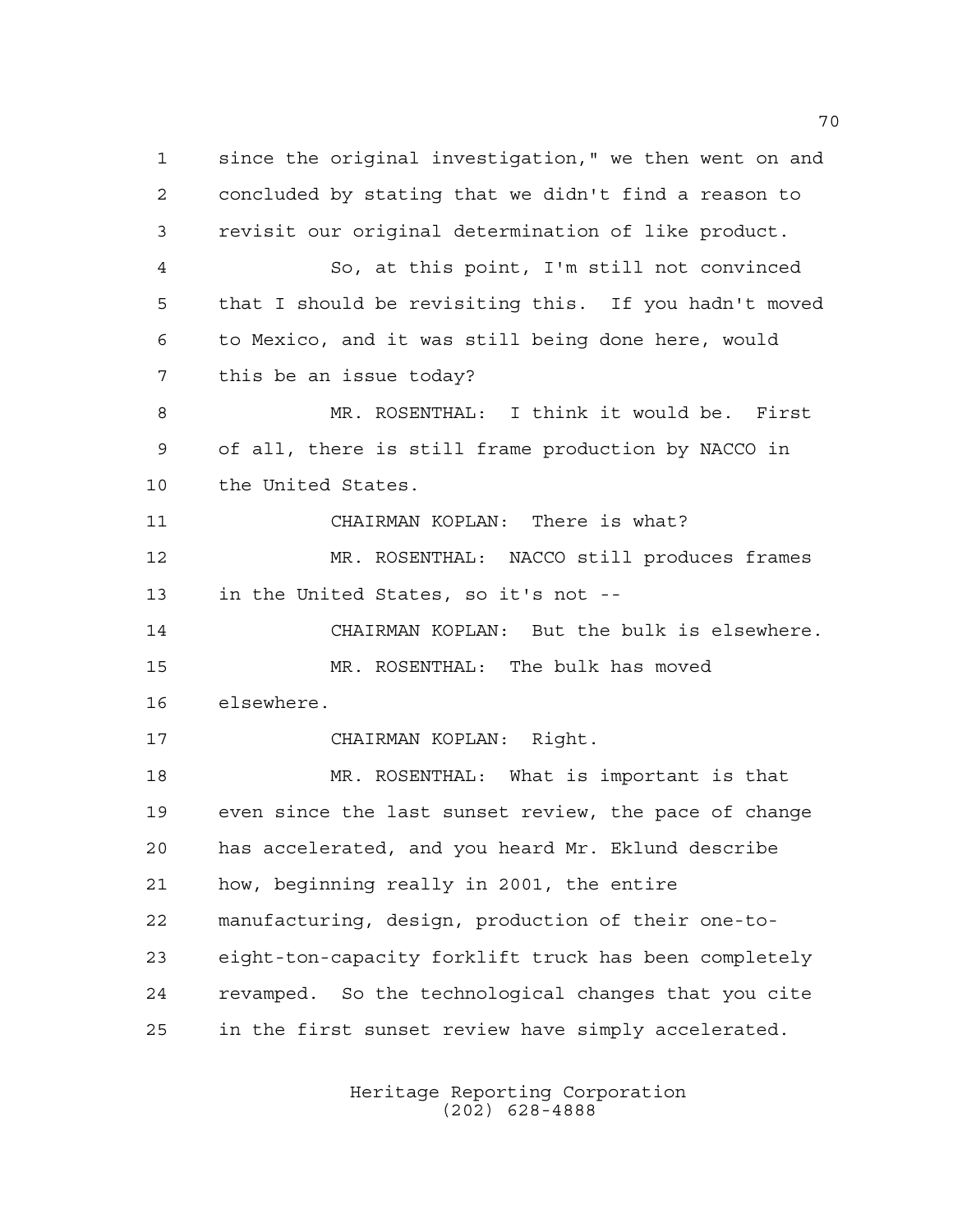Now, the frame is really a much smaller, less central part of the production process and design process than it ever was before.

 So the short answer is there is a reason for change. One of the reasons why we think it's important to reflect that in the like product definition is that if you simply just look at the questionnaire responses that you've gotten, and you compare the data, when you look at domestic frame production versus nondomestic frame production, you can see how skewed your understanding of the industry and investment in the U.S. would be if you only went with the data based on frame production. You end up having what I would regard as an absurd result where you've got --

 CHAIRMAN KOPLAN: I appreciate all of this, but my point is that if it hadn't shifted outside the country, would I be looking at the same new definition that you're proposing now, and I don't follow why you would feel the need to do that if it hadn't moved outside the U.S.

 MR. ROSENTHAL: I guess then you would only have one set of data to look at, and because the -- CHAIRMAN KOPLAN: But it would all still be wrapped together into one product.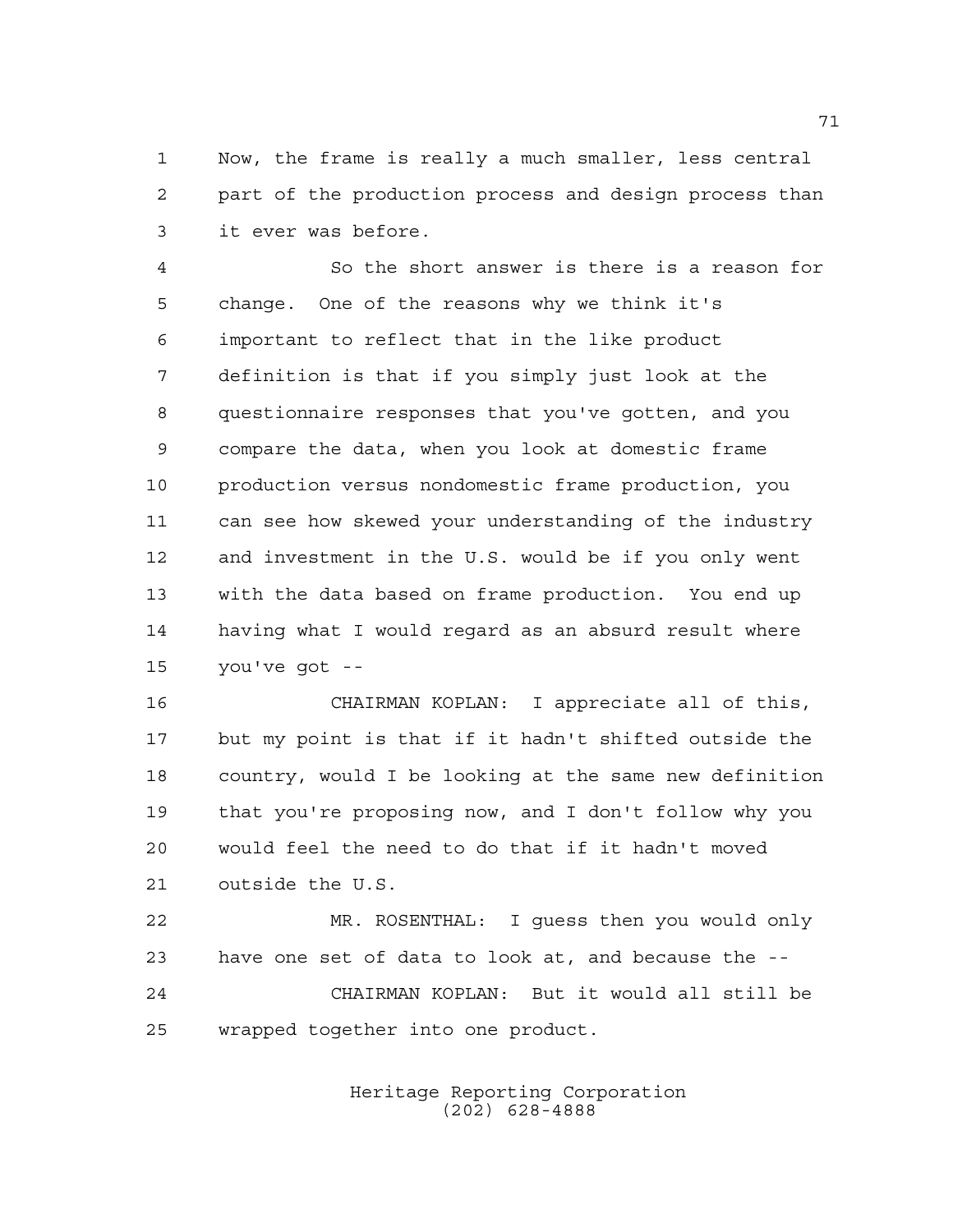1 MR. ROSENTHAL: That's correct, but because it did move out of the country, you get a skewed look at the data, and it totally distorts what I would regard as the economic realities on the ground. MR. EKLUND: If I could add -- CHAIRMAN KOPLAN: Sure. MR. EKLUND: -- one point in terms of change and what has changed. If you look at the product years ago, the frame was a very integral part of the overall design, and the focus of the product was the frame. Today, the frame is really a skeleton to hang the components on. Where, years ago, the frame was used to isolate the operator and to lend ergonomics to the machine, today you isolate the drive train from the operator, and so the design of the frame doesn't have the same level of import as it did years ago, and the frame, in itself, is much simpler. CHAIRMAN KOPLAN: I appreciate all of that, but it's still an integral part of the design, not carrying as much weight, so to speak, but it's still one product that includes a frame. MR. ROSENTHAL: All true, but it is no longer the defining part of the truck as it was 17

years ago. That's the difference.

Look, we argued for this way back when, and

Heritage Reporting Corporation (202) 628-4888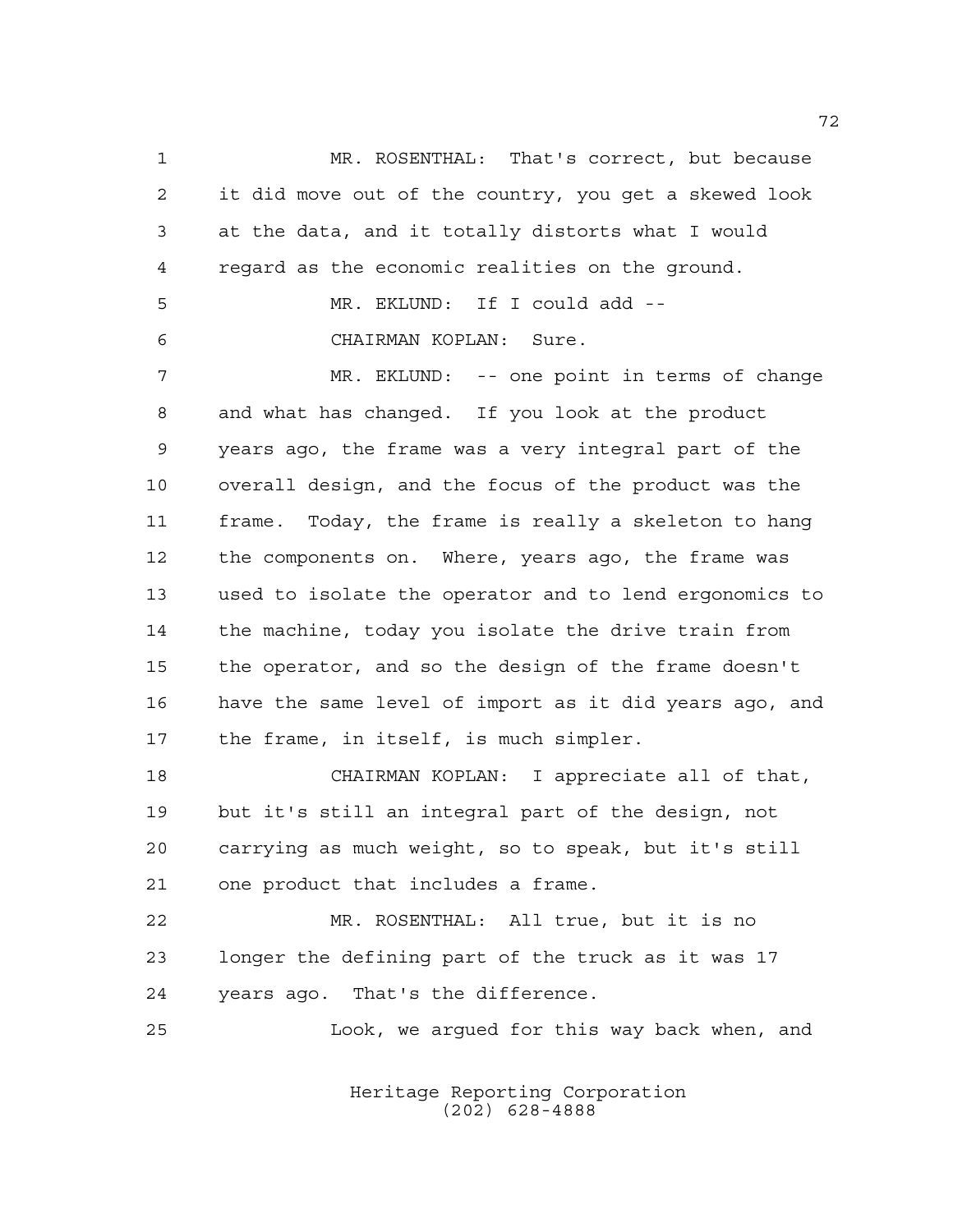the main reason we wanted to do this was we wanted to make sure that people understood, first of all, that the frame was central at the time, and we didn't want to have an ability for others to circumvent the order, put up minimal assembly operations here, and do very little in the way of manufacturing. What's happened is that the frame is no longer that big a deal when it comes to investment, centrality of the definition of the truck, and, indeed, if it were, that would still be done in the U.S. That is now a small part of the overall investment, a small part of the labor involved; and, therefore, it's distortive to have that little phrase there concerning the frame. CHAIRMAN KOPLAN: So when you say a small part of the labor involved, was one of the considerations the fact that hourly wages are different in Mexico than in the U.S.? MR. ROSENTHAL: Interestingly enough, the answer is no, and I'll let the industry folks tell you exactly what went into that calculation. CHAIRMAN KOPLAN: Before I turn to them, just so that I follow up the start that I had with you, for purposes of your post-hearing, if you could revisit this issue both ways. In other words, assume,

Heritage Reporting Corporation

for argument's sake, that the like product definition

(202) 628-4888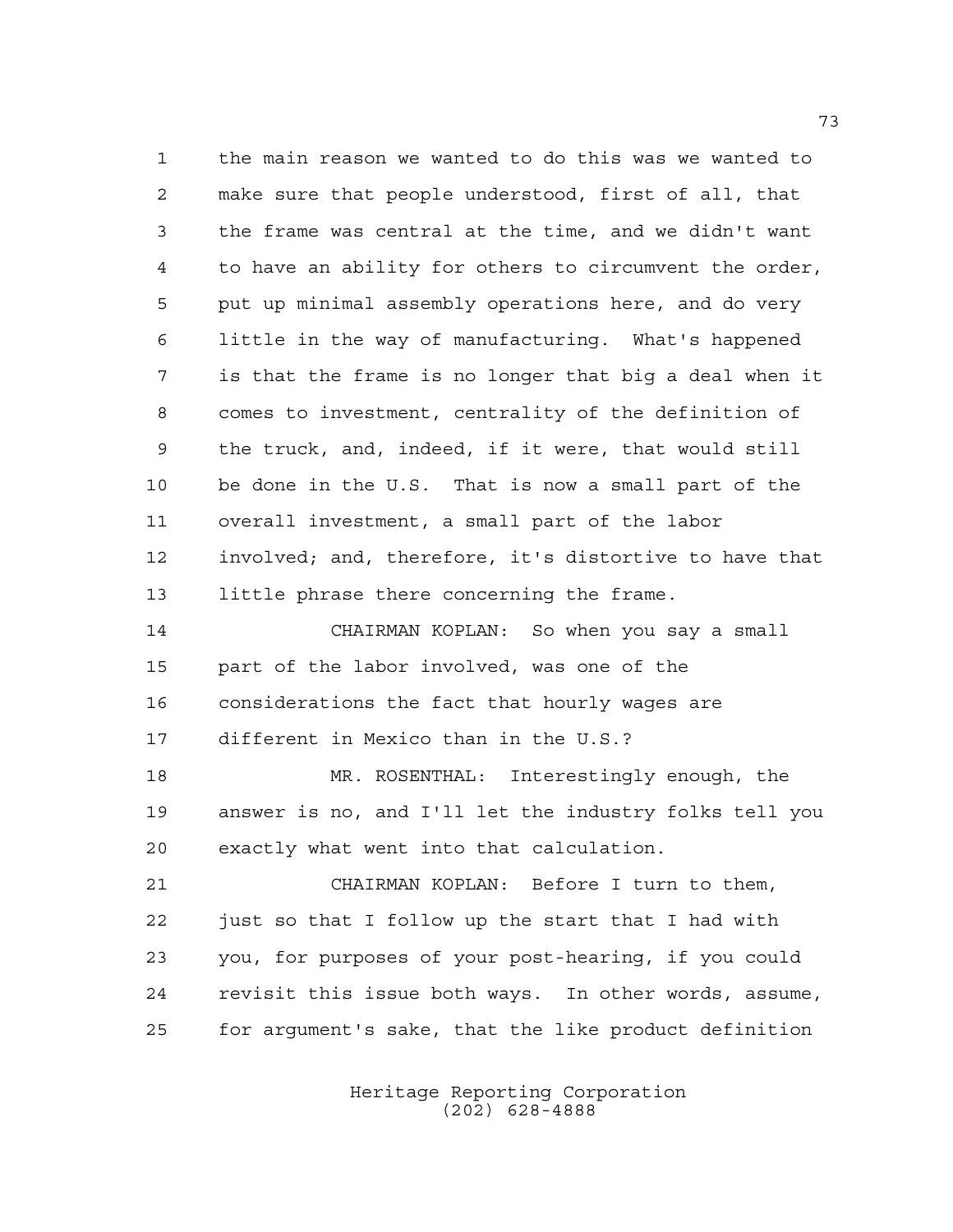does not change. How does that change your argument? I understand your argument, having made the assumption that we will revisit it, but for argument's sake, just assume that and show me why the results should be the same.

 MR. ROSENTHAL: We'll do that. If I could allow one of the industry witnesses to respond on the Mexico frame issue, --

CHAIRMAN KOPLAN: Sure.

 MR. ROSENTHAL: -- that would be important. MR. DAWE: This is Greg Dawe. Allow me to respond to that. There are several factors at play that evolved into this new strategy, I call it, with frame manufacturing. It goes back to what Mr. Eklund said.

 We have dramatically changed the design of our frame. It used to be we had a basic frame and a module that were hooked together and formed the basic chassis of the truck, and this was done for the reason of dampening vibration, protecting the operator, and so on. And through a lot of the research and development work that we've done, we have been able change that and eliminate basically what I call the "upper module" portion of the frame and really have done work on our driveline that stabilizes that

> Heritage Reporting Corporation (202) 628-4888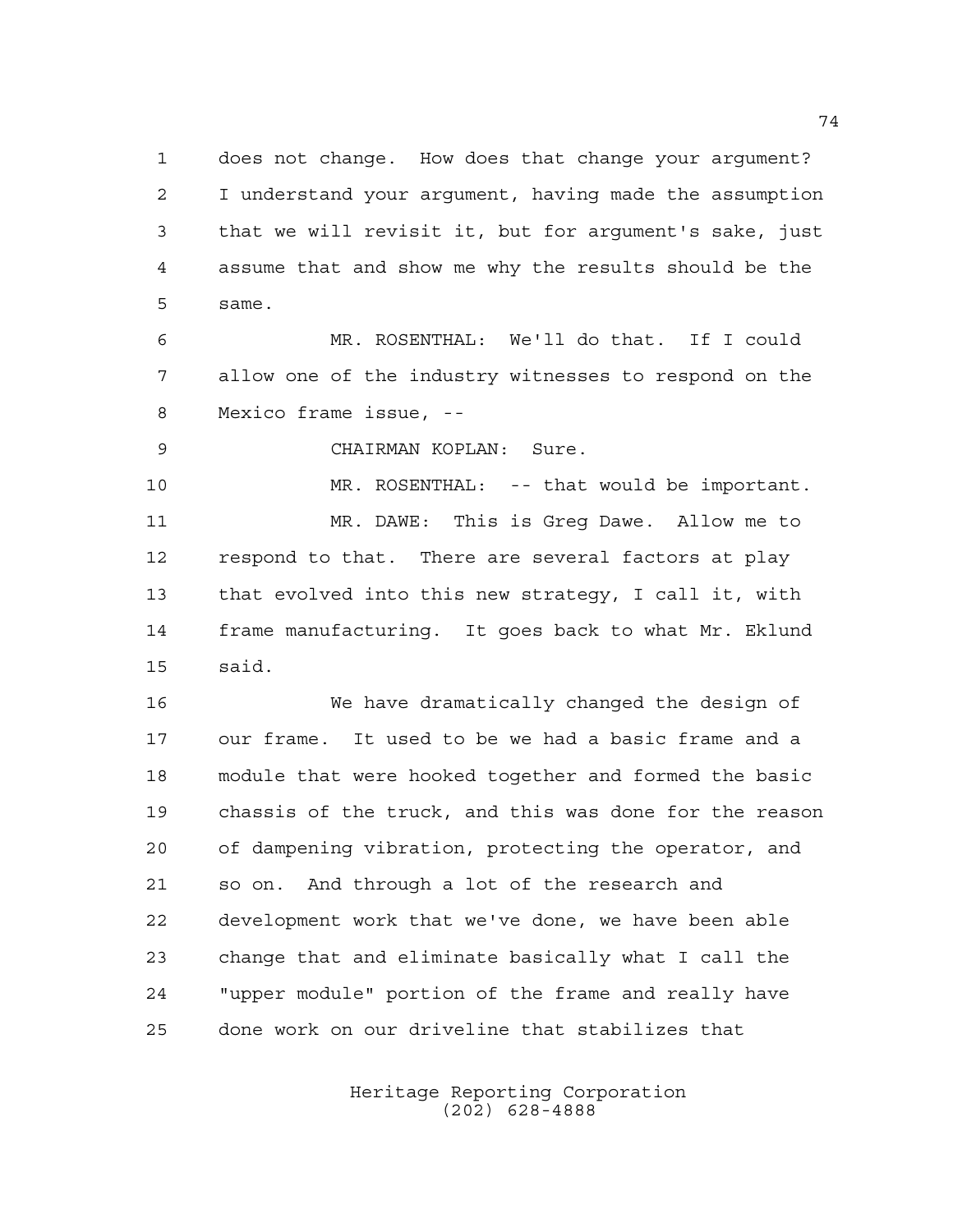operator more.

| $\overline{a}$ | So we have significantly changed the concept            |
|----------------|---------------------------------------------------------|
| 3              | of our frame design. As we've done that, we've          |
| 4              | recognized the ability, again, through our              |
| 5              | core/noncore competency and group technology, to be     |
| 6              | able to take our frames and manufacture those in one    |
| 7              | location rather than in multiple locations that         |
| 8              | allowed us to significantly reduce the investment       |
| 9              | required to do that going forward, the amount of        |
| 10             | space $-$                                               |
| 11             | CHAIRMAN KOPLAN: Let me just ask you a                  |
| 12             | quick question because I see my light is about to go    |
| 13             | Have the Japanese kept pace with the changes you<br>on. |
| 14             | have made in frame production? Are you way ahead of     |
| 15             | them, or were they ahead of you, and did you catch up?  |
| 16             | MR. DAWE: I would say a combination of                  |
| 17             | both. It depends on the type of product and so on. I    |
| 18             | think that, honestly, today, we're slightly ahead of    |
| 19             | them in terms of our capability.                        |
| 20             | CHAIRMAN KOPLAN: I'm talking about frames.              |
| 21             | MR. DAWE:<br>Yes.                                       |
| 22             | CHAIRMAN KOPLAN: You're slightly ahead of               |
| 23             | them.                                                   |
| 24             | MR. DAWE: Yes, I think so, in terms of our              |
| 25             | technology and approach.                                |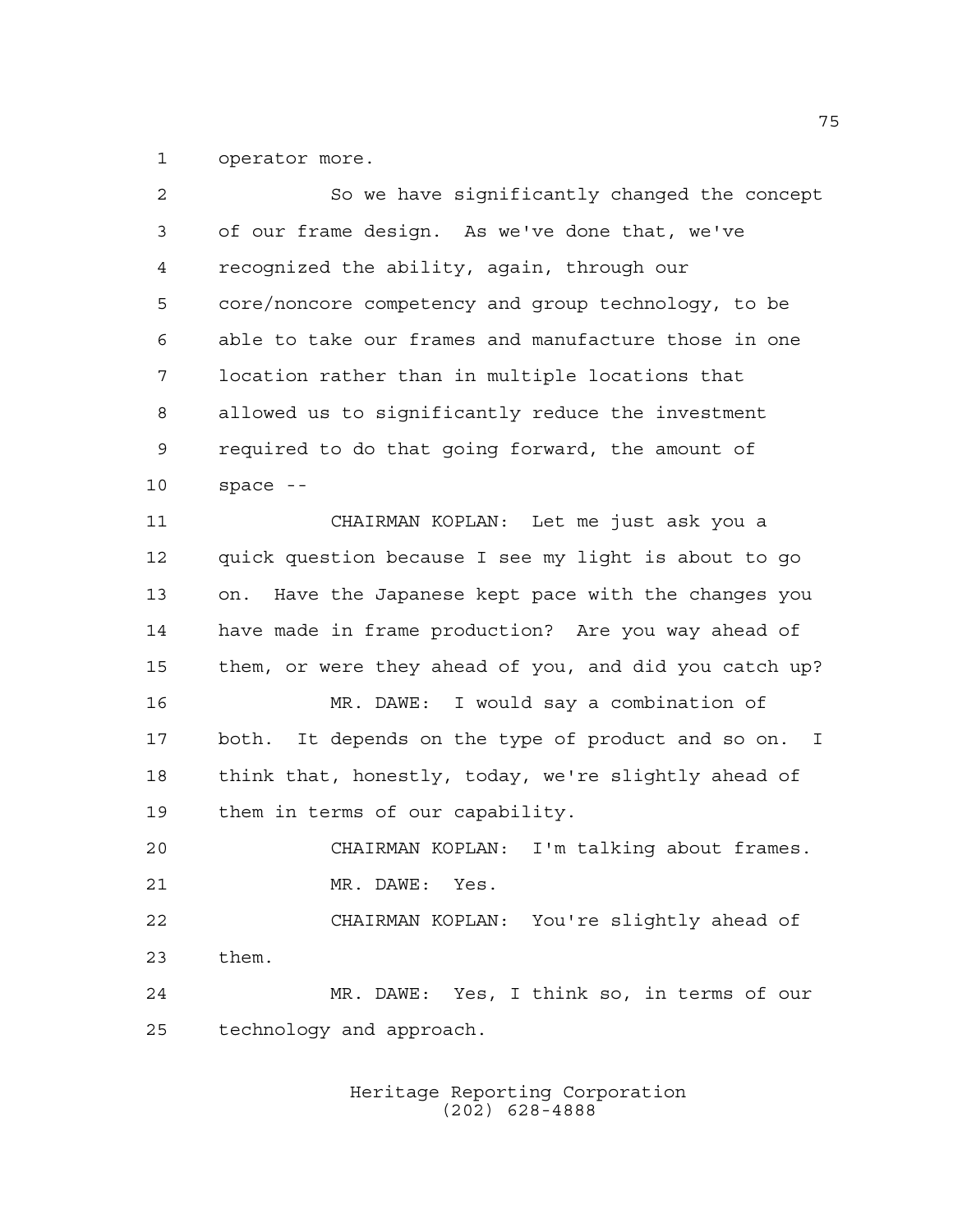CHAIRMAN KOPLAN: Did you make this shift because you were trying to catch up or move ahead of them? I mean, have they been doing the same thing? MR. DAWE: In some models, they have been; in other models, they haven't. The approach we've taken is we are transitioning all of our models to a more common approach that allows us to rationalize, then, not only the IC frames, one to eight ton, but also do that with our electric frame production, which, again, we produce today in Mexico. CHAIRMAN KOPLAN: Was the facility in Mexico constructed before or after our first sunset review? MR. DAWE: Help me with the first sunset -- it was before. CHAIRMAN KOPLAN: So it was in existence when we voted the first time. MR. DAWE: Yes. We first started production on that in 1999, late 1999. CHAIRMAN KOPLAN: You started production in '99. MR. DAWE: Initial. CHAIRMAN KOPLAN: That was at the time of our first sunset review. MR. ROSENTHAL: I know you red light is on, but I want to quickly get to answer your question, if

> Heritage Reporting Corporation (202) 628-4888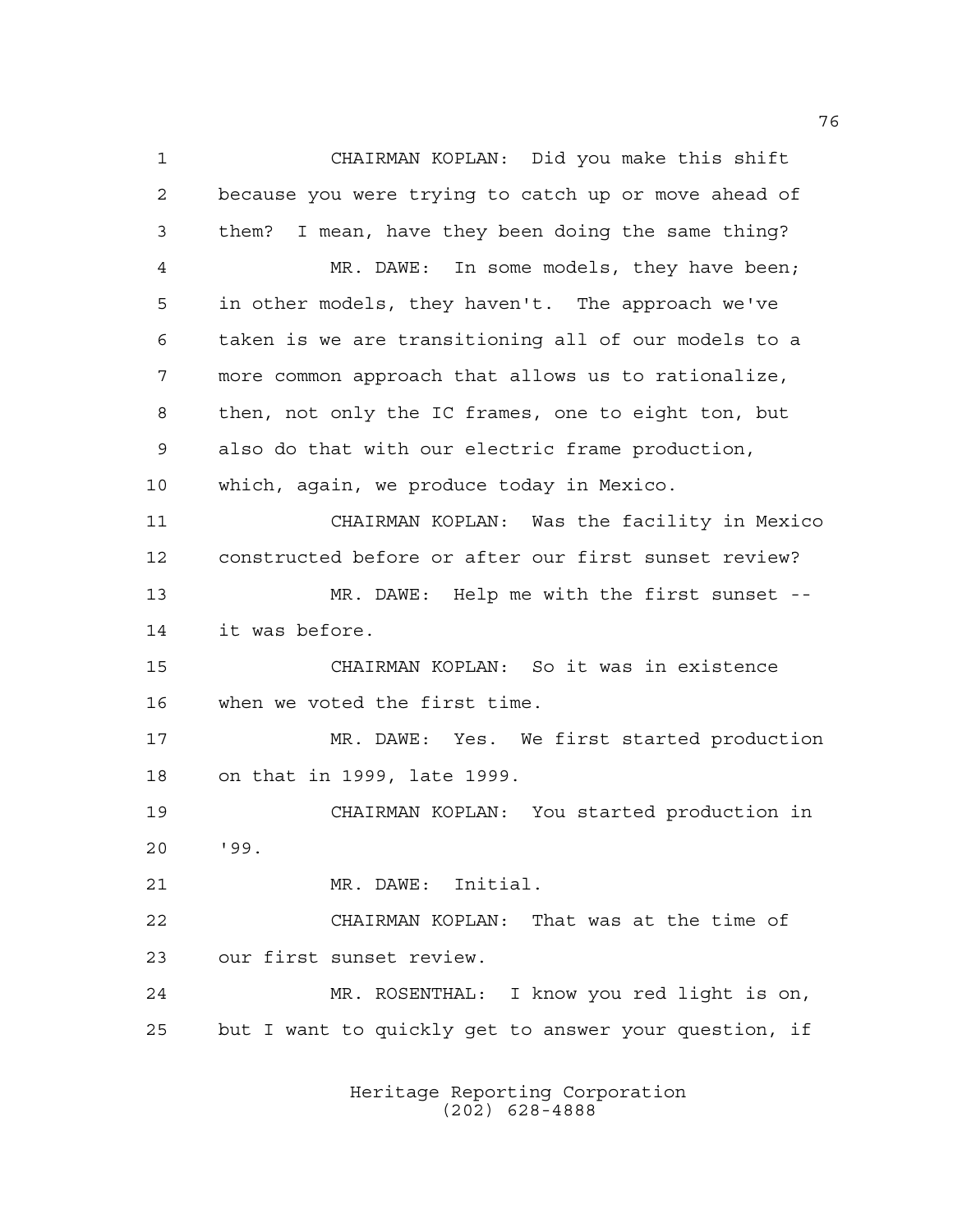possible, on why Mexico -- do you want to come back to that?

 CHAIRMAN KOPLAN: I think I'll pursue it in the next round because my red light is on.

MR. ROSENTHAL: Okay.

 CHAIRMAN KOPLAN: I'll turn to Vice Chairman Okun.

8 VICE CHAIRMAN OKUN: Thank you, Mr. Chairman, and let me join my colleagues in welcoming the panel here today. I price your willingness to testify and the answers that you're giving us this morning.

 Let me, I guess, stay with the like product question. I guess I'm one of the old pharaohs, Mr. Rosenthal. I'm not quite sure how to interpret that since I did vote in the first review, but not the oldest pharaohs in the original review, and I had a chance to go back and look at that, as I always do before we conduct these sunsets, to think about the question about domestic like product and whether we should change it because it does strike me, in reading this phrase that the original Commission put in about the frame being the focus on the domestic production, but it doesn't look like many cases we do anymore and that, in fact, Commissioner Brunsdale's views on value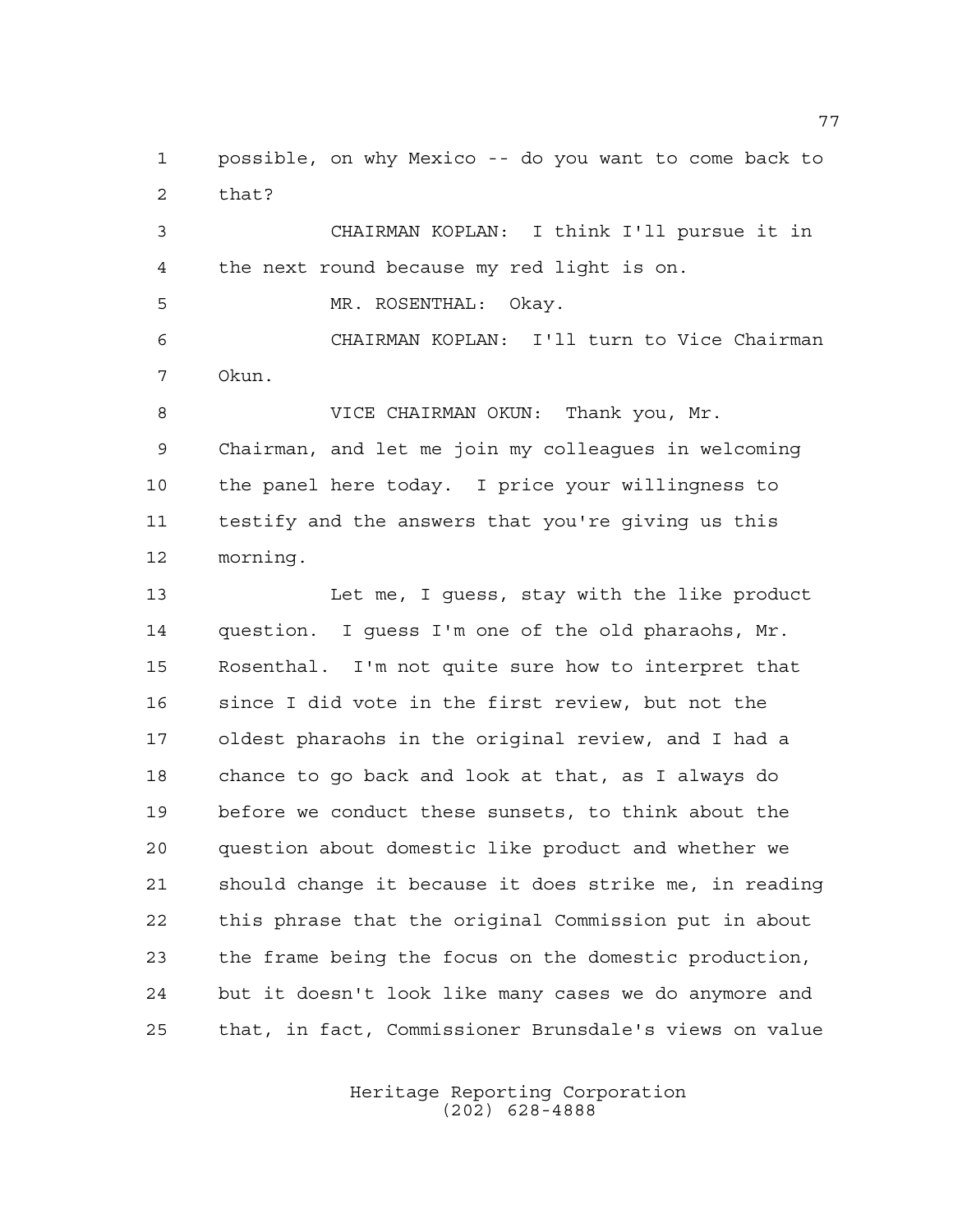added became kind of where the Commission went in most of these things.

 But it did appear that they struggled with the nature of a global production, which the Commission often does, and as we're going through the briefings for this case, we think about DRAMs and E- PRONs and other things where you have components manufactured in many places and then a lot of R&D going on in the United States and assembly operations and what does it mean to be a domestic producer.

 So I think it's a question that I, at least, will consider, keeping in mind, however, that we have the opportunity to consider because we're conducting a full review, not because this question was raised on whether we should conduct a full review or not, and that this issue was raised after the Commission itself decided. Perhaps we had ESP and knew that there were changes that were not pointed out to us before the adequacy vote, so I'm looking at it.

 I've looked at your brief and the testimony, and I'm just trying to struggle with what it means. So I wonder, for post-hearing, Mr. Rosenthal, you can take a look at some of the other cases where we have taken more of a value-added approach and tell me how this is more or less like those. You talked about a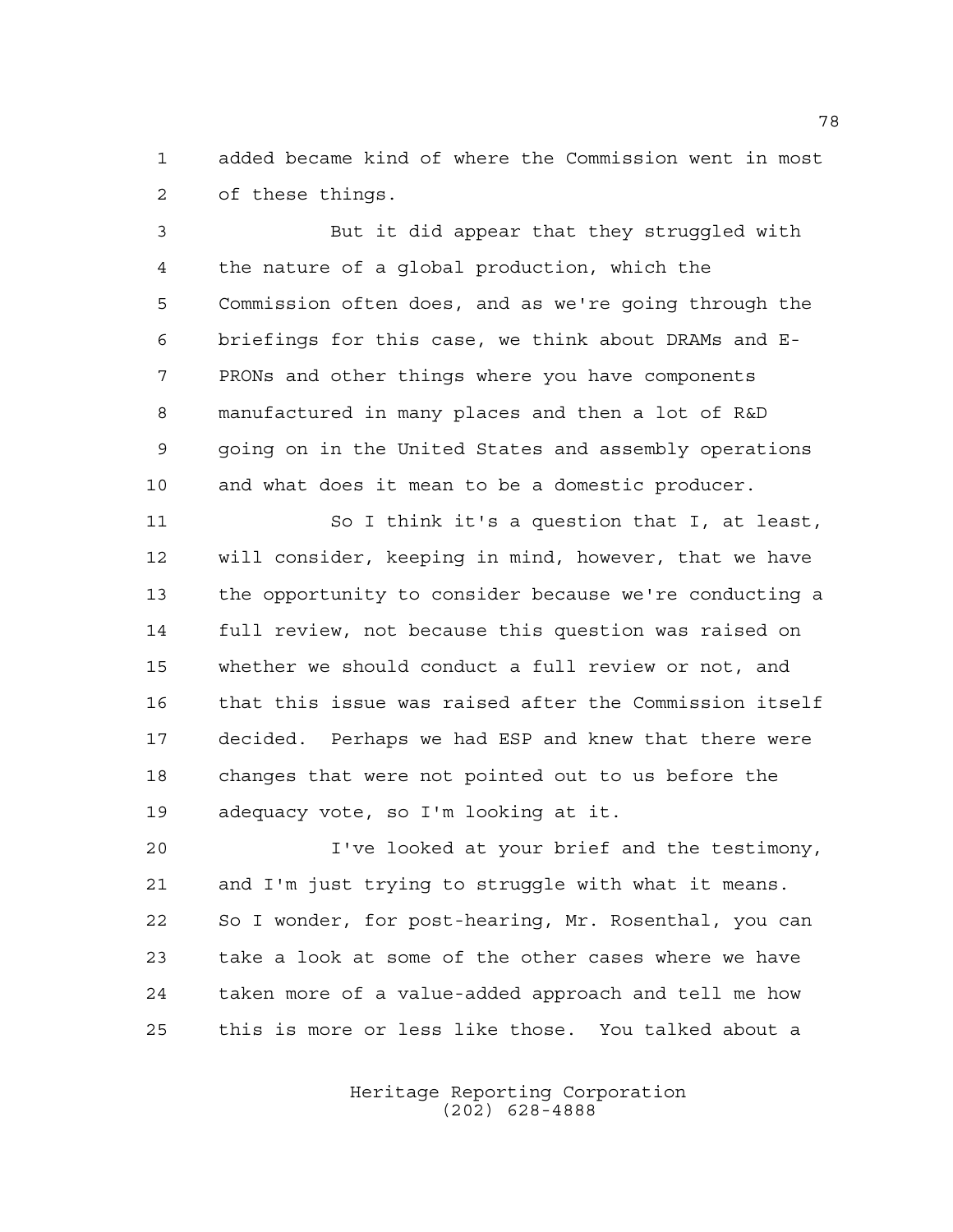couple of cases, but I think there are a number of where we have looked at that.

 But the other thing that I think the original Commission did not have and that we would struggle wit here is let's say we accept the definition that takes out the frame component, and we're looking at -- tell me exactly, in terms of if you take it out, should we go back and look at this more as what is domestic production? In other words, should we be looking at the normal six factors, just say it's a forklift truck as the scope defines it, and we would then turn to the domestic production question and look at source and extent of the firm's capital investment, technical expertise, value added, employment levels, quality and types of parts sourced in the U.S., and any other costs and activities in the United States directly leading to production of like product?

 Is that the type of analysis you would see us doing if we were to change the like product definition?

 MR. ROSENTHAL: In short, the answer is yes, and let me just explain that and go back a little bit. You're absolutely right that Commissioner Brunsdale and others, during the time of the original

> Heritage Reporting Corporation (202) 628-4888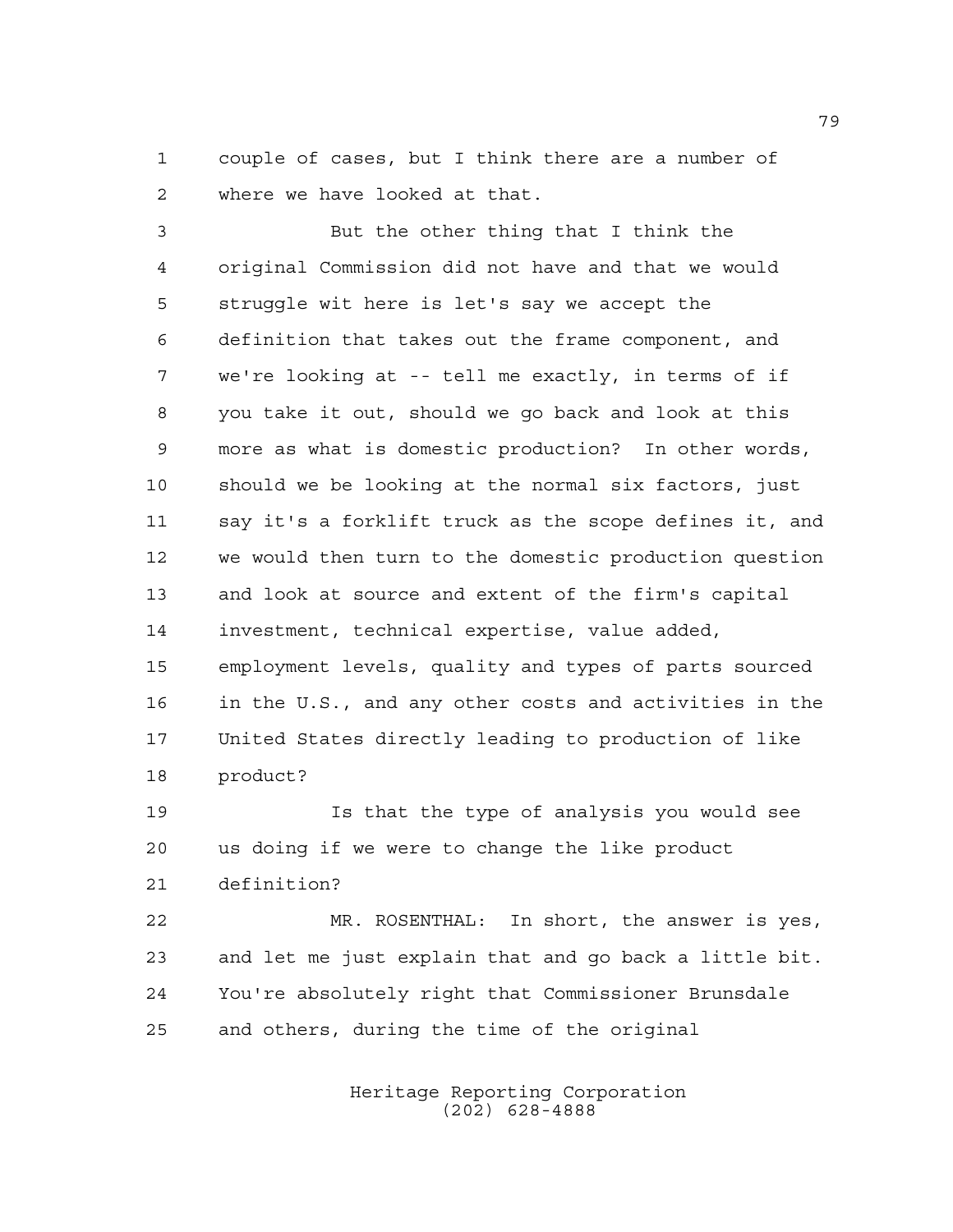investigation, struggled with this issue. There had only been a couple of cases like E-PRONs prior to this case coming about, and there was a difficult conversation, if you will, about whether value added really was the way to go or whether you, the Commission, we should alight on a particular part of the product that was the defining characteristic.

 Now, in this case, we decided that that was the best way to go because this assembled product was easy to screw driver together, and we wanted to make sure that if the Japanese were going to come to the U.S., they made a significant investment. At that time, to make a significant investment meant really investing in frame manufacturing. That's changed, as you've heard, and I think that the better part of valor and the better part of wisdom is to say, since that is no longer the case, go back to what I regard as a more traditional analysis, although not an easy one in any given case.

 That all said, I think, in this case, what you'll find is virtually all certainly NACCO and virtually all of the transplants, I think, would be considered to be, in terms of value added, legitimate U.S. producers, not necessarily when you look at things like research and development and other indicia

> Heritage Reporting Corporation (202) 628-4888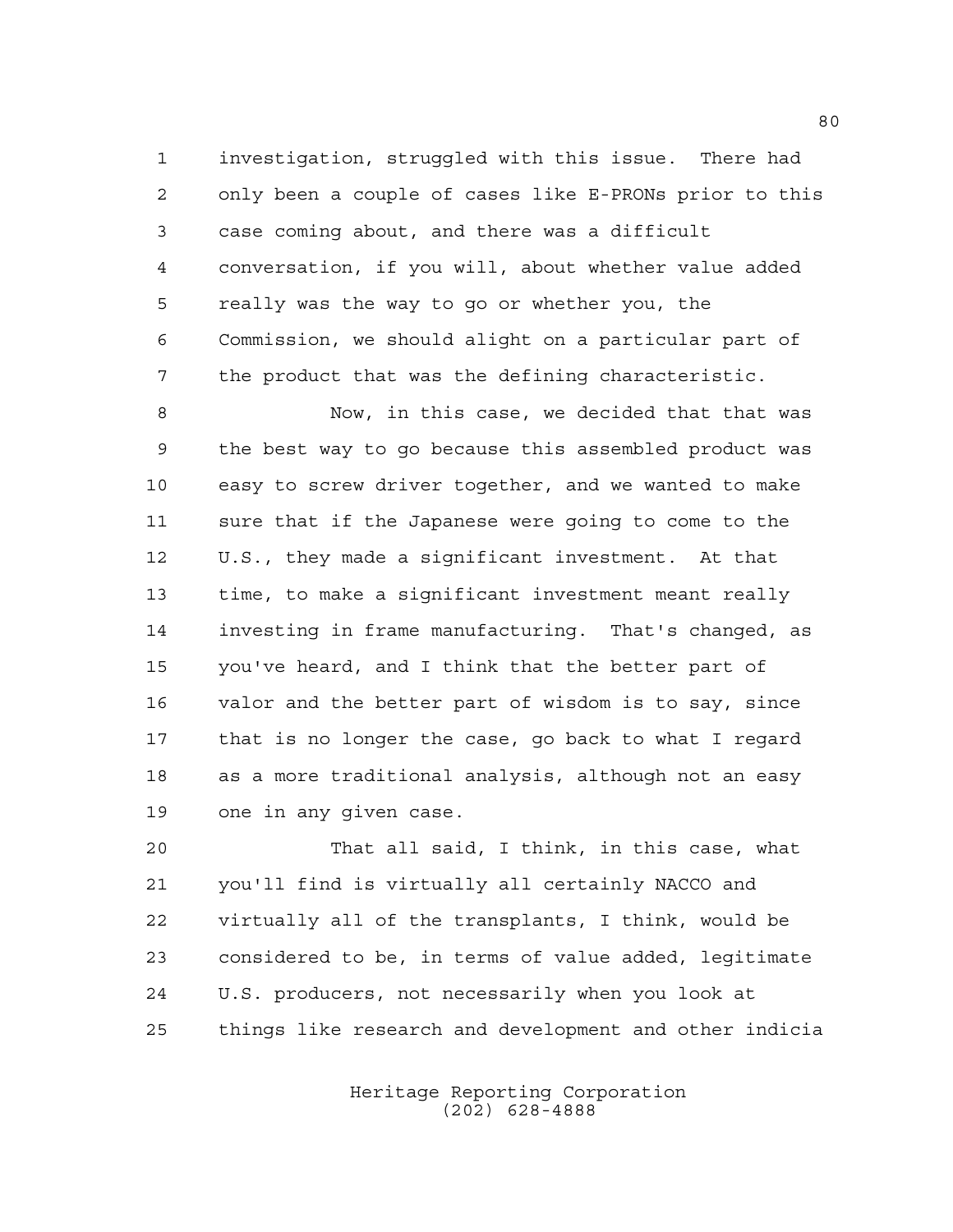that you look at, but certainly most of them have enough value added.

 Some of them have that value added really to avoid an anticircumvention investigation that we started back in the late eighties after this came about, and what they did was they acquired, and this partially answers some of the questions by Commissioner Aranoff -- what they did was they required the low-technology, noncritical components here in the U.S., like tires, counterweights, things that were easy to get, engines that are kind of worldwide, things that were easy to get that really did not take a lot of commitment to manufacturing here -- all that said, I don't think the outcome will be any different if you take out the frame part of the definition. I don't think you're going to conclude that NACCO is not a domestic producer if you decide to leave the frame definition in, and that goes a little bit to Commissioner Koplan's question, and we'll answer more fully. I think, either way, you're going to say NACCO is a domestic producer, and you'll say that some of the other Japanese transplants are, and then you'll have to go through your other analysis. VICE CHAIRMAN OKUN: Okay. Well, then, obviously, we'll see that in your post-hearing brief,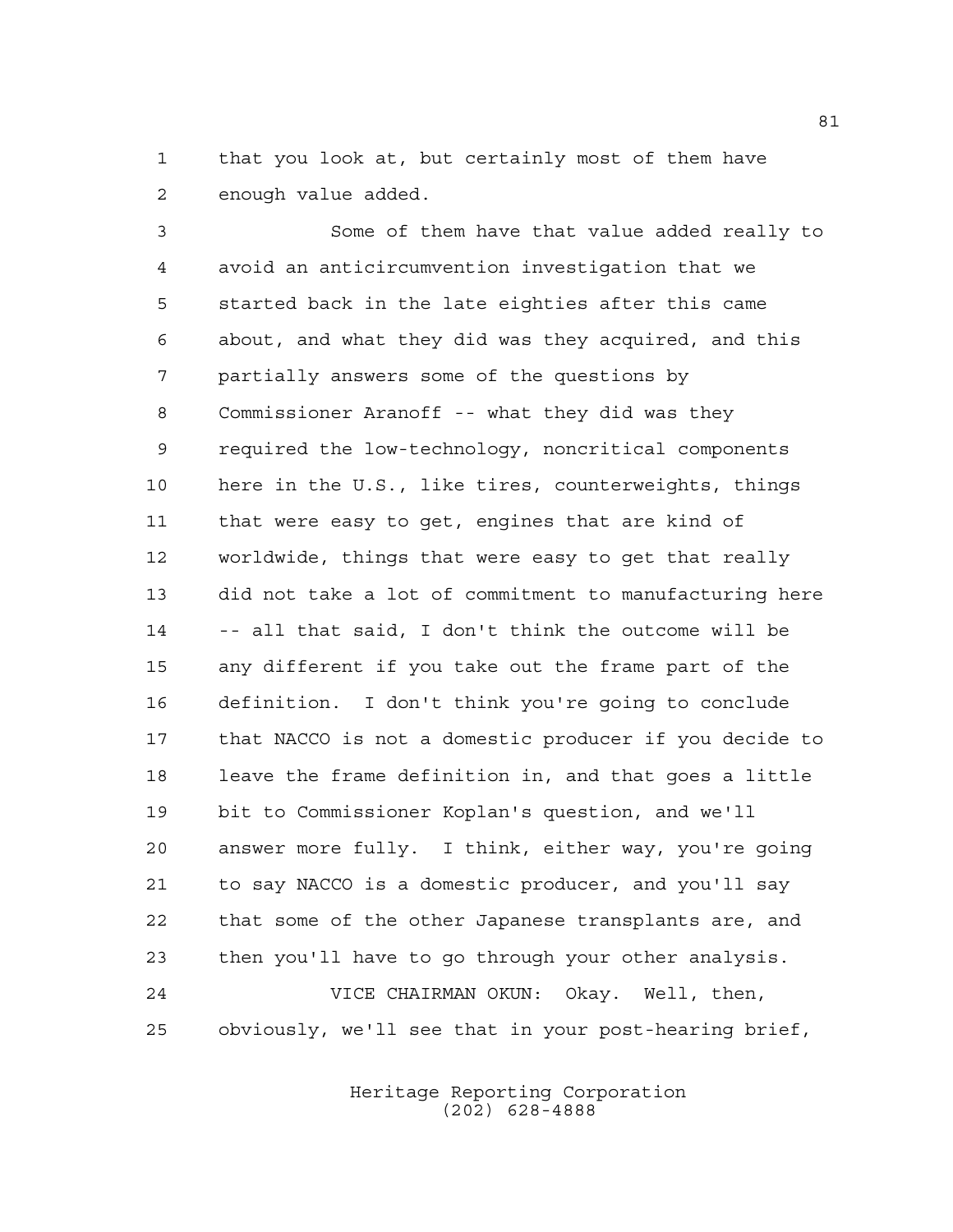the analysis on the factors on domestic production, and then, as I thought it would be, you would then be focusing on whether to exclude any of the transplants, whether appropriate circumstances exist to exclude them.

 I wanted to ask you one thing because I've heard a couple of the industry witnesses talk about it, which is, in this case, the transplants' parents are in Japan. Do you think the statute or legislative history has asked the Commission to look to whether that matters for whether someone is considered a domestic producer? Does it matter?

 MR. ROSENTHAL: I don't believe it does. I think what matters is the locus of your research and development activities, where your overhead exists. I think the point of the parent issue was just that some of the companies came here and had minimal investments, the smallest amount of investment you can get and still get out from underneath the dumping order and avoid a circumvention finding.

 So by having the parents in Japan, by having research and development in Japan, and having a lot of your costs in Japan, what we're getting at is there is a sense that it's easier, more efficient, better for some of these companies to go back and repatriate

> Heritage Reporting Corporation (202) 628-4888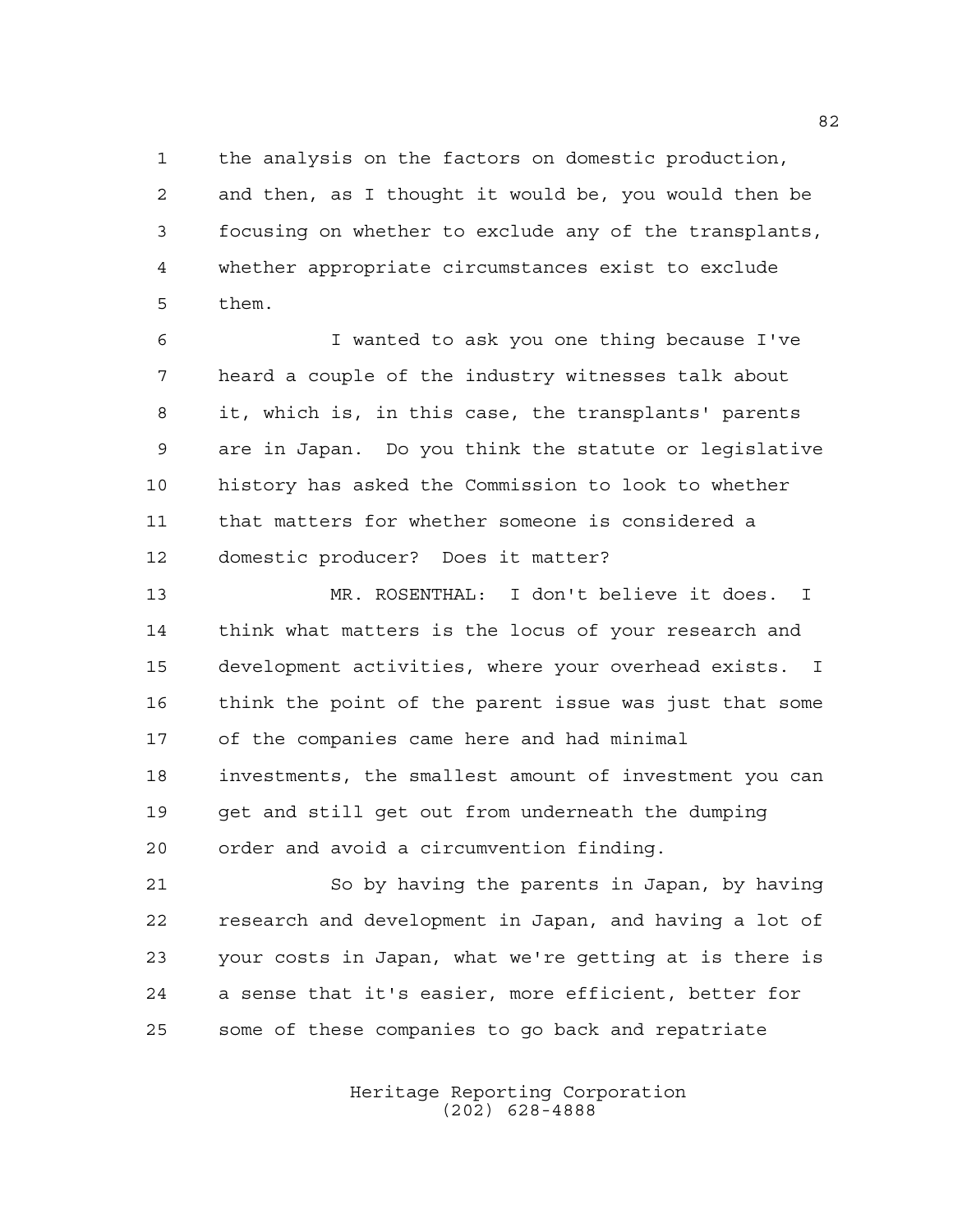their production to Japan. If they had legitimate manufacturing here, it doesn't matter where their parents are located.

 VICE CHAIRMAN OKUN: Okay. Then just in terms of the appropriateness of excluding, Mr. Wilson, you've talked about kind of this first tier and second tier, and I think that's kind of the basis of what I hear, that you agree that the different Japanese transplants will have different incentives if the order were lifted.

 In terms of that with regard to whether it's appropriate to exclude them, do you think that is an appropriate focus of whether to exclude them, what their incentives will be post-order?

 MR. WILSON: No. I don't think the original approach you took in the original sunset review ought to be the same one here.

 VICE CHAIRMAN OKUN: You don't want my approach, I assume. (Laughter.) You're trying to convince the new pharaohs that they should follow some of my other colleagues as opposed to mine.

 MR. WILSON: I meant you generally, the Commission, not you personally, Commissioner. VICE CHAIRMAN OKUN: Okay. Just so we're

clear on that.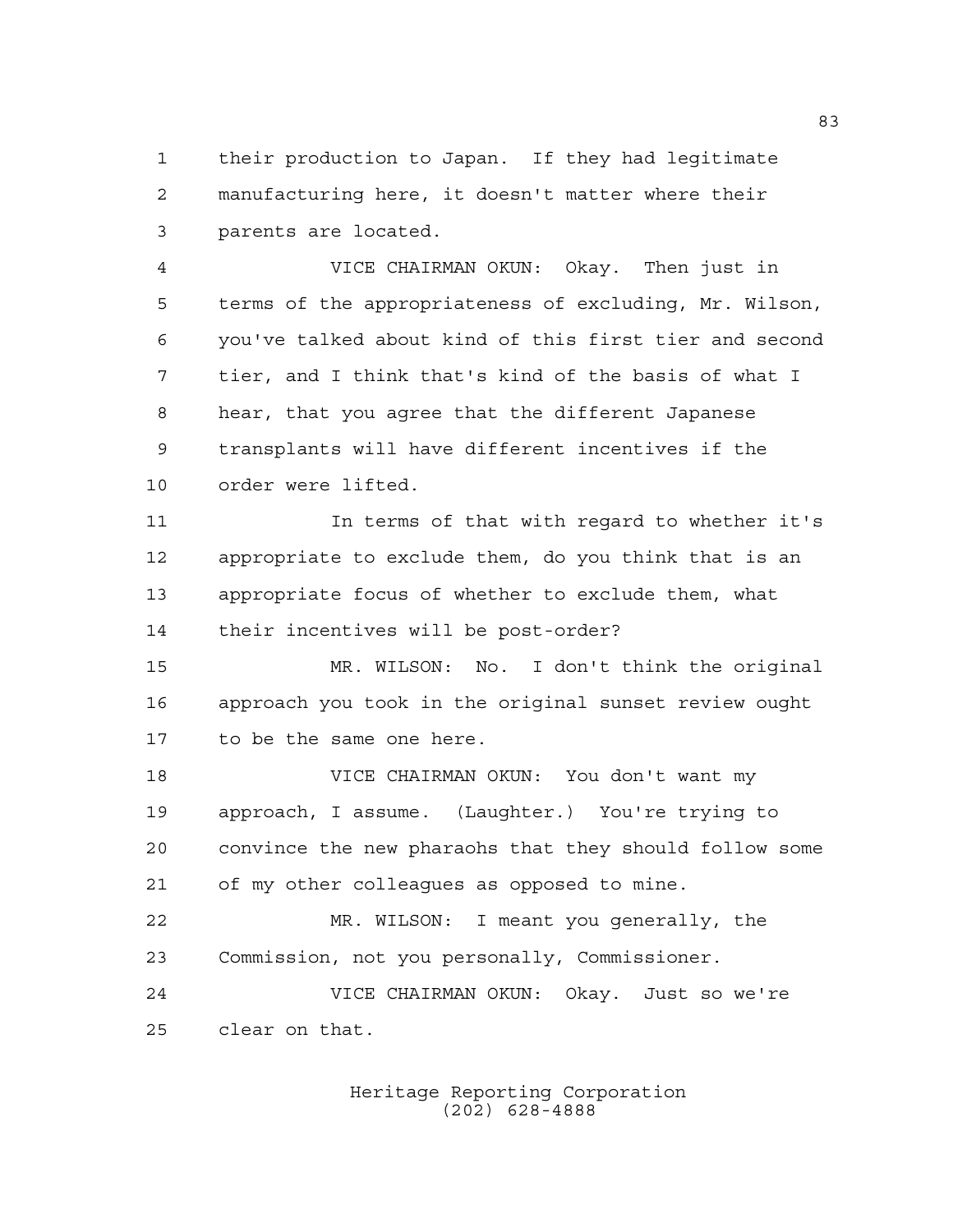MR. WILSON: By the way, I guess I should be grateful that we had an opportunity to talk about like product here because we have a full review, but I would have been just as happy to have the expedited review and not get into this detail.

 VICE CHAIRMAN OKUN: Then we wouldn't know about all of the changes in the industry that you've talked about. We'll have a much better record.

 Let me, then, turn to how the market works because one of the other interesting things, I thought, in reading the report was with regard to pricing and how you sell your product. I wanted to explore that a little bit more, and I don't know -- whoever would like to handle it from the industry, which is what I saw in there is this is an industry where you have a lot of dealer relationships, and that is primarily where you're selling, and I thought one of the interesting things that were in there was that these guys just don't change suppliers very much.

 My yellow light is on, but can you talk a little bit about that in terms of if the order were lifted, would you see any change among that, or the ones who are going to rationalize their industry -- Kamatsu is going to come in and take orders from Toyota because those dealers are going to see an

> Heritage Reporting Corporation (202) 628-4888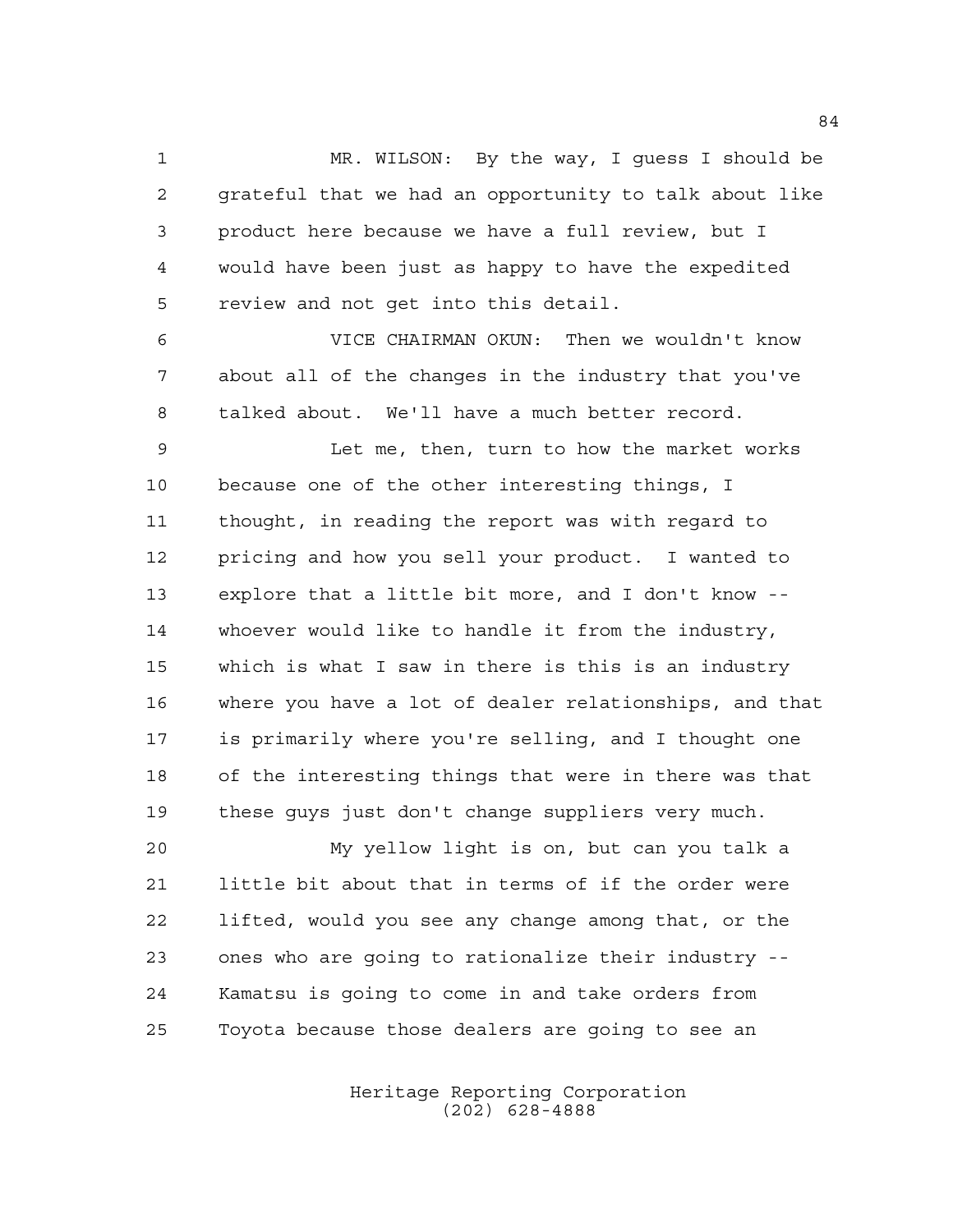advantage to going to Toyota or NACCO?

 MR. WILSON: Colin Wilson. Different manufacturers have different philosophies with respect to distribution, and dealers, some dealers prefer to represent a single line of products, and some dealers prefer to represent multiple lines of products. Dealers use the lift truck as just part of a selling proposition. They are trying to meet the needs of customers for materials handling, so what they need is a good, reliable lift truck supplier who can work with them in terms of helping them to provide benefit-of- value solution for the end customer. One of the things we pride ourselves on ia very, very strong relationships with our dealers. Our dealers, in the main, are very happy to be exclusive dealers representing only Hyster or only Yale, and we work with them and invest more in our dealers than, we believe, than all of our competition. We have actually had some dealers come to us that used to represent Japanese brands, and they all say how much more they get from us in terms of support, to work with them in terms of providing them with the tools in

 marketplace, and also working with them in terms of putting solutions together for our customers.

order to be able to be more successful in the

Heritage Reporting Corporation (202) 628-4888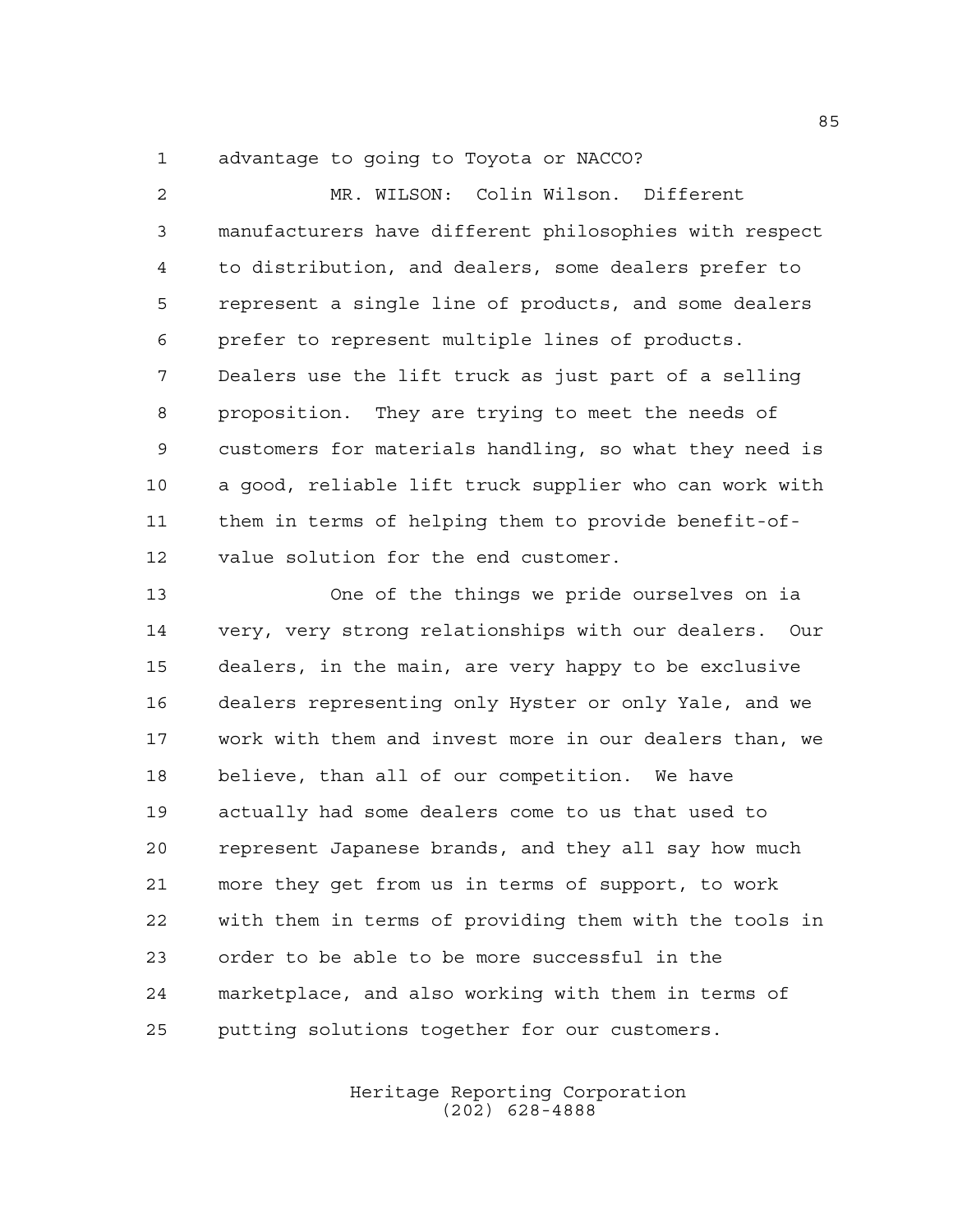If the product was to be repatriated to the United States, I think it would change the nature of distribution somewhat, but all of the dealers would still want to represent manufacturers. I think one of the key differences is that we wouldn't have the ability, because of our changed economics, to be able to support our dealers in the way we currently support them. So I think there may be some shifting of dealer alliances.

 VICE CHAIRMAN OKUN: Okay. My red light has come on, but I have some additional questions, and I'll -- those in my next round. Thank you, Mr. Chairman.

CHAIRMAN KOPLAN: Thank you.

Commissioner Hillman?

 COMMISSIONER HILLMAN: Thank you, and I, too, would join my colleagues in welcoming you and thanking you for taking the time to be with us this morning.

 Mr. Rosenthal, perhaps if I can follow up a little bit on a couple of the vice chairman's questions just to make sure I've got exactly what your position is on some of these domestic industry and related party issues.

First, do you question the fact that each of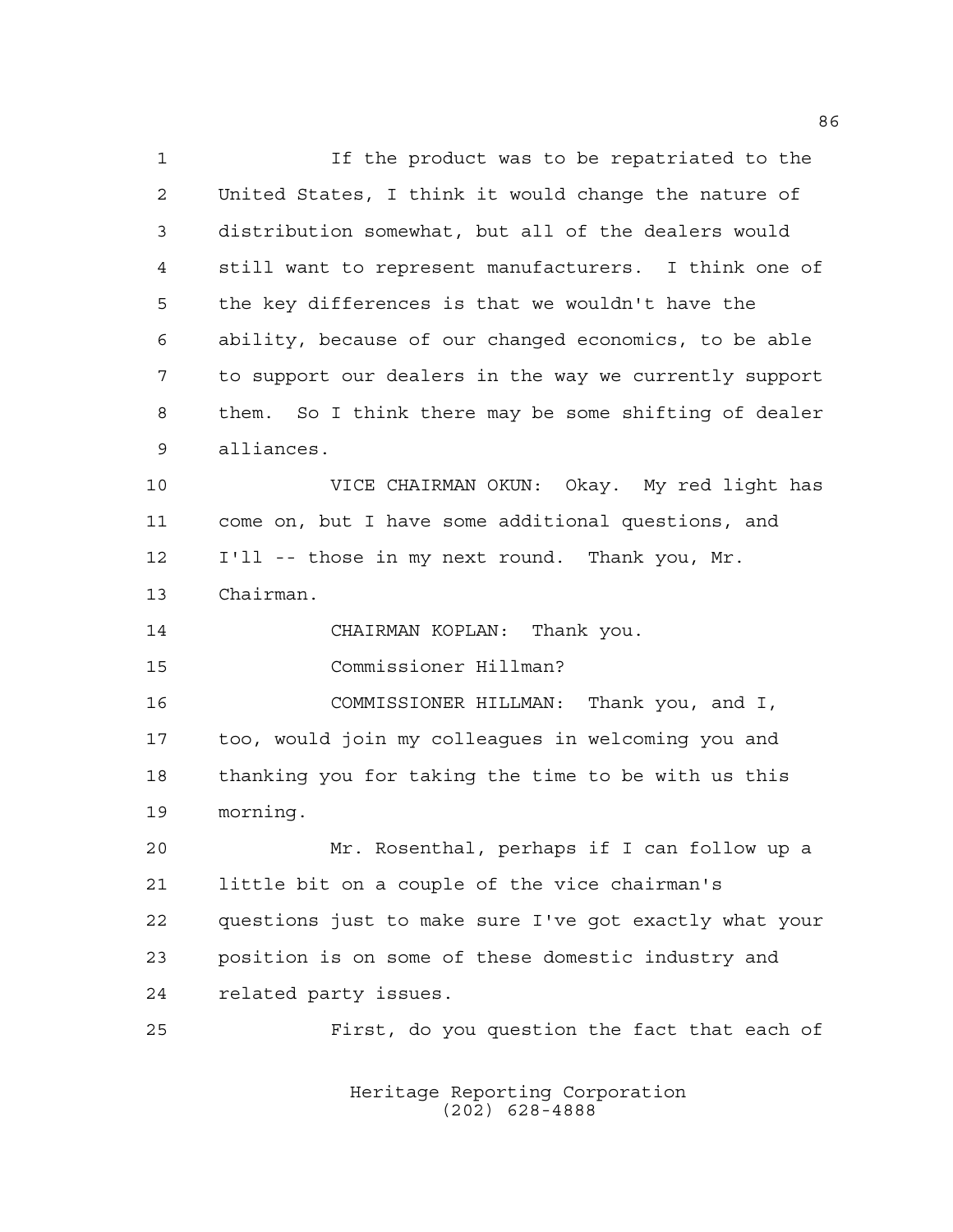the Japanese-owned facilities here in the United

 States has sufficient production-related activities to qualify as a domestic producer?

 MR. ROSENTHAL: I do not question that. COMMISSIONER HILLMAN: All right. Then, in evaluating the related parties, would you suggest that there is a basis to treat, whether it's just Toyota or whether it's what you describe as the top tier versus the second tier of Japanese producers, differently than the others based on factors such as their level of investment in U.S. facilities or their financial performance?

 MR. ROSENTHAL: I believe they should all be treated the same. They all have incentive, if the order is revoked, to begin importing all or part of their product line from Japan.

 COMMISSIONER HILLMAN: Well, let me just make sure I understand that because, again, in the first review, some of us took out the Japanese producers on this theory that they would not, in essence, import in competition with their own production here in the U.S. But as you look at the levels of production by the Japanese transplants and their current market share, there is a part of me that wonders whether, in fact, what would happen is their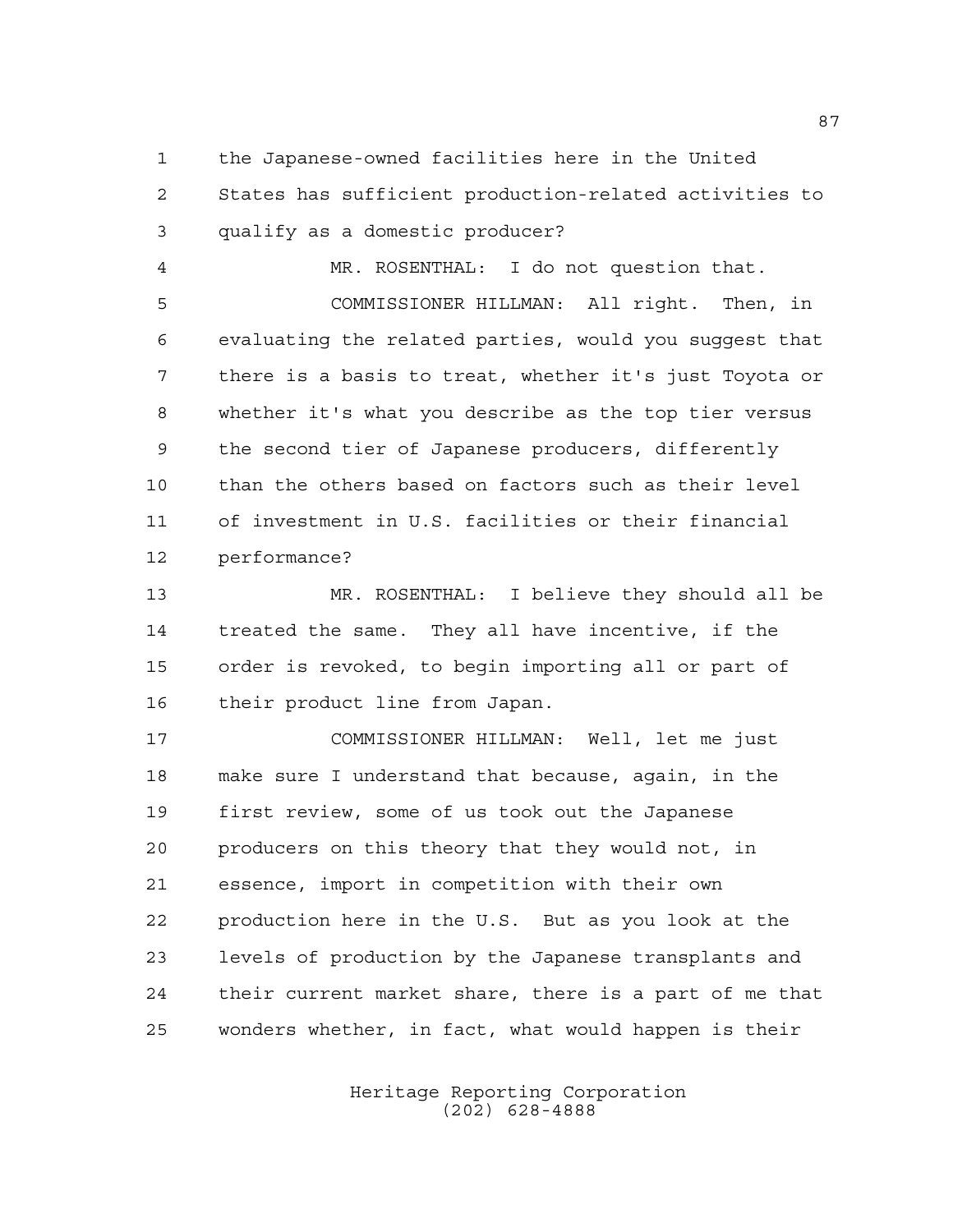imports may not compete with their own U.S.

 production, but it would most likely compete with other Japanese transplant production within the United States. Would you agree with that, and if so, should that change the way in which we look at this related parties issue?

 MR. ROSENTHAL: Let me state what I think I heard you say. Let me put it another way. What will happen is that the lesser-tier companies -- Nissan, TCM, et cetera -- will, I think, in the first year, begin to import all of their lines from Japan, starting the first year. They won't be competing against their own production in the U.S. because they won't have any production in the U.S. in very short order.

 The other companies, Mitsubishi and Toyota, will have some of their lines continue in the U.S., and they will have other lines that were being produced in the U.S. or assembled in the U.S. go back to Japan. They will bring in those lines. They won't be competing against their domestic production of those lines because they won't be producing those lines in the U.S., but they will be competing against the other domestic production of NACCO and the imports from TCM and Nissan and Kamatsu. Does that help at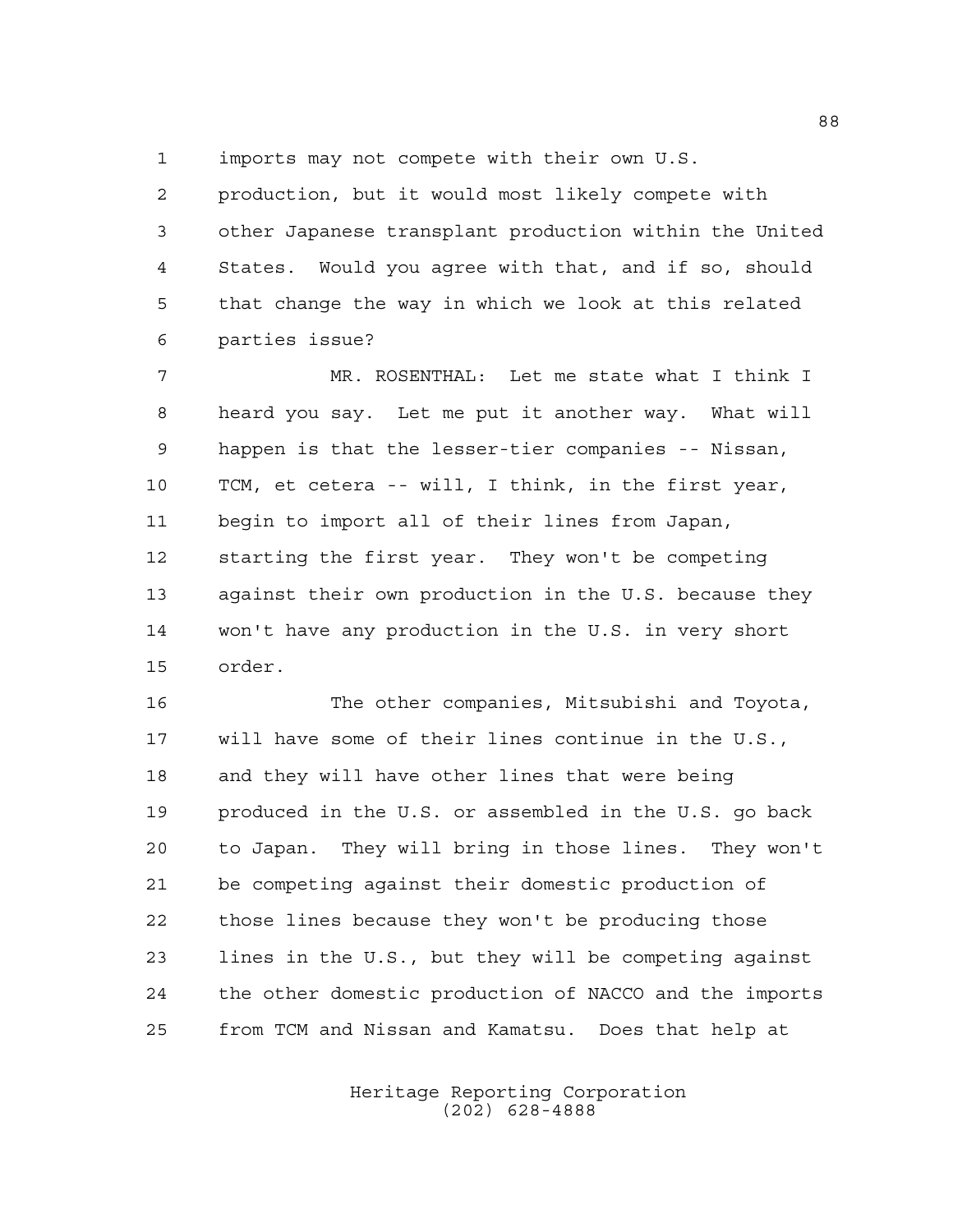all?

 COMMISSIONER HILLMAN: Your response, though, suggests to me that you think Toyota and Mitsubishi will move the same trucks back to Japan so that they will be producing a certain cadre, if you will, of trucks here in the U.S. and a different cadre in Japan, so that both of them are making the same decision in terms of what would be produced in the U.S. and what would be produced in Japan because, otherwise, presumably, the Mitsubishi exports out of Japan would, in fact, be competing with Toyota's production here as well as NACCO. So help me understand why they would make the same decision as to which trucks would be made in the U.S. versus which would be made in Japan.

 MR. WILSON: This is Colin Wilson. I don't think Mitsubishi and Toyota would have a choice. This is a very price-competitive market. We measure differences in prices in tenths of a percent. Tenths of a percent have significant impacts on profitability. If we were to lose one percent of price across our product range on everything we sold, it would cost us \$10 million, and if you've seen the financials of NACCO Materials Handling Group, that would have a material impact on our profitability.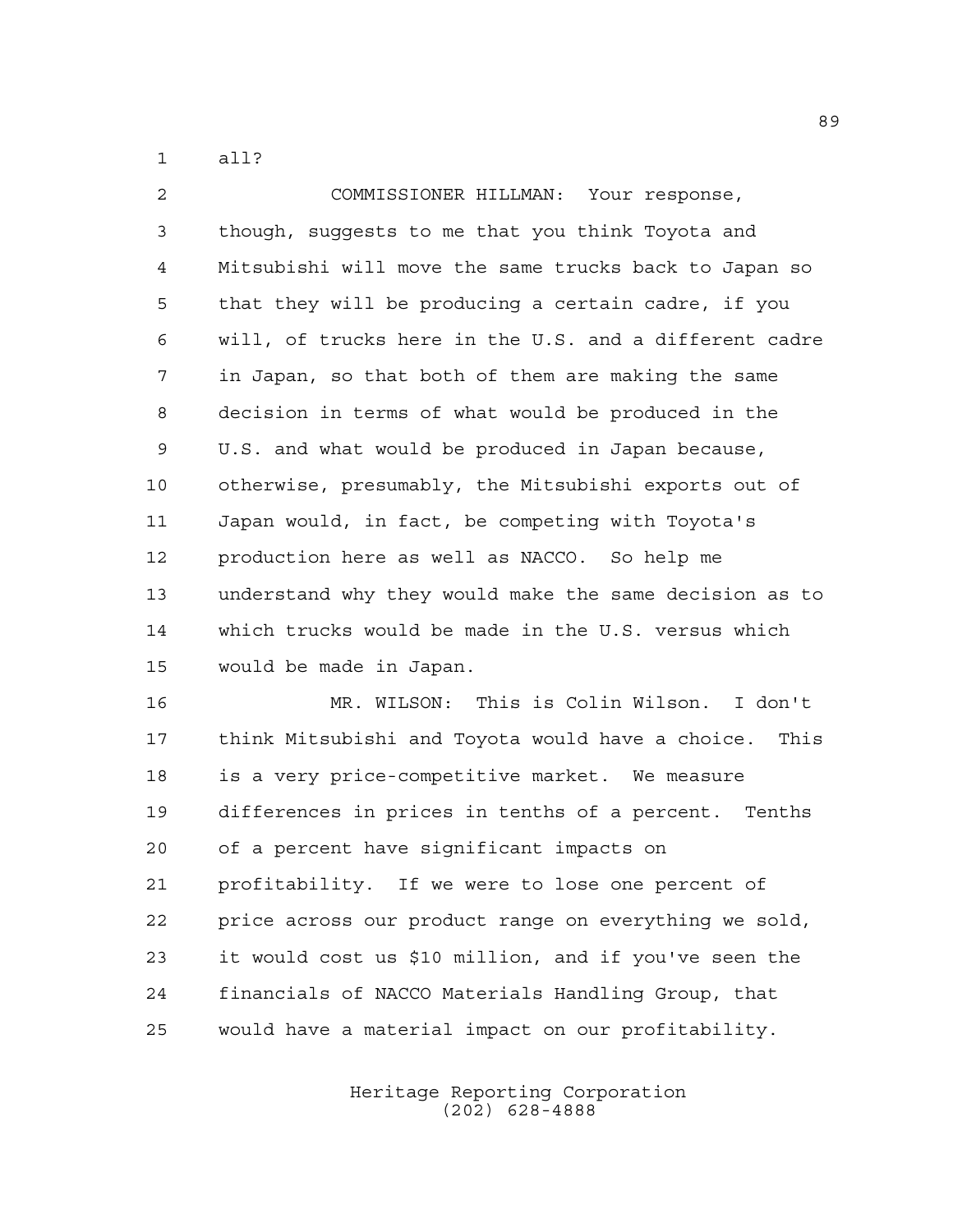If Nissan, TCM, and Kamatsu were to repatriate their pneumatic-tired trucks, which are the global products, back to Japan and then start importing those trucks duty free in the United States at low prices, Toyota and Mitsubishi, who have similar cost structures here in the United States, similar margin structures, would be uncompetitive with the U.S.-produced product. So in order to remain competitive in this market, they would have to move their pneumatic-tired products back to Japan.

 They are significantly invested in this country, and I believe they will maintain investment in this country, but I think it will change. What they use that investment for or the scale of that investment, I think, will be reviewed. But I have no doubt whatsoever that should the order be revoked, the first wave would be the lesser Japanese moving back to Japan. The second wave will be the top tier because they won't have any option but to do that in order to compete in this market.

 COMMISSIONER HILLMAN: Okay. I hear what you're saying. I hear it. You're saying it is largely, if you will, that the cadre of what's going to move is going to be the pneumatic, higher-weight-carrying trucks.

> Heritage Reporting Corporation (202) 628-4888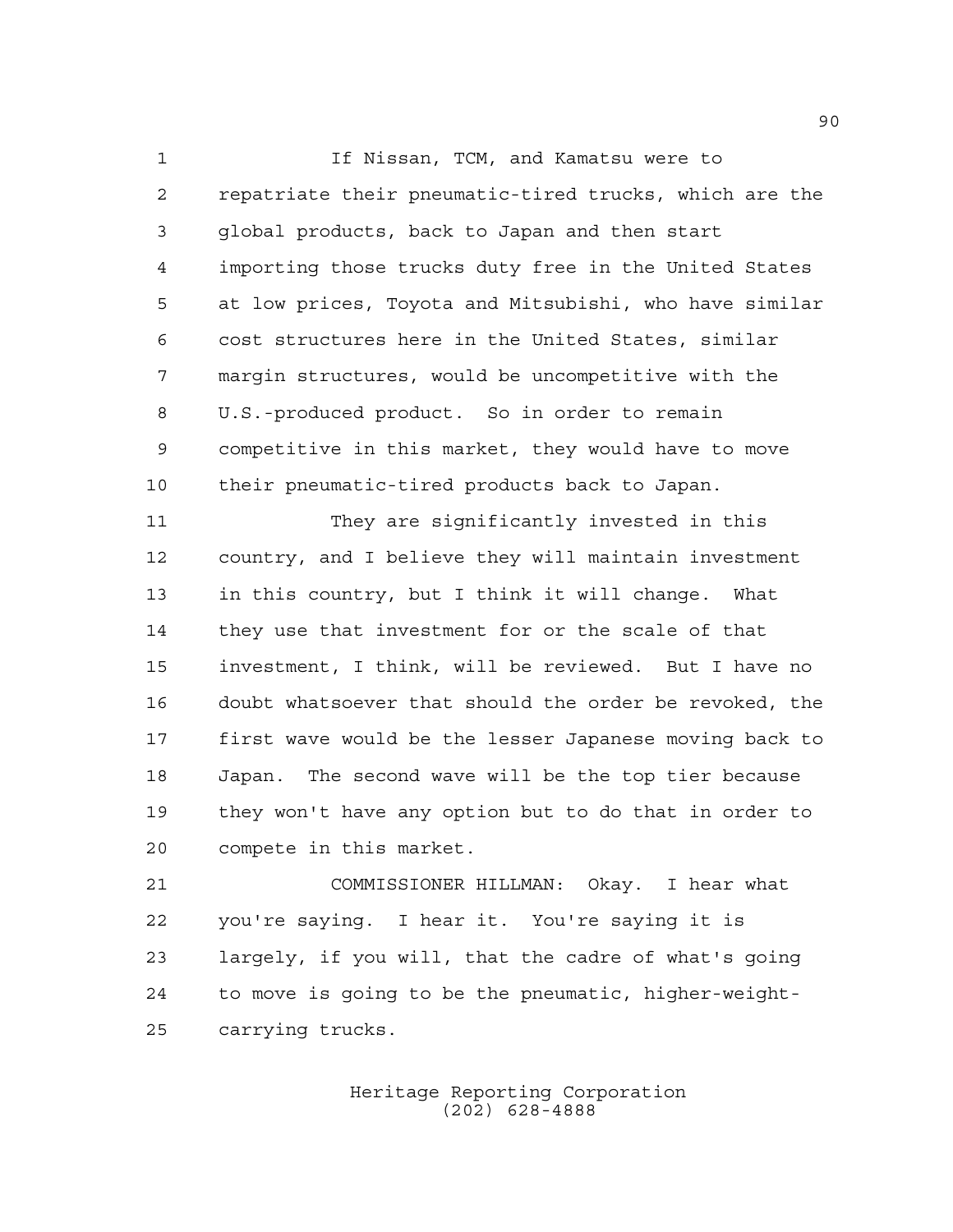MR. ROSENTHAL: No, higher volume, which is the lower-capacity trucks.

 COMMISSIONER HILLMAN: I'm sorry. Okay. MR. WILSON: The truck that is sold the most worldwide is the 5,000-pound, pneumatic-tired, IC engine truck, and that is a global truck. COMMISSIONER HILLMAN: That's what you're saying. It's the pneumatic, that kind of truck that you think is -- MR. WILSON: Yes. It will be that and a

 smaller brother or sister of the 3,000-pound product. Those are the top two global products.

 Mr. Rosenthal asked me what percentage they account for. I can't say specifically, but I would say on the order of 25 to 30 percent of global demand is that product, at least, and those products would be repatriated back to Japan to use the underutilized capacity there.

 COMMISSIONER HILLMAN: Okay. Part of what I'm also trying to understand, in terms of this issue of why I should necessarily think that everybody is going to just pick up and move back to Japan -- you touched on the fact that they are still producing the higher-value-added components within Japan. Again, we have a lot of the data in our record that tells us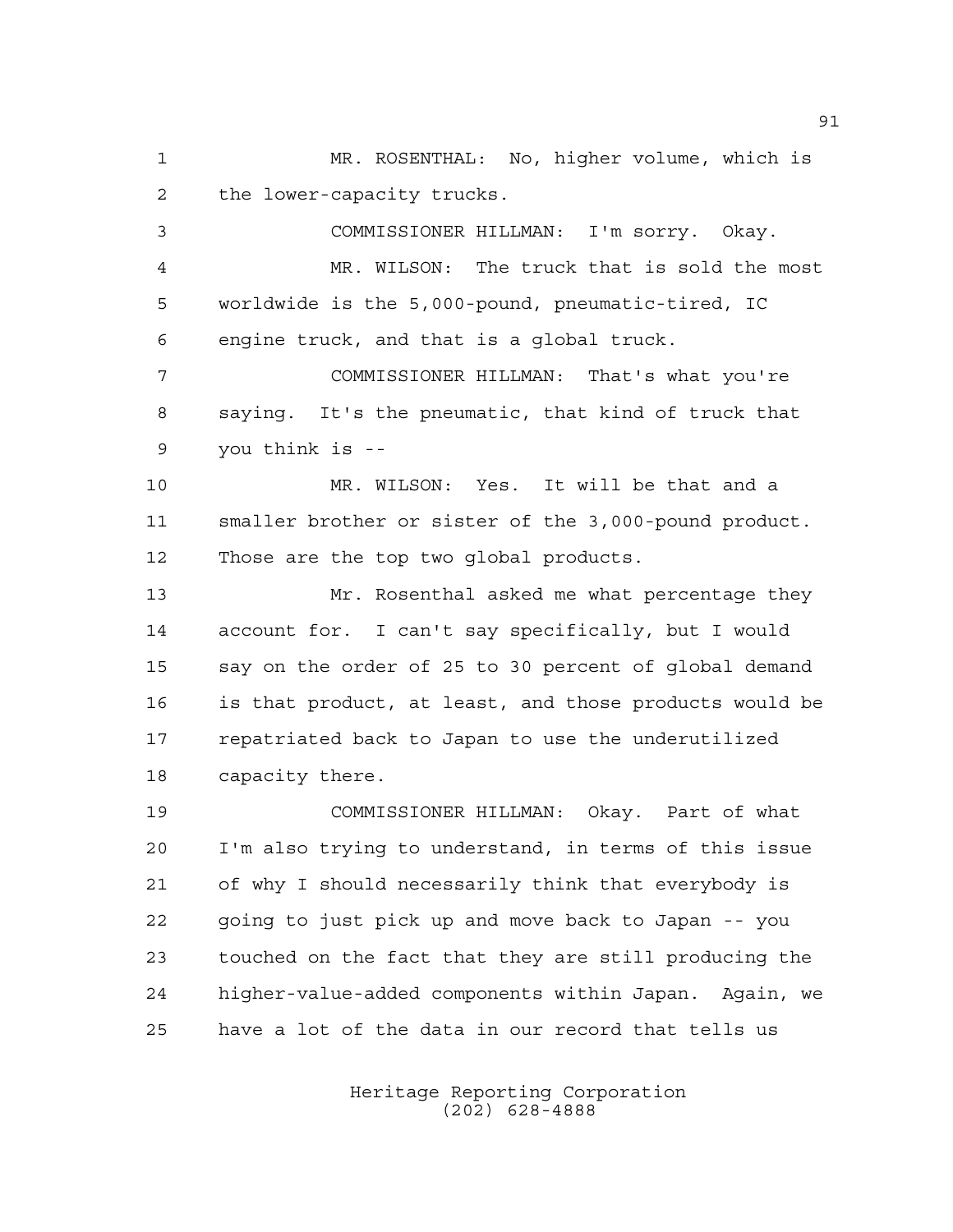where everybody is sourcing their frames, their masts, their hydraulics, their engines, transmissions, drive and steering axles, and other components, so we have that data.

 I have to say, it's not clear to me that it is as monolithic as you're describing it or as clear to me that Japan is where a number of these companies are, in fact, sourcing the majority of those three, -- the hydraulics, the transmissions, and the drive and steering axles -- which is what I heard you saying is the value-added component and that we should look to this as a suggestion for the fact that they would, in fact, move to Japan, as if they are still getting those value-added components from Japan.

 Well, that's true for some. It's certainly not true for all of them so --

 MR. WILSON: I think you hit the nail on the head. It's true for some but not for all. Not all Japanese are equal as far as what they do here in the United States. Nissan imports virtually everything out of Japan. They are on record as saying that. When you get to people like Toyota, they are more invested. They source some products from Japan or some components and manufacture some here. Mr. Eklund went through how many people that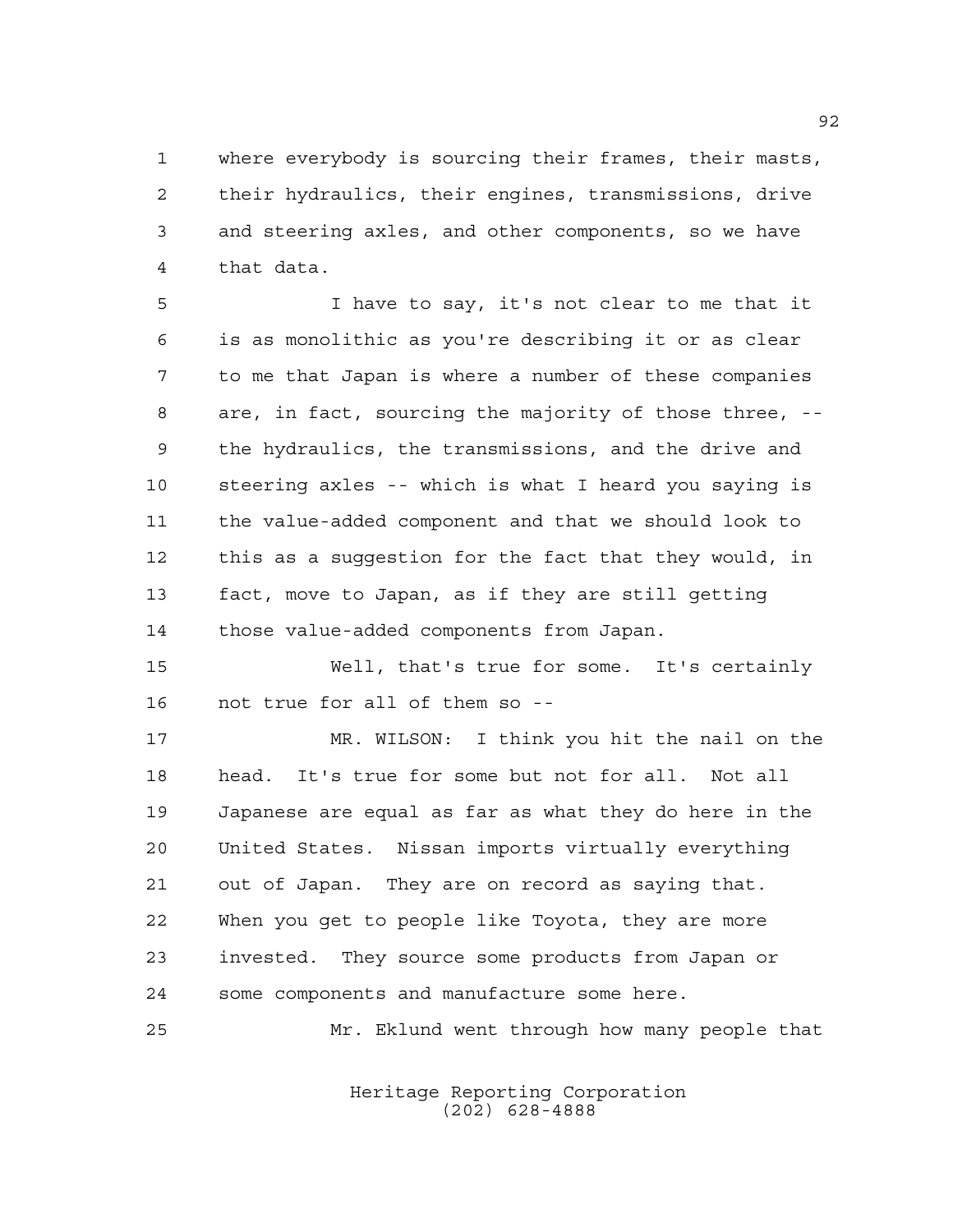we have in North America in manufacturing. On Toyota's Web site, they talk about how many people they have invested, people they employ in manufacturing, and it's a fraction of what we have because they import a lot of the components that go into their truck. They have 680 people associated with manufacturing, compared to our over 2,000 people. So, again, not all Japanese are equal.

 So I think, to repeat myself, Mitsubishi and Toyota, to a greater extent, do more manufacturing here in the U.S.; the lesser Japanese, less manufacturing, but it will be a domino effect. Once the lesser Japanese move back to Japan, the top two- tier manufacturers won't have a choice but to follow, if they want to remain competitive in this market.

 COMMISSIONER HILLMAN: One of the things that was touched on that I'm trying to put into context, which is the issue of what I guess I had not really picked up on, is the inverted tariff, the notion that the finished truck comes in at a zero percent duty, and the components come in -- you can help me -- at what tariff rate generally? If anybody can help me understand why, in this product sector, do we have an inverted tariff.

MR. TAYLOR: Jon Taylor speaking. The rates

Heritage Reporting Corporation (202) 628-4888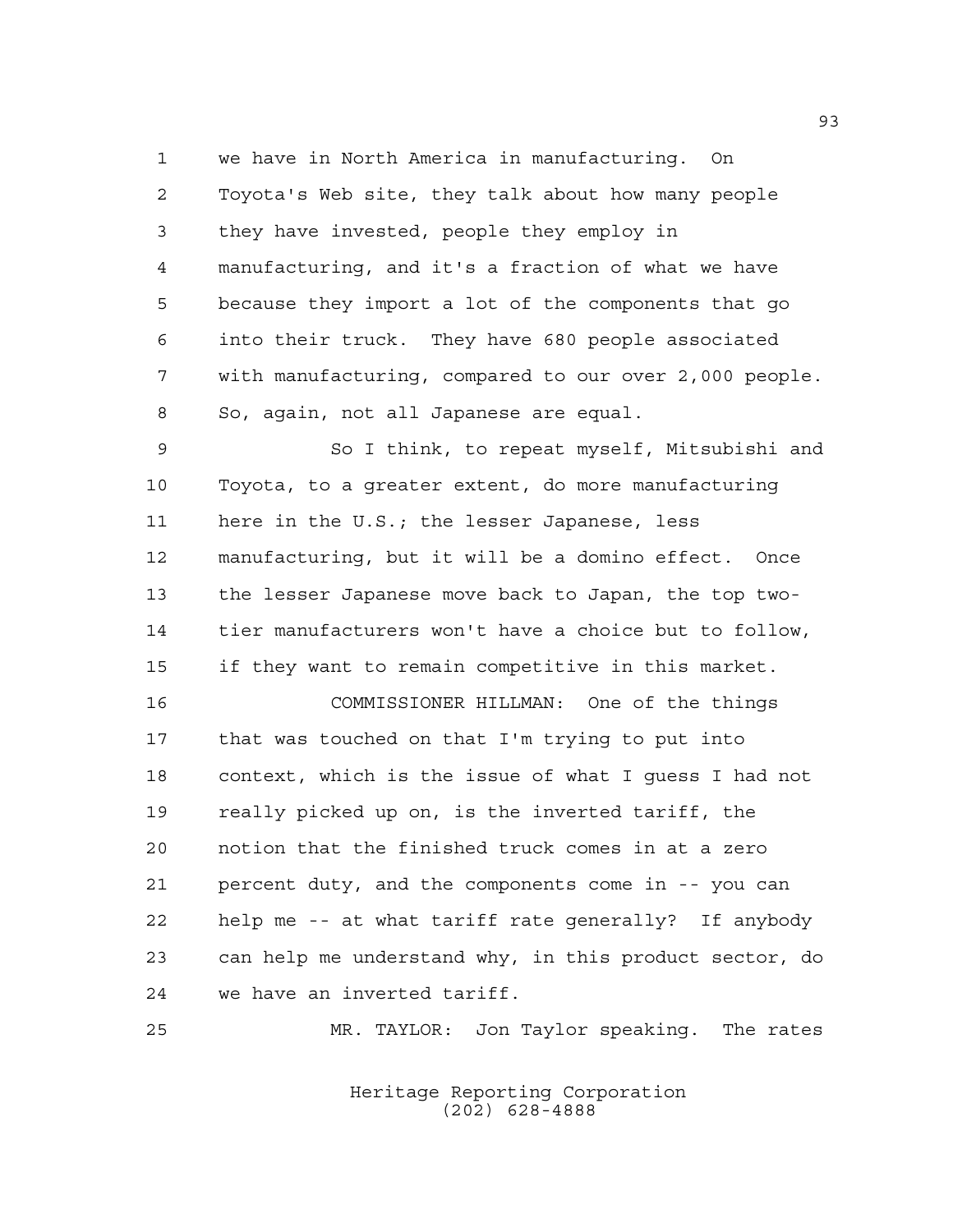that we see, they vary, most of them, around 5 percent up towards 10 percent, and some zero components as well. If you look at the Nissan application, I think Nissan alone said that the duties they pay would be in the six to \$800,000 range, if I'm recalling correctly. So that's an indication of how important it is to them. We believe Toyota and the other manufacturers would be many times that. COMMISSIONER HILLMAN: And do we know why there was an inverted tariff on this product? MR. ROSENTHAL: I can't say that I know all that negotiating history. COMMISSIONER HILLMAN: Is that a significant factor in the decisions of where you or others source components as opposed to finish your assembly? MR. TAYLOR: I would say it is significant, as evidenced by Nissan's application. Toyota made a similar application quite a few years ago. They, obviously, had placed importance upon it. It's a fairly significant cost to us as well. COMMISSIONER HILLMAN: Was it a factor in deciding where you put your frame assembly operations because presumably, under the NAFTA, those come in duty free, I would assume. MR. DAWE: This is Greg Dawe. The answer to

> Heritage Reporting Corporation (202) 628-4888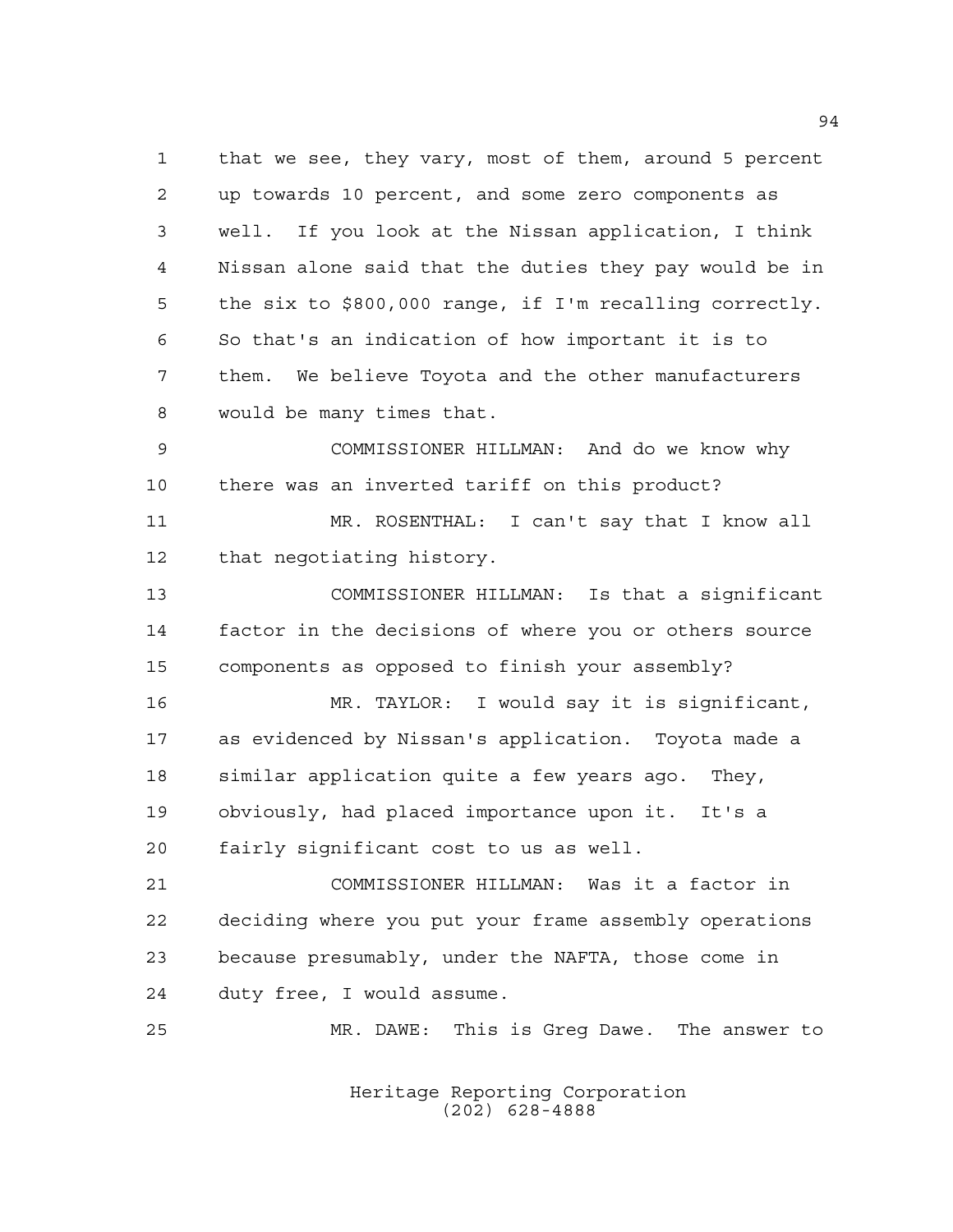that is no. Our decision on the frames spun off of, again, our ability to rationalize the design, eliminate the upper module, and using the group- technology approach, put all of those fabrications together in one facility. We did not, at the time, have sufficient floor space in either Berea or Greenville to put all of those fabrications together, and the primary drivers of going to Mexico was the cost of land, cost of building construction, the cost of raw materials.

11 The impact of labor on our decision was very, very small simply because we are employing all- robotics technology and CNC machining in Mexico because of quality improvement and because of throughput improvement. So the overall cost of our frame, from a direct labor point of view, is relatively not significant. Those were the other drivers that caused us to look at Mexico, since we knew we needed to create a new operation to handle all of these fabrications together.

 COMMISSIONER HILLMAN: All right. I appreciate that response. Thank you.

 MR. TAYLOR: I think I should just add -- I'm sorry -- Jon Taylor here -- that I believe duties on frames are zero, so in terms of that issue, it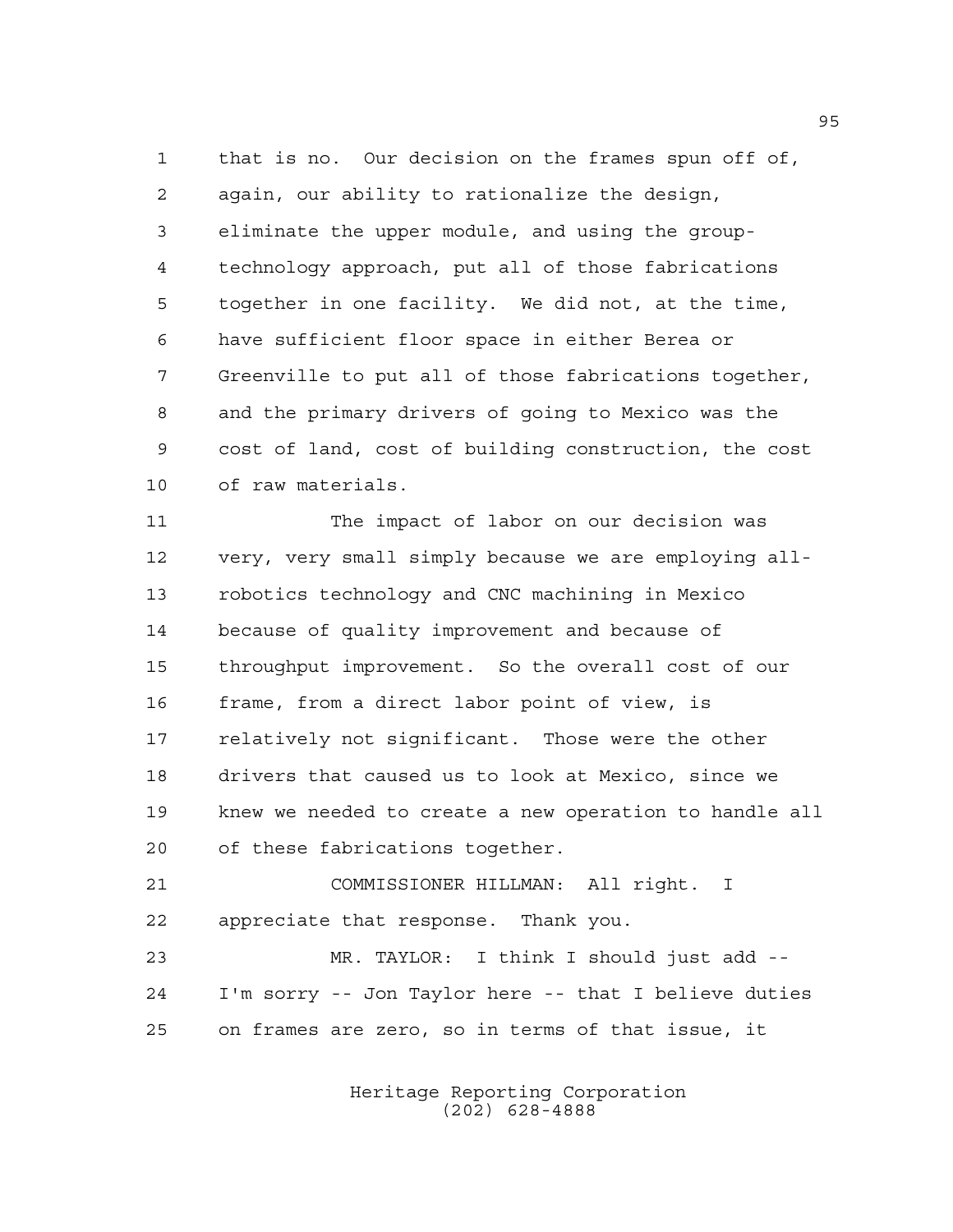wouldn't be a factor.

 COMMISSIONER HILLMAN: I appreciate that addition. Thank you. CHAIRMAN KOPLAN: Thank you. Commissioner Lane? COMMISSIONER LANE: Good morning. Mr. Rosenthal, I can't pass up this opportunity. I'm going to say that I knew Joseph, and I don't think you're Joseph. (Laughter.) COMMISSIONER LANE: And I'm glad we brought the Bible into this because, as the last questioner, if I run out of questions to ask about this record, 14 maybe I'll turn to the **Bible**. Would that be okay? MR. ROSENTHAL: That's all right, as long as you can't filibuster. COMMISSIONER LANE: I won't. I don't believe in filibustering. COMMISSIONER LANE: I would like to straighten out some testimony that, I think, Mr. Eklund or Mr. Dawe gave about your number of employees who work on ICI forklift trucks. I believe Mr. Eklund indicated that you had 3,000 employees, and Mr. Dawe testified that you had 483 employees in Alabama alone. The staff report, at Table C-3, which is BPI,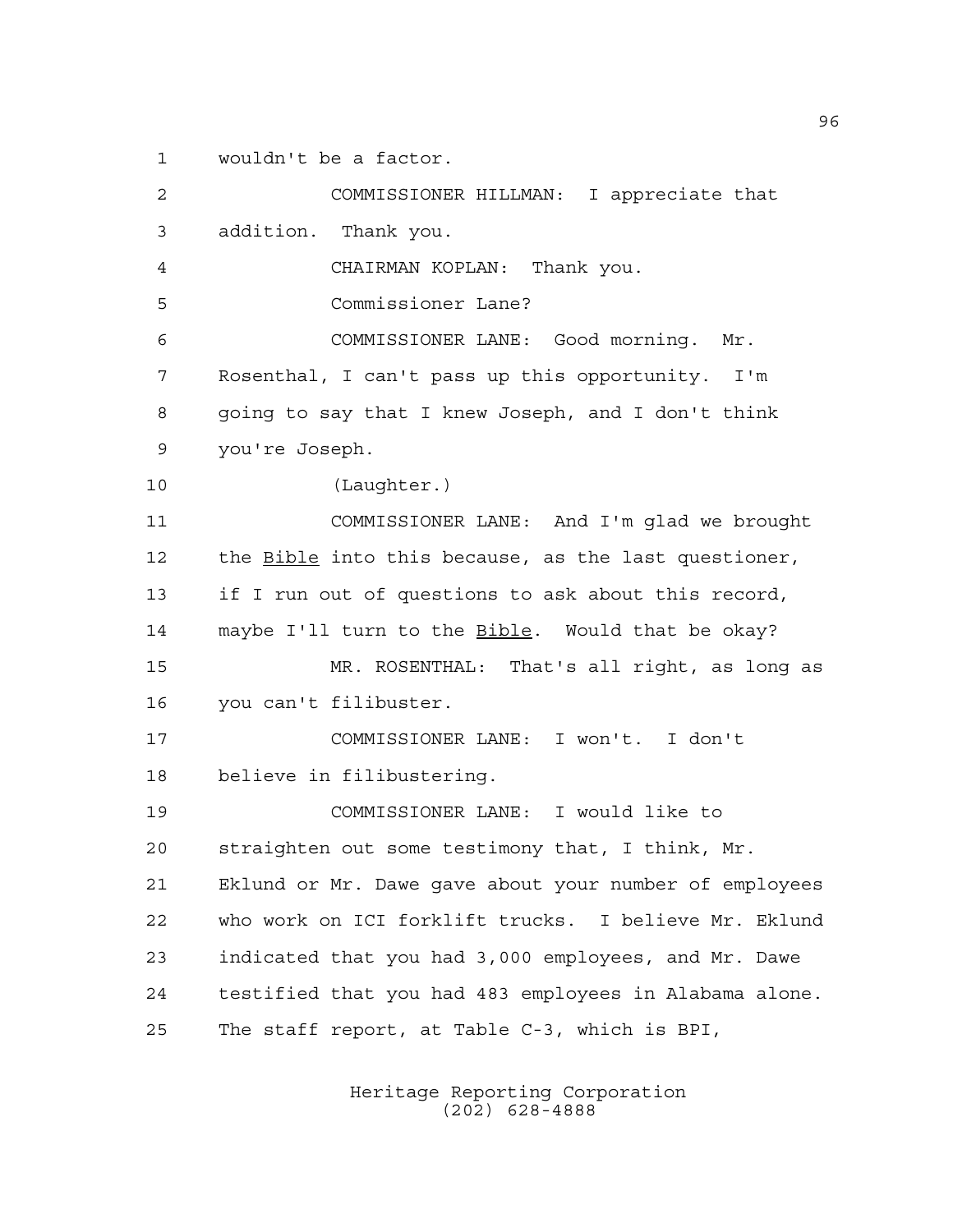indicates a number of production and production- related employees that do not cover all of the 3,000 employees. Could you tell me how many ICI forklift production and production-related employees you have at each of your forklift facilities? And also, if that does not account for all of your NACCO employees, please tell me what lines of business or job categories the other employees are engaged in.

 MR. EKLUND: My testimony indicated that we have 3,000 employees in the United States, and that is all-encompassing. That includes the headquarters group, the production facilities, the marketing staff, and also our parts distribution center employees as well. As far as the breakdown of production employees by location, I'm going to have to ask Mr. Dawe if he has that data.

 COMMISSIONER LANE: Okay. Mr. Dawe? MR. DAWE: Yes. In terms of the Berea operation, of the 600 direct labor people, and by that, I define those as people that are physically assembling and building the components and trucks each day, all of those people today are related to the one- to-eight-ton IC program, and of the total site employment at Berea of about 1,100 people, all of those people are also associated with the support of

> Heritage Reporting Corporation (202) 628-4888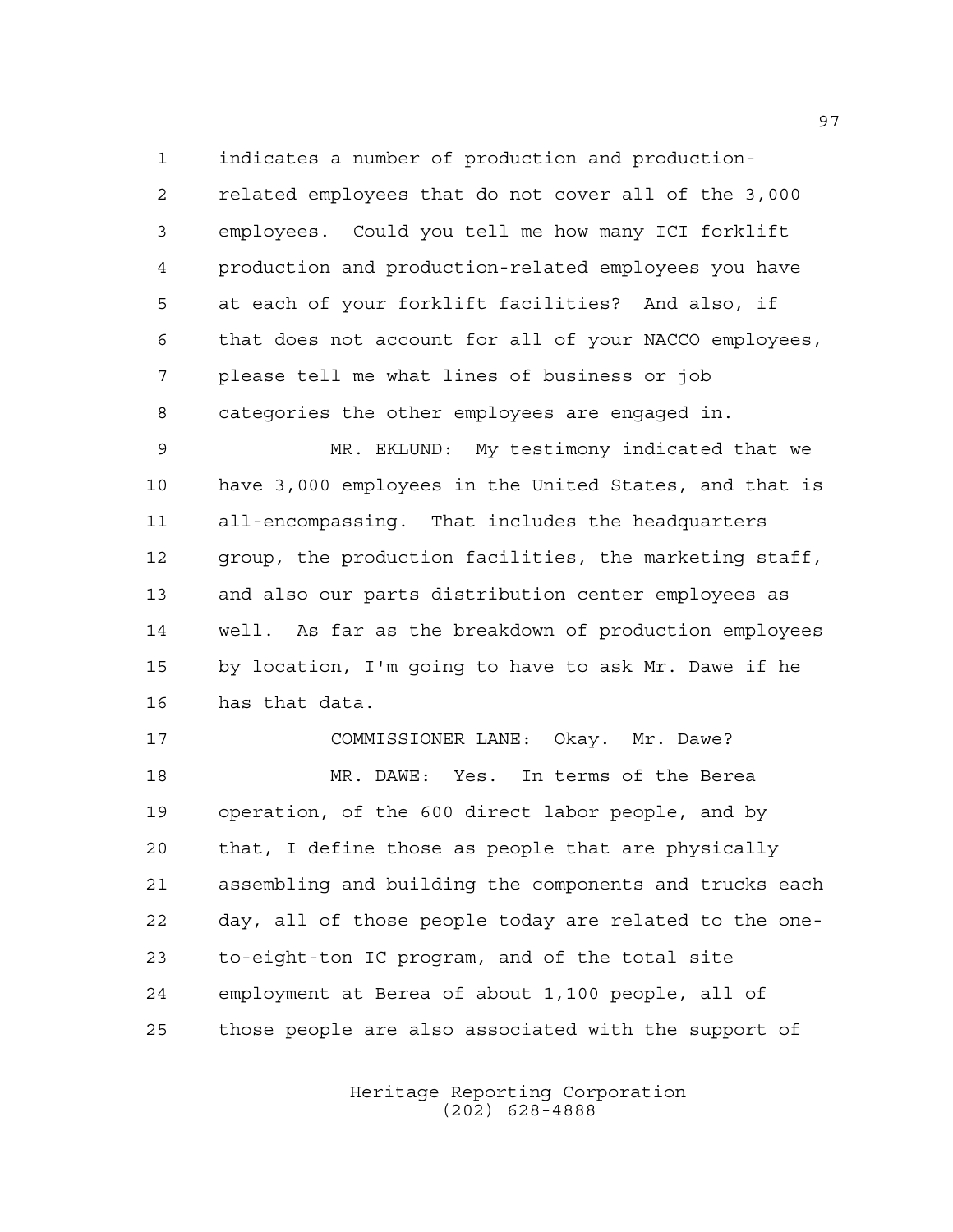the one-to-eight-ton IC, and those additional people above the 600 are people that are in our current design engineering area. They are the management team in Berea. They are quality engineers, materials management, logistics people. But all of those people on site in Berea, the 1,066 people, are all associated with the one-to-eight-ton ICE.

 When we look at the Sulligent, Alabama, operation, Sulligent, as I said, makes the transmissions, drive axles, and so on, all of that business is associated with the one-to-eight-ton ICE program. However, Sulligent also makes drive units for electric products. The hydraulic lift cylinders that they manufacture in Sulligent go on both IC and electric product.

 So I can give you a rough estimate that if we were just to isolate the people in Sulligent, then I would say about 60 to 70 percent of the total employment in Sulligent is related to the one-to- eight-ton, ICE type of product line, but that's kind of difficult because the people who are running hydraulic cylinders, they don't know whether they are going into an IC product or an electric at the end of the day. But just in terms of rough volume throughput, I would estimate 60 to 70 percent of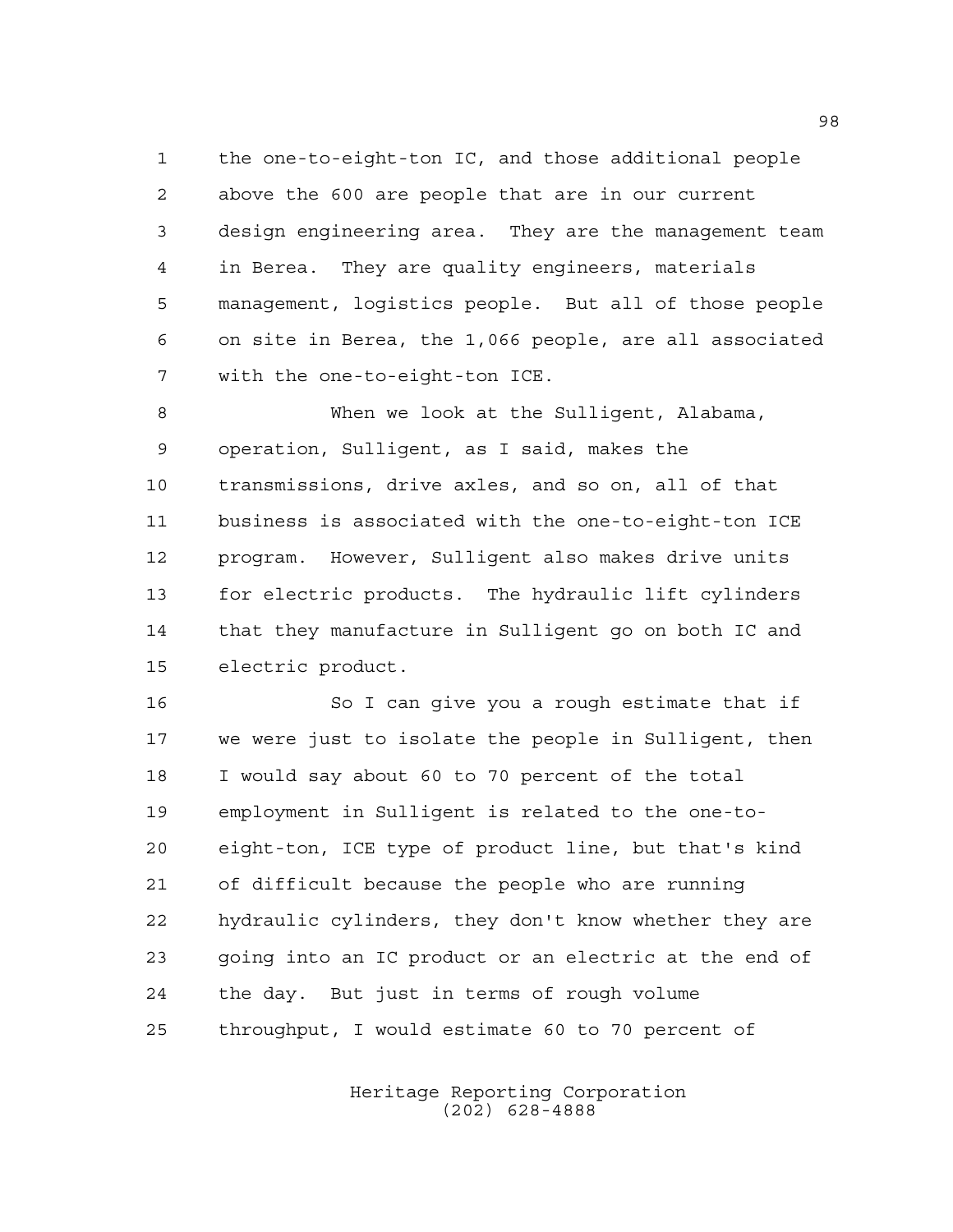Sulligent is associated with one-to-eight-ton IC support.

 In the case of Ramos Arizpe in Mexico, the answer is probably closer to 40 or 50 percent of the Ramos Arizpe, Mexico, operation is related to the one- to-eight-ton ICE program, with the rest of their products, very similar products -- frames, fabrications -- going to the electric truck side of our business.

 MR. WILSON: Colin Wilson. If I can add to what Mr. Dawe said, if you're looking at total head count in the United States associated with ICI products, we also have around 400 people in marketing, selling and marketing both the ICI and the electric, and I would say it was at least 50 percent dedicated to the ICI product. And then also at our parts distribution depot where we are supporting the products in the Americas market, both ICI and electric, again, more than 50 percent of a head count there could be, on a pro forma basis, dedicated to ICI, and I would say a total head count of 250 people, so more than 125.

 So when you add it all up together, and you add the people in the Portland office in Oregon, which basically are all dedicated to the ICI product line,

> Heritage Reporting Corporation (202) 628-4888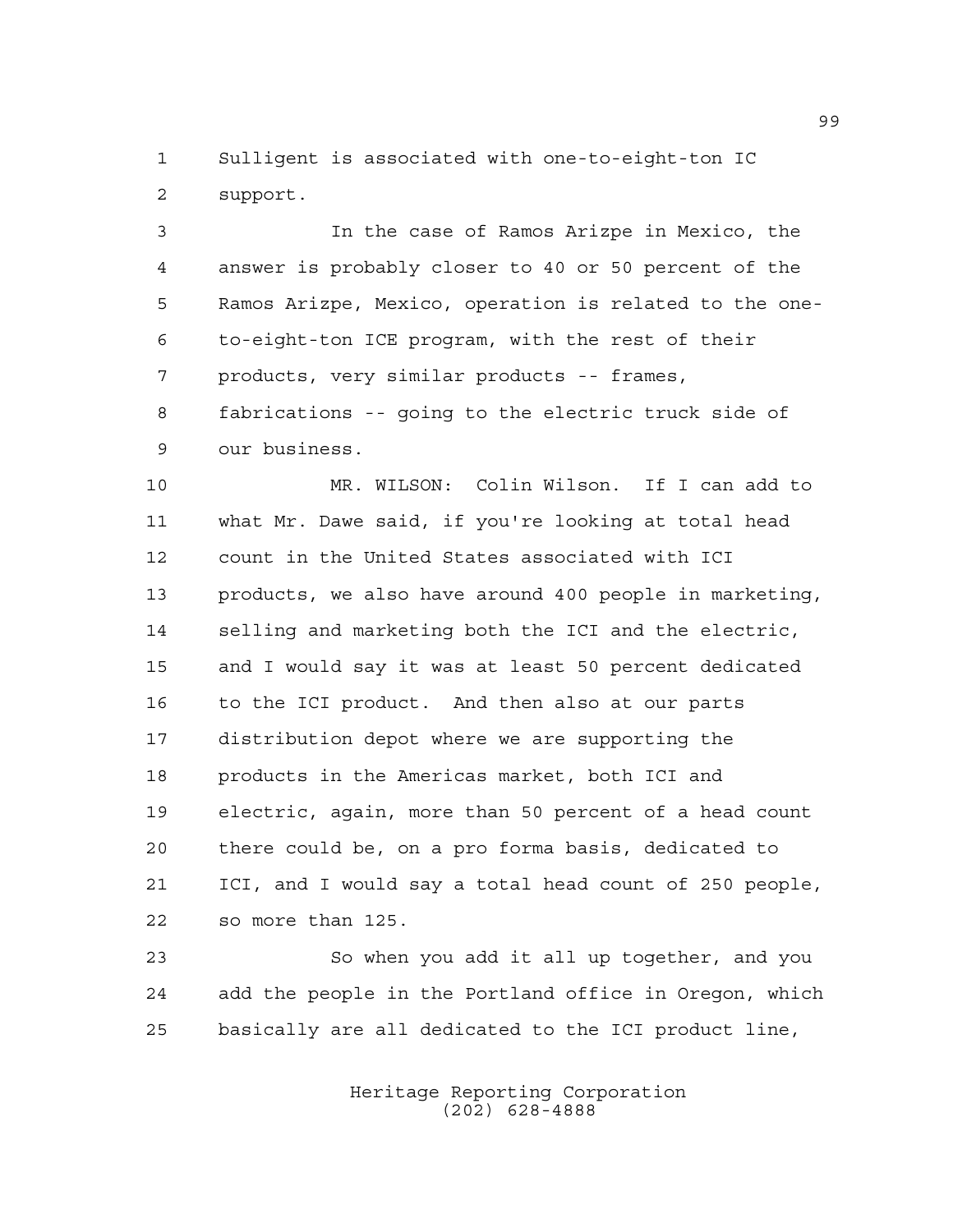of the 3,000 or so people, I would say around two-

 thirds, in total, would be supporting the ICI product. COMMISSIONER LANE: Okay. So are you saying that you have more U.S. ICI workers than reflected on Table C-3 of the staff report?

 MS. STALEY: Commissioner, if I could just answer that question, the number of production-related workers in the staff report is very narrowly defined and pretty much would just be those workers in Berea that Mr. Dawe referred to, the 600 actual production- related workers, and then a portion of the workers in Berea and Sulligent.

 So in the questionnaire response, it's very narrowly defined, and it doesn't include the engineers and the other management type of people that support those workers. That's why there seems to be this difference, but it's all the same numbers; it's just how you count the people and what box you put them in. COMMISSIONER LANE: Okay. Thank you, Ms. Staley.

 Mr. Eklund, you indicated that NACCO had assets of \$350 million. What is your asset level dedicated to manufacture of ICI forklift trucks? MR. TAYLOR: That's from page 26 of our submission. It is specifically the ICI truck assets.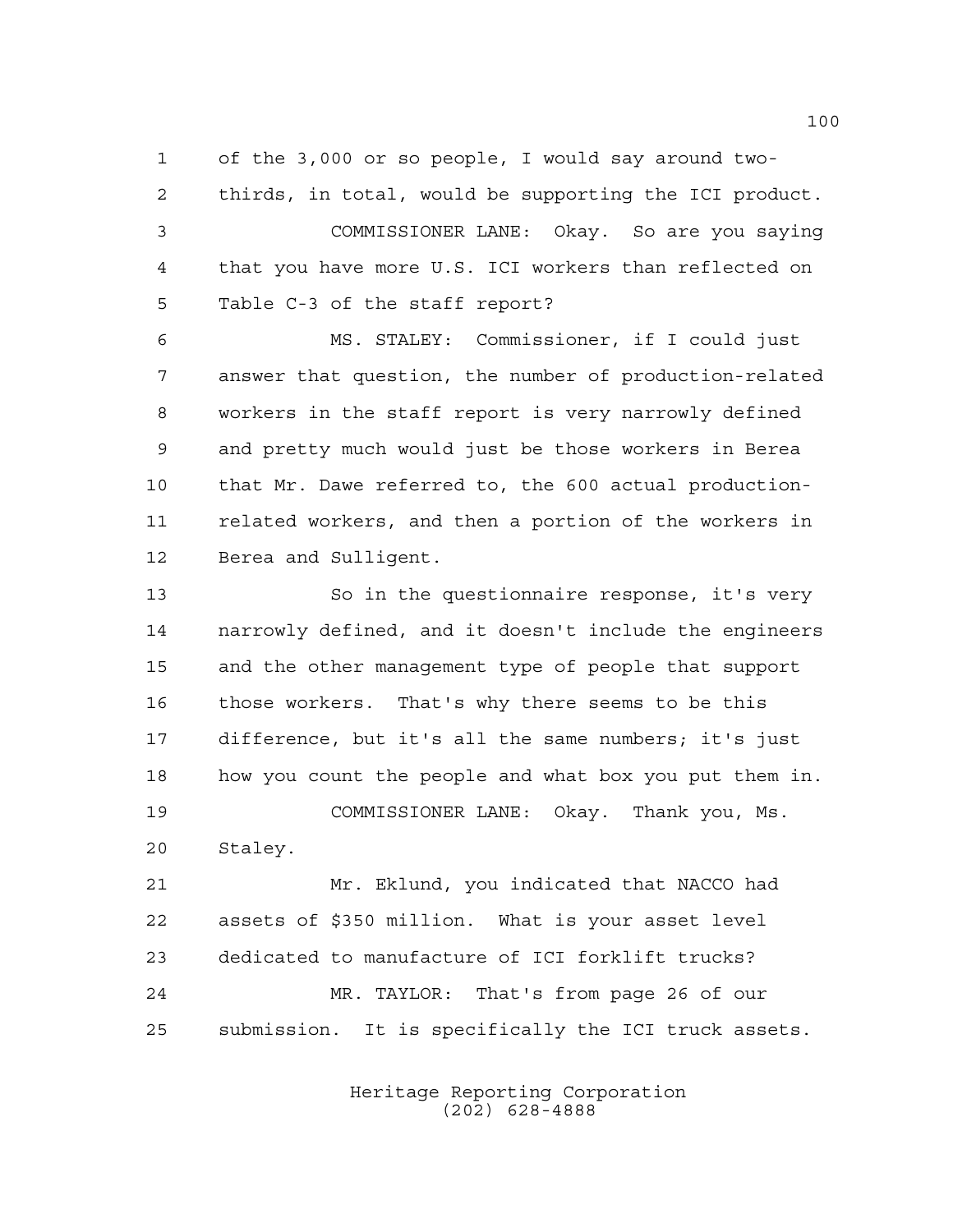It excludes the assets that we believe are associated with the electric and warehouse trucks.

 COMMISSIONER LANE: Okay. Thank you. Mr. Rosenthal, do you believe that NACCO is vulnerable to material injury, and if you believe that NACCO is vulnerable please tell me what factors in the records support a finding of current vulnerability for NACCO?

 MR. ROSENTHAL: Yes. I do believe NACCO is vulnerable. The factors in the record that point to that are several.

 One, continuing price competition in the U.S.; continuing underselling; a large unused capacity in Japan by the Japanese companies; continuation of dumping not only as found by the Commerce Department, but as evidenced by Mr. Taylor's testimony about sales in Asia and Latin America; the statement referred to by Mr. Eklund that Toyota's forklift chairman has decided to achieve a third of the world market in forklift trucks and that's up by about eight percentage points if he achieves his goal.

 Well, the United States' market is one of the most attractive markets for that. Those are several of the factors that lead me to conclude that the NACCO is vulnerable.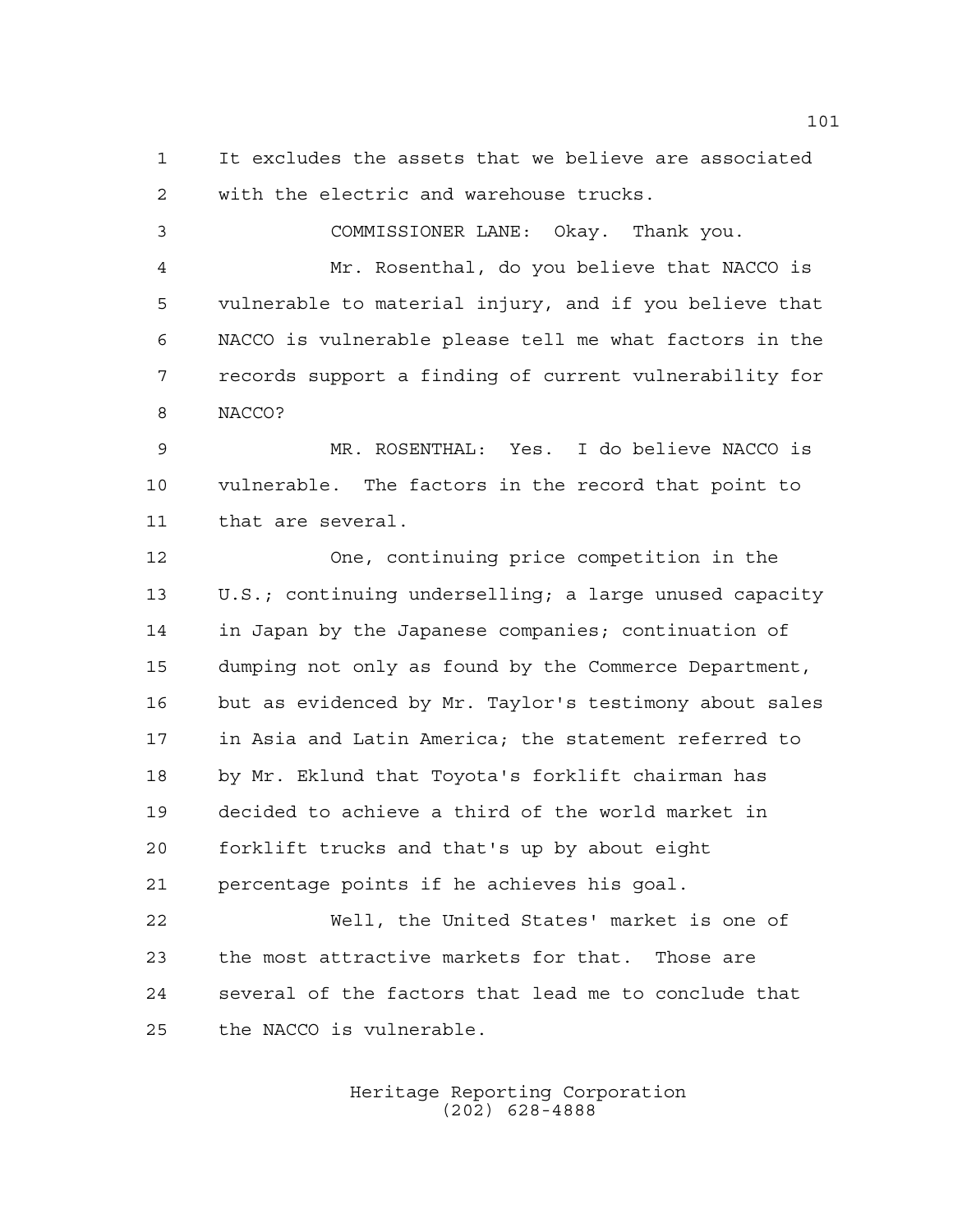COMMISSIONER LANE: My follow-up question is if we look at all of the producers in the United States and do not exclude them as related parties do you believe that the same conditions of vulnerability exist for them? MR. ROSENTHAL: Actually, in a highly competitive market anyone who maintains a U.S. manufacturing base is going to be vulnerable. They're going to all have different degrees because some of them will move back to Japan and abandon the U.S. production. They won't care about their vulnerability. Anyone with a U.S. cost base is going to be vulnerable to dumped imports from Japan if this order is revoked. I would add one other factor I didn't mention before and that's the relatively low profitability of the industry. I think that everyone is suffering from that. COMMISSIONER LANE: Thank you. Mr. Chairman, my time is up. COMMISSIONER KOPLAN: Thank you, Commissioner. Commissioner Pearson? COMMISSIONER PEARSON: Mr. Dawe, you made reference to something that I think was referred to as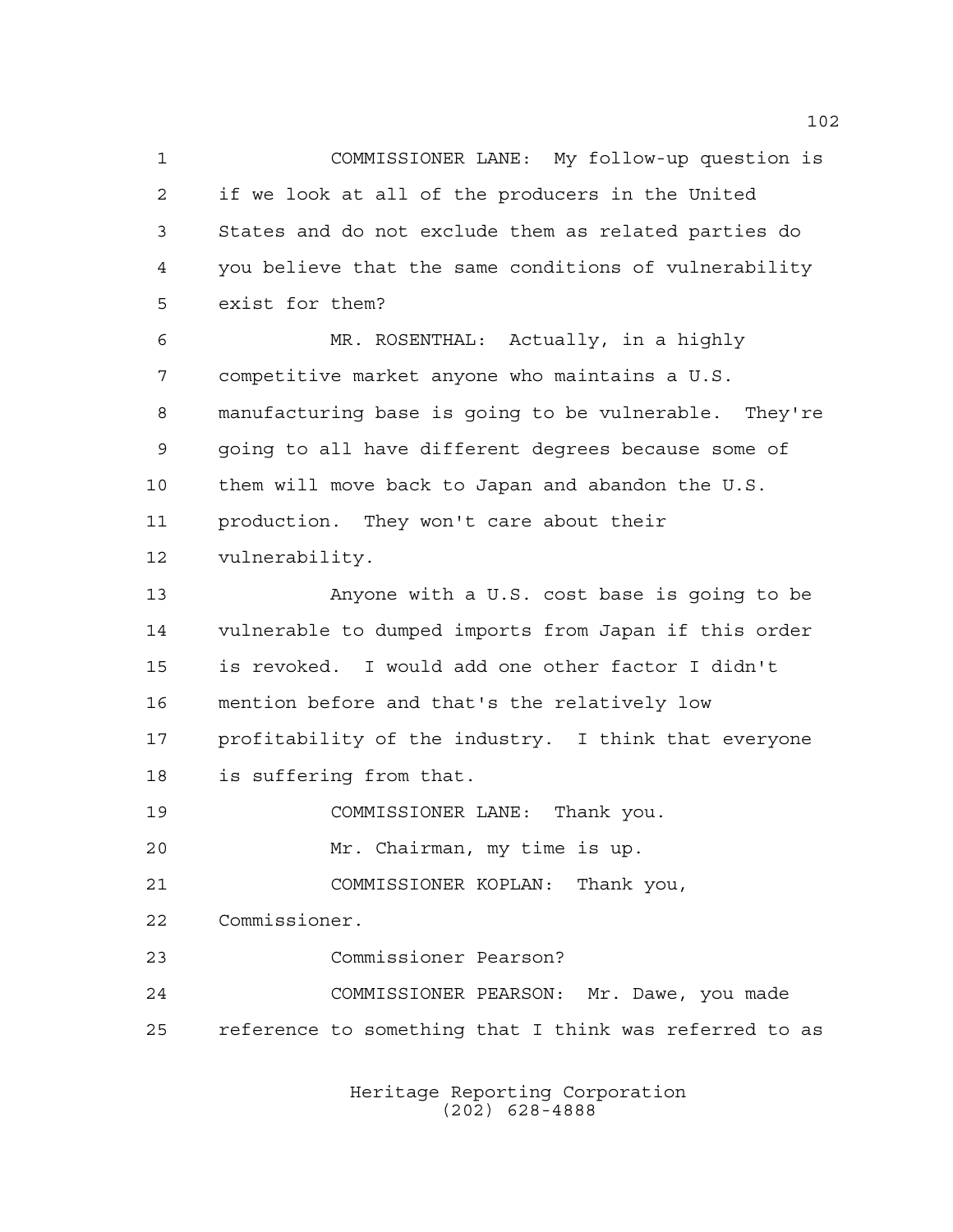kanban techniques and I had seen this term in the staff report and didn't understand it then either, so perhaps you could explain to me what kanban is all about?

 MR. DAWE: Kanban is a process by which you have signals that will signal if a station is getting close to running out of a certain component. There's a signal that will go back to either a central store area or what we call a rip area which is a production process that draws automatically basically material from that to keep your line replenished.

 We also work on kanban with our supplier base that we will send them signals and oftentimes we either get daily deliveries of components or components could be delivered once a week on a kanban signal and so on. It's a pole manufacturing system.

 MR. WILSON: If I could add to that. I mean, in the old days in order to build a lift truck you had a list of parts, and you went to the storeroom, and you put the parts together, and took them to the line and assembled the product. The way we manufacture products today is totally different. It's a pole system as Mr. Dawe said.

 Basically what happens, you forecast demand and then you have the parts available for whatever product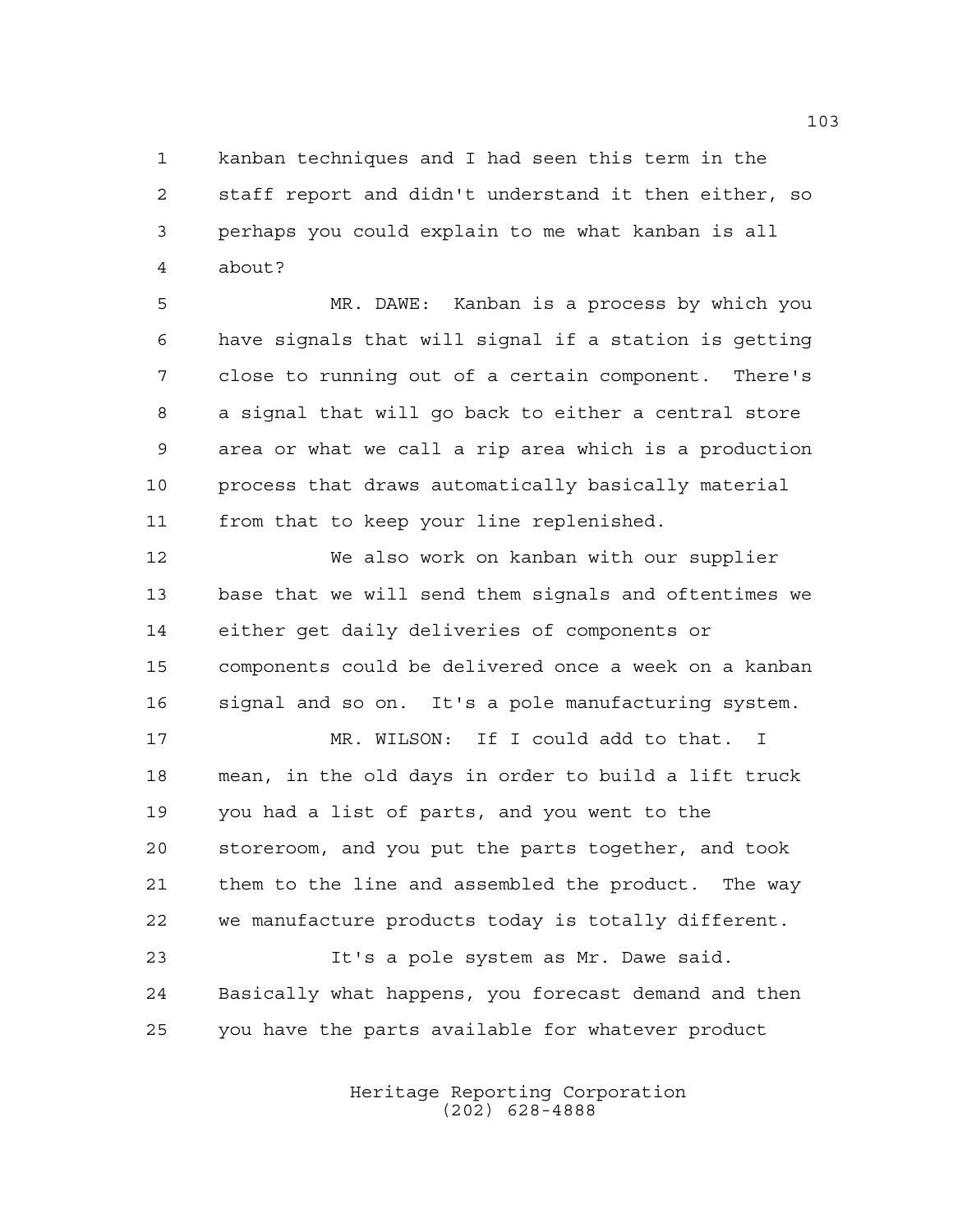comes down a line. All the kanban, it's a two bin system so that when the first bin is empty the signal goes to the storeroom to replenish that bin and the second bin comes down.

 Then you use that second bin and by the time you've used the second bin the first bin is replenished. That is kanban.

 COMMISSIONER PEARSON: When was that procedure adopted by NACCO?

 MR. DAWE: It was adopted over the last three to four years at different levels within different plants. Not all commodities or components are on kanban due to either their size or the nature of the replenishment supply chain, but I would say especially with the one day ton introduction we're using that technology or process much more effectively.

 COMMISSIONER PEARSON: A lot of what you've discussed this morning regarding your manufacturing techniques makes me think that labor productivity in NACCO for the manufacture of these forklifts must be increasing quite a bit. Has that been what you've seen?

 MR. DAWE: We are getting better and better in terms of our performance, and integrating some of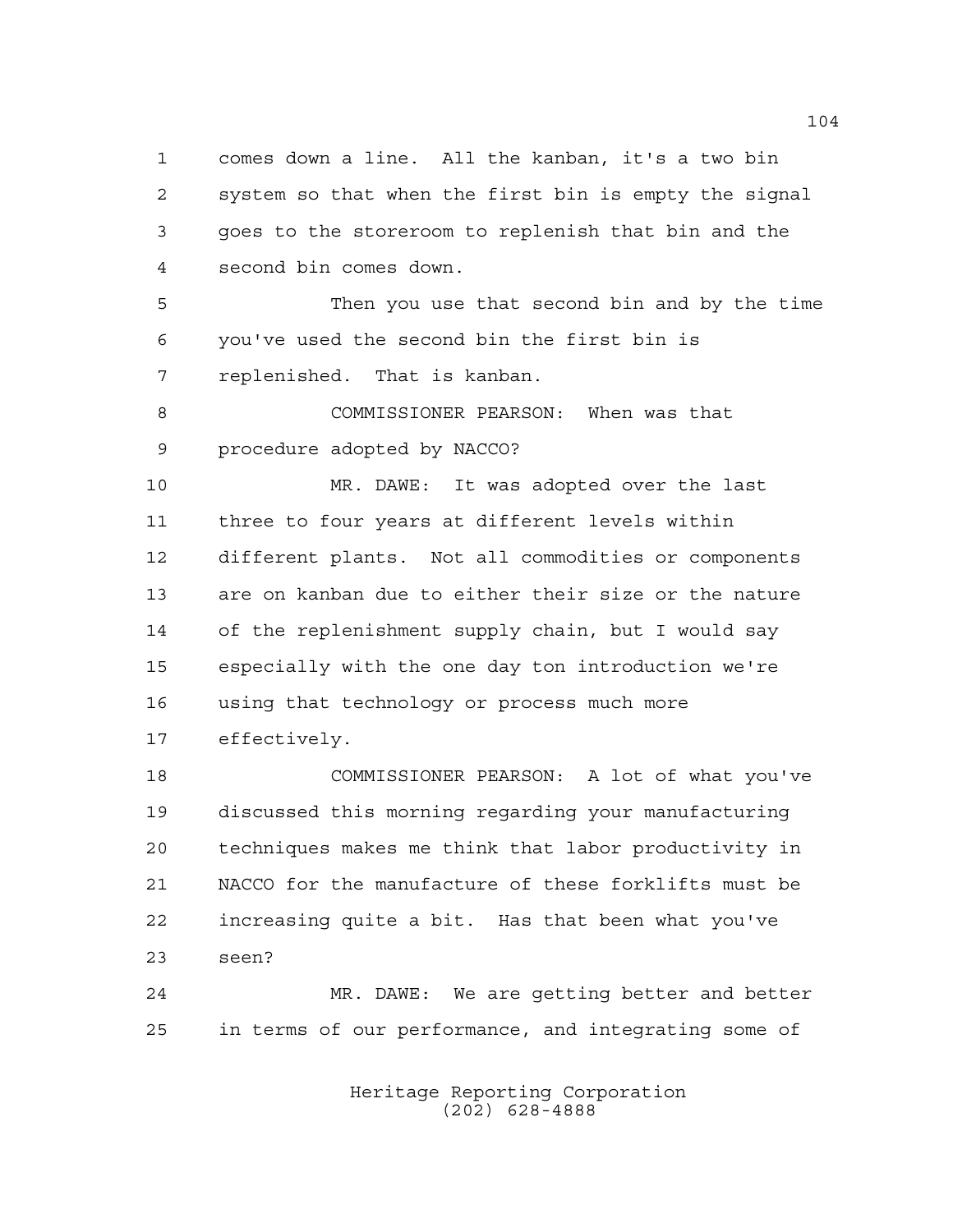the software systems with our hardware systems, and people and improving our performance. The answer is yes, and that's what we must do to remain competitive in this business.

 COMMISSIONER PEARSON: That's what I thought which makes it hard for me to understand the productivity data that we have in our summary tables. Of course this would be a question more directed to Mr. Hudgens I suppose, but you could look in all the *C* tables and you see productivity in a down trend.

 This is labor productivity measured as units produced per thousand hours. This of course is not 13 just for NACCO, but for the entire industry. That trend runs counter to what we have seen in other investigations regarding manufacturing in the United States.

 Do you have any explanation for what might be going on? I mean, are we measuring it poorly or is there something endemic to this industry that's leading to worse labor productivity over time? MR. TAYLOR: John Taylor here, and I'll let

 Greg answer part of it, but I think there's a couple of circumstances you should look at in evaluating the productivity or affectivity as we measure it.

Since we are going through a very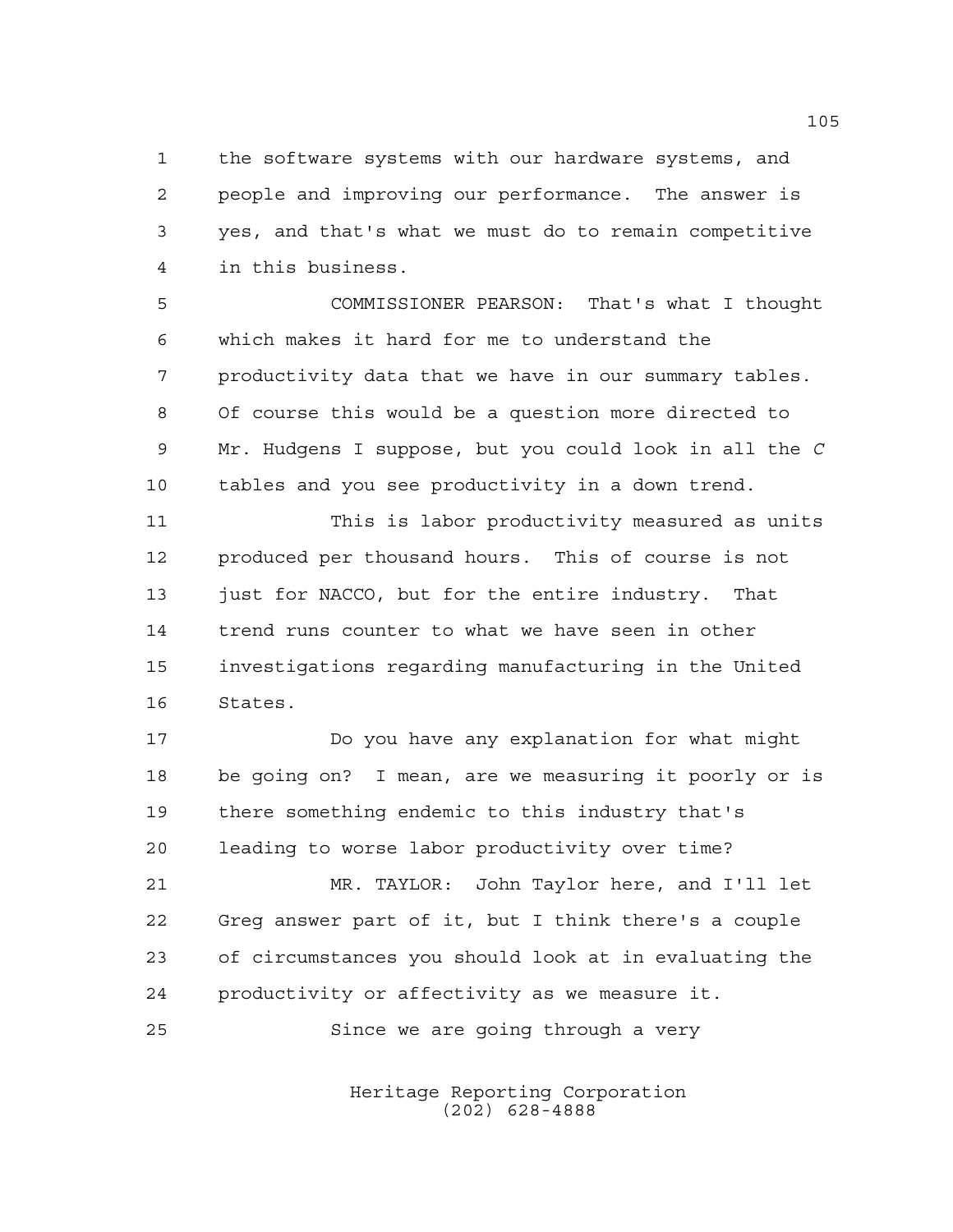significant product introduction stage there is a natural decline in affectivity as you phase out one product and phase in another product and that will temporarily suppress the affectivity we achieve in the plants.

 We have very high expectations for the new product and as it matures and the entire product line comes out over the next 18 months we expect to see that improvement begin to flow through our financials and our results and we're positive about that.

 The second piece I think you should keep in mind is because the period that we're looking at we experienced a very significant downturn in the market. The industry fell 30/40 percent in 2001/2002 and stayed down quite low for an extended period of time. As you go through that sort of downturn you can't respond as quickly to changes in demand to changes in your workforce.

 So, again, that will temporarily suppress our productivity over that period.

 COMMISSIONER PEARSON: Thank you for that point. Frankly the decline in the economy early in this decade is reflected. I mean, we see that reflected in the productivity numbers. They start relatively high, they fall off as the economy falls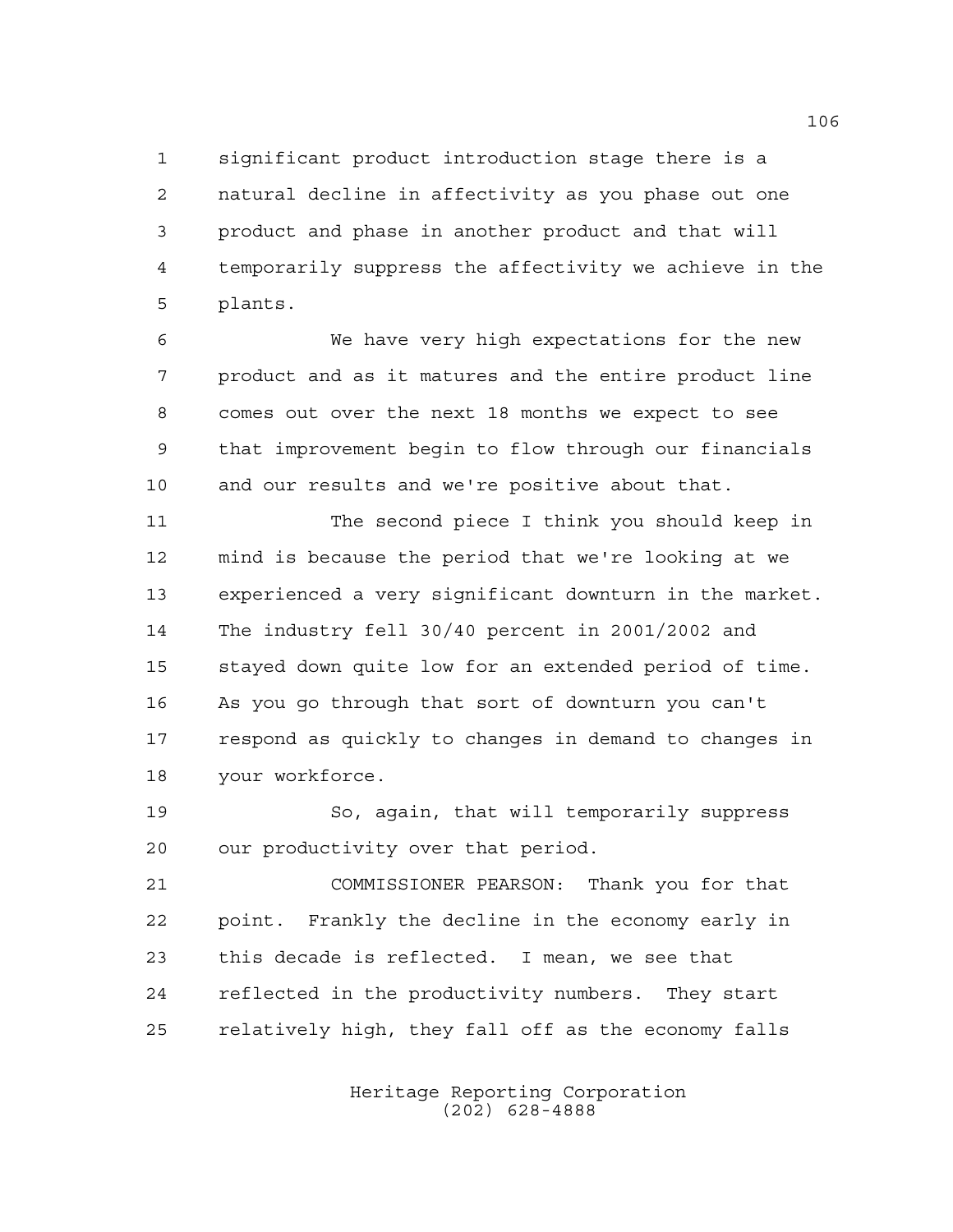off and then they never really come back. That's where the surprise is.

 MR. TAYLOR: In our circumstances it's because it coincided with the introduction of the new products. When we started to come out of that deep decline it was the same period when we were doing the changeover in new products, so we have not yet recovered that productivity that we lost during the downturn.

 Again, over the next 18 months we expect to see that sort of recovery.

 COMMISSIONER PEARSON: Would the same phenomenon apply to other manufacturers in the United States? I mean, the need to update the products to do the switch from one model line to another? Are they all wrestling with that?

 MR. TAYLOR: I think every producer replaces their products over a certain cycle. The unique thing that we have done that I don't think any other competitor has done is we decided to replace the entire line from the one to eight ton, eight different models in essentially a very short time period, all at once.

 For that reason it's more extended with us than I believe you would find. They presumably aren't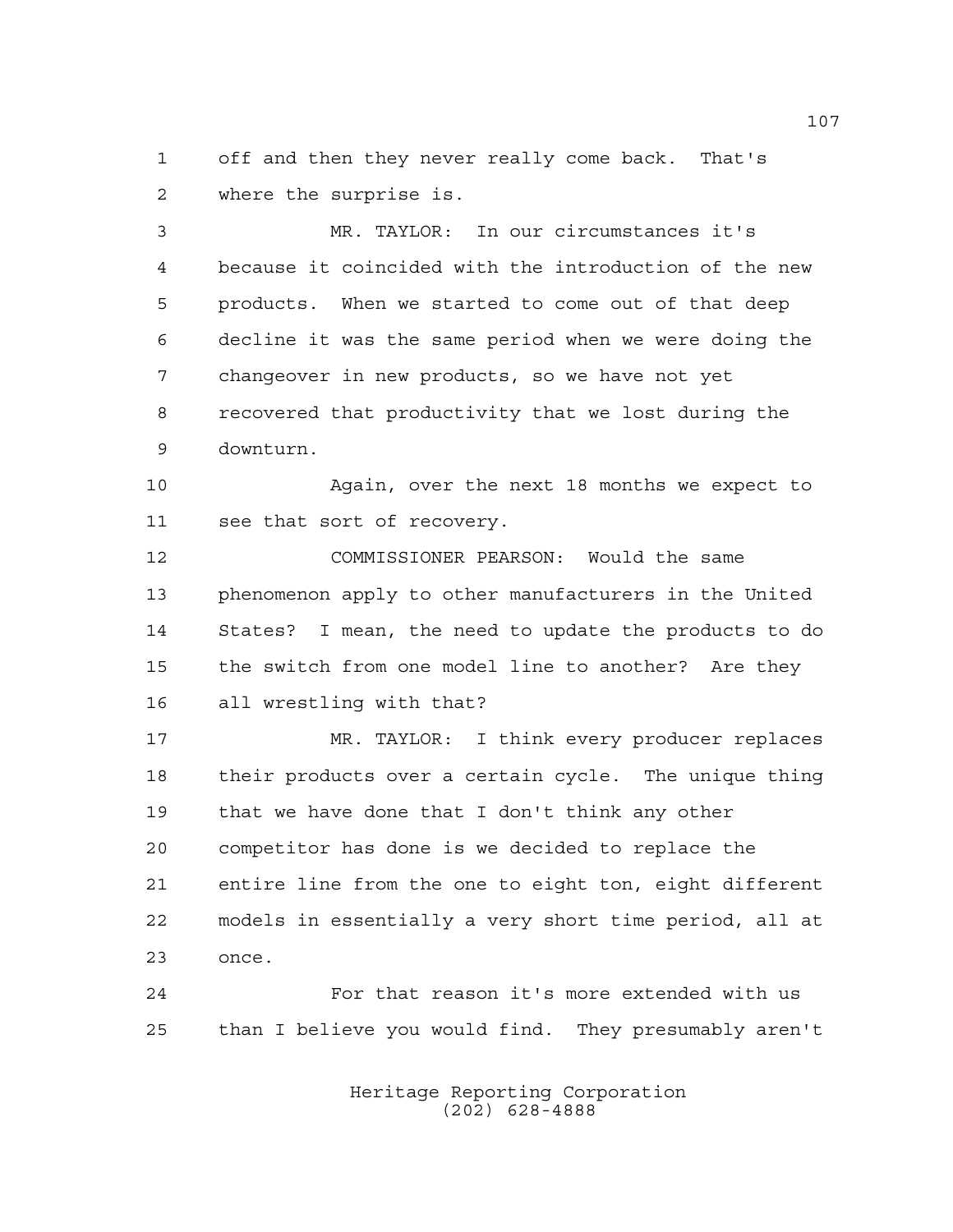introducing eight models over a two year period, they may have one model in that same time period. So you would see I would expect less of an impact for them.

 MR. WILSON: This is Colin Wilson. I mean, the other thing one of major competitors here in the United States is Toyota. What Toyota do, they develop their product in Japan and then have that product in production in Japan for a period of time before they introduce it into the United States, so by the time they've introduced it basically, you know, it's all figured out.

12 I mean, all the investment has been made, all the testing, all the production processes and they're simply transplanted here into the United States. So Series 7 I think was out in Japan for -- I'll ask Mr. Eklund -- 12/18 months before we saw it come into the Americas.

 COMMISSIONER PEARSON: That would explain a possibility of higher labor productivity in the United States for Toyota relative to other manufacturers, but that doesn't necessarily help us understand the trend that we seem to be seeing in the data for the industry as a whole.

 MR. HUDGENS: Brad Hudgens. We'll do a company-by-company analysis in posthearing brief, but

> Heritage Reporting Corporation (202) 628-4888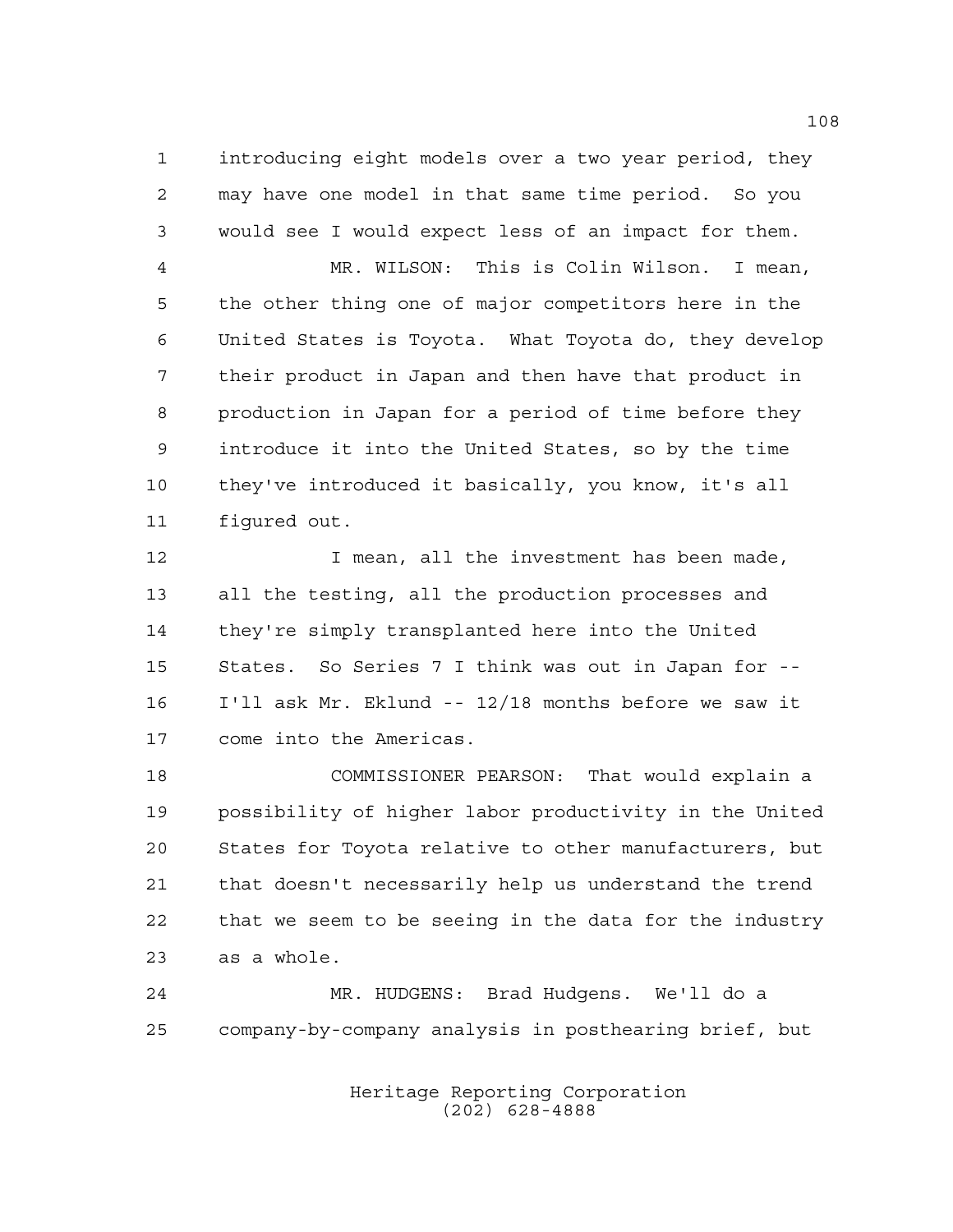also when you aggregate the data you're also going to have to take into consideration the different levels of production. Each producer does not -- since some producers are more assembly operations their productivity rates are going to be higher than others, so in the aggregate it can skew the entire trends.

 We'll do a company-by-company analysis in the posthearing brief.

 COMMISSIONER PEARSON: Thanks. I appreciate the answers because whenever I see something in the data that really are running counter-intuitive I think something must be going on here. Either that or I really don't understand it. That also happens.

 MR. WILSON: This is Colin Wilson just with a follow on point. One thing to remember is the labor cost is the minor part of the cost of the truck. By far and away the biggest component in terms of total cost is purchase content. You know, the material that goes into the product.

 Now, we do manufacture more of our truck than our competitors, but I believe purchase content is around about 70 percent of the total cost of the lift truck.

 MR. EKLUND: And labor is only about seven. COMMISSIONER PEARSON: Direct labor --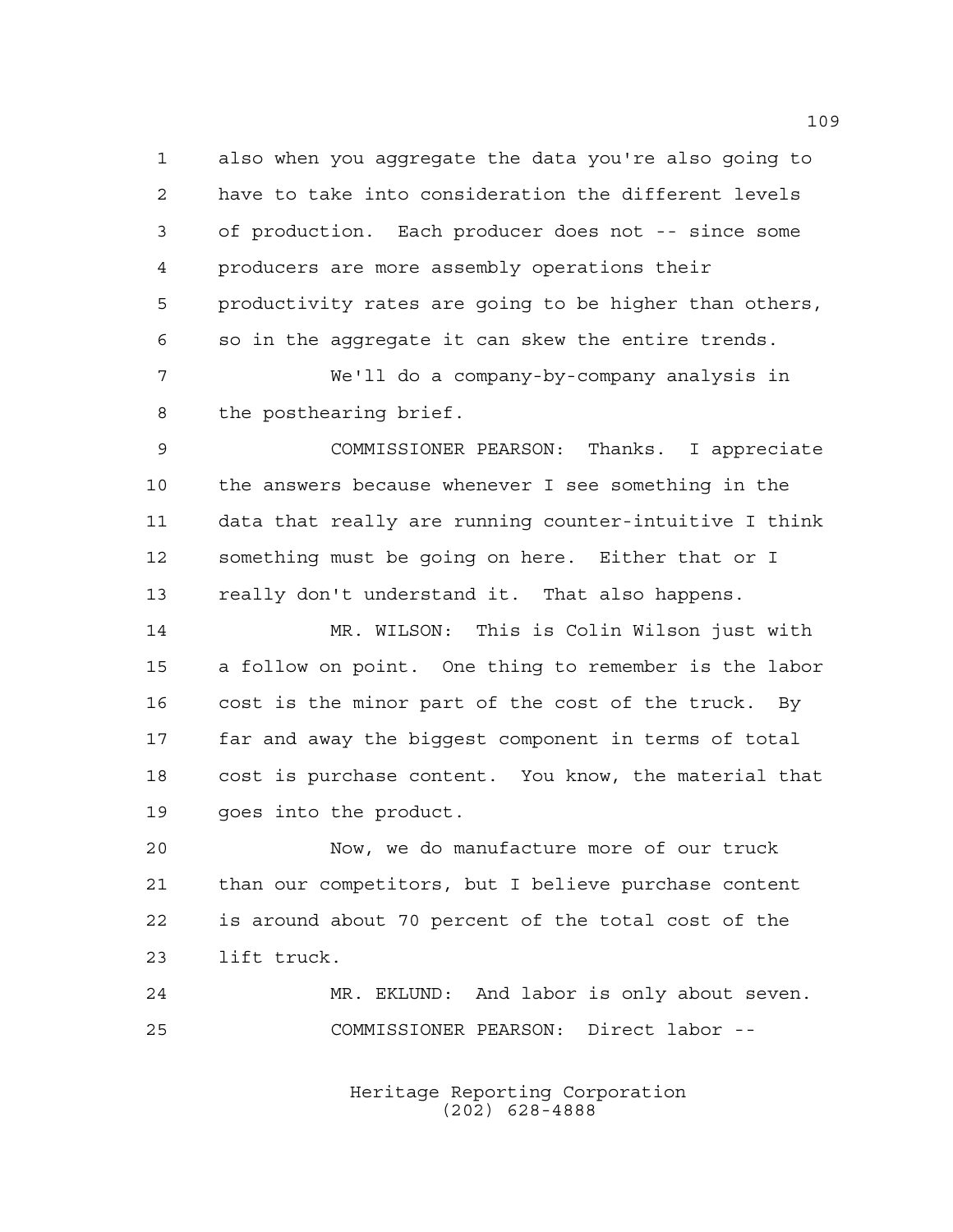MR. EKLUND: Direct labor. Right.

 COMMISSIONER PEARSON: -- employed by NACCO. But there would be some labor built into the value of the purchased content, the --

 MR. EKLUND: Absolutely. Absolutely. COMMISSIONER PEARSON: I'm curious about the Japanese market for forklift trucks and since NACCO is involved in that market in the joint venture you probably know something. Are forklift prices higher in Japan than in the United States?

 MR. EKLUND: We have pretty good insight into the Japanese market prices with our 50/50 joint venture and I think Mr. Taylor indicated some examples of the Japanese pricing. It's hard without doing a comprehensive study to be precise, but today the U.S. market prices are just a bit higher than the Japanese domestic prices.

 Certainly the pricing in the export markets is lower and the European pricing is roughly comparable to U.S. pricing. I mean, it's a little difficult with currency, again, to get a precise evaluation, but I think that will give you a general benchmark of where they stand.

 I mean, Japan and the U.S. I guess from an export market perspective would have premium pricing.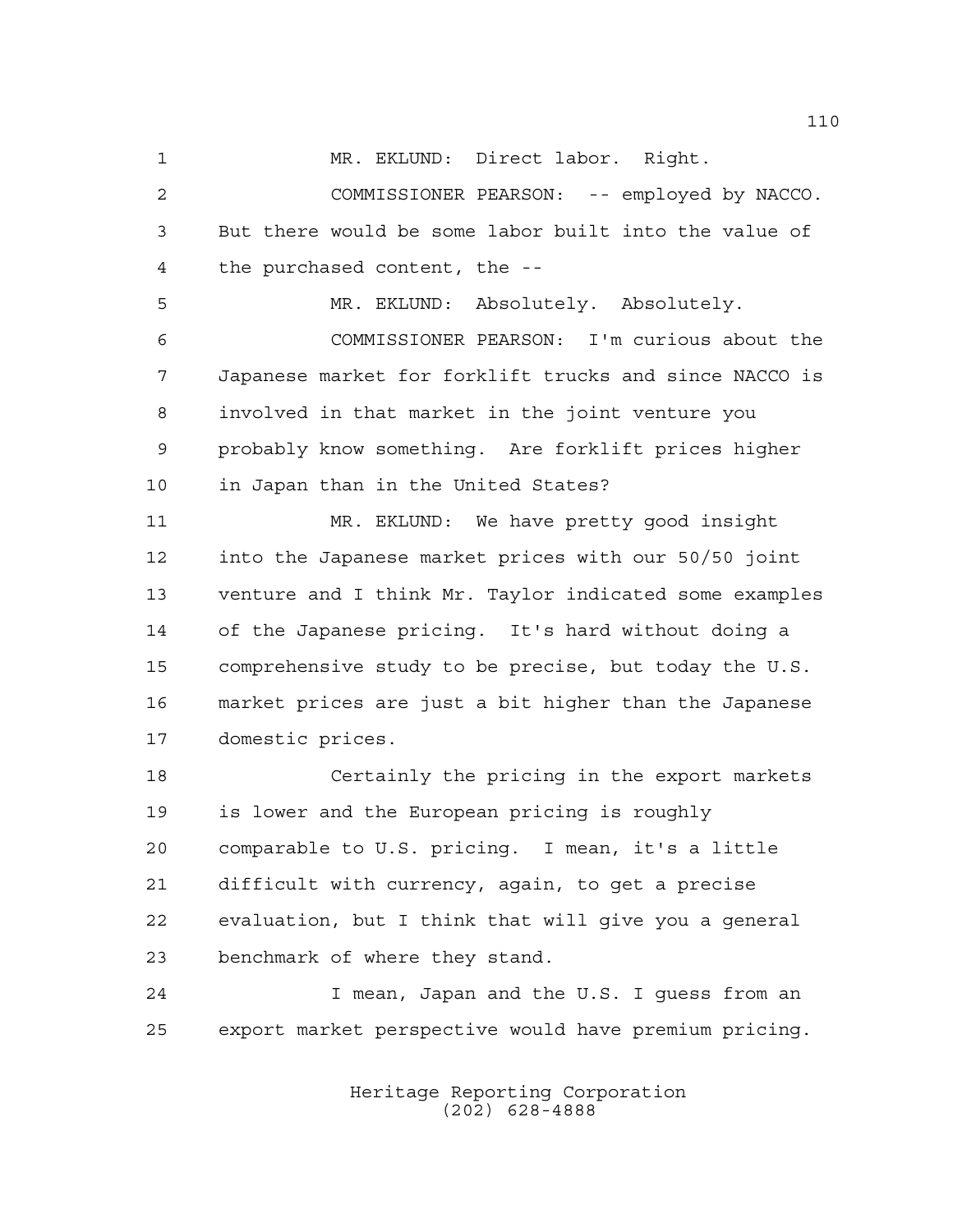COMMISSIONER PEARSON: Okay. Thank you. Mr. Chairman, my light's changed. CHAIRMAN KOPLAN: Thank you, Commissioner. Commissioner Aranoff? COMMISSIONER ARANOFF: Thank you. I want to

 go back for one moment to the issue that I was discussing in the first round of questions about the issue of the varying incentives of some of the Japanese producers to repatriate their production.

 One of the issues that you raise in your brief was to state that subject imports have a transportation cost advantage over domestic producers which seem to be based on the assumption that they ship to customers who take delivery at U.S. ports on the theory that ocean freight is less expensive than inland freight.

17 T wanted to explore that a little further. How often do customers actually take delivery in ports as opposed to at inland locations, and I guess my basic question is is there really a cost advantage here if you're shipping from a port to a customer somewhere in the middle of the country versus from your Kentucky plant to a customer?

 MR. EKLUND: Well, I can say that it's highly unusual for a customer to take delivery of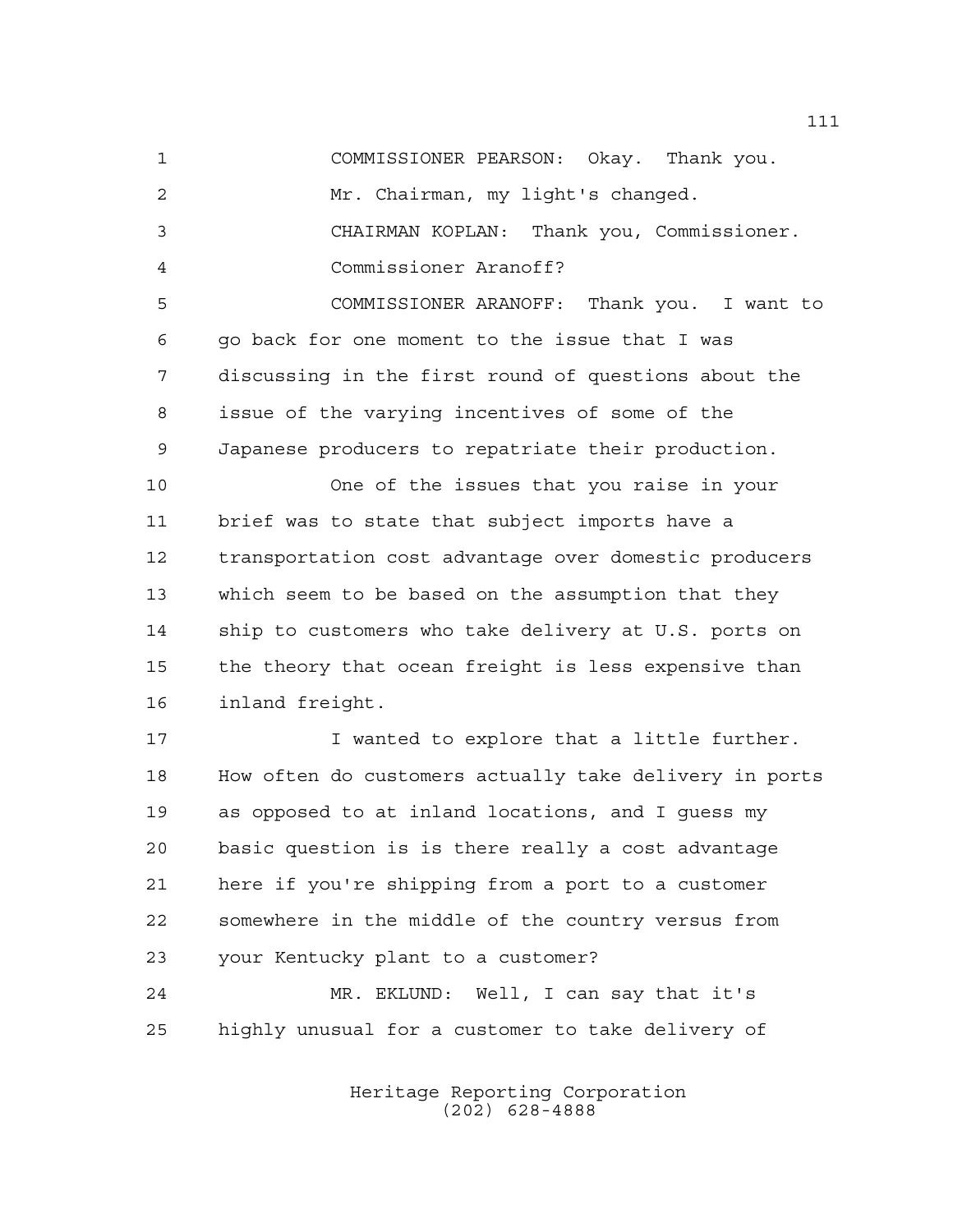equipment at a port unless he for some reason happens to be located at that port. As far as the balance between the cost of inland freight I should think it would have rough equivalency for everyone.

 I can't see how there would be inland freight advantages. I can't quite follow the logic to be frank.

 COMMISSIONER ARANOFF: Mr. Rosenthal, maybe you want to go back in your posthearing brief and take a look at what the brief says about transportation costs in light of what Mr. Eklund has said and maybe rephrase the argument.

 MR. WILSON: This is Colin Wilson. A lot of it depends upon where the customer is. I mean, if you're looking at transporting a 5,000 pound efficient type truck from our Berea facility out to the west coast the per unit transportation cost I believe is around \$1,500 or \$1,600 per unit, but if you're bringing a container in from Japan for the same product onto the west coast total cost for the container which may have five lift trucks in it is maybe \$3,000 or \$4,000.

 So on a per unit basis, you know, to that particular location it can be cheaper to import from Japan than it can be to take it from the manufacturing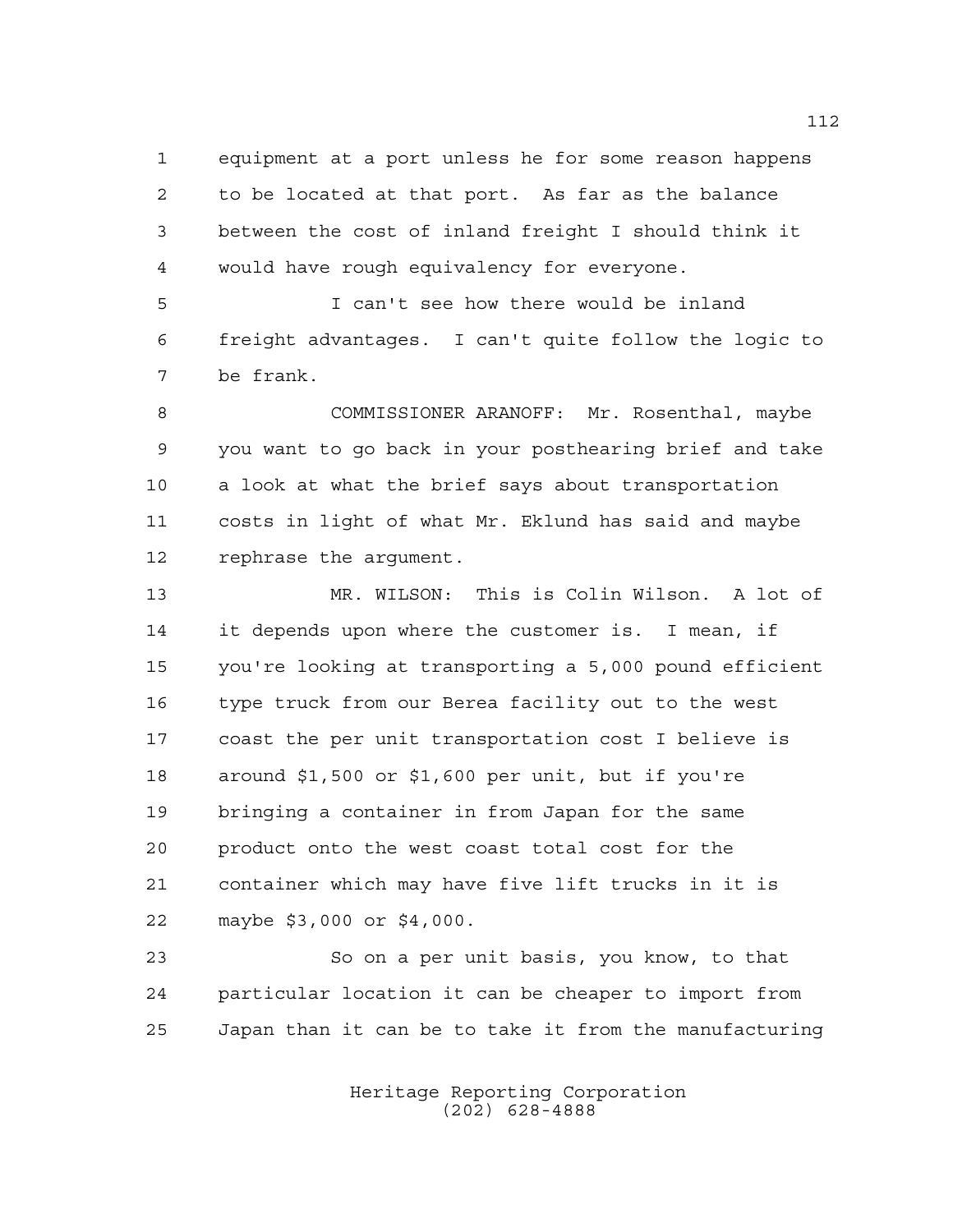facilities which are predominantly on the east coast. Toyota are in Indiana, TCM are in South Carolina, Komatsu in Georgia, we're in Berea, Kentucky.

 So there would not be enough advantage if it was to a dealer in say Kentucky or to a dealer in South Carolina, but it would certainly be an advantage importing directly from Japan if it was to be to the west coast.

 MR. ROSENTHAL: That's what I was going to say in our posthearing brief.

 COMMISSIONER ARANOFF: Terrific. Thank you very much. Let me go to a different question, and this one having to do with the production capacity of the Japanese producers. You suggest in your brief that the Commission use some 1991 production data as proxy for capacity of the Japanese producers. Now, that's 14 years ago.

 My question to you is why should the Commission accept production figures from so long ago, the good proxy for capacity, and are you aware of any other investigation in which we've taken that approach?

 MR. ROSENTHAL: The main reason why we used that data was that was the peak of the market. It shows what the Japanese producers could do at the peak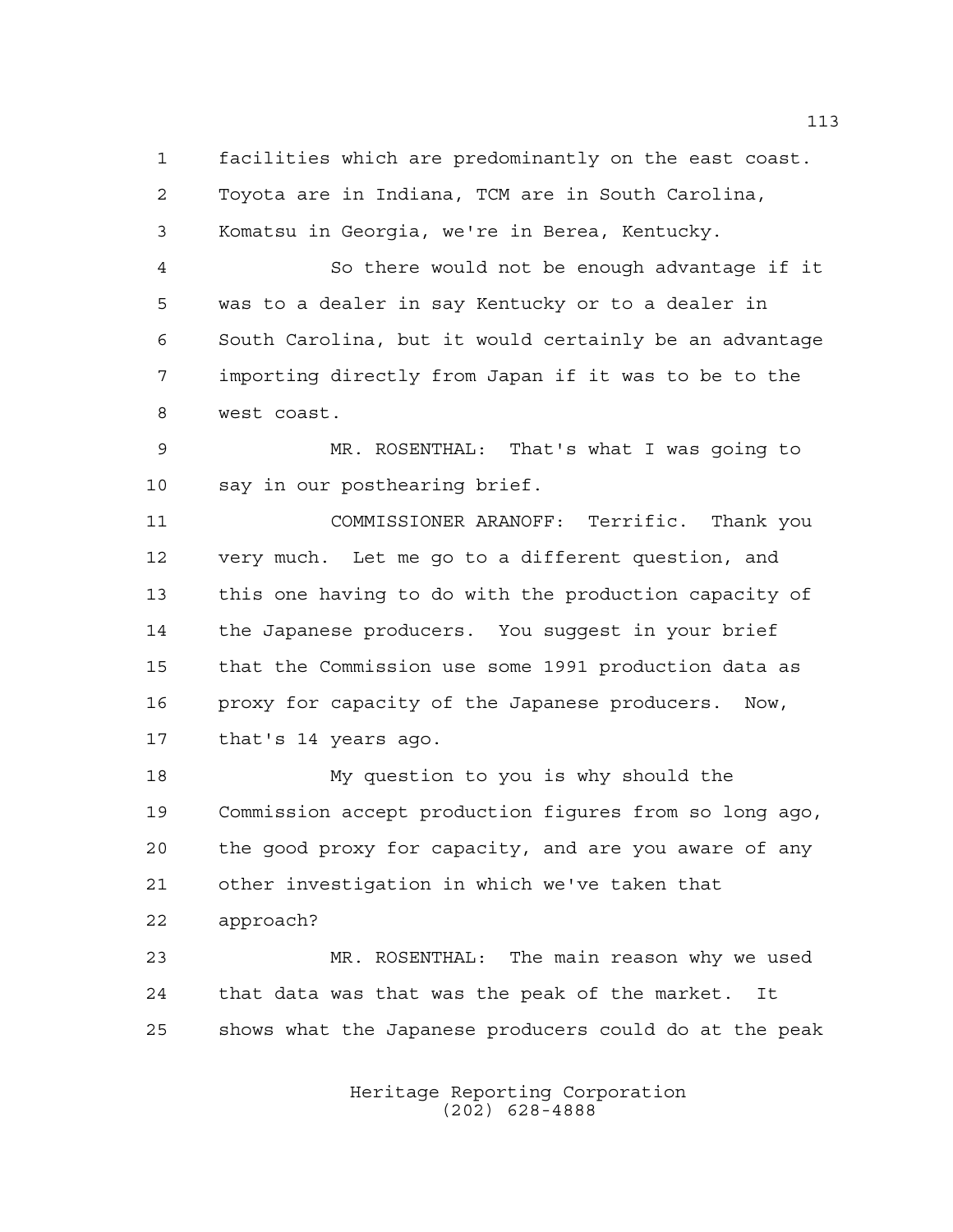and there haven't been any closures or any downsizing of the Japanese companies' operations since then.

 Indeed as Mr. Wilson indicated before in some respects that capacity is probably understated because if they actually had the business or wanted to with a little bit of small investment they could unblock some of the areas in their production process that are somewhat sticky and increase their capacity quite a bit, so that is why we used that number.

 It is the best information available. As to the question of have you gone back and looked at information of this sort, the answer is this is a unique circumstance. You're not getting the information from the Japanese producers.

 Either they haven't replied, or they replied in such a way as to provide you with useless information and so you're looking for the best information available. The JIVA statistics are the best information that we've been able to get.

 COMMISSIONER ARANOFF: Okay. Appreciate that. One more question on capacity.

 In trying to get a sense of sort of the meaningfulness of any unused capacity in Japan depending on how we decide to measure it is this the kind of industry where it's important to the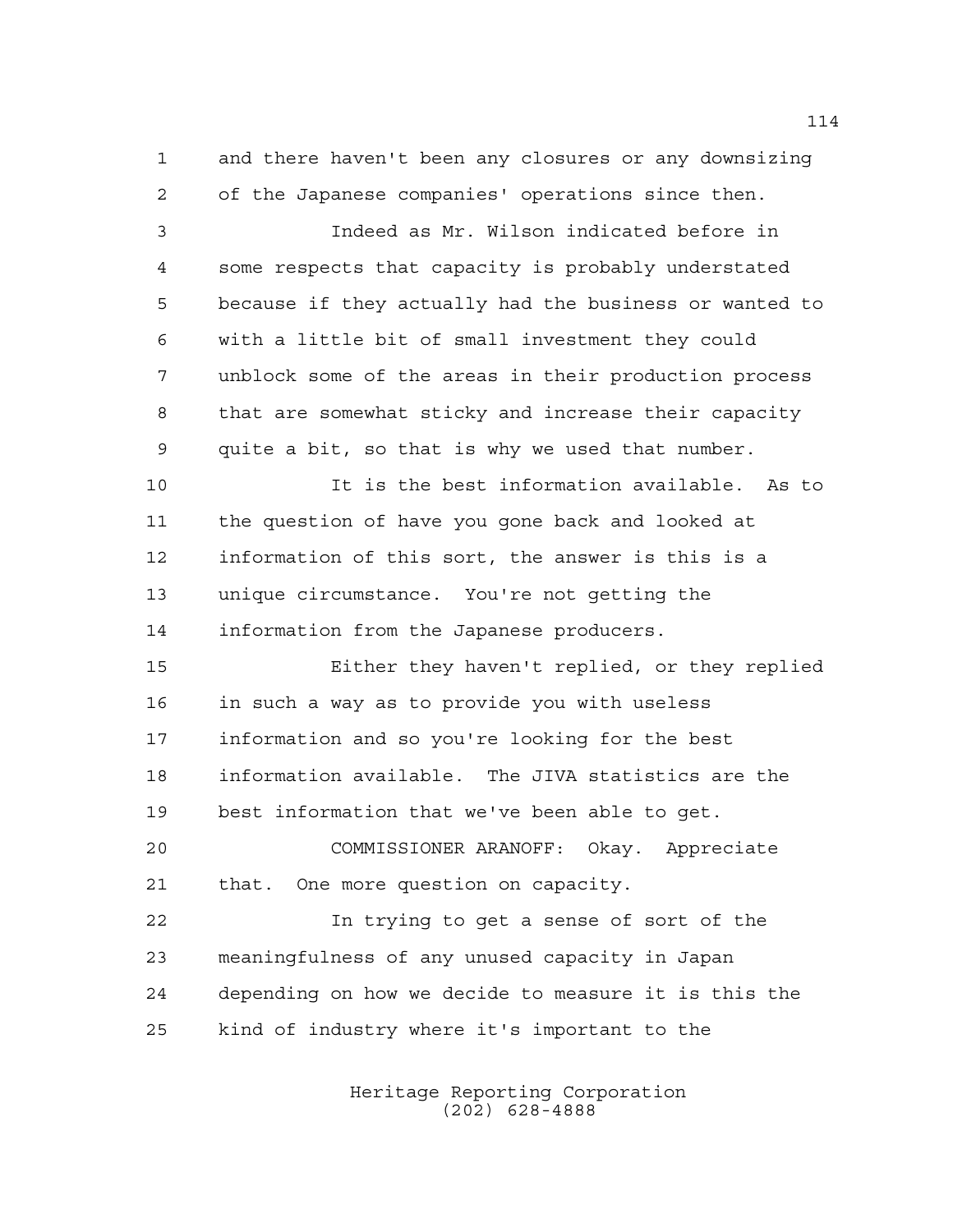profitability of the business to produce as many units as possible in order to deal with fixed costs or is this the kind of industry where the fixed costs of the equipment are small relative to the cost of all the inputs so that it perhaps doesn't make as much of a difference?

 MR. EKLUND: This is Reg Eklund. No. This is the type of industry where covering fixed costs is incredibly important, so important that when you're doing analysis as far as the marketplace and deals you have a very good sense of your fix in variable cost structure and there are companies that are looking at variable cost plus on incremental volume.

 That's exactly what the Japanese will be doing. The fixed cost overhang that they have is very significant. So if you can go variable cost plus five percent it certainly much better than not taking the deal where you have no coverage at all of fixed costs.

19 As Mr. Wilson indicated earlier, you know, some of the Japanese competitors, they're not going to have a choice as far as what the economic drivers are because it's going to be clearly evident when they go through the calculations.

 Realistically as the prices drop we're going to have to look at some type of a restructuring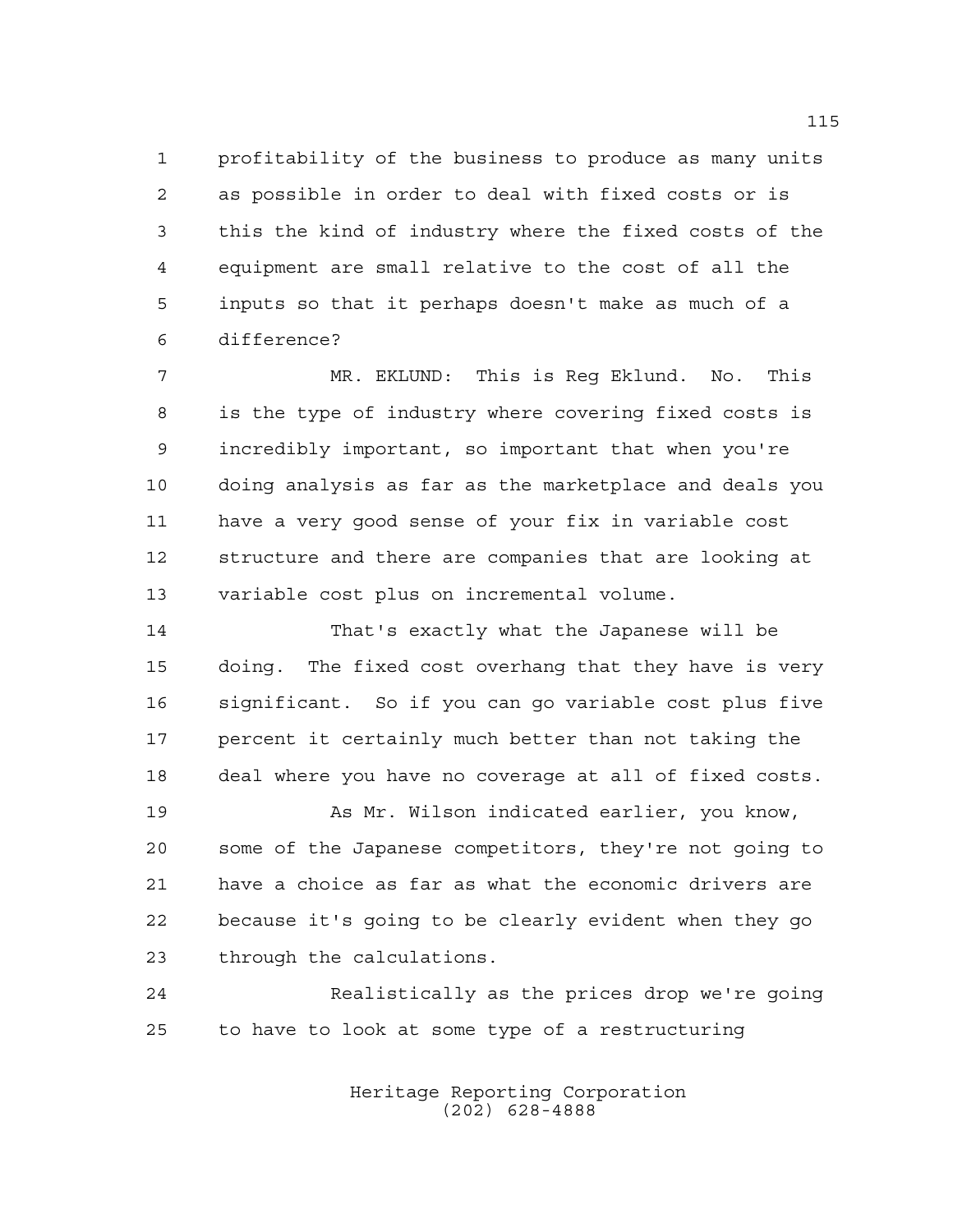ourselves because we won't be able to carry any

 incremental fixed costs as well, so we have to make it go away. There are no choices. So you're just spot on as far as the type of industry that it is.

 COMMISSIONER ARANOFF: Thanks very much. One issue concerning pricing. You indicated at page 33 in your brief that prices increased after the entry into force of the anti-dumping duty order, but that prices fell after these so-called transplant operations were established.

 Are you essentially saying that prices are about the same today as they were prior to the entry of the order, and if so doesn't that suggest that revocation of the order wouldn't be likely to have an adverse affect on prices?

 MR. ROSENTHAL: No. I'll start with that and then I'll explain why. What happened after the order went into place immediately prices did increase because the Japanese could not shift from Japan, and pay the duties and be price competitive. After they began to move their assembly operations to the U.S. they could then supply the market with their product and resume pricing at competitive levels with NACCO. What you had is essentially rough equilibrium at relatively competitive and low levels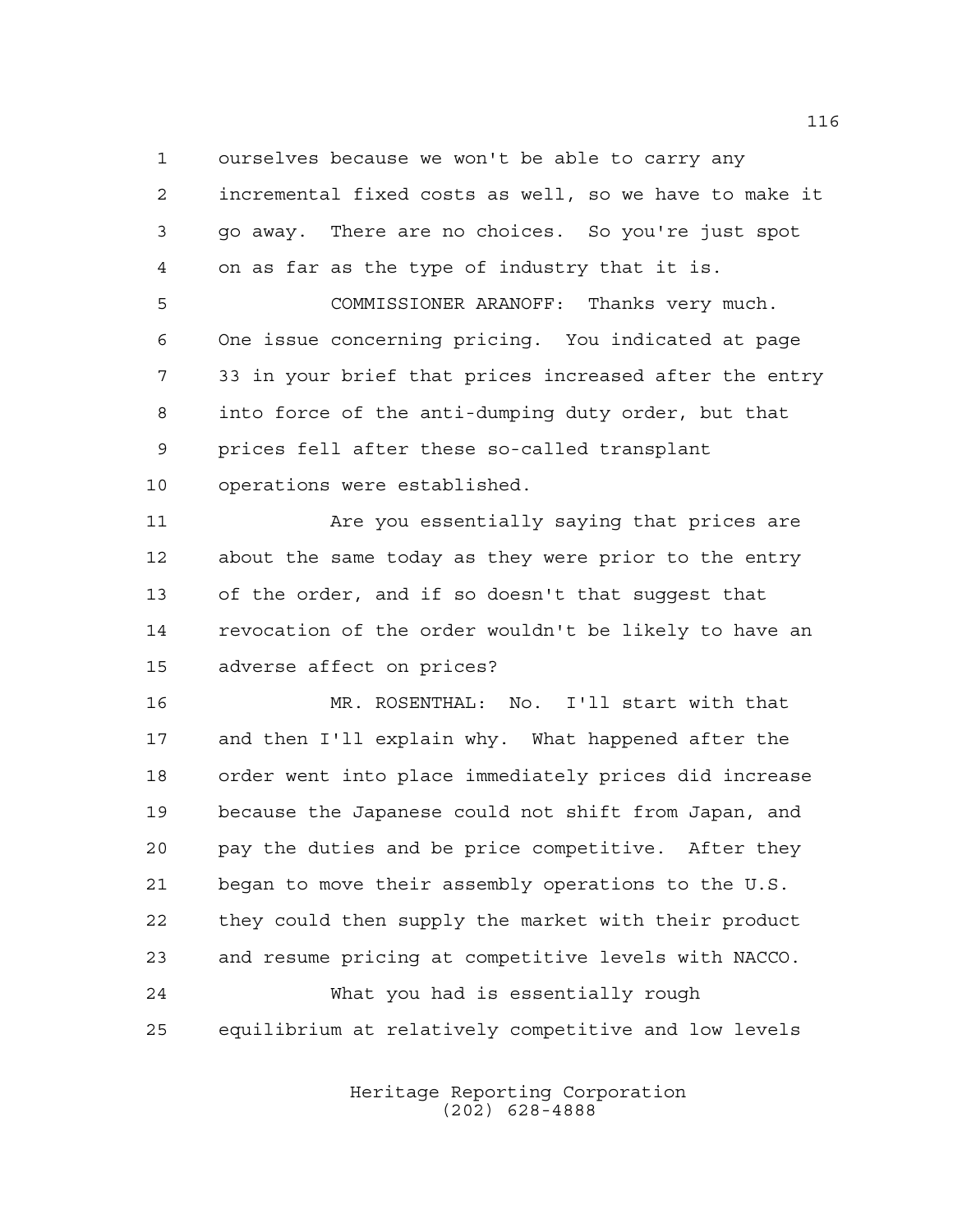for a long time. You've seen the data on pricing, you've certainly seen the data on profitability. You can see that nobody, and this is public knowledge, is doing particularly well in this market given the nature of the competition.

 The reason why NACCO is here today is that things are going to get worse if you revoke this order because the order has been a tremendous restraint on the Japanese pricing behavior.

 If they are no longer restrained by this order they will resume shipping from Japan and you can believe that all of them will go back or just a few, but all you need is a few, especially the lesser ones, 14 and they will introduce the lower prices into the U.S. market and as Mr. Wilson indicated the other companies will be forced to follow.

 By the way as you just heard from Mr. Eklund it's not just going to be Toyota and it's not going to be just Mitsubishi, it's going to be NACCO and the question is whether NACCO competes and can compete given its existing cost structure from the United States or whether they have to then employ their resources in their 50/50 joint venture in Japan to compete with the lower priced product coming in from Japan.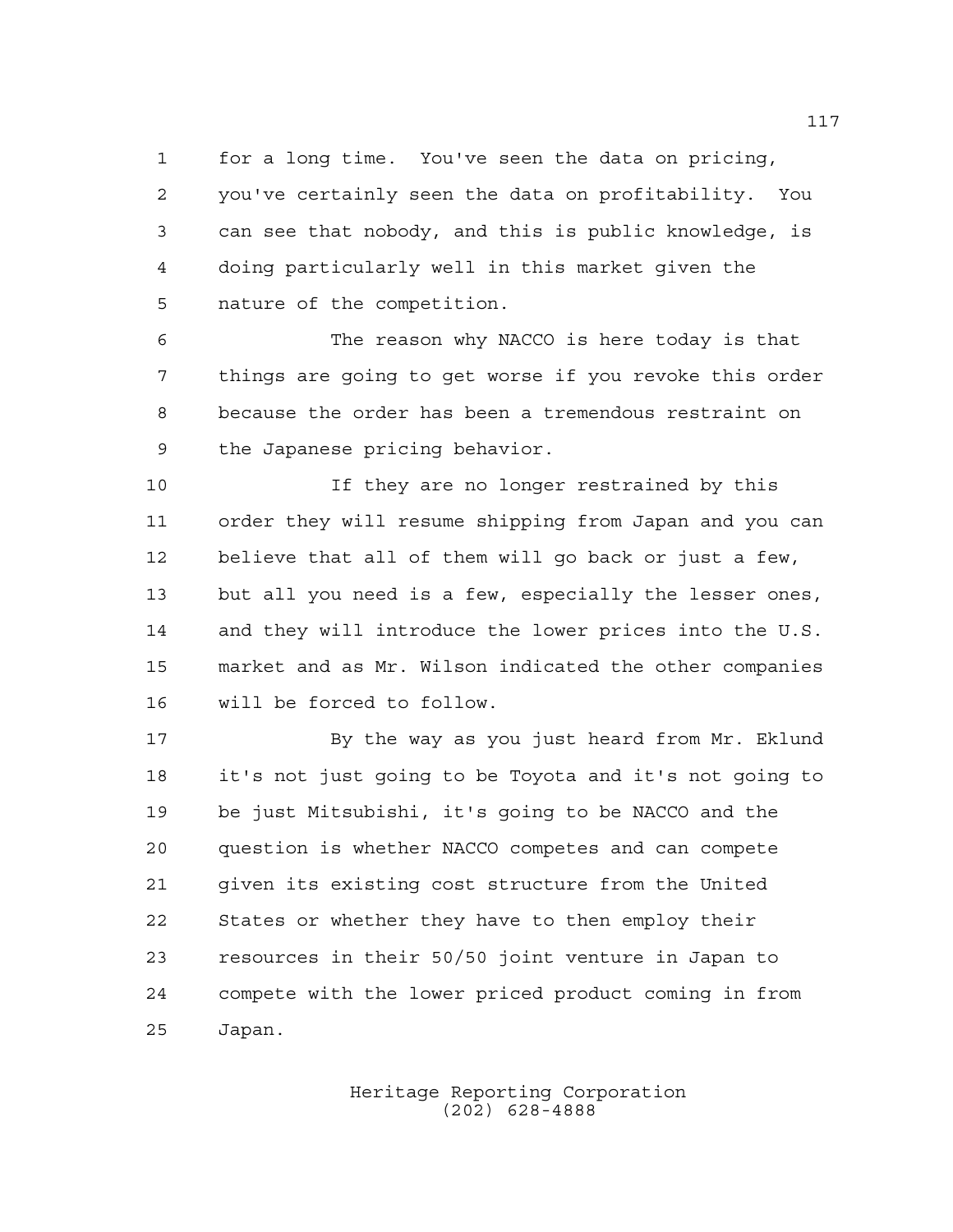So this order has been incredibly effective. There have been some over the years I can say, you know, the jury is out, maybe not so effective. This has been incredibly effective in changing the Japanese behavior. If this order goes away the prices are going to go to hell in a handbasket and every domestic producer no matter how defined is going to be forced to follow that price spiral downward.

 COMMISSIONER ARANOFF: Thank you. I appreciate that answer, and I see that my time is up. CHAIRMAN KOPLAN: Thank you, Commissioner. Mr. Rosenthal, on page 29 of your brief you claim "as clearly indicated in Nissan's FTZ application its operations in the United States are by no means so firmly established that they would preclude the repatriation of production operations to Japan."

 You include as Exhibit 1 the full application submitted on April 7, 2005; however, I reached a different conclusion when I reviewed Exhibit 1. First the application was actually submitted by the Greater Rockford Airport Authority, the grantee for the foreign trade zone.

 Second by letter dated February 17, 2005, Franz Olson, deputy director of operations and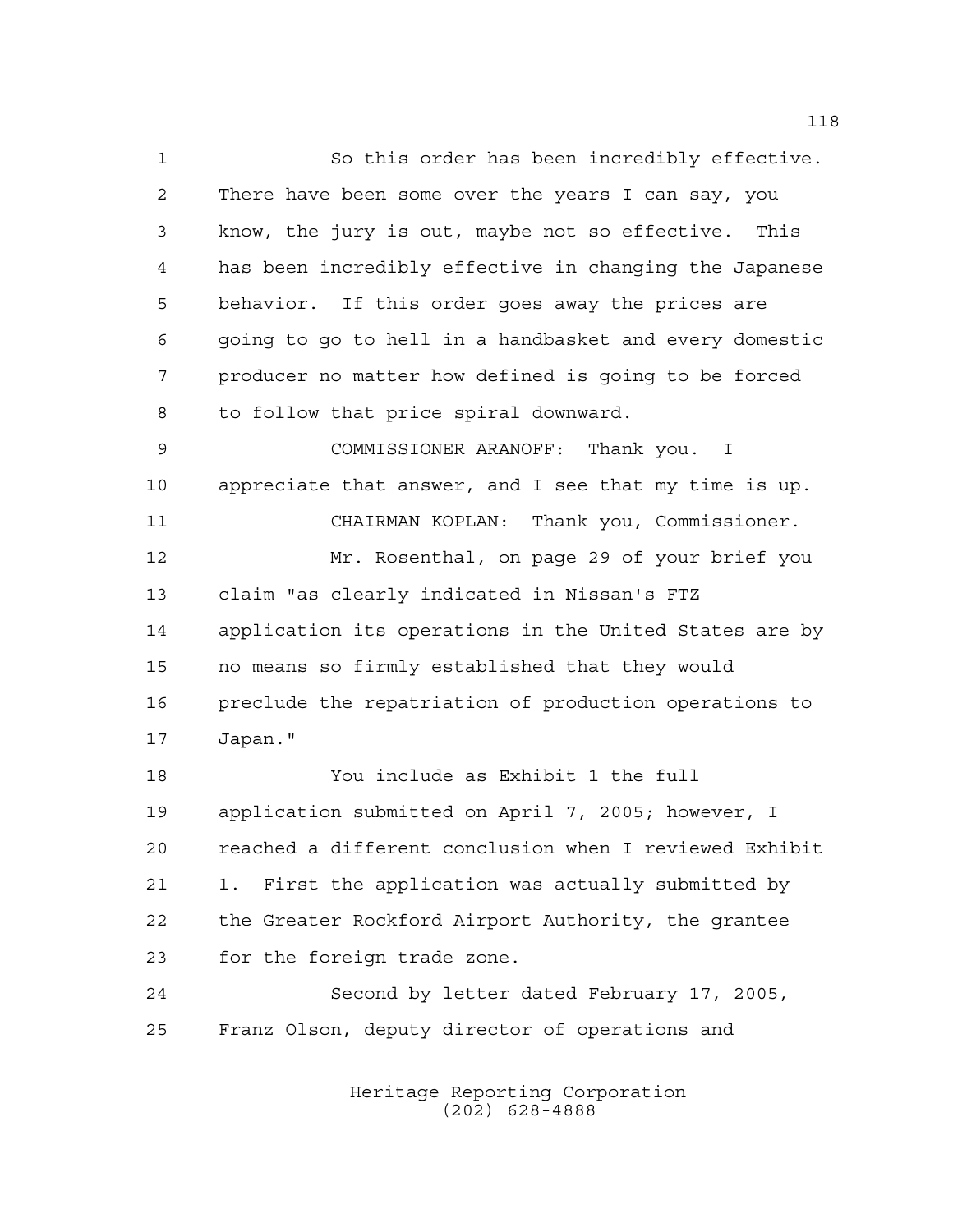facilities for them, on behalf of the Airport

 Authority stated the reason for the filing. "The enclosed application is submitted as part of our efforts to promote economic development within the northern Illinois region." "Subzone status will help Nissan forklift to lower its costs of manufacturing and distribution of its products. The enhanced competitiveness created by cost savings will translate into economic opportunities for the Nissan forklift facilities, its domestic customers and for the U.S. economy." My question to you is whether the Foreign Trade Zone Board has acted upon the Airport Authority's application. MR. ROSENTHAL: To my knowledge the Foreign Trade Zone Board has not. That's number one. I probably could respond to the rest of your question or the -- CHAIRMAN KOPLAN: Do you know when they are expected to act? MR. ROSENTHAL: There is no deadline for them to act as far as I know. There's no statutory timeframe. CHAIRMAN KOPLAN: Okay. MR. ROSENTHAL: But Chairman Koplan, it is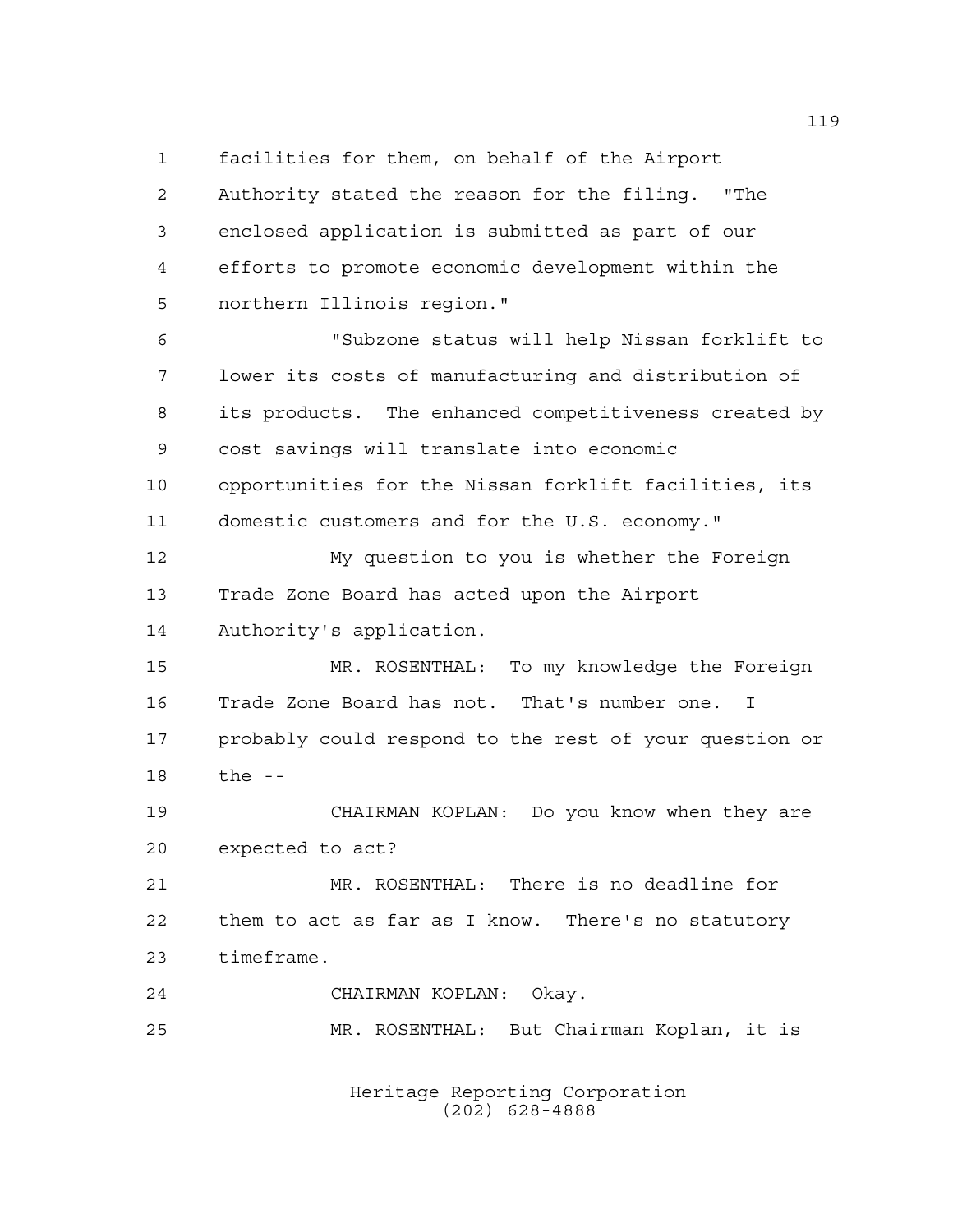customary for the subzone or the zone authority to make this application. That's nothing unusual. Of course these applications are filed really on behalf of the manufacturer in that subzone, and no one is going to do it unless they thought that they would enhance the subzone activity.

 What's interesting about that, and this is why I don't think you should reach a different conclusion than the one I've offered you, is that the alternative that is stated in those papers is if why they need the subzone is to stay competitive. If they don't get the subzone -- I didn't make this up, I didn't write this -- they're contemplating moving more of their production offshore.

 They admit they've moved some, they threaten if you will or they imply that they will have to move more unless they can achieve these duty savings. They need these to be competitive. That is what that says to me. I don't see how you read it any other way.

 MS. STALEY: Commissioner Koplan, if I can add to that, the dumping duties are much higher than the duties that they believe that they would save if they were granted the subzone status and so the implication is that if they could save the entire dumping duty which is much higher than the Customs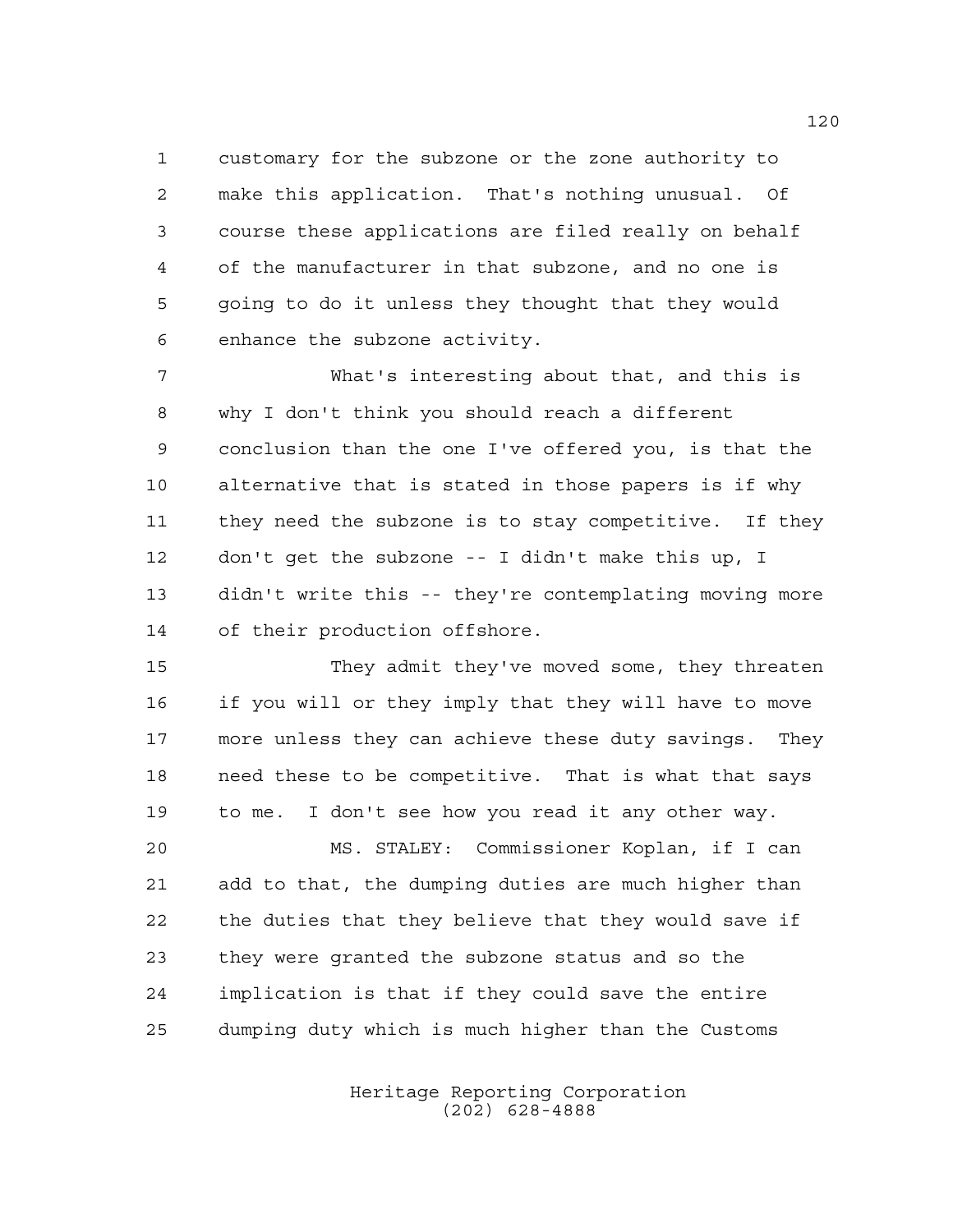duties that are in this application then they would certainly in terms of cost savings want to repatriate that product back to Japan since the dumping duties are so much higher than the regular Customs duties that they are trying to save on a few isolated products.

 The dumping duty applies on the entire truck and the Customs duty savings apply on a few certain components that they're using to produce the truck in Japan.

 CHAIRMAN KOPLAN: I thank you both for your answer.

 Mr. Hudgens, Mr. Wilson testified I believe that Nissan imports virtually everything it uses to assemble its ICI forklift trucks here, but when I look at the proprietary information in the tables particularly Table E6 on page E8 of our prehearing report and Table 3-13 on page 3-29 of the report I come out with a different result.

 For the posthearing could you look at that for me and respond or reconcile that?

 MR. HUDGENS: I will. I would also like to note that there are some discrepancies in the questionnaires.

The question on componentry content is asked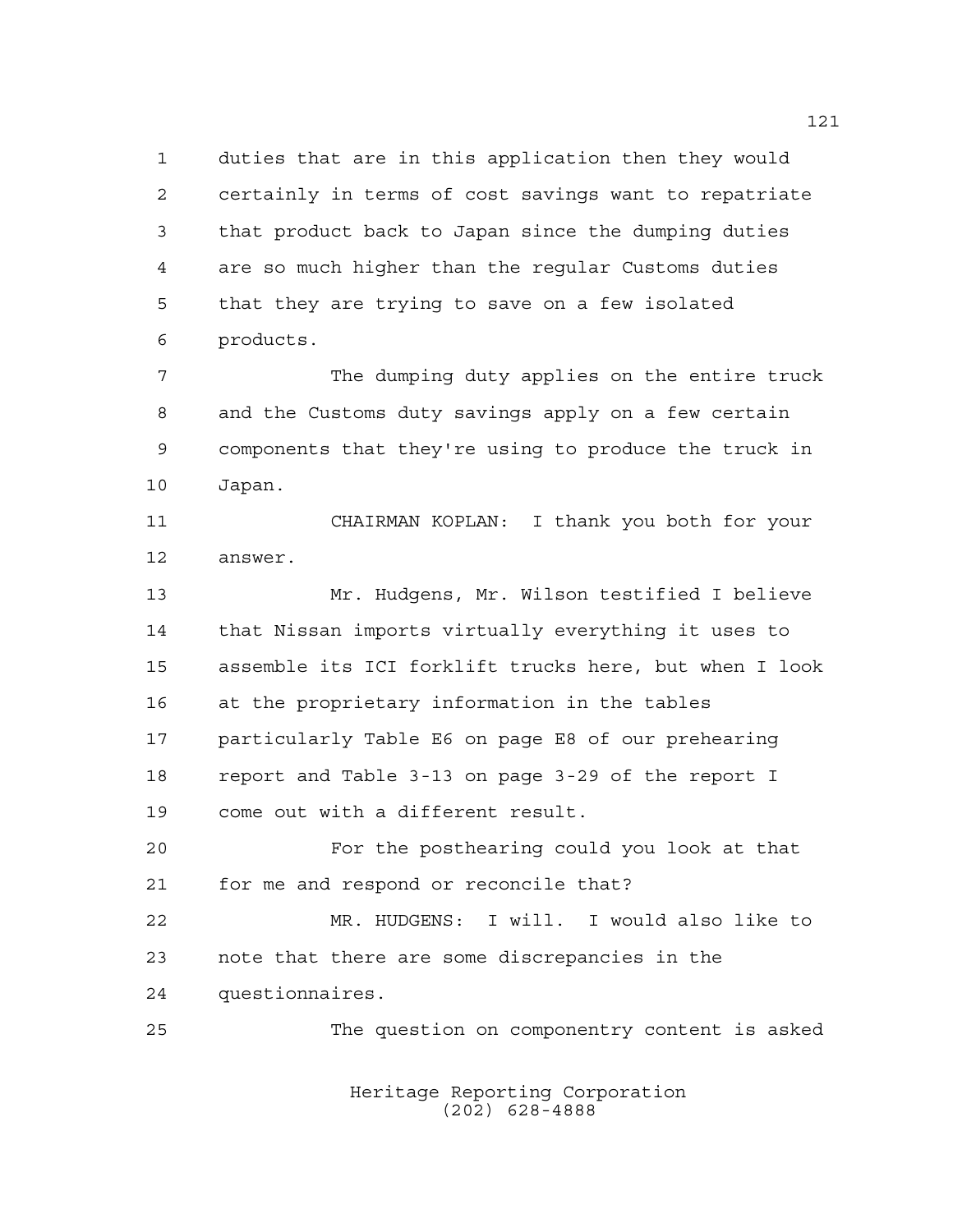in several different types of questions in the questionnaire and some companies they have noted that they source it completely from the U.S., but in another question regarding the same type of componentry they note that they've imported that from Japan, so we'll note those discrepancies as well. CHAIRMAN KOPLAN: Thank you. I would appreciate that.

 Mr. Eklund, on page 33 of NACCO's brief it's acknowledged that "imports of ICI forklift trucks from Japan have virtually ceased since imposition of the order." It stated that "following the imposition of the order prices for domestic forklift trucks temporarily increased due to the highly competitive nature of the U.S. market including the establishment of the transplant operations."

 "These price increases were not sustained. Currently therefore while domestic demand for forklifts is strong prices have remained stable at low levels." It appears to me that you're claiming the price competition caused to a significant extent by the transplants is resulting in price depression shouldered by NACCO. Am I correct? MR. EKLUND: Absolutely.

CHAIRMAN KOPLAN: Okay. If that's so I need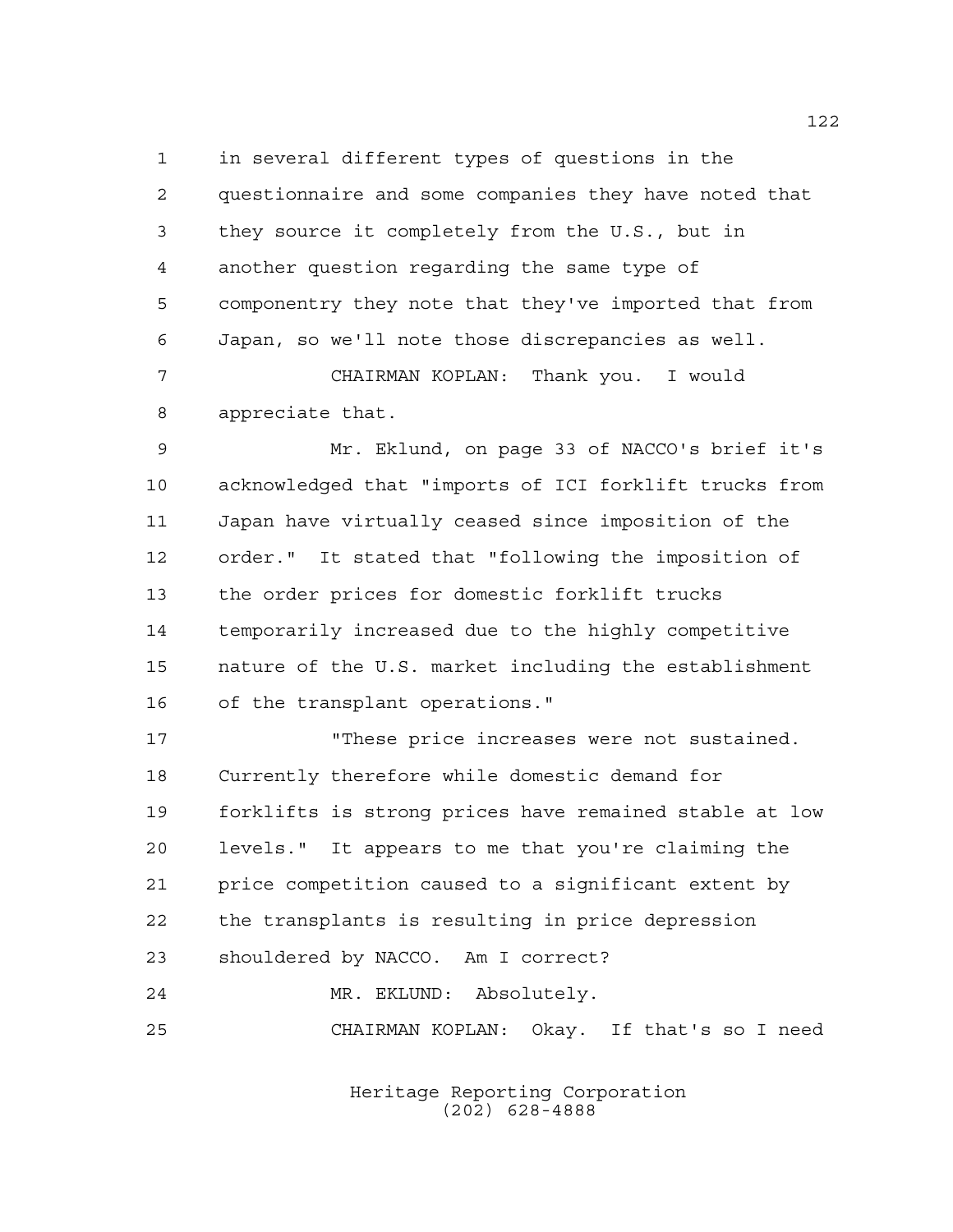to resolve how much of a net difference there will be if the order is revoked and Komatsu, Nissan and TCM cease production here as you argue and move their operations back to Japan as your brief predicts.

 Similarly I pose the same question assuming for argument's sake that Toyota and Mitsubishi would partially repatriate product lines to Japan as your brief also predicts. I'm trying to figure out what the net difference would be if they're already having this kind of an affect here now with their domestic production.

 MR. EKLUND: Well, if -- you know, I can't offer up a number. If they're unrestrained I'm very secure, but their pricing is going to be modified. Exactly how much I'm unsure.

 CHAIRMAN KOPLAN: But they are having a significant affect on you now in terms of what appears to be as you've acknowledged price depression and that's the transplants are having that affect.

MR. EKLUND: That's correct.

 MR. ROSENTHAL: Commissioner Koplan, if I could just add to this, this is a highly competitive market. The advantage that the order has quite apart from the avoidance of future price decreases if it's revoked is that everyone who is here in the U.S. has a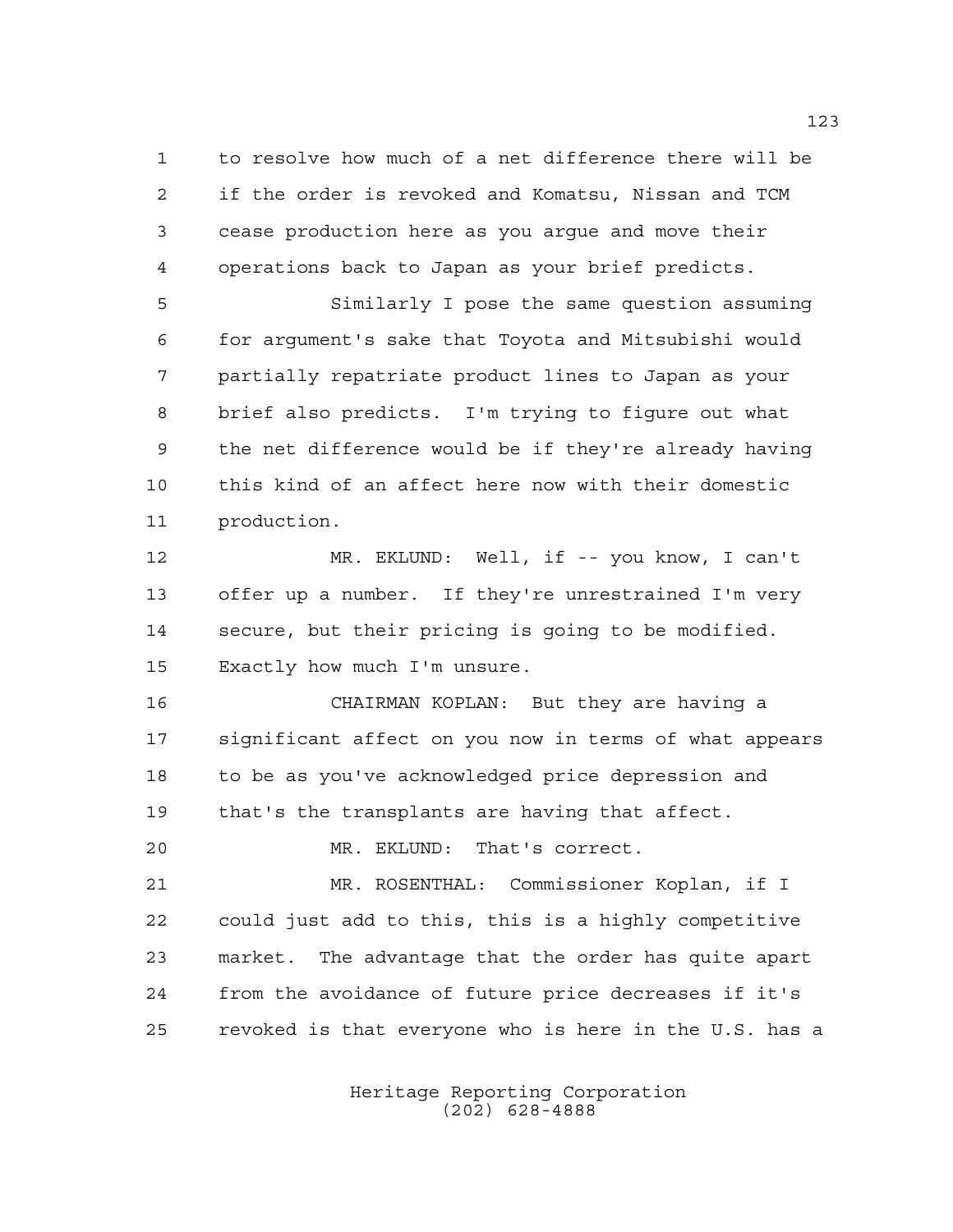similar cost structure.

| $\overline{2}$ | They've got to pay OSHA, they've got to pay            |
|----------------|--------------------------------------------------------|
| 3              | for labor and environment, and raw materials here in   |
| 4              | this environment and so prices have stabilized at low  |
| 5              | levels. There is competition, but at least they are    |
| 6              | competing against one another with a similar cost      |
| 7              | structure.                                             |
| 8              | The troublesome part is what happens if they           |
| 9              | no longer have to do that. So things are not great     |
| 10             | now -- and this goes to the question also that         |
| 11             | Commissioner Lane asked about vulnerability -- things  |
| 12             | are not great now, the fear is how much worse are they |
| 13             | going to get?                                          |
| 14             | Now, Mr. Eklund couldn't put a number on it,           |
| 15             | but there is absolute certainty that the prices will   |
| 16             | go down as the transplants shift operations to Japan.  |
| 17             | CHAIRMAN KOPLAN: I appreciate that. Let me             |
| 18             | come back to something I just asked a moment ago. I    |
| 19             | want to follow-up and go back to your opening remarks. |
| 20             | You made reference to the fact that Nissan Forklift    |
| 21             | Corporation of North America has indicated that "if it |
| 22             | cannot mitigate competitive disadvantages at its U.S.  |
| 23             | operations it may have to move the manufacturing of    |
| 24             | another forklift model overseas."                      |
| 25             | "This may result in a shift of an additional           |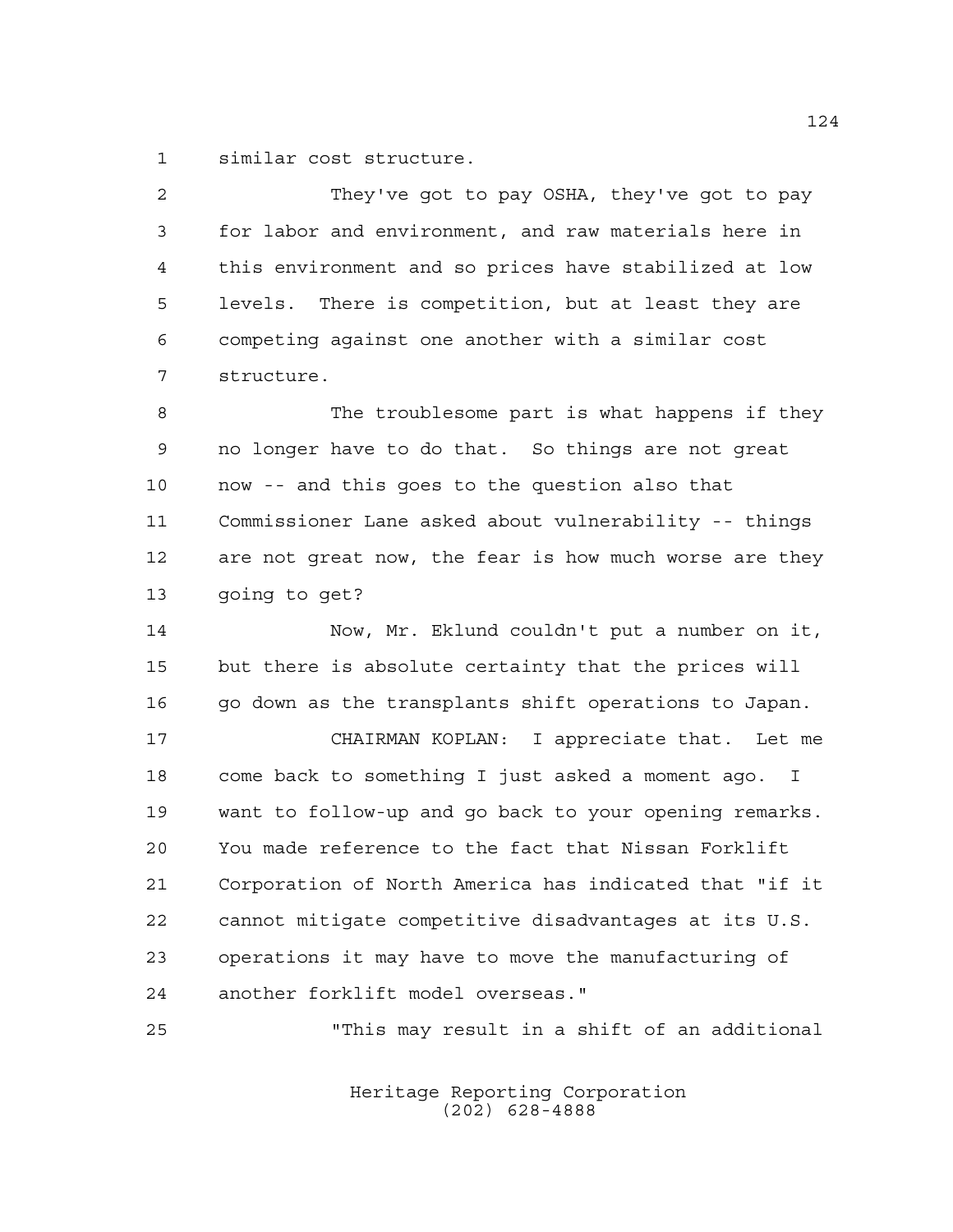15 percent of production overseas." I think that's actually on page 2 of your brief. Your implication is that this will take such production to Japan; however, the Rockford Airport Authority's FTC application goes on to say if the designation is a subzone NFC's cost of production will decrease.

 This in turn will allow NFC to reconsider moving additional manufacturing overseas and increase the possibility of moving the Mexico pneumatic line from Mexico back to the U.S. That's in the executive summary. So when Nissan is referring to manufacturing overseas it doesn't appear that they're referring to Japan, but instead rationalizing production worldwide the same way NACCO has with its frame production.

 MR. ROSENTHAL: As I said in response to the question by Commissioner Aranoff the submission there mentioned Spain and mentioned Mexico. I don't think they'd be stupid enough to suggest that they'd go back to Japan because if they did that then the Foreign Trade Zone Board would turn them down flat.

 So I would -- the essential point there is not where they will go, it is that they will go someplace else.

 CHAIRMAN KOPLAN: Could that someplace else be Mexico just as you said?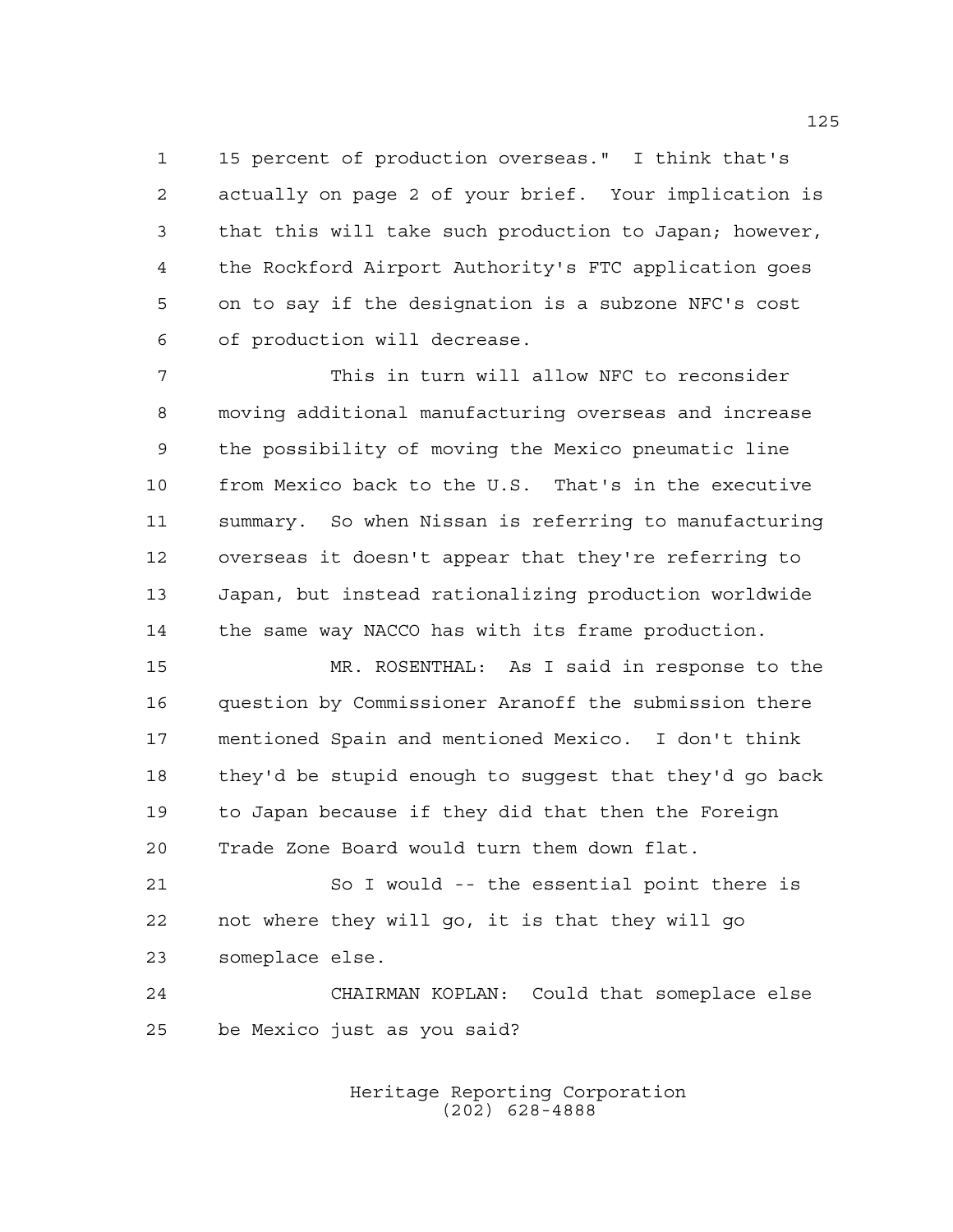MR. ROSENTHAL: Someplace else could be Mexico --

CHAIRMAN KOPLAN: Okay.

 MR. ROSENTHAL: -- it could be Spain, but I'm telling you the likelihood is given the information that we have and what you have on the record where they have excess capacity and where they would like to rationalize the production is Japan.

 Your decision today or when you make it is you're going to be betting whether or not the predictions of the industry folks sitting before you are correct or whether the Japanese who have not appeared before you and expressed their intentions and put their determinations under oath are the ones to rely on.

 I don't see -- if I might continue and now that we have a full investigation I'd like to get on record. The Japanese are not here saying that if this order is revoked we are going to maintain production in the United States and that we will not move our lines back to Japan.

 If you had that testimony under oath then we'd have a really interesting decision about whether you have a record to justify revocation of the order. I submit and I go back to the Matsushita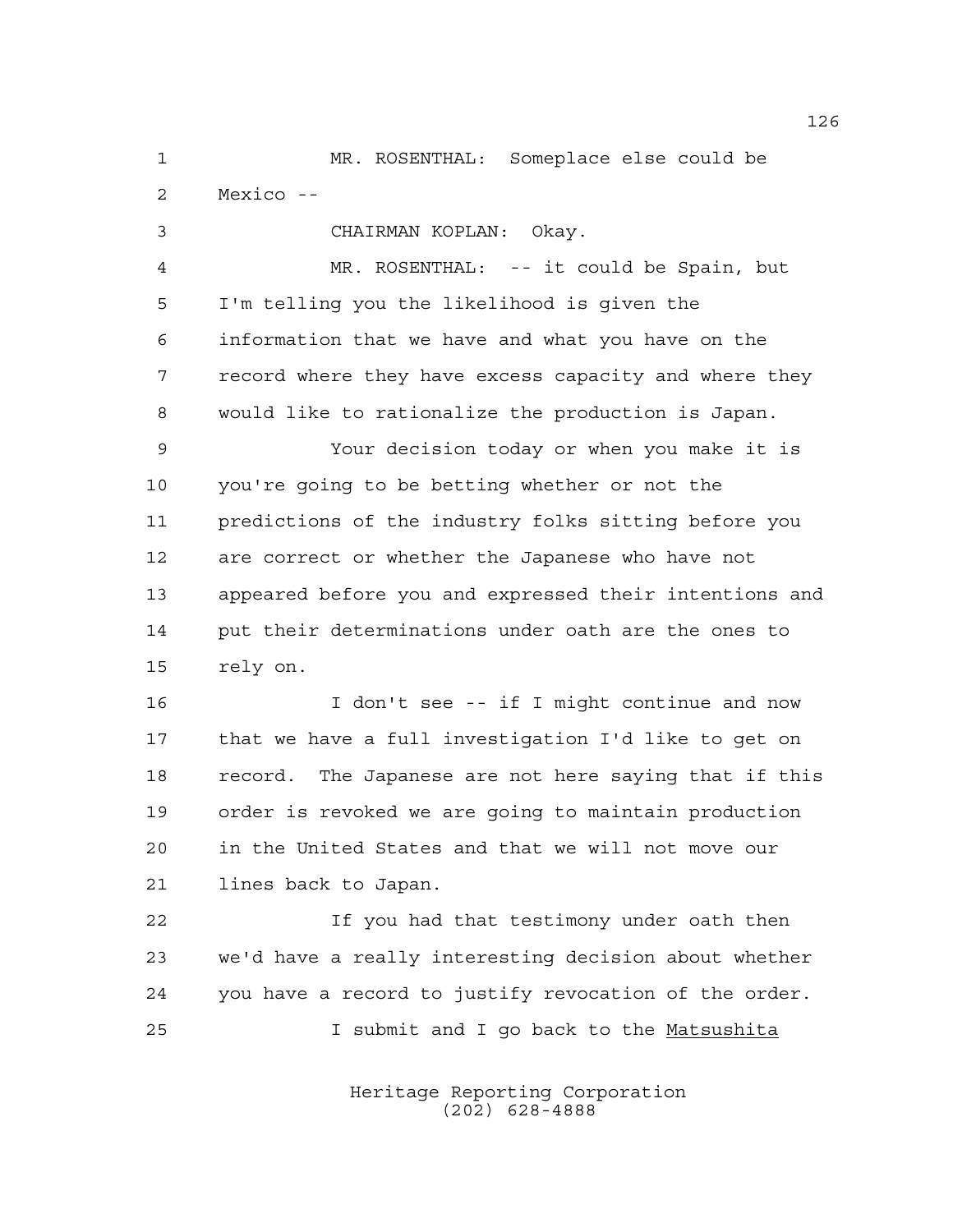decision report because you do not have that and you have this other testimony and all this record on the other side that you do not have the basis to revoke even if Nissan says in the foreign trade zone application we may go to Mexico or Spain. Thank you. CHAIRMAN KOPLAN: I appreciate your response. Vice Chairman Okun? VICE CHAIRMAN OKUN: Thank you, Mr. Chairman. Just of the FTZ application, interesting discussion. Mr. Taylor, you had mentioned that Toyota had applied for one earlier. Is that correct? MR. TAYLOR: Yes. VICE CHAIRMAN OKUN: Do you know what happened on that and what that was for? Just curious. MR. TAYLOR: I believe it was revoked, and it was in the early 1990s and it was for their forklift truck plant. I'm not sure what location. MR. ROSENTHAL: I'll clarify. Toyota applied, it was rejected and NACCO opposed that at the time because it did not want Toyota to be able to lower its cost of manufacturing in the U.S. by getting to pay zero duties on its imported parts when none of

> Heritage Reporting Corporation (202) 628-4888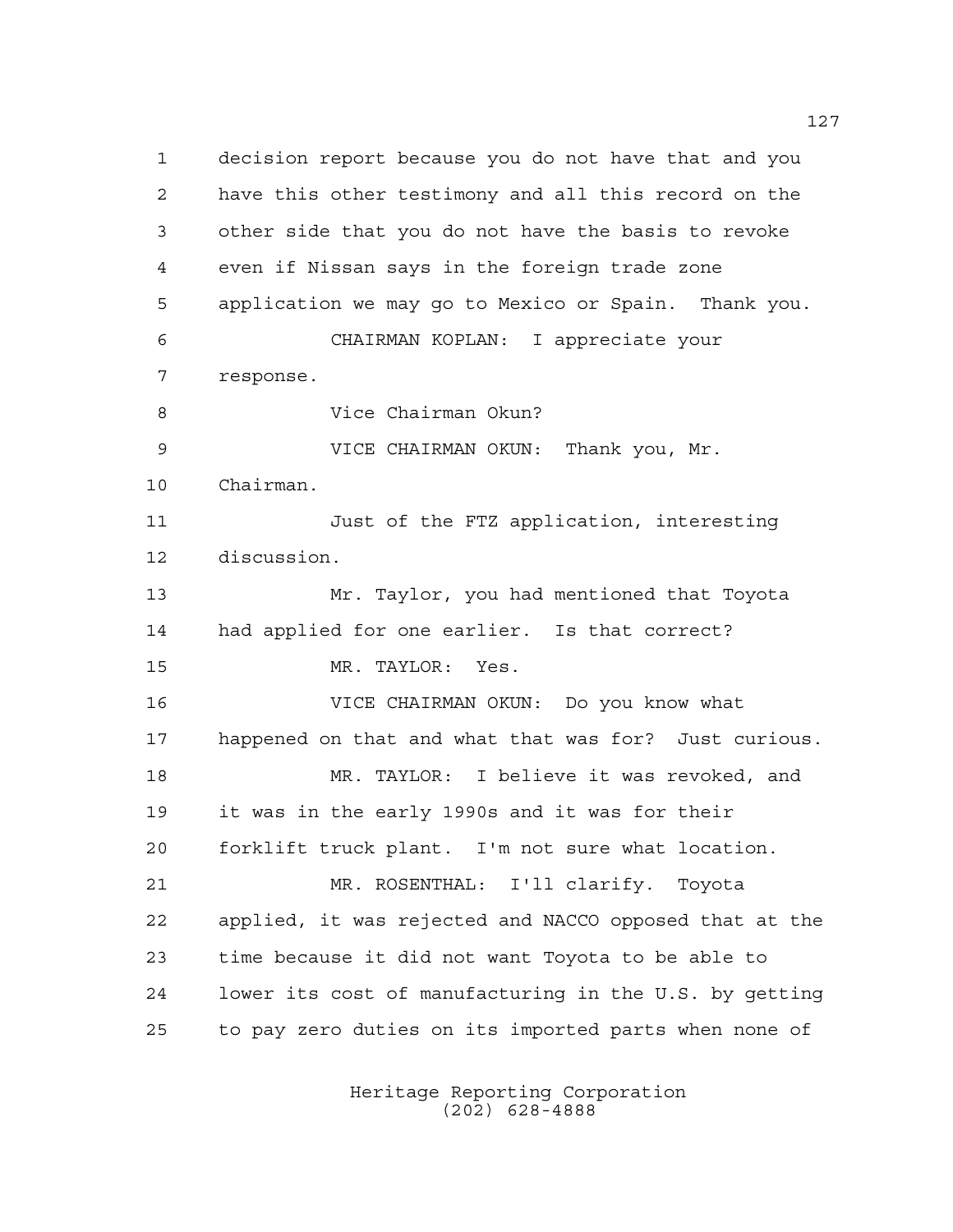the other domestic manufacturers such as NACCO would enjoy that advantage.

 VICE CHAIRMAN OKUN: Was it for specific components?

 MR. ROSENTHAL: It was for location as opposed to components. It was for their facility in Illinois I believe. Indiana. Sorry.

 VICE CHAIRMAN OKUN: Okay. As we look at the global nature of, again, going through the *E* appendix on where the different companies are sourcing their material for it I just want to go back in terms of how this relates to the like product argument just with this one aspect which is if the value added is not in the components, whether it's not the frame anymore or it's not an engine that's being brought in from someplace else and something else being brought in from China or Canada, do you think the Commission is on solid ground just saying that an assembly operation is the right thing to look at for this industry?

 MR. ROSENTHAL: The way you put the question actually is very interesting because I think as I recall our conversation now or the discussion we have to be careful about how we define the term *value added*.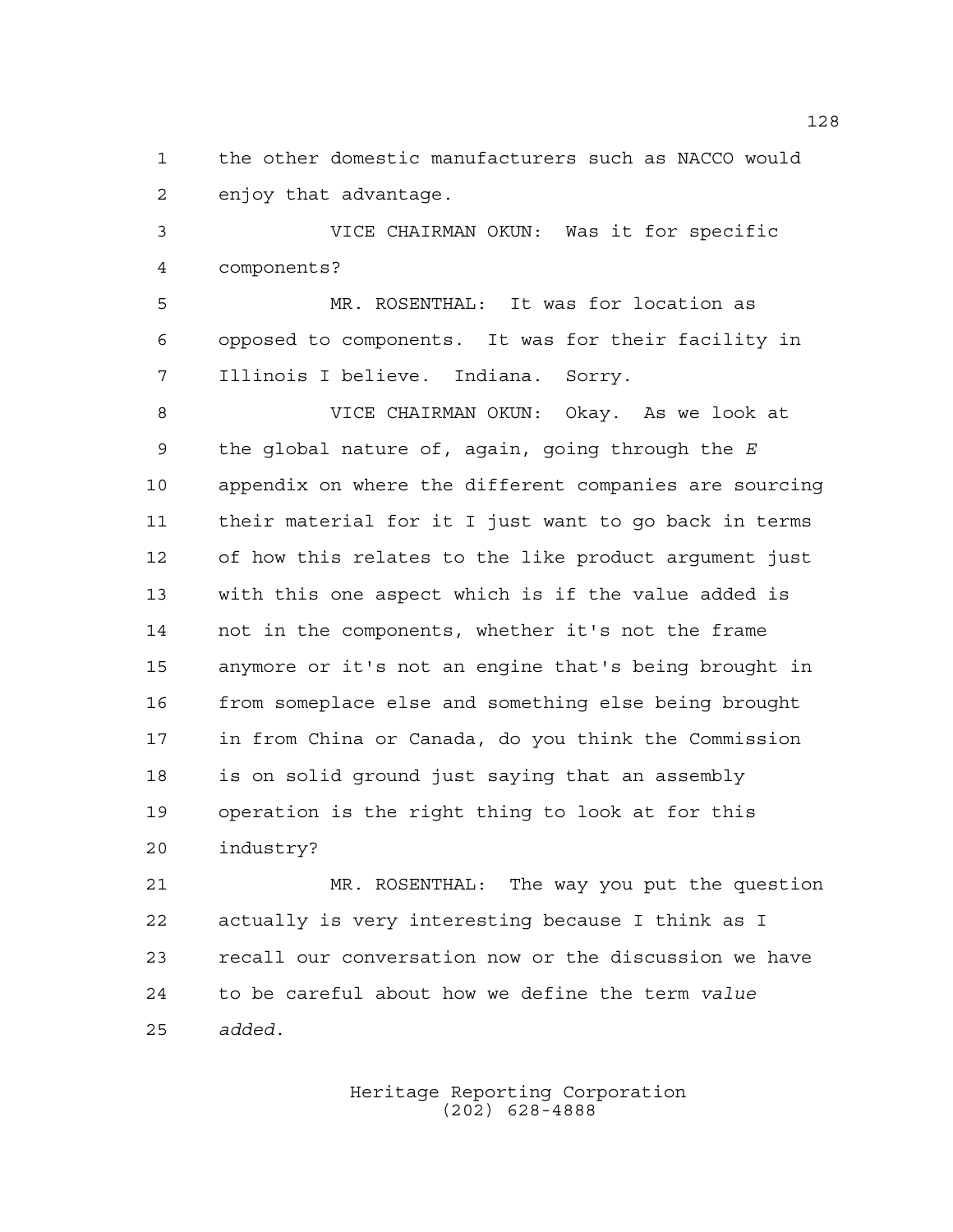When the Commission has traditionally looked at value added approaches or if you look at something like CBI and look at 35 percent as the threshold that number or that approach has simply said where is the labor being done, where are the parts being purchased and they look at the total value as opposed to when we talked originally about the frame as the defining object, the defining characteristic of the forklift and now it's the transmissions or other parts where most of the intellectual and investment value gets placed.

 I think that the traditional approach is you 13 just add up where everything is purchased, if it's a certain amount. That's normally the way the Commission has done it as opposed to looking at value from a critical component perspective.

**I** would arque that the approach that you normally take is sensible here, but you need to be mindful that where a transmission is produced and the value created there is not the same qualitatively as where you buy a tire, or a counterweight, or even an engine because those are in essence commodities that aren't necessarily all that difficult to produce for a forklift truck.

I'm not sure if I'm being helpful there, but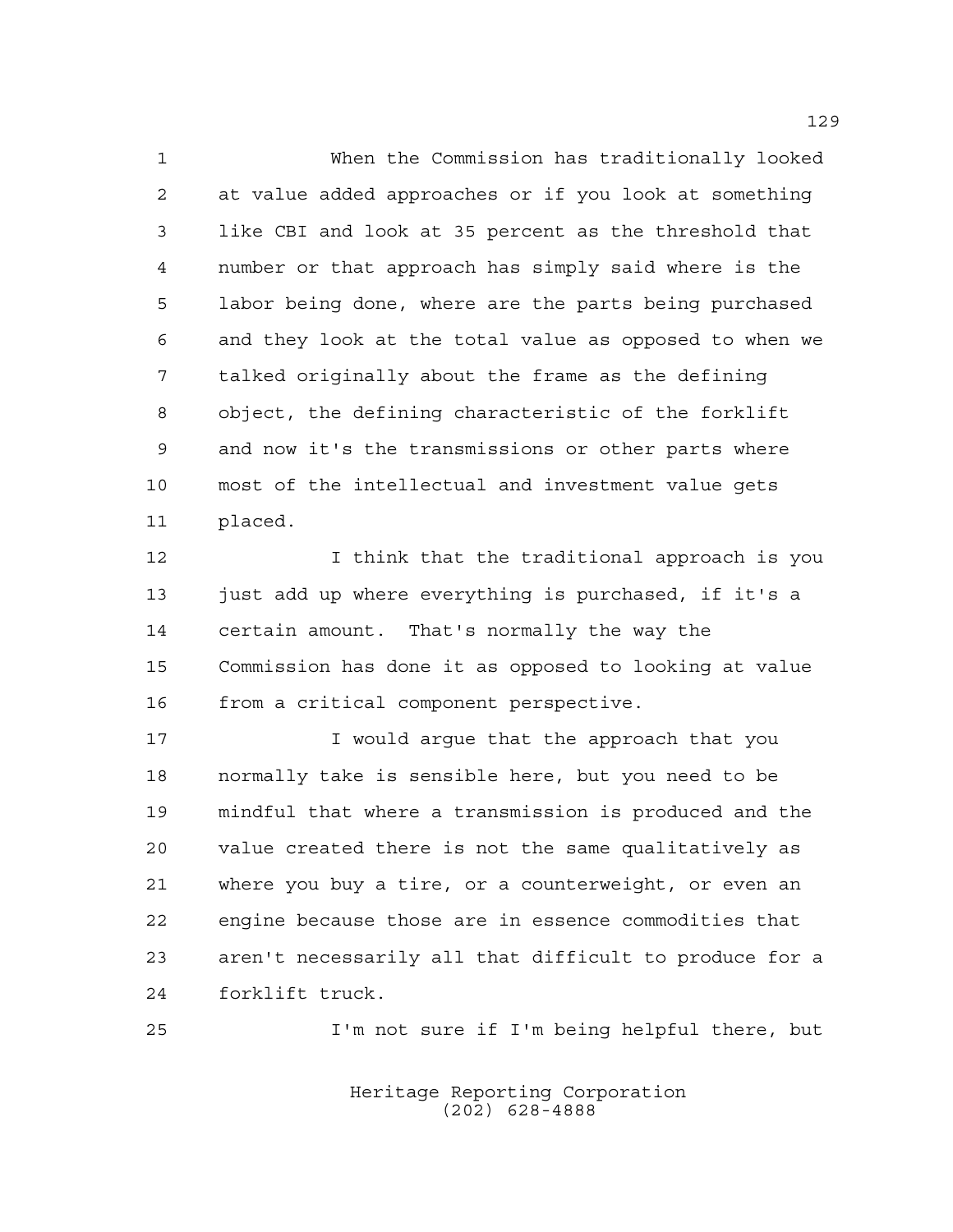I want to make sure we're talking about the same thing when we talk about value being added.

 VICE CHAIRMAN OKUN: I appreciate those further comments on that. Page I-30 of the prehearing report discusses NACCO USA's relationship with Sumitomo-NACCO Materials Handling Company, a producer and exporter of forklift trucks in Japan.

 I don't know Mr. Eklund or who would be able to talk about that, but just help me understand in terms of what that company how it operates, where it serves and what types of forklift trucks it produces in its plant there.

 MR. EKLUND: Yeah. This is Reg Eklund. NACCO has a 50/50 joint venture with Sumitomo. Sumitomo, it's a company that's been in place for quite a number of years, over 30 years. Their role primarily is the domestic Japanese market and then to supply products for the Asian market from an export perspective and also they serve with selected products Latin America.

 The company has been in place for some period of time enjoying some success. As far as the domestic market is concerned I stated earlier that the price structure there is reasonably attractive. The export markets where we're competing against exports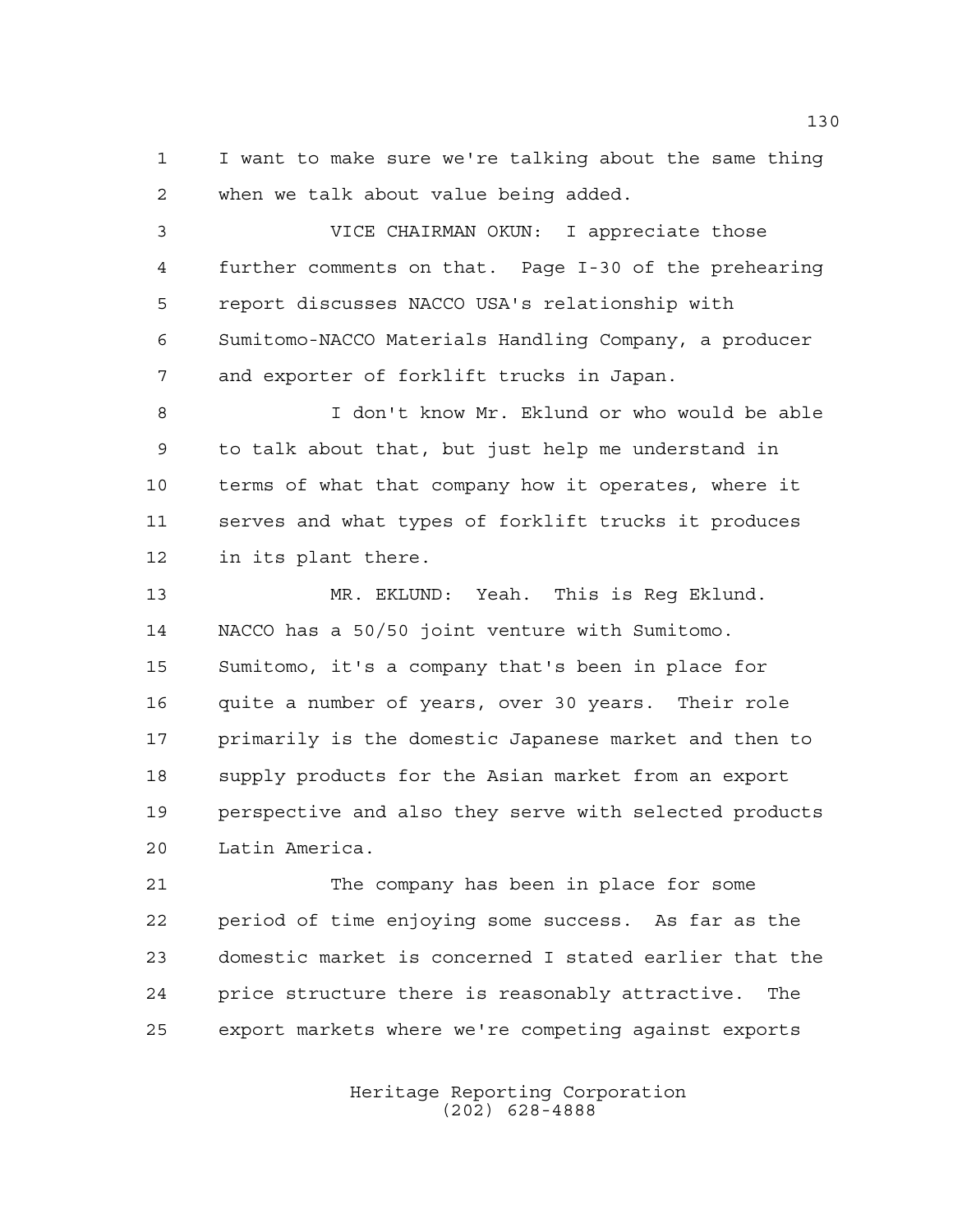coming out of Japan by the other competitors is a bit different story.

 It offers us an opportunity for incremental capacity as there is incremental capacity in that plant that has an overhang from the boom days of Japan just as the other Japanese manufacturers have. It would be one of the elements that we would have to consider relative to the result of this hearing. VICE CHAIRMAN OKUN: Would you have any sense in comparing the Sumitomo-NACCO plant vis-a-vis the other parents, the Toyota plant or others in Japan, in terms of how they compete in the Japanese market both in size and in export markets -- MR. EKLUND: Yeah. That's a good question. As far as share in the domestic market certainly Toyota is the most significant. They have more than 40 percent share of the domestic Japanese market. Komatsu is number two, TCM focuses more on the higher capacity machines and Sumitomo-NACCO and Mitsubishi are pretty much equal as far as their volumes in the domestic market at this point to give you a sense of where they stand.

 VICE CHAIRMAN OKUN: Appreciate. That was helpful.

Then, Mr. Taylor, I wanted to go back on one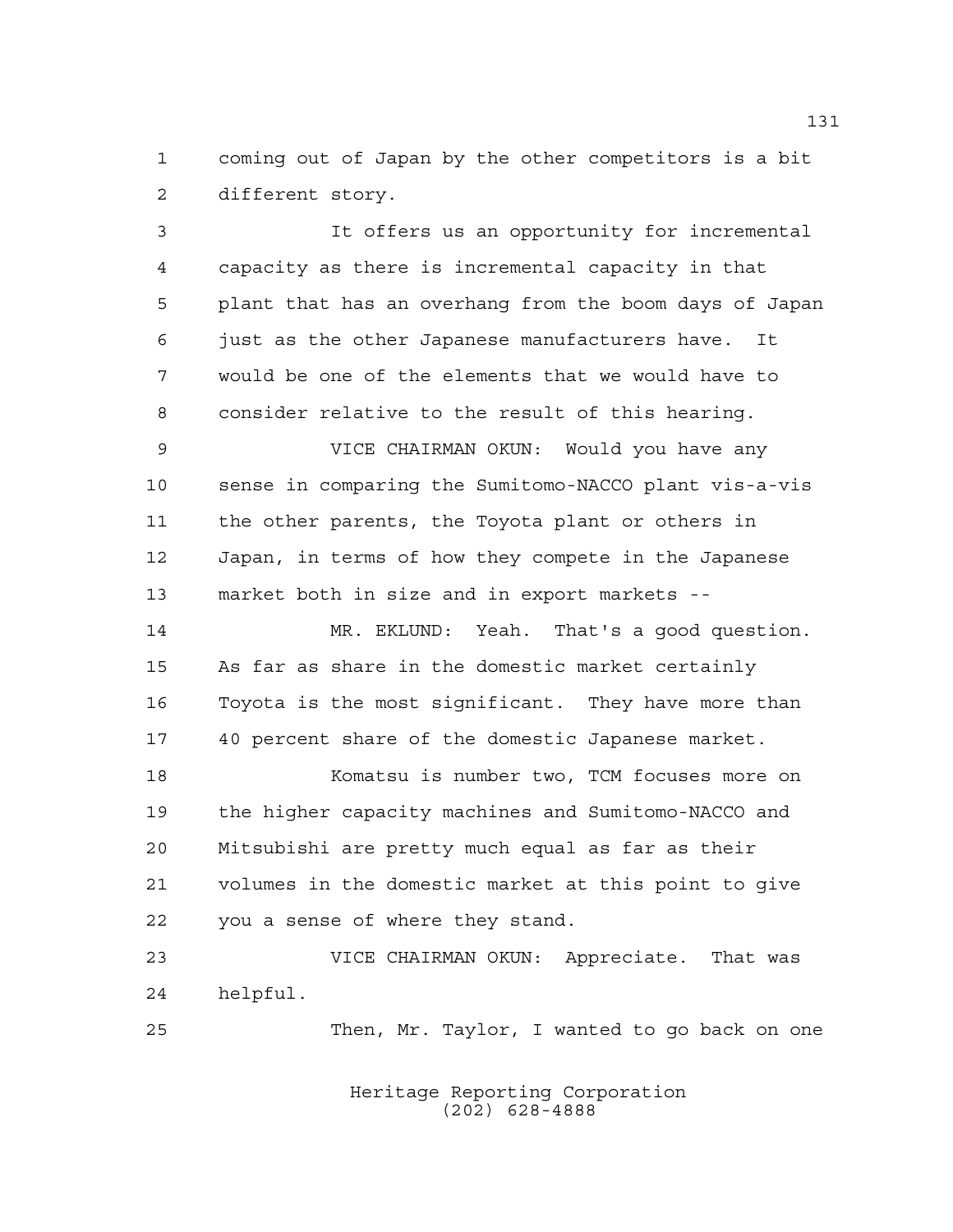thing that I was curious about and I think you answered, but I just want to make sure I understand it which is to the extent that the Japanese transplants in the U.S. produce nonsubject electric forklift trucks and continue to do so despite not having an order on them to produce them here I think you had said in response to a question that it was because they needed more customization I think.

 I want to make sure I understand why the Japanese parent company isn't just sending those over here and letting them increase their capacity on the ICI side in rationalization, why that's different, and if you could comment just on that with regard to the customization that goes on with the ICI side when you talk about how mass you have here and those different things, how it's different, because I wasn't sure I understood that completely.

 MR. TAYLOR: I think the main reason for producing electric product in the U.S., I mean in all three of the major global markets is the electric product is significantly different in each of the three markets whether it's the specifications, the design, the type of electronics used in it.

 Our U.S. electronic product line, we sell a little bit of it in Europe, but it's a very tiny slice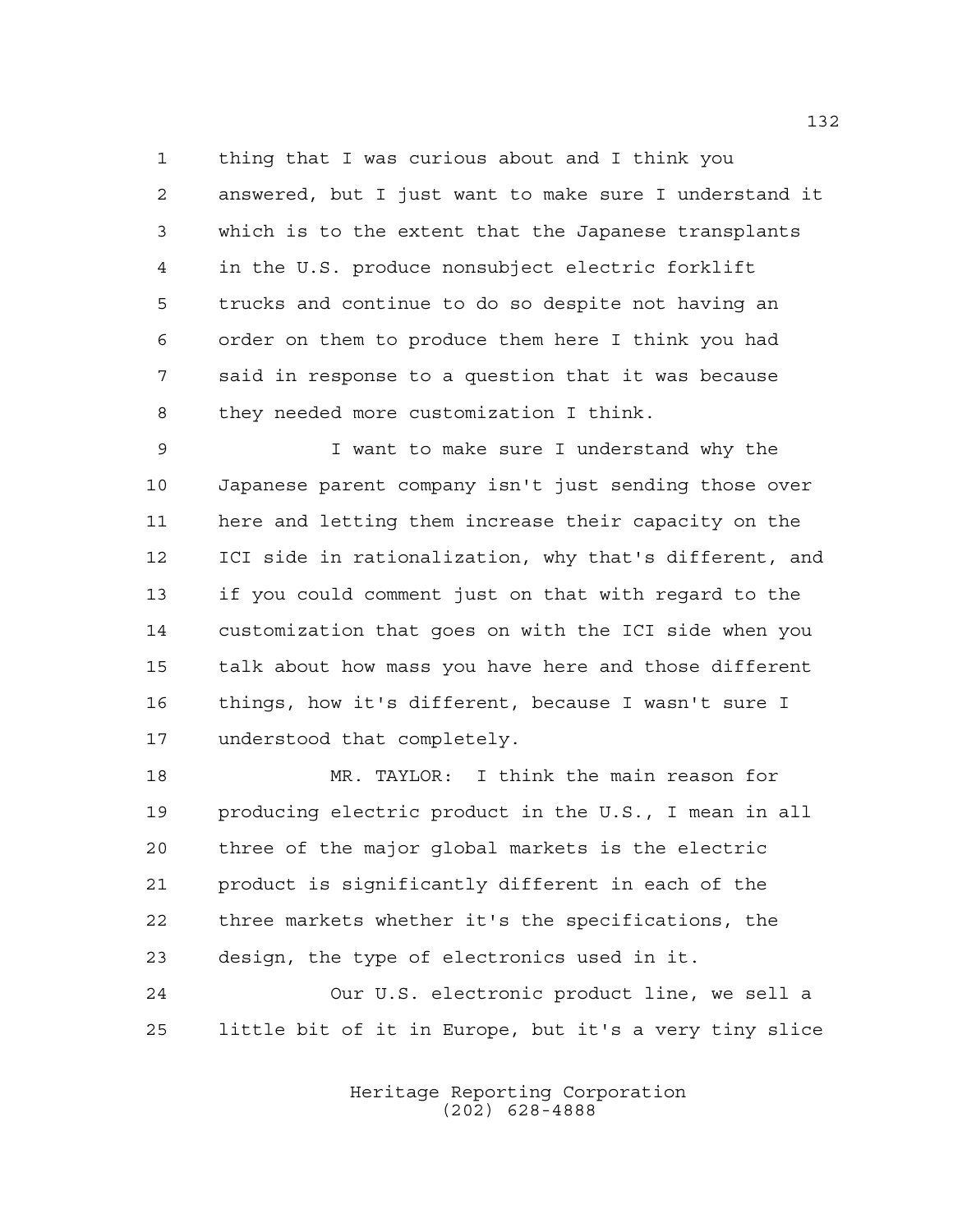of it. We have to have a significantly different product line in Europe. Same thing goes for Japan. The Japanese electric product cannot be sold in any of the other major markets.

 There are unique features whether it be the electrical voltage or the size and design of the products and the Japanese electric product is very distinct from any of the other three markets, so they don't have that global economy to the scale that they can gain on the IC product. That is the main reason.

 VICE CHAIRMAN OKUN: Okay. With regard to the IC product in terms of anything like a mission, standard issues or tires I think I saw mentioned in the staff report, things that make the Japanese market different, I mean, to pick up and take a product that's being produced in Japan and send it here what changes need to be made if any?

 MR. TAYLOR: I think the primary difference would be the engine emissions and we believe that could be solved within a six to 12 month period. It's not a significant barrier for them to change the emissions that they have on the trucks produced in Japan to bring to the United States. That would be the main difference.

VICE CHAIRMAN OKUN: Is there information on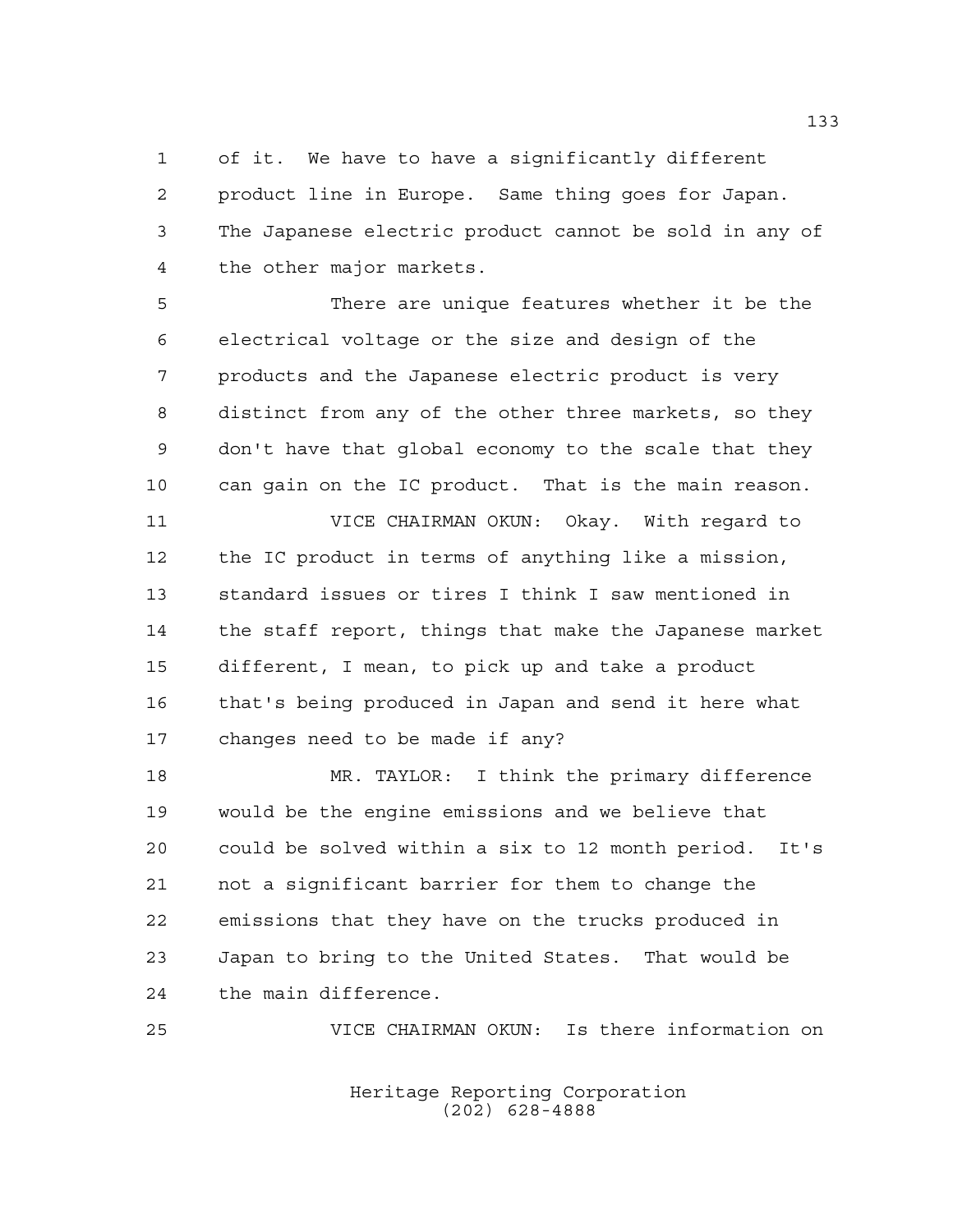the record on why you believe that to be the case? I may have missed something, but I don't know if it relates to your joint venture or industry.

 MR. DAWE: If you look at Toyota, Toyota makes their own engines out of their automotive sector so they will drive their development to take care of that in very short order. They lift truck engines are a hybrid off of an automotive engine, so they have the ability to make that transformation very quickly.

 Same thing, Nissan uses a lot of their own engines from the automotive sector.

 VICE CHAIRMAN OKUN: How about for the so- called second tier producers, Komatsu? MR. DAWE: Mitsubishi. I mean, they'll use

a lot of their own --

 VICE CHAIRMAN OKUN: Is Komatsu, TCM? MR. DAWE: Yeah. Komatsu and TCM may take a little bit longer, but as Mr. Taylor said the technology is readily available in Japan through their major engine manufacturers which are almost all tied in to a car manufacturing operation.

 VICE CHAIRMAN OKUN: Appreciate those further responses. My red light's come on. Thank you.

MR. TAYLOR: I could just add -- I'm sorry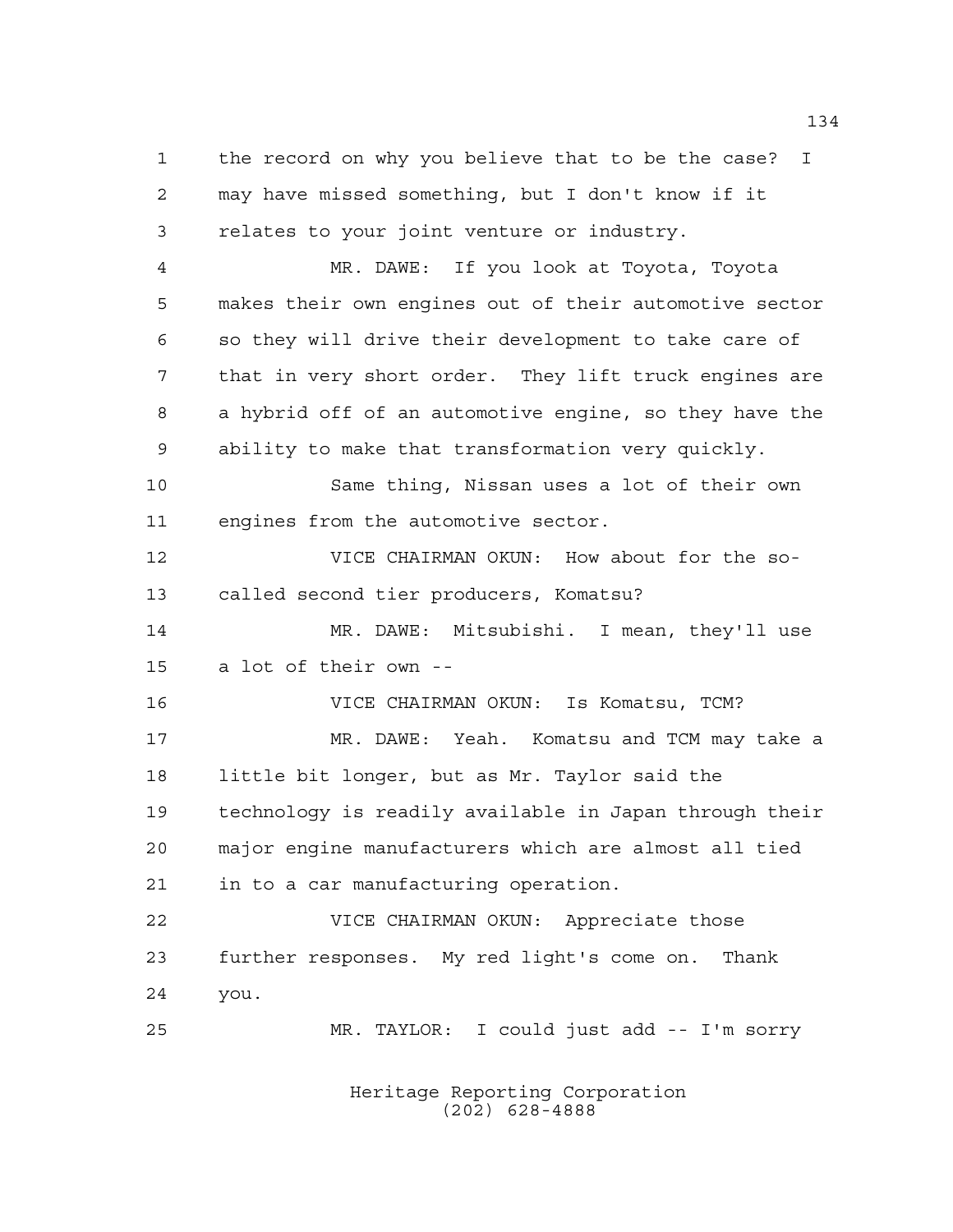-- that we do know from our own internal experience as we've gone through the different stages of emissions requirements it's been an investment bias, but it hasn't been a long time for us to get from one stage of the emissions requirements to the next, and we are able to do that in less than a year, so we assume that the Japanese manufacturers would be able to do the same.

CHAIRMAN KOPLAN: Thank you.

Commissioner Hillman?

 COMMISSIONER HILLMAN: While we're on the topic of emission standards just to make sure I understand it the staff report indicates that emission standards are becoming more stringent and that we're going to go to these new CARB standards applying in 2007. How has that changed and how does it affect the market in terms of both your production and others production?

 Is it much the same answer that you gave to Vice Chairman Okun in terms of responding to these new emission standards?

 MR. EKLUND: Well, I mean, we all must meet the standards, Japanese producers and NACCO, anyone that sells in this market. It certainly is an investment, it increases the cost of producing the

> Heritage Reporting Corporation (202) 628-4888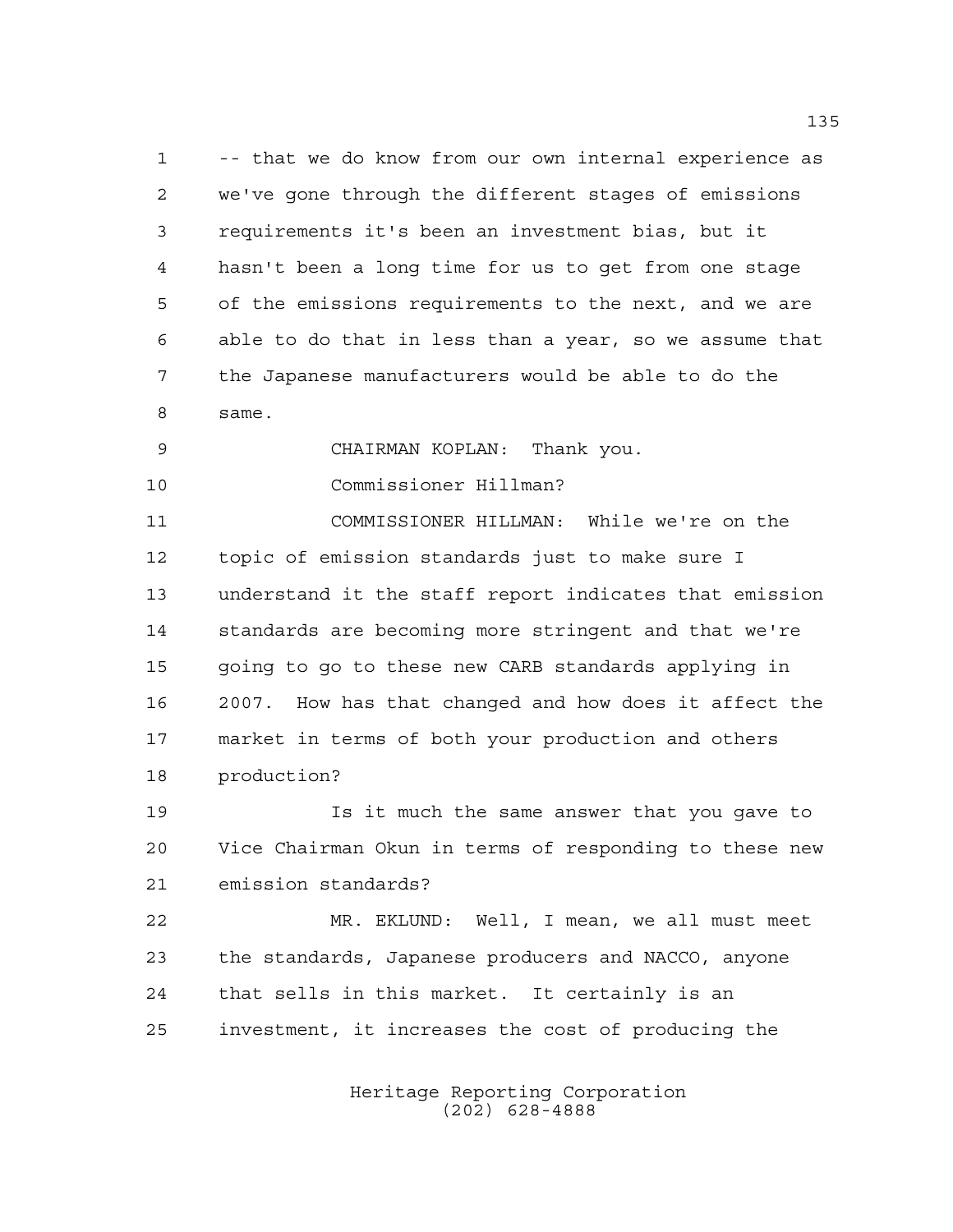machine, but it's not a barrier that with the

 appropriate level of investment that the industry cannot meet.

 COMMISSIONER HILLMAN: Okay. So it isn't going to require a major change in engine technology? MR. EKLUND: It's more -- well, the standard in 2007 really takes the current standards where you have to meet those requirements on a one time basis to a level where the standard must be met on a steady state, running the machine over time. So it's really taking the current standard and increasing the timeline if you will.

 Our engineers and other engineers in the industry have the capability of moving it to that level.

 COMMISSIONER HILLMAN: If I can go back to a couple of the issues in terms of the issue of the likelihood of going back to Japan.

 Part of what I'm looking at in this record is the fact that a number of the Japanese transplants that are here also have operations in Europe and elsewhere and yet that I can see on the record we have not necessarily seen them bringing their production in from Europe or elsewhere into the United States in light of this, so I'm trying to understand if they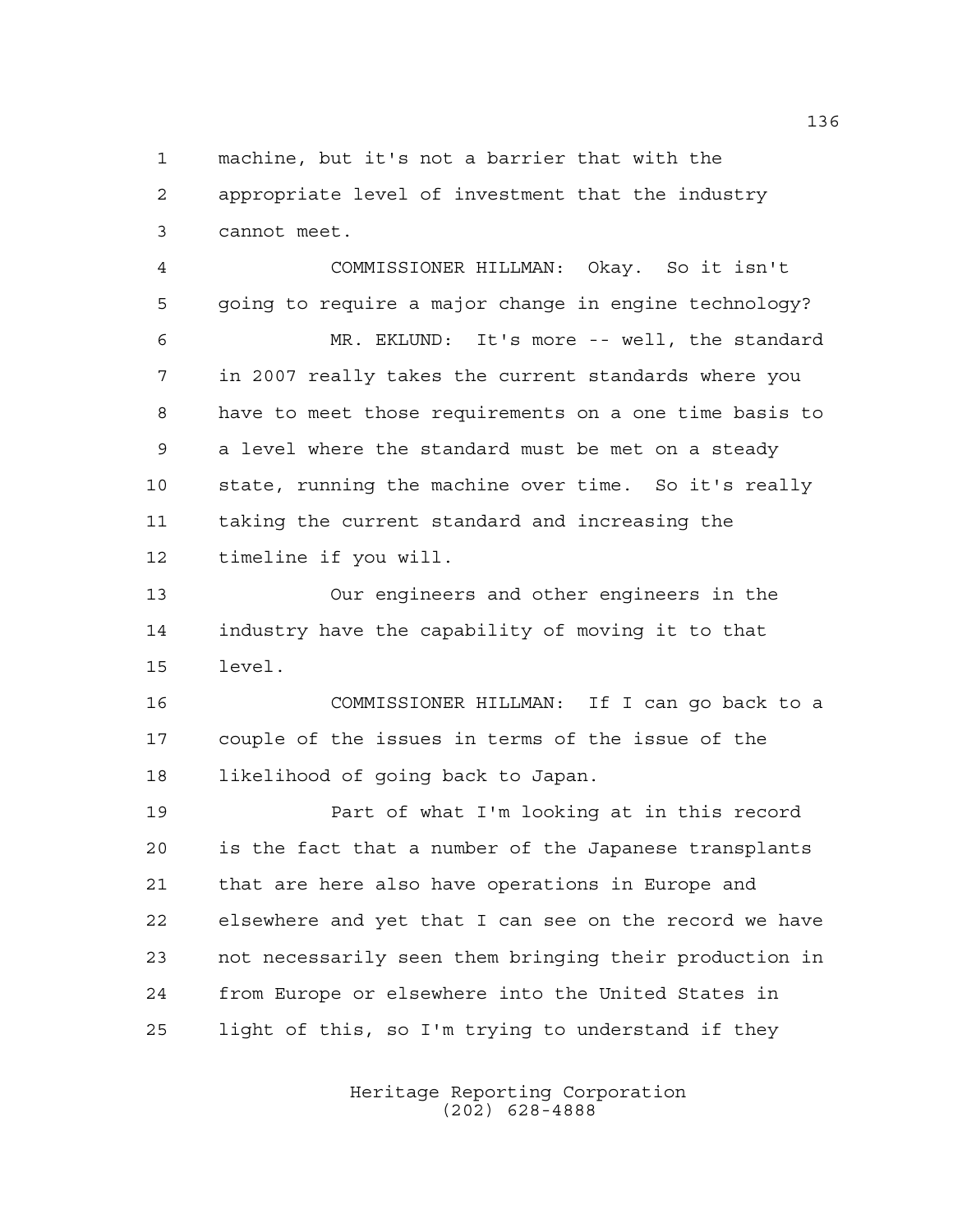didn't go to Europe already in light of this order in terms of bringing in product why would it be different if this order were revoked?

 Why would you go back to Japan? If you haven't been deciding to fill the U.S. market either from your production here in the U.S. or your production in Europe why should I assume this revocation of the order is going to be causing them to do something in Japan that they're not already doing in Europe?

11 I mean, we heard testimony earlier that at least with respect to Spain there were some unique machines there. Not heard that with respect to other operations elsewhere.

 MR. TAYLOR: Well, I think one answer that we would find is that Europe is not a low cost production area either. The cost of labor and other requirements within the European market are as high or higher than they are within the United States, so there's not the cost savings that they would find by moving it back.

 The other I think answer is that they're not able to globally consolidate within Europe. They've gone to Europe because of certain circumstances. There are duty barriers in Europe that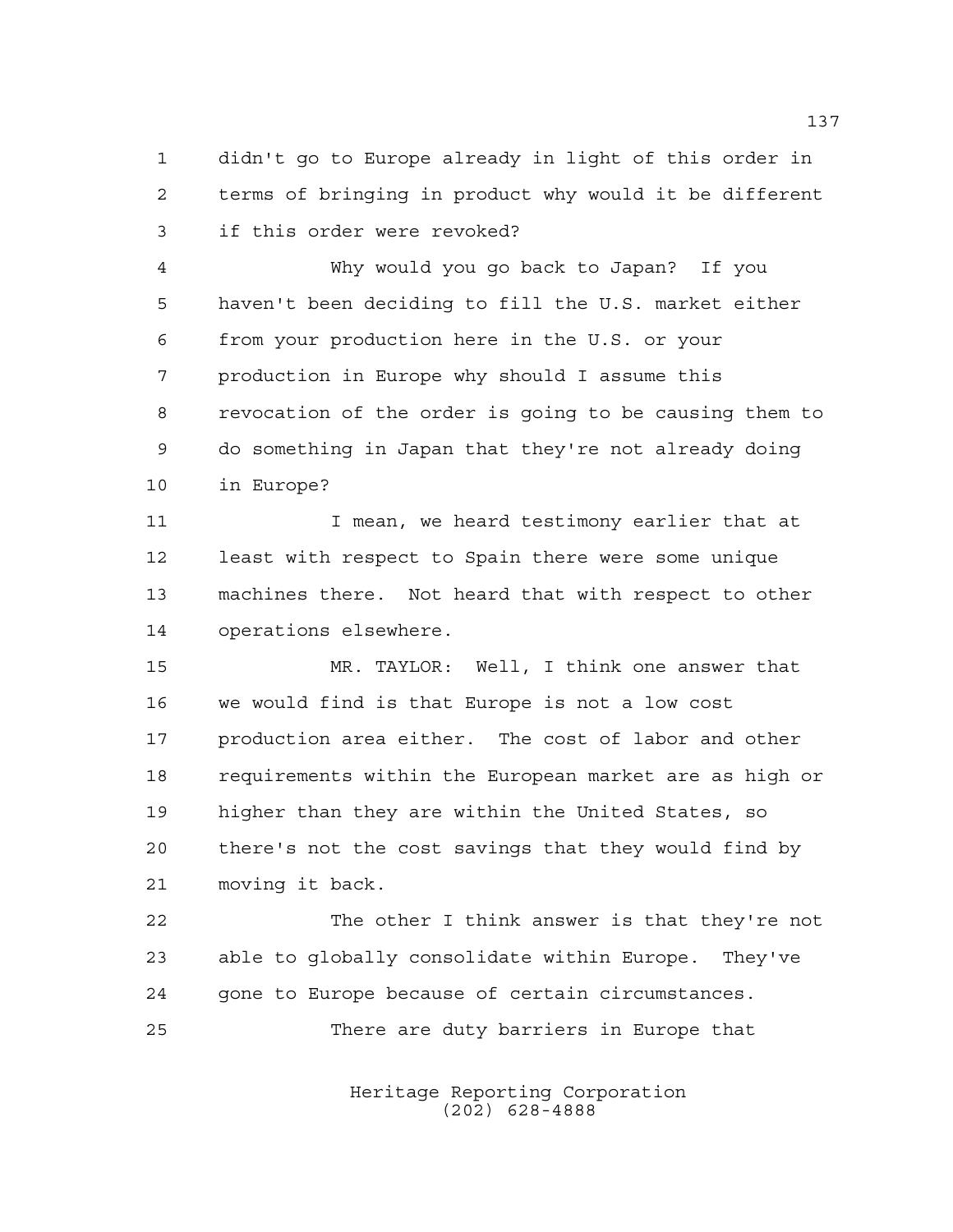require them to produce within Europe, there's also some products as we've discussed in warehouse and electric that are unique so they produce there, but when it comes to if they had the opportunity to gain the global economies of scale the low cost of production, the place where they have the largest facilities that they would want to fill up would be Japan.

 That would be their obvious first choice. COMMISSIONER HILLMAN: Well, that goes to the question that I want make sure I understand and whether we have data on the record that supports this because this entire argument is premised on your contention that Japan is in fact the low cost place to produce forklift trucks for these companies.

 Again, just looking at all the data, et cetera, it's not readily apparent to me that if I was 18 just going to decide to build forklift trucks that I would say Japan is the place I want to be because it is inherently somehow this low cost place to produce these products.

 I've been hearing about where labor and other things comes into it, but again, I'm trying to sort of step back from this whole record and say okay, why would I assume that in fact Japan is so much of a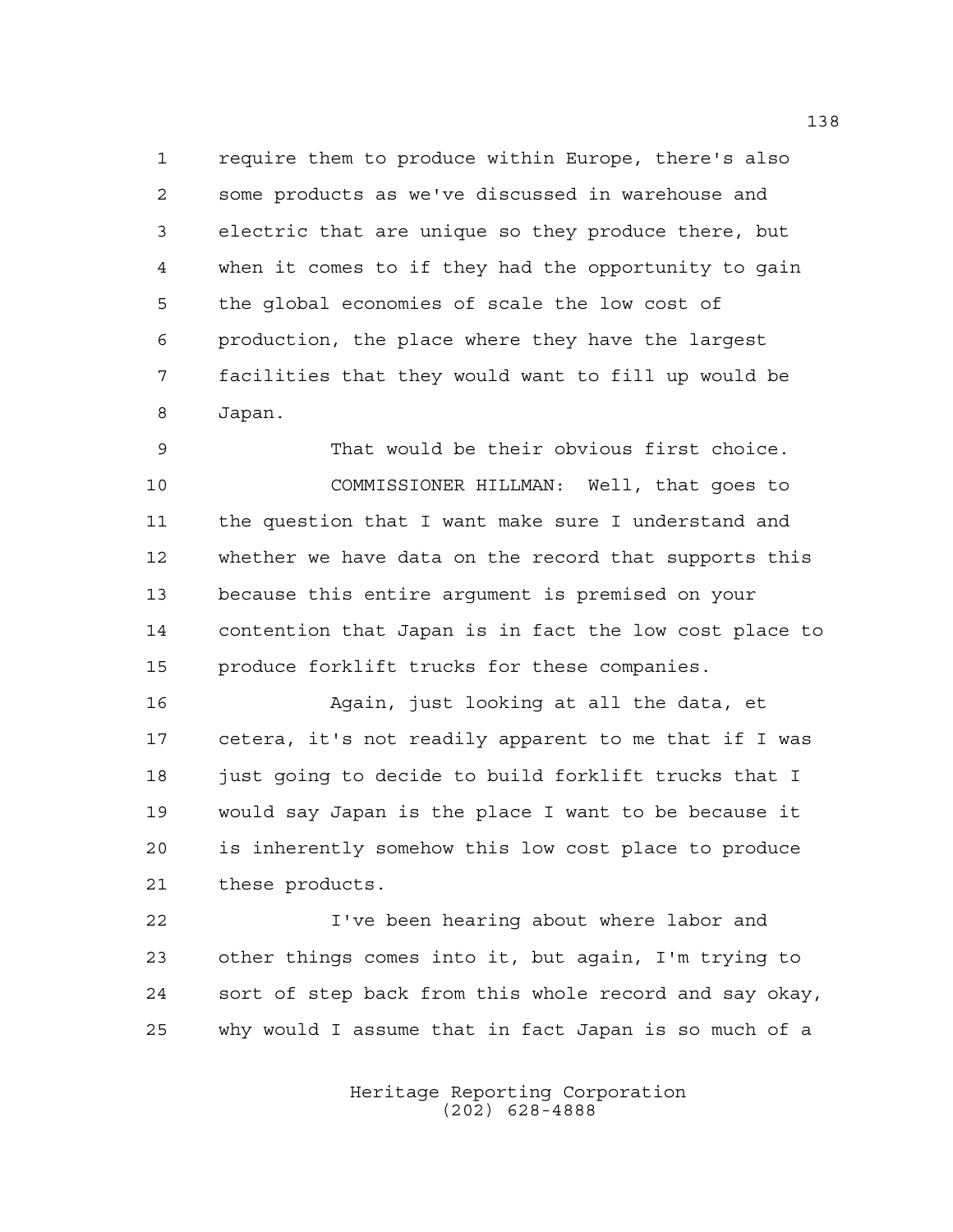low cost place to produce these products that it is readily apparent that they're just going to all pick up and move to Japan, this haven of low cost production.

 That's not to me what the data suggests or when we think of Japan and industrial products it doesn't leap off the page as the place you would say is the low cost production area where you would want to necessarily locate your business to produce this kind of a product.

 So help me understand how I put this whole record together to come to this conclusion that Japan is the low cost production center that they would want to be in.

 MR. ROSENTHAL: Mr. Eklund really wants to answer this question, but I will say at the outset I don't think there's any place in our submission or any testimony heard today where we've said Japan is the low cost place.

 We've told you other things and why it would be a sensible thing from an economic point of view for the Japanese to go back there, but not because it is necessarily the low cost place. Now I'll let Mr. -- COMMISSIONER HILLMAN: All right, but I have heard lots of comments today. I mean, we just heard a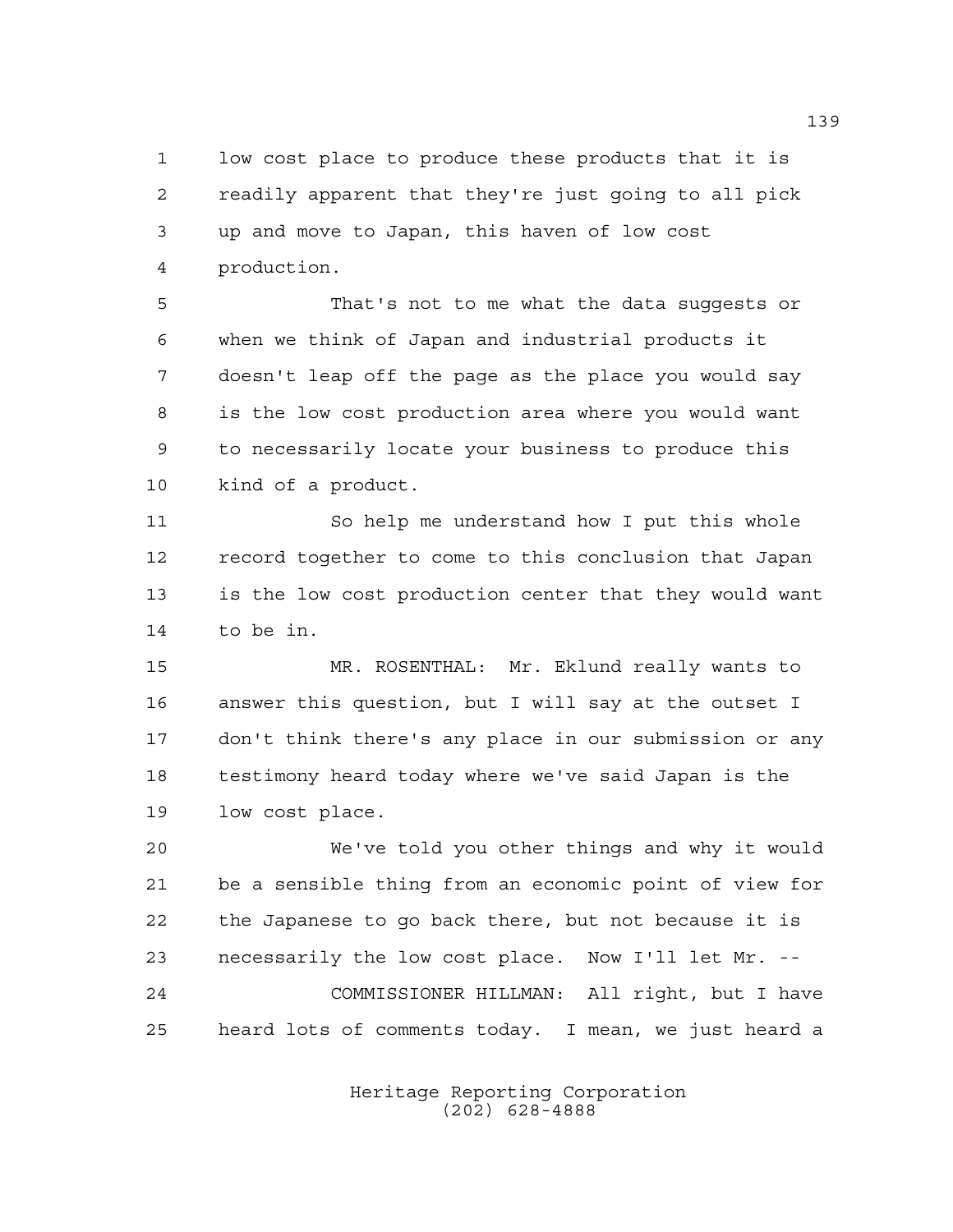comment well, you wouldn't ship out of Europe because they'd rather be in Japan, a low cost place. Again, Mr. Taylor just said at least vis-a-vis Europe that Japan is low cost.

 I'm just trying to make sure I understand why it is logical that you would move back to Japan. MR. EKLUND: Yeah. If we were building a new factory we certainly wouldn't put it in Japan. Japan is not the lowest cost location in the world. It happens to be however where the Japanese have this overhang of unabsorbed fixed cost and so with that what you do is you restructure to absorb that fixed cost.

 So they look at their economics. That's the place they're going to go. As Mr. Taylor said they will not go to Europe. The costs are higher there and the Japanese manufacturing operations in Europe are very specialized to tailor products for that particular market. They're not global operations. So the Japanese infrastructure doesn't

 provide the lowest cost in the world. It's not so bad. It's certainly better than Europe, probably a little better than here, but the whole key to all this is this overhang of fixed absorption that they have and they're going to fill that up because the economic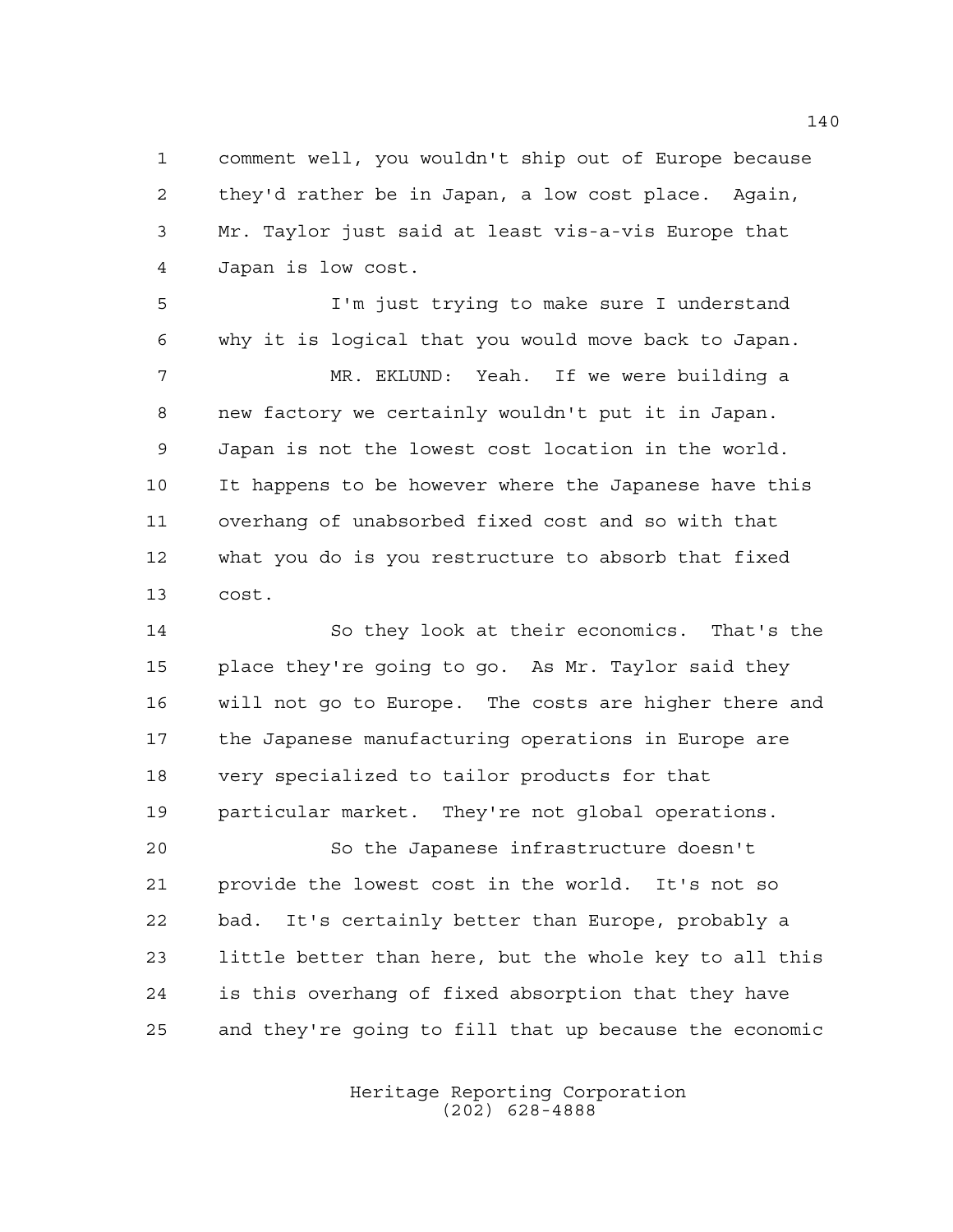leverage of that is very, very powerful.

| 2  | COMMISSIONER HILLMAN: Again, we hear this              |
|----|--------------------------------------------------------|
| 3  | argument in a lot of cases and I certainly understand  |
| 4  | It's steel. Once you get that blast furnace hot<br>it. |
| 5  | you want to keep going, et cetera, et cetera. I mean,  |
| 6  | you hear this and yet I will say the way you've        |
| 7  | described this industry particularly this issue of the |
| 8  | change in the like product makes it sound as though    |
| 9  | again the value added is in the assembly.              |
| 10 | That is not to me consistent with an                   |
| 11 | arqument that it's the availability of the fixed cost  |
| 12 | assets that is the reason that's driving you back to   |
| 13 | Japan.                                                 |
| 14 | If in fact you're sourcing your components             |
| 15 | and your raw materials from all over the world and     |
| 16 | you're simply assembling them which is what I'm        |
| 17 | hearing is how this industry has evolved -- that's     |
| 18 | what's happening, everybody is pulling in their        |
| 19 | materials from all over, you're making your frames in  |
| 20 | Mexico and sourcing your various pieces elsewhere --   |
| 21 | and that what we should be focusing on is this issue   |
| 22 | of the assembly of the product is now however you're   |
| 23 | calling it the integral core of it.                    |
|    |                                                        |

 It's not so clear to me that is consistent with this notion of they've got all these high fixed

> Heritage Reporting Corporation (202) 628-4888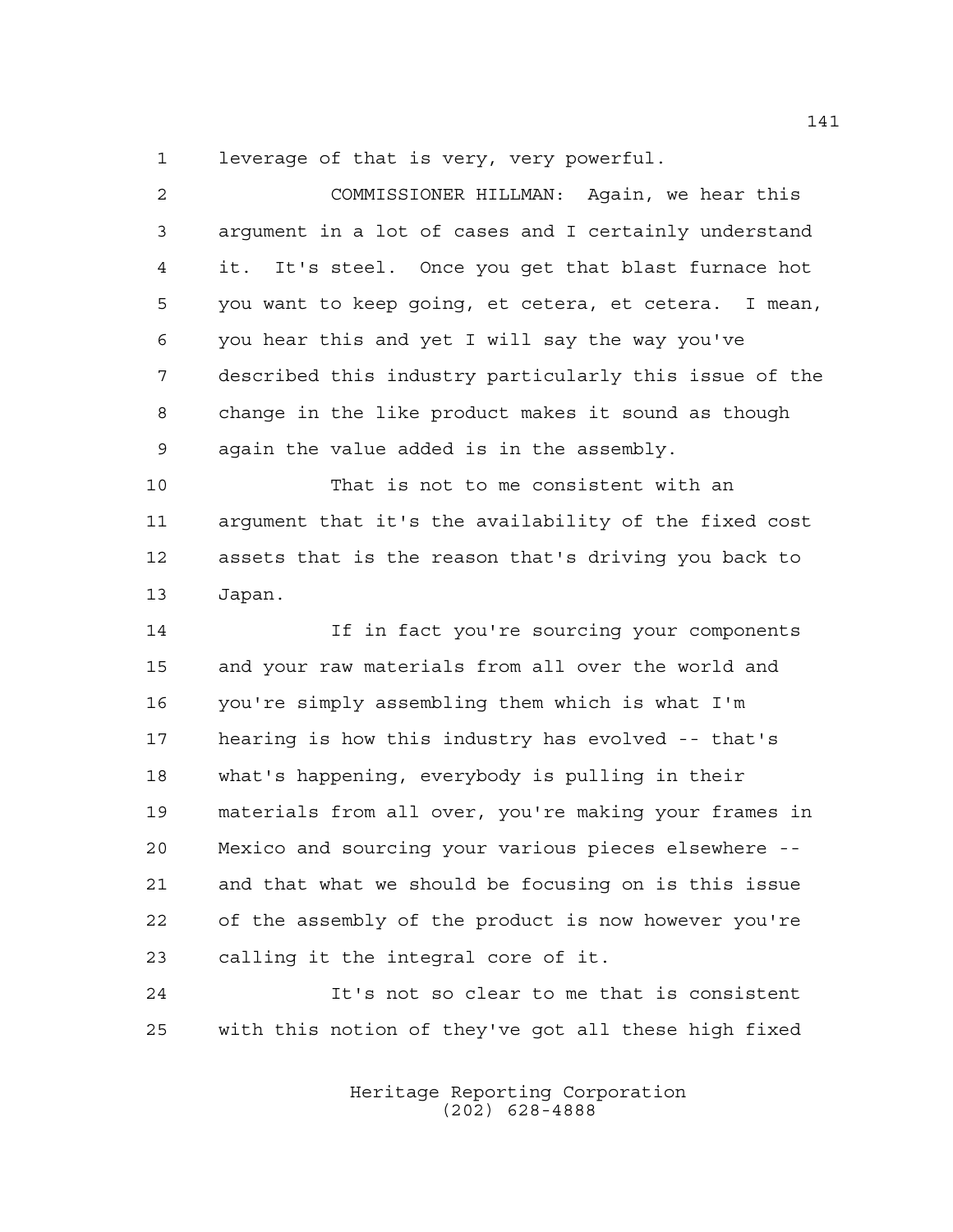costs in Japan that they need to better utilize.

 MR. ROSENTHAL: Just two things. First of all to respond to your other question well, why don't they get out of Europe if there's no dumping order there and it's a high cost locale, the answer is twofold. Number one as Mr. Eklund testified what they have in Europe is very specialized for the European market.

 There are no advantages, no accommodations for scales to put products in Japan and export from Japan to Europe given the nature of those products and the investment in Europe. Secondly Europe has its own trade barriers. They've actually got a four and a half percent tariff on complete forklift truck units there.

 We could go on into other ways to explain why it's better to produce locally in Europe rather 18 than ship from Japan which differentiates it from the United States. Secondly and I want to make sure that it's clear, when we say that -- it's not that the value added is in assembly.

 What NACCO is doing here is shifting from making the forklift truck frame the central defining element. They've focused more of their attention on these other components. Forklift frame manufacturing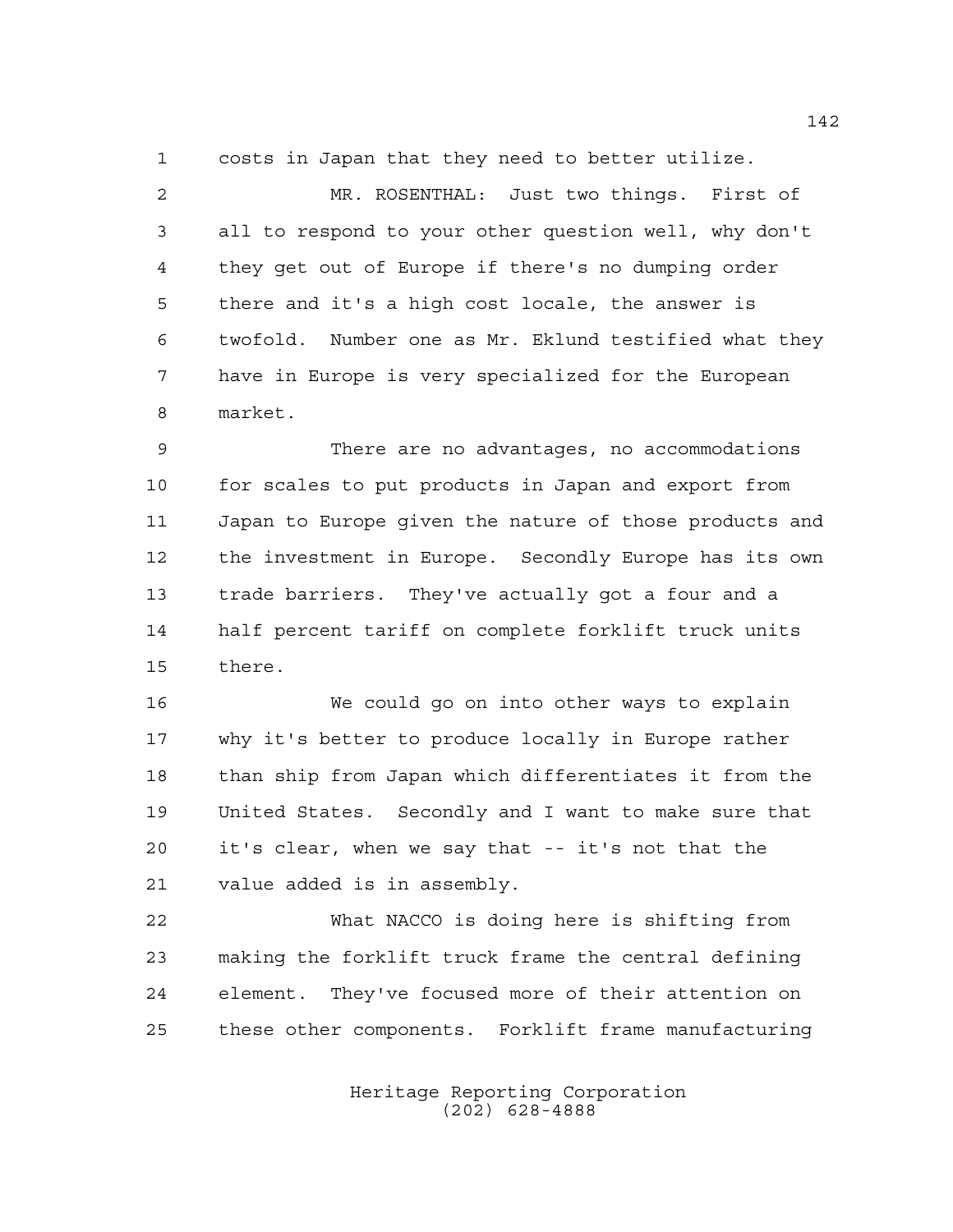is less important. The assembly operation as you saw in Berea is very, very big and complex.

 Well, the Japanese have big and complex operations in Japan and as we indicated not so big and complex operations in the U.S. They would rather use those fixed overhead costs or employ those there in Japan than having them here in the U.S. Again, you go back to a company-by-company analysis.

 The little three will go back and use their facilities there more readily. Toyota and Mitsubishi will not abandon their larger investments here totally, they will abandon certain lines where it's efficient for them to do that. That is the point.

COMMISSIONER HILLMAN: All right.

Appreciate those responses. Thank you.

CHAIRMAN KOPLAN: Thank you.

Commissioner Lane?

 COMMISSIONER LANE: Mr. Taylor, I'd like to start with you. In response to Commissioner Pearson you indicated that downturns and outputs result in lower productivity. Do you believe that within a reasonable band of output labor costs remain relatively fixed? MR. TAYLOR: Well, over a short time period

I would say yes. There's direct labor which is really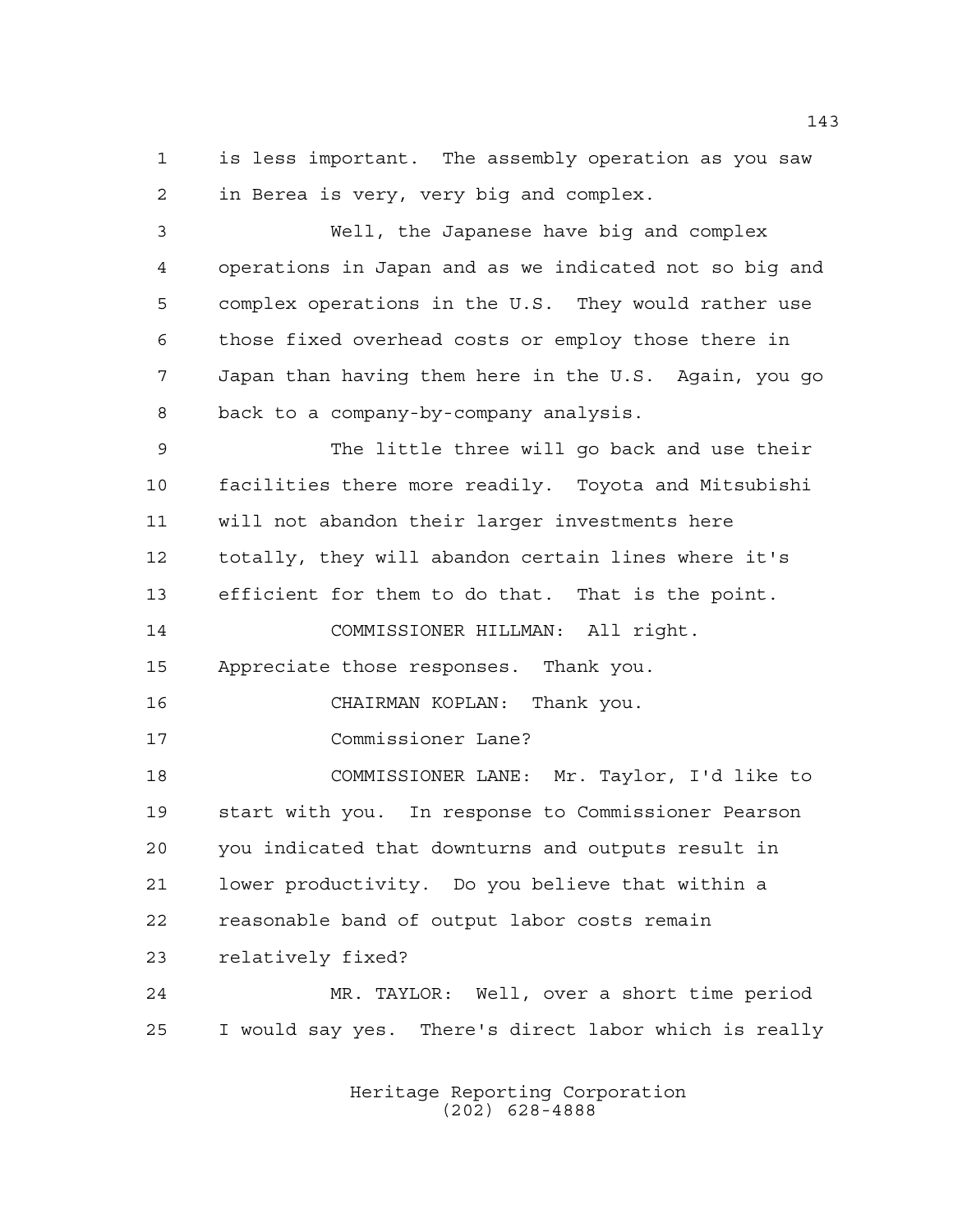directly variable with the number of trucks we produce over a time period, so our labor costs on direct are pretty much purely variable. They will change with the number of trucks we produce. There will be some time lag if there are very significant changes in following the production.

 If there's a 30/40 percent change in production levels we cannot change the cost of our labor as quickly as the volume can decline. So I would say it is not fixed, but there is some step variable functions as we go through a cycle.

COMMISSIONER LANE: Thank you.

 Mr. Eklund, you were discussing your fixed versus variable cost mix and the nature of this industry. For NACCO what level of operating income ratio to net sales is necessary to produce a reasonable return on your investment?

 MR. EKLUND: I'm not sure that I really should respond --

 COMMISSIONER LANE: Okay. Would you like to do it in your posthearing brief?

 MR. EKLUND: I think it's best. COMMISSIONER LANE: Okay. Well, let me ask you some more questions which you may want to respond the same way. For NACCO what is your overall capital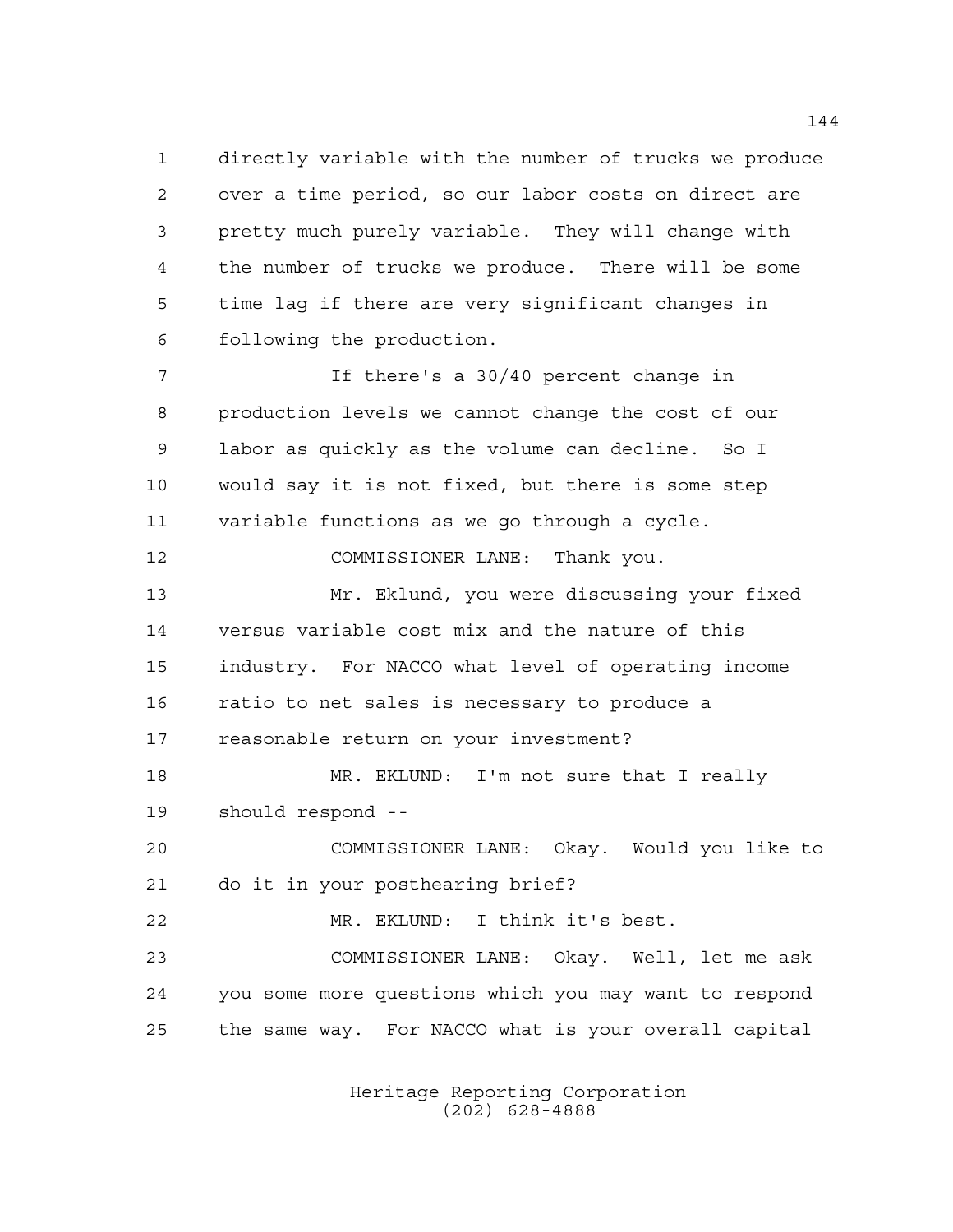structure and leverage? What portion of your assets are funded by debt and what portion are funded by equity?

 MR. EKLUND: I think I can respond to that because it's on the public record, but I'm going to allow Mr. Taylor to do it because he has a much better memory than I.

 COMMISSIONER LANE: He just grimaced. Mr. Taylor?

 MR. TAYLOR: Yeah. It's available in our 10-K and 10-Qs that are publicly released and from memory I believe our structure today, it changes obviously every quarter, but it's around 40 percent debt, 60 percent equity would be my estimate at this time.

 COMMISSIONER LANE: Finally, have you been able to take advantage of debt markets over the last three or four years to refinance high cost debt?

Mr. Taylor?

MR. EKLUND: Go ahead, John.

 MR. TAYLOR: Okay. We refinanced in 2002. We issued bonds at that time that are publicly-traded bonds, \$250 million worth of bonds. We are considering refinancing in the current environment and we hope to be able to, but we have not been able to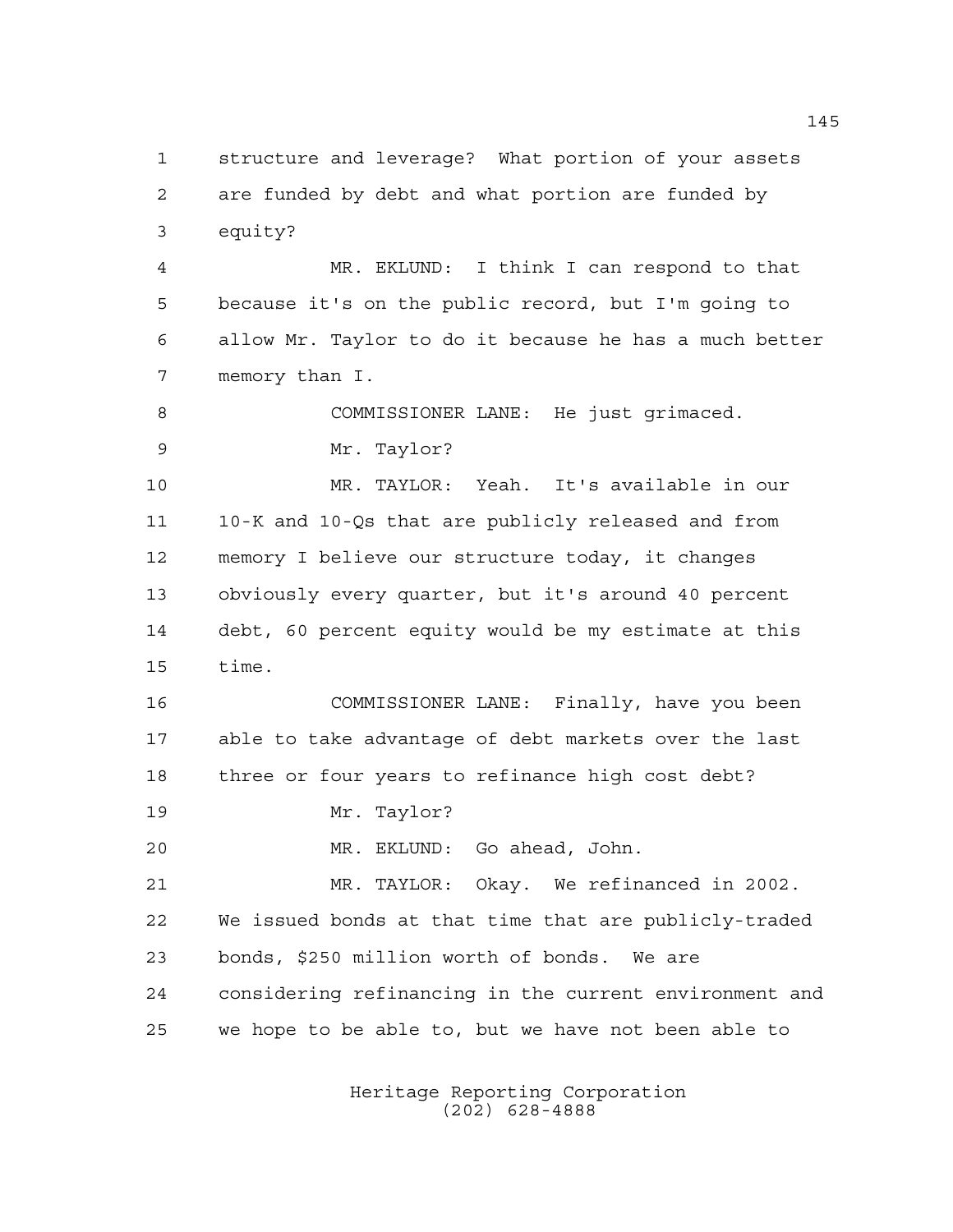take advantage of that in recent years given the recent issuance of the bonds.

 COMMISSIONER LANE: Thank you. Mr. Rosenthal, I don't think this question has been asked and if it has you are free to tell me. In your initial response you did not point out that NACCO had changed its frame production process locations. Why did you neglect to mention that in your initial filings, but now make a substantial argument that frame production should no longer be used as a defining factor in determining domestic like product? MR. ROSENTHAL: I'm not sure what you refer to in our initial response, but I will say -- COMMISSIONER LANE: When we were trying to determine whether or not to go expedited or full. MR. ROSENTHAL: I don't believe that we were asked that question, but the -- and in fact, what's -- COMMISSIONER LANE: Should we have asked are you still making the frames in the United States or have you gone elsewhere? MR. ROSENTHAL: Well, the fact of the matter is this has been a continuum of frame production. As indicated by Mr. Dawe the first Mexican frame

production began in 1999 and there was still

Heritage Reporting Corporation (202) 628-4888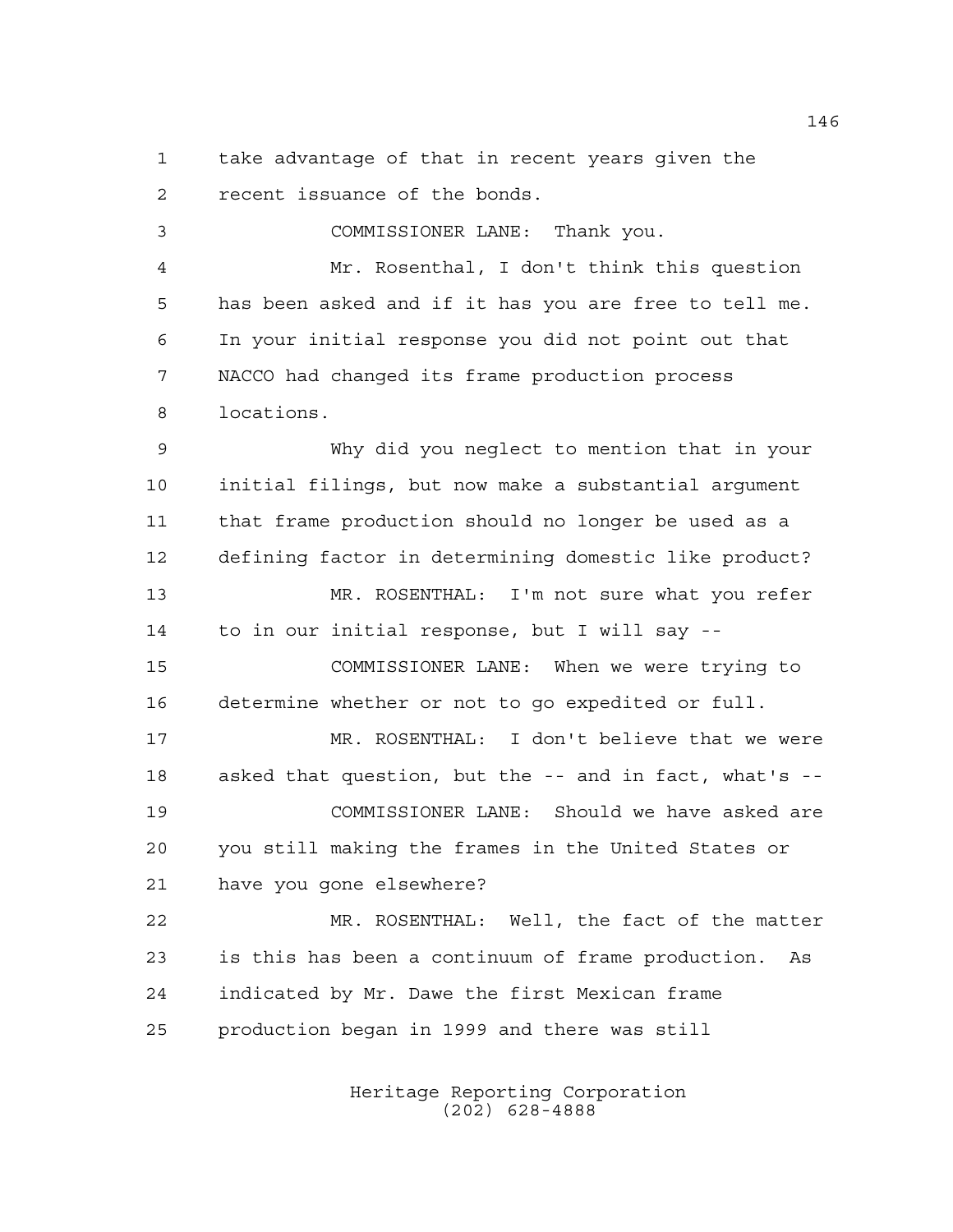substantial frame production in the U.S. In 2000 we had the first sunset review and over time that number has declined.

 There is still frame production in the U.S., although now the vast majority of it is in Mexico, but from our point of view if you define frame production as the sine qua non of domestic production we are still domestic producers and the issue of saying hold on a second here we are now producing more frames in Mexico than in the U.S. was not really presented to us when -- we filled out the information as requested and it was not an issue that presented itself if you will.

 The U.S. is still where NACCO produces some frames and it certainly is where the vast majority of its investment lies. It was not the sort of thing where as I said it left us to say by the way we now have a frame production facility in Mexico. That's my answer.

 COMMISSIONER LANE: Thank you. Could you tell me why when the issue of the frames were such a big issue in the initial case when it came time to look at your production activities why were frames taken to Mexico rather than something else? MR. ROSENTHAL: Mr. Dawe answered this partially before and I think it was kind of hurriedly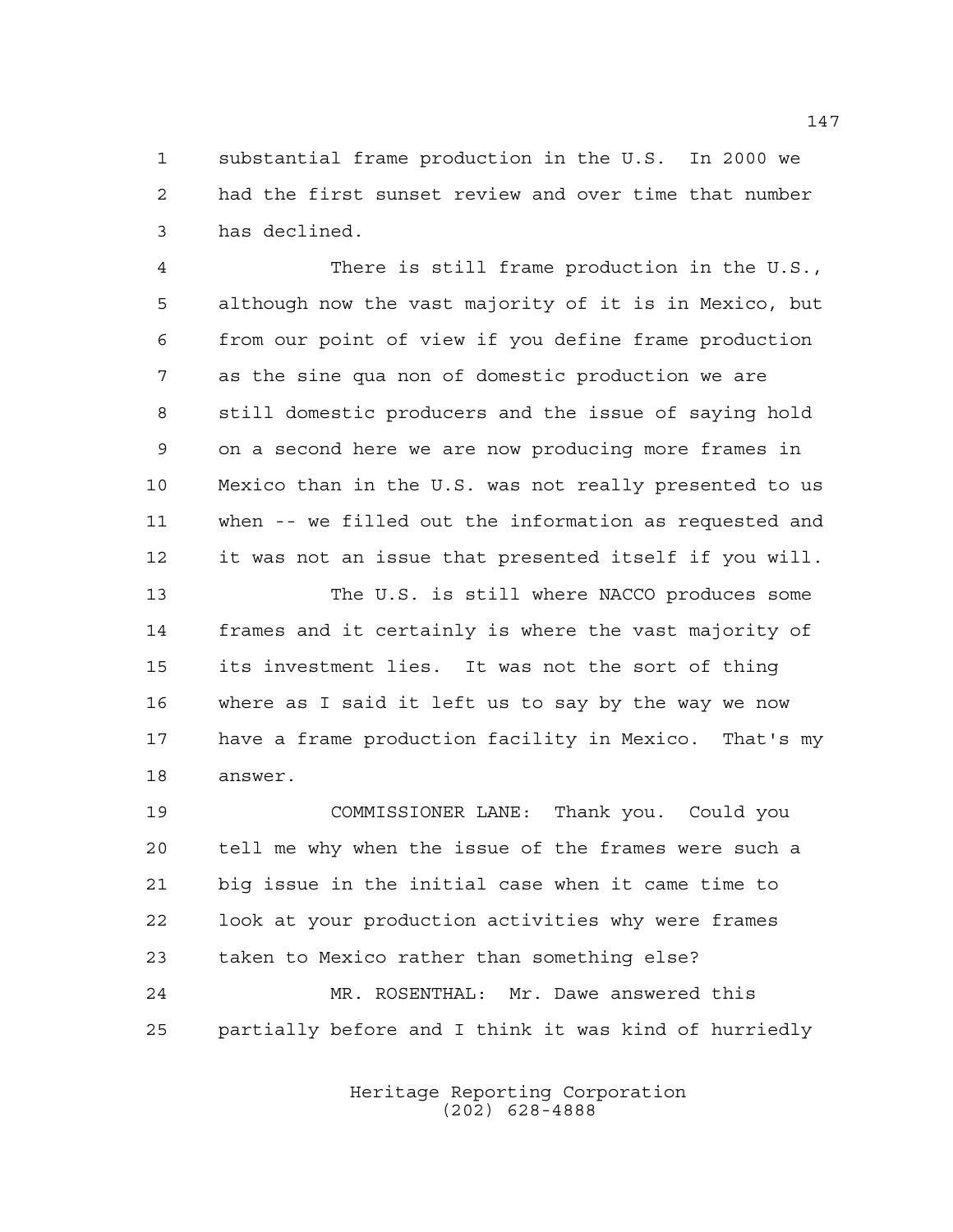in response to the tail end of a question, but let me just elaborate for a minute.

 When NACCO was looking at revitalizing and redoing its entire product line it looked at frame production versus the other elements of the forklift truck production and it said we want to do all the frames and instead of doing the frames in one place along with the rest of the assembly it's going to be more efficient if we put the frames in another locale and we can do the electric and ICE frames in the same spot.

 It looked at the Berea facility where it was doing most of the assembly for internal combustion trucks and said we don't have enough room there. It's a much better use of our resources to set up a new Greenfield facility someplace else for frame production, expand Berea so we can do more assembly there and expand it to a half a million square feet as you saw from that overhead and let's put it elsewhere. Now, they looked around and they said we don't have room in Berea, where else can we put it?

 As Mr. Dawe then said was looking at the cost of land in Mexico and looking at the other investments required it made more sense to put it in Mexico than someplace else in the U.S.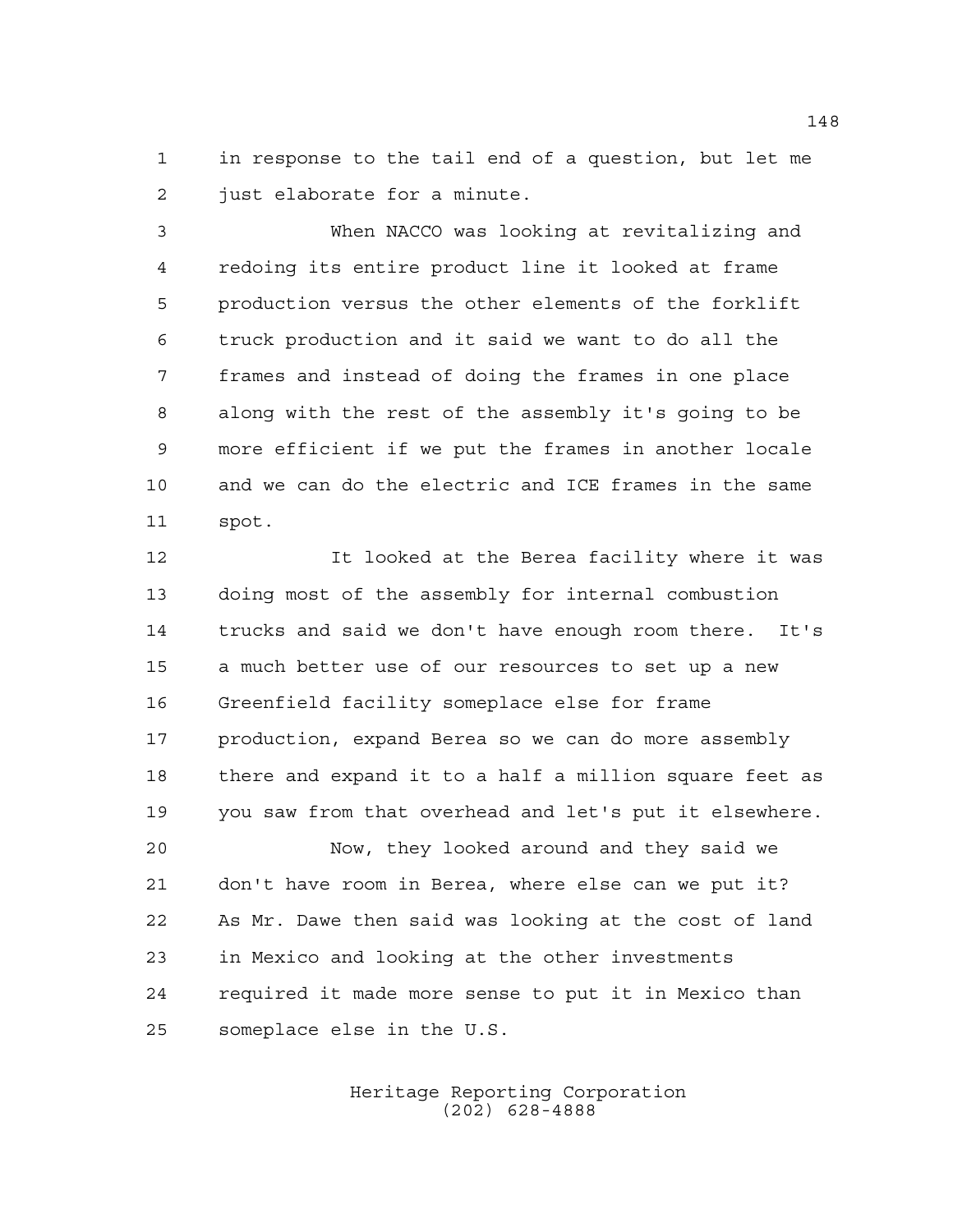As long as it wasn't going to be integrated anymore along with the assembly operation it didn't matter where it went and that's essentially the decision-making process that happened there. To build the Greenfield facility was a lot less expensive overall to do that in Mexico than it was elsewhere in the U.S.

 COMMISSIONER LANE: If the Commission should not require U.S. frame production as a condition in the determination of domestic like product what is your position on any such U.S. production condition or affirmative test for domestic like product? Should any component part be manufactured in the United States to qualify a forklift as a domestic product?

 MR. ROSENTHAL: There is no central component anymore or any component that we can figure out that you should decide is the sine qua non of forklift production. The frame used to be, but that's changed. Look, we've produced a lot of transmissions and other crucial components in the United States, but no one of which really defines the truck the way the frame used to.

 So I would say there isn't any particular product or component that you can use to define it. COMMISSIONER LANE: Should there be any

> Heritage Reporting Corporation (202) 628-4888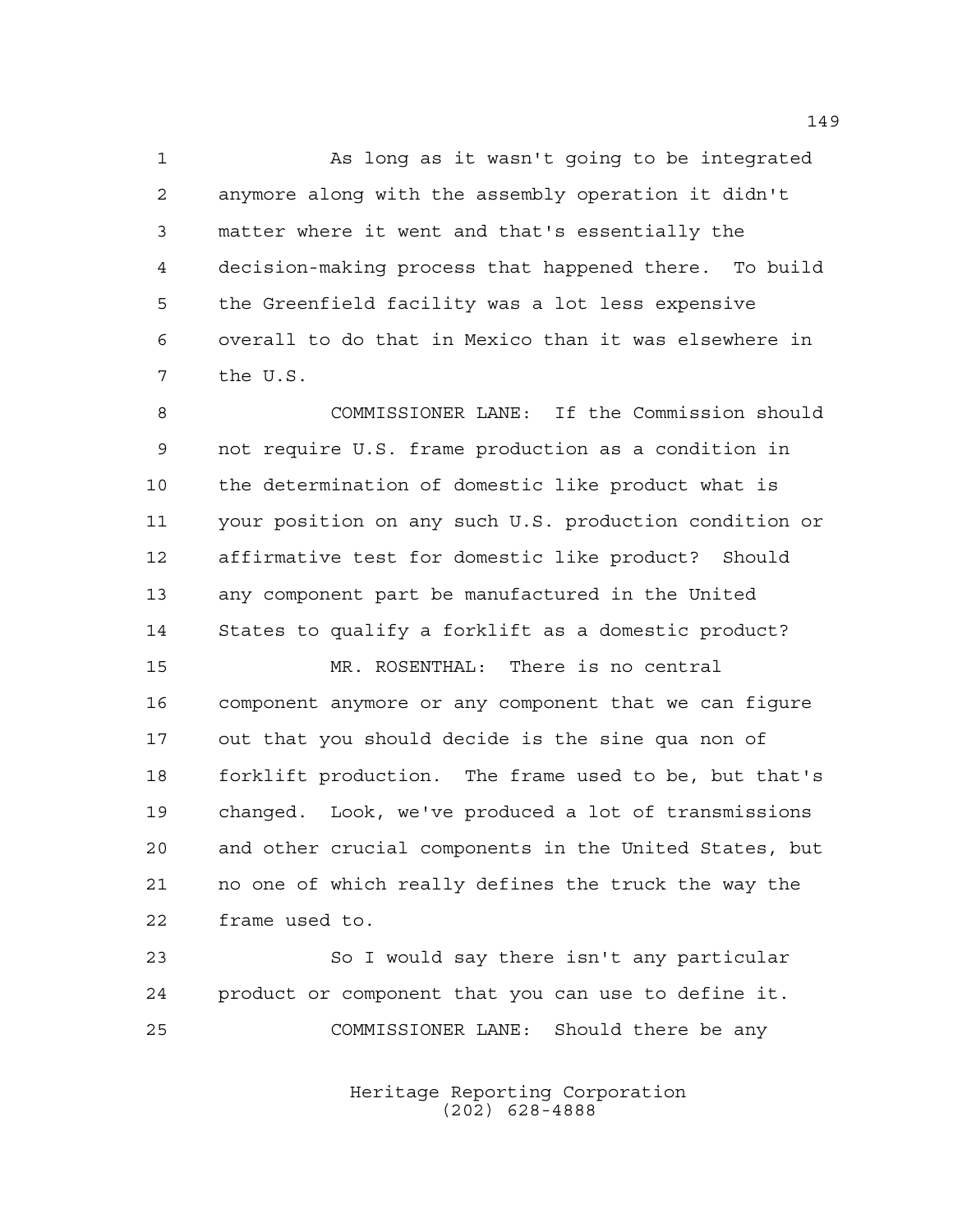specific level of assembly or value added in the

United States to qualify the product as U.S.

production?

 MR. ROSENTHAL: The answer is yes, and to follow-up I can't tell you what that number should be. As you go back to the original investigation and Commissioner Brunsdale's additional views there, and even the Japanese respondents' proposals in that case they had suggested a 35 percent level because that happened to be the value added approach if you will used in the care based on the issue of another preferential duty program, but I don't think there's anything magical about 35 percent.

 I don't know what number to point you towards. I will tell you that I think you ought to look at something more than just value added perhaps. You ought to look at some of the other factors that you do look at in other cases such as where research and development takes place and the other factors that you're familiar with.

 COMMISSIONER LANE: Thank you, Mr. Rosenthal.

- Mr. Chairman?
- CHAIRMAN KOPLAN: Thank you.
- Commissioner Pearson?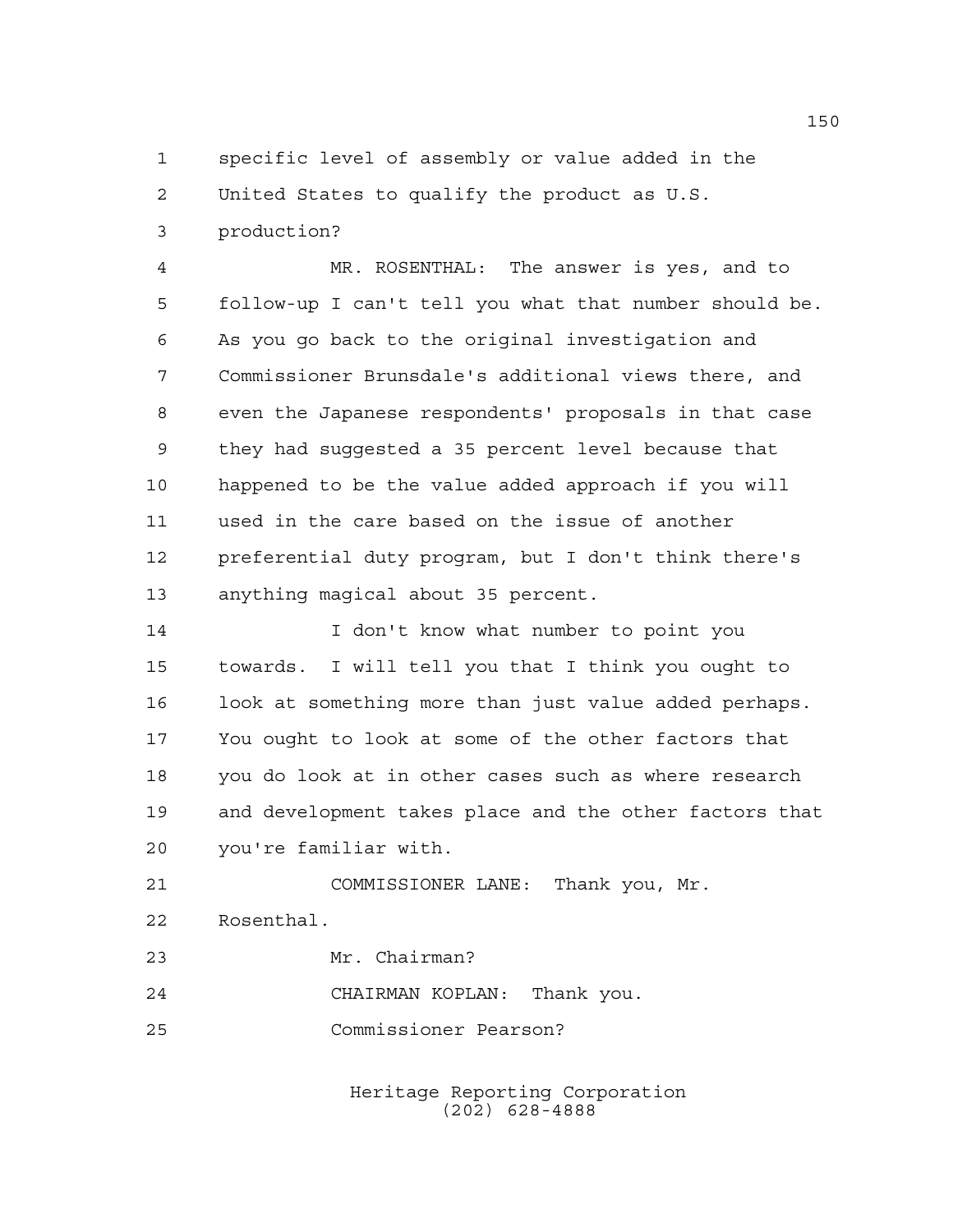COMMISSIONER PEARSON: It's been a few years since shortly after the NAFTA was completed, but at one time I had looked at the issue of land costs in Mexico for not Mexican firms acquiring it and my recollection is that it was often difficult for foreign firms to buy land in Mexico and that various tenancy arrangements were negotiated that would allow some leasing of the land.

 Does NACCO own the land outright at Saltio? MR. DAWE: The answer is yes, but we have set up as a part of the process a Mexican entity that is legally recognized in Mexico and that's really what we have bought all the land and things through. Similar to a Maquiladora, but a little different and we work with the local officials on that, but that's how we have pursued that.

 COMMISSIONER PEARSON: Okay. Good. It may have gotten easier than it was some years ago. There's been a lot of discussion about Japan. What I'm really curious about is to know is it more profitable to manufacture forklifts in Japan than it is the United States and Europe? MR. EKLUND: Well, if -- it's more profitable to manufacture the trucks sold in Japan in

Japan. When we look at profitability indeed we have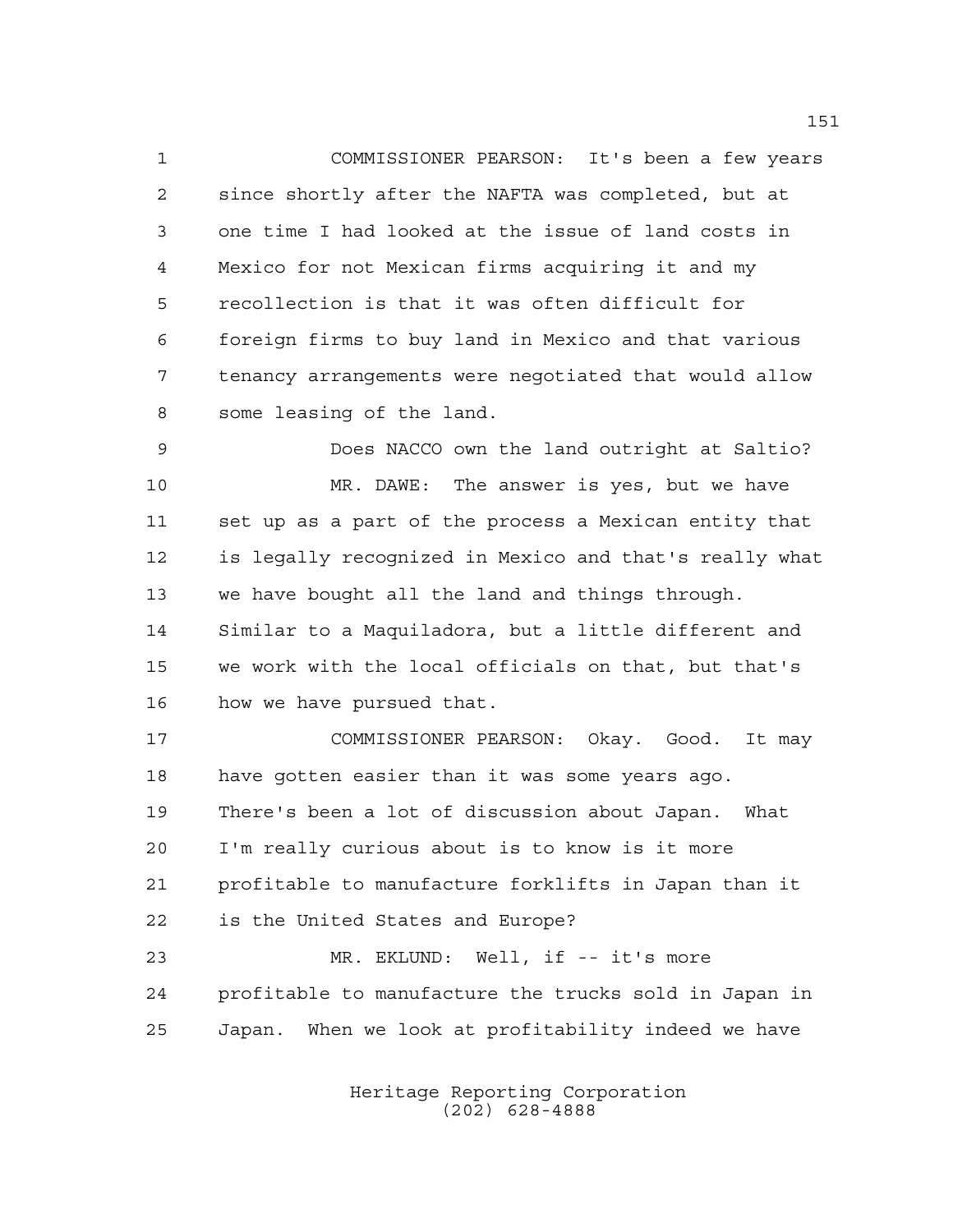to look internally that lift trucks generate in each one of our major markets Japan, Europe, the Americas, they're roughly in balance, roughly in balance given the price and the other structure that it takes to support the businesses in those areas.

 I mean, the big issue that we have is currency and I don't think we can really throw that into the mix at this point in time because it's so variable, but I think there's -- you can't pick out one theater and say this is the place to make lift trucks --

COMMISSIONER PEARSON: Okay.

 MR. EKLUND: -- I mean, because there's so many variables.

 COMMISSIONER PEARSON: But am I to infer then from various comments that the manufacture of lift trucks in Japan is sufficiently profitable that the firms manufacturing there can fund substantial dumping of products that they export from Japan because that's part of my reading here is that somehow that money to dump the stuff has to come from somewhere and --

 MR. EKLUND: I mean, that's the whole center point. That's the whole center point. They have the capacity, fixed asset structure and the profitability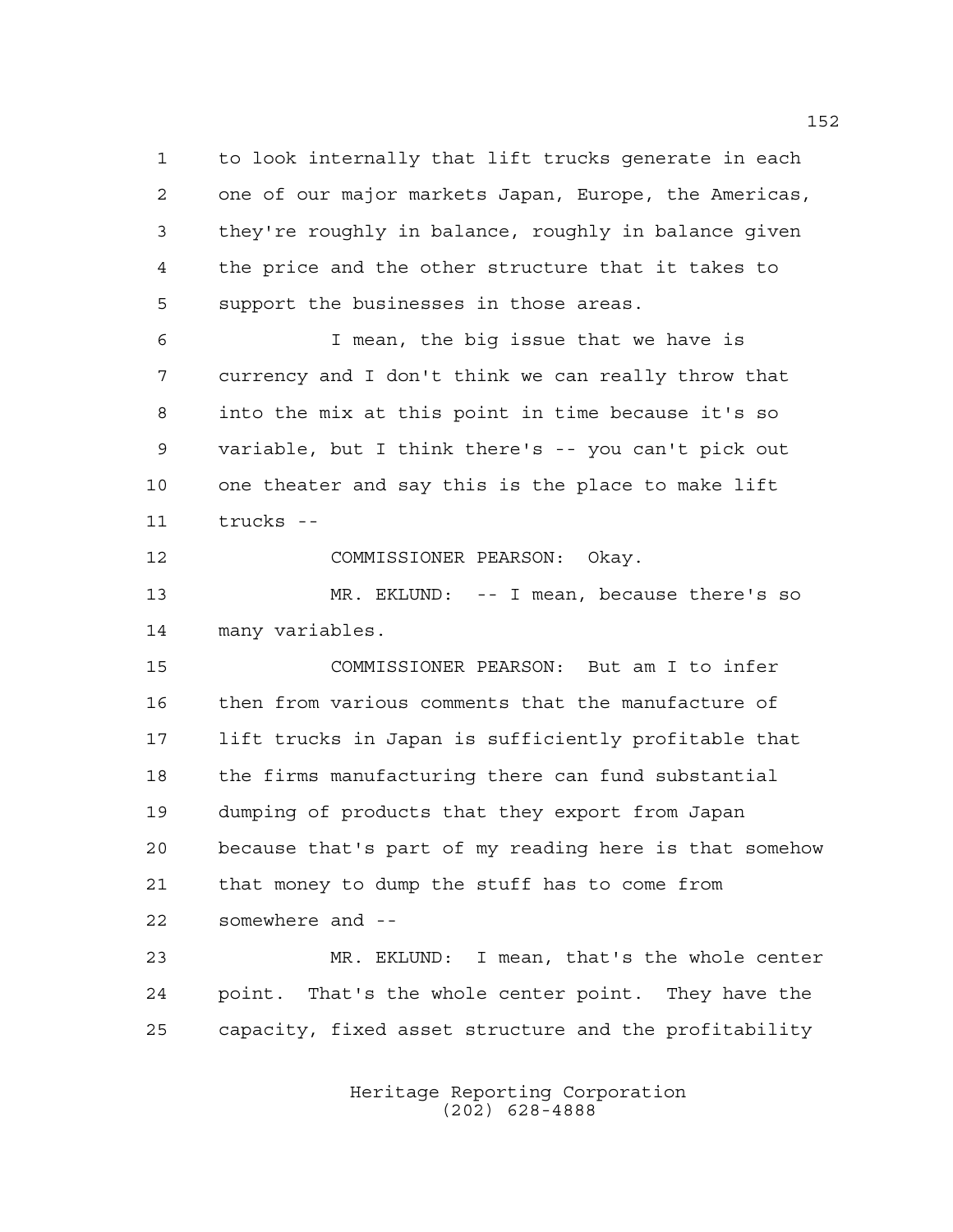to fuel the engine that drives the ability to dump or to sell at below market prices to the other areas of the world. So you've summarized it very nicely.

 MR. ROSENTHAL: Commissioner Pearson, I just want to add one thing. Going back to Mr. Eklund's earlier statement because of the excess capacity and the fixed cost there what is sensible to do from an economic perspective for the Japanese is to sell at just a little bit more than their variable cost and that's what they're doing in places like Latin America.

 From an economic perspective it makes sense. They're covering more of their fixed costs and it may not make them wildly profitable, but it's a better use of their facility than not making a sale at all. COMMISSIONER PEARSON: Sure, and the

 economics of that work pretty well if a large percentage of their production in Japan is sold in Japan.

 The economics get really shaky if they are exporting most of their production which I kind of think is the case here, although I haven't gone back and looked at it just now because then they're going to have relatively few units on which to make this profit to turn around and do the dumping.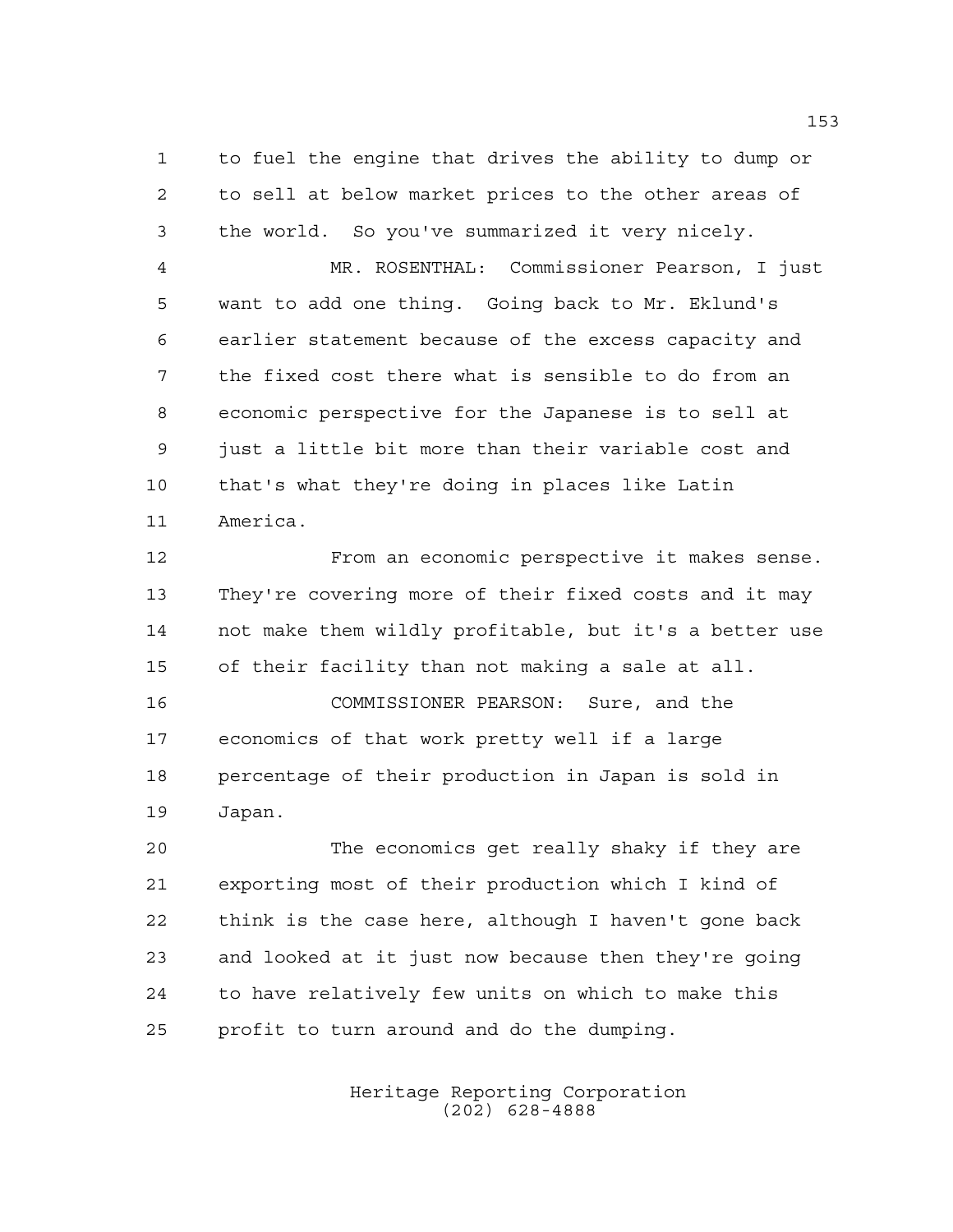1 Mr. Taylor, you had a comment?

 MR. TAYLOR: Yeah. I think one point I want to make about the Japanese market, it's quite unique when you look globally. There's seven manufacturers who have 100 percent of the Japanese domestic market, none of which except for our joint venture -- if you want to call it a foreign entity, it's really a Japanese company, it's marketed in Japan as a Japanese company -- are foreign competitors. Therefore they have this entire market wrapped up between those seven manufacturers. If you look in the U.S. market, you look in Europe there are 10, 20, 30 different manufacturers offering their product and therefore you would assume by that fact that it is much more price competitive in a market in which there are many more competitors who do not have it totally wrapped up. We have tried over the years to bring non- Japanese produced product into Japan through our Sumitomo-NACCO joint venture and -- COMMISSIONER PEARSON: That was my next question actually. MR. TAYLOR: -- it has been unsuccessful. We thought we had the right price point, we thought we had the right product, we thought we had the right

> Heritage Reporting Corporation (202) 628-4888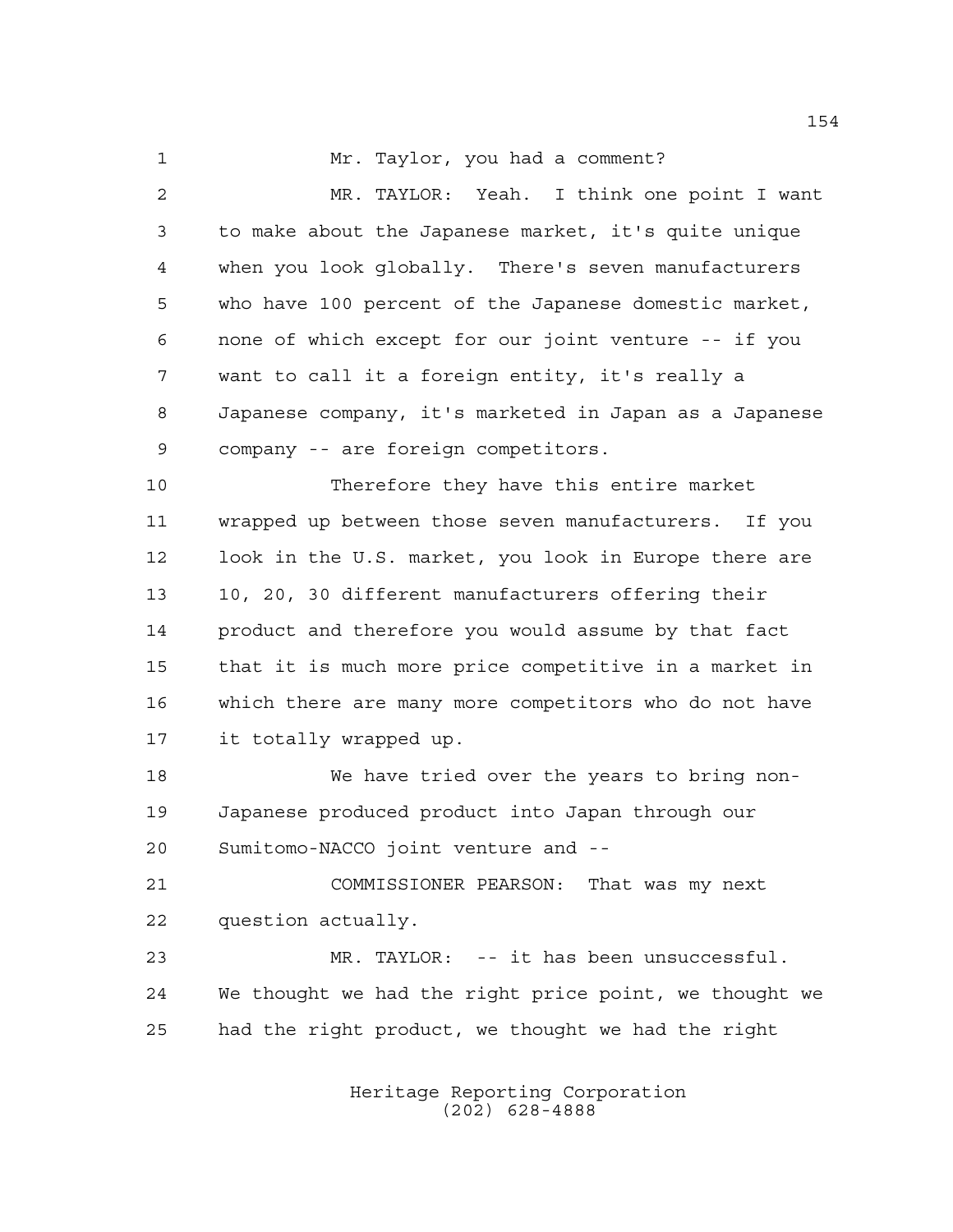partners and customers to go to and we have not been successful to do it.

 So I think therefore we don't have absolute evidence to show, but you could assume that the pricing is much more orderly, there's much more knowledge of where the different competitors are in that marketplace.

 To a further question you asked while the percentage of domestic versus export has changed a little bit it is still -- more than two-thirds of the production is for domestic consumption and about a third is for export of what the Japanese producers sell from their Japanese production facilities.

 COMMISSIONER PEARSON: Thank you for that clarification.

 MS. STALEY: Mr. Commissioner, let me just add I think the point we've been trying to make is that if you have unused capacity in Japan, but you fill that capacity there, you're bound to be more profitable in that operation, rather than running two exact same operations that both have unused capacity. 22 So the point is, if you shift back and fill that capacity in Japan, you're going to be more

 profitable. The domestic demand won't cover all of that total production. So what you're going to do is,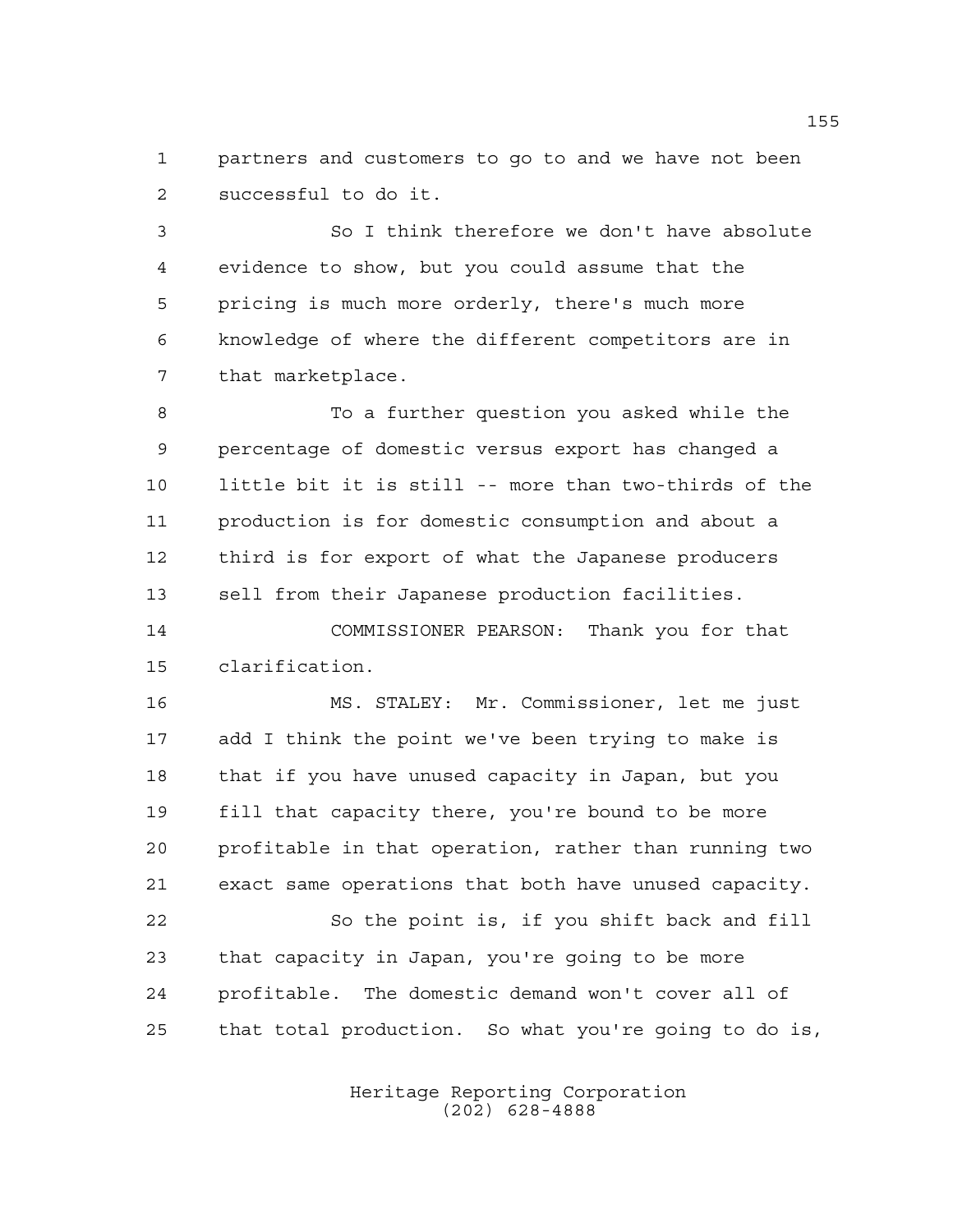you're going to export that excess product at a very low price to cover your fixed cost.

3 But you're always going to be more profitable in that instance if you have fuller capacity. That's what we believe that the Japanese are going to do. They're going to move that, so that they can fill up that capacity and, in the long run, make themselves more profitable, but still sell off that excess capacity at a low price.

 COMMISSIONER PEARSON: Right, just to clarify, Mr. Taylor, is there a substantial import tariff for forklift trucks going into Japan that helped to give them a protective market and make it difficult for you to compete?

 MR. TAYLOR: There is a tariff of somewhere near 10 percent. I don't believe that's the primary factor in the inability to sell there. I believe it's more of a cultural, industrial situation that just does not accept foreign produced products in that market place.

 COMMISSIONER PEARSON: Okay, are there any other comments on this?

23 MR. EKLUND: I would just punctuate what Mr. Taylor said. There have been barriers, many barriers, at times, and indeed they've fluctuated. There's a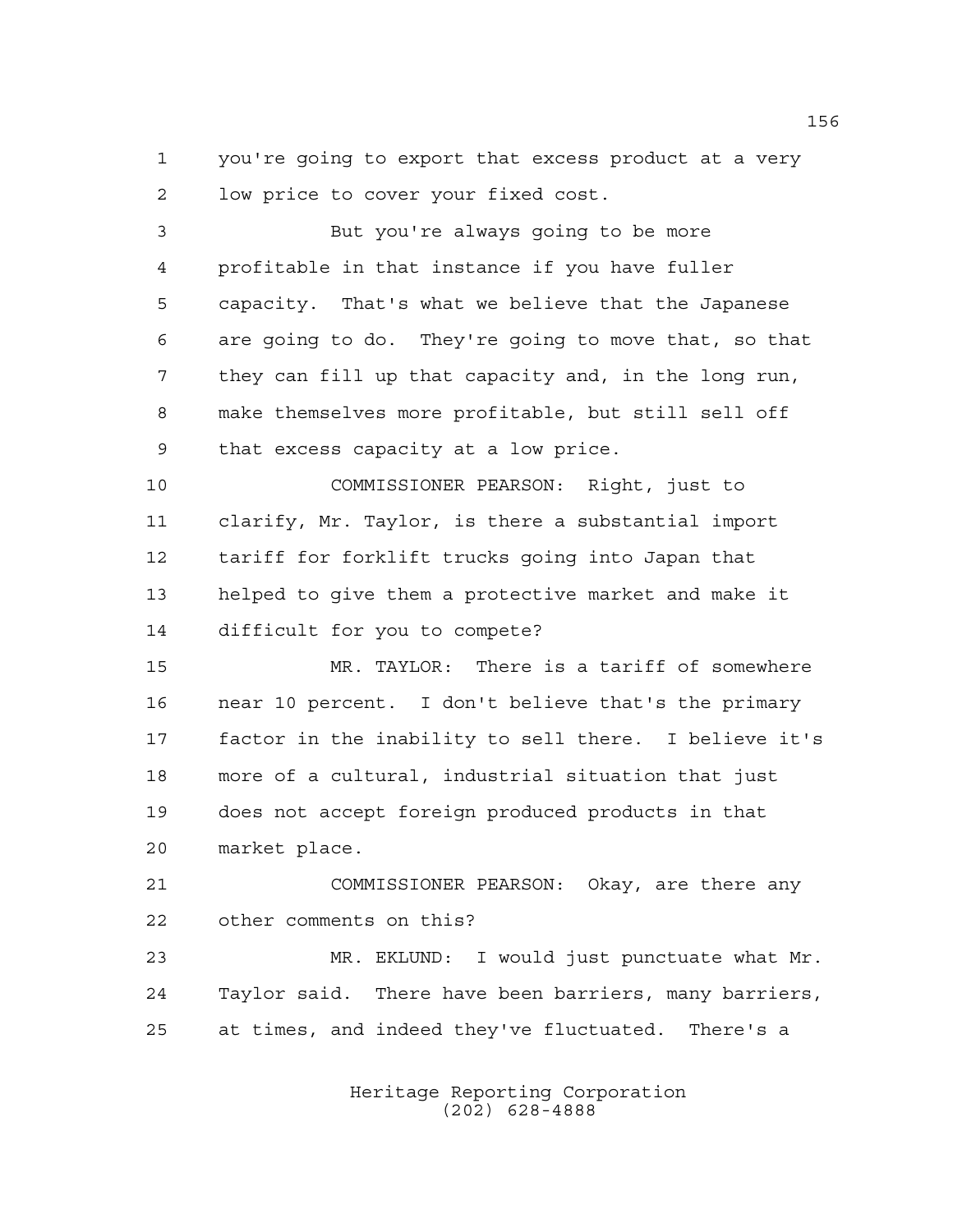temporary barrier now, about 15 percent, I believe.

2 But that's really not the issue. The barrier is cultural, and believe me, we have tried. We have tried with big container handlers. We have tried with specialized order pickers that we thought were appropriate in the Japanese market. We have tried with some specialty motorized pallet equipment, and all of these efforts have been abandoned. That's the best way to say it.

 COMMISSIONER PEARSON: Thank you; there's been some discussion of engines. Could you clarify for me, does NACCO manufacture some or all of the engines that go into its forklifts in the United States?

15 MR. DAWE: This is Greg Dawe. No, we do not manufacture engines. We buy engines from Cummins, Yanmare, General Motors, Mazda. So we buy from them, because that's a very core competency. It requires a huge amount of research, development and investment, and we do not do that. We buy all of our engines. COMMISSIONER PEARSON: So some of those engines would be imported and some would be manufactured in the United States? MR. DAWE: Yes, it all depends on where the supplier produces a specific engine. We don't dictate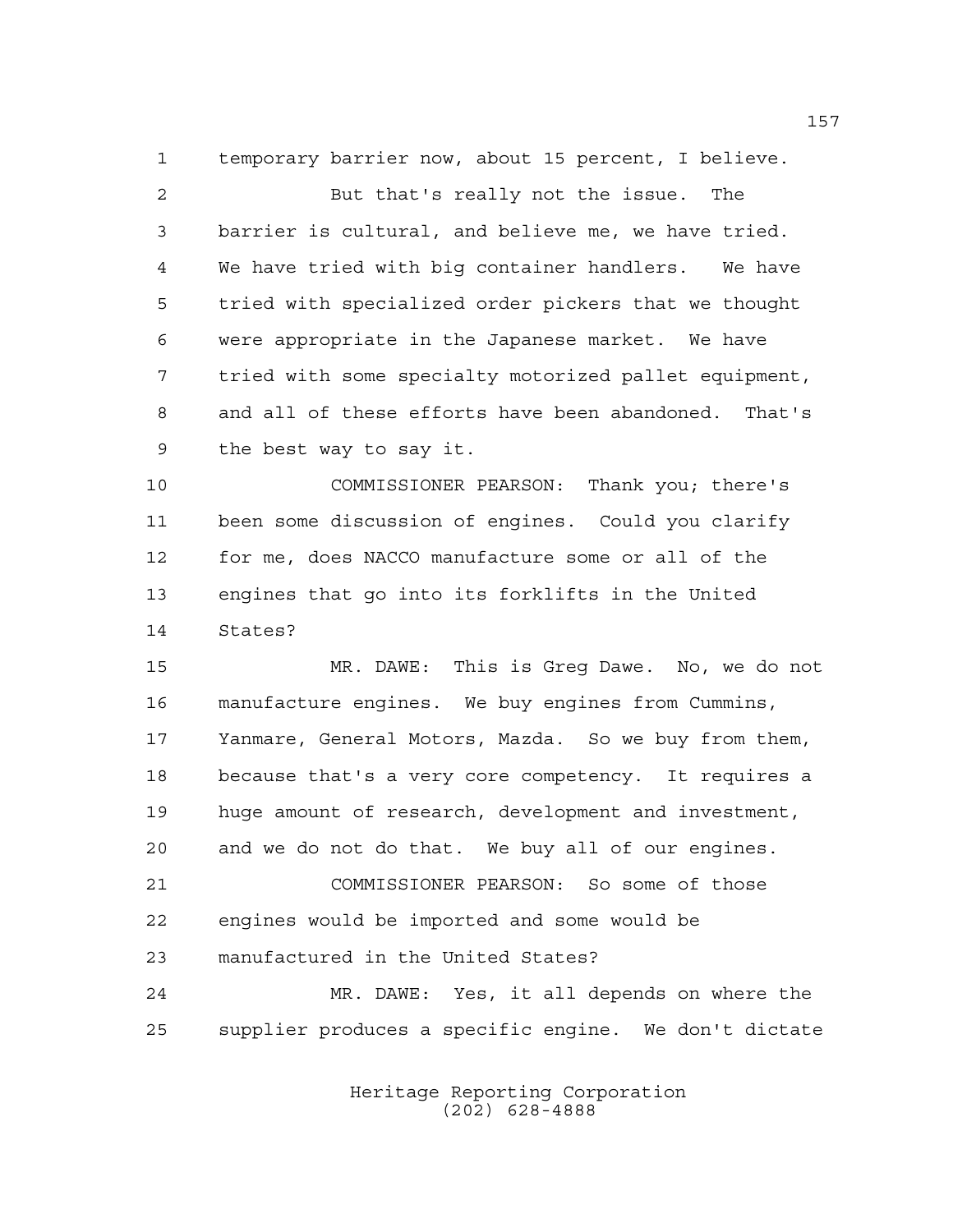that.

| 2           | COMMISSIONER PEARSON: The tightening                   |
|-------------|--------------------------------------------------------|
| 3           | emission standards have been known by basically engine |
| 4           | manufacturers globally, and they've been working on    |
| 5           | getting some version of their engine that will work    |
| 6           | for you. Is that why the tightening standards haven't  |
| 7           | been a big problem for the industry?                   |
| 8           | MR. DAWE: That is correct, yes.                        |
| $\mathsf 9$ | COMMISSIONER PEARSON: I have no further                |
| 10          | questions.                                             |
| 11          | CHAIRMAN KOPLAN: Thank you, Commissioner.              |
| 12          | Commissioner Aranoff?                                  |
| 13          | COMMISSIONER ARANOFF: Thank you; I hope                |
| 14          | you'll bear with me, with just a few more questions.   |
| 15          | One of the issues that we've been exploring is this    |
| 16          | idea that because the Japanese companies have so much  |
| 17          | fixed investment in Japan, that's where it makes       |
| 18          | sense.                                                 |
| 19          | Commissioner Hillman was raising the issue             |
| 20          | that we all sort of raise our eyebrows and don't       |
| 21          | associate Japan and low cost manufacturing platform    |
| 22          | with each other. So just to follow up on that a        |
| 23          | little bit more, how long are fixed costs fixed?       |
| 24          | Supposing that some of this production were            |
| 25          | to be repatriated to Japan, and they were able to more |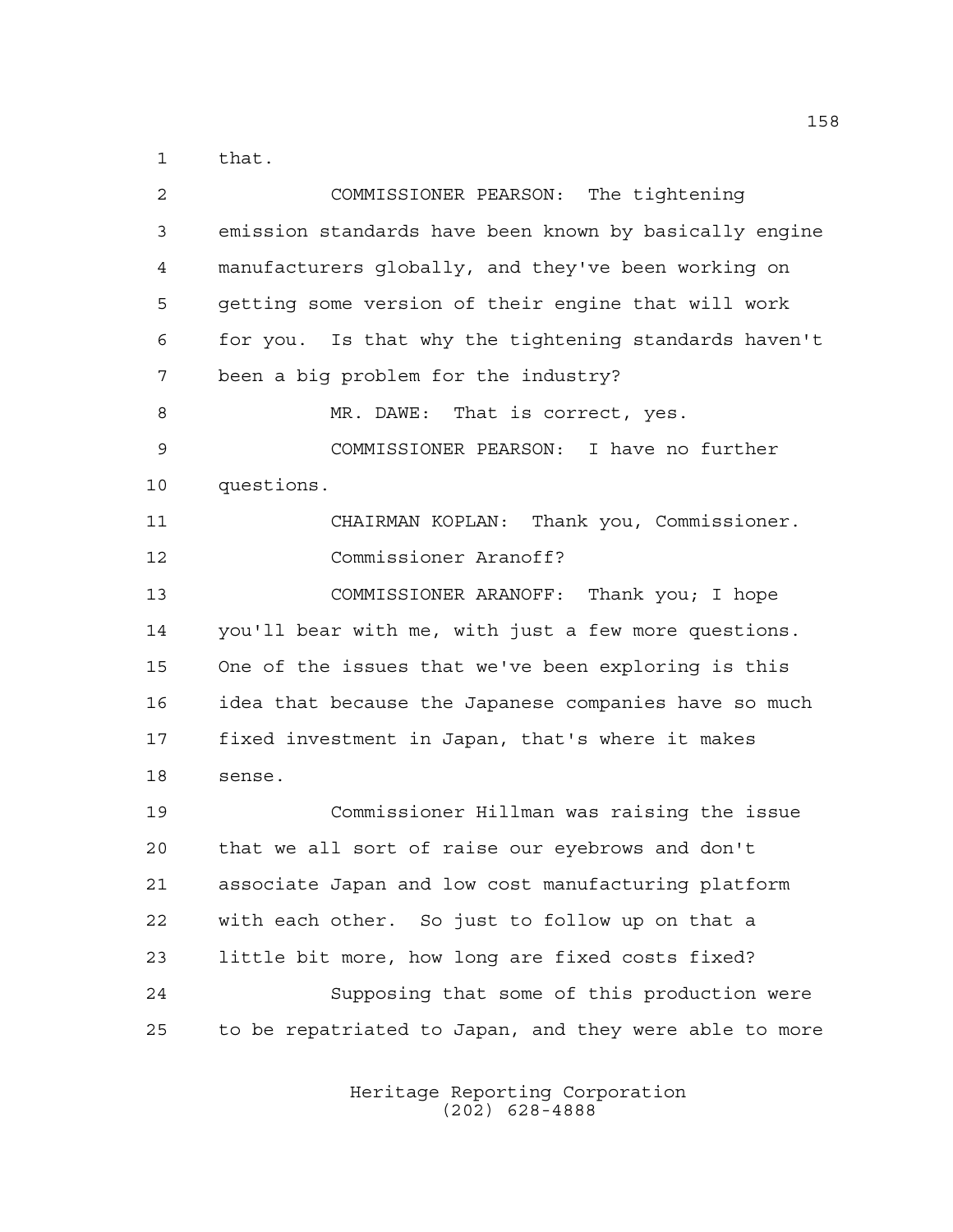fully utilize their capacity, and then they started looking for the next way to save costs in a global market. I mean, how long does it take before you've amortized this kind of investment, and you start looking for a low cost platform?

6 We know some parts. Production has moved to China, and that's a pretty common thing with some other low cost manufacturing locations. How long before that starts to be in an issue in this industry?

 MR. EKLUND: Well, dealing with fixed costs is a very significant issue. But the fastest and easiest way to deal with a fixed cost structure is to close the plant. That way, you take care of the whole matter all at one time. So that's why we're pretty sure that the three lessor Japanese will close their plants, because that's really the quickest and most efficient way to rachet down a fixed cost structure.

 The others will modify their fixed cost structure to make it applicable to this more focused series level approach, so they can more, let's say, effectively shape their fixed cost structure.

 MR. EKLUND: I can't really put a timeline on how long it would take to modify a fixed cost structure and reshape it. There are some things that you can do immediately. There's other parts of the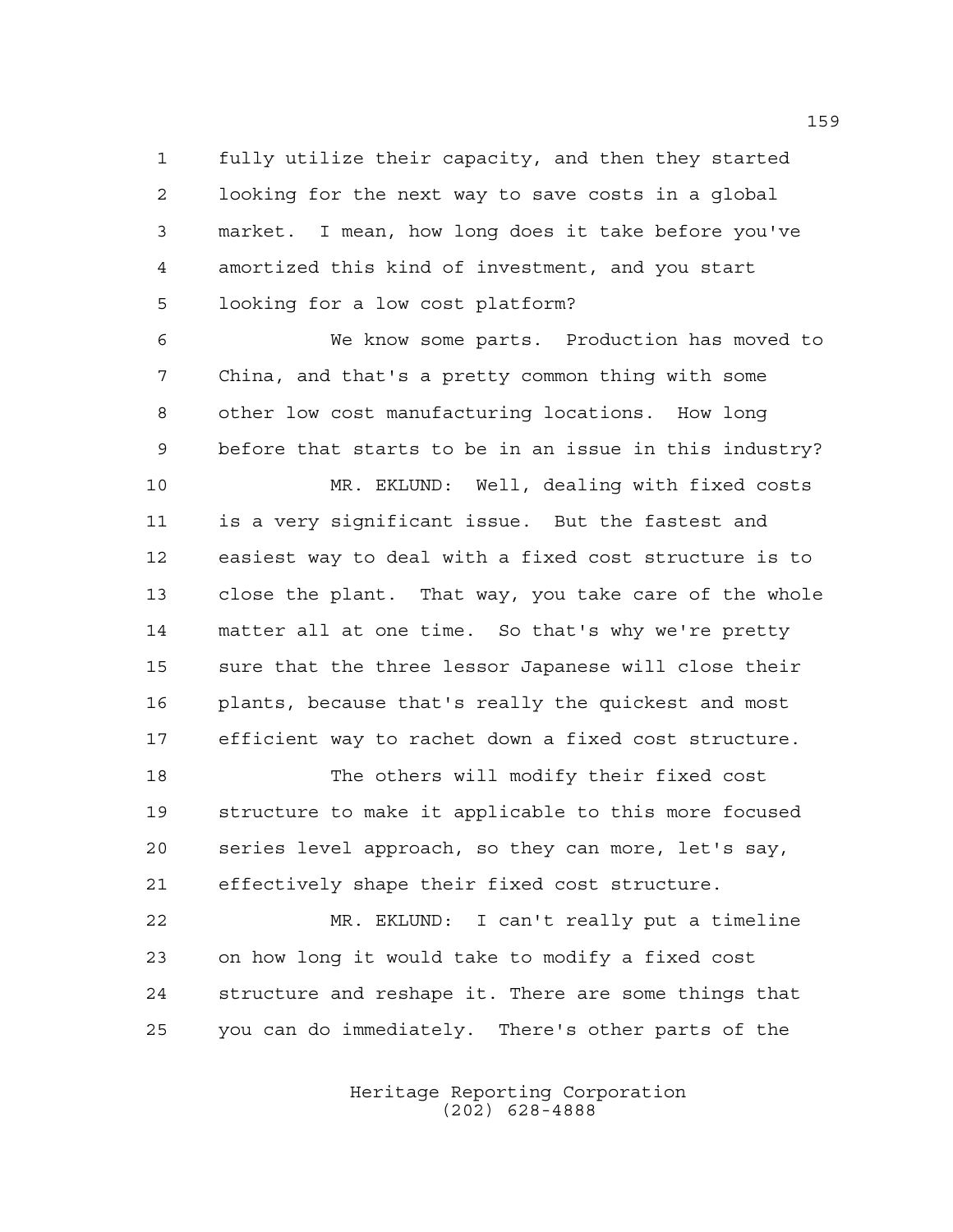infrastructure of a manufacturing plant that you can't do anything about. So it's somewhat varied.

 MR. ROSENTHAL: Commissioner Aranoff, I just want to add one or two things. What's interesting is that NACCO, in order to make itself more efficient, has closed its facilities in Danville, Illinois and Lenore, North Carolina.

8 The Japanese, despite having large capacity since 1991, continue to maintain that capacity. They've not closed facilities. That's what is so troublesome. They've got those fixed costs, and they love to spread those costs over more units being produced in Japan.

 So going again to this low cost idea that Commissioner Hillman mentioned and you've alluded to - - again, we're not saying the Japanese are low cost. But it's a lot more economically sensible for them to allocate their fixed costs from the Japanese base, because they clearly are not interested in closing those facilities.

 COMMISSIONER ARANOFF: Thanks, I appreciate that answer. I guess one of the reasons I'm struggling with this is because I'm trying to figure out how these predictions relate to the reasonable period of time, and how far we should be trying to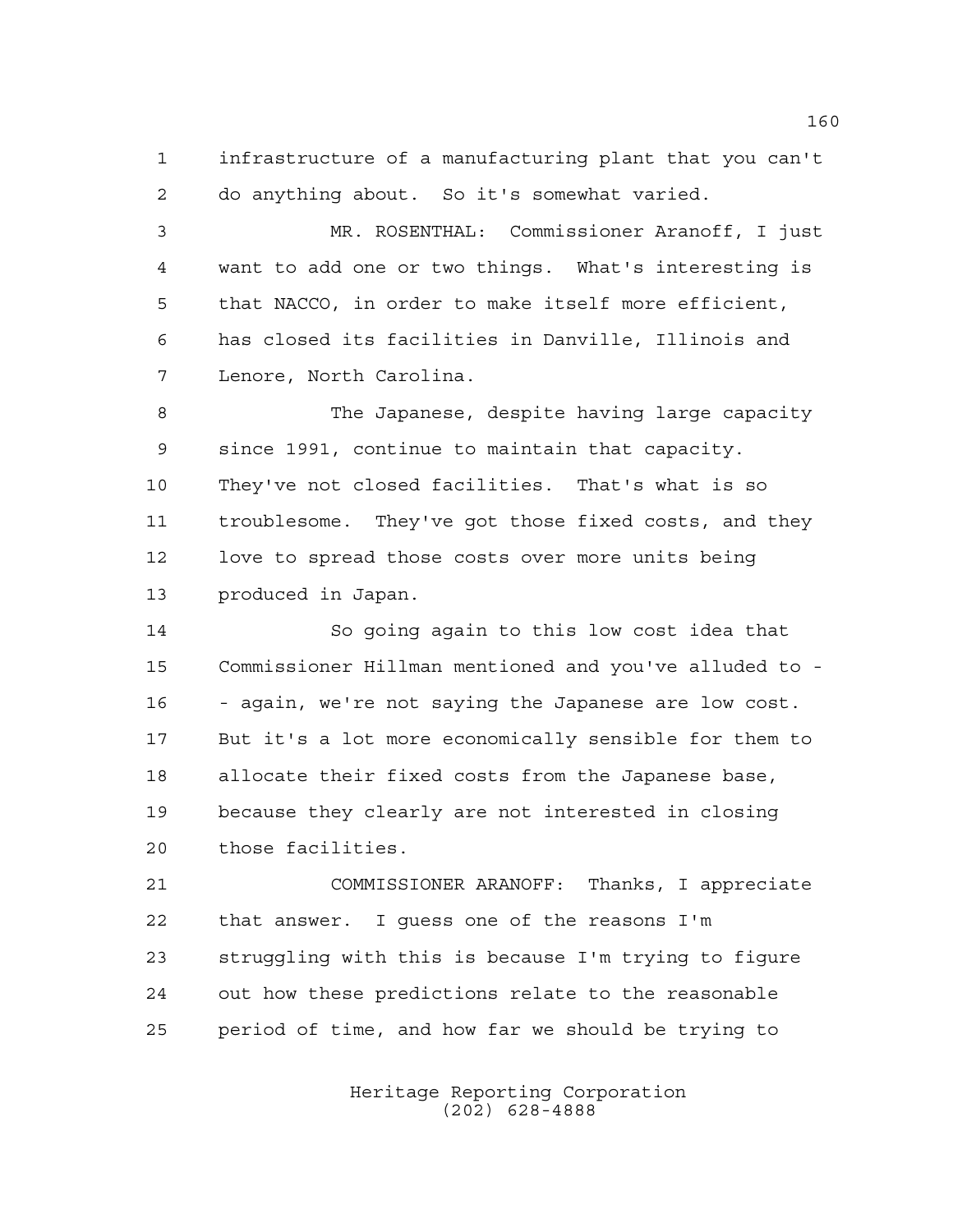predict what might happen and what the incentives might be. So anything that you can add on that in your post-hearing would be helpful.

 MR. TAYLOR: Could I add one point here that I think was missed. This is John Taylor. I think one issue you should consider is how long do fixed costs last is the social and regulatory differences between the different theaters.

 In Japan, it is much more difficult to deal with fixed costs than it is in the United States or in other markets. The social regulatory requirements make it extremely difficult for them to downsize or to close plants.

 So as Mr. Eklund mentioned, if they are looking at a place where they need to reduce fixed costs, and they have an opportunity to reduce fixed costs, it clearly won't be in Japan. It would be in the United States.

 COMMISSIONER ARANOFF: Thank you, that's helpful. There's one last question that I have. I'm 21 not sure that any of my colleagues have raised this; maybe they have. But I wanted to touch a little bit on non-subject imports and what role they might play in this market.

There are two categories of non-subject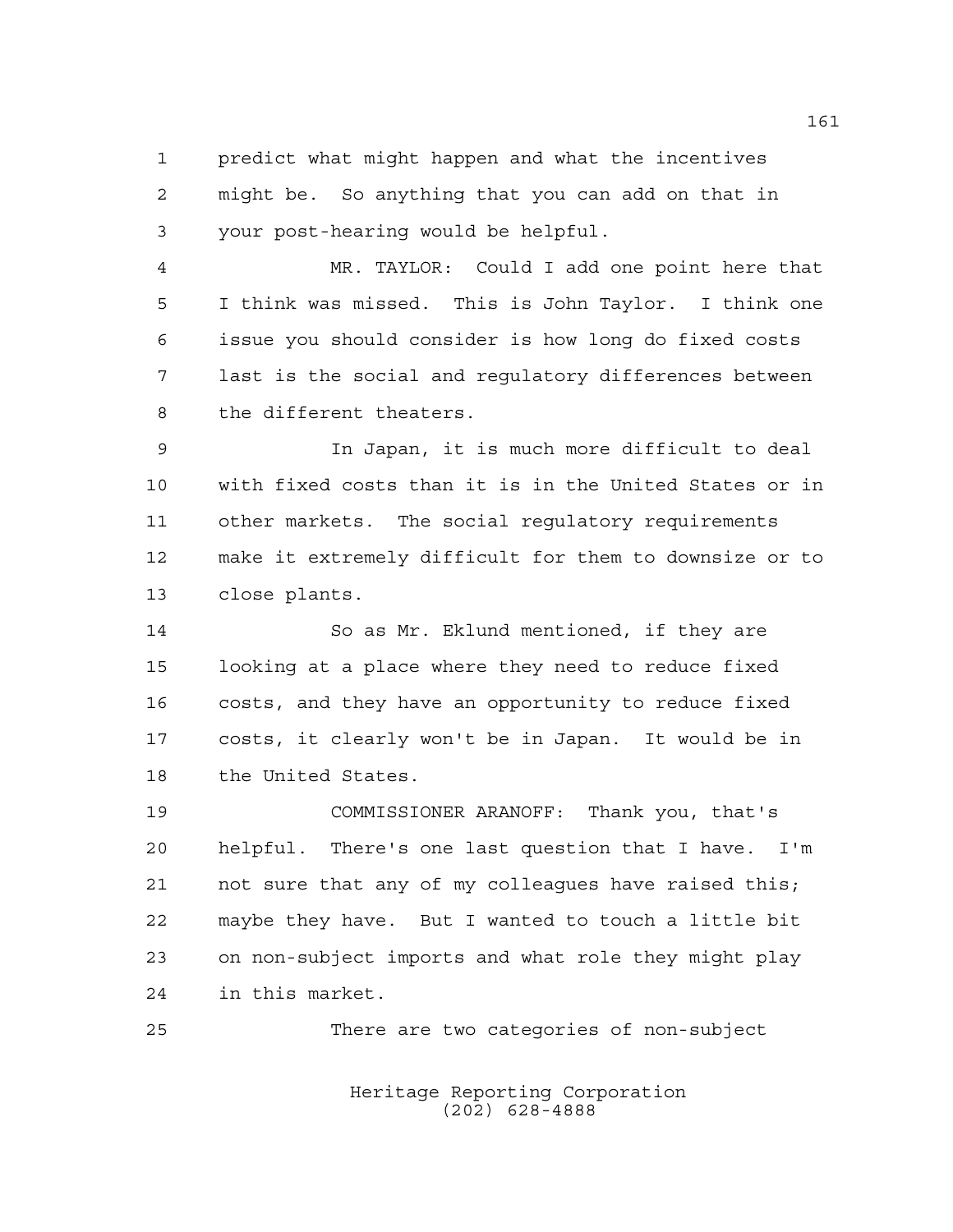imports that might be relevant in this investigation. One is the used product, which is expressly excluded from the scope, and the other is, obviously, imports that may be entering from third countries.

 Because of the way that the HTS categories work, we don't really have a good sense from official statistics of what might be going on. So I guess I wanted to ask the industry witnesses, based on your experience with competition in the market, what non- subject imports are active in the U.S. market? What kind of role do they play, in terms of both how significant a force they are in the market and perhaps their pricing behavior? Do you have any suggestions for the Commission in terms of where we can look to get a better sense in our data?

 MR. WILSON: Colin Wilson -- first of all, on the used equipment side, very few pieces of used equipment get imported into the United States. In fact, we're more of an exporter of used equipment than importer, with respect to a lot of trucks, once they reach the five or ten year point, getting exported down to Latin American markets.

 As far as third party imports are concerned, we do have imports in different categories coming into the United States, but none of those importers have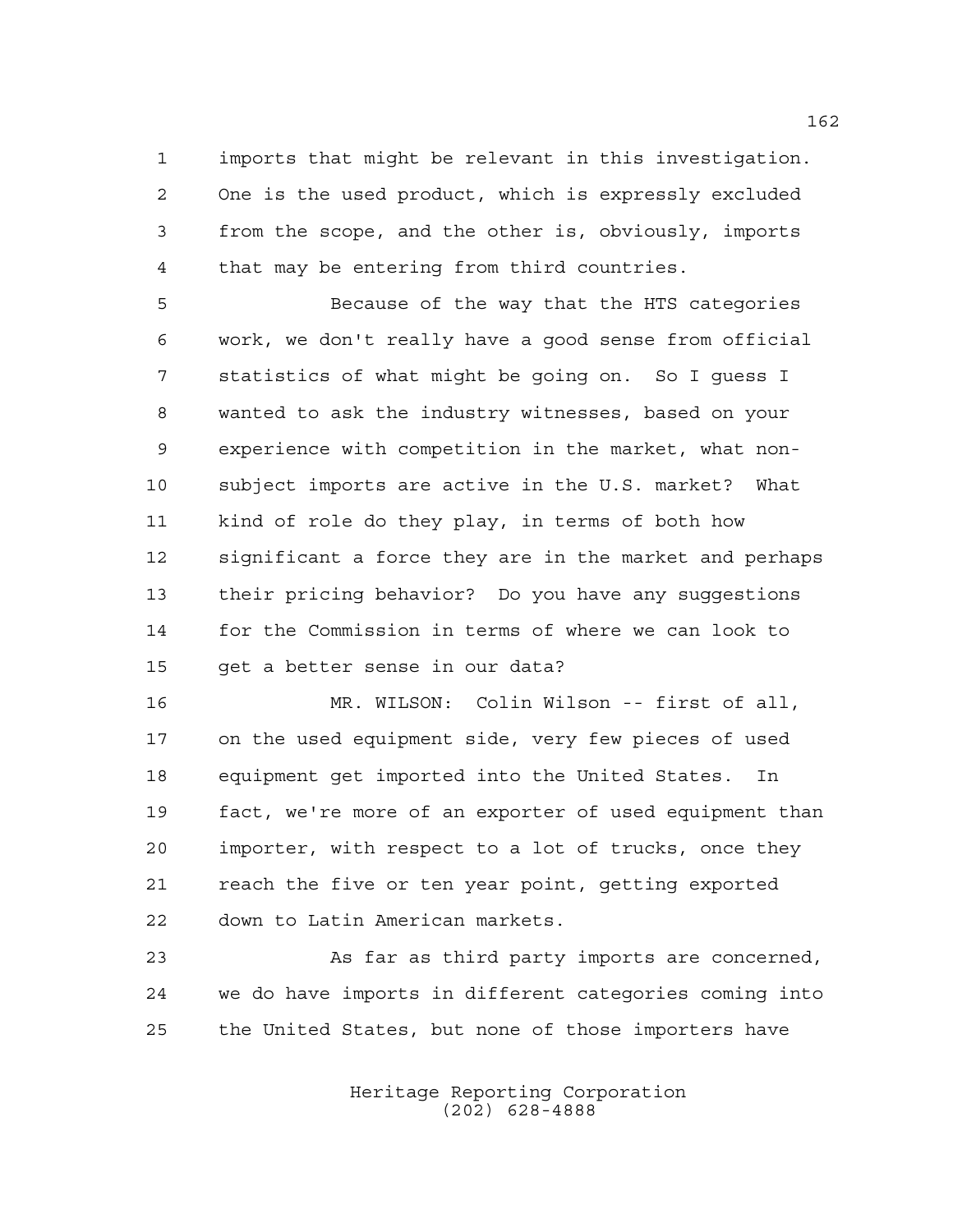shown any sign of predatory pricing or dumping practices.

 Toyota is the biggest manufacturer worldwide, and number two is the Linde Group out of Germany. Linde sells in the United States. They have a small plant here. But they actually sell at a very competitive high price. So we haven't seen anything that would lead us to believe that they have any intention of following dumping practices.

 Now if you cast your eye into the future, you might say, well, what about the Chinese? You know, the jury is still out on that, and we need to see what develops over the coming years.

 There are some European companies that import big trucks into this country. They're not subject to the order. But again, we've seen orderly placing, orderly marketing practices on behalf of those manufacturers.

 COMMISSIONER ARANOFF: I appreciate your comments on the pricing, and you've indicated a number of sources in Europe. I have two other questions. One is, we've heard of South Korean producers. Are there any Korean imports that you're aware of? I'm trying to identify the range of non-subject imports. Second is whether, for the ones that you've mentioned,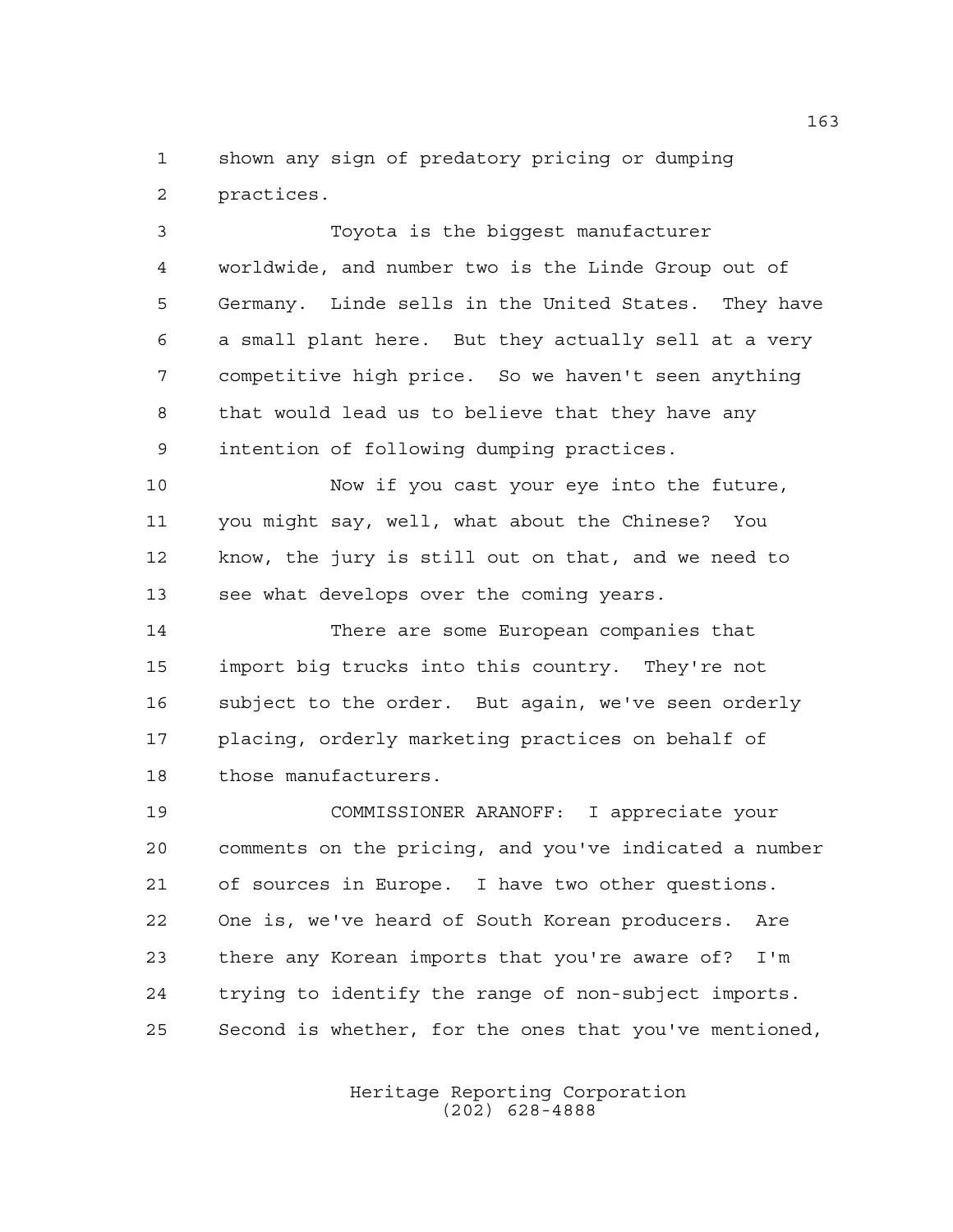do you have a sense of their market share -- very small, moderate, just kind of ball park?

 MR. WILSON: Again, this is Colin Wilson. There are Korean imports. We do have Daewoo and Alcodeson (phonetic) coming out of Korea. Their market share, I'd estimate, it's certainly single digits. It's probably less than five percent.

 Then Clark, which Mr. Dawe testified, moved all of their production to Korea. Again, they have a market share of less than five percent. They sell fairly basic type products with a great deal of customization. Pricing is competitive, on the low side. But again, we don't believe that they've got the cost structure themselves in Japan. They don't have the volume, economies of scale -- sorry, in Korea, not in Japan -- to be able to basically participate in disorderly marketing activities in this country.

 COMMISSIONER ARANOFF: I appreciate that. So in your view, that pretty much rounds out the competition. There's a German producer, some South Korean producers. Is that about it?

 MR. WILSON: There are probably 25 different competitors that we have in the U.S. A lot of them are small. None of the ones that we haven't mentioned

> Heritage Reporting Corporation (202) 628-4888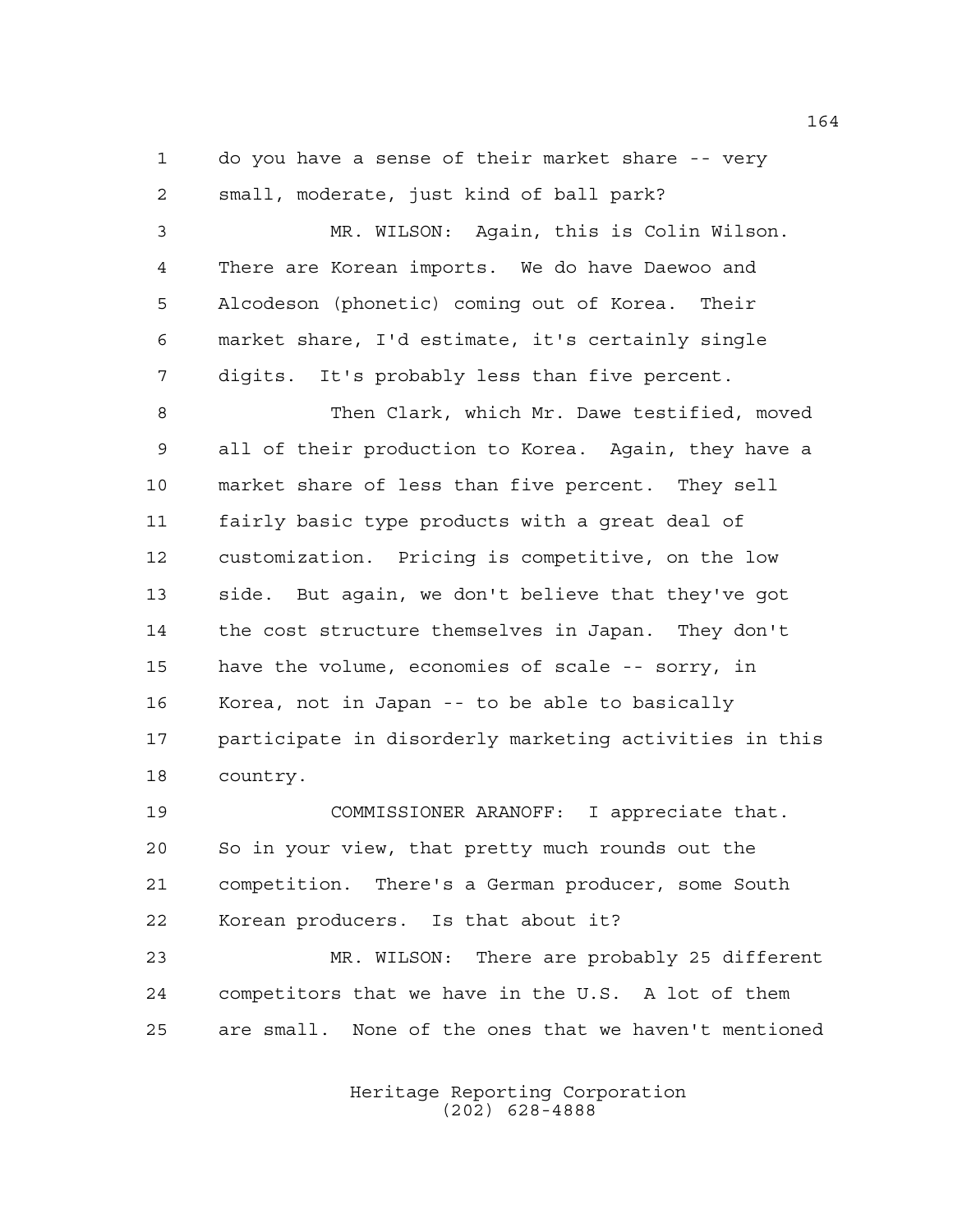would have more than a five percent share of the U.S. market.

 COMMISSIONER ARANOFF: Okay, thank you, I appreciate all of that information. That's all the questions I have.

6 CHAIRMAN KOPLAN: Thank you, Commissioner. 7 I guess in my earlier round, I asked, Mr. Eklund, about price suppression. You indicated that there has been. Has that existed throughout this period that we're examining now, this second period for review?

MR. EKLUND: Yes, it has.

13 CHAIRMAN KOPLAN: It has, thank you. I need you to address what investment the Japanese have made here over the past several years. There's been a lot of discussion about your suggesting repatriations based on this large overhand of fixed cost that the Japanese are seeking to recover.

 But it seems to me they haven't just stood still, waiting for the outcome of this review. What they've done is, they've established a real presence here. Just as you haven't stood still since our first review, even though that was a three to three result, and three of the Commissioner are no longer here. You've gone ahead and done all kinds of things in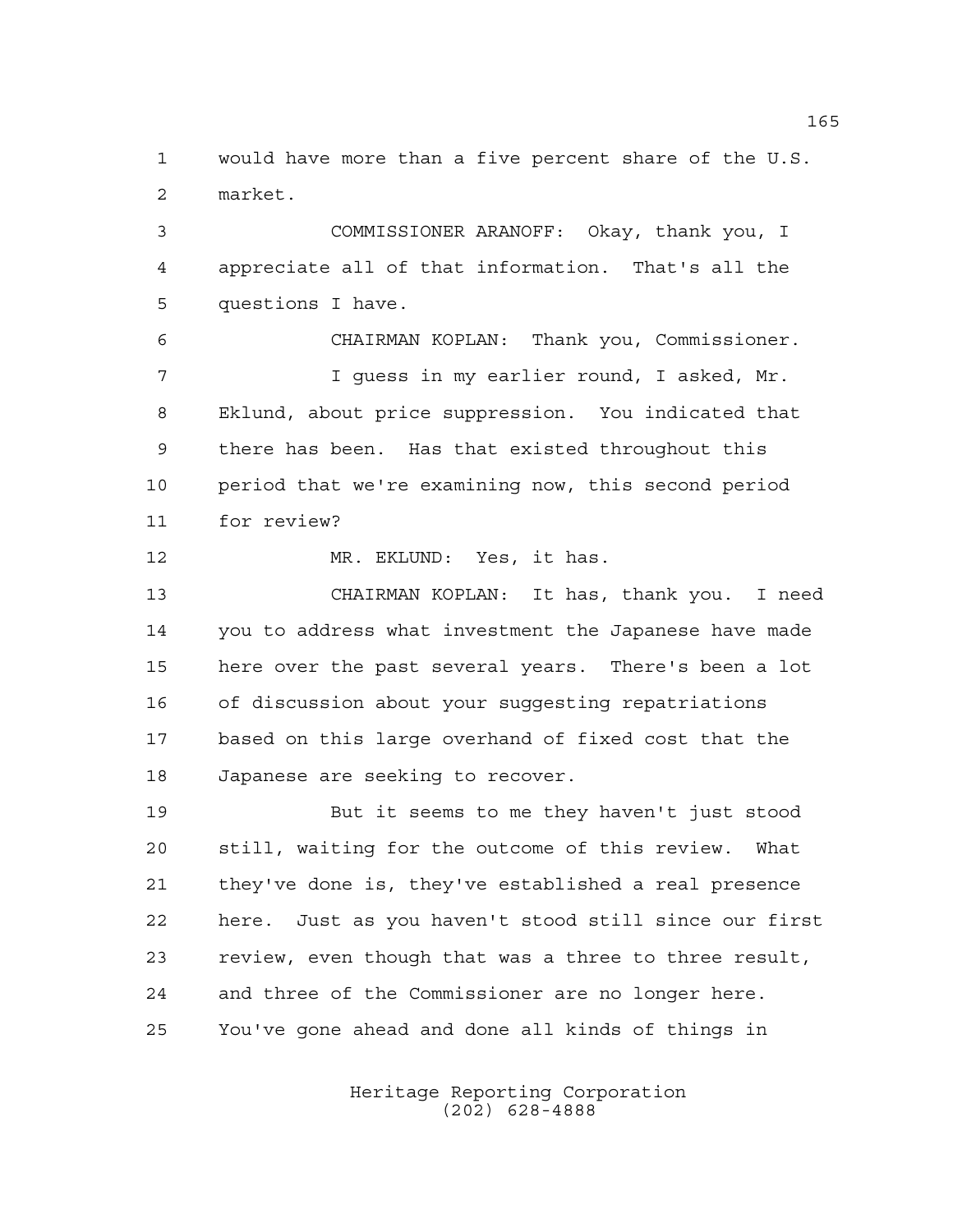desperate ways to keep up the pace, so to speak, both here and in Mexico.

 So I guess what I'm trying to understand is, haven't they really adjusted for this by coming here and establishing a presence? I mean, I'd like to know if you can quantify for me what you think they've done here, their transplants. Their transplants just haven't been standing still, have they? Otherwise, how did they cause this price suppression that you're talking about?

 MR. EKLUND: It's difficult for me to say exactly what investments they have made, because I haven't had the opportunity to go through their facilities.

15 CHAIRMAN KOPLAN: No, but when I asked about the frames, it sounded like one of the reasons that you moved in the direction that you did was to stay ahead of the pace, so to speak. I'm asking a similar question now about their U.S. operations, all right?

 MR. EKLUND: I really can't comment, because I haven't been through their manufacturing facilities. I know from observation, and from time to time, we do indeed hire employees from the competition, their basic structure has been unchanged. They're doing some metal fabrication. They're doing some shot blast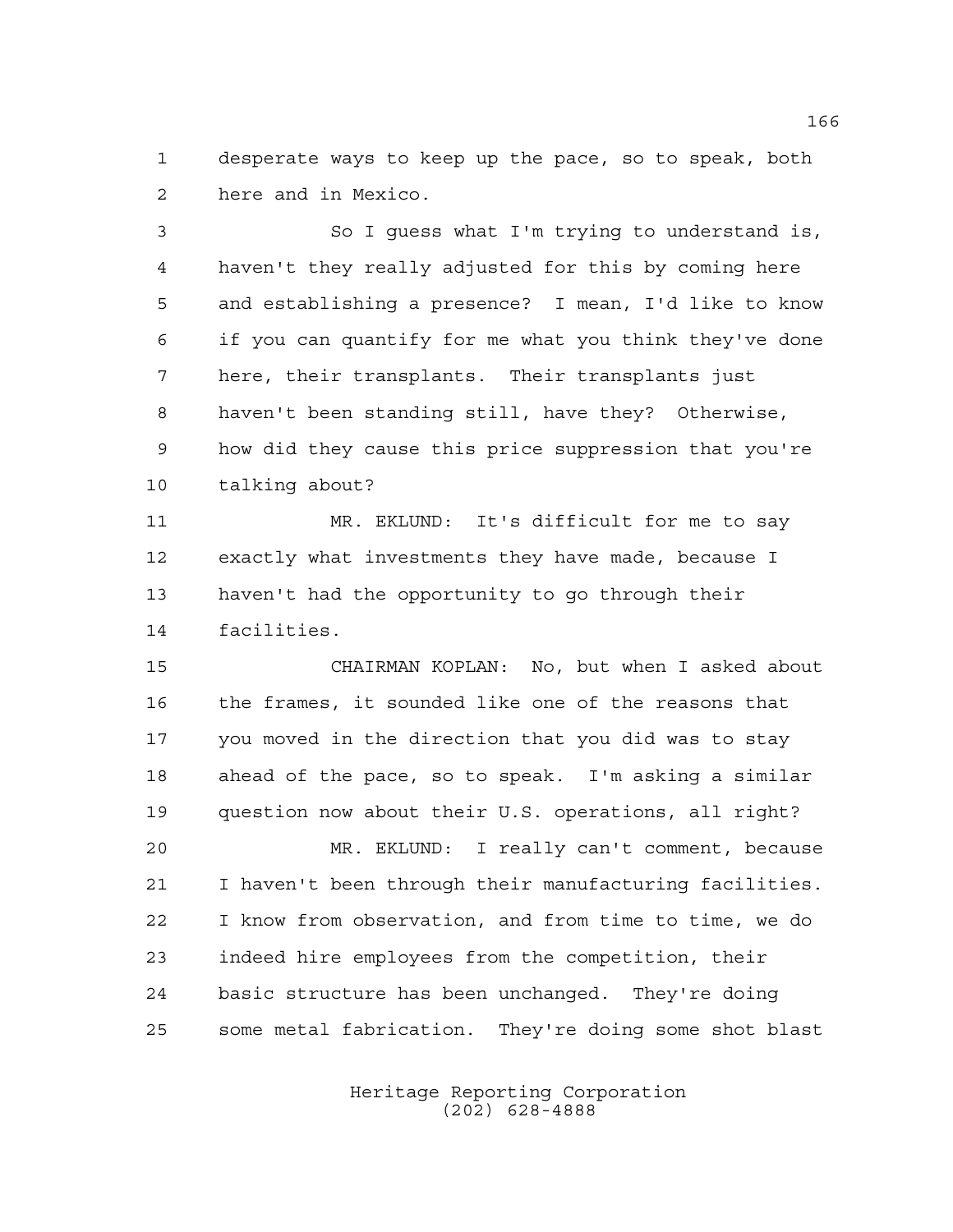work. They're doing painting and they're doing assembling.

 Now when you get to Toyota, they have a higher level of vertical integration. Again, I haven't been through the factory, and so I can't tell you exactly.

7 CHAIRMAN KOPLAN: But let me ask you this, and I'm sorry to interrupt. But what I'm trying to understand is this. When you are faced with these various instances of price suppression, don't you have a sense of what the competition is that's causing you or preventing you from raising something from, let's say, \$50 to \$100; that maybe you only get to \$75. Because your customer is saying, just a second now, you've got some competition here.

 So don't you have a sense of what they've been doing, these last five years, to put that kind of pressure on you?

 MR. EKLUND: We have a very good sense of the project. I mean, we take their products into our development centers. We test them. We view them in every way.

23 CHAIRMAN KOPLAN: Okay.

 MR. EKLUND: I think we understand the cost of that product very, very well. But where they do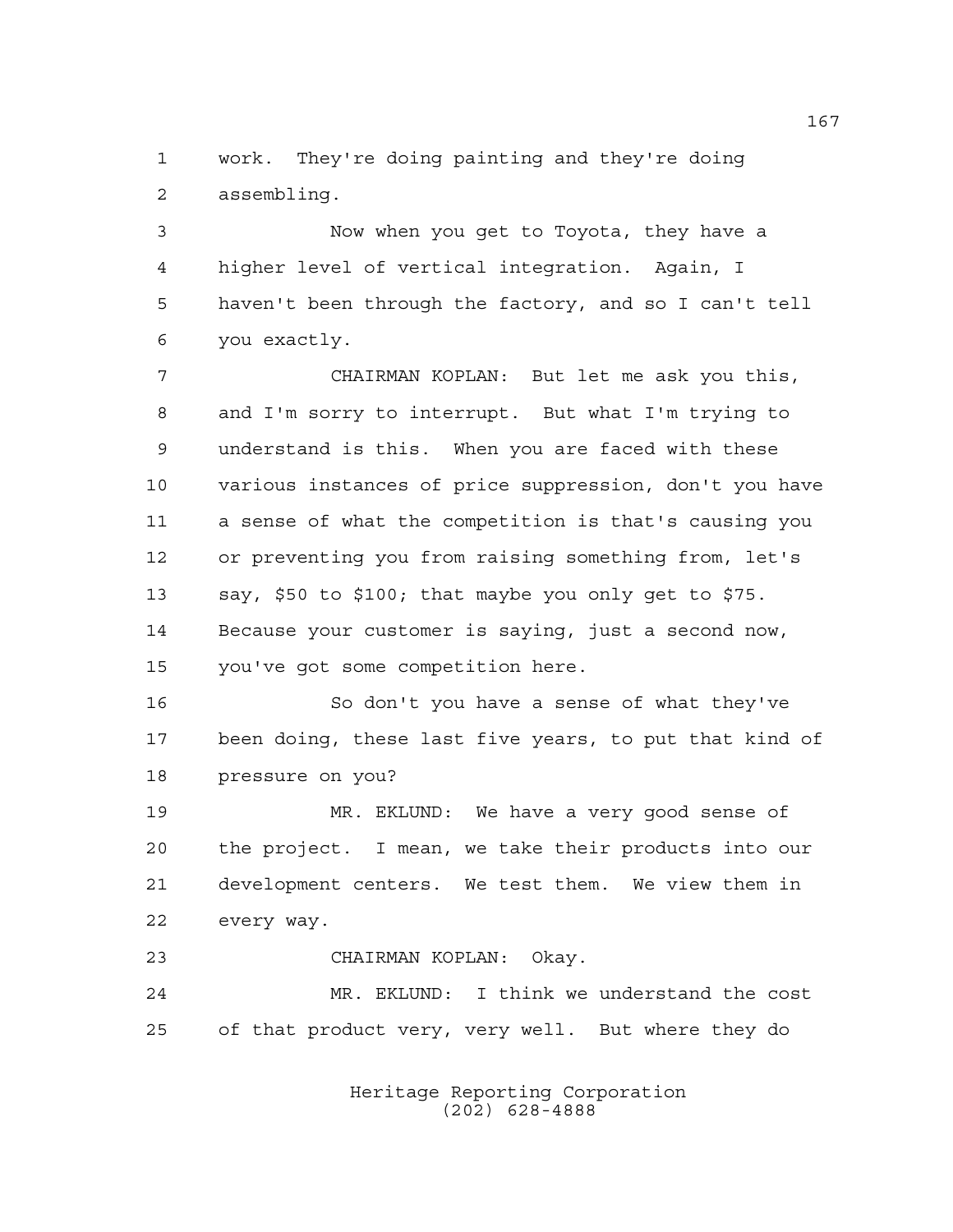what is something of a mystery. Whether they do all the welding for the complete machine within the confines of their operation or do some outsourcing; what components come from what part of the world -- 5 CHAIRMAN KOPLAN: So you don't really have an answer to that? MR. EKLUND: We don't have a total answer to that. I think we have a good sense of the overall machine, but not the sourcing of all the bits and pieces. 11 CHAIRMAN KOPLAN: I appreciate that, thank you. MR. DAWE: Mr. Chairman, if you would allow me to make some comments. This is Greg Dawe. I have had the opportunity, over the last few years, to visit most of the competition in their factories. 17 CHAIRMAN KOPLAN: Here, domestically? 18 MR. DAWE: Yes. 19 CHAIRMAN KOPLAN: Okay. MR. DAWE: And I have also been to the Japanese operations, but that goes back a little ways before that. It does vary somewhat by the competitor. If we look at Nissan, I've been through their Maringo operation at the time when we were open to discussing a possibility of doing something with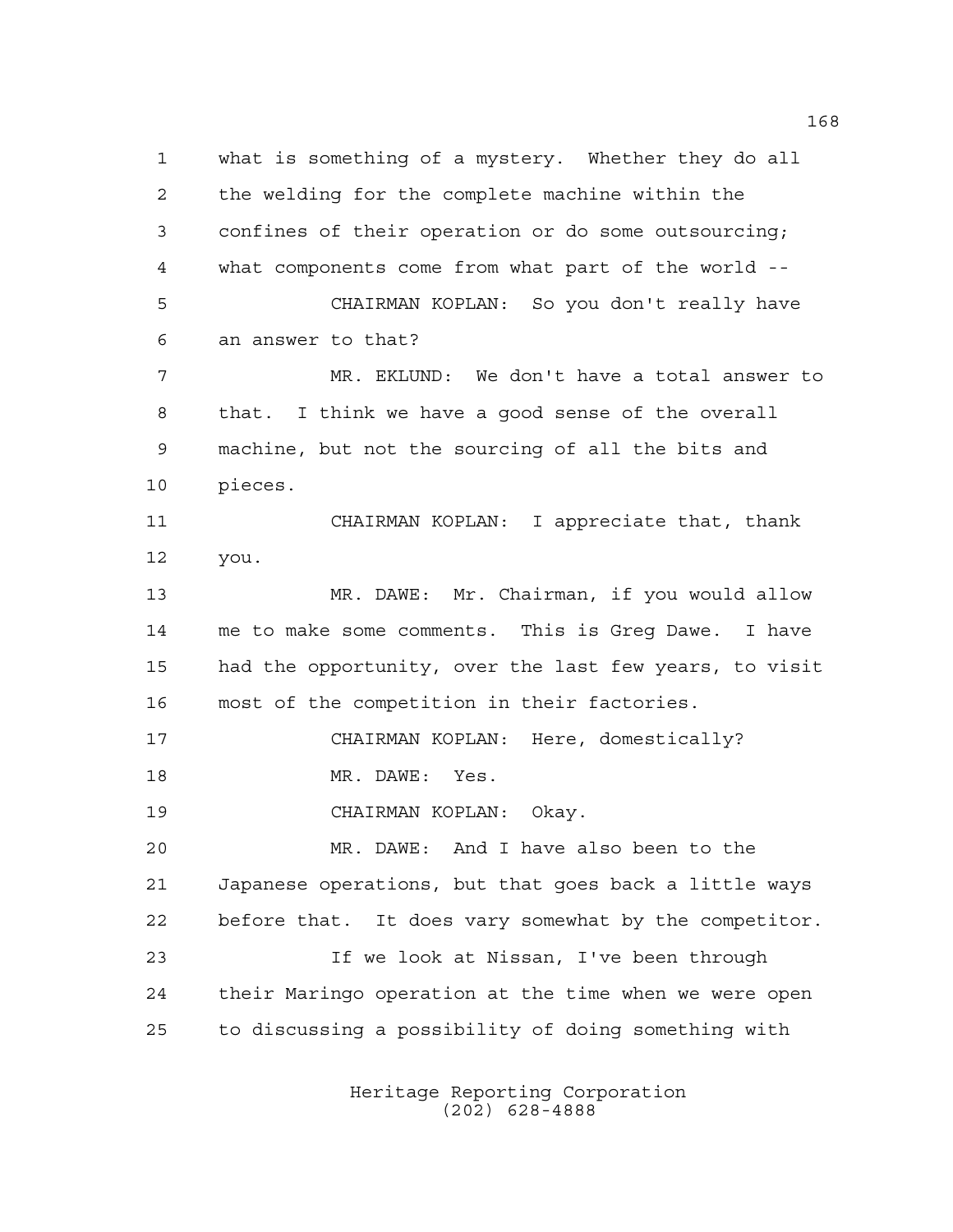them. This goes back some years. They clearly were in an environment that they were not reinvesting significantly in the business.

4 CHAIRMAN KOPLAN: How long ago was that? Can you give me a time?

 MR. DAWE: That was about four or five years ago. I think since then, it's probably been even more so. They were kind of standing still. They were replacing what they needed to replace, but they were not investing in the business for the long term, as I would think that we've done in Sulligent and Berea.

 I think the same thing is true, to a lessor extent, with Mitsubishi, Caterpillar, and their Texas operation. They have done some restructuring where they no longer are doing all the operations that they used to do. They've outsourced more of that than what they had, say, 10 years ago.

18 CHAIRMAN KOPLAN: Outsourced from where? MR. DAWE: Outsourced out of their factory - - they used to do some operations there, some maybe machining or assembly operations within their plant in Texas that now they buy from somebody else. 23 CHAIRMAN KOPLAN: Domestically?

MR. DAWE: Yes.

25 CHAIRMAN KOPLAN: Okay.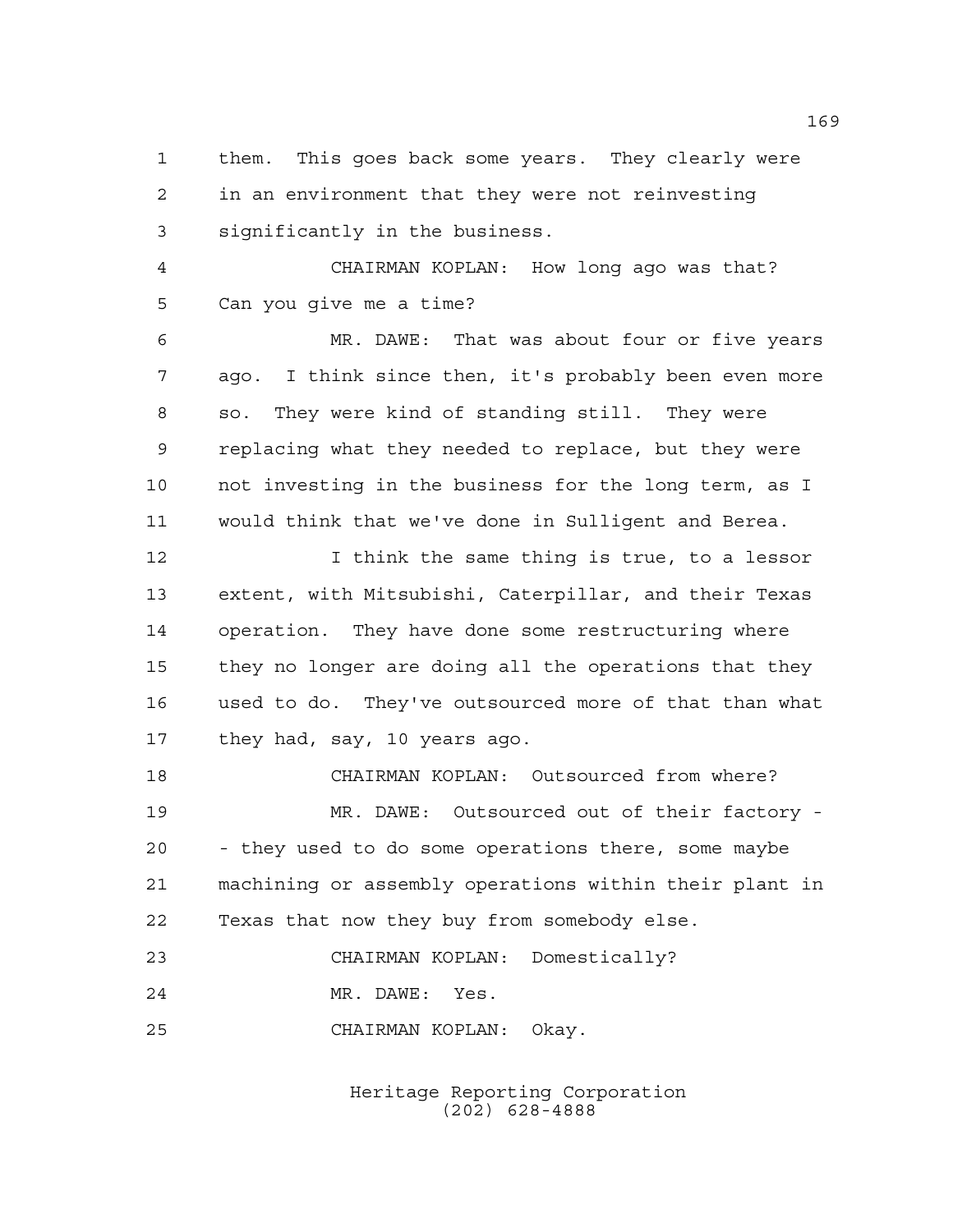MR. DAWE: Again, I think that my view -- and again, I haven't been in that operation, and clearly they don't share their strategy with me -- but my view is, they are not investing in the business. They are kind of keeping it going, but not investing in the business to make it significantly better and so on, or to increase their asset base and capability. 8 10 In the case of Toyota, I think over time, they have brought more of their assembly work from different models into their operation. But they created a basic infrastructure in Columbus that they needed to really start utilizing. Because in the beginning, when they built that facility, they weren't able to utilize it very effectively, because they just didn't have the volume. Over time, they brought some additional

 models in to try and consume some of that capacity, which has aggravated their situation in their Sagamahara plant, because that's where they took that production out of.

 So they have a fixed infrastructure in Sagamahara that is less utilized now, because they moved some of that into their Columbus plant. They've 24 got that Columbia plant where they've invested some money in there, that they've got two fixed cost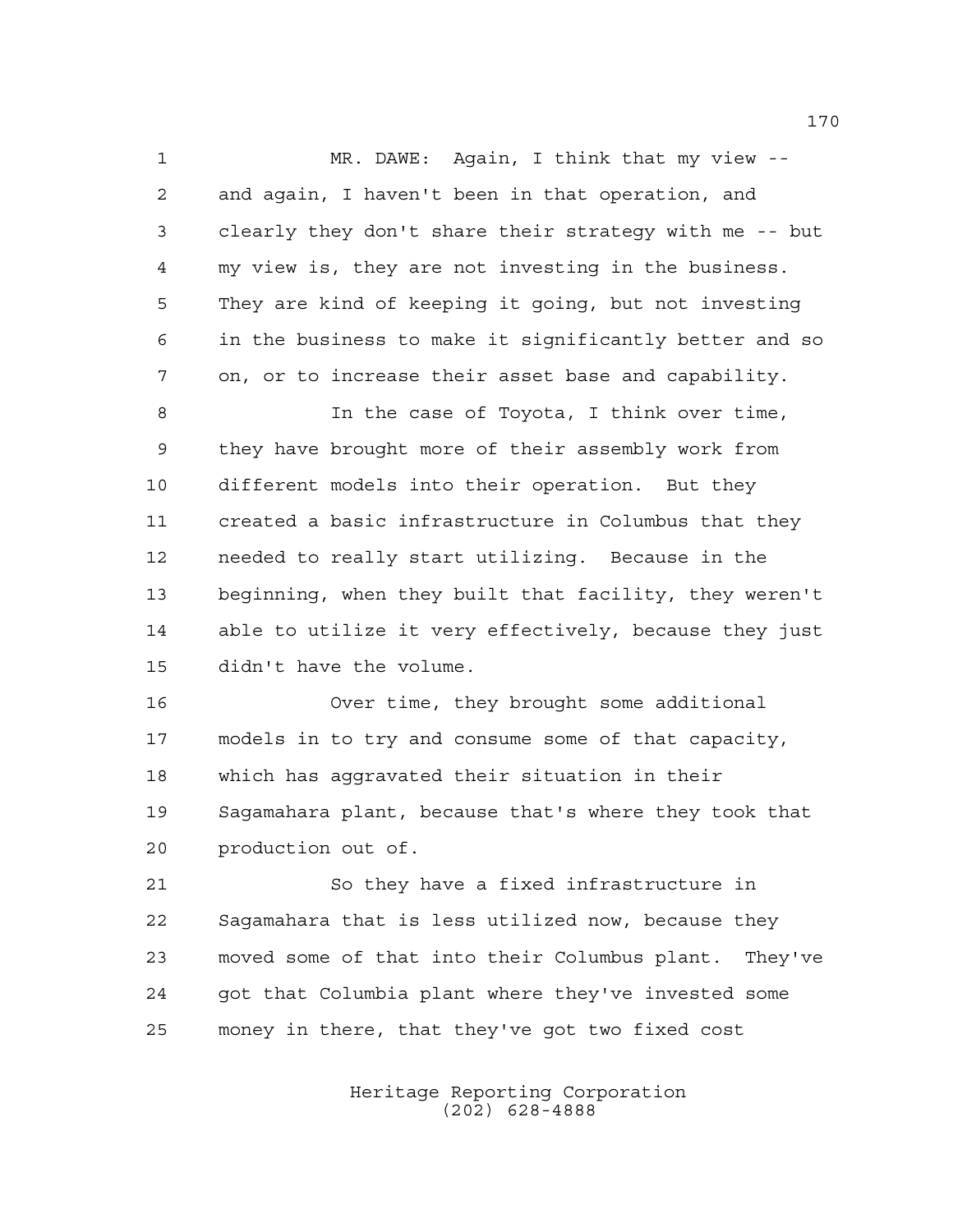structures now that ideally they would like to rationalize, I think, over time.

3 CHAIRMAN KOPLAN: How would they do that? MR. DAWE: How would they do that? 5 CHAIRMAN KOPLAN: How do they make that choice? MR. DAWE: Well, I don't know. Again, you have to get in to the Toyota culture, and I'm not going to pretend to know their management strategy. But one way to do it is, you downsize the Columbus 11 plant, and you move your pneumatic IC product, which is a global product, back into Sagamahara. All you focus on at the Columbus, Indiana plant is on your cushion tire product, which is strictly a U.S. product, and is not used in any other global market place. That's one way to do that, and you basically downsize Columbus, Indiana. But I'm not purporting that they would do that. 19 CHAIRMAN KOPLAN: Could they simply downsize at the other end, as well? MR. DAWE: No. 22 CHAIRMAN KOPLAN: They could not?

 MR. DAWE: Because the problem in Sagamahara is, you've got that structure. It's already there. With your cultural, your social philosophy in Japan,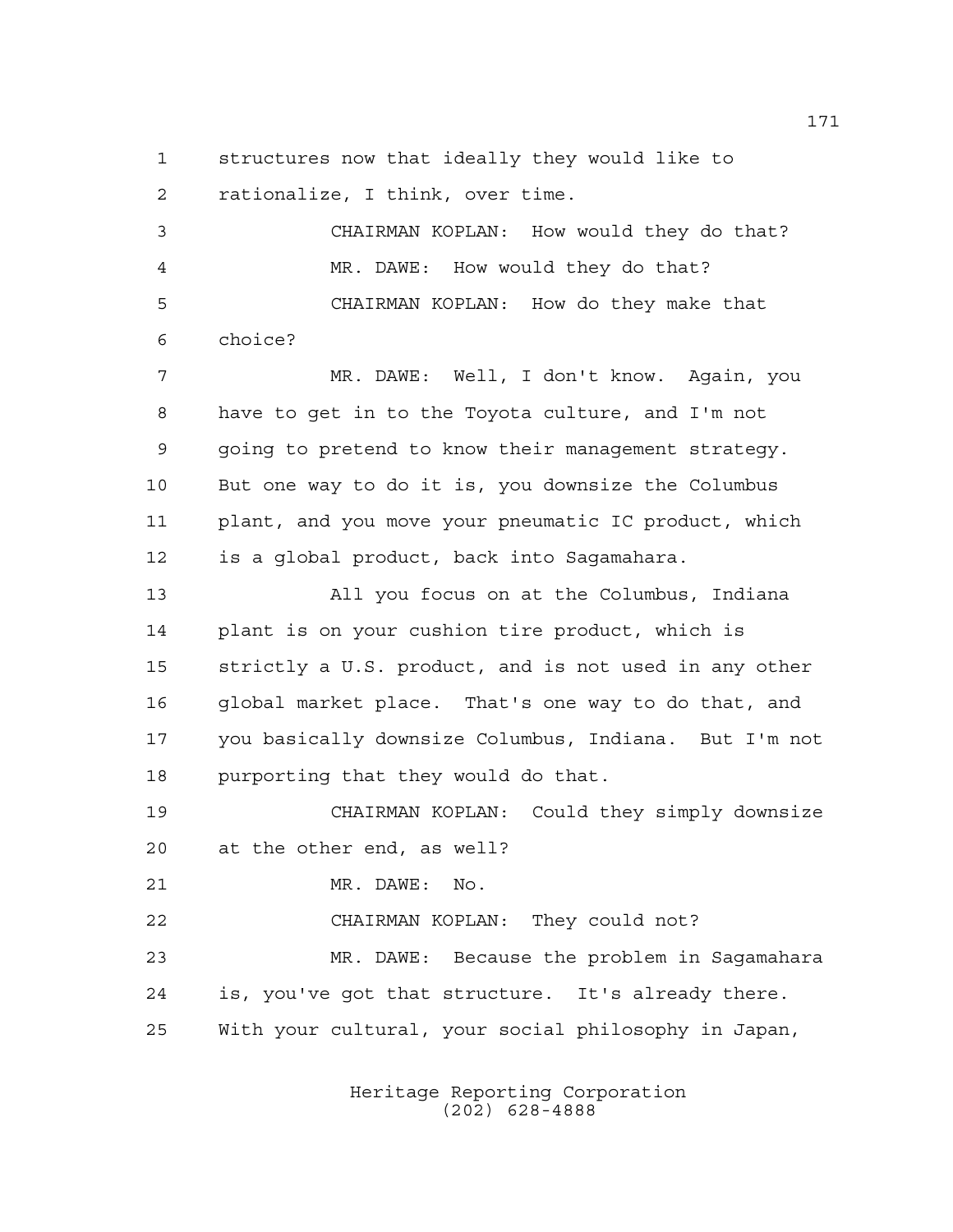to downsize and to shut down a factory in Japan is extremely difficult and very, very costly, from a social structure and a cultural point of view. I mean, it is not something that happens.

 MR. ROSENTHAL: Chairman Koplan, I want to refer you to the staff report and the data on investments by the Japanese transplants here. Without going into anything that I can't, you'll see that it's very varied. In the last five years, most of the companies have not made major investments of this sort.

 When the order first came into place, they had to come here, make an investment, show they weren't circumventing. You'll see that those assets that they invested at that time remained in place. But there hasn't been a lot of additional investment, with the possible exception of one of the companies.

 So they haven't been doing what NACCO has been doing, and Mr. Dawe explained a couple of approaches by some of the companies.

 MR. DAWE: If I could just add one other comment, I think we need to look beyond manufacturing capital or tooling investment, to look at research and development investment. To my knowledge, almost all of the research and development investment is done in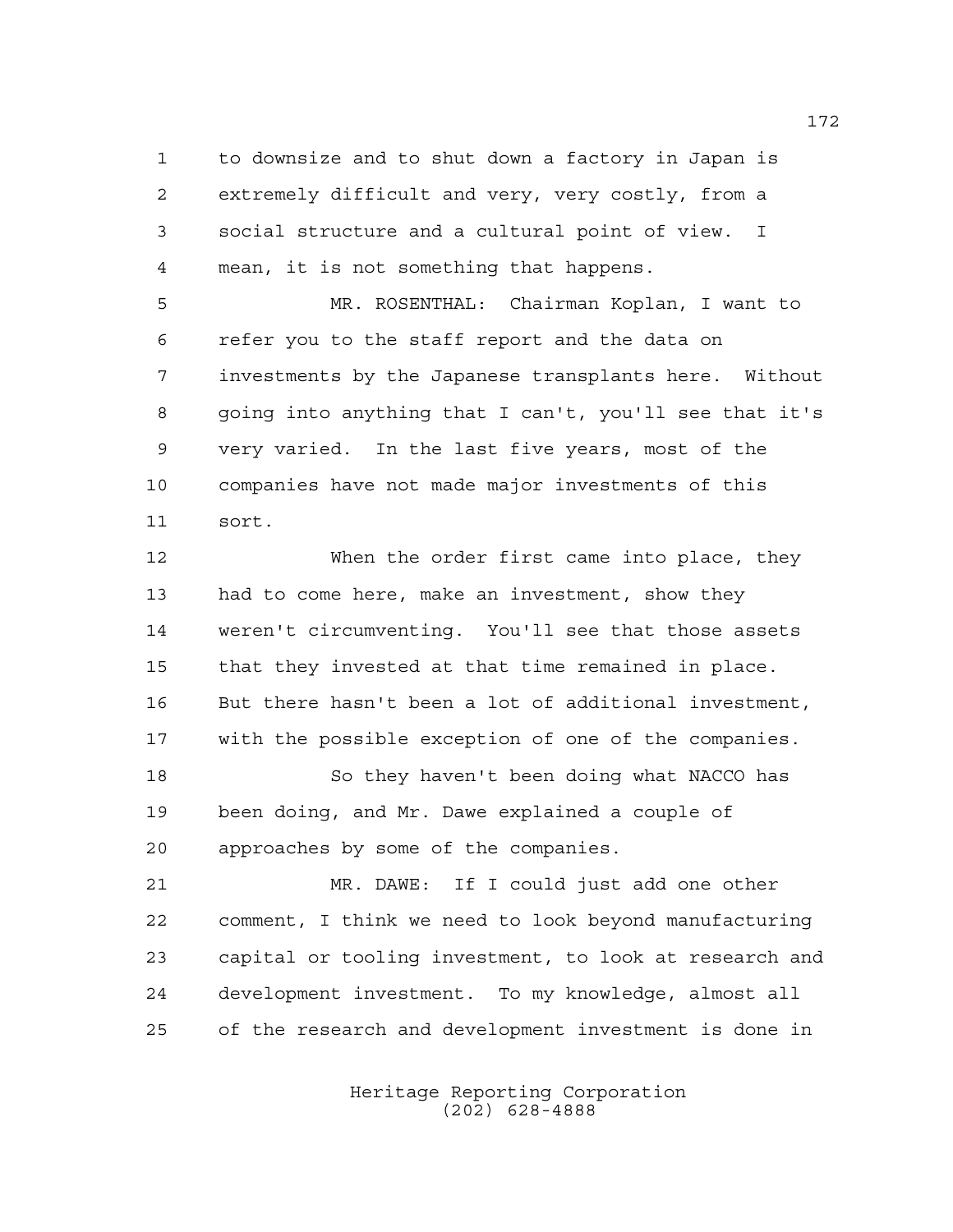Japan. Very little of that is done in any of the domestic operations of either Toyota, Nissan, Mitsubushi, Cat. All of that investment is done in Japan. 5 As Mr. Wilson and Mr. Eklund said, typically, on the pneumatic IC product, it's first introduced in Japan, kind of proven out, and then it's transferred, if you will, into the U.S. 9 CHAIRMAN KOPLAN: Well, let me just ask you one quick follow-up. You're global in operations. I looked at your map on your website. Can you quantify for me, when you talk about what they've been doing in Japan -- can you give me any kind of a ballpark, in terms of what you think they've spent to accomplish that, based on your global experience? MR. DAWE: In terms of research and development? 18 CHAIRMAN KOPLAN: Yes. MR. DAWE: Honestly, sir, I cannot. 20 CHAIRMAN KOPLAN: Okay. MR. DAWE: It's simply because I don't know what their infrastructure is and how they do all their development; and honestly, how much they leverage off of their automatic side. Because a lot of that technology can be leveraged from the automotive sector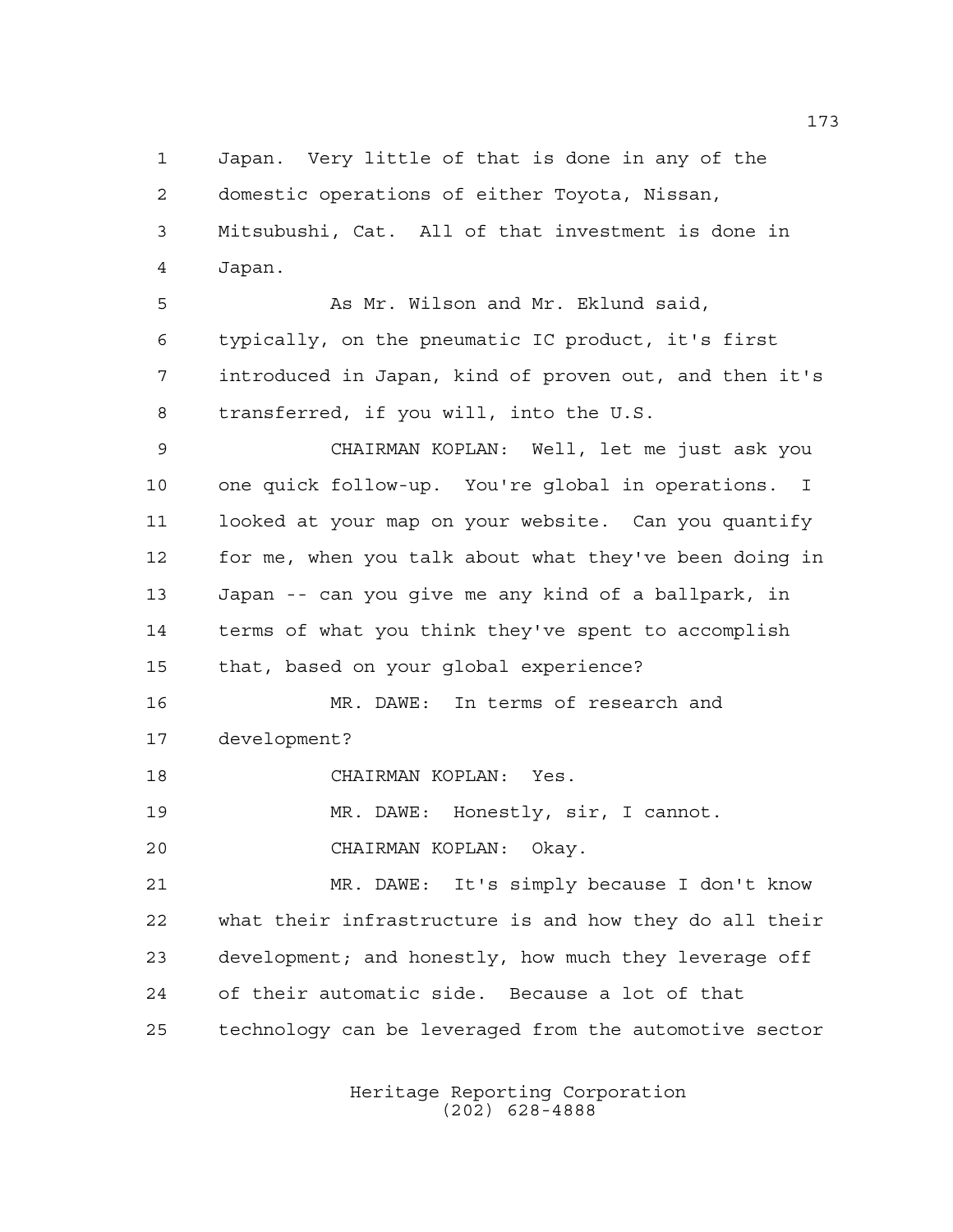into the lift truck; where we don't have that

 opportunity to do that within our business. We've got to work through third party suppliers to do more of that.

5 CHAIRMAN KOPLAN: Thank you, I appreciate your answers -- Vice Chairman Okun?

 VICE CHAIRMAN OKUN: Mr. Ekhard, I'm not sure if this is best put to you. But again, as a global suppliers, would you have any sense, or could you provide information post-hearing, on demand in the different markets in which your company operates, including with regard to Japan, looking forward?

 I mean, we have information in the staff report that talks about the U.S. market, and industry, you're welcome to comment on that, as well.

 But in the reasonably foreseeable future, what do you see demand conditions in Japan, in Europe, and any other places where you could reasonably give me an estimate on that?

 MR. DAWE: Well, in terms of the sense of the industry, these are very good times. None of the markets are going through a particular cycle at this point. So the markets are certainly stable and stabled-up.

25 As far as the size of the various markets,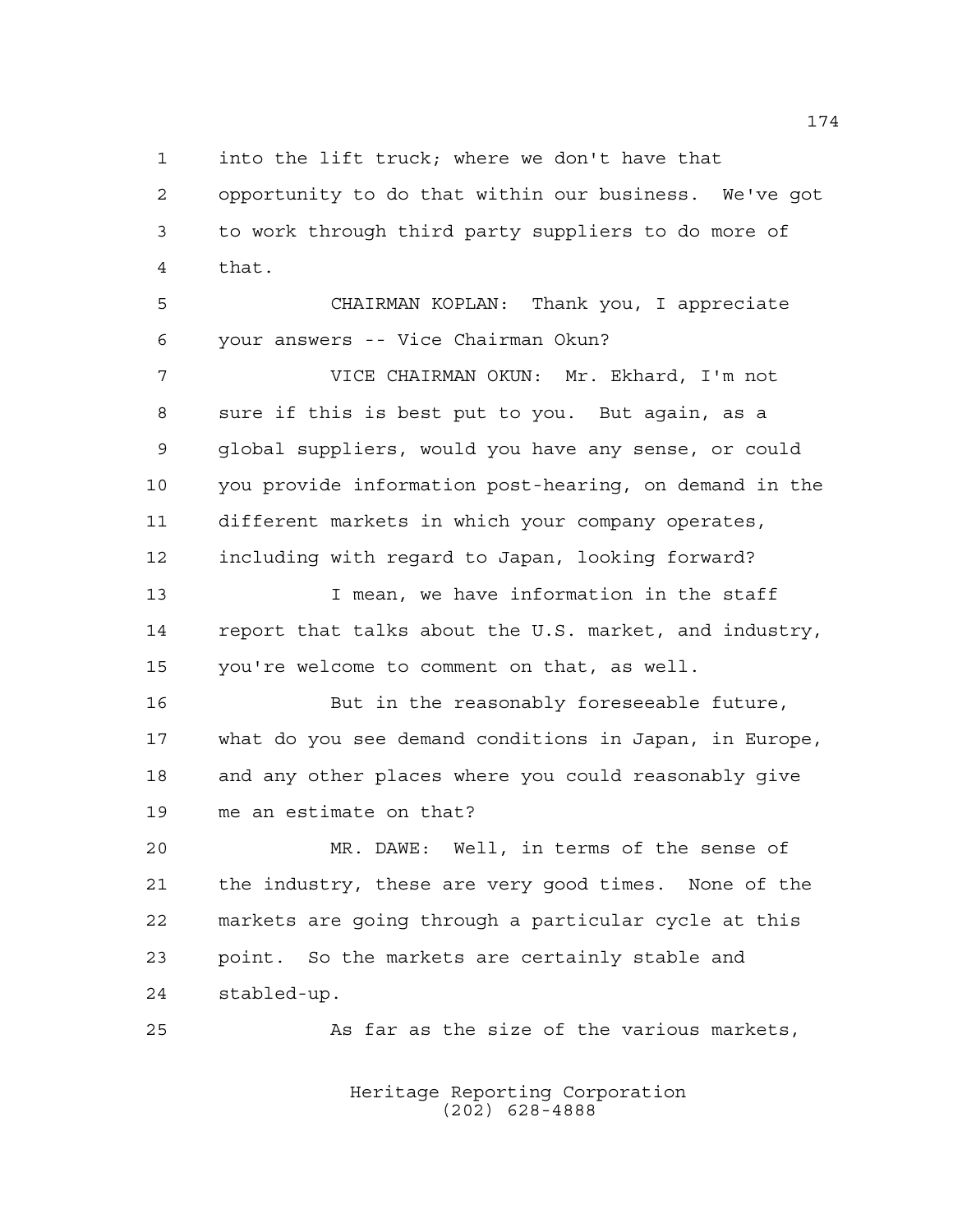Mr. Taylor keeps all of the statistics. Why don't I allow him to go through the details for you?

 VICE CHAIRMAN OKUN: I appreciate that. Mr. Taylor?

 MR. TAYLOR: Yes, in terms of Japan, you're asking, in particular, what we think the future for Japan would be. Well, Japan, if you look over the last five years, has been flat to down. It's only when we get to 2004 and 2005 that we begin to see any growth; and in fact, you can go all the way back to 1991, where it's been pretty much a constant downturn in their industry.

 In 2004, we saw a little bit of growth in their market to around 41,000 units. We expect to see about another five percent growth, perhaps this year, in 2005. Next year, we think -- or, in fact, our Japanese partners think that next year will be the peak year, and we'll see another about five percent growth. Then they're projecting a downturn after 2006. That's our estimate of what would happen in the Japanese market.

 VICE CHAIRMAN OKUN: Okay, is there any sense for Europe?

 MR. TAYLOR: Europe has been growing steadily at unspectacular rates, but has been growing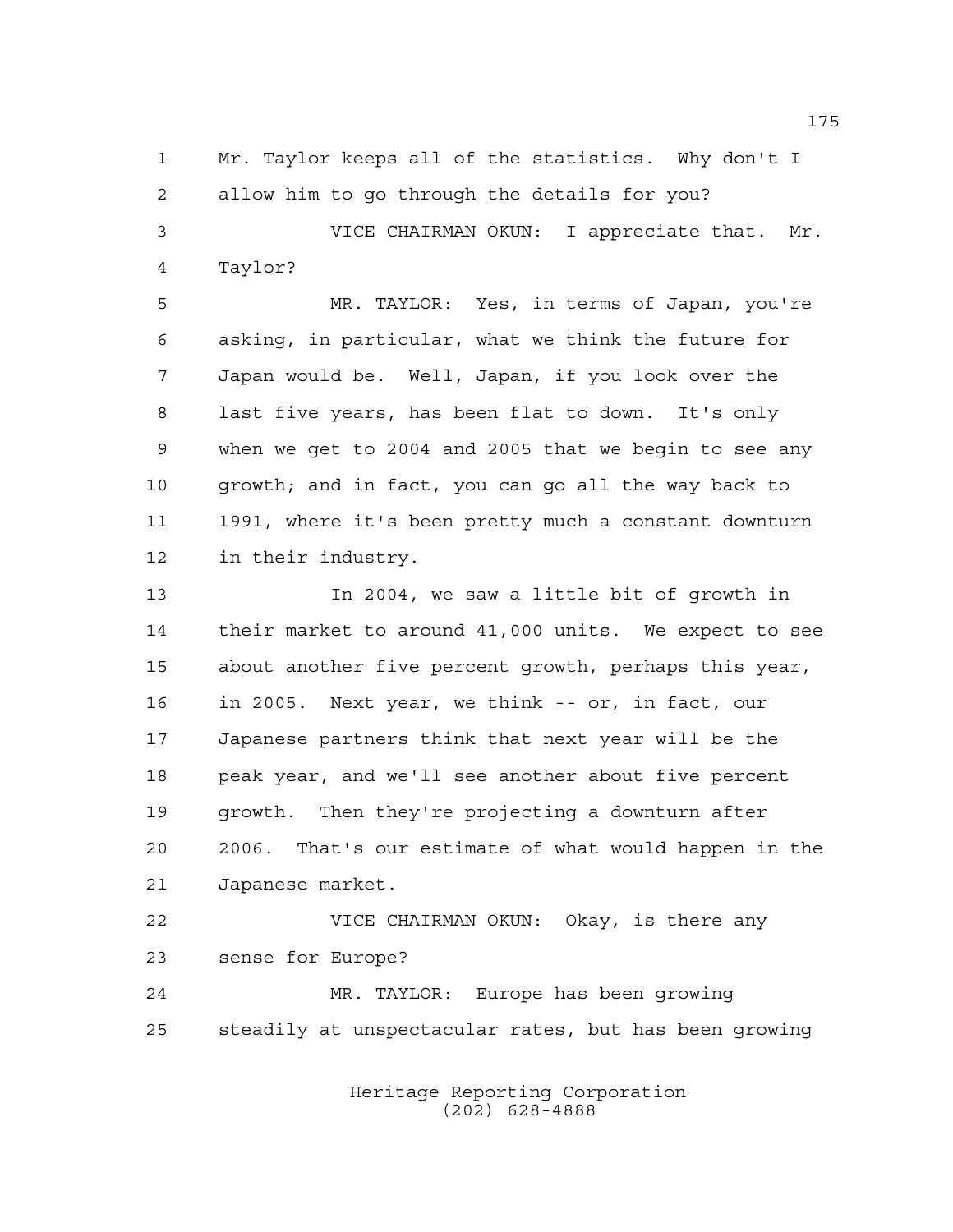steadily over the last several years.

| $\overline{2}$ | When we look at Europe, we include Europe,             |
|----------------|--------------------------------------------------------|
| 3              | Middle East, and Africa. Really, if you go to the EU   |
| $\overline{4}$ | countries, that's 70 percent of the total. We put it   |
| 5              | altogether, when we look at it. If you take that as a  |
| 6              | whole, it's by far the biggest market in the world.    |
| 7              | It's 300 units. I'm including all forklift recs in     |
| 8              | that number.                                           |
| 9              | Their growth this year is 10,000 to 15,000             |
| 10             | units; so again, it's about five percent. We, at this  |
| 11             | time, don't see any dramatic change from that. We      |
| 12             | expect to see three, five percent growth as far out    |
| 13             | as we can see. We don't see anything indicating a      |
| 14             | turn in that market.                                   |
| 15             | VICE CHAIRMAN OKUN: Okay, I appreciate                 |
| 16             | those answers. If that's something, Mr. Rosenthal,     |
| 17             | that you can submit post-hearing, if we don't already  |
| 18             | have that information for purposes of Chapter 4, I'd   |
| 19             | appreciate it.                                         |
| 20             | I recognize and I've read your arguments               |
| 21             | with regard to why the data that we have in Chapter 4, |
| 22             | you think, is not correct, in terms of capacity        |
| 23             | utilization and where the overhang is.                 |
| 24             | But if you could just continue to work with            |
| 25             | staff and, for purposes of post-hearing, discuss the   |

Heritage Reporting Corporation (202) 628-4888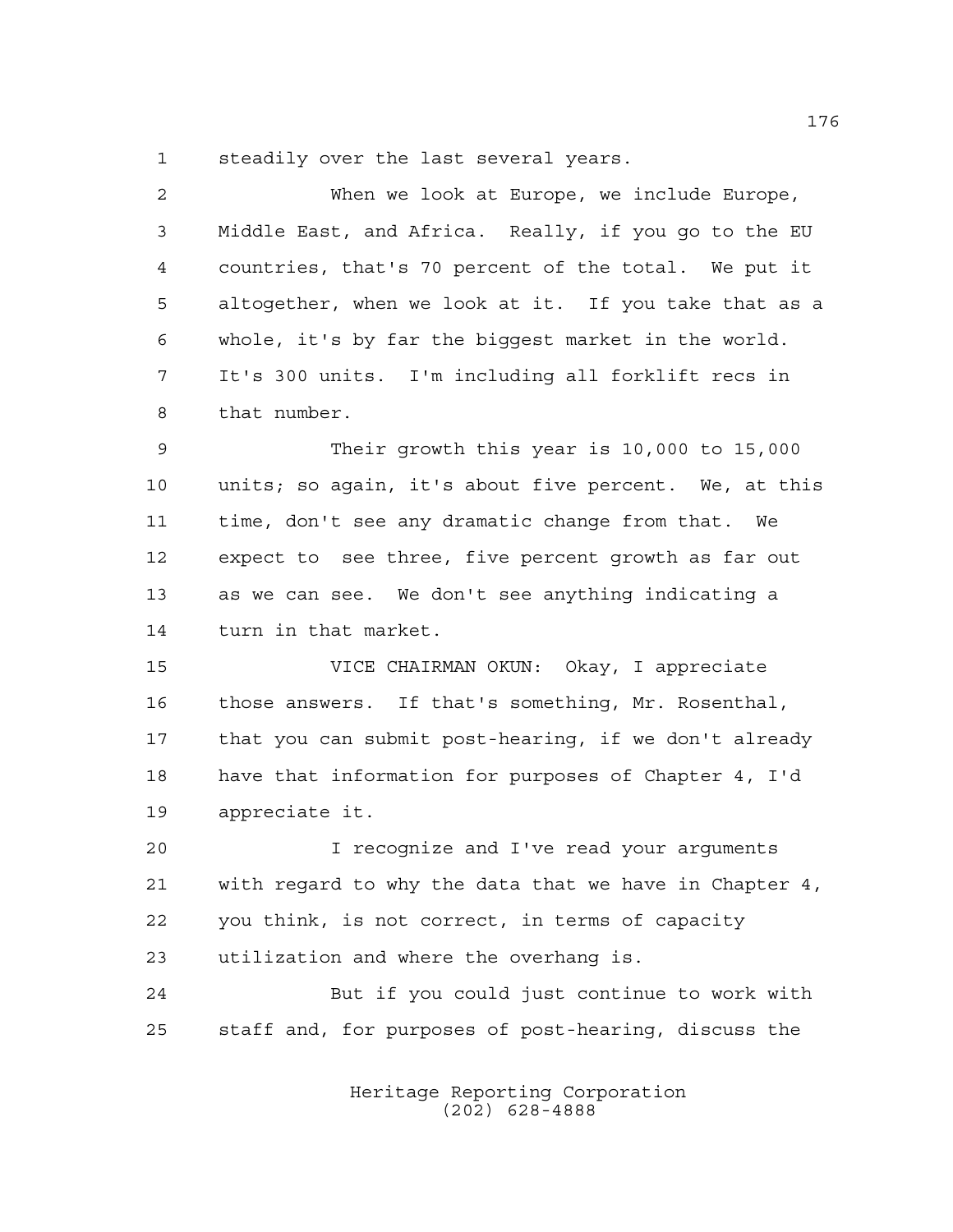specifics of capacity, capacity utilization, and what the estimated size of the different companies are, I would appreciate it; since there seems to be some continued disagreement among what the actual sizes are of the companies and their share of production in Japan and their share of capacity. So anything further for post-hearing, I'd appreciate.

 I wanted to go back to talk a little bit more about just the market in the United States, in terms of how prices are set. We heard a lot about the price competitiveness and the prices of the Japanese transplants in the United States.

 I wanted to just raise with you. If the order is lifted, do you think that the information that the staff report collected with regard to how purchasers describe both dealers who really don't change suppliers very much; the presence of contracts that specify quantity, not price; the mix between dealers versus the national accounts.

 If that's going to change, in the reasonably foreseeable future, why; if you could help me with that. Because as I read this, you know, this isn't a market where everything is on stock prices, everything -- it looks like it's being negotiated, day by day, and people are changing suppliers.

> Heritage Reporting Corporation (202) 628-4888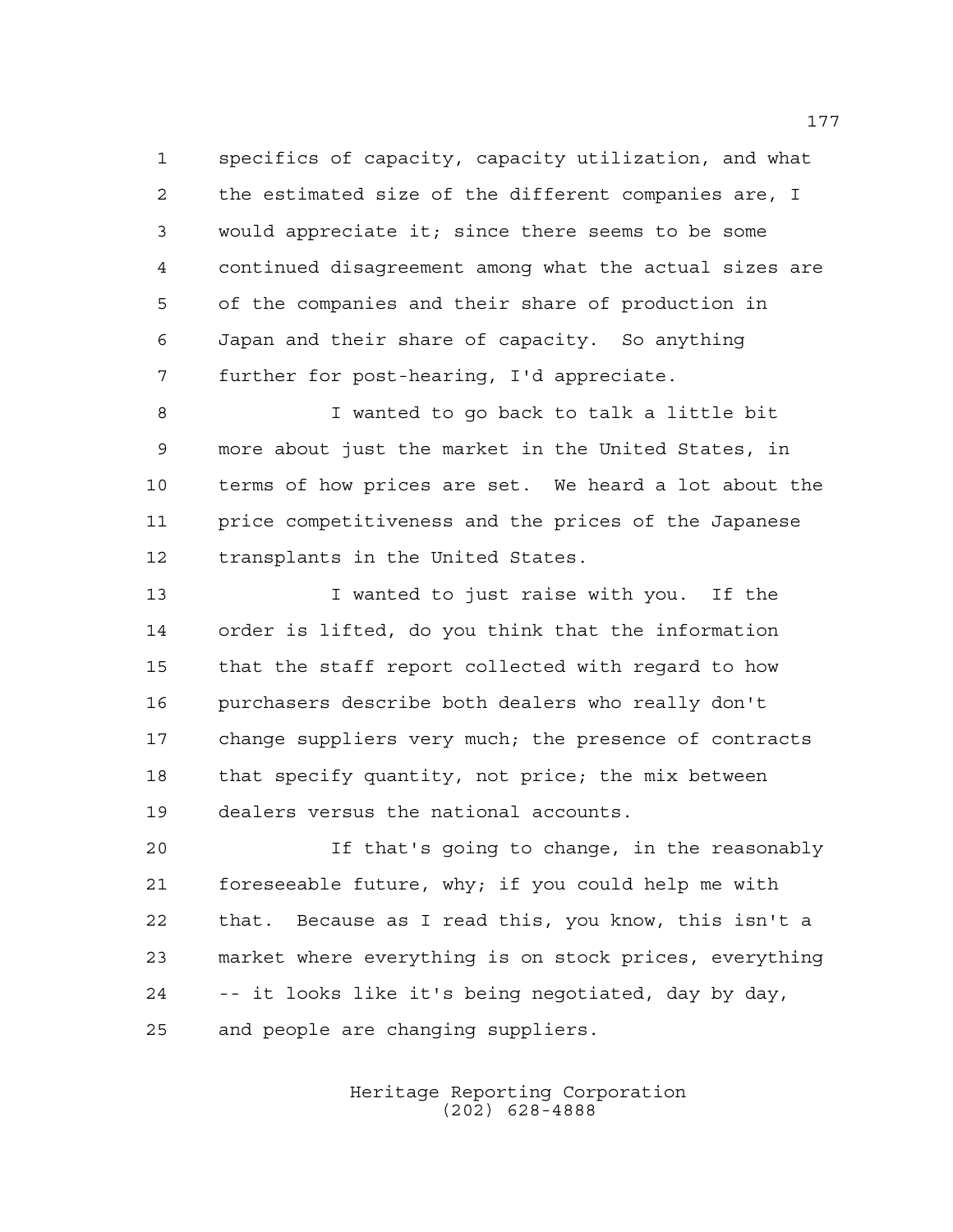So it looks a little different than some of the other markets that we see, instead of appreciating the information, you could give on that. I'm looking at you, Mr. Wilson, because I think you had started to say that. But if there are others who could comment? Mr. Taylor, I'd appreciate it, as well.

 MR. WILSON: This is a very competitive market. As Mr. Eklund said in his testimony, you know, we feel we compete on equal terms. That doesn't mean to say we sell on equal price. We try to command a premium for our price, because we build a lot of added value into that product, as far as for the end user.

 So what we try to do in every situation is to be competitive. Now we do have some dealers that are done on spot basis, and some dealers that are done on contract. But all contracts have a defined time. Even where we have a contract, those contracts come up for renewal.

 Really, a lot of it depends on what is important to the customer. You know, how important is it to have a cohesive dealer network? How important is it to have a dealer network that can do maintenance, all the way throughout the country? For sure, we lose business. We lose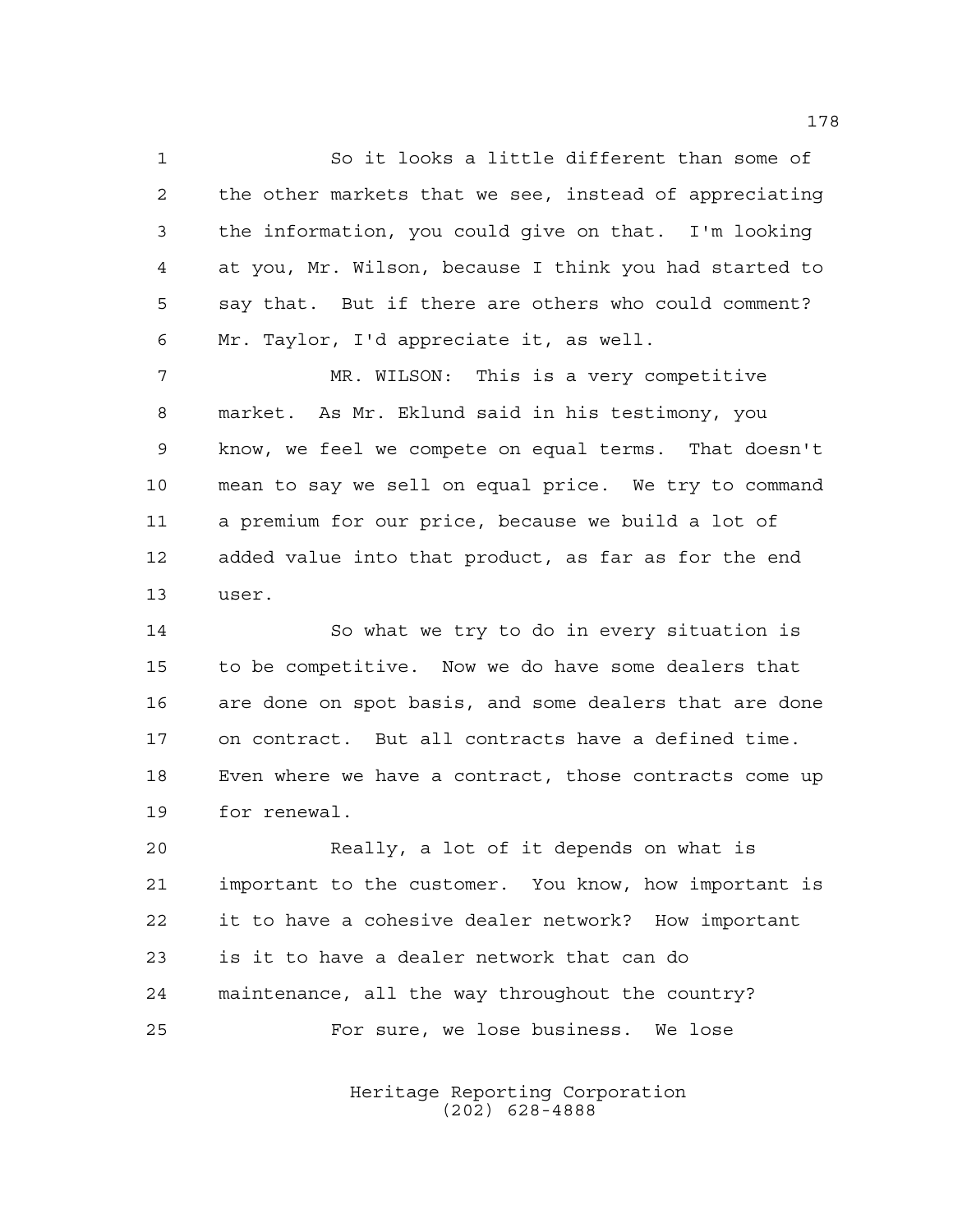business on price today. We try to be competitive everywhere but, you know, we have to pick our spots in terms of -- another reason why we have to flex on our price more than we would care to.

 What we are very concerned about is really the gap between where we are and where the competition is widening. If we saw prices coming into the United States similar to pricing going into Latin America or Asia, we wouldn't be able to compete. So there may be some customers who would appreciate the value that we can provide, sufficient to pay a 10, 15, or 20 premium. But we see that number shrinking considerably from where we are today.

 VICE CHAIRMAN OKUN: How does that relate to -- this job reported at 5-7 talks about ICI forklift producers providing financial support programs to dealers and to dealers' end use customers. Tell me how that relates to -- are there any differences with regard to that, vis-a-vis, the different transplant operations; the first tier, the second tier.

 MR. WILSON: Right, hopefully, if you're talking about sort of leasing or financing of products -- is that the question?

 VICE CHAIRMAN OKUN: Well, what it says here, I'll just read it here, saying, "The latter is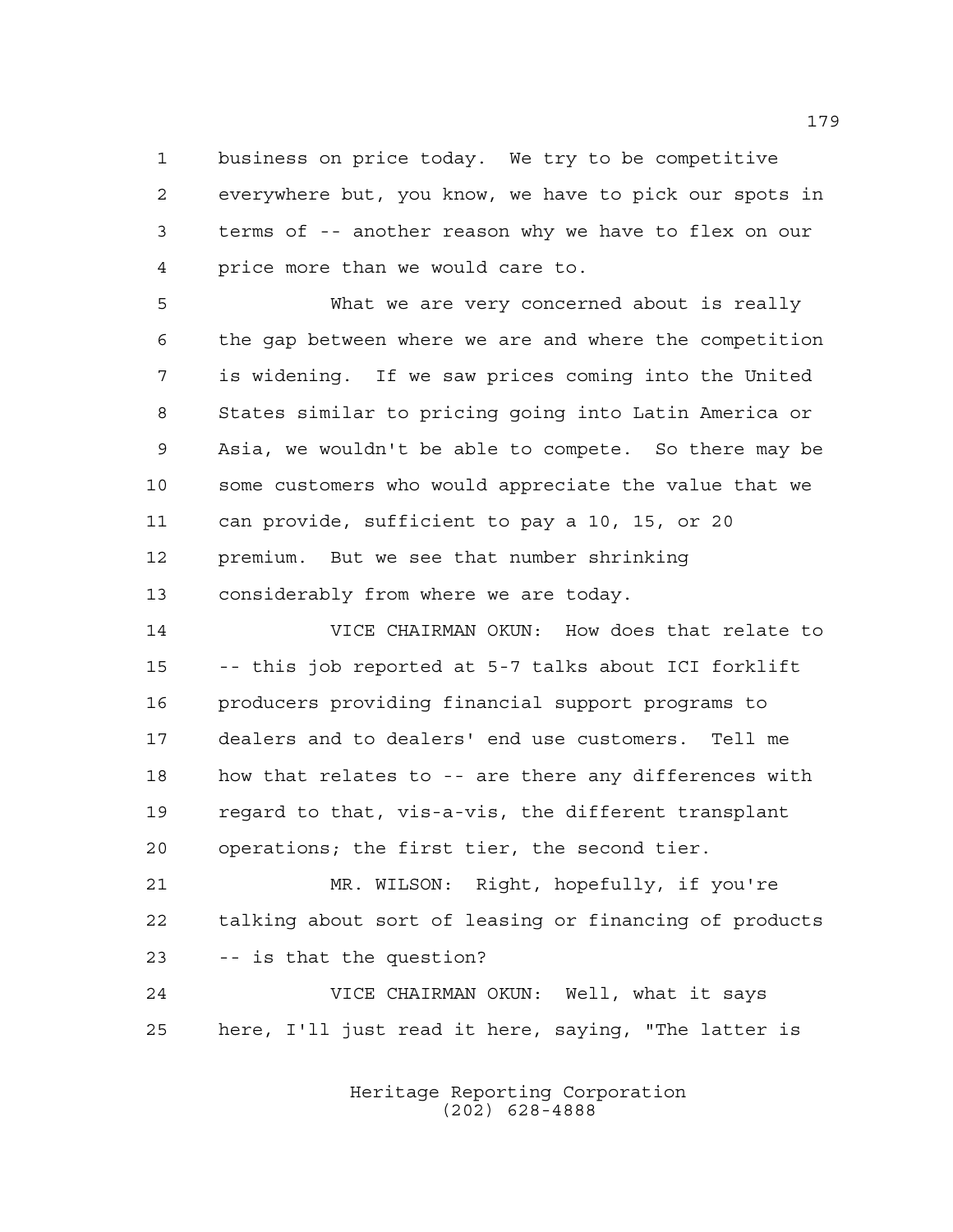supported hugely in the form of below-market interest rates on end users financial other purchased or leased forklift trucks. The U.S. producers financial support programs do not reduce the invoice prices or forklift trucks, but lower the producers' net sales values and, hence, their sales profit."

 MR. WILSON: Again, we're in a competitive market. Generally, if we have it, the Japanese have it; and if the Japanese have it, we have it.

 The Japanese will offer subsidized lease rates. Really, that's just another form of discounting. All you're doing is, you're buying down the cost of the lease. So if Toyota has a subsidized 3.9 percent financing rate, we're forced to compete. It's really just another discount.

 VICE CHAIRMAN OKUN: Okay, and to the extent that what the record reflects is that -- and I think you've spoken to this -- that dealers tend to just carry one brand. They don't carry the competition.

 MR. WILSON: Some dealers -- if you're a Hyster or Yale dealer, our expectation through our dealer agreement is that you'll only carry our brand of forklift trucks. You can carry other makes or products that are non-competing with us.

It's a bargain. We give dealers certain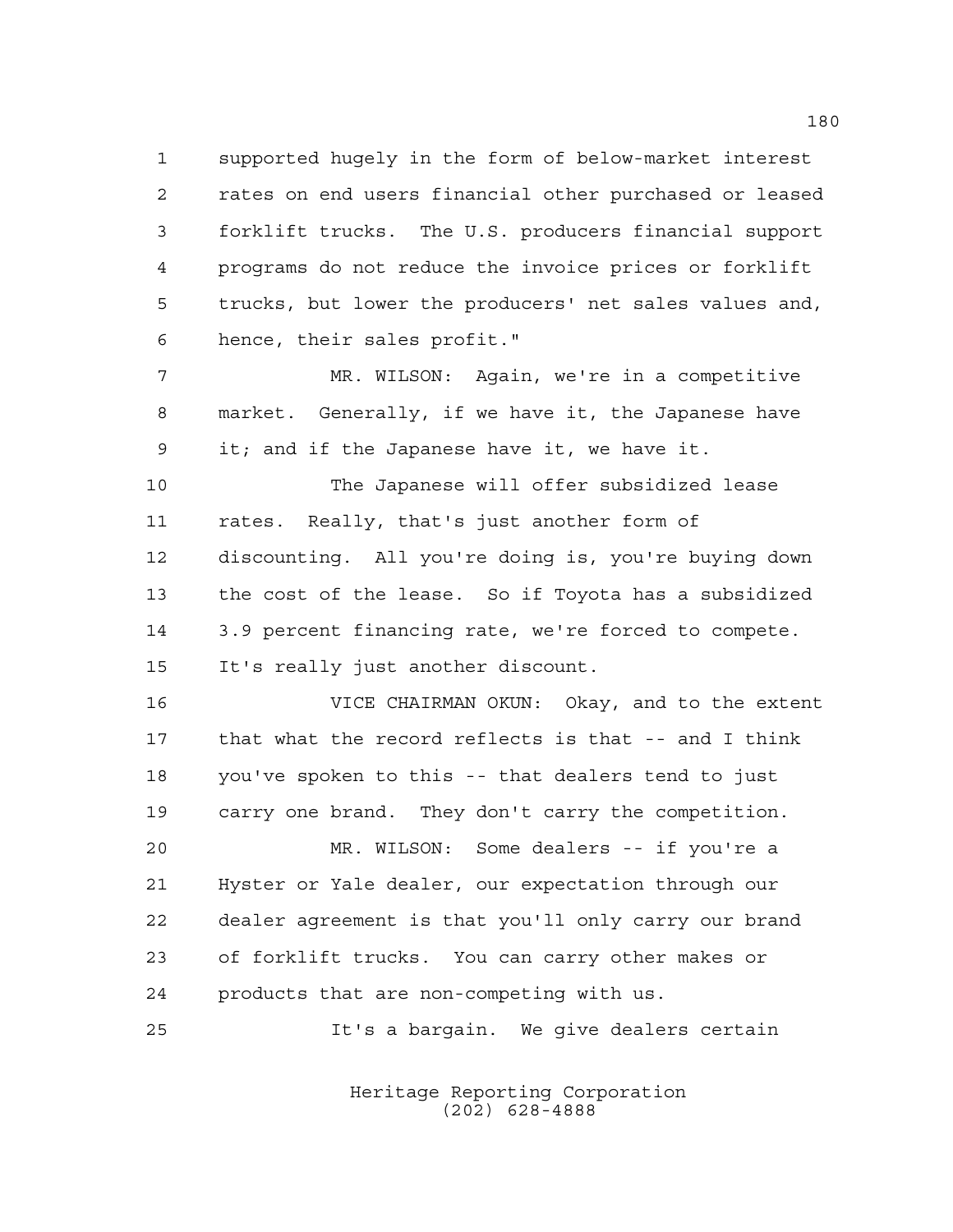benefits and privileges, and they give us exclusivity in a territory. We basically don't put another dealer into that territory. So it's a bargain that both sides enter into, willingly.

 There are other manufacturers that do not have that same philosophy, with respect to exclusive distribution, which we firmly believe is the best way to go to market. There are some dealers who have the desire to carry more than one brand. Largely, that's to enable them to play one manufacturer up against another.

 Or there may be other reasons, inasmuch as, if it's a minor brand, which is offering a lower price, there may be some customers who want to buy more premium product, so they have a more premium brand to be able to offer that customer a choice between price and more comprehensive specification. So it's not consistent.

 But the vast majority of our dealers really appreciate being a single brand dealer, because we can work with them to help them to create value solutions for their customers. So it's a much symbiotic relationship than perhaps exists between other manufacturers and their dealers.

VICE CHAIRMAN OKUN: Okay, I appreciate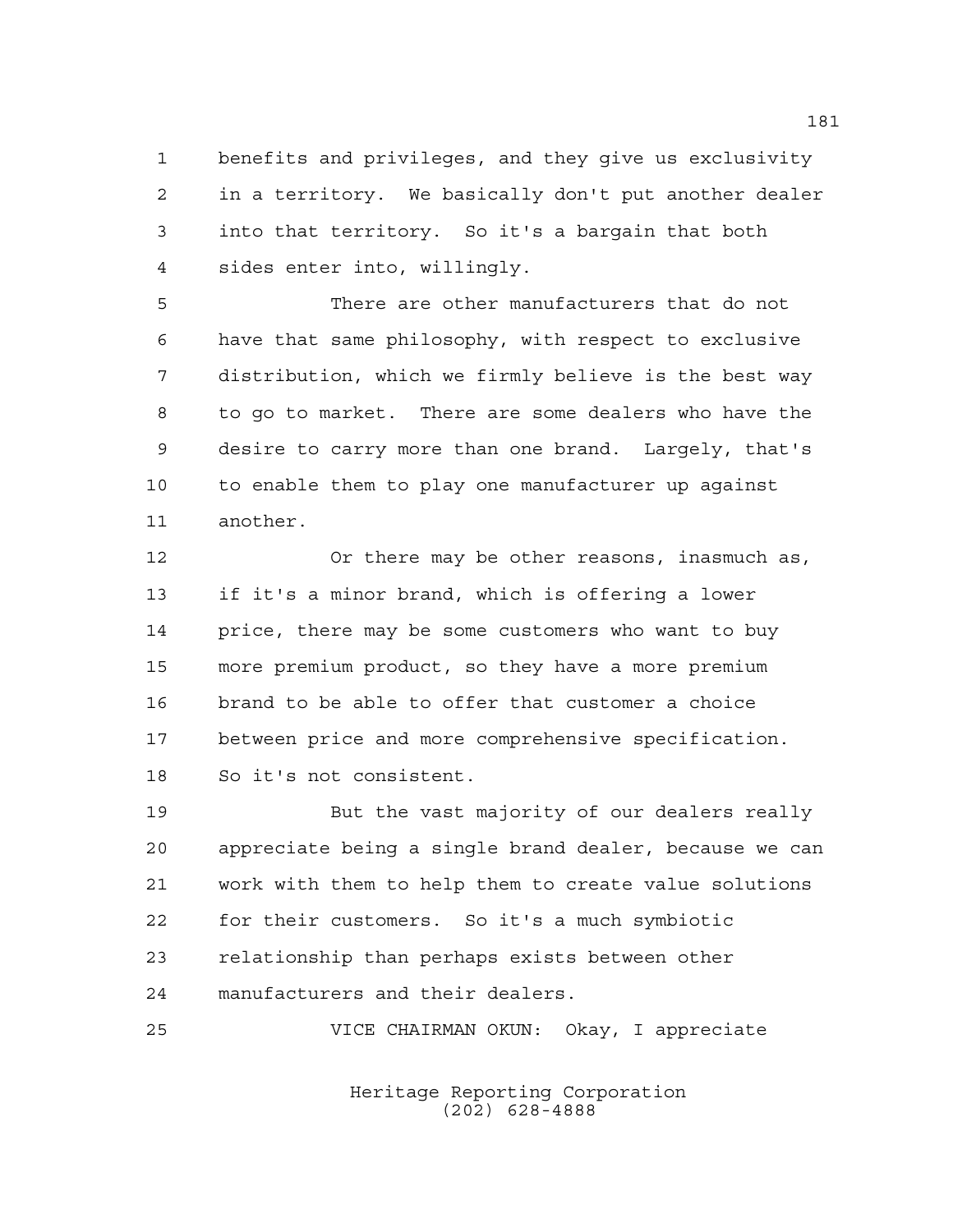those comments. For post-hearing, Mr. Rosenthal, with regard to the related parties and whether appropriate conditions exist to exclude the different U.S. producers, if you could -- and I know you focus on particular things that we've looked at in your pre- hearing brief -- but for post-hearing, can you comment on the facts of this case, it matters whether someone that we find to be U.S. producer opposes or takes no position on the revocation of the order -- whether it matters if we change the domestic like product definition, in terms of the percentage of domestic production that NACCO represents, vis-a-vis, the other Japanese transplant production; and whether, in this case, it is one we should look to the skewing of data as an appropriate way to analyze related parties. MR. ROSENTHAL: I'll do all those. **VICE CHAIRMAN OKUN:** Thank you very much; thank you, Mr. Chairman. 19 CHAIRMAN KOPLAN: Thank you; Commissioner Hillman? COMMISSIONER HILLMAN: Thank you, I guess I wanted to follow up just a little bit on some of the questions the Vice Chairman was just asking, to make sure that I understand some of these issues with respect to brand loyalty.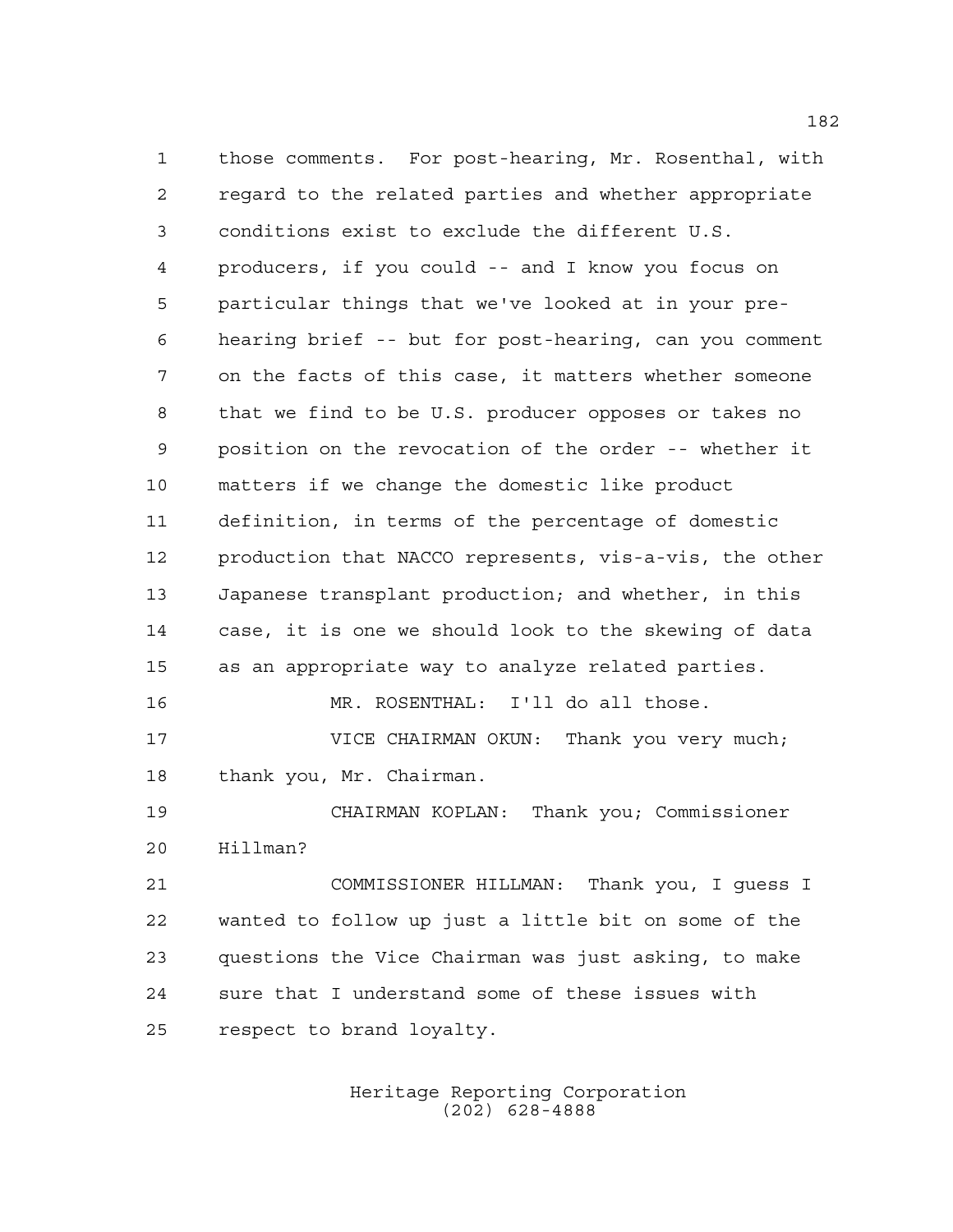Because clearly, if you read the staff report and you hear what you're saying, your dealers, arguably, are very loyal to a given brand. We see nothing in this record that suggests that they pick up and move. If you don't give them a certain price, they're not going to turn around and become a dealer for Toyota or somebody else over a small amount of price differences. That's how I'm hearing it.

 So then, for me, the question goes to, how much brand loyalty is there among the end users of these products? That's what I'm trying to understand. I would assume -- again, you've got good dealers out there, providing good service. Again, how much loyalty is there among the end user purchasers of these products to a given brand?

 MR. WILSON: Well, let me sort of just come back on the very first part of the question, and then I'll answer the second part. There is loyalty between the dealer and the manufacturer, but that loyalty isn't never ending.

 We have responsibilities. We have to be able to provide them with a provide that is competitive, but allow them to compete in the marketplace -- so you know, good delivery, good price, good specification, good support services. If we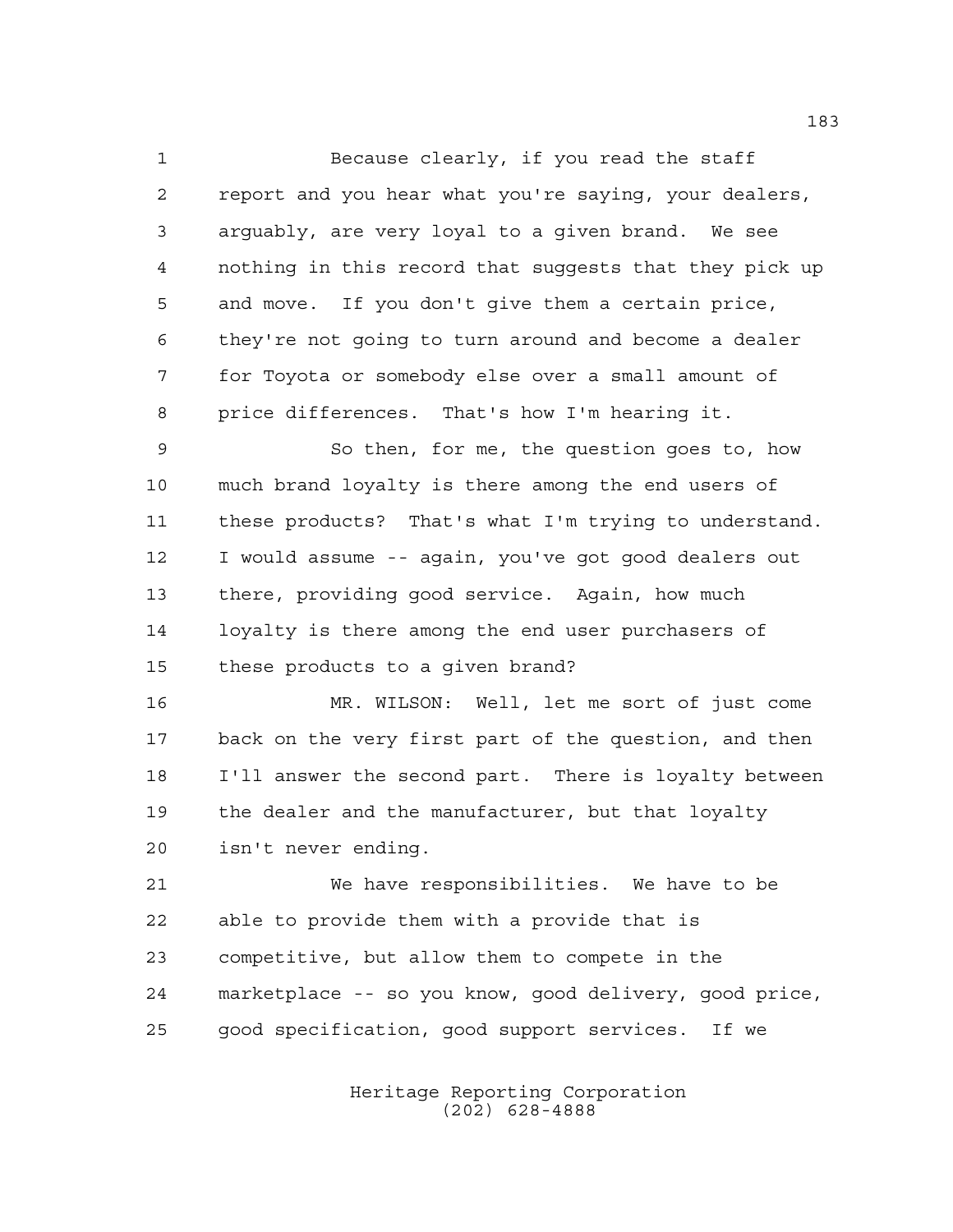don't have a good price or a competitive price, then maybe that loyalty would be maybe more tenuous than it is right now. So we have to be competitive.

 As far as the end user is concerned, I think there's less loyalty of the end user to the manufacturer than there was maybe 10 years ago. You know, that loyalty is somewhat diluted, but it's still there.

 So we do have situations, for example, where we get into an Internet auction bid -- a reverse auction, which I know has been mentioned in some of the testimony -- where we are not the low bidder, but we still end up with the business. Because the customer remains loyal to us; not because we're Yale or because we're Hyster. They remain loyal because of the service and the reputation and the fact that we've been a good partner with them.

 Conversely, when there's been other Internet auctions where the competition has maintained a high price and maybe we've come in a little bit below them, where they've maintained the business again, because the customer has perceived that they've been getting good service from that particular manufacturer.

 One of the definitions of loyalty that I heard once was, loyalty is lack of a better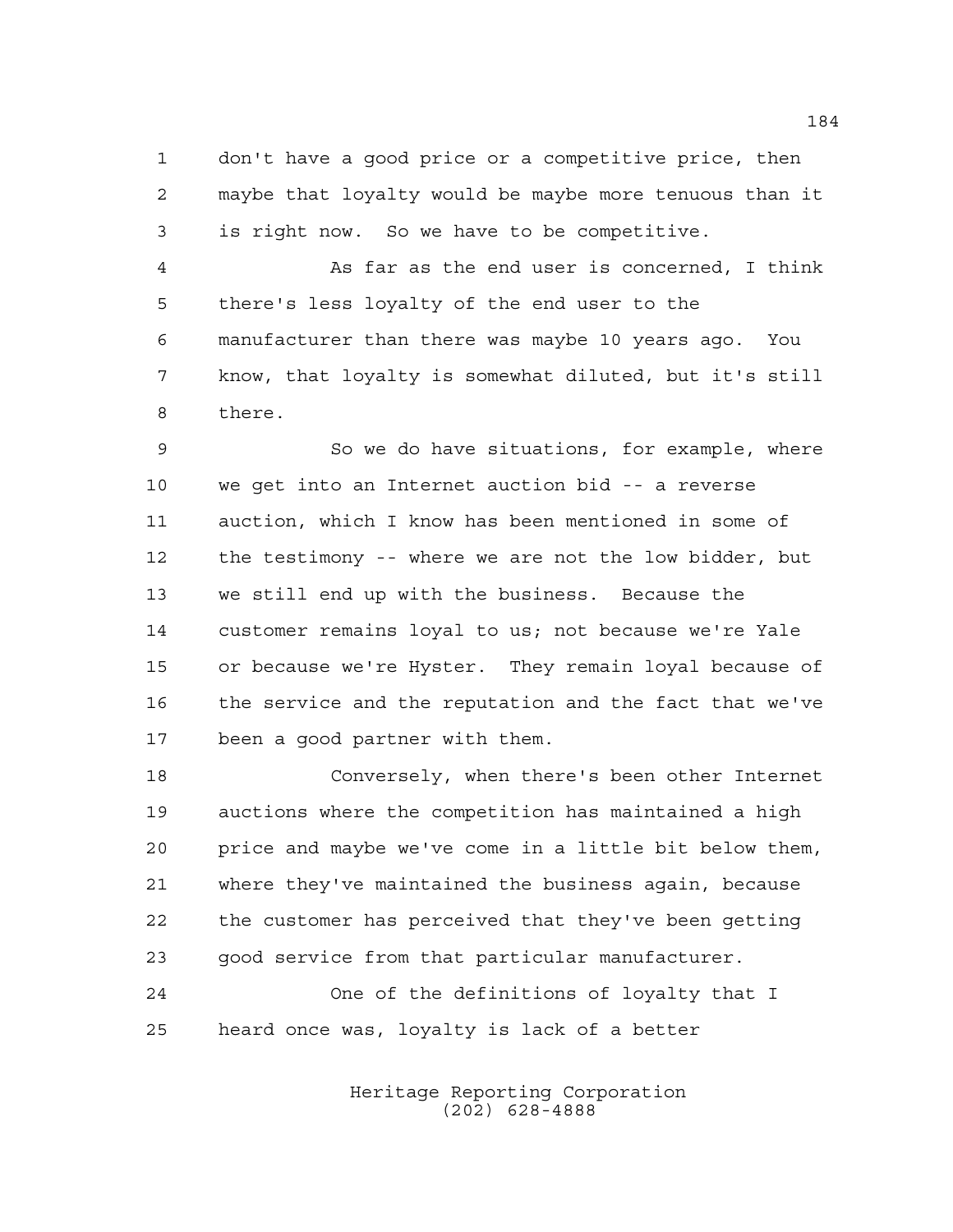alternative. So what we have to do is to be the best alternative to our customers and to our dealers.

 COMMISSIONER HILLMAN: All right, I appreciate those answers. Obviously, this gets hard in this case where, again, if we follow your theory of it, and people are loyal to Toyota or to one of the other Japanese transplants, from that standpoint of this end user, loyalty, it's not so clear to me that they're going to switch if this order is revoked and the product is coming in.

11 11 In other words, if they already like Toyota, it's not clear to me from this record that it matters to them whether the Toyota forklift that they're purchasing was made in Japan, versus made in, whatever it is, Indiana. That's where I'm struggling with how this loyalty works out.

 MR. WILSON: Right, I mean, I don't think there is a "one size fits all" answer. Again, if it's a situation where they're currently buying from Toyota, and Toyota does not switch their manufacturing back to Japan, but Nissan does. Then Nissan comes in, and basically the customer makes a value equation; am I willing to pay this price for this product or these services?

They make the value comparison, and today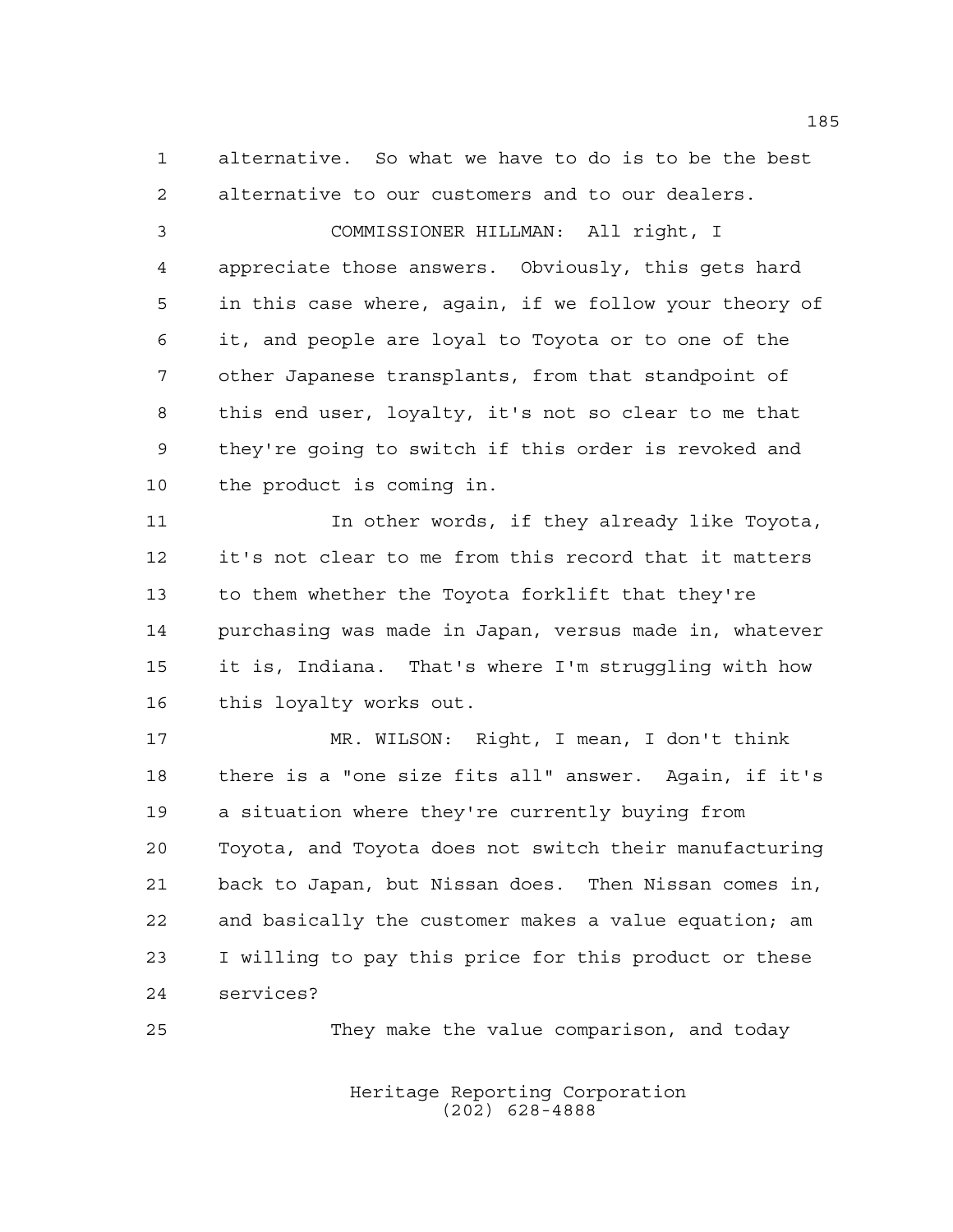they're choosing Toyota. Now, all of a sudden, Nissan is coming in and maybe they have a \$2,000 price advantage. The customer has to say, you know, has the value equation changed?

 You know, we would argue, it will change when the Japanese move production back to Japan. That's not in all cases. That's not to say we'd never set another truck in this country. But we feel the balance would be shifted

 COMMISSIONER HILLMAN: Okay, last question, Mr. Rosenthal -- this is more for you. That is, I'm struggling with this issue of the related parties' analysis versus the likely injury determination. Because at some level, if I read what we did in the first review and others, to some degree, it strikes me 16 that we took out the related parties because they might move their production back to Japan. Then we 18 turn around and say, we're reaching an affirmative determination because they might turn around and go back to Japan.

 So they become intertwined. I'm struggling a little bit with whether the related party analysis, in essence, drives the material injury determination, which is not something we normally ever do, or it was ever intended to do, from my understanding of the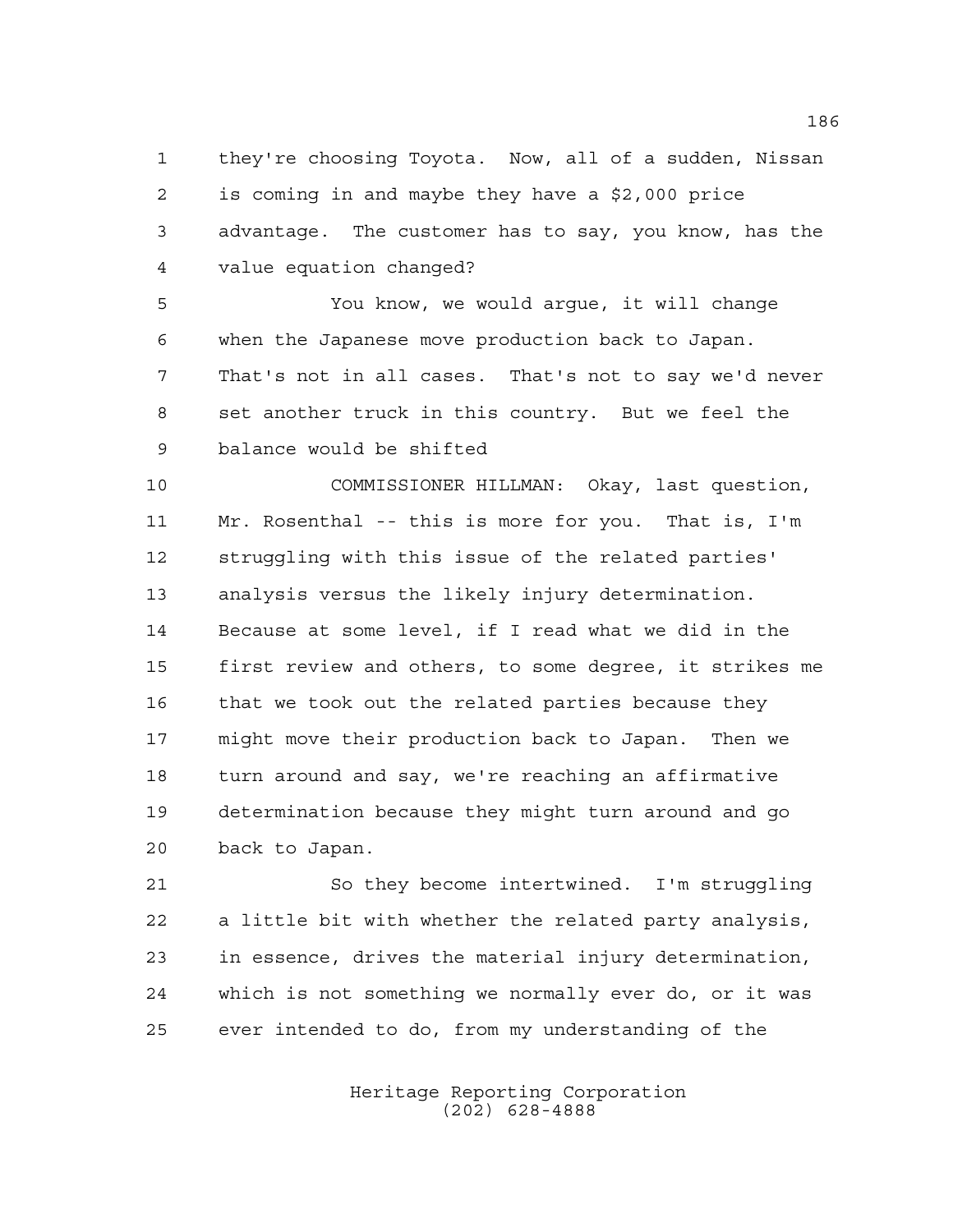provision.

| 2              | So I'm struggling with how we should look at           |
|----------------|--------------------------------------------------------|
| 3              | this, in this kind of a case, and whether you would    |
| $\overline{4}$ | argue that injury is equally likely to a U.S. industry |
| 5              | that includes the Japanese-owned producers in the U.S. |
| 6              | market. That might be better off done in the post-     |
| 7              | hearing. Because if there's anything that you can      |
| 8              | help me think about, whether there's any analogous     |
| 9              | cases where this kind of a fact pattern would have     |
| 10             | arisen in the past.                                    |
| 11             | MR. ROSENTHAL: You know, I hadn't thought              |
| 12             | about it in those terms before. Because what's         |
| 13             | interesting here is, you've had imports completely dry |
| 14             | up. So in the past, you've always been able to define  |
| 15             | a related party where there was some importation going |
| 16             | on, and you no longer have that.                       |
| 17             | In fact, I will certainly elaborate in the             |
| 18             | post-hearing brief. But I really don't think it        |
| 19             | matters what you do to related parties in this case,   |
| 20             | to be honest with you; whether you exclude the         |
| 21             | Japanese transplants or related parties, or keep them  |
| 22             | as part of the domestic industry for data collection   |
| 23             | purposes.                                              |
| 24             | But really, the heart of this is, you do               |
| 25             | need to separate the question of reoccurrence or       |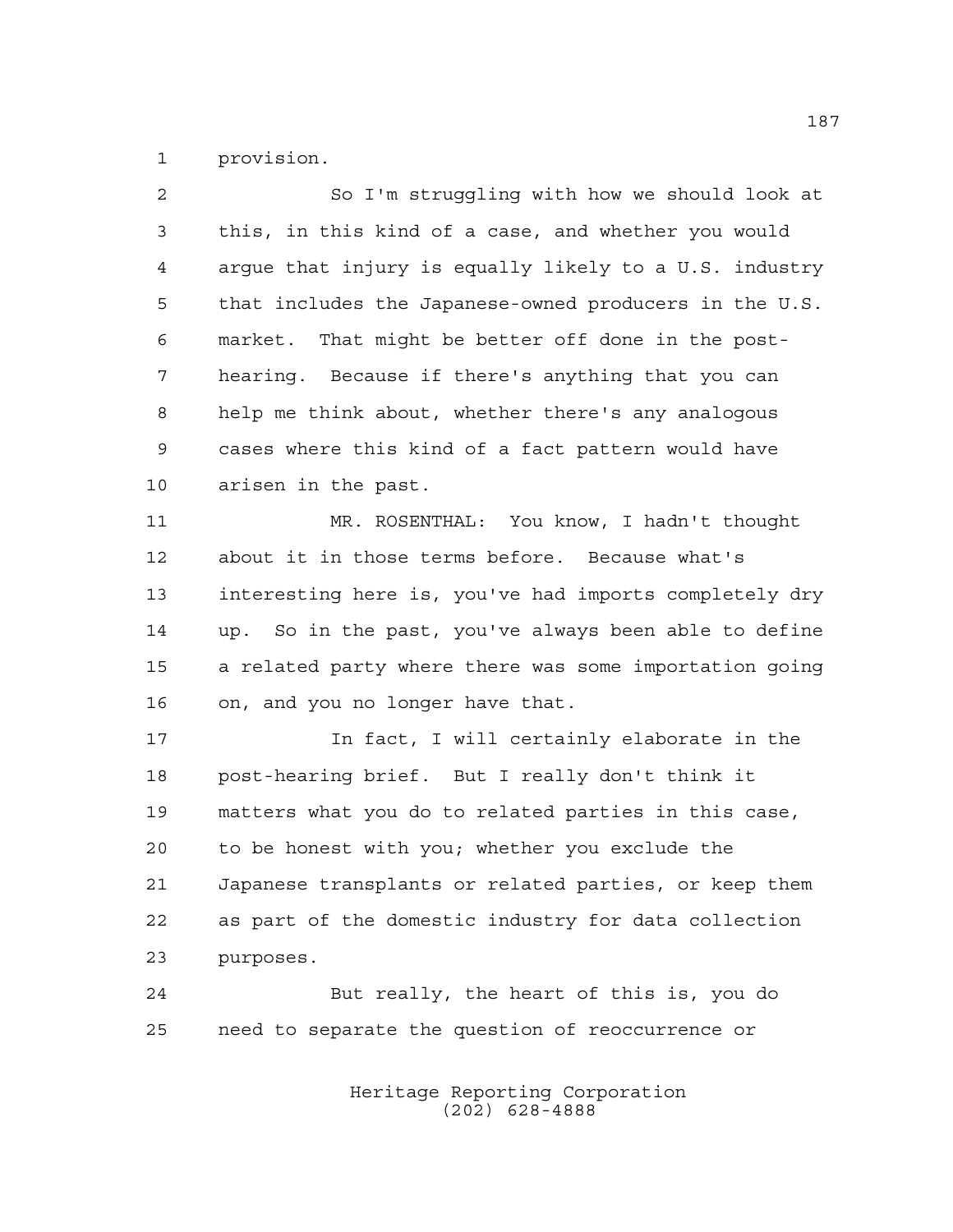continuation of injury from a related party and

 whether they'd repatriate. That is where the heart of it is. We'll do our best, on related party, to make a sensible recommendation to you.

 But frankly, as I said before, if you define the Japanese transplants as unrelated parties, it shouldn't make any difference to the outcome here. What you have to do -- and you're struggling with it and all the Commissioners are, presumably -- is what is going to happen with replication? Are these companies going to dis-invest, more or less, in the U.S. and then come back in with their Japanese-based production and injure what is left of the domestic industry? That, obviously, is the key here. Related parties is fascinating, but not determinative COMMISSIONER HILLMAN: I appreciate that, and I'll look forward to reading the further responses in the post-hearing brief. With that, I have no further questions, but than you all for the answers to our many questions. 21 CHAIRMAN KOPLAN: Thank you, Commissioner. Commissioner Lane?

 COMMISSIONER LANE: I have a few more questions. I'd like to look at NACCO's production of forklifts and the United States using frames that are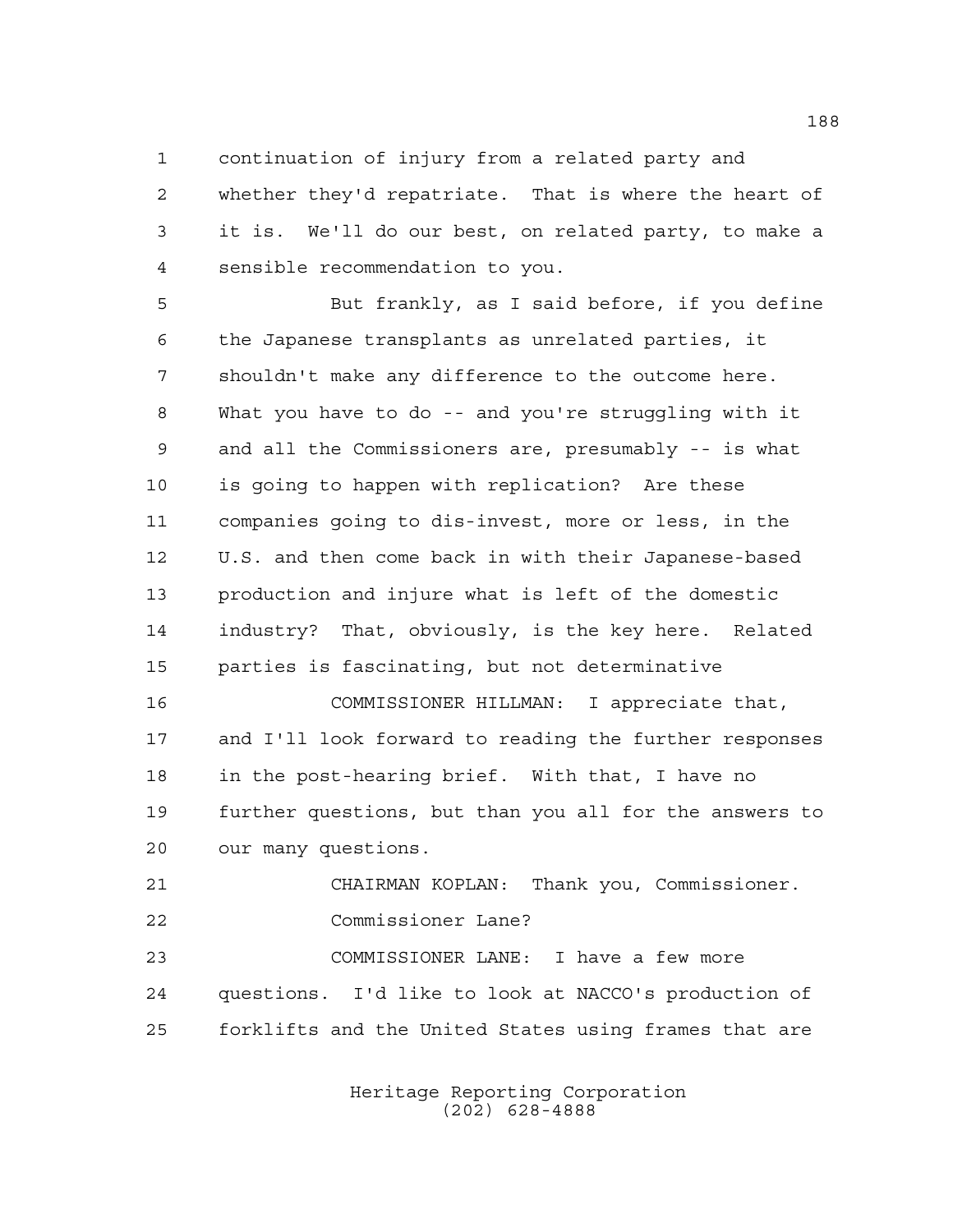produced in the United States.

| $\overline{2}$ | Specifically, do you tend to make a                    |
|----------------|--------------------------------------------------------|
| 3              | particular size or style of forklifts with             |
| 4              | domestically produced frames, that would account for a |
| 5              | difference in the average unit values of those         |
| 6              | forklifts from the ones that are produced using non-   |
| 7              | U.S. produced frames? If so, please describe the       |
| 8              | differences between the forklifts that you manufacture |
| $\mathsf 9$    | from U.S.-produced frames and non-U.S.-produced        |
| 10             | frames.                                                |
| 11             | MR. DAWE: This is Greg Dawe. The answer to             |
| 12             | that question is yes. The completely U.S.-produced     |
| 13             | frames that we manufacture today in Berea, Kentucky    |
| 14             | are on our six to seven ton lift capacity cushion      |
| 15             | pneumatic IC, which is a much larger product.          |
| 16             | Therefore, your per-unit cost is quite a bit higher.   |
| 17             | I will tell you that going forward, some of            |
| 18             | that will be bringing in maybe some sub-elements from  |
| 19             | Mexico. But I do anticipate on the very largest        |
| 20             | pneumatic tar product, we'll continue to make that     |
| 21             | frame in Berea, because the best place to make it; not |
| 22             | necessarily from a cost, but from a logistics and from |
| 23             | a flow point of view.                                  |
| 24             | COMMISSIONER LANE: Okay, would you follow              |
| 25             | through with that? Why is it the best, from a          |
|                |                                                        |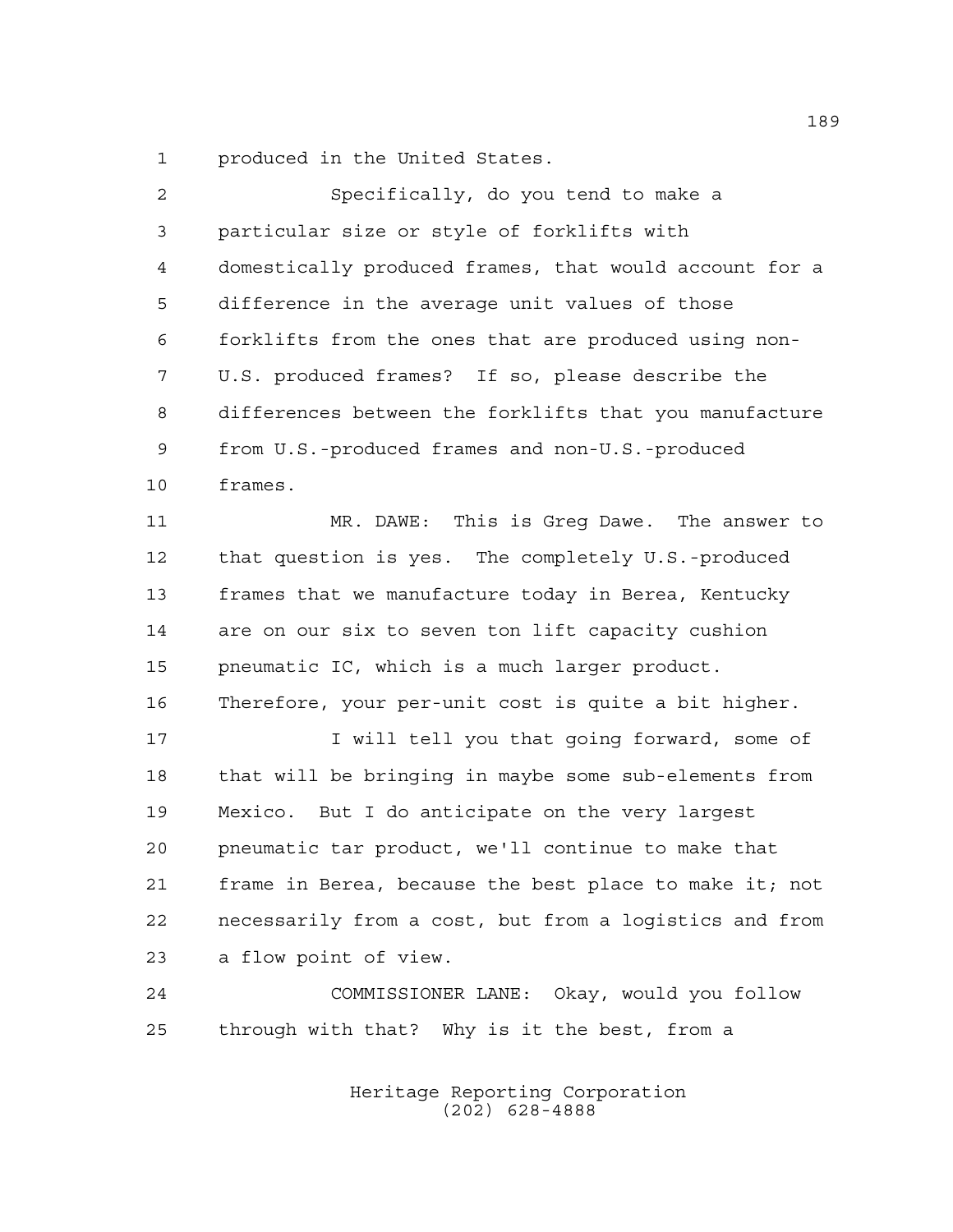logistics and a flow through?

| $\overline{2}$ | MR. DAWE: From a logistics point of view,              |
|----------------|--------------------------------------------------------|
| $\mathfrak{Z}$ | it's because if we try to make that complete frame off |
| 4              | site, the cost of transportation is prohibitive, to    |
| 5              | get it from Point A to Point B in Berea.               |
| 6              | From a logistics point of view, it's also              |
| 7              | because we have a lot more unique features, customer-  |
| 8              | demanded features, that are oftentimes determined at a |
| 9              | late point in our production process, that we would    |
| 10             | need to modify that frame, if we were to bring a       |
| 11             | complete frame in from another source, other than      |
| 12             | Berea.                                                 |
| 13             | And that reminds me of another question I              |
| 14             | had earlier.                                           |
| 15             | COMMISSIONER LANE: You said or somebody                |
| 16             | said that there were daily deliveries from Mexico to   |
| 17             | Berea of the frames. Is that done by truck or rail?    |
| 18             | MR. DAWE: It is done by truck, and we have             |
| 19             | daily deliveries. The average transit time between     |
| 20             | our Ramos Arispe plant and the Berea plant is anywhere |
| 21             | from two to three days normal, so we have a good flow  |
| 22             | of material coming in.                                 |
| 23             | And that's one of the reasons why, another             |
| 24             | reason we picked Mexico, because from a transit time,  |
| 25             | two to three day in transit is pretty decent, and      |
|                |                                                        |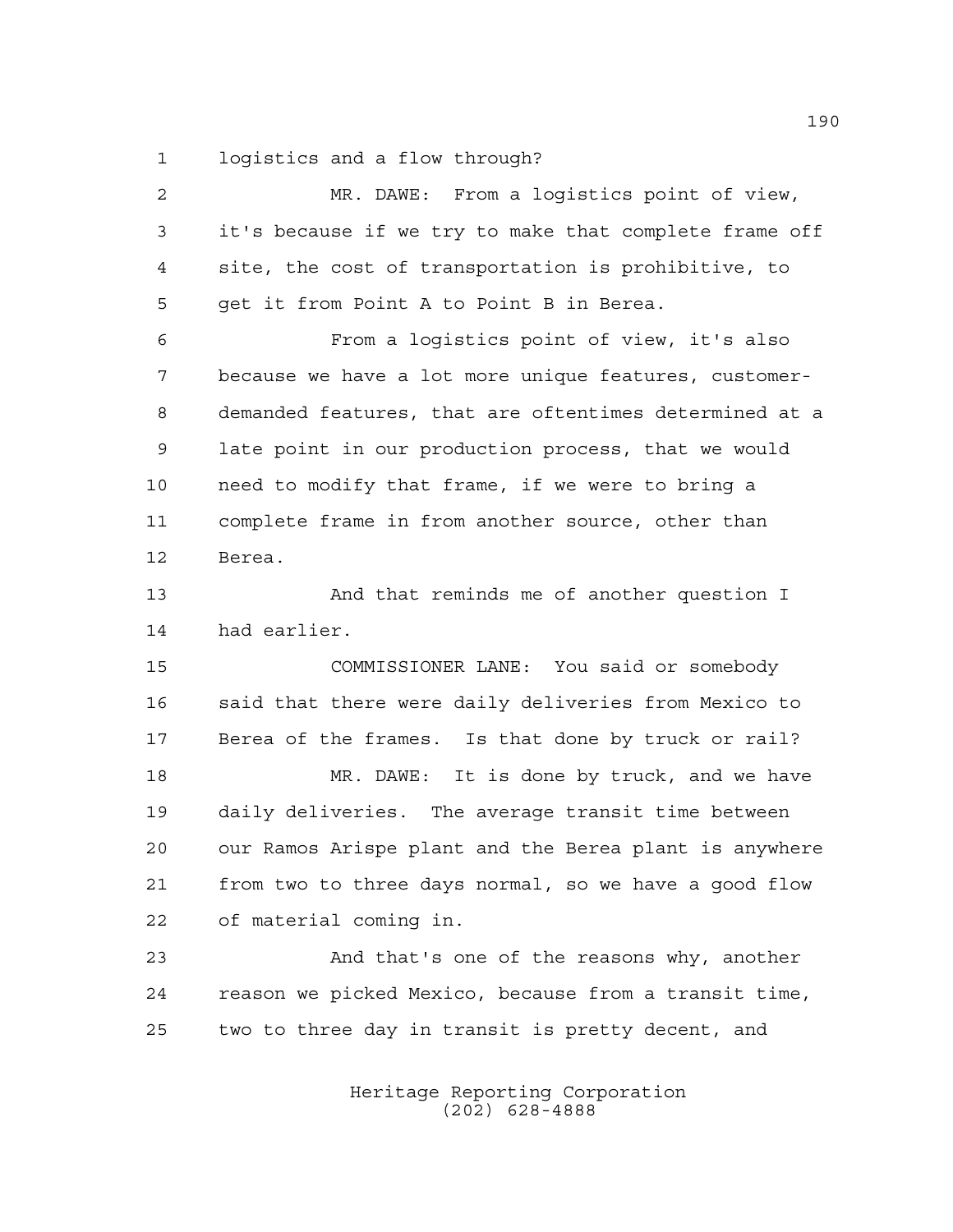that's why we didn't go really in this case looking at offshore production, because then you'd have weeks and maybe even a month of transit time.

 COMMISSIONER LANE: And are you evaluating the cost of that transportation now in view of rising energy costs?

 MR. DAWE: Yes. And basically we see some tariff increase from the trucking companies we use, but that is not -- it's not a huge impact on us in terms of the overall transportation costs. But we monitor that on a regular basis.

 COMMISSIONER LANE: Okay. Now I'd like to talk to you about -- or probably Mr. Rosenthal -- your views about the presence of any business cycle in the forklift industry. Is there in your opinion any discernable business cycle, and if your answer is yes, what objective data supports such a conclusion? 18 MR. ROSENTHAL: Mr. Taylor's better.

 MR. TAYLOR: Yes. Jon Taylor. I'll answer that. Yes, there is a business cycle to the forklift truck market, and we have statistics going back 30, 40 years showing a very distinct cycle.

 Prior to the 1990s, we estimated the cycle being about five years from peak to drop through the cycle. As we went into the 1990s, the cycle seems to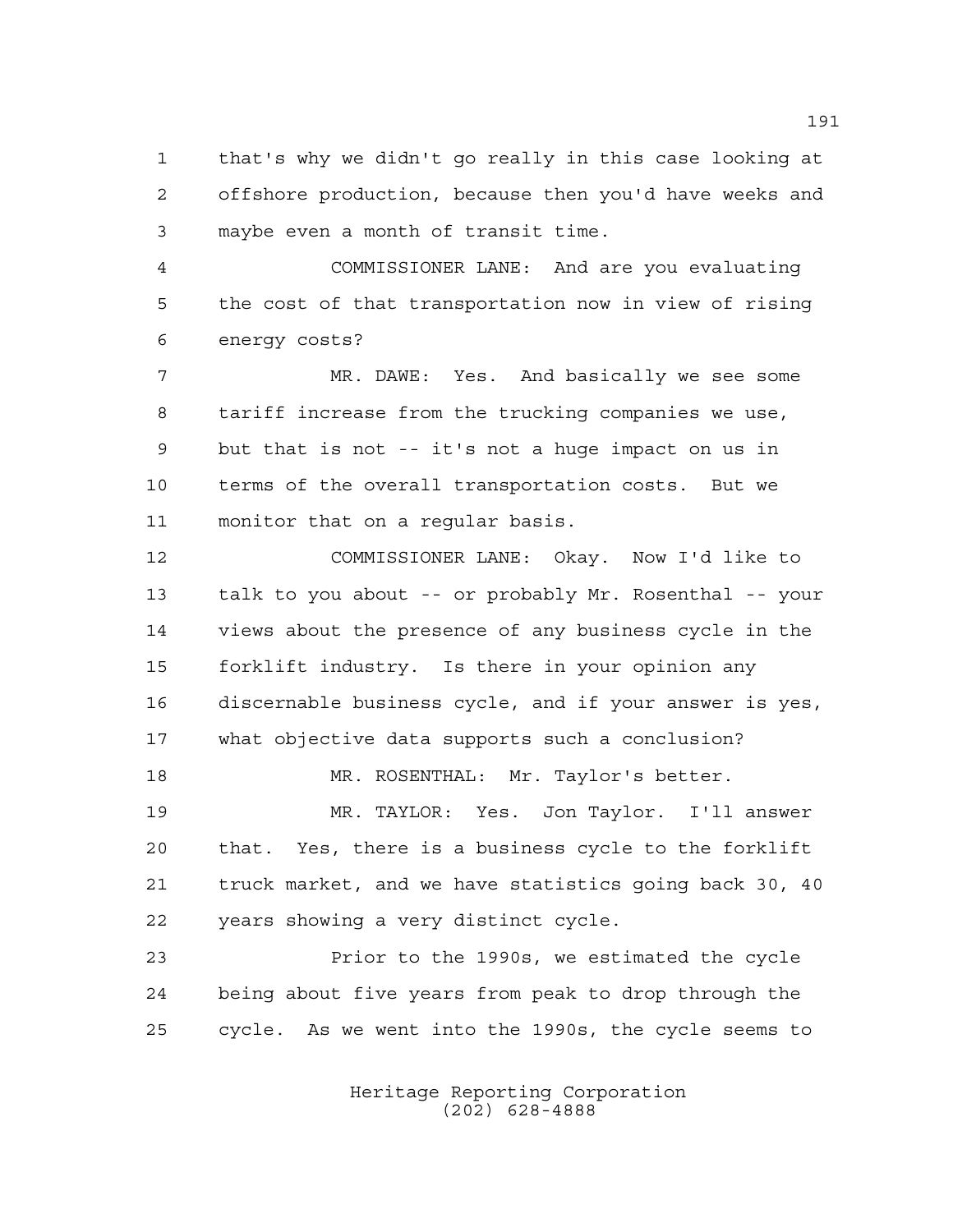have been extended in terms of we saw a pretty long period of growth throughout the 1990s closer to approaching nine years.

 We think that we will have a longer cycle now. We've now been in an upturn. I believe we're entering our third year of an upturn in the industry. We think that would continue at least another two more years before we would enter another downturn, which would last another two years before we would return back up.

 That is consistent across the world on a historical basis, although, again, as you look into the 1990s, we started to see all of the global economies or the global markets for forklift trucks seem to enter an extended period in the case of Europe of being up and in the case of Japan being down, but very extended cycles compared to a historical basis. COMMISSIONER LANE: Okay. Thank you, Mr.

Taylor.

 Mr. Dawe, I guess the next question I have is you were talking about that you're familiar with some of the Japanese transplant facilities. Where does Toyota make its engines that it uses in its U.S. forklifts?

Heritage Reporting Corporation MR. DAWE: To my knowledge, they make them

(202) 628-4888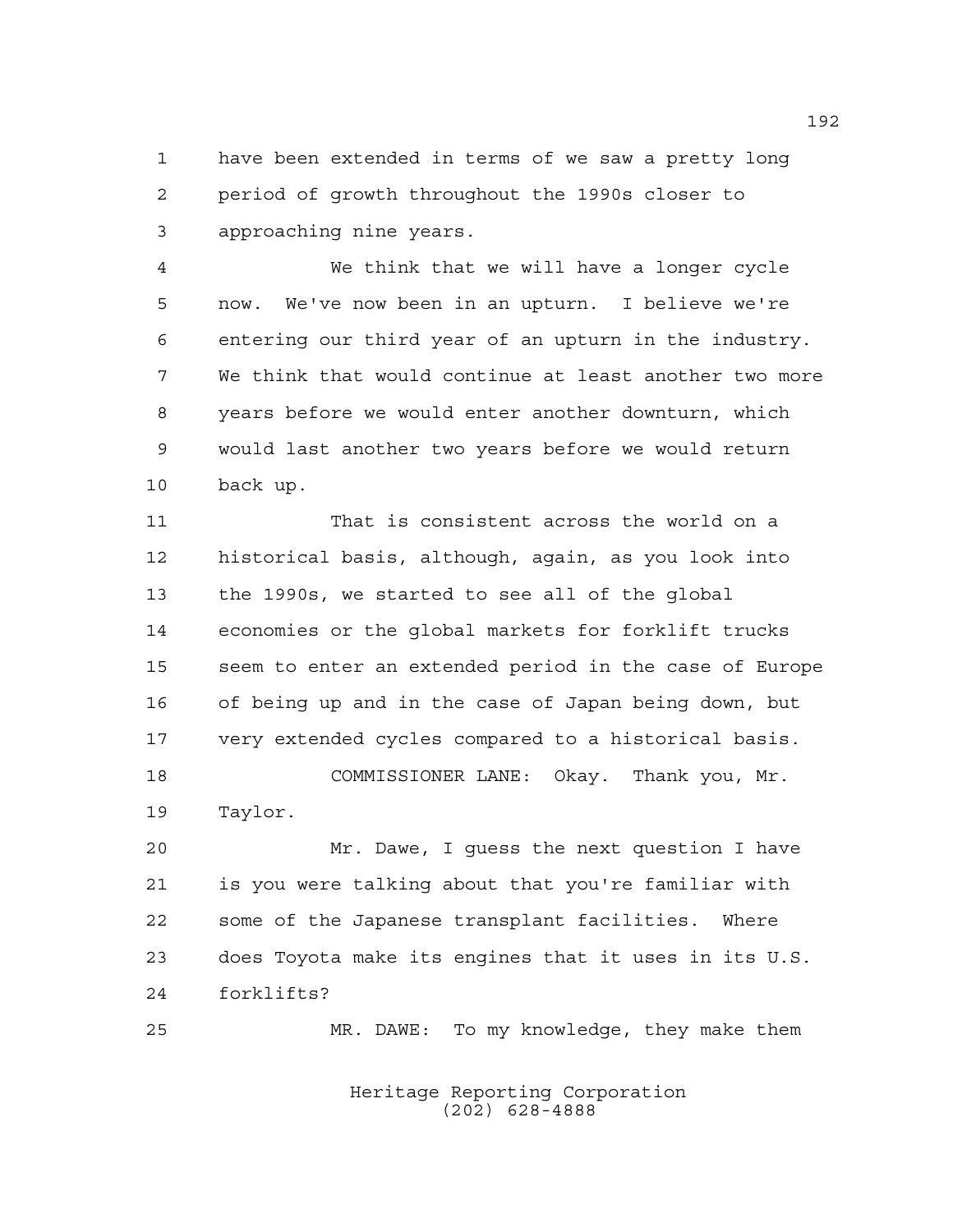in Japan, unless they have set up a U.S. operation geared off of their automotive sector to manufacture similar types of engines in the U.S. But to my knowledge, most of their engines come out of Japan still.

 COMMISSIONER LANE: Okay. Thank you. Now how long do forklift trucks last until they have to be replaced?

 MR. WILSON: It's Colin Wilson. It really depends upon the operation or the customer. I always say a lift truck has three lives. The first life is the first five years tends to be when it's very -- it doesn't break down.

 It's like a car. A car when it gets to a certain mileage starts to become a little bit more unreliable, so if you're in a very intense production environment, you want to ensure that you have high performing lift trucks. So about eight to 10,000 hours of operation and about five years those companies would look to replace them.

 Trucks then go into a second market, lighter duty application. Maybe it's being used three, four, 500 hours per year, more occasional lifting. Maybe it's into an environment which isn't -- if the truck goes down, it doesn't stop the production operation or

> Heritage Reporting Corporation (202) 628-4888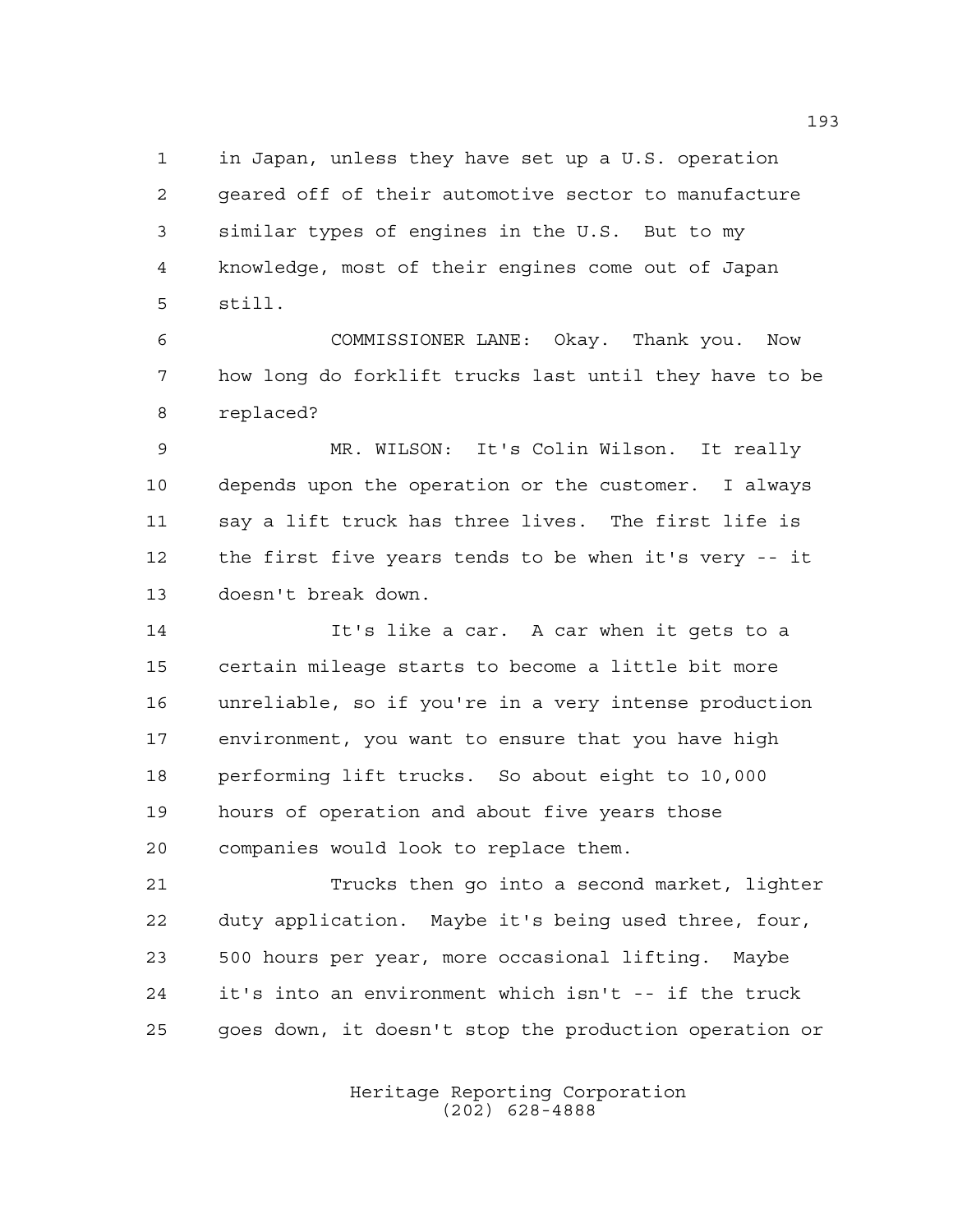doesn't stop the warehouse from being replenished.

 And then it goes -- you know, the companies would keep those trucks for maybe another five years, putting another couple of thousand hours on the truck, and then they go into a third life, which really are the very, very occasional use, someone who wants to lift, you know, four loads a week.

 And, you know, so typically we say the life cycle is about 15 years, and it's all down to economics. A customer looks at what the total cost of operating the lift truck. And I think it's very important that when we're looking at the total cost of operating a lift truck from a customer's perspective, the actual -- you know, everybody tends to be very intensely focused on price and it is very important in the buying decision.

 But if you look at what the economic impact on U.S. industry is concerned, the actual cost of a lift truck is a very, very small percentage of the operating costs of that lift truck over say a five- year period. It's less than 10 percent, because if you have a lift truck, you have to have an operator, and then you have to have all the parts and all the service and all the administration behind paying invoices.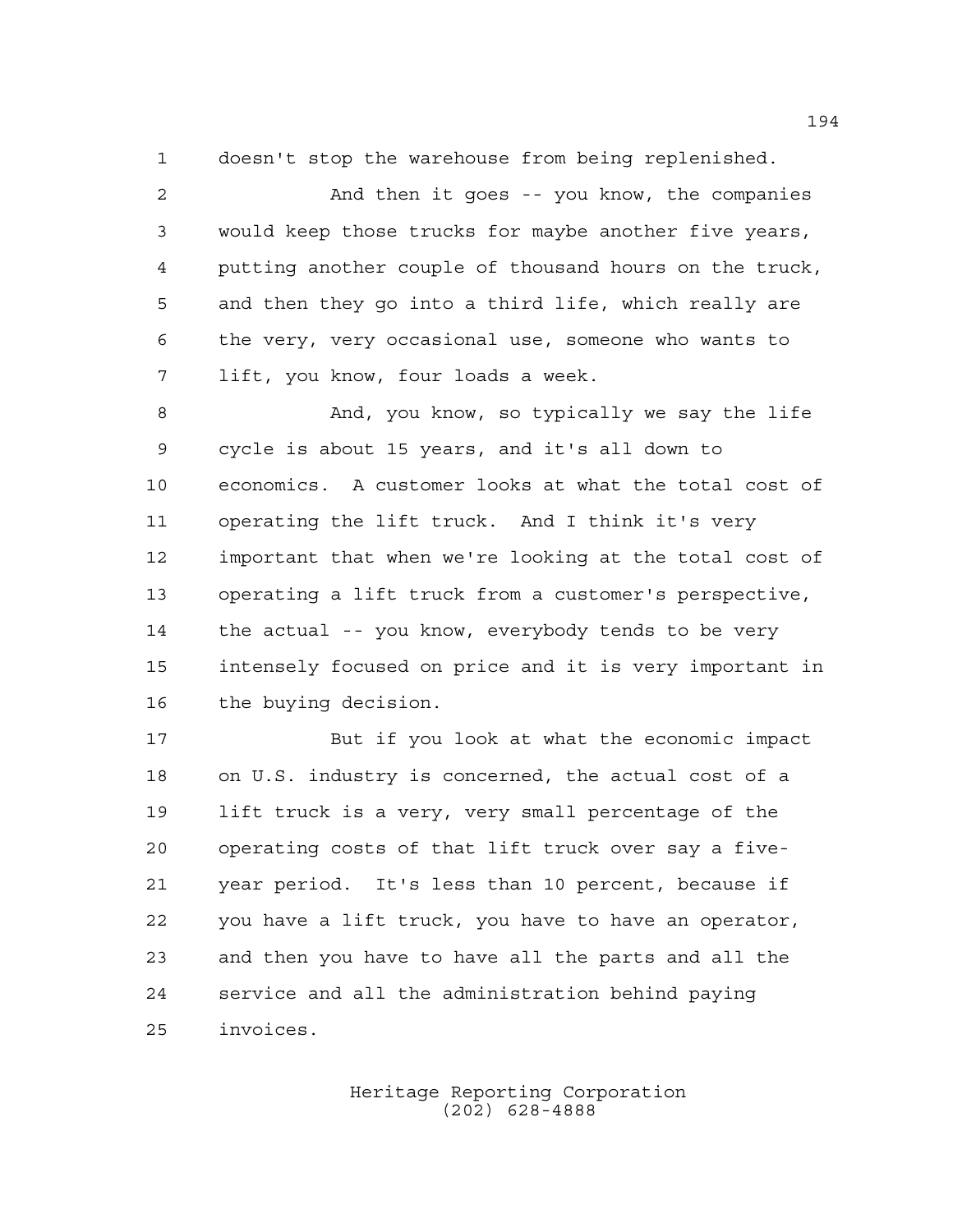1 So a truck that costs \$25,000 over a five- year period could cost that customer \$250,000 to operate, so there is a -- you know, we try to convince customers of that, and there still is a lot of intense focus on the purchase price, but again, the economic, the overall economic costs of the lift truck is actually only a small percentage.

 COMMISSIONER LANE: And that leads me to my next question. Does NACCO have a parts business, and do you also have a maintenance and repair component of your business to service these forklifts that you make and sell?

 MR. WILSON: Right. Yes, we have -- well, in the -- we have a parts depot in Danville, Illinois. We do around about \$300 million worth of parts business. We also for the European market have a facility in Nymagen. And then we also have a facility in Japan for the Japanese market. It's a very important part of our business. We pride ourselves in the efficiency of that operation.

 We do not have a service and repair business. We do provide technical support to our dealers to help them to maintain the trucks in the field. And I should also add that we don't sell parts directly to customers. We supply our parts to our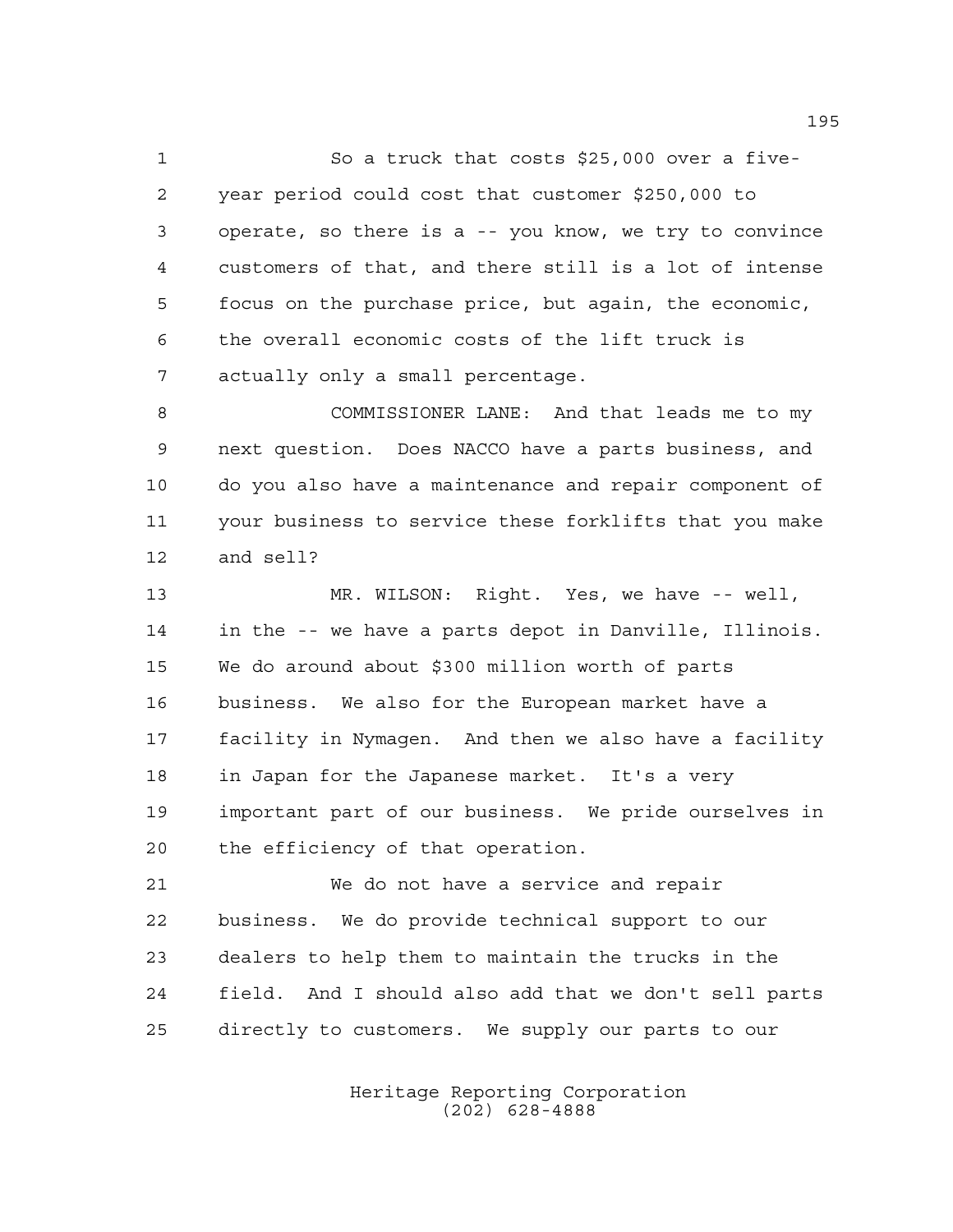dealers, who then either sell those parts directly to customers or use those parts to do the service work on the lift truck. COMMISSIONER LANE: Okay. Thank you. That is all the questions I have. CHAIRMAN KOPLAN: Thank you, Commissioner. Commissioner Pearson. COMMISSIONER PEARSON: I think I'm done, Mr. Chairman. I would just like to thank the panel for the very educational discussion we've had this morning. I regret that I didn't have a chance to visit your facility. Maybe in a future review. MR. ROSENTHAL: It's not too late. CHAIRMAN KOPLAN: Commissioner Aranoff. I see. I just have a couple of quick ones if I could for the post-hearing. First, for Mr. Rosenthal or Mr. Hudgens, the last full sentence on page 11 of your brief argues that data provided by a particular transplant in its producers' questionnaire at page 28 reveals a bracketed percentage of foreign content imported from its Japanese parent in 2004. You cite to Table 1-5 at page 1-17 of our pre-hearing staff report. However, that table reflects the percentages of value of domestic and foreign components as well as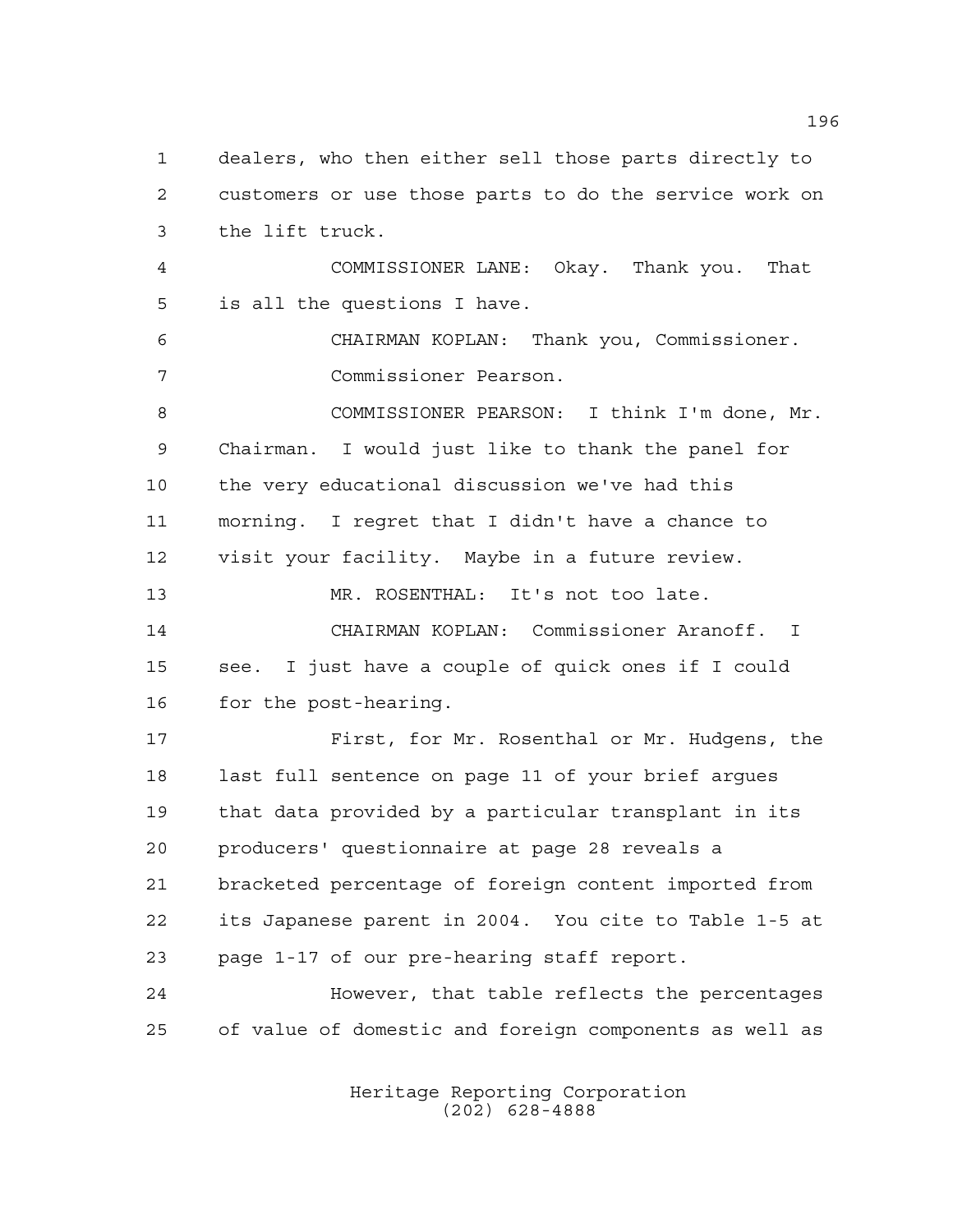the domestic value added only for U.S. producers' highest volume model in 2004. The percent of total domestic reproduced forklift trucks produced by that transplant source from Japan appears elsewhere at Table 3-13 at page 3-29 of our pre-hearing report and is a 5 different percentage, which I cannot reconcile with what appears in the text of your brief.

 If you could reconcile that for me in your post-hearing submission, I'd appreciate it.

10 MR. ROSENTHAL: Certainly.

 CHAIRMAN KOPLAN: Okay. Next, with regard to your facility in Mexico, for purposes of the post- hearing, I'd like you to provide the cost of its construction, when that was done, and how many workers are employed and what their hourly wage and benefits would consist of compared to whether it would -- what 17 they would be paid in the United States.

 In addition, I'd like to understand what the material costs are there, for example, for steel, compared to here, land or construction costs you incurred there, are incurring there as opposed to what it would be here, and whether the fact that you closed two plants here had any relation to that.

 I guess all of this is because I'm trying to understand why you had to go there to take over your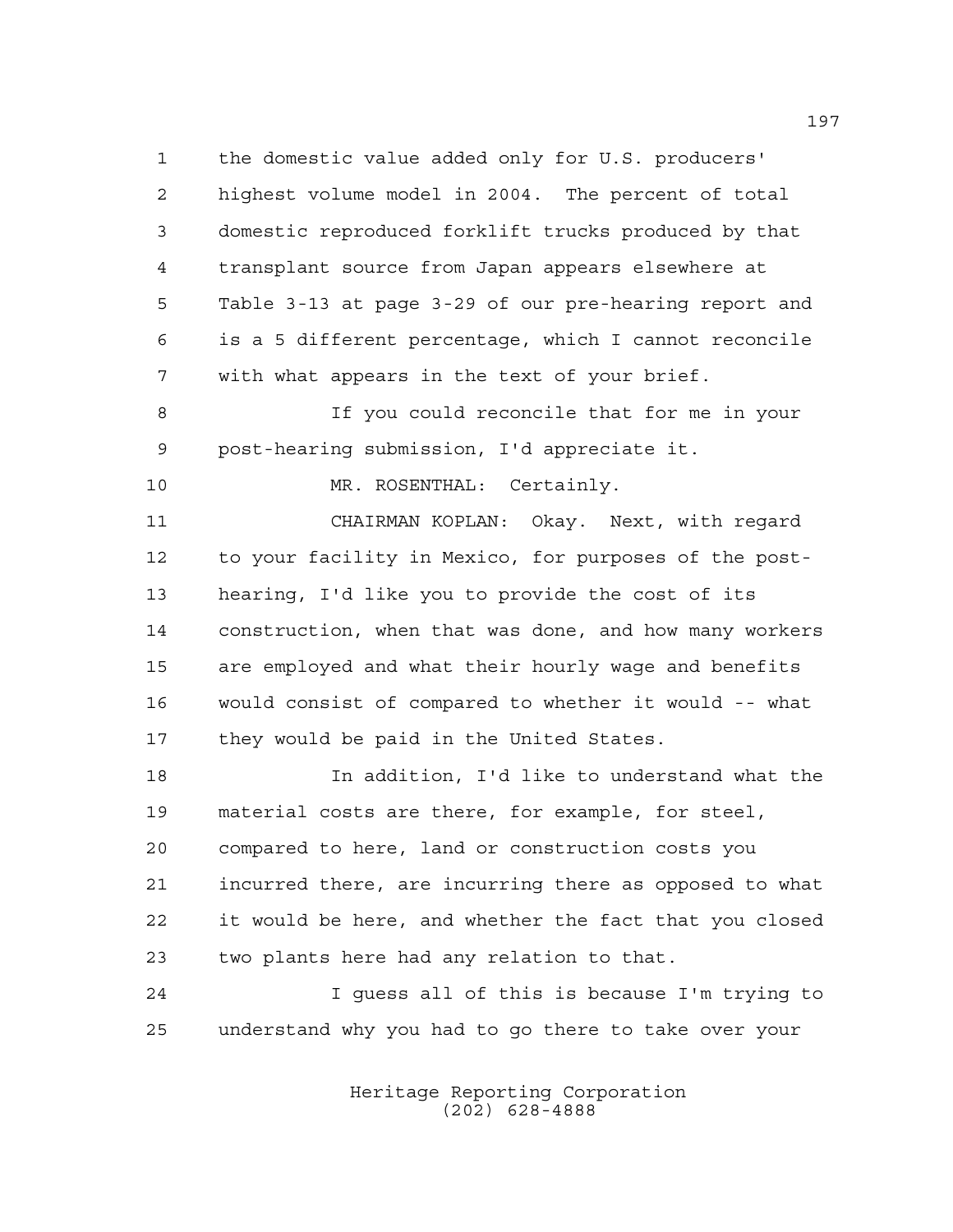frame production instead of just doing it right here. I mean, I realize that you modernized and all that you've done, but what I'm trying to understand is why Mexico as opposed to right here, okay? So that's the purpose of that.

 The only other thing I would say as an observation, with regard to the issue of related parties, I still view these transplants as related parties, but that's not the issue. The issue is whether they're excluded from the domestic industry. That's the leap I have to make again, because I made that leap five years ago. And so that's the particular part of your response that I'm most interested in for purposes of the post-hearing. MR. ROSENTHAL: I understand.

 CHAIRMAN KOPLAN: Okay. With that, I have nothing further. And if there is nothing further from the dais, I'll turn to Mr. Corkran and see whether

staff has questions.

 MR. CORKRAN: Douglas Corkran, Office of Investigations. Thank you, Mr. Chairman. Staff has no additional questions.

 CHAIRMAN KOPLAN: Thank you, Mr. Corkran. Well, with that, I guess this panel is released since we have no opposition to questioning,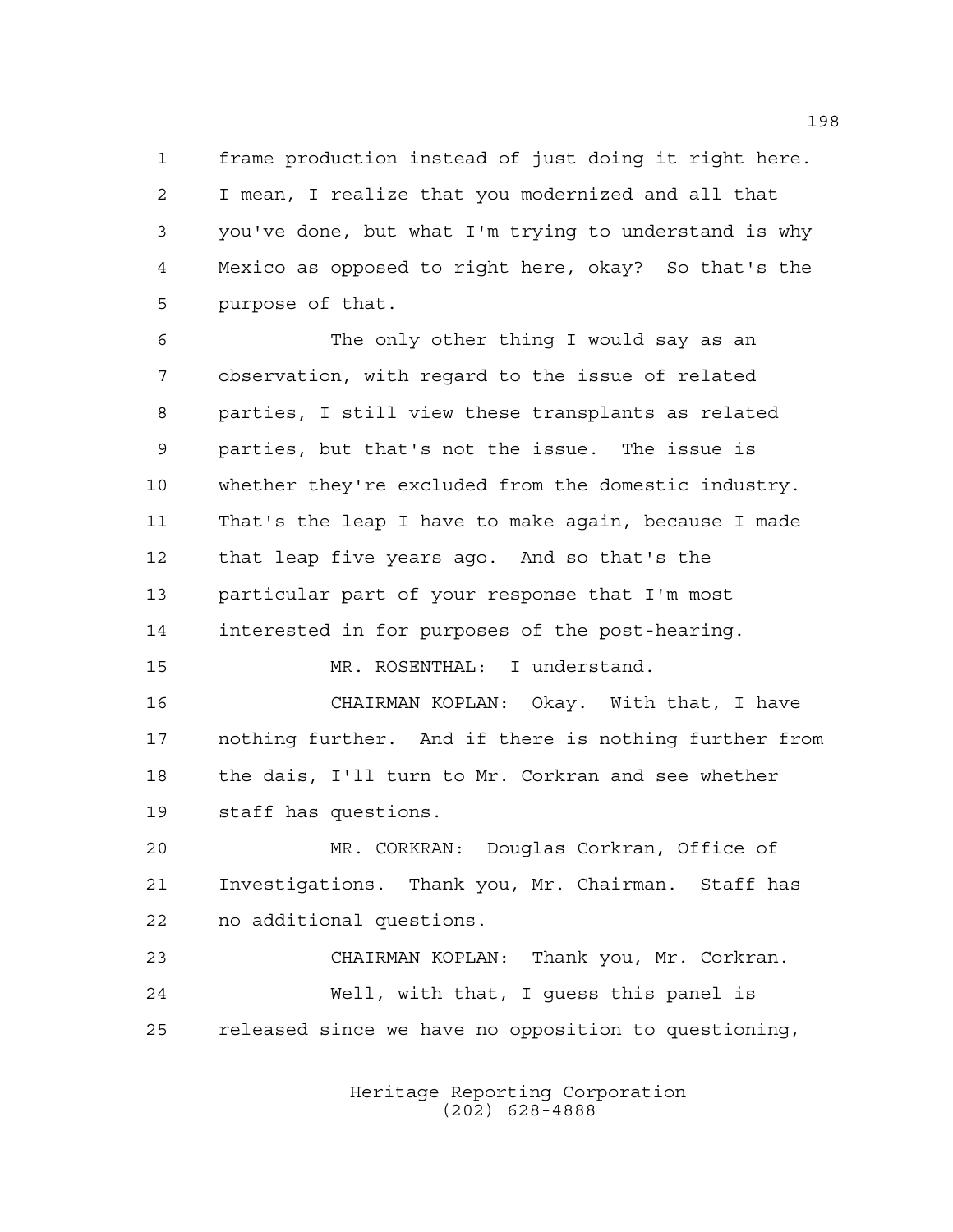and Madame Secretary, I believe that we could now turn to closing remarks.

 MS. ABBOTT: Yes, Mr. Chairman. They'll be by Mr. Rosenthal.

 MR. ROSENTHAL: Okay. Well, thank you very much for your attention this morning, and frankly, I welcome the questions and the probing. I think it's very useful. Now that we're here for a full review, we might as well make it a full review, and I think the questions on your mind are not only appropriate but essential.

 The question that you have to decide ultimately is what are the Japanese going to do if they are unshackled by this order. And I went back in my opening remarks to Joseph because I wanted to convey the notion that you can't simply look at what they're doing today or even looking at a static staff report and say well, gee, this is the investment they made, they're not going to do anything different than stay where they are today.

 The reason you have to go back to examine their behavior prior to the order is because I think that is still the most probative information you're going to get to figure out what happens if the order no longer constrains their behavior.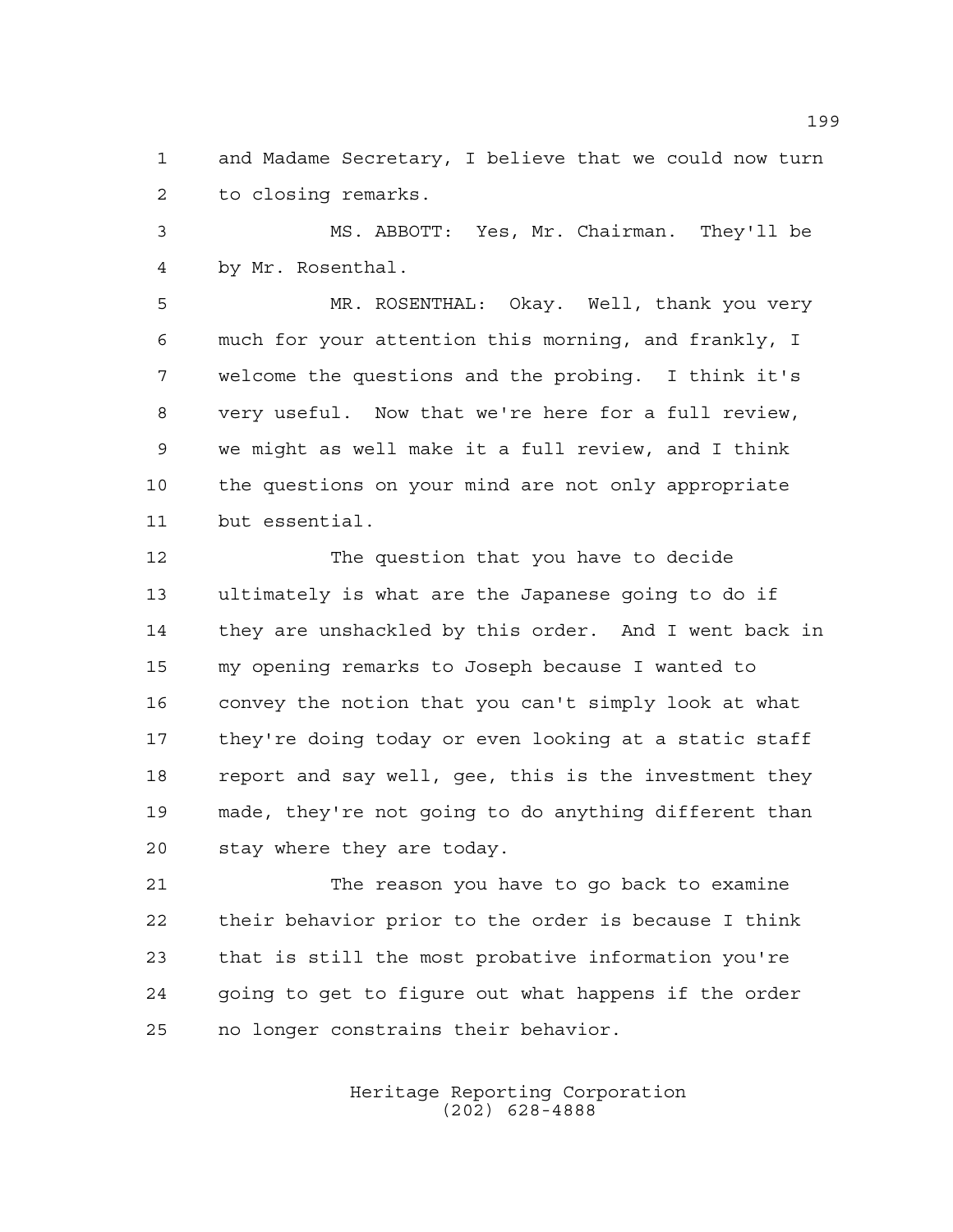Europe is not a model for what will happen for the reasons we talked about. The European market is different. The products made there are different. The barriers to entry to the European market are different. They can't simply get out of the European market and ship from Japan for the reasons we explained.

 The economics of this industry are different than automobiles. They're different than most industries that you see before us. And the economics of this industry are not intuitively obvious to the casual observer. Yet, why would anyone go back to Japan when there are other low-cost sites available? That doesn't leap to mind immediately, but I hope this morning's hearing explains exactly why that would be the case in this industry.

 But ultimately, you're going to have to weigh the information you've gotten from the industry, this domestic industry, namely NACCO, today, and appreciate why the folks at NACCO are here this morning.

 When this sunset review came up and we said we were going to have a full review, I explained to them, you know, we had three votes against us five years ago. Passage of time doesn't make anything

> Heritage Reporting Corporation (202) 628-4888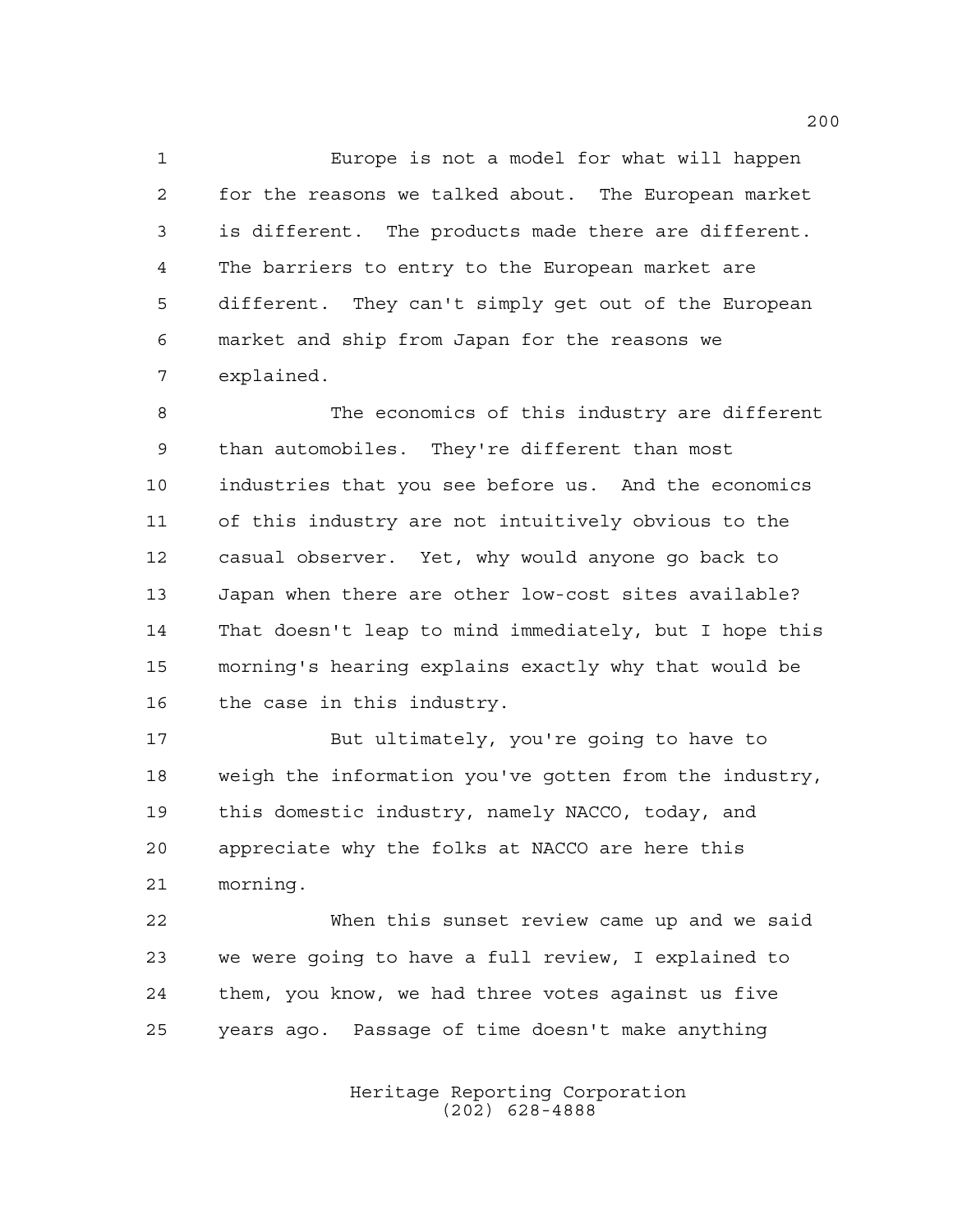easier, even though I don't think it should make much difference in your analysis. But there's just an inherent bias against keeping orders in place for a long period of time.

 I say that inherent bias is there even though there's no statutory basis for that. In the good old days, orders stayed in place forever until the companies could prove that there were no -- there's no dumping for three consecutive years or they showed that circumstances had changed sufficiently that they wouldn't resume dumping or resume injurious importation.

 Well, now they have the sunset review, and the issue now is what's going to happen after this passage of time when the transplants no longer have to be in the U.S. if the order is revoked.

 You had sworn testimony this morning about the behavior of the Japanese exports from Japan in South America and Asia. You have sworn testimony about the structure of the industry. There is maybe a question about how much excess capacity exists in Japan, but there's no dispute about the fact that the Japanese have had lots of capacity. They've not shut down any of that, and they have the ability to export from Japan.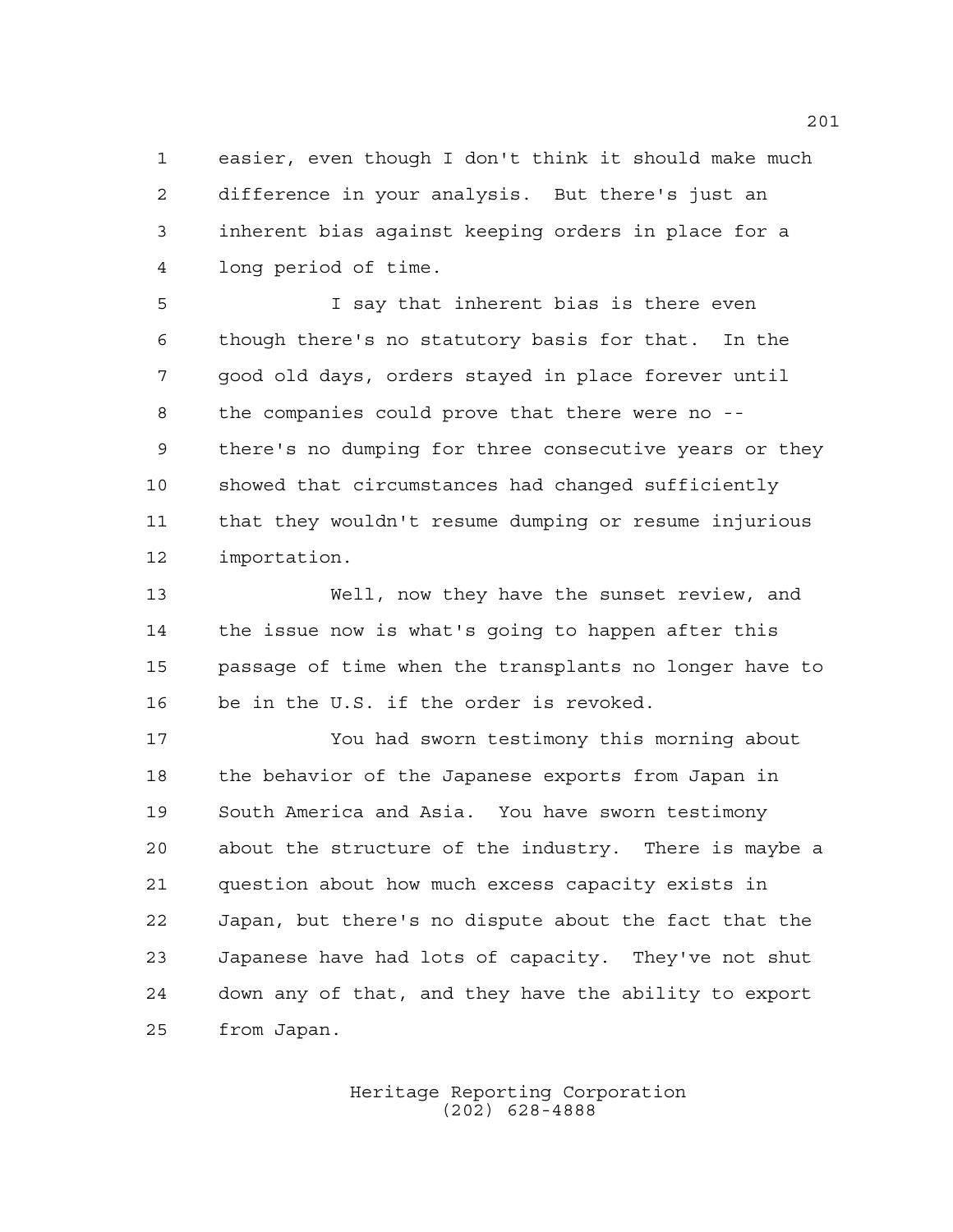You're now going to have the unenviable position of betting on what the Japanese are going to do when they've been unshackled. These clients that have been under -- when I told them this is a tough case, they said you know what, Paul, we don't have a choice here. If we don't continue this order, our company, our industry is going to change dramatically whether you like it or not or whether the Commission likes it or not.

 This is not going to stay the same if this order goes away. And if you believe that it's going to stay the same, to paraphrase the Bible and use the more modern vernacular, Paul, if you think things are going to stay the same, you knoweth not Jack.

 There's no possible way that the industry will stay the same after this order is revoked. The three little guys are going to go back to Japan, and my light is on. I will thank you for your attention. CHAIRMAN KOPLAN: Thank you, Mr. Rosenthal. I want to thank all the witnesses for their

 contribution today and to the staff for assisting us in this investigation.

 Post-hearing briefs, statements responsive to questions, and requests of the Commission and corrections to the transcript must be filed by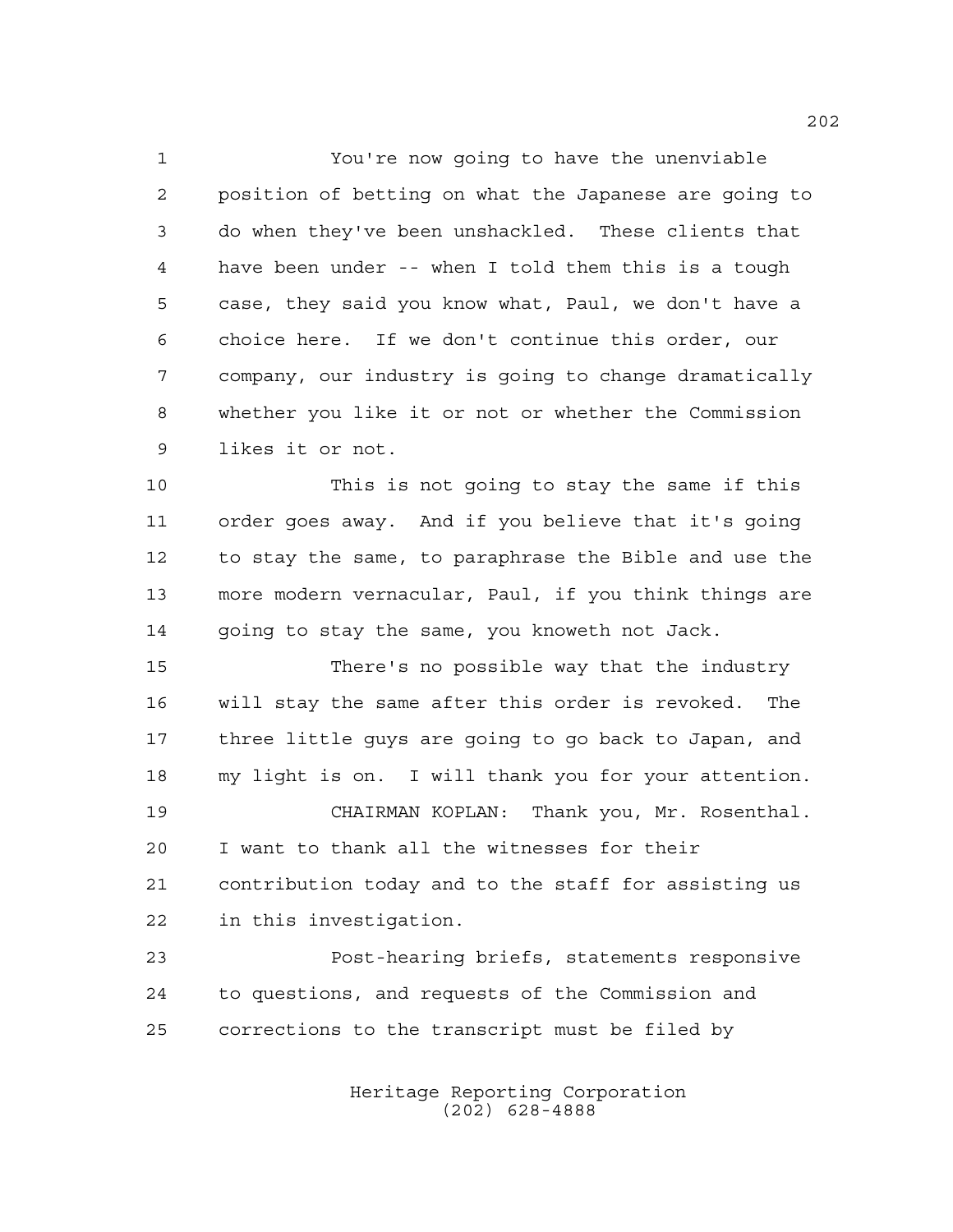| $\mathbf 1$    | November 10, 2005; closing of the record and final |
|----------------|----------------------------------------------------|
| $\mathbf{2}$   | release of data to parties, December 7, 2005; and  |
| $\mathsf 3$    | final comments, December 9, 2005.                  |
| $\overline{4}$ | And, with that, this hearing is adjourned.         |
| 5              | (Whereupon, at 1:56 p.m., the hearing was          |
| 6              | adjourned.)                                        |
| $\overline{7}$ | $\frac{1}{2}$                                      |
| $\,8\,$        | $\frac{1}{2}$                                      |
| $\mathsf 9$    | //                                                 |
| $10$           | $\frac{1}{2}$                                      |
| 11             | $\frac{1}{2}$                                      |
| 12             | //                                                 |
| 13             | //                                                 |
| 14             | //                                                 |
| 15             | //                                                 |
| 16             | //                                                 |
| 17             | //                                                 |
| 18             | //                                                 |
| 19             | //                                                 |
| 20             | $\frac{1}{2}$                                      |
| $2\sqrt{1}$    | $\!/\!$                                            |
| 22             | $\sqrt{}$                                          |
| 23             | $\frac{1}{2}$                                      |
| 24             | //                                                 |
| $25\,$         | $\frac{1}{2}$                                      |